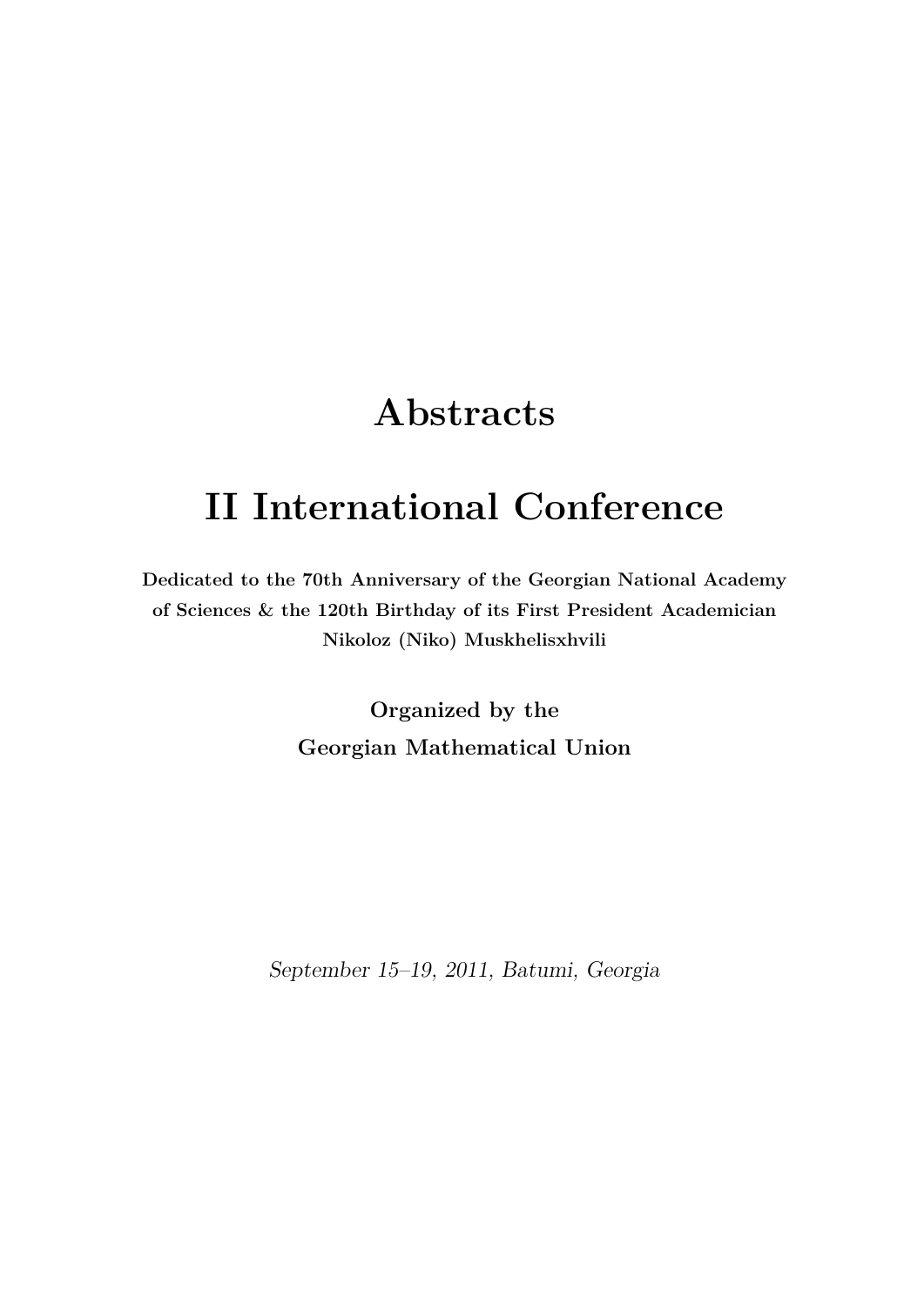| Organizers: | Georgian Mathematical Union                                |
|-------------|------------------------------------------------------------|
|             | Georgian National Academy of Sciences                      |
|             | Shota Rustaveli Batumi State University                    |
|             | Ivane Javakhishvili Tbilisi State University               |
|             | Andrea Razmadze Mathematical Institute                     |
|             | Ilia Vekua Institute of Applied Mathematics                |
|             | Georgian Technical University                              |
|             | Niko Muskhelishvili Institute of Computational Mathematics |
| Sponsor:    | Free University Tbilisi                                    |

#### **Organizing Committee:**

Avalishvili Gia (Scientific Secretary), Baladze Vladimir (Vice Chairman), Beridze Anzor (Vice Chairman), Giorgashvili Levan, Gvaradze Merab, Goginava Ushangi, Kapanadze David, Kheladze Shadiman (Vice Chairman), Natroshvili David (Chairman), Oniani George, Zazashvili Shota.

#### **Program Committee:**

Barsegian Grigor, Chilachava Temur, Davitashvili Tinatin (Scientific Secretary), Duduchava Roland (Chairman), Elishakoff Isaac, Gogoladze Leri, Jaiani George, Jibladze Mamuka, Kvaratskhelia Vakhtang, Kvinikhidze Alexander, Kadeishvili Tornike, Khimshiashvili George, Meladze Hamlet, Natroshvili David, Rukhaia Khimur, Tarieladze Vazha, Shargorodsky Eugene, Vepkhvadze Teimuraz.

| ორგანიზა <sub>(</sub> გორები: | საქართველოს მათემატიკოსთა კავშირი<br>საქართველოს მეცნიერებათა აკადემია<br>შოთა რუსთაველის ბათუმის სახელმწიფო უნივერსიტეტი<br>ივ. ჯავახიშვილის სახ. თბილისის სახელმწიფო უნივერსიტეტი<br>ანდრია რამმაძის მათემატიკის ინსტიტუტი<br>ილია ვეკუას გამოყენებითი მათემატიკის ინსტიტუტი<br>საქართველოს ტექნიკური უნივერსიტეტი |
|-------------------------------|----------------------------------------------------------------------------------------------------------------------------------------------------------------------------------------------------------------------------------------------------------------------------------------------------------------------|
| სპონსორი:                     | ნიკო მუსხელიშვილის გამოთვლითი მათემატიკის ინსტიტუტი<br>თავისუფალი უნივერსიტეტი                                                                                                                                                                                                                                       |

#### საორგანიზაციო კომიტეტი:

ავალიშვილი გია (სწავლული მდივანი), ბალაძე ვლადიმერი (თავმჯდომარის მოადგილე), ბურიძე ანბორი (თავმჯდომარის მოადგილე), გვარაძე მერაბი, გიორგაშვილი ლევანი, გოგინავა უშანგი, ბამაშვილი შოთა, კაპანაძე დავითი, ნატროშვილი დავითი (თავმჯდომარე), ონიანი გიორგი, ხელაძე შაღიმანი (თავმჯდომარის მოაღგილე).

#### ৾საპროგრამო კომიტე<sub>ტ</sub>ი:

ბარსეგიანი გრიგორი, გოგოლაძე ლერი, დავითაშვილი თინათინი (სწავლული მდივანი),  $\alpha$ უდუჩავა როლანდი (თავმჯდომარე), ელიშაკოვი ისააკ, ვეფხვაძე თეიმურაში, კვარაცხელია  $3$ ახტანგი, კვინიხიძე ალექსანდრე, მელაძე ჰამლეტი, ნატროშვილი დავითი, რუხაია ხიმური, ტარიელაძე ვაჟა, ქადეიშვილი თორნიკე, შარგოროდსკი ევგენი, ჩილაჩავა თემური, ხიმშიაშვილი გიორგი, ჯაიანი გიორგი, ჯიბლაძე მამუკა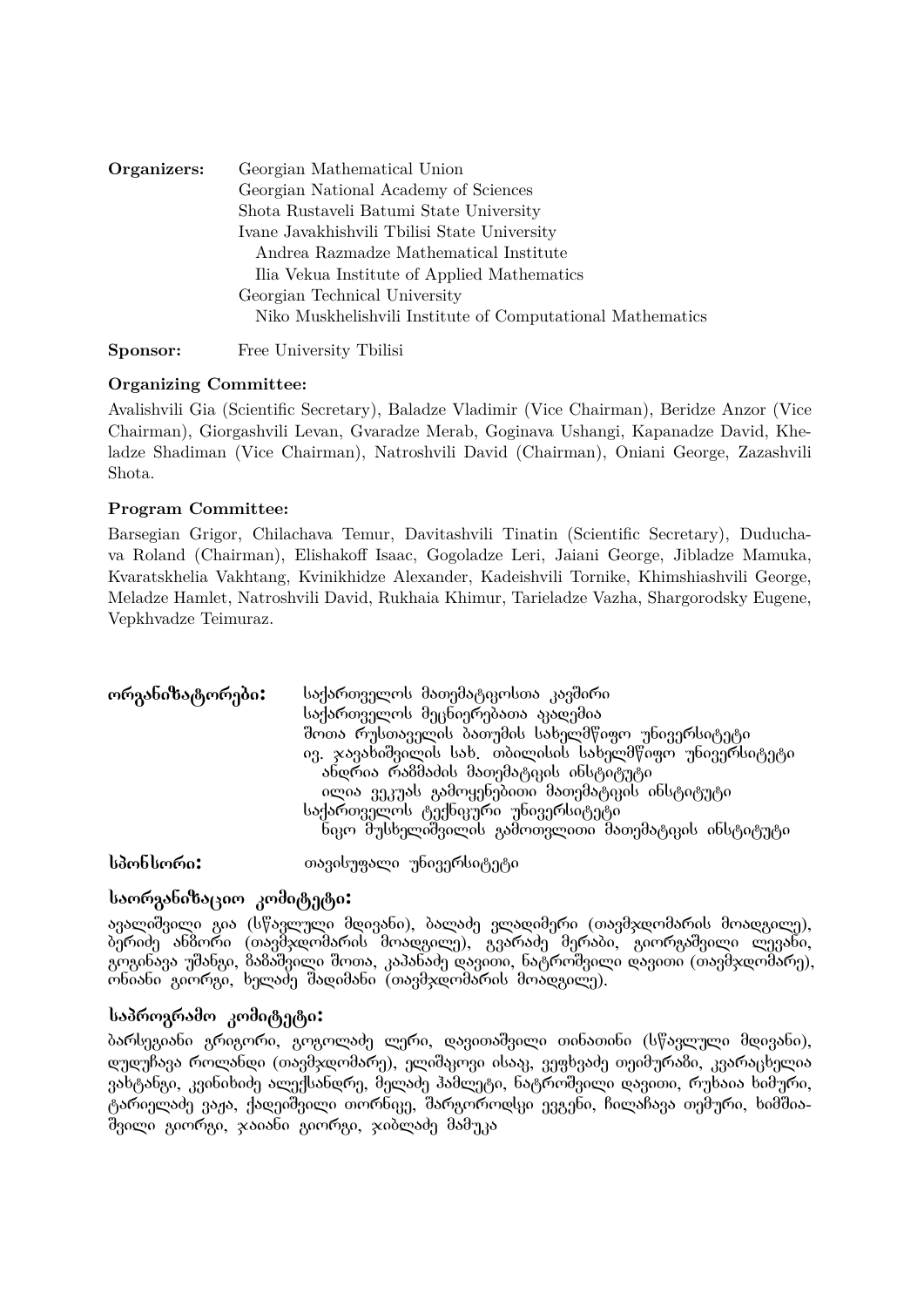# **Contents**

| Nikoloz Muskhelishvili – Scientist and Public Figure (in Georgian)<br>Nikoloz Muskhelishvili – Scientist and Public Figure                                                         | 10<br>16 |
|------------------------------------------------------------------------------------------------------------------------------------------------------------------------------------|----------|
| Plenary Talks                                                                                                                                                                      | 22       |
| Barsegian Grigor, A New Trend in Real Analysis Interlacing with Different Branches                                                                                                 |          |
| Castro Luis, Projection Methods and Generalized Solutions for a Class of Singular                                                                                                  | 23       |
|                                                                                                                                                                                    | 23       |
| <b>Cialdea Alberto</b> , The $L^p$ -Dissipativity of Partial Differential Operators $\ldots \ldots$                                                                                | 24       |
|                                                                                                                                                                                    | 24       |
| <b>Inagaki Tomohiro</b> , Regularization Parameter Dependence in NJL Model                                                                                                         | 25       |
| Kadeishvili Tornike, On the Cobar Construction of a Bialgebra<br><b>Kapanadze David, On the Anisotropic Maxwell's Equations in the Screen Configu-</b>                             | 25       |
|                                                                                                                                                                                    | 26       |
| <b>Kaplunov Julius,</b> Asymptotic Analysis of Initial-Value Problems for thin Plates                                                                                              | 26       |
| Kordzadze Ekaterine, About "Mathematical Rigor" in the School Mathematics<br>Mikhailov Sergey E., Generalized Co-Normal Derivatives and Boundary Value Prob-                       | 27       |
|                                                                                                                                                                                    | 27       |
| <b>Podio-Guidugli Paolo</b> , Modeling Phase Segregation by Atomic Re-Arrangement                                                                                                  | 28       |
| Safarov Yuri, Filonov Nikolai, Almost Commuting Operators<br>Speck Frank-Olme, Operator Factorization and Applications to the Solution of                                          | 29       |
| Tarieladze Vaja, Probability Investigations in Niko Muskhelishvili Institute of Com-                                                                                               | 30       |
|                                                                                                                                                                                    | 30       |
| Real Analysis                                                                                                                                                                      | 31       |
| Otar Tsereteli – a Scientist and a Maître (To the 85th Birthday Anniversary).                                                                                                      | 32       |
| <b>Sergo Topuria</b> (To the 80th Birthday Anniversary) $\ldots \ldots \ldots \ldots \ldots \ldots$<br>Akhobadze Teimuraz, On the Summability of Fourier Series by the Generalized | 35       |
|                                                                                                                                                                                    | 37       |
| Bakuridze Mzevinar, On Fourier Trigonometric Series<br>Farkov Yuri, Goginava Ushangi, Kopaliani Tengiz, Projection Methods and                                                     | 37       |
| Generalized Solutions for a Class of Singular Integral Equations with Carleman                                                                                                     | 38       |
| Gogoladze Leri, Tsagareishvili Vakhtang, Continuous Functions and their Fourier                                                                                                    |          |
| Coefficients with Respect to General Orthonormal Systems                                                                                                                           | 39       |
| Khaburdzania Razhden, On Laplace Transformations in Five-Dimensional Extended                                                                                                      |          |
| Kheladze Shadiman, On the everywhere Divergence of Double Fourier-Walsh Series                                                                                                     | 39<br>40 |
| Khocholava Vladimer, Localization Principle for the Summation of Fourier-Laplace                                                                                                   |          |
| Kirtadze Aleks, On Measurability of Functions and Extensions of Measures                                                                                                           | 41<br>41 |
|                                                                                                                                                                                    |          |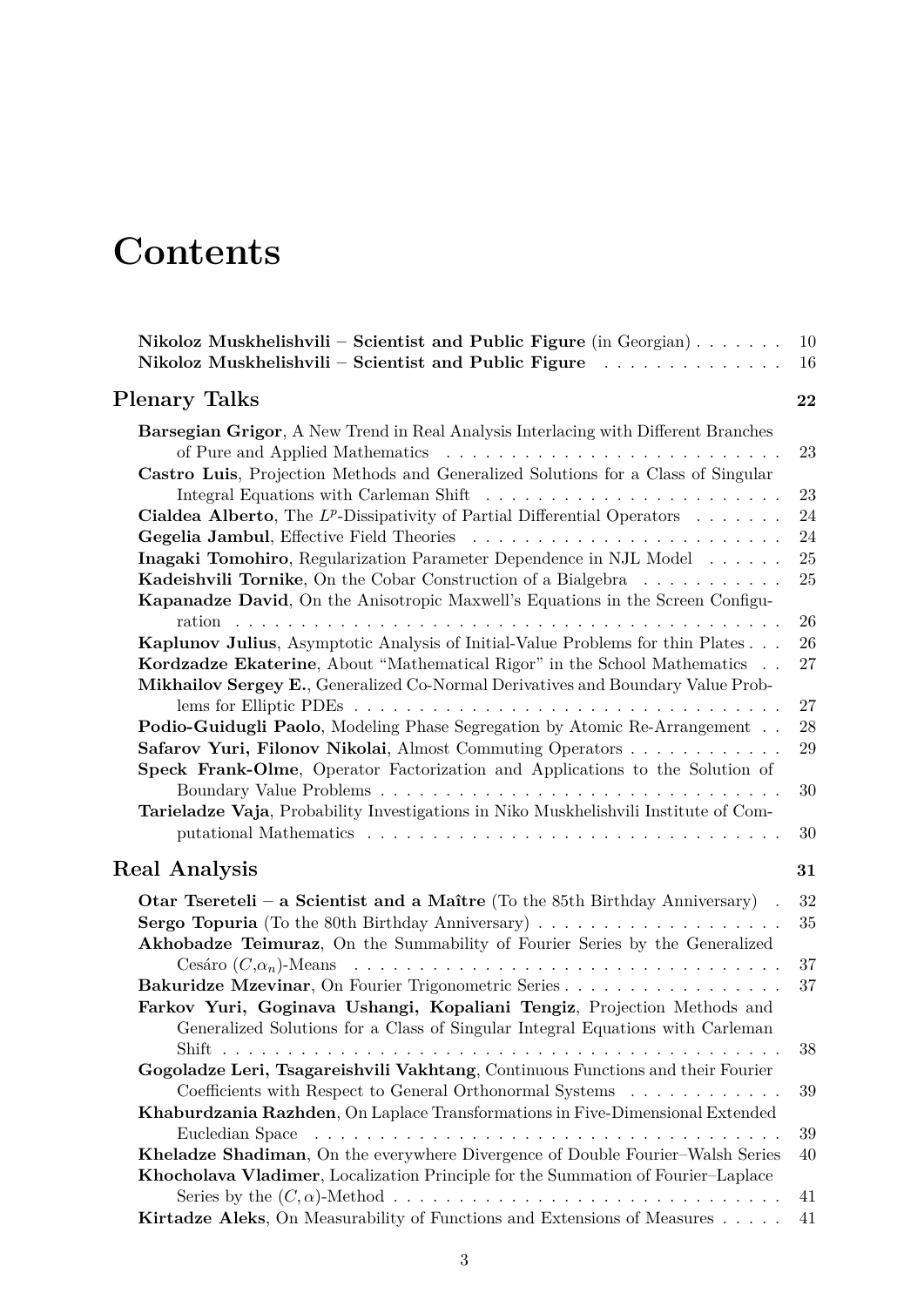| Macharashvili Nodar, Lebesgue Constants of the Fourier Series with Respect to the                            | 42 |
|--------------------------------------------------------------------------------------------------------------|----|
| Makharadze Dali, Approximate Properties of the Cezaro Means of Trigonometric                                 |    |
|                                                                                                              | 43 |
| Nadibaidze Givi, On the Rearranged Block-Orthonormal and Block-Independent                                   |    |
|                                                                                                              | 44 |
| <b>Oniani Giorgi</b> , Maximal Operators in Variable Lebesgue Spaces                                         | 44 |
| <b>Tetunashvili Shakro, On Representation of Functions</b>                                                   | 45 |
| Tsiklauri Zviad, Different Classes of Functions and Fourier Series According to Gen-                         |    |
|                                                                                                              | 46 |
| <b>Umarkhadzhiev Salaudin</b> , Hardy Operator in Grand Lebesgue Spaces                                      | 46 |
| <b>Complex Analysis</b>                                                                                      | 47 |
| <b>Professor David Kveselava</b> (To the 100th Birthday Anniversary)                                         | 48 |
| Akhalaia G., Manjavidze N., Boundary Value Problems of the Theory of General-                                |    |
|                                                                                                              | 54 |
| <b>Barsegian Grigor</b> , On a General Property of Complex Polynomials                                       | 54 |
| Caglar Murat, Yagmur Nihat, Orhan Halit, Raducanu Dorina, Univalence                                         |    |
|                                                                                                              | 54 |
| Deniz Erhan, Orhan Halit, Mustafa Nizami, A New Application of Miller and                                    |    |
| Mocanu Lemma for Certain Multivalent Functions                                                               | 55 |
| Dzagnidze Omar, Derivability and Representations of Quaternion Functions                                     | 55 |
| Giorgadze Grigory, Jikia Valerian, Generating Triple for Irregular                                           |    |
|                                                                                                              | 56 |
| Gvaradze Merab, On the Two Questions of Lohwater and Piranian                                                | 57 |
| <b>Harutyunyan Anahit</b> , Holomorphic Besov Spaces on the Polydisk                                         | 57 |
| Lomidze Ilia, Jikia Vagner, Expansion of Validity Conditions of Some Relations                               |    |
|                                                                                                              | 58 |
|                                                                                                              | 59 |
| Montes-Rodríguez Alfonso, The Lattice of the Parabolic Non-Automorphism in                                   |    |
| the Hardy and the Dirichlet space                                                                            | 59 |
| <b>Oniani Gigla, Tetvadze Gogi, On Boundary Properties of Analytic and Harmonic</b>                          |    |
|                                                                                                              | 59 |
| Pantsulaia Gogi, On Witsenhausen-Kalai Constants for a Gaussian Measure on the                               |    |
| Infinite-Dimensional Complex-Valued Unite Sphere                                                             | 60 |
| Silagadze Z. K., Sums of Generalized Harmonic Series for Kids from Five to Fifteen                           | 61 |
| <b>Spitkovsky Ilya, Almost Periodic Factorization of Matrix Functions </b>                                   | 61 |
| <b>Ugulava Duglas, Approximation of Functions and Measures Defined on a Locally</b>                          |    |
|                                                                                                              | 62 |
| Mathematical Logic, Applied Logic and Programming                                                            | 63 |
| Antidze Jemal, Kardava Iracli, Computer Composition of all Georgian Word-                                    |    |
|                                                                                                              | 64 |
| Archvadze Natela, Templates Processing Lists in Haskell                                                      | 64 |
| Davitadze Zaza, Devadze David, Partenadze Guladi, Lab Experiments Con-                                       |    |
| trolling by Microcontrollers $\dots \dots \dots \dots \dots \dots \dots \dots \dots \dots \dots \dots \dots$ | 65 |
| Pkhakadze Konstantine, Abzianidze Lasha, Maskharashvili Aleksandre,                                          |    |
| Pkhakadze Nikoloz, Chikvinidze Merab, The Core Part of the Georgian                                          |    |
|                                                                                                              | 66 |
| Rukhaia Khimur, Tibua Lali, Modification of $\tau$ - operator for Artificial Languages                       | 67 |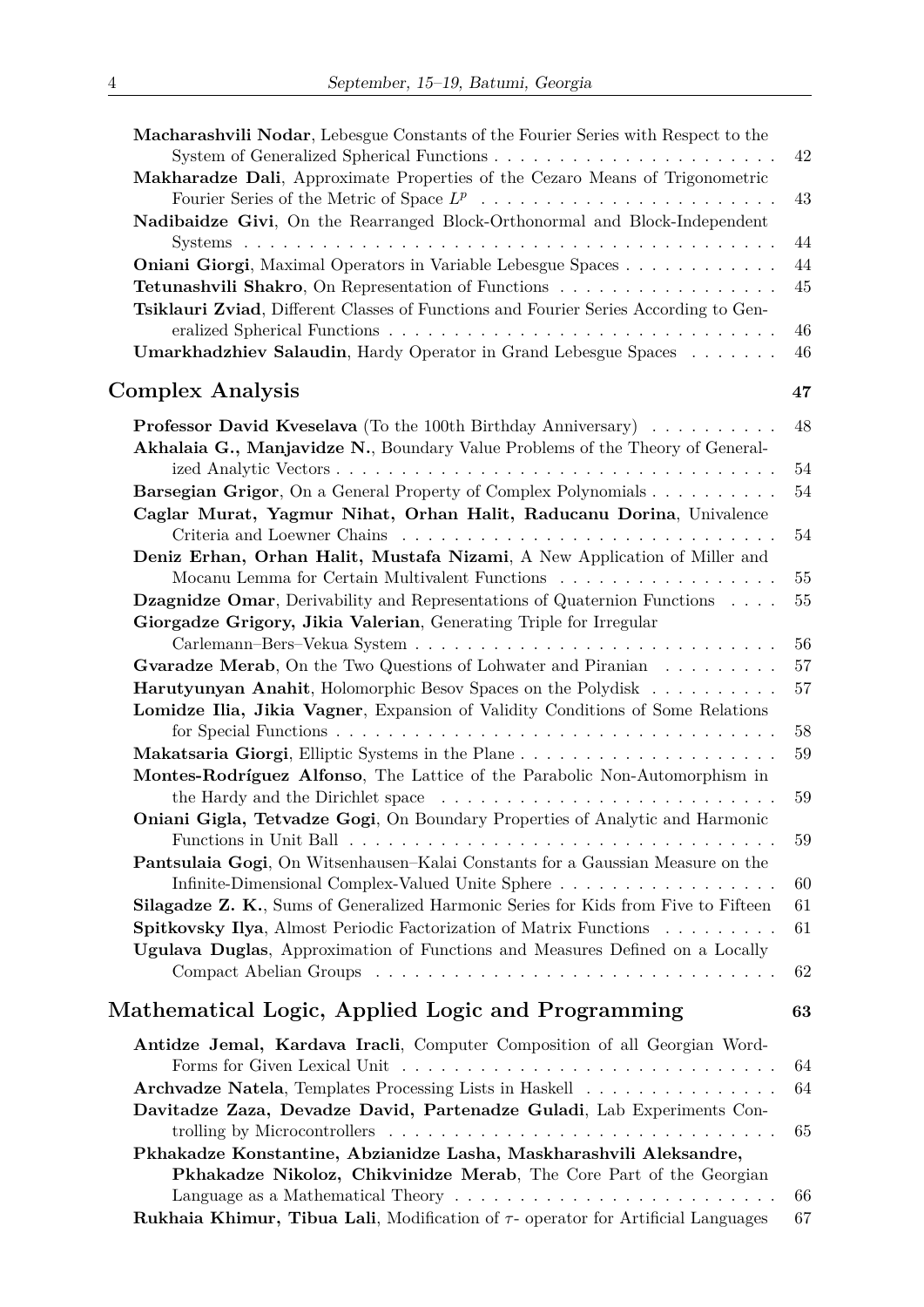| 68 |
|----|
|    |

| <b>Aliashvili Teimuraz</b> , Topology of the Fibres of Proper Quadratic Mappings                        | 69 |
|---------------------------------------------------------------------------------------------------------|----|
| <b>Baladze Vladimer</b> , The Shape and Cohomology Exact Sequences of a Map                             | 69 |
| Bayramov Sadi, Gunduz (Aras) Cigdem, On Intuitionistic Fuzzy Soft Topological                           |    |
|                                                                                                         | 71 |
| Bayramov Sadi, Gunduz(Aras) Cigdem, On Soft Compactness                                                 | 72 |
| Beridze Anzor, Strong Homology Group of Continuous Map                                                  | 73 |
| <b>Dzadzamia Maia</b> , On Equivariant Strong Shape Theory                                              | 73 |
| Glasner Eli, Megrelishvili Michael, On Fixed Point Theorems and Nonsensitivity                          |    |
|                                                                                                         | 74 |
|                                                                                                         | 74 |
| Mdzinarishvili Leonard, Chechelashvili Lia, Partially Continuous Singular Co-                           |    |
|                                                                                                         | 75 |
| <b>Surmanidze Onise, Relation of Properties of Algebraic and Topological Structure of</b>               |    |
| Topological Group $\dots \dots \dots \dots \dots \dots \dots \dots \dots \dots \dots \dots \dots \dots$ | 76 |
| <b>Todua Gocha</b> , On Internal Tensor Structures of the Tangent Bundle of Space $Lm(Vn)$              |    |
|                                                                                                         | 76 |
| <b>Tsinaridze Ruslan</b> , On the Cohomology theory of Alexander–Spanier                                | 77 |
| <b>Turmanidze Lela, Some Relations Between Bauer's Topological and Uniform Strong</b>                   |    |
|                                                                                                         | 78 |
| Algebra and Number Theory                                                                               | 79 |

| Avaliani Zebur, Representation of Elements of a Semilattice of Unions and Idempo-                        |    |
|----------------------------------------------------------------------------------------------------------|----|
| tent Elements of Semigroup $B(X, D)$ Defined by Chain                                                    | 80 |
| <b>Bokelavadze Tengiz,</b> Abelian and Nilpotent Varieties of Power Groups                               | 81 |
| Diasamidze Yasha, Makharadze Shota, Partenadze Guladi, Idempotent El-                                    |    |
| ements of Complete Semigroups of Binary Relations Defined by the Finite X-                               |    |
|                                                                                                          | 81 |
| <b>Ehsani Amir</b> , The Pair of Operations with the Generalized Entropic Property                       | 83 |
| Givradze Omar, Irreducible Generating Sets of Complete Semigroups of Unions                              |    |
| $B_X(D)$ Defined by Semilattices of Class $\Sigma_2(X, 4)$ , when $X = Z_4$                              | 84 |
| Gogishvili Guram, On Some Estimate Problems for the Number of Representations                            |    |
|                                                                                                          | 84 |
| Kemoklidze Tariel, The Condition Similar to Full Transitivity for Cotorsion Hull                         | 84 |
| Kipiani Archil, Some Combinatorial Problems Concerning Infinite Mono-Unary Al-                           |    |
|                                                                                                          | 85 |
| Ozturk Taha Yasin, Gunduz(Aras) Cigdem, Bayramov Sadi, Inverse and Di-                                   |    |
|                                                                                                          | 86 |
| <b>Rokva Nino</b> , Some Class of Semigroups of Binary Relations                                         | 87 |
| Shavgulidze Ketevan, On the Dimension of Some Spaces of Generalized Theta-Series 87                      |    |
| Vepkhvadze Teimuraz, Modular Functions and Representations of Positive Integers                          |    |
| by Quadratic Forms $\dots \dots \dots \dots \dots \dots \dots \dots \dots \dots \dots \dots \dots \dots$ | 88 |
| Differential Equations and Applications                                                                  | 89 |
| Aliev Akbar B., Kazimov Anar A., Cauchy Problem for a System of Hyperbolic                               |    |
|                                                                                                          | 90 |
| Baghaturia Giorgi, Menteshashvili Marine, On the Domains of Propagation of                               |    |
| Characteristic Curves of Non-Strictly Hyperbolic Equations                                               | 91 |

**Bogdanov M. F., Bogdanov F. G., Kurdadze M.**, Analysis of Four-Port Rectangular Waveguide Junctions with Two Resonance Regions  $\dots \dots \dots \dots$  91 **Chkadua George**, Mixed Boundary-Value Problems for Polymetaharmonic Equations 92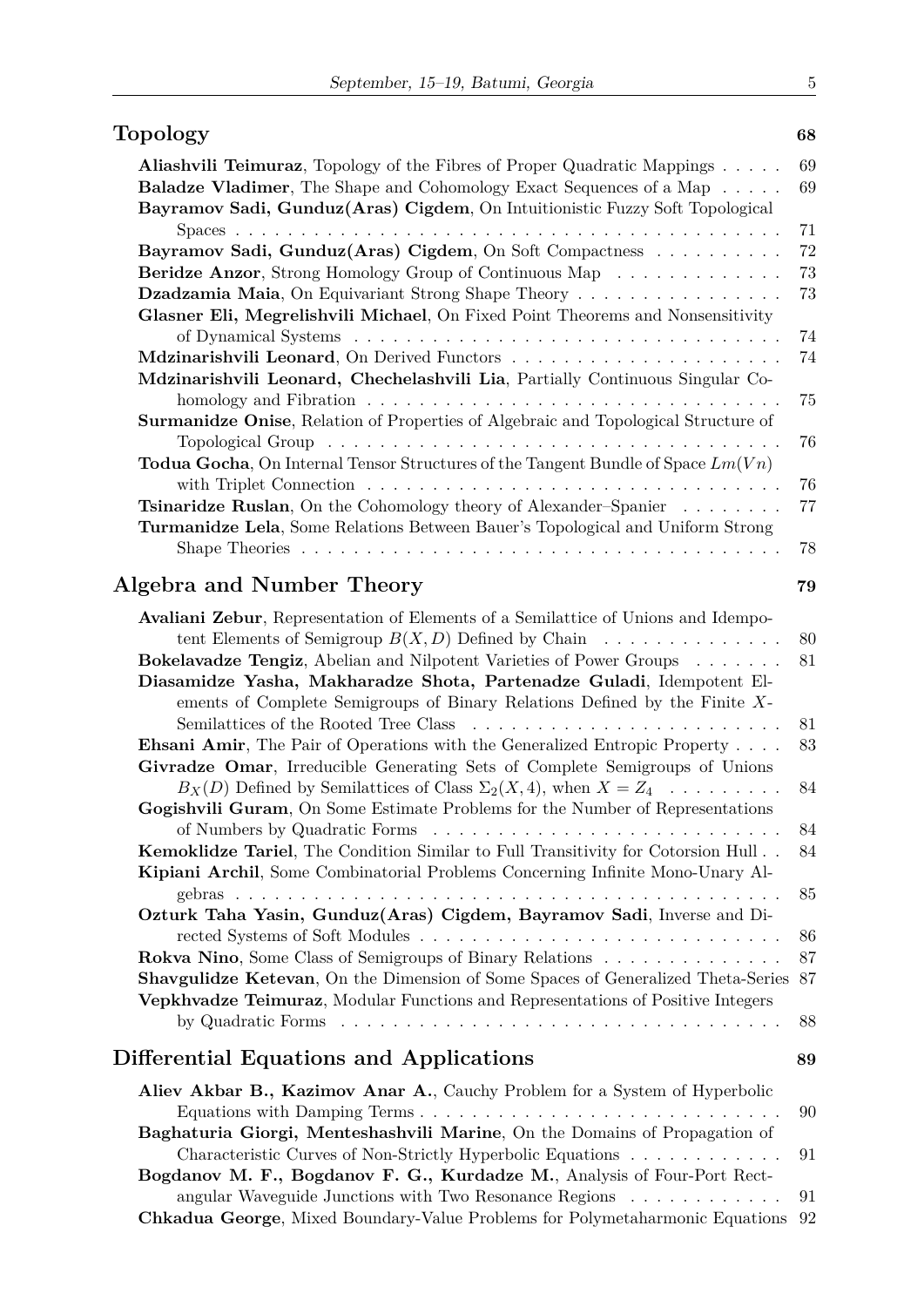| Chkadua Otar, Mikhailov Sergey, Natroshvili David, Localized Boundary Do-<br>main Integral Equations Approach to the Boundary-Value Problems for Inhomo-          |     |
|-------------------------------------------------------------------------------------------------------------------------------------------------------------------|-----|
|                                                                                                                                                                   | 92  |
| Duduchava Roland, Localization of Boundary Value Problems                                                                                                         | 93  |
| Duduchava R., Kverghelidze N., Tsaava M., Fredholmity Criteria for a Singular                                                                                     |     |
| Integral Operator on an Open Arc in Spaces with Weight                                                                                                            | 94  |
| Gadjiev Tahir S., Mamedova Konul N., Behaviour of Solutions to Degenerate                                                                                         |     |
|                                                                                                                                                                   | 95  |
| Gaiko Valery, Limit Cycle Problems in Neural Dynamical Systems                                                                                                    | 96  |
|                                                                                                                                                                   | 96  |
| Galileev Sergey M., The Method of Operator Power Series                                                                                                           |     |
| Giorgadze Givi, On Asymptotic Behaviour of Solutions of Third Order Linear Sys-                                                                                   | 97  |
| tems of Differential Equations with Deviating Arguments                                                                                                           |     |
| <b>Kapanadze Jemal</b> , Boundary Value Problem for Klein–Gordon Equation in Space $\mathbb{R}^3$                                                                 | 98  |
| Kharibegashvili Sergo, Midodashvili Bidzina, On the Solvability of Cauchy Spa-<br>tial Characteristic Problem for One Class of Second Order Semilinear Wave Equa- |     |
|                                                                                                                                                                   | 98  |
| Kovalev Vladimir, Radayev Yuri, Optimal Systems of One-Dimensional Subalge-                                                                                       |     |
| bras of the Symmetry Algebra of Hyperbolic Equations of Perfect Plasticity                                                                                        | 99  |
| Kvinikadze Giorgi, Sheykhov Ilias, Fredholmity Criterion for Teplitz and Winer-Hopf                                                                               |     |
|                                                                                                                                                                   | 100 |
| Natroshvili David, Localized Boundary-Domain Integral Equations for Acoustic                                                                                      |     |
| Scattering by Inhomogeneous Anisotropic Obstacl                                                                                                                   | 101 |
| Reinfelds Andrejs, Reduction Principle in the Theory of Stability of Impulsive Dif-                                                                               |     |
|                                                                                                                                                                   | 102 |
| <b>Saks Romen, About Development of Elliptic Theory</b> 102                                                                                                       |     |
| Sokhadze Zaza, The Weighted Cauchy Problem for Linear Functional Differential                                                                                     |     |
|                                                                                                                                                                   | 103 |
| <b>Surguladze T., Asymptotic Behaviour of Solutions of Mixed Problem for Hyperbolic</b>                                                                           |     |
| Equations with Periodic Coefficients, when the Corresponding Hill'S Operator is                                                                                   |     |
| Non-Positive                                                                                                                                                      | 103 |
| Probability & Statistics and Financial Mathematics                                                                                                                | 105 |
| Aliyev Soltan A., Integral Limit Theorems for the First Achievement Time of High                                                                                  |     |
|                                                                                                                                                                   |     |
| Buadze T., Sokhadze G., On the Absolute Continuity of the Distribution of a                                                                                       |     |
| Schödinger Type Equation with Random Perturbation                                                                                                                 | 106 |
| Chobanyan Sergei, Levental Shlomo, Convergence Almost Surely of Summands                                                                                          |     |
|                                                                                                                                                                   | 107 |
| Dochviri Besarion, Nadaraya Elyzbar, Sokhadze Grigol, Purtukhia Omar,                                                                                             |     |
| On One Problem of Disorder                                                                                                                                        | 108 |
| Glonti O., Partially Independence of Random Variables 109                                                                                                         |     |
| <b>Kokobinadze Temur</b> , About the Method of the Dispersion Analysis 110                                                                                        |     |
| <b>Mamporia Badri</b> , Banach Space Valued Ito Processes, the Ito Formula 111                                                                                    |     |
| Michlin Yefim Haim, Modelling of Comparison Sequential Test for Reliability 111                                                                                   |     |
| Nadaraya Elizbar, Babilua Petre, Khechinashvili Zaza, Sokhadze Grigol,                                                                                            |     |
| Limit Distribution of a Quadratic Deviation for Nonparametric Estimate of the                                                                                     |     |
|                                                                                                                                                                   |     |
| Purtukhia Omar, Jaoshvili Vakhtang, Differentiation Rule for Poisson Functionals 113                                                                              | 112 |
| Shangua Aleksander, Tarieladze Vaja, A Rearrangement Theorem for Cesaro                                                                                           |     |
|                                                                                                                                                                   |     |
|                                                                                                                                                                   |     |
|                                                                                                                                                                   | 114 |
| Svanidze Nino, A Non-Exponential Closed Queuing System with Renewal and Re-                                                                                       |     |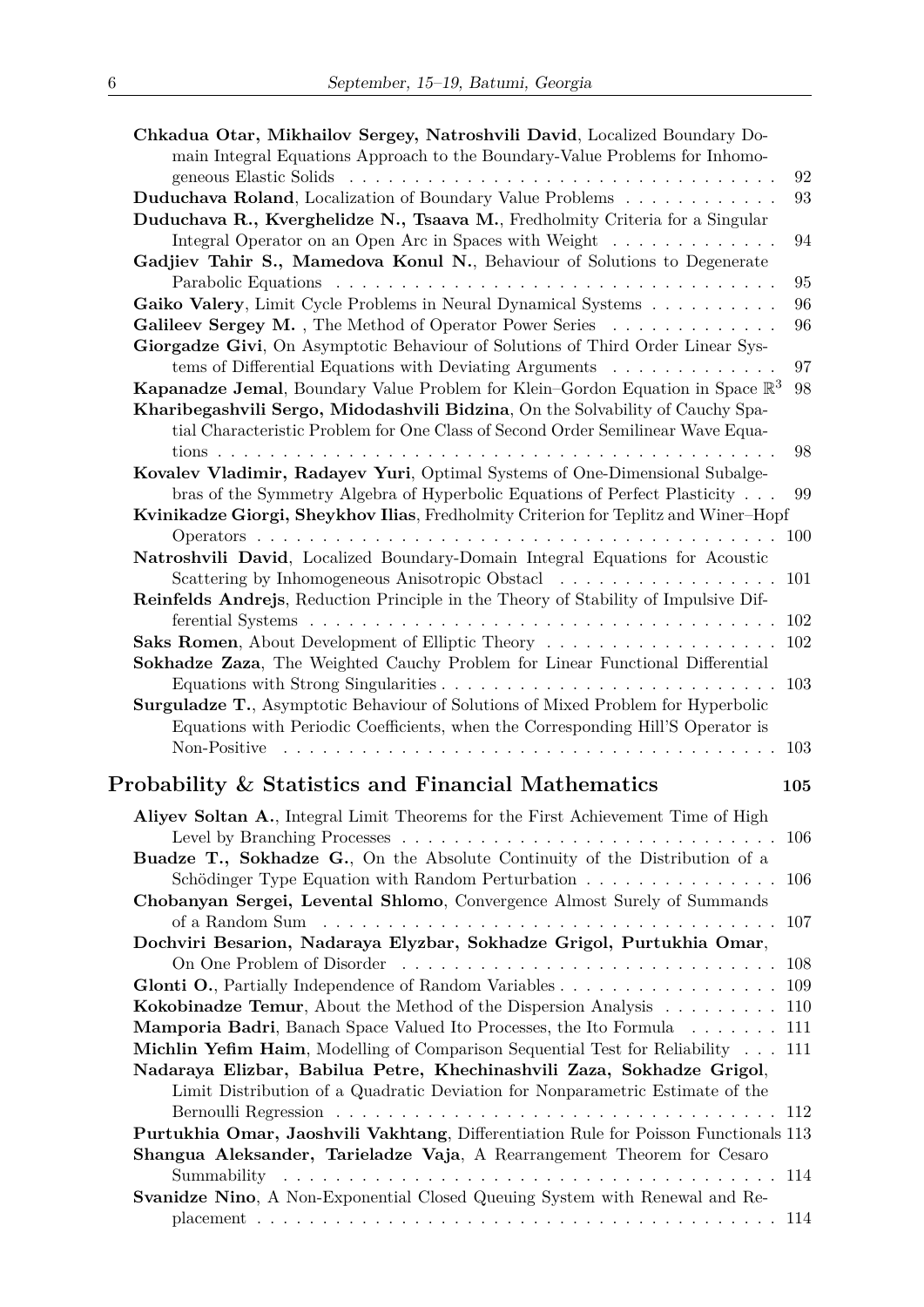| Vakhania Nicholas, Kvaratskhelia Vakhtang, Tarieladze Vaja, A Characteri-<br>zation of Subgaussian Random Elements in a Separable Hilbert Space 115                                                                                                        |     |
|------------------------------------------------------------------------------------------------------------------------------------------------------------------------------------------------------------------------------------------------------------|-----|
| Mathematical Modelling                                                                                                                                                                                                                                     | 116 |
| Avalishvili Gia, Avalishvili Mariam, On Some Nonlocal in Time Problems for One                                                                                                                                                                             | 117 |
| Chilachava Temur, Kereselidze Nugzar, General Continuous Linear Mathemati-                                                                                                                                                                                 |     |
| Chinchaladze Natalia, Cubature of the Solution of the Dirichlet Problem for Eu-<br>ler-Poisson-Darboux Equation in the Half-plane by Approximate                                                                                                           |     |
| Davitashvili Teimuraz, Demetrashvili Demuri, Gordeziani David, Sharikadze<br>Meri, Numerical Modeling of Spreading of Oil Pollution in the Georgian Black                                                                                                  |     |
| Davitashvili Teimuraz, Dikhaminjia Nana, Rogava Jemal, Tsiklaur Mikhail,<br>Numerical Investigation of Spilled Oil Spreading Into Soil for Underground Water                                                                                               |     |
| Davitashvili Teimuraz, Gubelidze Givi, Papukashvili Archil, Samkharadze<br>Inga, Davitashvili Tinatin, Mathematical Modelling Of Hydrates Origin in                                                                                                        |     |
| Erdem Arzu, Iteratively Regularized Gradient Method for Determination of Source                                                                                                                                                                            | 121 |
| Terms in a Linear Parabolic Problem from the Measured Final Data 121<br>Geladze George, Numerical Model of Local Circulation of Atmosphere in Case of                                                                                                      |     |
| Difficult Temperature Inhomogeneity of a Underlying Surface 122<br>Geladze George, Sharikadze Meri, Tevdoradze Manana, On the Numerical                                                                                                                    |     |
| Experiment About One Special Formation of a Fog and a Cloud in Mesoboundary                                                                                                                                                                                | 122 |
| Kekelia Giorgi, Kipiani Gela, Kipiani Dato, Kobiashvili Pirani, Kapanadze<br><b>Tea</b> , Electrodynamic Analysis of Five-Port Waveguide Junctions 123                                                                                                     |     |
| Khatiashvili Nino, Papukashvili Archil, Bolqvadze Jana, Tevdoradze Man-<br>ana, On the Spectrum of the Helmholtz Equation for the Hexagonal Type Stripe 124<br>Qajaia Lali, Tsiskreli Ts., Chlaidze N., Chkhikvadze K., Design of High Rise                |     |
| Buildings on Seismic Effects of Spectral and Nonlinear Dynamic Methods 124<br>Ugulava Duglas, Zarnadze David, Linear Central Algorithms for the First Kind                                                                                                 |     |
|                                                                                                                                                                                                                                                            | 125 |
| Zakradze M., Sanikidze Z., Kublashvili M., Computer Modeling of White Noise                                                                                                                                                                                | 126 |
| <b>Numerical Analysis</b>                                                                                                                                                                                                                                  | 127 |
| Berikelashvili Givi, Karalashvili Liana, Chikadze Gela, Finite Difference Solu-                                                                                                                                                                            | 128 |
| Jangveladze Temur, On the Parabolic Regularization of One Nonlinear Diffusion                                                                                                                                                                              | 129 |
| Khachatryan Suren, Numerical Integration of Hyperbolic Partial Differential Equa-                                                                                                                                                                          | 129 |
| Kiguradze Zurab, Asymptotics of Solution of Initial-Boundary Value Problem with<br>Mixed Boundary Conditions for a Nonlinear Integro-Differential System $\ldots \ldots$<br>Kutkhashvili Ketevan, On One Interactive Method of Solving Multicriterion Dis- | 130 |
|                                                                                                                                                                                                                                                            |     |

| Lanzara Flavia, Maz'ya Vladimir, Schmidt Gunther, On Approximate Approx- |  |
|--------------------------------------------------------------------------|--|
|                                                                          |  |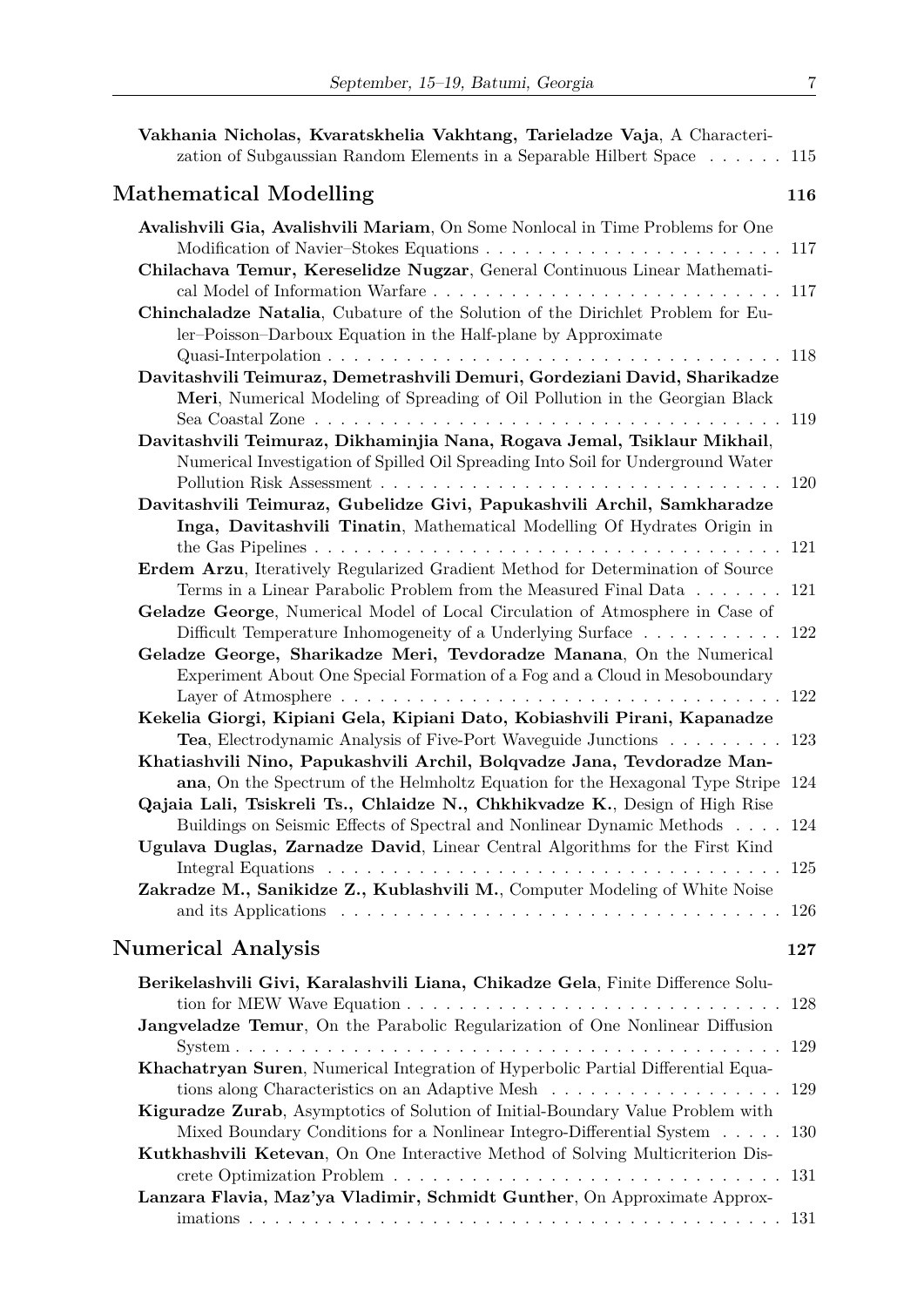| Meladze Hamlet, Davitashvili Tinatin, Tsveraidze Zurab, Finite Difference                                                                                                              |      |
|----------------------------------------------------------------------------------------------------------------------------------------------------------------------------------------|------|
| Schemes for Systems of ODE on Graphs $\dots \dots \dots \dots \dots \dots \dots \dots \dots$                                                                                           | 132  |
| <b>Odisharia Vladimer</b> , Convergence of an Iteration Method for a Kirchhoff Problem . 132<br><b>Peradze Jemal, A</b> Numerical Algorithm of Solving a Nonlinear System for a Plate. | 133  |
| Qaralashvili Liana, Khmiadashvili Manana, Special Centrosymmetric Matrices                                                                                                             |      |
|                                                                                                                                                                                        |      |
| <b>Sanikidze Jemal, On Higher Accuracy Discrete Singularity Methods </b>                                                                                                               | 135  |
| Yigider Muhammed, Karabacak Mesut, Çelik Ercan, Numerical Solutions of<br>the Helmholtz Equation by Multivariate Padé Approximation                                                    | 135  |
| <b>Continuum Mechanics</b>                                                                                                                                                             | 136  |
| <b>Abramidze Edison</b> , On a Numerical Solution of a Problem of Non-Linear Deforma-                                                                                                  |      |
|                                                                                                                                                                                        |      |
| Bitsadze Lamara, The Neumann BVP of Thermoelasticity for a Transversally Isotropic                                                                                                     | 137  |
| Bitsadze Lamara, Existence Theorems of Solutions of the Third and Fourth BVPS<br>of the Plane Theory of Thermoelasticity with Microtemperatures $\dots \dots \dots$                    | 138  |
| Buchukuri Tengiz, Duduchava Roland, Finite Element Method for 2D Shell Equa-                                                                                                           |      |
| tions: Existence and Convergence of Approximated Solutions 138                                                                                                                         |      |
| Farmanayan Anahit J., Sargsyan Samvel H., General Theory of Micropolar                                                                                                                 |      |
| Anisotropic (Orthotropic) Elastic Multi-Layered Thin Shells                                                                                                                            | 139  |
| Gachechiladze Avtandil, Gachechiladze Roland, Signorini Problem with Natural                                                                                                           |      |
| Nonpenetration Condition in Elasticity $\dots \dots \dots \dots \dots \dots \dots \dots \dots$                                                                                         | 140  |
| Giorgashvili L., Jagmaidze A., Skhvitaridze K., A Boundary Contact Problem                                                                                                             |      |
| of Stationary Oscillations of the Elastic Mixture Theory for a Domain Bounded                                                                                                          |      |
| by a Spherical Surface $\ldots \ldots \ldots \ldots \ldots \ldots \ldots \ldots \ldots \ldots \ldots 140$                                                                              |      |
| Giorgashvili L., Zazashvili Sh., Sadunishvili G., Karseladze G., Fundamental<br>Solution of the System of Differential Equations of Stationary Oscillations of Two-                    |      |
| Gulua Bakur, Chokoraia Dali, On Construction of Approximate Solutions of Equa-                                                                                                         | 141  |
|                                                                                                                                                                                        |      |
| Ivanidze Diana, Ivanidze Marekh, The Interior Neumann type Boundary Value<br>Problem of the Thermoelasticity Theory of Hemitropic Solids 142                                           |      |
| Ivanidze Marekh, Ivanidze Diana, Investigation of Boundary Value Problems of                                                                                                           |      |
|                                                                                                                                                                                        | -142 |
| Khomasuridze Nuri, Janjgava Roman, Zirakashvili Natela, On Some Prob-<br>lems of Thermoelasticity for the Rectangular Parallelepiped with Non-Classical                                |      |
|                                                                                                                                                                                        |      |
| Mehdiyev M. A., Nonlinear Parametric Vibrations of Viscoelastic Medium Contact-<br>ing Cylindrical Shell Stiffened with Longitudinal Ribs with Regard to Lateral                       |      |
|                                                                                                                                                                                        | 143  |
| Mrevlishvili Maia, The Neumann Boundary Value Problems of Statics of Thermo-<br>Electro-Magneto Elasticity Theory                                                                      | 144  |
| Sharikadze Jondo, Tsutskiride Varden, Jikidze Levan, Pulsation Flow of a                                                                                                               |      |
|                                                                                                                                                                                        | 144  |
| <b>Shavlakadze N., Dynamical Contact Problem for Elastic Halfspace with Absolutely</b>                                                                                                 |      |
|                                                                                                                                                                                        | 145  |
| Skhvitaridze K., Kharashvili M., Investigation of the Dirichlet and Neumann                                                                                                            |      |
| Boundary Value Problems for a Half-Space filled with a Viscous Incompressible                                                                                                          | 146  |
| Svanadze Kosta, Solution of a Mixed Problem of the Linear Theory of Elastic Mix-                                                                                                       |      |
| tures for a Polygonal Domain with an Equi-Strong Boundary Arc 146                                                                                                                      |      |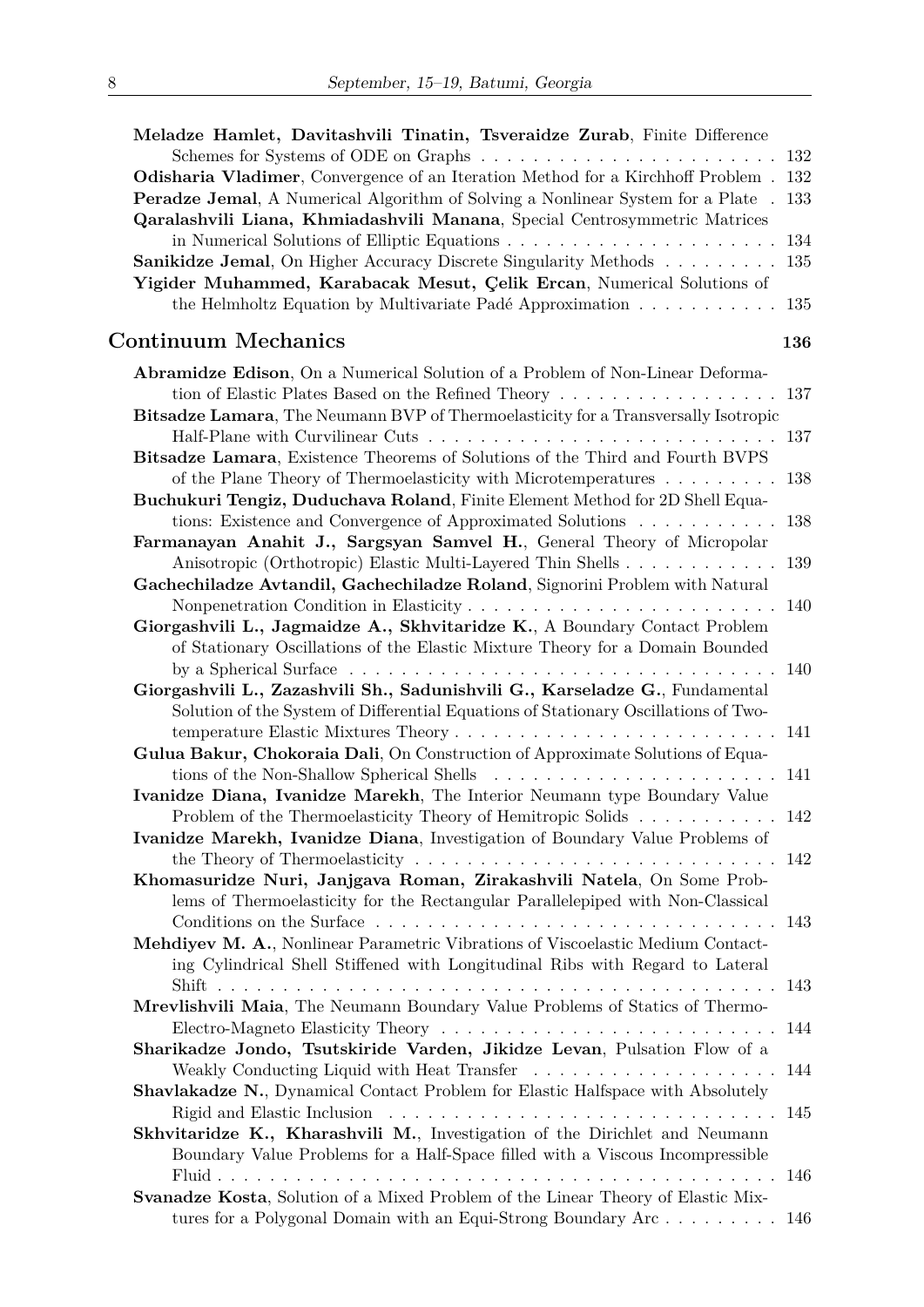| Tzivion Shalva, Generation of Clean Renewable Energy and Desalination of Sea                                                                                                   |     |
|--------------------------------------------------------------------------------------------------------------------------------------------------------------------------------|-----|
| Mathematical Physics                                                                                                                                                           | 149 |
| Chagelishvili G.D., Lominadze J.G., Chanishvili R.G., Tevzadze A.G., Shear<br>Flow Non-Normality Induced Mode Coupling in Rotating Unstably Stratified                         |     |
|                                                                                                                                                                                |     |
| <b>Jikia Vagner, Lomidze Ilia, Regularized Coulomb T-Matrix</b> 150<br>Kartvelishvili Vakhtang, Singular Value Decomposition for Data Unfolding in High                        |     |
|                                                                                                                                                                                |     |
| Kvinikhidze Alexander, Gauge Invariant Effective Field Theory for Dressed Nucleons151                                                                                          |     |
| Nishnianidze David, New Two-Dimensional Quantum Models with Shape Invariance 152                                                                                               |     |
| Mathematical Education and History                                                                                                                                             | 153 |
| <b>Akhobadze T., Babilua P.</b> , On Features of Teaching of Mathematics by Interna-                                                                                           |     |
|                                                                                                                                                                                |     |
| Beriashvili Mariam, Mathematics Before and After Gödel 154                                                                                                                     |     |
| Gogishvili Guram, On the Deepen Teaching of Mathematics in the Secondary School 155<br>Kasrashvili Tamar, Algebraic Curves and their Properties in Higher Mathematics          |     |
|                                                                                                                                                                                |     |
| Lazrishvili Nino, Chagunava Raul, Mathematical Formulas of Tbel Son of Abuseri                                                                                                 |     |
| Sarajishvili Tsitsino, Mathematics Teaching Issues at First Georgian Schools in Batumi158<br>Sarajishvili Tsitsino, Optimal Resource Allocation Problem (Analysis and Teaching |     |
|                                                                                                                                                                                |     |
| Tetunashvili Tengiz, On Equidecomposability Paradoxes 159                                                                                                                      |     |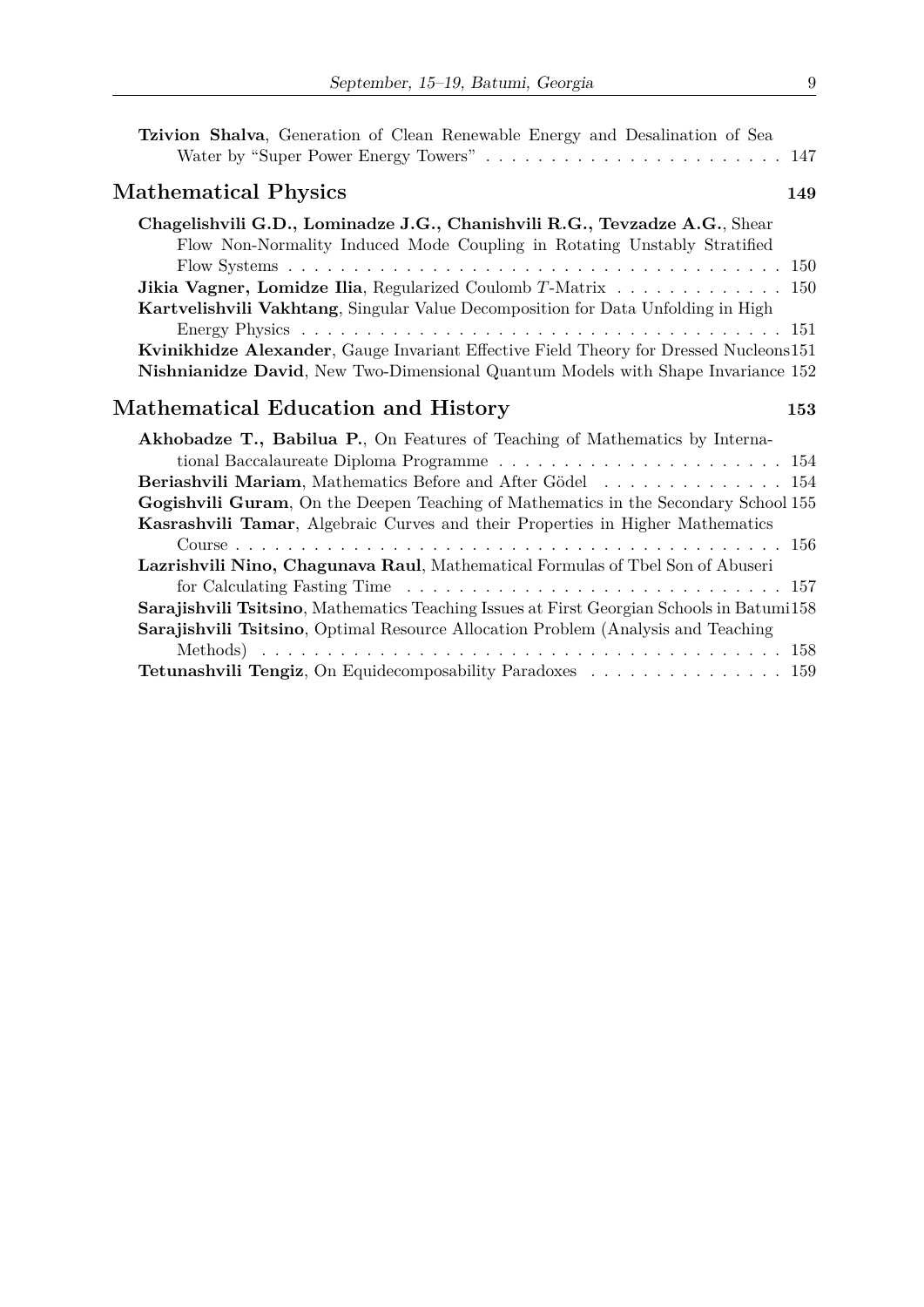## $6$ ცილოზ მუსხელიშვილი შეცნიერი და საზოგადო მოღვაწე

"თბილისის უნივერსიტეტი? ეს ხომ მირაჟია! შეუძლებელია ქართულ ენაზე, რომელსაც <u>სათანადო ტრადიცია არა აქვს, ამეტყველე</u>ბა და გადმოცემა ისეთი მეცნიერებების უმარტი- $\frac{1}{32}$ სი ტერმინებისაც კი, როგორიცაა მათემატიკა, ქიმია, ბიოლოგია!" – გაიძახოდნენ უე⊷ სელიაატირაანე ერ, როგრირეაა ააატიატიკ, ერარა, არობერები.<br>თბილისში უნივერსიტეტის დაარსების მოწინააღმღეგენი, ასეთები კი მრავლად იყვნენ. დიდმა ივანე ჯავახიშვილმა და მისმა თანამოა8რეებმა გააქარწყლეს სკეპტიკოსთა ეს მოსამრება და უკვე 1918 წლის ნოემბერში პროფესორმა ანდრია რამმაძემ დახვეწილი ქართულით წაიკითხა პირველი ლექცია მათემატიკურ ანალიშში, ასევე მომხიბლავად აამეტყველა მათემატიკა მოსკოვის უნივერსიტეტის კურსდამთავრებულმა, ჯერ სულ ახალგამრდა არჩილ ხარაძემ, ხოლო ასტრონომია – გენერლის ფორმაში გამოწყობილმა ანდრია ბენაშვილმა. მალე მათ მხარში გიორგი ნიკოლაძე და ნიკოლომ მუსხელიშვილი ამოუდგნენ. შალვა ნუცუბიძე იგონებს: ''ანდრია რაზმაძე, იმ დროს ფიზიკა-მათემატიკის www.achorumande.com<br>1987 metalého kajakan di dipendentan di Kabisan di Sangahan di Kabisang Kabatang Kabatan di Kabatan di Kabata ახალგამრდა შემოჰყვა. – ეს ახალახან ჩამოვიდა პეტროგრადიდან, სადაც მეცნიერულ მუშაობას ეწეოდა, მინდა თანხმობა, რომ მოვიწვიო თანამშრომლად, ნიჭიერი და ენერგიული ახალგამრდა ჩანს. ანდრია რამმაძის თხოვნა, ცხადია, დაკმაყოფილებული იქნა, იმ ახალგამრდა მეცნიერმა სავსებით გაამართლა ანდრია რამმაძის ყოველივე მოლოდინი. ეს იყო დღეს ცნობილი მეცნიერი ნიკოლომ მუსხელიშვილი".

ანდრია რამმაძე, გიორგი ნიკოლაძე, ნიკოლომ მუსხელიშვილი, არჩილ ხარაძე – ეს ის ''დიდი ოთხეულია'', რომელიც ქართული მათემატიკური სკოლის სათავეებთან დგას. ძნელი წარმოსადგენია იმ სამუშაოს მოცულობა, რაც ამ ოთხეულმა ათიოდე წლის მანძილმე შეასრულა – ინტენსიურ პეღაგოგიურ მოღვაწეობასთან ერთად მათ მოუხდათ ქართული სამეცნიერო მათემატიკური ტერმინოლოგიის დადგენა და დამუსტება, მშობლიურ უნამე პირველი ორიგინალური სახელმძღვანელოების დაწერა და გამოცემა, მათემატიკის <u>Ŭხვადასხვა დარგში შეცნიერული კვლევე</u>ბის საფუძ-ვლების ჩაყრა ...

. . .

<u>1929 წელს მოულოდნელად</u> გარდაიცვალა ანდრია რამმაძე, ხოლო 1931 წელს – გიორგი ნიკოლაძე. მთელი ტვირთი ნიკოლომ მუსხელიშვილს, არჩილ ხარაძეს და <u>ობილისის უნივერსიტეტის კურსდამთავრებულ რამდენიმე ახალგამრდა მათემატიკოსს დაა-</u> წვა. ამ უკანასენელთ თავდადებისა და ერის სამსახურის საუკეთესო მაგალითს აძლევდნენ უფროსი კოლეგები, რომლებსაც ერთი წუთითაც არ შეუწყვეტიათ სამეცნიერო კვლევაძიება ÃÀ ÐÄÃÀÂÏÂÉÖÒÉ ÓÀØÌÉÀÍÏÁÀ ÈÁÉËÉÓÉÓ ÓÀáÄËÌßÉ×Ï ÖÍÉÅÄÒÓÉÔÄÔÓÀ ÃÀ ÓÀØÀÒÈÅÄËÏÓ პოლიტექნიურ ინსტიტუტში.

. . .

სხვადასხვა დროს ნიკო მუსხელიშვილი იყო უნივერსიტეტის პოლიტექნიკური ფაკუ<u>ლტე</u>ტის დეკანი, ფიმიკა-მათემატიკის ფაკულტეტის დეკანი, საქართველოს პოლიტექნიკური ÉÍÓÔÉÔÖÔÉÓ ÐÒÏÒÄØÔÏÒÉ, ÈÄÏÒÉÖËÉ ÌÄØÀÍÉÊÉÓ ÊÀÈÄÃÒÉÓ ÂÀÌÂÄ, ÈÁÉËÉÓÉÓ ÖÍÉÅÄÒÓÉÔÄტთან შისი თაოსნობით დაარსებული ფიზიკის, მათემატიკისა და მექანიკის ინსტიტუტის დირექტორი.

. . .

პარალელურად მისთვის ჩვეული ენერგიითა და ენთუმიამმით განაგრძობდა პედაგოგიურ მოღვაწეობას უფროსი თაობის მათემატიკოსებს ახლაც ახსოვთ მისი ლექციები ანალიმურ გეომეტრიაში, თეორიულ მექანიკაში, დიფერენციალურ განტოლებათა თეორიაში ...

ნიკო მუსხელიშვილის კალამს ეკუთვნის ანალი8ური გეომეტრიის ორიგინალური სახელმძღვანელო, რომელიც რამღენჯერმე გამოიცა და თავის დრომე ერთ-ერთ ძირითად საუნივერსიტეტო სახელმძღვანელოდ ითვლებოდა. ასევე ორიგინალობით გამოირჩევა მისი "თეორიული მექანიკის კურსი", რომლის ორი ნაწილი – "სტატიკა" და "კინემატიკა", შესაბამისად, 1926 და 1928 წელს გამოვიდა. შემდგომში ეს წიგნები ხელმეორედაც  $a$ ამოსცეს.

მათუმატიკურ ტერმინოლოგიამე მუშაობა ბატონმა ნიკომ სამშობლოში ჩამოსვლისთანავე დაიწყო. "მათემატიური ტერმინოლოგიის" (1944, რუსულ-ქართული ნაწილი) წინასიტყვა- $\alpha$ ბაში მისი რედაქტორი, პროფესორი ვუკოლ ბერიძე წერს: "განსაკუთრებით დიდი ამაგი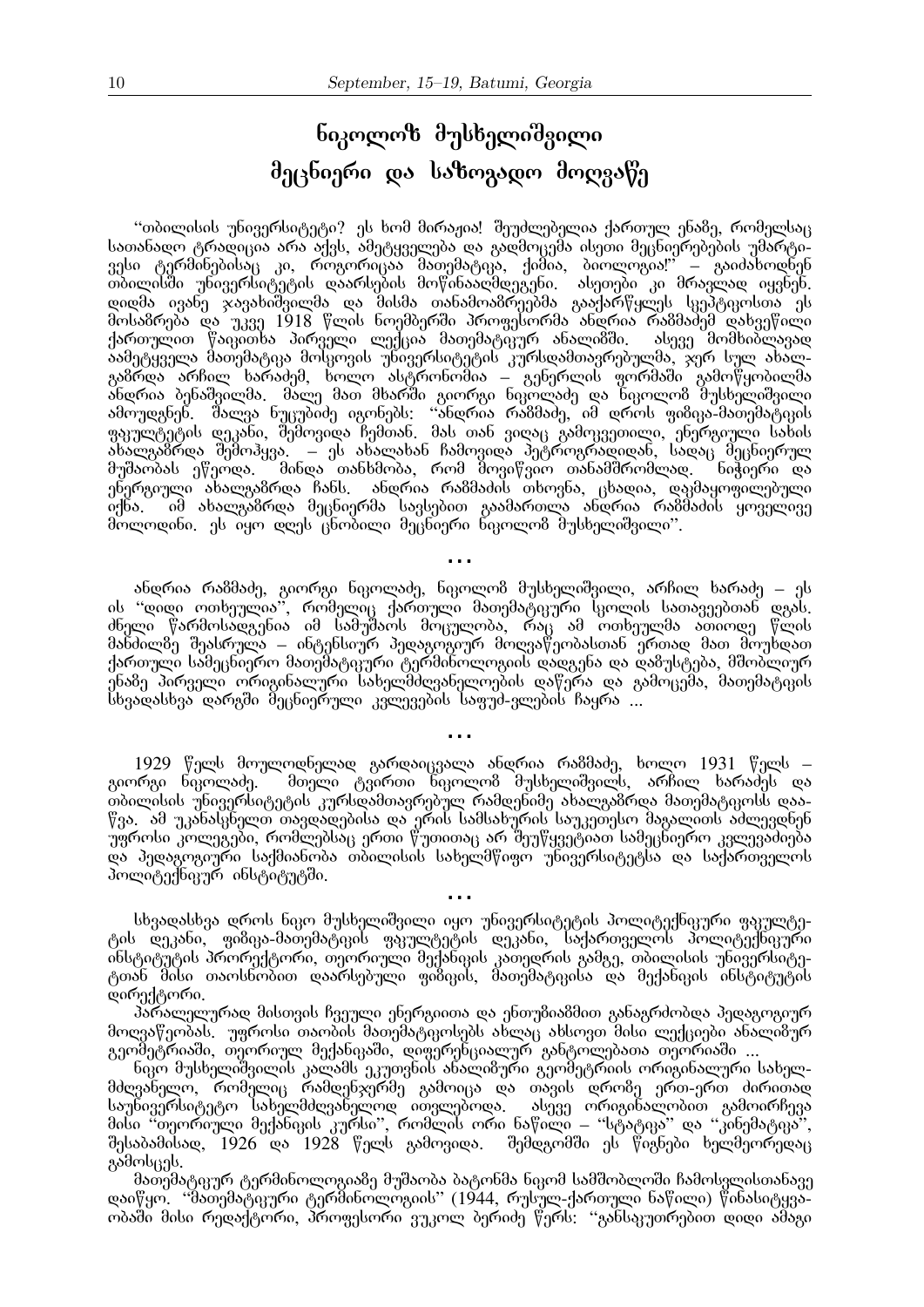დასდო ტერმინოლოგიას აკადემიკოსმა ნ. მუსხელიშვილმა, რომელმაც თითოეული სიტყვა შეამოწმა და შეეცადა, რაც შეიძლება სრული შესატყვისობა ყოფილიყო შათემატიკურ ცნებასა და მის მიერ გამოხატულ ტერმინს შორის''. აქ უნდა აღინიშნოს, რომ ახლა საყოველთაოდ გავრცელებული ტერმინი ''ტოლობა'' და მისგან ბუნებრივად ნაწარმოები ტერმინები "უტოლობა" და "განტოლება", სწორედ ბატონმა ნიკომ შემოიღო ჯერ კიდევ  $\widetilde{20}$ -იან წლებში.

. . .

 $1922$  წელს თბილისში ფრანგულ ენაზე გამოვიდა ნიკო მუსხელიშვილის წიგნი "კოშის ინტეგრალების გამოყენება მათემატიკური ფიმიკის ბოგიერთი ამოცანისთვის". შეიძლება <u>ითქვ</u>ას, რომ ეს იყო თავისებური წინამორბედი მისივე ფუნდამენტური მონოგრაფიისა  $\cdot$ დრეკადობის მათემატიკური თეორიის მოგიერთი ძირითადი ამოცანა $\cdot$  (1933), რომელსაც ავტორის მიერ 1931-32 წლებში ლენინგრადში სეისმოლოგიური ინსტიტუტის თანამშრომ-ోచ్ఛంსთვის და, აგრეთვე, ფიშიკა-მათემატიკის ინსტიტუტისა და ლენინგრადის უნივერსიტეტთან არსებული მექანიეისა და მათემატიკის ინსტიტუტის ასპირანტებისთვის წაკითხული<br>ლექციები დაედო საფუძვლად. მონოგრაფიამ სულ მალე მოიპოვა პოპულარობა და ী მონოგრაფიამ სულ მალე მოიპოვა პოპულარობა და www dood in the composition of the control of the control of the server of the server of the server of the following the following the following the following the following the following the following the following the fol მუსხელიშვილი იმავე, 1933 წელს, სსრკ მეცნიერებათა აკაღემიის წევრ-კორესპონდენტად, ხოლო 1939 წელს – ნამდვილ წევრად აირჩიეს. ამავე დროს ის სსრკ მეცნიერებათა აკადემიის საქარ-თველოს ფილიალის თავმჯდომარეა.

1941 წელს, როცა საქართველოს მეცნიერებათა აკადემია შეიქმნა, მის პრებიდენტად ერთხმად აირჩიეს ნიკოლომ მუსხელიშვილი. 1941 წლის 27 თებერვალს აკადემიის პირველსავე სხდომამე ნ. მუსხელიშვილმა თავისი გამოსვლა ასეთი სიტყვებით დაასრულა: "ჩვენთვის სამწუხაროა, რომ დღევანდელი სამეიმო განწყობილება იწამლება იმის შეგრძნებით, რომ ჩვენს შორის არ იმყოფება მეცნიერი, რომელიც ყველაზე აღფრთოვანებული  $\,$ იყო ამ დღესასწაულის მოლოდინში; ჩვენთვის ეჭვს გარეშეა, ივანე ჯავახიშვილი ცოცხალი  $\tilde{\bf g}$ რომ ყოფილიყო, ამ მაღალ თანამღებობას, რომლის დაკავების პატივი მე შაქვს, სწორედ ob coonogoco".

"დრეკადობის მათემატიკური თეორიის მოგიერთი ძირითადი ამოცანა" 1935 წელს  $\partial$ ეორე, შევსებული გამოცემით გამოვიდა და მის ავტორს 1941 წელს სტალინური პრემია <u>მიენიჭა, იშავე პრემიით ა</u>ღინიშნა ბატონი ნიკოს მეორე ცნობილი შონოგრაფიაც "სინგულარული ინტეგრალური განტოლებანი'' (1946). მანამღე კი, 1945 წლის ივნისში, აკაღემიკოს <u>ნიკოლომ შუსხელიშვილს სოციალისტური შრომის გმირის წოდება მიანიჭეს.</u>

. . .

. . .

 $6$ . მუსხელიშვილის ორივე მონოგრაფია სამღვარგარეთ მრავალ ენამეა თარგმნილი და გამოცემული, ბევრი საქები რეცენ8ია დაიწერა მათ8ე ... აი, რას წერდა ინჟინერმექანიკოსთა ამერიკის სამოგადოების ყოველთვიური ორგანო "გამოყენებითი მექანიკის მიმოხილვა'', რომელიც ისტონში გამოდის: ''დღეს თამამად შეიძლება ითქვას, რომ დრეკადობის თეორიაში დაიწერა ახალი ტრაქტატი. მუსხელიშვილის ნაშრომი მკითხველს აცნობს ამ დარგის უახლეს გამოკვლევებს 1915 წლიდან მოყოლებული (როცა მისი ორიგინალური გამოკვლევა გამოვიდა) 1945 წლამდე. ამ ხნის განმავლობაში რუსეთის  $\eta$ ერნალებში გამოქვეყნდა ასობით სტატია მუსხელიშვილის მიღწევების გამოყენებით ... ამჟამად მუსხელიშვილის ნაშრომის გავლენა აშკარად შეიმჩნევა არარუსულ ლიტერატურაშიც, სადაც მრავალმა ავტორმა პირველად მხოლოდ ახლა აღმოაჩინა ეს ნაშრომი ... თქმა არ უნდა, რომ ნაშრომის შინაარსი ბრწყინვალეა... მეორე ესოდენ დიდი მნიშვნელობისა <u>და ფართო მასშტაბის წიგნის შექმნას ერთი თაობა მაინც დასჭირდება".</u>

მრავალი პრემიითა და ჯილღოთი იქნა აღნიშნული ბატონი ნიკოს მეცნიერული ღვაწლი. კერძოდ, 1969 წელს ტურინის აკადემიამ მას მიანიჭა საერთაშორისო პრემია ''მოდესტო პანეტი'' - ოქროს მედალი და ფულადი ჯილდო. ჩვენი თანამემამულე პირველი საბჭოთა და ၴðlեოფლიოს მეექვსე მეცნიერი იყო, რომლის შეცნიერული შიღწევები ამ მაღალი xommeno seobodbo. "ju xommen la menose der meno bino oye bidogol, - jobas asojo  $`$ კომუნისტის $`$  კორესპონდენტს მეცნიერმა, - დიდად ადფრთოვანებული ვარ ამ მაღალი  $\delta$ ဗိုလ်ကိုက်စိတ်မှာ မိုးကြိမ်မှာ သို့မိတ်မျှတို့ ၁၉ဝိကားကို ကိုက်စိတ်မျှသည် သို့သို့မို့တို့သို့ မိုက်သွားမျ შრომა დაკავშირებულია იტალიელი მათემატიკოსების შრომებთან, იტალია იყო პირველი

. . .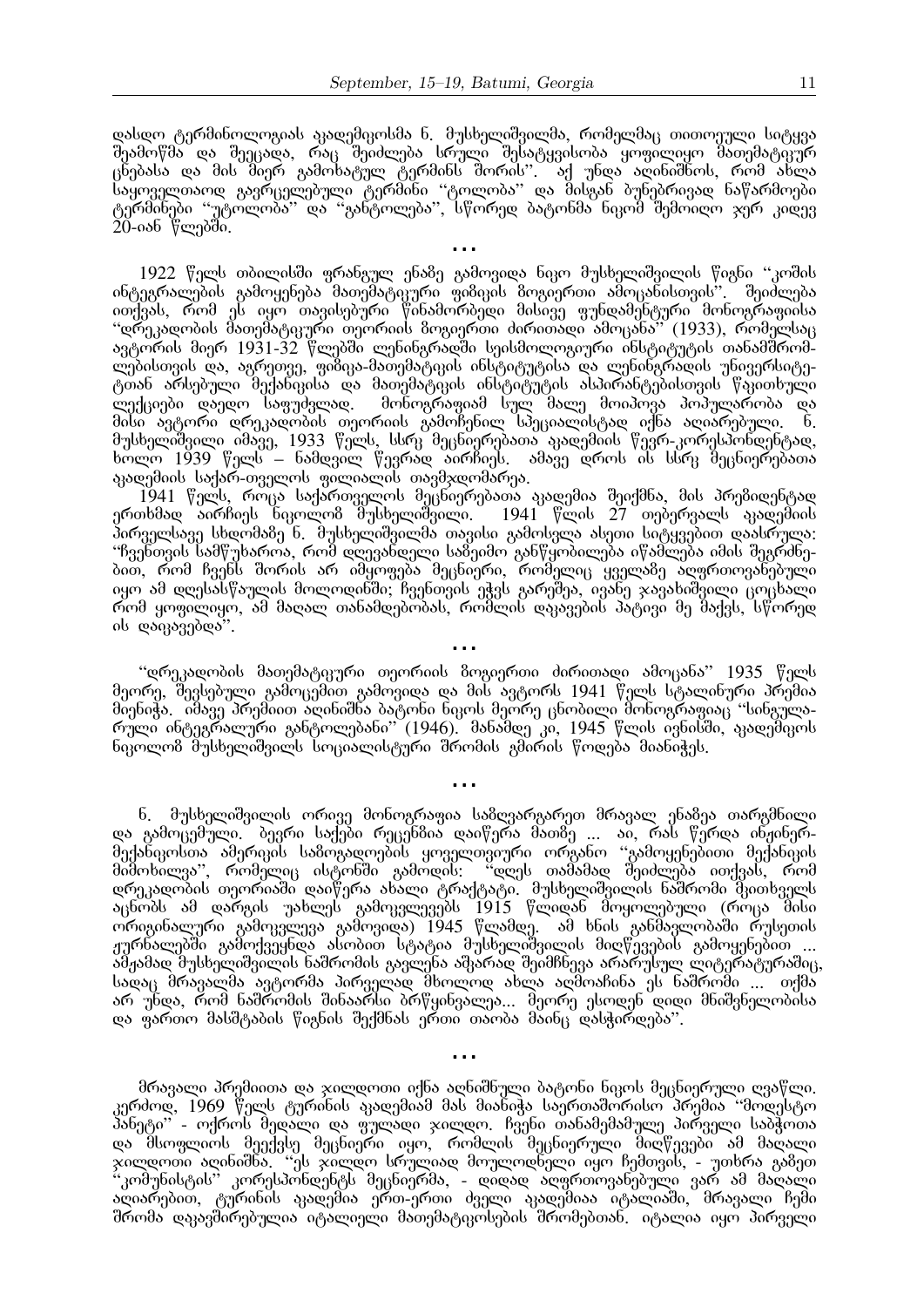უცხოეთის ქვეყანა, სადაც ჩემი ნაშრომი დაიბეჭდა დიდი იტალიელი მათემატიკოსის ვიტო ვოლტერას წარღგინებით" . . .

ქართველმა ხალხმა ნ. მუსხელიშვილს სამუდამო განსასვენებელი მთაწმინდამე დაუმკვიდრა. მეცნიერის ხსოვნის უკვდავსაყოფად დაწესდა მისი სახელობის პრემია, მისი სახელი ეწოდა გამოთვლითი მათემატიკის ინსტიტუტს, აიგო ძეგლი ჭავჭავაძის პროსპექტ8ე. ძეგლი დგას იმ სახლის მახლობლად, რომელშიც 1941 წლიდან 1976 წლამდე, გარდაცვა-ోებამდე ცხოერობდა ბატონი ნიკო. სახლს მემორიალური დაფა აქვს და ჩვენი აკადემიის domango de dia anggetako dia dia kaitanan

Í. Jubgლიშვილის ვაჟს, სუქნიკურ შეცნიერებათა დოქტორს, პროფესორ გურამ მუსხელიშვილს ყურადღება არ მოუკლია მაშის სამუშაო ოთახისთვის, ესეც თავისებური  $\partial_0$ შორიალია, კედელმე ფოტოსურათებია გამოფენილი, სპეციალურ სტენდებშე ჯილდოებია, <u>ოპროებმე - წიგნები ... ბა</u>ტონი გურამი და მისი შეილები - ოლღა და შარინა სათუთად უვლიან სახელოვანი მამისა და პაპის ნივთებსა და მის ხელშენახებ წიგნებს ...

. . .

აი როგორ იგონებს თავის სახელოვან მამას ბატონი გურამი: "დავიწყებ შორიდან. პეტერბურგში ცხოვრებისას მამა მუსხელოვად იწერებოდა. იქ შეძენილ წიგნებს და აღრე  $\delta$  ASdmaa Aborgenside Auguing Assement Alvertion is the control on the aborgence described as და მოღვაწე თავიანთ გვარს რუსულ ყაიდაზე წერდა, საქართველოში ჩამოსვლისთანავე მამამ გვარის გადმოქართულების თაობაზე ივანე ჯავახიშვილს მიმართა. ბატონ ივანეს მისთვის ჩვეული თავამიანობით უთქვამს: "გვარის არჩევა თქვენი ნებაა, მაგრამ უნდა მოგახსენოთ, რომ მუსხელს მუსხელიშვილი ჯობია, ქართული გვარია და არაფერი დაეწუ-<br>ნება'', სხვათაშორის, ჩვენი წინაპრები სწორედ მუსხელებად იწერებოდნენ, მაგრამ <u>ໄ</u>ຟຊ<sup>3</sup>onsშორის, ჩვენი წინაპრები სწორედ მუსხელებად იწერებოდნენ. ბატონი ივანეს ავტორიტეტის გავლენით მამამ გვარად მუსხელიშვილი აირჩია...

მამას ღამით უყვარდა მუშაობა, მახსოვს, ერთხელ ის საღამო ხანს მიუჯდა საწერ მაგიდას, დილით სკოლაში წასვლისას ენახე, რომ იგი კვლავ მაგიდასთან იჯდა და ÌÖÛÀÏÁÃÀ, ÓÊÏËÉÃÀÍ ÃÀÅÁÒÖÍÃÉ ÃÀ ÉÌÀÅÄ ÓÖÒÀÈÓ ÛÄÅÄÓßÀÒÉ.

ჯერ კიდევ სტუდენტობისას მამას ჩვევად ჰქონია მისთვის საინტერესო სამეცნიერო შრომების არა მარტო აღნუსხვა, არამედ სპეციალურად განკუთვნილ რვეულში მათი მოკლე შინაარსის ჩაწერაც. ამ ჩვევისთვის მას არასოდეს უღალატნია. მისი პირველი უცხოური მივლინების მიმანი ლიტერატურის გაცნობა და შეძენა იყო, მან ბევრი წიგნი ჩამოიტანა გერმანიიდან და საფრანგეთიდან. იმხანად, ოციან წლებს ეგულისხმობ, ჩვენ ძალიან ღარიბნი ვიყავით სპეციალური ლიტერატურით.

ხშირად მეკითხებიან, რატომ არ წავედი მამის კვალზე, რატომ ვამჯობინე, ფიზიკოსი გავმხდარიყავი, მე ძალიან მინდოდა, რადიოინჟინერი გამოვსულიყავი, მაგრამ ომის წლები იყო, ლენინგრადში წასვლა ვერ შევძელი და უნივერსიტეტში შევედი ფიმიკამათემატიკის ფაკულტეტზე. პირველ კურსზე მომეწონა მათემატიკა და ამ განხრით  $3$ აპირებდი სწავლის გაგრძელებას, მაგრამ მამამ მითხრა, ''კარგი ხელი გაქვს, უმჯობესია, ფიზიკოსი გამოხვიდე''-ო. მეც დავუჯერე. სხვათა შორის, მას თვითონ უყვარდა ფიზიკა,  $_3$ ლასიკოსების შრომებსაც სიამოვნებით ეცნობოდა, აი, აინშტაინის "ფარდობითობის თეორია'' გერმანულად, ეს კი - ნიუტონის ''ნატურფილოსოფიის მათემატიკური საფუძვლები'', აგრეთვე გერმანულად, იგი ნიკო კეცხოველს შეუძენია 1921 წელს და შემდეგ მამასთვის უჩუქებია, შეხედეთ, რა ლაკონიური წარწერა აქვს: "ნიკოს ნიკოსგან, 1946".

თბილისის უნივერსიტეტი დავამთავრე ფიზიკის სპეციალობით, არ იფიქროთ, ნიკო მუსხელიშვილის შვილობა რაიმე შეღავათს მაძლევდა ... გამოგიტყდებით, ჩემი მასწავლებ-<br>ლები არ ''მ8ოგავდნენ'', დიდ მოთხოვნებს მიყენებდნენ, მახსოვს, რა მკაცრი იყო ლები არ ''მზოგავდნენ'', დიდ მოთხოვნებს მიყენებდნენ. მახსოვს, რა მკაცრი იყო გამოცდაზე მამას მოწაფე და უახლოესი მეგობარი ილია ვეკუა, რომელიც ხშირად დადიოდა ჩვენთან და, ბუნებრივია, კარგადაც მიცნობდა, არც სხვები ჩამორჩებოდნენ, გოგჯერ საათობით მცდიდნენ. შემდეგ გავიგე, მამა ეუბნებოდა თურმე, "რაც შეიძლება მკაცრად გამოსცადეთ''-ო ... თვითონ მამამ ორი საგანი წამიკითხა, ანალიშური გეომეტრია და დიფერენციალური განტოლებანი. პირველში "ფრიადი" მივიღე, ერთი ფორმულა ჩემებურად გამოვიყვანე და ეს მოეწონა. მეორეში კი ... მეორეს მე და ჩემი მეგობარი ვაბარებდით ერთად აქ, ამ ოთახში. ჩემმა მეგობარმა ხუთ წუთში "ხუთიანი" მიიღო, მე კი ხუთ წუთშივე ... "ორიანი", თანაც ძალიან ორიგინალურად: ჩემი პასუხი რომ მოისმინა, მაშა ადგა და გავიდა ოთახიდან, რითაც მაგრძნობინა, რომ გამოცდა დამთავრებული იყო.

მამა წიგნებს ძალიან ფაქიმად ეპყრობოდა, მე და ჩემი შვილებიც მიგვაჩვია ამას.  $\sim$ ალბათ ნახეთ, რომ ბევრი წიგნი მაგარ ყდაში აქვს ჩასმული. აქაც არას არაერთი ასეთი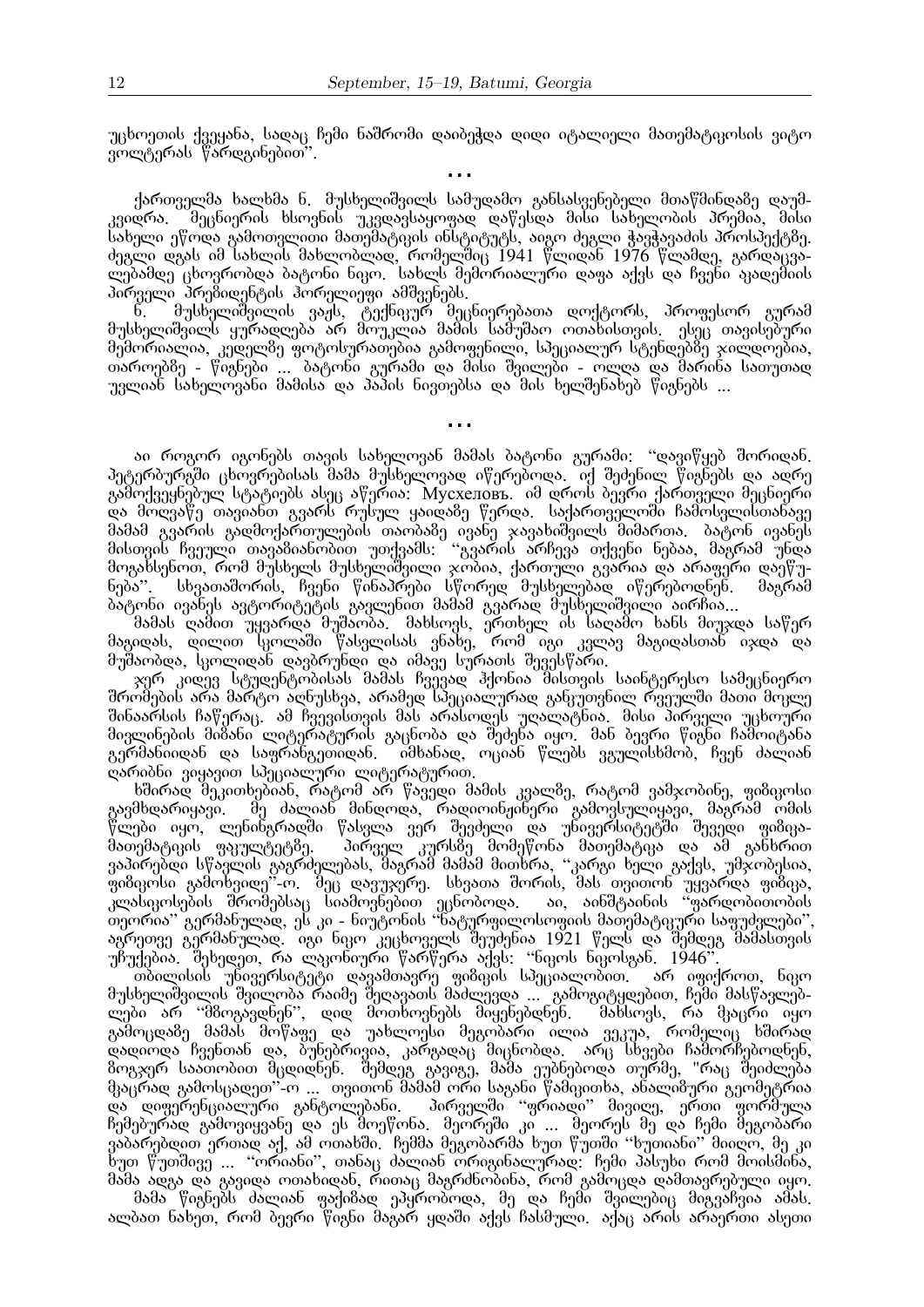წიგნი. მამას ძალიან უყვარდა პოებია და ამიტომ, ბუნებრივია, ხშირად კითხულობდა ้ლექსებს, პოემებს, უყვარდა რუსთაველი, ბარათაშვილი, პუშკინი, მაინც ვფიქრობ, რომ მისი საყვარელი პოეტი ბარათაშვილი იყო.

აღტაცებით კითხულობდა დოსტოევსკის, ლესკოვს, შვილიშვილებს სიამოვნებით უკითხავდა პუშეინსა და გოგოლს.

ისიც უნდა გითხრათ, რომ ბევრს კითხულობდა ფრანგულად, განსაკუთრებით ანატოლ <u>ფ</u>რანსს, ალფონს დოდეს და აგრეთვე კონან დოილის ფრანგულ თარგშანებს, ბევრი სხვა  $\frac{\partial \widetilde{f}}{\partial \widetilde{f}}$ ერკარდა, ძნელია რომელიმეს გამოყოფა, მაგრამ $\widetilde{f}$ გეტყვით, რომ სიამოვნებას გვრიდა დიკენსის რომანების კითხვა. ძალიან მოსწონდა ტარლეს "ნაპოლეონი".

მამა გულგრილი არ იყო ქართული ფოლკლორისადმი, განსაკუთრებით ანდამებისა და შაირებისადმი. ხშირად შაირობდა კიდეც თავის მეგობრებთან ნიკო კეცხოველთან და მიხეილ ჭიაურელთან, ცხადია, ამ მახვილსიტყვაობისას მე ოთახიდან გამომიშვებდნენ ... რაც შეეხება ანდამებს, ბევრი იცოდა, მაგრამ გამორჩეულად ერთი მოსწონდა: "ბადრიჯანს med gmondo 31mbent, dimistre ofbjonesm".

<u>იგ</u>ი ნადირობის ტრფიალი იყო. განსაკუთრებით მწყერმე უყვარდა ნადირობა მანგლისისა და დედულეთის, მაწევანის მიდამოებში. მისი გატაცება ანუ, როგორც ახლა ამბობენ, ჰობი დურგლობაც იყო. მისი ბევრი ნახელავი გვქონდა სახლში, მოგიერთი ახლაც შემოგვრჩა...''

აი, რა უწინასწარმეტყველა ქართულ მათემატიკურ სკოლას 1939 წელს დიდმა რუსმა მექანიკოსმა და მათემატიკოსმა, აკადემიკოსმა ალექსეი კრილოვმა:

. . .

"Дорогие друзья мои! Купрадзе, Векуа, Микеладзе, Рухадзе, Горгидзе, Нодия! В Москве я виделся с Н.И. Мусхелишвили, избранным единогласно в действительные члены Академии наук СССР. Николай Иванович является основоположником блестящей грузинской школы математиков, а вы – его ближайшими и первыми сотрудниками – пионерами этого дела.

Я имел удаволсьствие выпить с Николай Ивановичем за ваше здоровье и за процветание грузинского математического общества и выразить уверенность, что подобно тому, как живительная влага лоз цинандальских и мукузанских виноградников по своим натуральным достоинствам превосходит продукцию лоз Бордо и Шатерна, так и продукция грузинской школы математики, созданная гением Н. И. Мусхелишвили и его видными соратниками – Купрадзе, Векуа, Микеладзе, Рухадзе, Горгидзе, Нодия будет быстро развиваться и сравниваться по своим научным достойнствам с продукцией школ Лагранжа и Коши".

ხოლო გადემიკოსი ა. იშლინსკი 1997 წელს წერდა:

"Грузинский народ вправе гордиться всемирным признанием заслуг грузинской школы математиков и механиков, сложившейся в этом столетии, основоположником которой является Н.И. Мусхелишвили. Среди представителей этой школы много прославленных имен: И.Н. Векуа, В.Д. Купрадзе, К.К. Марджанишвили, А.Я. Горгидзе и другие".

## նոკოლოზ მუსხელიშვილის ცხოვრებისა და მოღვაწეობის შოკლე ქრონოლოგია

**ნიკოლო**მ (ნიკო) მუსხელიშვილი დაიბადა 1891 წლის 16 თებერვალს ქ. თბილისში სამხედრო ინჟინრის გენერალ ივანე მუსხელიშვილისა და დარია საგინაშვილის ოჯახში. ბავშვობის დიდი ნაწილი მან თეთრი წყაროს რაიონის სოფელ მაწევანში გაატარა, სადაც მისი ბაბუა (დედის მამა) ალექსანდრე საგინაშვილი ცხოვრობდა.

1909 წელს ნ. მუსხელიშვილმა დაამთავრა თბილისის მეორე კლასიკური გიმნამია და ော်ဝဲ့အညီ ပြည့်များမှာ မိုးများများ ပြည့်ရှိသည့် ပြည့်လည်း ပြည့်အခါ ပါသီများ မိုးမိုးမိုးမိုးမိုးမိုးမိုးမိုးမ

usi 1914 met do formato postala kaj kaj kaj kontrola de la formato de la provincia de la provincia de la provi dsongds ๆ out of any metal of the bongda of the bong of the bong developed the bong of the bong of ლად დატოვეს ამავე უნივერსიტეტის თეორიული მექანიკის კათედრამე.

1915 წელს სანკტ-პეტერბურგის ელექტროტექნიკური საიმპერატორო ინსტიტუტის შრომებში თავის მეცნიერ-ხელმძღვანელ პროფესორ გური კოლოსოვთან თანაავტორობით ნ. <u>შუსხელიშვილმა გამოაქვე</u>ყნა თავისი პირველი სამეცნიერო ნაშრომი: "ძაბვათა გავლენის შედეგად დრეკად მრგვალ დისკოთა წონასწორობა, როდესაც ძაბვები მიღებულია დისკოთა  $\overline{b}$   $\overline{b}$   $\overline{b}$   $\overline{b}$  ( $\overline{b}$  $\overline{c}$ )  $\overline{c}$   $\overline{d}$   $\overline{b}$   $\overline{c}$   $\overline{b}$   $\overline{c}$   $\overline{d}$   $\overline{b}$   $\overline{c}$   $\overline{b}$   $\overline{b}$   $\overline{c}$   $\overline{b}$  $\overline{c}$   $\overline{b}$  $\overline{c}$  $\overline{b}$  $\overline{c}$  $\overline{c}$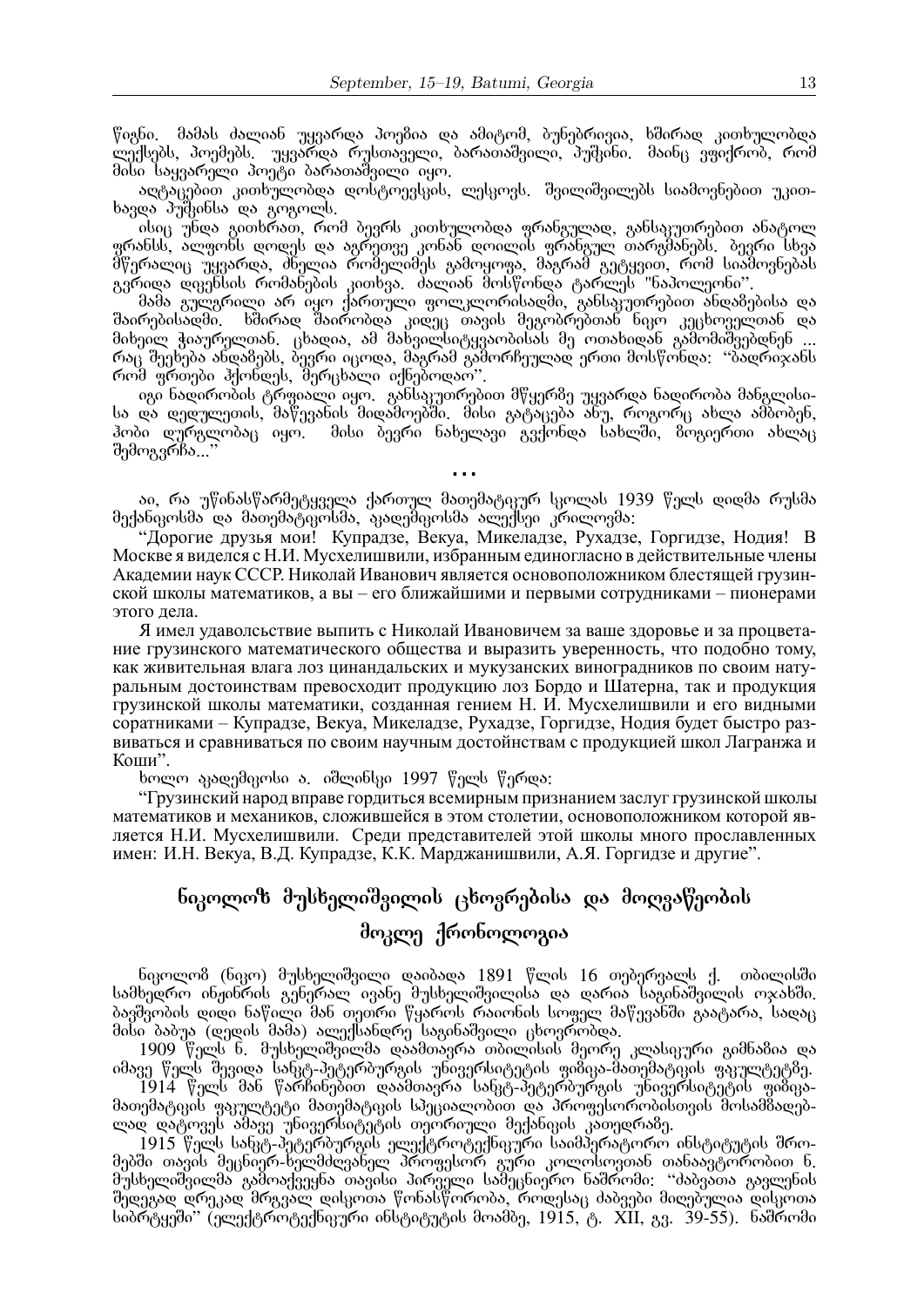დრეკადობის თეორიის ერთ კონკრეტულ ამოცანას ეხებოდა. მაშინაც და შემდგომშიც <u>ბ</u>ატონი ნიკოს მეცნიერული ინტერესების სფეროში ძირითადად დრეკადობის თეორიის,  $\frac{1916}{1916-1919}$  წლებში 6. მუსხელიშვილმა გამოაქვეყნა საკითხები იყო.<br>1916-1919 წლებში ნ. მუსხელიშვილმა გამოაქვეყნა სამი შრომა.

1916-1919 წლებში ნ. მუსხელიშვილმა გამოაქვეყნა სამი შრომა. 1917 წლის 2 მარტიდან 1919 წლის 2 ივნისამდე მან წარჩინებით ჩააბარა ყველა სამაგისტრო გამოცდა, ამავე ღროს ეწეოდა ინტენსიურ პედაგოგიურ საქმიანობას.

 $\widetilde{1}920$  წელს ნ. მუსხელიშვილი თბილისში დაბრუნდა და მოღვაწეობა დაიწყო თბილისის სახელმწიფო უნივერსიტეტში.

 $\bar{1}920$  წლის 1 სექტემბერს თბილისის უნივერსიტეტის სამათემატიკო-საბუნებისმეტყველო ფაკულტეტის სამეცნიერო საბჭომ ნ. მუსხელიშვილი აირჩია მექანიკის კათედრის გამგედ, ხოლო 29 ოქტომბერს უნივერსიტეტის პროფესორთა საბჭომ – პროფესორის თანამღებობაზე.

,<br>1926-28 წლებში ნ. მუსხელიშვილი თბილისის უნივერსიტეტში იყო პოლიტექნიკური ფაკულტეტის დეკანი. 1928 წლის 1 ოქტომბერს უნივერსიტეტის პოლიტექნიკური ფაკულტეტის ბამაშე შეიქმნა საქართველოს პოლიტექნიკური ინსტიტუტი, სადაც ნ. შუსხელიშვილი  $\bar{1}928$ -30  $\tilde{y}$ ლებში იყო პრორექტორი სას $\tilde{y}$ ბვლო ნაწილში, ხოლო 1928-38  $\tilde{y}$ ლებში – თეორიული მექანიკის კათედრის გამგე.

1933 წელს ნ. მუსხელიშვილი სსრკ მეცნიერებათა აკადემიის წევრ-კორესპონდენტად აირჩიეს, აშავე წელს მისი თაოსნობით თბილისის სახელმწიფო უნივერსიტეტში ჩამოყა-ËÉÁÃÀ ÌÀÈÄÌÀÔÉÊÉÓ ÃÀ ×ÉÆÉÊÉÓ ÓÀÌÄÝÍÉÄÒÏ-ÊÅËÄÅÉÈÉ ÉÍÓÔÉÔÖÔÉ. 1935 ßÄËÓ ÝÀËÊÄ გამოიყო მათემატიკის ინსტიტუტი, რომელიც 1937 წლიდან სსრკ მეცნი-ერებათა აკადემიის საქართველოს ფილიალის სისტემაში, ხოლო 1941 წლიდან – საქართველოს სსრ მეცნიერე- $\delta$ ბათა გადემიის სისტემაში გადავიდა.

1939 წელს ნ. მუსხელიშვილი აირჩიეს სსრკ მეცნიერებათა აკადემიის ნამდვილ წევრად. 1942-53 და 1957-72 წლებში ის სსრკ მეცნიერებათა აკადემიის პრებიდიუმის წევრი იყო.

1920-62 წლებში ნ. მუსხელიშვილი იყო თხუ თეორიული მექანიკის კათელრის გამგე,  $\overbrace{1962.71}^{\text{120}}$   $\overline{62.71}^{\text{130}}$   $\overline{62.9}^{\text{140}}$   $\overline{62.9}^{\text{150}}$  and  $\overline{60}^{\text{160}}$   $\overline{60}^{\text{150}}$   $\overline{60}^{\text{160}}$   $\overline{60}^{\text{160}}$   $\overline{60}^{\text{160}}$   $\overline{60}^{\text{160}}$   $\overline{60}^{\text{160}}$   $\overline{60$ 

1941 წელს შეიქმნა საქართველოს სსრ მეცნიერებათა აკადემია, რომლის პრებიდენტი  $1972$  წლამდე (ხოლო  $1972$ -76 წლებში საპატიო პრებიღენტი) იყო ნიკოლომ მუსხელიშვილი. 1941 წლიდან გარდაცვალებამდე იგი იყო საქართველოს მეცნიერებათა აკადემიის ა. რაშმაძის სახელობის მათემატიკის ინსტიტუტის ღირექტორი.

 $1941$  წელს ნ. მუსხელიშვილს მონოგრაფიისთვის "დრეკადობის მათემატიკური თეორიის ზოგიერთი ძირითადი ამოცანა<sup>33</sup> (რუსულ ენაზე, 1939 წ.), რომელიც 1933 წულს გამოსცა ÓÓÒÊ ÌÄÝÍÉÄÒÄÁÀÈÀ ÀÊÀÃÄÌÉÀÌ, ÐÉÒÅÄËÉ áÀÒÉÓáÉÓ ÓÔÀËÉÍÖÒÉ ÐÒÄÌÉÀ ÌÉÄÍÉàÀ. ÄÓ მონოგრაფია ხუთჯერ გამოიცა და მრავალ ენამეა თარგმნილი.

 $1945$  წელს ხ.  $\delta$ უსხელიშვილს მიენიჭა სოციალისტური შრომის გმირის წოღება.

1946 წელს გამოვიდა ნ. `მუსხელიშვილის მეორე მონოგრაფია "სინგულარული ინტეგრალური განტოლებები'' (რუსულ ენაზე), რომლისთვისაც მას სტალინური პრემია მიენიჭა. 1957-76 წლებში ის იყო სსრკ თეორიული და გამოყენებითი მექანიკის ეროვნული კომიტეტის თავმჯდომარე.

้1952 წელს ნ. მუსხელიშვილი აირჩიეს ბულგარეთის მეცნიერებათა აკადემიის წევრად,  $1960$  წელს – პოლონეთის მუცნიერებათა აკადეშიის წევრად,  $1961$  წელს – სომხეთის სსრ  $\partial$ ეცნიერებათა აკადემიის წევრად, 1967 წელს – გერმანიის დემოკრატიული რესპუბლიკის  $\sim$ (ბერლინის) მეცნიერებათა პადემიის უცხოელ წევრად, 1972 წელს – აშერბაიჯანის სსრ ÌÄÝÍÉÄÒÄÁÀÈÀ ÀÊÀÃÄÌÉÉÓ ßÄÅÒÀÃ.

 $1969$  წელს ხ. შუსხელიშვილს მიენიჭა ტურინის (იტალია) აკადემიის საერთაშორისო  $\delta$ ბრემია – "მოდესტო პანეტი"; 1970 წელს დააჯილდოვეს სლოვაკიის მეცნიერებათა  $\lambda$ გადემიის ოქროს შედლით, 1972 წელს – სსრ $j$  მეცნიერებათა პკადემიის უმაღლესი  $\alpha$ ლდოთი –  $\overline{\theta}$ . ლომონოსოვის სახელობის ოქროს მედლით.

ნ. მუსხელიშვილი გარდაიცვალა 1976 წლის 15 ივლისს. დაკრძალულია თბილისის მამა-დავითის ეკლესიის ქართველ მწერალთა და სამოგადო მოღვაწეთა პანთეონში.

- გადემიკოს ნიკოლომ მუსხელიშვილის სახელი მისი გარდაცვალების შემდეგ მიენიჭა: ്საქართველოს მეცნიერებათა აკადემიის გამოთვლითი მათემატიკის ინსტიტუტს, ქუთაისის პოლიტექნიკურ ინსტიტუტს, თბილისის 55-ე საჯარო სკოლას, მანგლისის საჯარო სკოლას.
- დაარსდა საქართველოს მეცნიერებათა აკადემიის ნ. მუსხელიშვილის სახელობის  $\delta$ რემია მათემატიკის, მექანიკის, ფიზიკის დარგში გამოკვლევებისთვის (1977 წ.)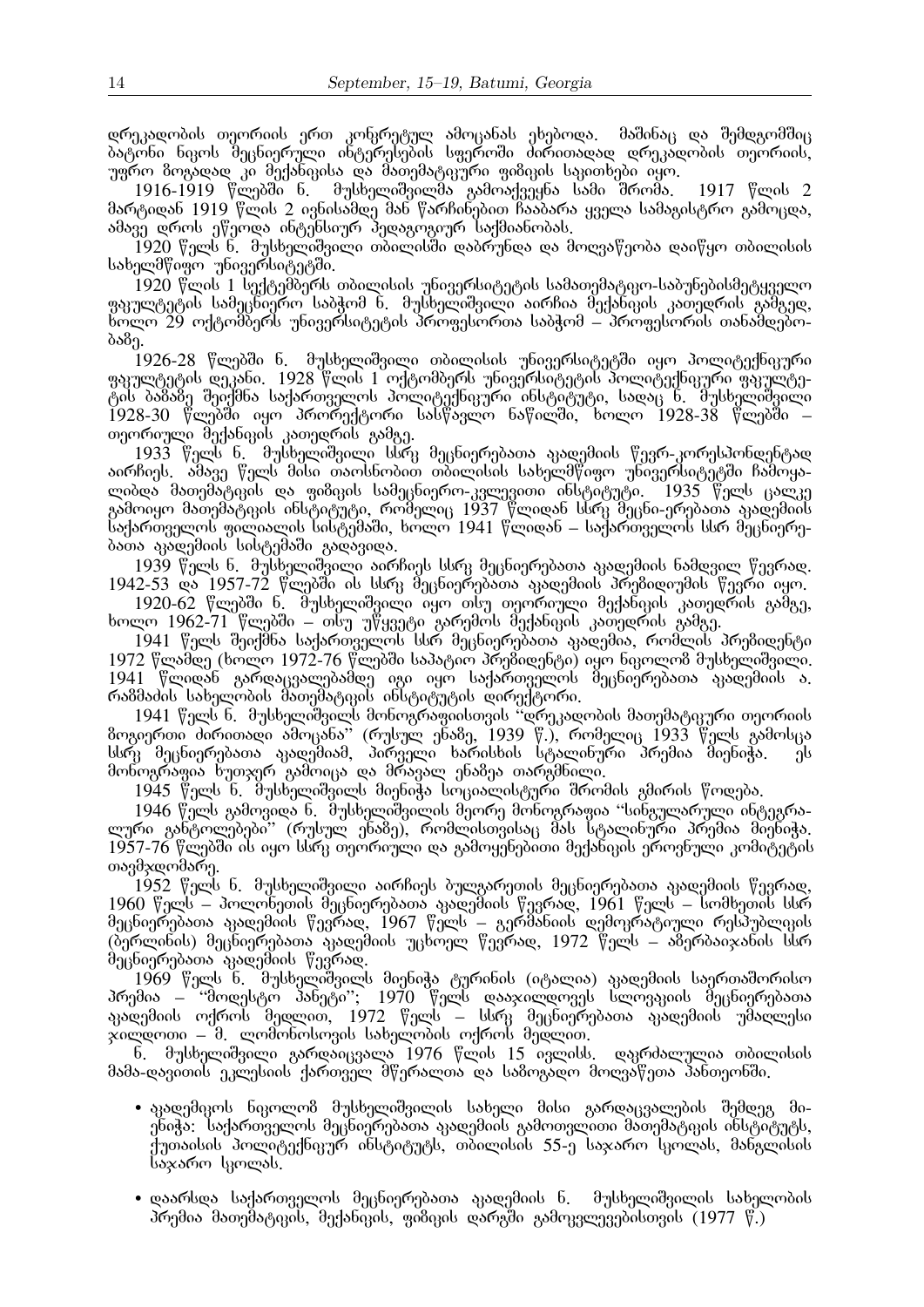- დაწესდა ნ. მუსხელიშვილის სახელობის სტიპენდიები ასპირანტებისა და სტუდენტებიbogob.
- თბილისის სახელმწიფო უნივერსიტეტში დაიდგა ნ. მუსხელიშვილის ბიუსტი.
- $\bullet$  6.  $\theta$ უსხელიშვილის ბინაში გაიხსნა სახლ-მუზეუმი.
- თბილისში, ი. ჭავჭავაძის გამზირზე დაიდგა ნ. მუსხელიშვილის ძეგლი.

 $6.$  მუსხელიშვილის სამეცნიერო შრომები მიძღვნილია მექანიკისა და მათემატიკის 4  $\theta$ doრითადი პრობლუმისადმი:

- 1. დრეკადობის თეორიის ბრტყელი ამოცანა.
- $2.$  ერთგვაროვანი და შედგენილი ძელების გრეხვა და ღუნვა.
- 3. ჰარმონიულ და ბიჰარმონიულ განტოლებათა სასამღვრო ამოცანები.

4. სინგულარული ინტეგრალური განტოლებები და ანალიზურ ფუნქციათა თეორიის სასა- $\delta$ ღვრო ამოცანები.

ამ პრობლემების დამუშავებამ დიდი გავლენა მოახდინა მათემატიკისა და მექანიკის რიგი დარგების შემდგომ განვითარებაზე.

ნ. მუსხელიშვილის მეთოღებმა დრეკადობის ბრტყელ თეორიაში გამოყენება და dia dia dia dia mandritra dia kaominina dia kaominina dia kaominina dia kaominina dia kaominina dia kaominina<br>Dia angle a<br>
ajamgahé bagya két a mangahéhang dina tinggal ng manggalak ng mangkahang dina dina bagyak teu dina tinggalak მრავალი ამოცანა, რომელიც ტექნიკაში გვხვდება. ნ. მუსხელიშვილის შედეგებმა შემდგომი გამოყენება და განვითარება ჰპოვეს საკონტაქტო ამოცანების თეორიაში ლ. გალინის, ა. ა — ვე ე — ვე იკა.<br>კალანდიას, ი. ქარცივაძის, ი. შტაერმანის და სხვათა ნაშრომებში.

გამოკვლევები ძელების გრეხვისა და ღუნვის ამოცანებში სხვადასხვა მიმართულებით გავრცელდა ა. გორგიძის, ა. რუხაძისა და სხვათა ნაშრომებში.

Í. ိმუსხელიშვილის იღეებმა დიდი გავლენა მოახდინეს საბჭოთა კავშირში ანალიმურ ფუნქციათა თეორიის სასაშლერო ამოცანათა და სინგულარულ ინტეგრალურ განტოლებათა<br>თეორიის პრობლემატიეის დამუშავებაზე (თ. გახოვის, ი. ვეკუას, ნ. ვეკუას, ა.<br>ბიწაძის, დ. კვესელავას, ბ. ხვედელიძის, ლ. მაღნარაძის, გ. მანჯავიძ თეორიის პრობლემატიეის დამუშავებაზე (თ. გახოვის, ი. ვეკუას, ნ. ვეკუას, ა. ბიწაძის, დ. კვესელავას, ბ. ხვედელიძის, ლ. მაღნარაძის, გ. მანჯავიძის და სხვათა ნაშრომები). იმავე იდეებმა მტკიცედ მოიკიდეს ფეხი ელიფსური ტიპის კერძო წარმოებულებიან დიფერენციალურ განტოლებათა მოგად თეორიაში (ი. ვეკუას, ბ. ხალილოვის და სხვათა ნაშრომები). კერძოდ მათ არსებითი გამოყენება ჰპოვეს გარსთა თეორიის საკითხებში. ნ. მუსხელიშვილის ნაშრომები დიდი პოპულარობით სარგებლობენ ÓÀÆÙÅÀÒÂÀÒÄÈÉÓ ÓÐÄÝÉÀËÉÓÔÈÀ ×ÀÒÈÏ ßÒÄÄÁÛÉ. À. ÂÒÉÍÉÓÀ ÃÀ Å. ÆÄÒÍÀÓ (ÉÍÂËÉÓÉ), ი, სოკოლნიკოვის (აშშ), ი. ბაბუშკას, კ. რექტორისის, ფ. ვიჩიხლოს (ჩეხეთი, სლოვაკეთი) და სხვათა მონოგრაფიებში დიდი ადგილი ეთმობა ნ. მუსხელიშვილის მეთოდებისა და შედეგების საფუძვლიან გადმოცემას.

 $x$ ონდო შარიქაძე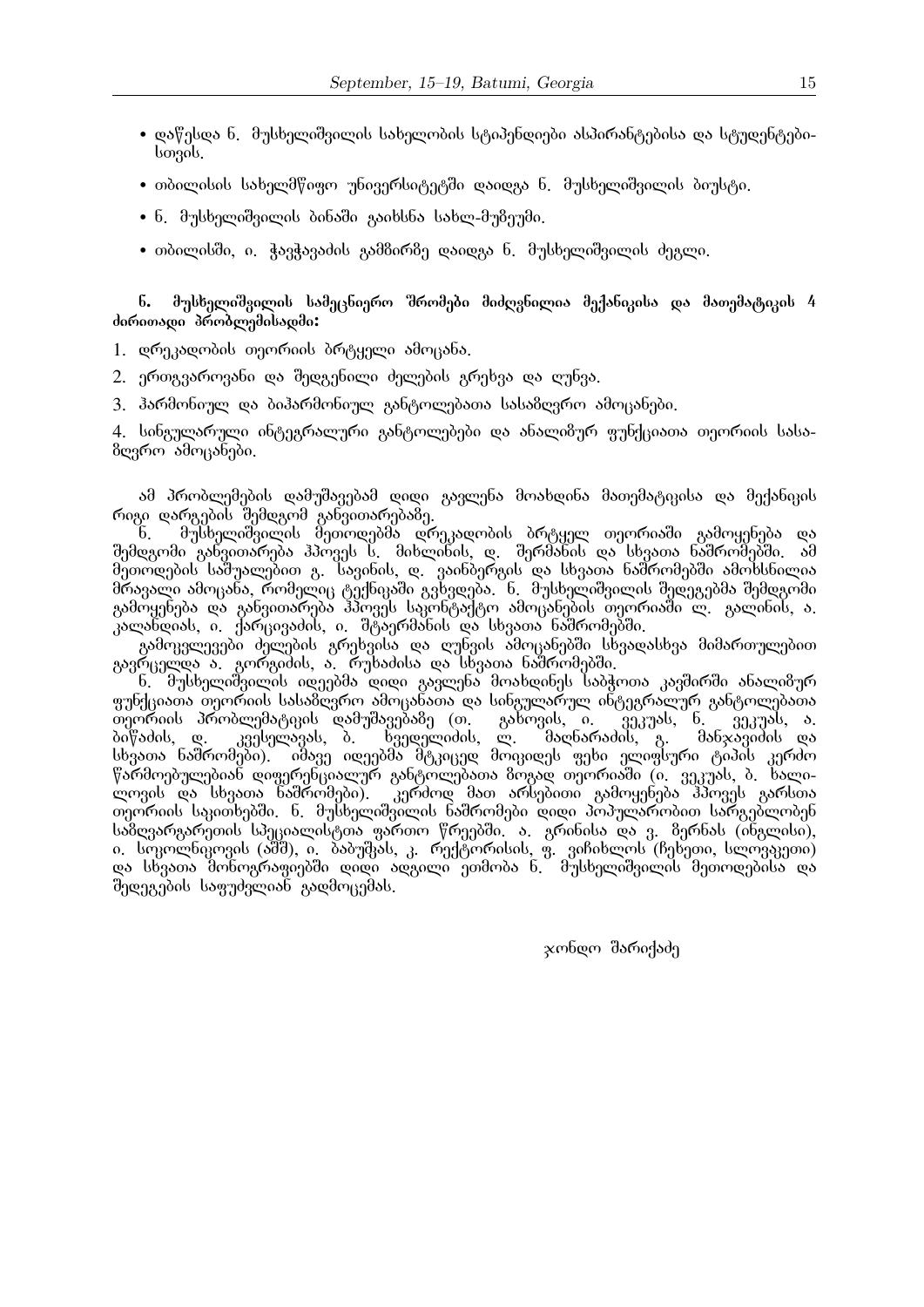## **Nikoloz Muskhelishvili Scientist and Public Figure**

"Tbilisi University?! This is just a mirage! It is virtually impossible to express even the simplest terminology of sciences like mathematics, chemistry and biology in Georgian that has no appropriate tradition!" – argued numerous opponents of the foundation of the University in Tbilisi.

Ivane Javakhishvili and his associates refuted this skepticism, and as early as November 1918 Professor Andrea Razmadze delivered his first lecture in Mathematical Analysis in perfect Georgian. Later, a young graduate of Moscow University Archil Kharadze communicated mathematics in Georgian in the same elegant way. General Andrea Benashvili, still wearing his uniform, did likewise in Astronomy. Soon they were joined by Giorgi Nickoladze and Nikoloz Muskhelishvili.

Shalva Nutsubidze recalls: "Andrea Razmadze, then the Dean of the Physics and Mathematics Faculty, entered my room followed by an energetic-looking young man. - He has just come from Petrograd where he had been engaged in scientific work. I need your consent to offer him a position. He seems talented and energetic. Andrea Razmadze's request was of course granted. The young scientist fully justified Andrea Razmadze's faith in him. That man was Nickoloz Muskhelishvili whom we all know now."

. . .

Andrea Razmadze, Giorgi Nikoladze, Nikoloz Muskhelishvli and Achil Kharadze - "the Great Four" - were the founders of the Georgian Mathematics School. It is difficult to imagine the amount of work done by "the four" in a decade. On top of the intensive pedagogical work, they had to establish and refine scientific mathematical terminology in Georgian, to write and publish the first original textbooks in their native language and to form foundations of scientific research in various branches of mathematics.

 $\ddotsc$ 

In 1929, Andrea Razmadze passed away unexpectedly. Giorgi Nikoladze passed away in 1931. The whole burden fell upon Nikoloz Muskhelishvili, Archil Kharadze and upon some young mathematicians who had graduated from Tbilisi University. The latter were shown great examples of devotion and service to their country by their senior colleagues who never stopped their research and pedagogical work at Tbilisi State University and Georgian Polytechnic Institute.

. . .

During his career, Niko Muskhelishvili has worked as the Dean of the University Polytechnic Faculty, the Dean of the Physics and Mathematics Faculty, as the Pro-Rector of the Georgian Polytechnic Institute, the Chair in Theoretical Mechanics, as well as the Head of the Physics, Mathematics and Mechanics Institute, which had been founded at the University by his initiative. With his usual energy and enthusiasm, he also continued his pedagogical work. The older generation still remembers his lectures in analytic geometry, theoretical mechanics, and the theory of differential equations…

Niko Muskhelishvili wrote an original textbook in analytic geometry which was published several times and was widely regarded as one of the main University textbooks. Originality is also a distinctive feature of his "Course in Theoretical Mechanics" which was published in two parts "Statics" and "Kinematics" in 1926 and 1928 respectively and which later appeared in a second edition. Niko Muskhelishvili started to work on mathematical terminology soon after returning to his country. In the preface of "Mathematical Terminology" (1944, Russian-Georgian part), its editor professor Vukol Beridze wrote: "A particularly great contribution to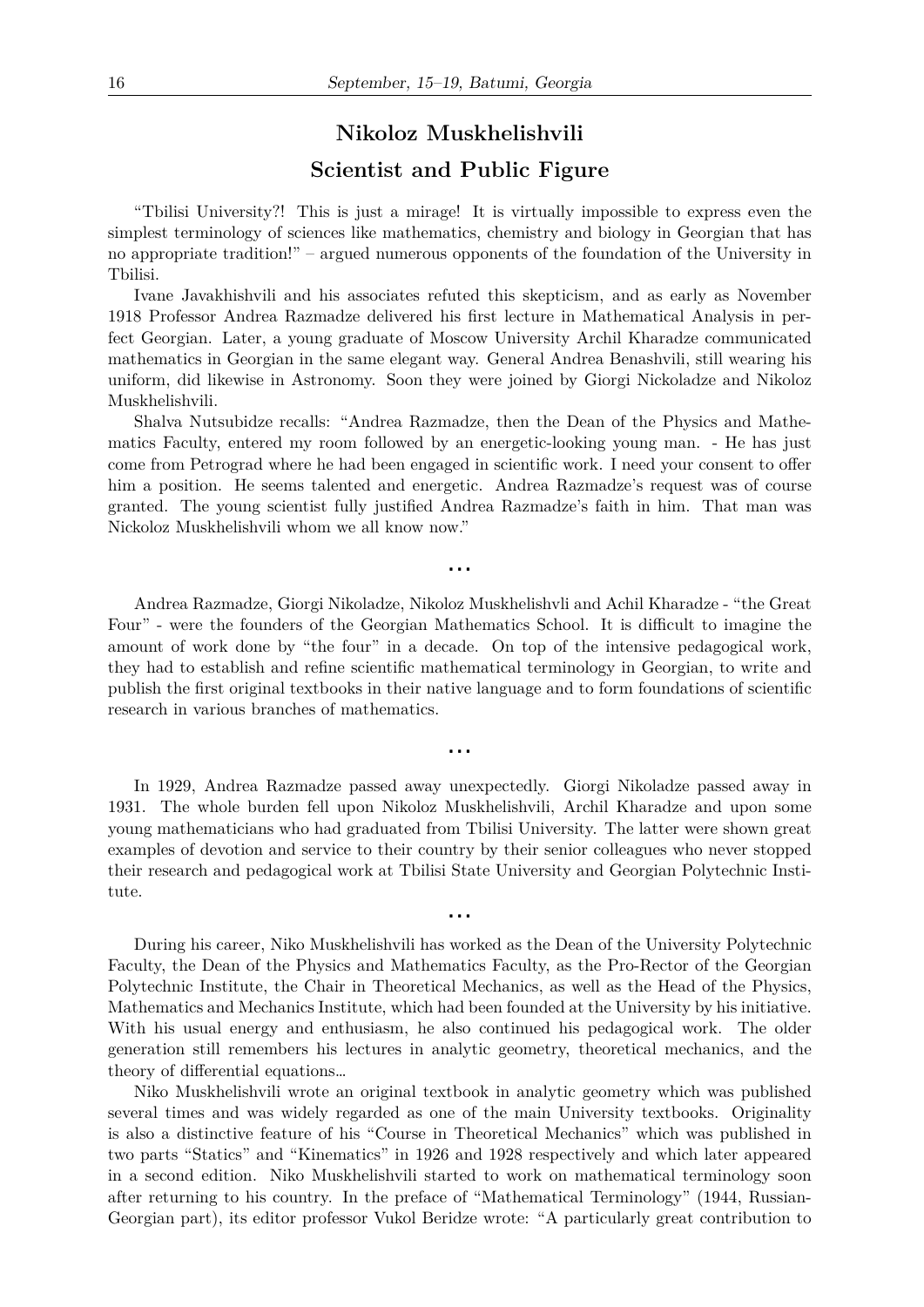the terminology is due to Academician N. Muskhelishvili who checked each word and tried to achieve the maximum accuracy and conformity between a mathematical notion and the term that describes it." It should be noted here, that the universally used term "toloba" (equality) and the naturally derived from it "utoloba" (inequality) and "gantoleba" (equation) were introduced by Niko Muskhelishvili in the early twenties.

. . .

In 1922, Niko Muskhelishvili's book "Applications des intégrates analogues à celles de Cauchy à quelques problémes de la physique mathématique" was published in French in Tbilisi. This was in a sense a predecessor of his fundamental monograph "Some Basic Problems of the Mathematical Theory of Elasticity" (1933) which was based on the lectures delivered by the author in 1931-32 for the staff of the Leningrad Seismologic Institute and for PhD students of the Physics and Mathematics Institute as well as the Mathematics and Mechanics Institute of the Leningrad University.

The monograph soon gained popularity and its author became recognised as a prominent expert in elasticity theory. The same year,1933, Muskhelishvili was elected a Corresponding Member of the Academy of Sciences of the USSR, and in 1939 he became a Full Member of the Academy. At the same time, he served as the Chairman of the Georgian Branch of the Academy of Sciences of the USSR.

When the Academy of Sciences was established in Georgia in 1941, Muskhelishvili was unanimously elected its President. At the very first meeting of the Academy on 27 February 1941, Muskhelishvili ended his speech as follows: "Unfortunately today's festive mood is spoiled by the feeling that the scientist who had been looking forward to this great day with an utmost admiration is no longer among us. There is no doubt that had Ivane Javakhishvili been alive, he would have taken the high position that I am honoured to take now."

An extended second edition of "Some Basic Problems of the Mathematical Theory of Elasticity" was published in 1935, and its author was awarded a Stalin Prize in 1941. Muskhelishvili received the same Prize in 1946 for his other well known monograph "Singular Integral Equations". Before that, in 1945 Academician Nikoloz Muskhelishvili was awarded the title of a "Hero of Socialist Labour".

Both monographs have been translated and published abroad in many languages. Many complimentary reviews have been written about them.

. . .

. . .

Muskhelishvili's scientific work was recognized by dozens of prizes and awards. In particular, the Turin Academy of Sciences awarded him in 1969 its international prize and gold medal "Modesto Paneti". Our fellow countryman was the first Soviet and the sixth world scientist whose scientific achievements were marked with this high award. "This prize was absolutely unexpected – said the scientist to the correspondent of the newspaper "Komunisti",– I am delighted to receive this high recognition. The Turin Academy is one of the oldest Academies in Italy. Many of my works are connected with the works of Italian mathematicians. Italy was the first foreign country where my work was published upon presentation by the great Italian mathematician Vito Voltera".

Muskhelishvili was buried on Mount Mtatsminda - the burial place of Georgia's most revered sons and daughters. A prize bearing Muskhelishvili's name was created in his memoriam, the Institute of Computational Mathematics was named after him, and his monument was erected on Chavchavadze Avenue near the house where Muskhelishvili lived from 1941 to 1976 till the last day of his life. A memorial plaque with a bas-relief image of the First President of the Georgian Academy of Sciences marks the house.

 $\ddotsc$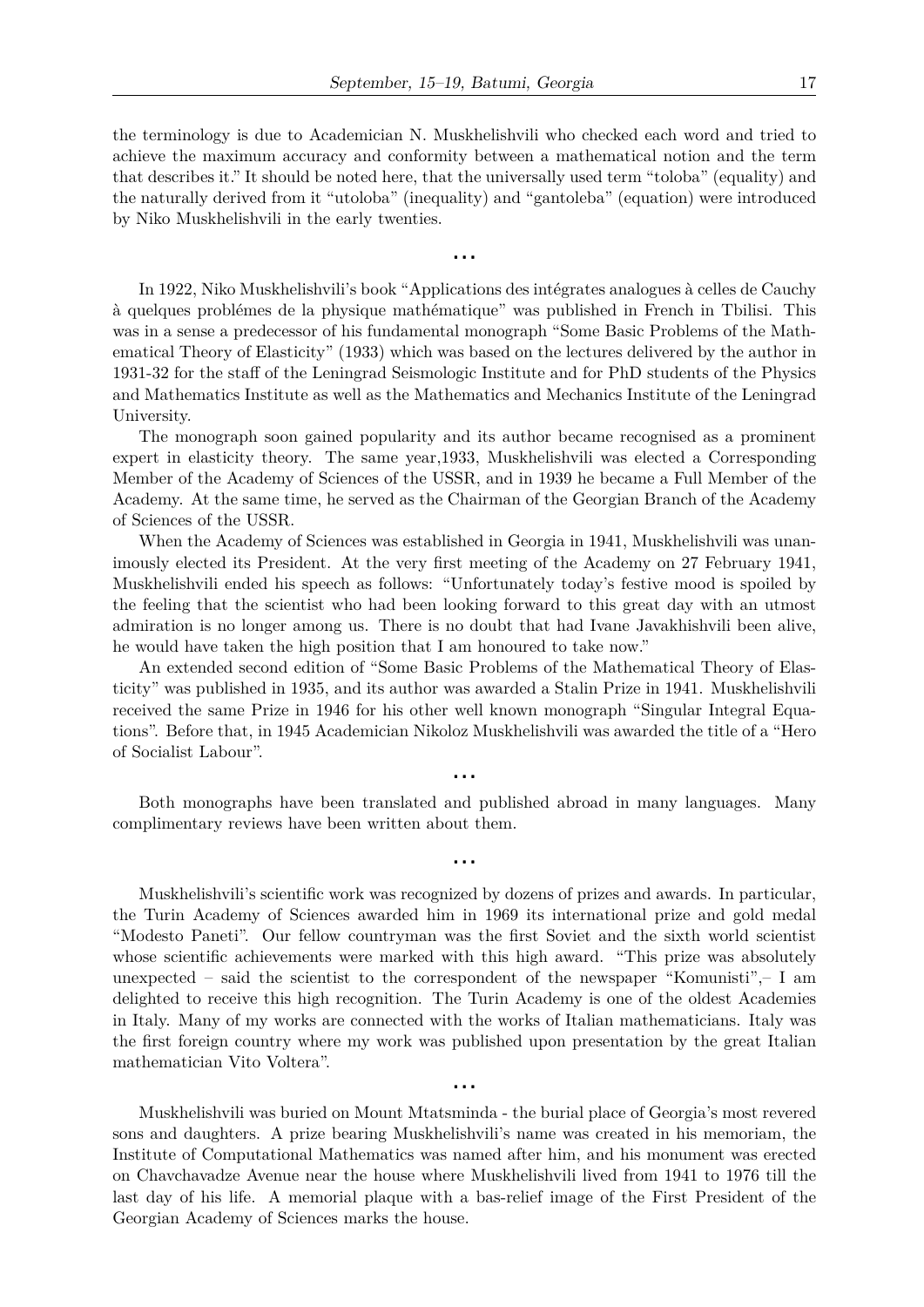Nikoloz Muskhelishvili's son, Doctor of Technical Sciences, Professor Guram Muskhelishvili never neglected the room where his father used to work. This room is also like a memorial with photographs on the walls, with medals and awards on special stands and books on the shelves ... Guram Muskhelishvili and his daughters Olga and Marina are looking with great care after their father's and grandfather's things and after the books he used ...

. . .

Here is how Guram Muskhelishvili recalls his renowned father: " I'll start from a distant. While living in St Petersburg, my father used to spell his name as Muskhelov, and the books bought there and his published articles were signed as Muskhelov. Many Georgian scientists and public figures wrote their names in a Russian way in those days. Soon after coming back to Georgia, father asked Ivane Javakhishvili about changing his name back to Georgian. Javakhishvili replied in his usual polite way: "choosing your name is entirely up to you, but I have to say that Muskhelishvili is better, this is a Georgian name and it is second to none". By the way, our ancestors were called Muskheli, but under the influence of Ivane Javakhishvili's authority my father chose the name Muskhelishvili.

My father liked working at night. I remember, once he sat at his desk in the evening, before going to school in the morning I saw him still sitting at the table and working, and when I returned home from school I saw the same scene...

Still being a student, my father developed a habit of making not only a list of the scientific works that were of interest to him, but also of writing their short summaries in a special notebook. He never changed this habit. The purpose of his first work trip abroad was to acquaint himself with and to acquire scientific literature. He brought a lot of books from Germany and France. Back then, I mean in the twenties, we were very poorly supplied with specialised literature.

I am often asked why I did not follow in my father's footsteps, why I chose to become a physicist. I had a great desire to become a radio engineer, but it was wartime and I could not go to Leningrad, so I enrolled in the Physics and Mathematics Faculty of Tbilisi University. Initially, I liked mathematics and was going to carry on studies in this field, but my father told me "you've got good hands and it would be better to become a physicist". I followed his advice. By the way, he loved physics himself and he enjoyed reading classical works. Here are Einstein's "Relativitätstheorie" in German and Newton's "Philosophiæ Naturalis Principia Mathematica" also in German. The latter was bought in 1921 by Niko Ketskhoveli who later presented it to my father. Look how laconically it is signed: "to Niko from Niko. 1946."

I graduated from the University in the field of Physics. Don't assume that being Niko's son meant any preferential treatment… To tell the truth, my teachers never spared me and always had high expectations for me. I remember how strict my father's student and his good friend Ilia Vekua was at the examination; he often visited us and naturally he knew me quite well. Others behaved in much the same way and sometimes tested me for hours. Later I learned that my father asked them to test me as strictly as possible.

My father himself taught me two subjects, analytic geometry and differential equations. In the first one I got the top mark. I derived one of the formulae in an original way and he liked that. As for the other subject… A friend of mine and I were taking the exam together in this very room. My friend passed it in five minutes and got the top mark, while I got a "fail" also in five minutes and in a very peculiar way too: when my father heard my answer, he stood up and left the room, which meant that the exam was over.

My father treated books with great care, and he taught me and my children to behave in the same way. You have probably noticed that he got many of his books rebound. Quite a few of these books are here too.

My father loved poetry immensely and it is natural that he often read verses and poems. He loved Rustaveli, Barathashvili, Pushkin, but I think his favourite poet was Barathashvili.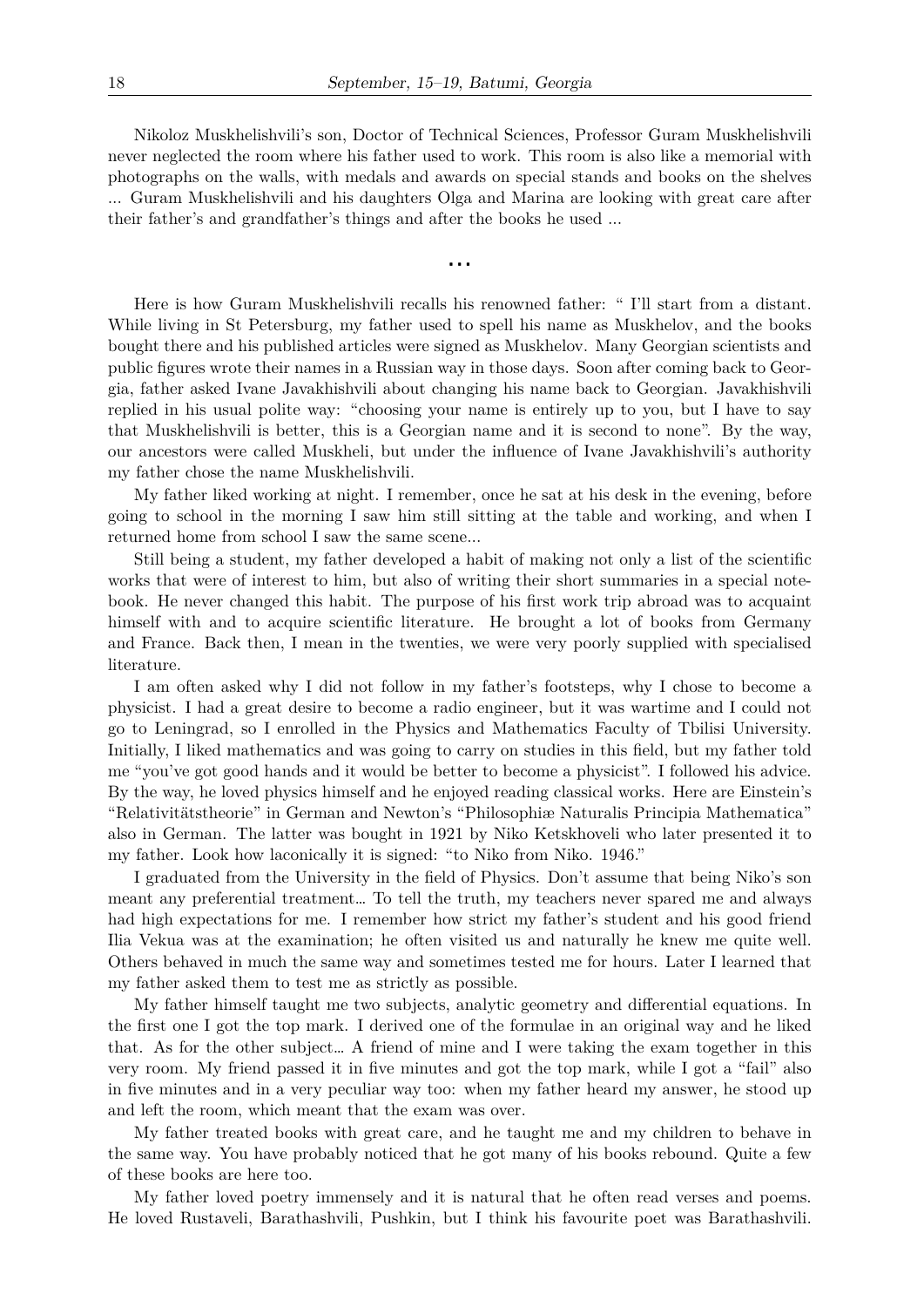Father read Dostoevsky and Leskov with great enthusiasm, and he enjoyed reading Pushkin and Gogol to his grandchildren.

I would like to add that my father read a lot in French, especially Anatole France, Alphonse Daudet and French translations of Conan Doyle. He loved other writers too, and it is difficult to single out someone, but I remember he particularly enjoyed reading Charles Dickens, and he liked "Napoleon" by Tarle.

My father was not indifferent to Georgian folklore, especially to proverbs and shairi (a short form of a witty verse like a pun). He often made a pun with his friends Niko Keckhoveli and Mikheil Chiaureli, and I was asked to leave the room of course. As for the proverbs, he knew quite a few, but his favourite one was: "If an aubergine had wings it would have been a swallow".

My father loved hunting, especially on quails around Manglisi and around his native Matsevani. His other passion or as they say today, hobby was carpentry. We used to have lots of things made by him, we still have some of them..."

. . .

Here is a prediction of a great Russian applied mathematician, Academician Aleksey Krylov for the Georgian mathematical school in 1939:

"My dear friends! Kupradze, Mikeladze, Gorgidze, Nodia!

In Moscow, I met N. Muskhelishvili who had been unanimously elected a Full Member of the Academy of Sciences of the USSR. Nikolai Ivanovich is the founder of the brilliant Georgian mathematical school, and you are his first and closest colleagues – the pioneers in this field.

I had a pleasure of rising a glass with Nikolai Ivanovich to your health and the prosperity of the Georgian mathematical society, and of expressing my deep belief that like the life-giving elixir of the vines of the Tsinandali and Mukuzani vineyards surpasses in its natural qualities the produce of the vines of Bordeaux and Sauternes, so the output of the Georgian mathematical school established by the genius N. Muskhelishvili and his colleagues – Kupradze, Vekua, Mikeladze, Rukhadze, Gorgidze, Nodia – will develop rapidly and its scientific merits will become comparable to those of the schools of Lagrange and Cauchy."

Academician A. Ishlinski wrote in 1997: "The Georgian people should rightly be proud of the world-wide recognition of the achievements of the Georgian school of Mathematics and Mechanics established in this century, the founder of which is N. Muskhelishvili. There are many celebrated names among the representatives of this school: I. Vekua, V. Kupradze, K. Marjanishvili, A. Gorgidze, and others.

#### **A brief chronology of Nikoloz Muskhelishvili's life and work**

Nikoloz (Niko) Muskhelishvili was born on 16 February 1891 in Tbilisi in the family of a military engineer General Ivane Muskhelishvili and Daria Saginashvili. He spent most of his childhood in the village Matsevani of Tetrickharo region where his maternal grandfather Alexander Saginashvili lived.

In 1909, Muskhelishvili finished the Second Classical Gymnasium in Tbilisi. The same year, he enrolled in the Physics and Mathematics Faculty of St Petersburg University.

In 1914, he graduated with Distinction from the Physics and Mathematics Faculty of St Petersburg University specializing in Mathematics, and he was invited to continue his postgraduate studies in Theoretical Mechanics at the same University.

In 1915, Muskhelishvili, jointly with his scientific supervisor professor Guri Kolosov, published his first scientific work in the proceedings of the Imperial Electrotechnical Institute: "On the equilibrium of elastic circular disks under the influence of stresses applied at the points of their encirclement and acting in their domains" (Russian), Izv. Electrotekhnich. Inst., Petrograd, 12 (1915), 39-55 (jointly with G.V. Kolosov). The work was about a particular problem in elasticity theory. Then and later, Muskhelishvili's research interests were mostly in the field of elasticity theory and, more generally, in the field of mechanics and mathematical physics.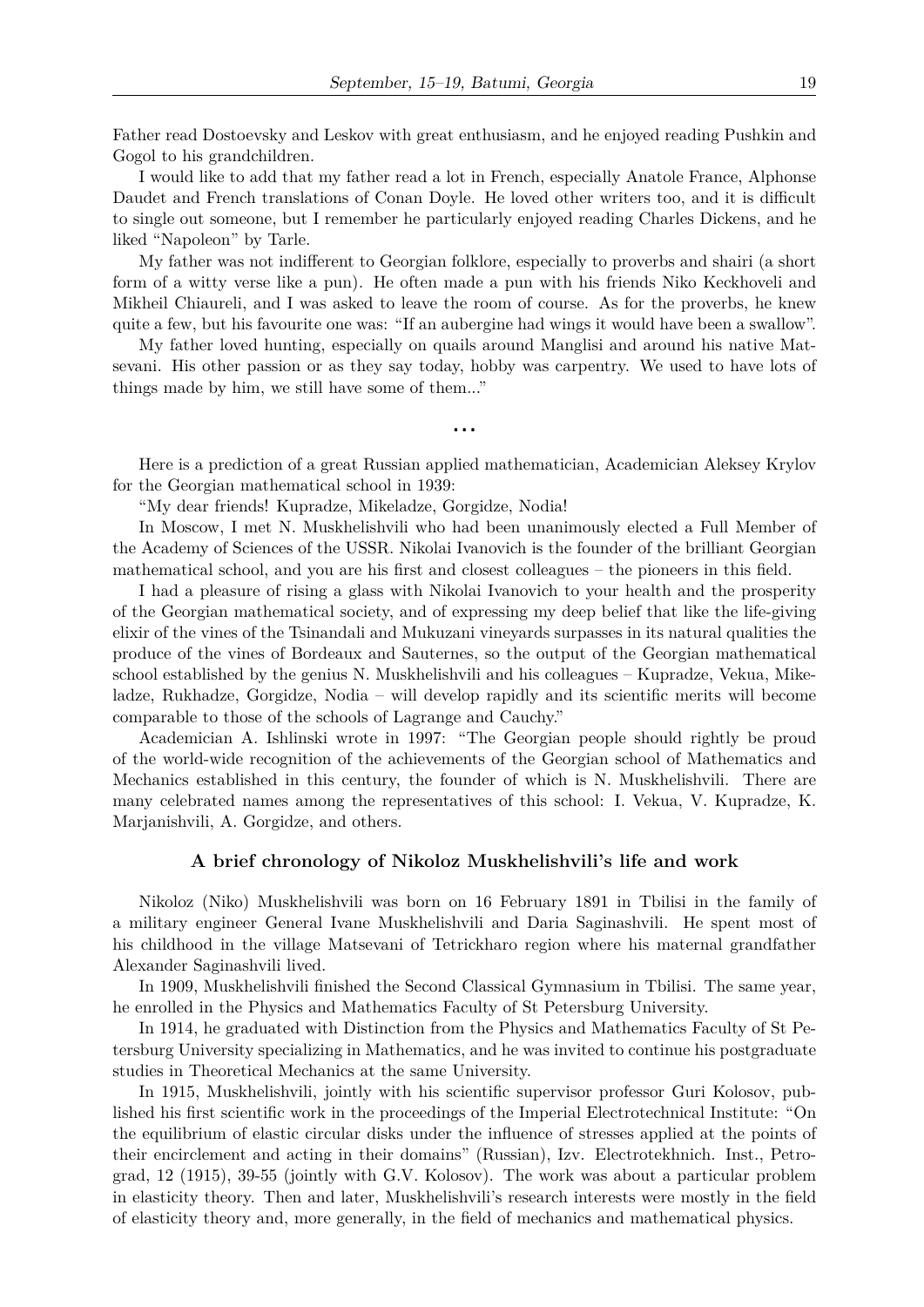In 1916-1919, Muskhelishvili published three works. From 2 March to 2 June 1919, he passed with Distinction all his Magister exams, while being heavily involved in teaching at the same time.

In 1920, Muskhelishvili returned to Tbilisi and started working at Tbilisi State University.

On 1 September 1920, the Scientific Board of the Faculty of Mathematical and Natural Sciences elected Muskhelishvili as the Chair in Mechanics, while on 29 October, the Board of Professors elected him as a Professor.

In 1926-28, Muskhelishvili was the Dean of the Polytechnic Faculty of Tbilisi University. In 1928, the Georgian Polytechnic Institute was established on the basis of the Faculty, where Muskhelishvili was the Pro-Rector in Education in 1928-1930, and the Chair in Theoretical Mechanics in 1928-38.

In 1933, Muskhelishvili was elected a Corresponding Member of the Academy of Sciences of the USSR. The same year a research Institute of Mathematics and Physics was established under his leadership at Tbilisi University. In 1935, a separate Institute of Mathematics was created, and in 1937 it first passed into the system of the Georgian Branch of the Academy of Sciences of the USSR and then in 1941 – into the system of the Academy of Sciences of Georgia.

In 1939, Muskhelishvili was elected a Full Member of the Academy of Sciences of the USSR, and in 1942-53 and in 1957-72 he was a member of the Presidium of the Academy of Sciences of the USSR.

In 1920-62, Muskhelishvili was the Chair in Theoretical Mechanic, and in 1962 -71 the Chair in Continuum Mechanics at Tbilisi University.

In 1941, the Academy of Sciences of Georgia was established, and Nikoloz Muskhelishvili was its President until 1972 and the Honorary President from 1972 to 1976. From 1945 to the end of his life he was the Director of A. Razmadze Institute of Mathematics of the Academy of Sciences of Georgia.

In 1941, a Stalin Prize of the First Degree was awarded to Muskhelishvili's monograph "Some Basic Problems of the Mathematical Theory of Elasticity" (Russian, 1939), an earlier edition of which was published by the Academy of Sciences of the USSR in 1933. The monograph has been published five times and translated into many languages.

In 1945, Muskhelishvili was awarded the title of a "Hero of Socialist Labour".

In 1946, Muskhelishvili's second monograph "Singular Integral Equations" (Russian) was published and he was awarded a Stalin Prize for it.

In 1957-76, he was the Chairman of the USSR National Committee for Theoretical and Applied Mechanics.

In 1952, Muskhelishvili was elected a Member of the Bulgarian Academy of Sciences, in 1960 – a Member of the Academy of Sciences of Poland, in 1967 – a Foreign Member of the Academy of Sciences of German Democratic Republic (Berlin), in 1961- a Member of the Academy of Sciences of Armenia, in 1972 – a Member of the Academy of Science of Azerbaijan.

In 1969, Turin Academy of Sciences awarded Muskhelishvili its international prize "Modesto Paneti"; in 1970 he was awarded a Gold Medal of the Slovak Academy of Sciences, and in 1972 – the highest award of the Academy of Sciences of the USSR, the M. Lomonosov Gold Medal.

Nikoloz Muskhelishvili passed away on 15 July 1976. He is buried at the Pantheon of Georgian writers and public figures at Mama David church on Mount Mtatsminda.

- The Institute of Computational Mathematics of the Academy of Sciences of Georgia, the Kutaisi Polytechnic Institute, Tbilisi state school No. 55 and Manglisi state school have been named after Muskhelishvili.
- The Academy of Sciences of Georgia introduced the Muskhelishvili Prize for research in Mathematics, Mechanics and Physics in 1977.
- Muskhelishvili Scholarships were established for undergraduate and postgraduate students.
- Muskhelishvili's bust was put up in Tbilisi University.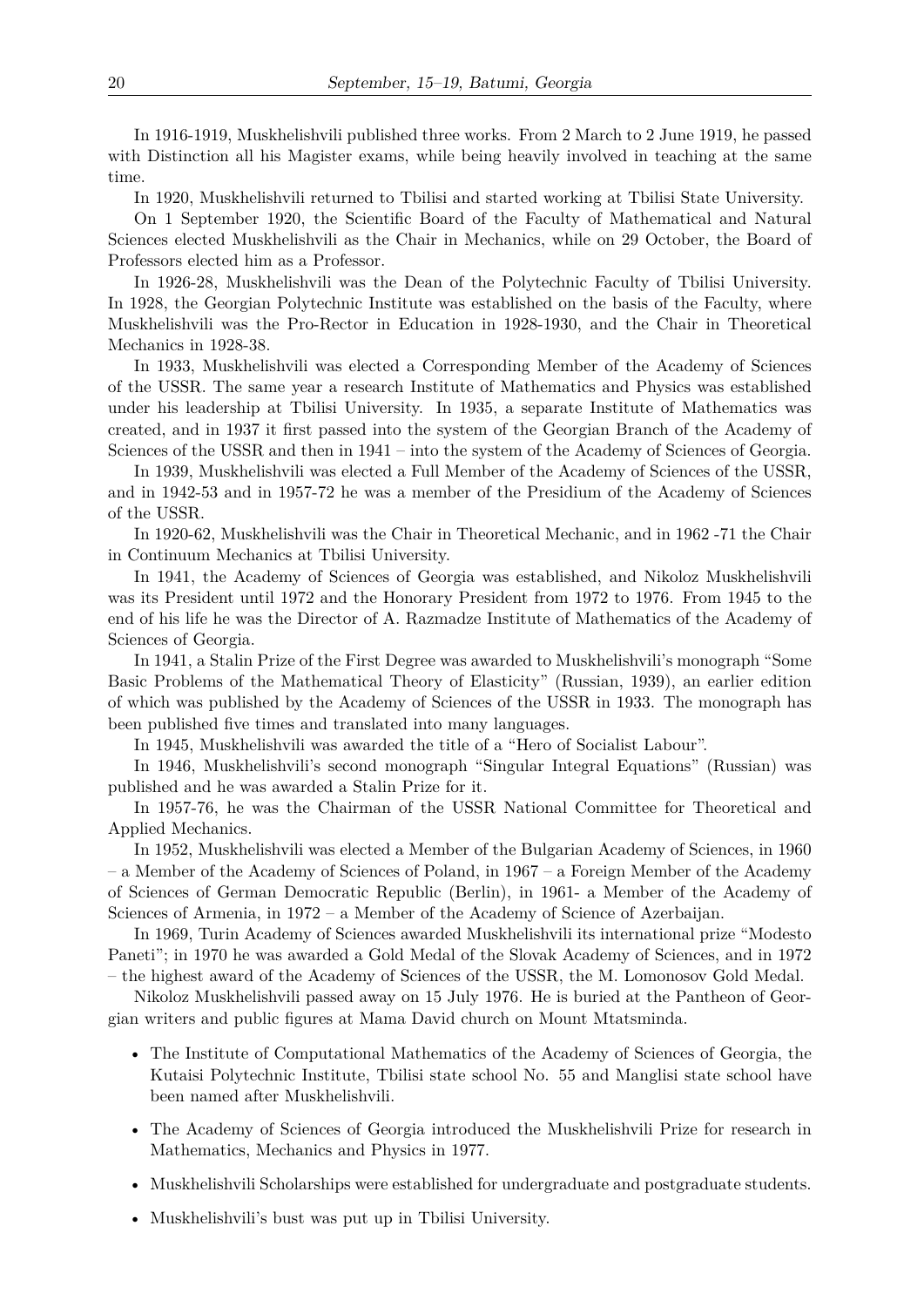- His museum was opened in his flat.
- His monument was erected on Chavchavadze Avenue.

#### **Muskhelishvili's works were devoted to the following four basic problems of mechanics and mathematics:**

- 1. The plane problems of elasticity theory.
- 2. Torsion and bending of homogeneous and composite beams.
- 3. Boundary value problems for the harmonic and biharmonic equations.
- 4. Singular integral equations and boundary value problems of the theory of analytic functions.

The study of these problems has had a major influence on the further development of several branches of mathematics and mechanics.

Muskhelishvil's methods in plane elasticity theory were applied and further developed in the works of S. Mikhlin, D. Sherman, and others. With the help of these methods, many problems that arise in industry were solved in the works G. Savin, D. Vainberg, and others. Muskhelishvili's results were applied and further developed in the theory of contact problems by L.Galin, A. Kalandia, I. Karcivadze, I. Shtaerman, and others. Applications to problems of torsion and bending of beams developed in various directions in the works of A. Gorgadze, A. Rukhadze, and others. Muskhelishvili's ideas have had a major impact on the work on boundary value problems of the theory of analytic functions and singular integral equations carried out in the Soviet Union (by T. Gakhov, I. Vekua, N. Vekua, A. Bitsadze, D. Kveselava, B. Khvedelidze, L. Magnaradze, G. Manjavidze, and others).

The same ideas have firmly established themselves in the general theory of elliptic partial differential equations (works of I. Vekua, B. Khalilov, and others). In particular, they have found important applications in shell theory.

Muskhelishvili's works enjoy wide popularity among a large number of foreign experts. Large parts of monographs by A. Green and W. Zerna (England), I. Sokolnikoff (USA), I. Babushka, K. Rektoris (Czech Republic, Slovakia) and others are devoted to a detailed exposition of Muskhelishvili's methods and results.

*Jondo Sharikadze*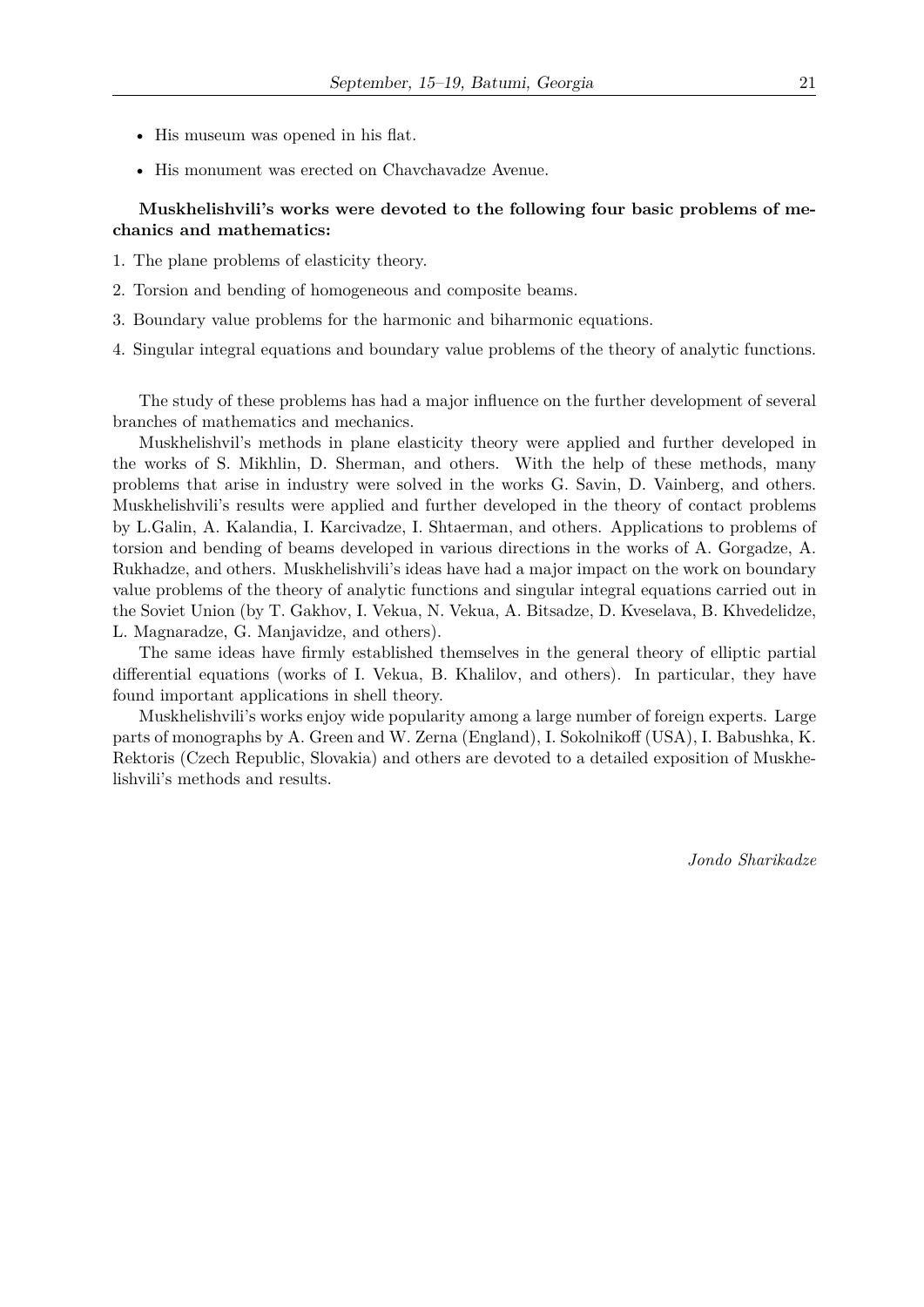**Plenary Talks**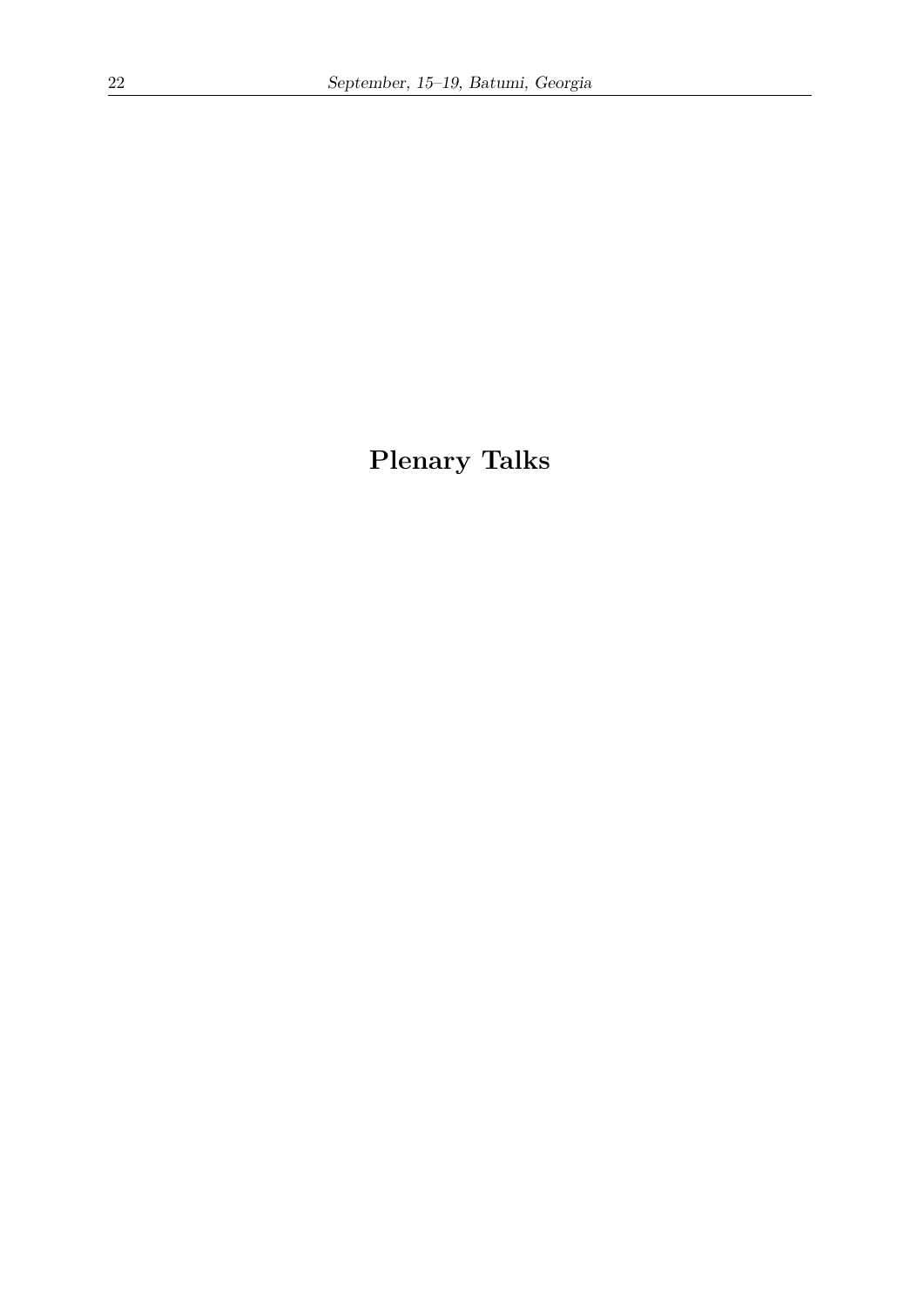## **A New Trend in Real Analysis Interlacing with Different Branches of Pure and Applied Mathematics**

Grigor Barsegian

Institute of Mathematics of National Academy of Sciences of Armenia

#### Armenia

e-mail: barseg@instmath.sci.am

In this lecture we present a new trend in real analysis interlacing with rather different fields (Hilbert problem 16 in real algebraic geometry, Nevanlinna theory and Gamma-lines theory in complex analysis, integral geometry) and admitting interpretations in many applied topics (hydro-aero dynamics, meteorology, wave processes etc.).

We study the geometry of level sets of real functions: the length, integral curvature of the level sets. Also we study the number of connected components of level sets of real functions which, in particular case of polynomials, was widely studied in the frame of Hilbert problem 16.

The results of this new trend strength and generalize the key result in all above mentioned fields. This development unfolds as follows. The new results: (a) imply the key conclusions in Gamma-lines theory [1] which, in turn, contains so called proximity property, which, in turn, strengths the key results in Nevanlinna theory; (b) imply estimates of the cardinalities of level sets of real functions which, in particular case of polynomials, strength the key result in real algebraic geometry; (c) imply some new formulas in integral geometry which, in turn, generalize the key Crofton's identity in integral geometry.

The geometry of level sets was studied earlier in the frame of Gamma-lines theory dealing with some classes of real functions determined by complex functions. In fact the obtained results constitute a far going generalization of Gamma-lines theory which now is valid for any "reasonably smooth" real function.

#### **References**

[1] G. Barsegian, Gamma-lines: on the geometry of real and complex functions. *Taylor and Francis, London, New York*, 2002.

## **Projection Methods and Generalized Solutions for a Class of Singular Integral Equations with Carleman Shift**

Luis Castro

CIDMA, Department of Mathematics, University of Aveiro

Aveiro, Portugal

e-mail: castro@ua.pt

We will present a polynomial collocation method which will be applied to a class of singular integral equations with Carleman shift. The main goal is to obtain information about the approximation numbers and the Moore–Penrose invertibility of the corresponding singular integral operators with shift. Namely, a relation between the so-called k-splitting property and the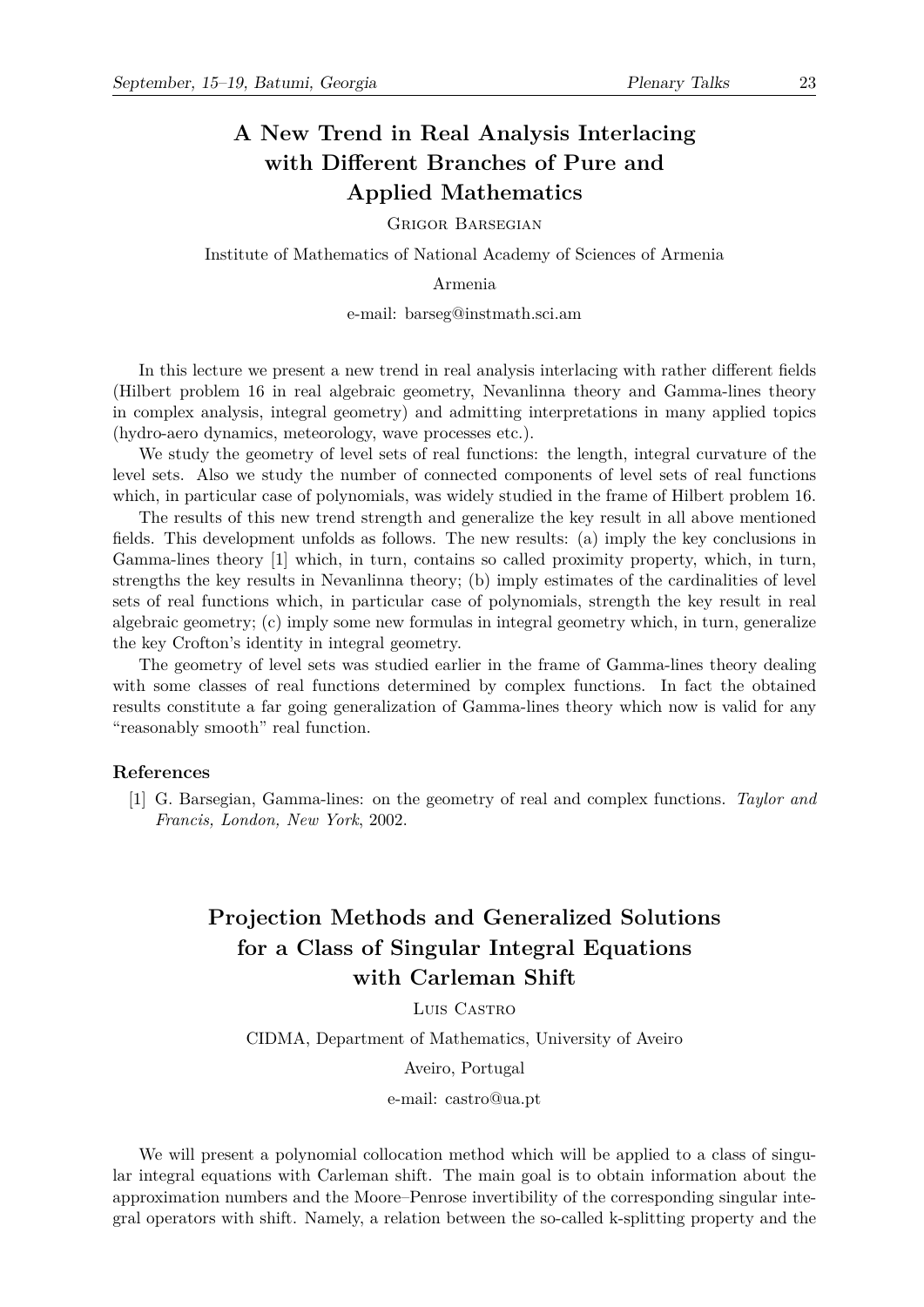kernel dimension of certain auxiliary operators will be presented. To this end, some projection methods and an algebraization of stability will be applied to the equations in study. The talk is based in part on a joint work with E. M. Rojas.

### The L<sup>p</sup>-Dissipativity of Partial Differential Operators

Alberto Cialdea

Dipartimento di Matematica e Informatica, Università della Basilicata

Potenza, Italy

e-mail: cialdea@email.it

In this talk I will present some results obtained jointly with Vladimir Maz'ya.

They concern the dissipativity of partial differential operators with respect to the  $L^p$  norm  $(1 < p < \infty)$ . In particular we have proved that the algebraic condition

*|p −* 2*| |⟨I m A ξ, ξ⟩| ≤* 2 √ *p −* 1 *⟨Re A ξ, ξ⟩*

(for any  $\xi \in \mathbb{R}^n$ ) is necessary and sufficient for the *L*<sup>*p*</sup>-dissipativity of the Dirichlet problem for the differential operator *∇<sup>t</sup>* (*A ∇*), where *A* is a matrix whose entries are complex measures and whose imaginary part is symmetric. This result is new even for smooth coefficients, when it implies a criterion for the  $L^p$ -contractivity of the corresponding semigroup.

This condition characterizes the  $L^p$ -dissipativity individually, for each p, while usually the results in the literature concern the  $L^p$ -dissipativity for all  $p$ 's simultaneously.

I will discuss also the  $L^p$ -dissipativity for some other operators, in particular for

- the operator  $\nabla^t (\mathscr{A} \nabla) + \mathbf{b} \nabla + a$  with constant coefficients;
- systems of partial differential operators of the form  $\partial_h(\mathscr{A}^{hk}(x)\partial_k)$ , were  $\mathscr{A}^{hk}(x)$  are  $m \times m$ matrices;
- the two-dimensional elasticity operator;
- the operator  $\partial_h(\mathscr{A}^h(x)\partial_h)$ , where  $\mathscr{A}^h(x)$  are  $m \times m$  matrices with complex  $L^1_{loc}$  entries.

Moreover I will show how our conditions can completely determine the angle of dissipativity of the considered operators.

#### **Effective Field Theories**

Jambul Gegelia

Institut für Theoretische Physik II, Ruhr-Universität Bochum

Bochum, Germany

e-mail: jambul.gegelia@tp2.ruhr-uni-bochum.de

It is widely believed that quantum chromodynamics (QCD) is the fundamental theory of strong interactions. Quarks and gluons are the dynamical degrees of freedom of QCD. It is an asymptotically free theory. This means that its effective coupling constant decreases at high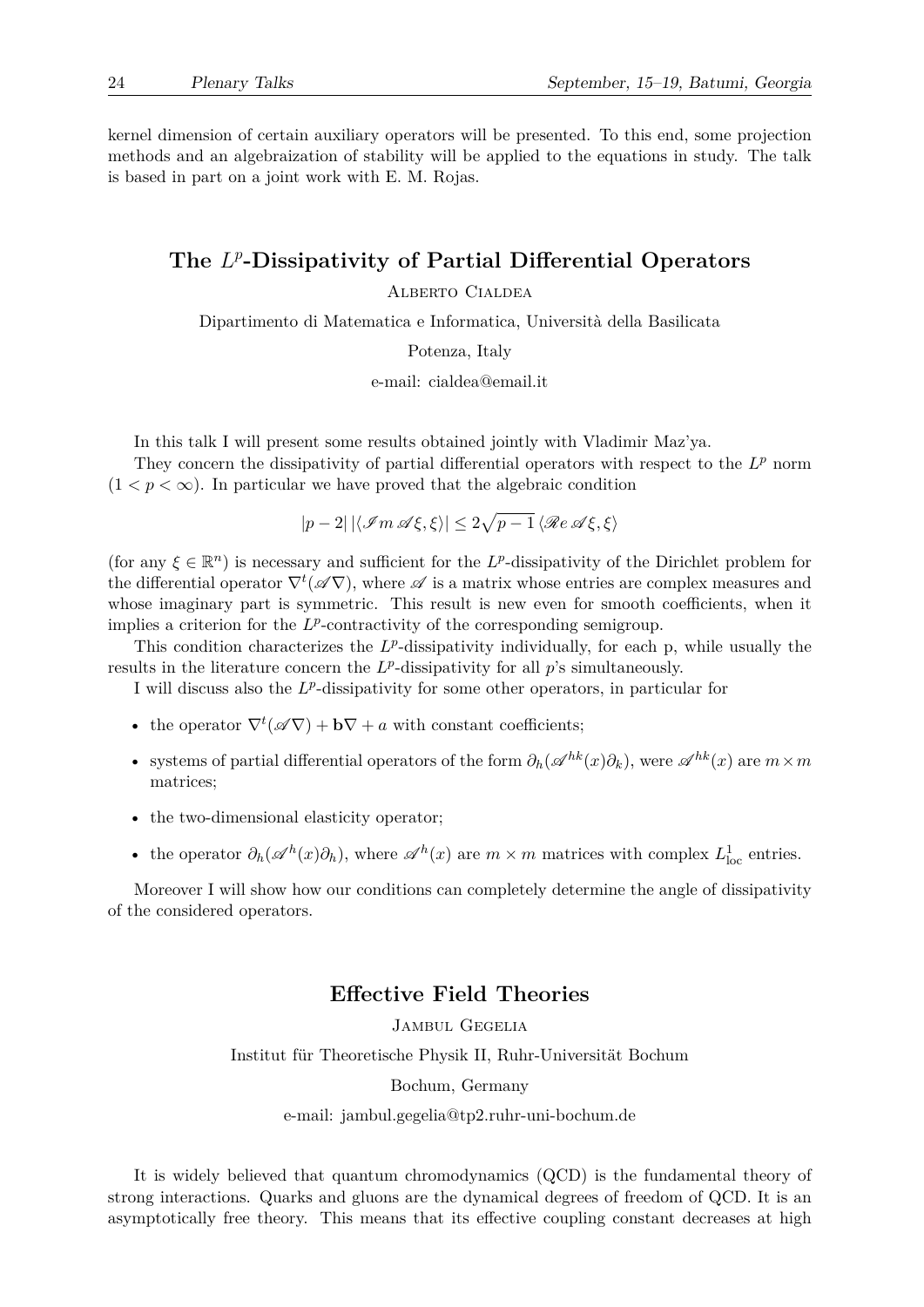energies and quarks behave as almost free particles. Due to this property of QCD the physical quantities at high energies can be reliably calculated using perturbation theory.

Although not yet proven, it is believed that quarks and gluons are confined in QCD. I.e. they never appear as free particles. Instead the eigenstates of the QCD Hamiltonian are the states observed in nature, i.e. hadrons (mesons and baryons). The confinement picture is supported by the behavior of the effective coupling at low energies, it becomes large and the perturbation theory cannot be applied.

Effective field theory provides with a solutions to the above problem with large coupling of the QCD at low energies. It incorporates all symmetries of QCD and reproduces the Green's functions of QCD as an expansion in powers of small masses and energy. Dynamical degrees of freedom of effective field theory are the mesons and baryons.

I will review some well-established as well as new results of the effective field theory of strong interactions.

#### **Regularization Parameter Dependence in NJL Model**

Tomohiro Inagaki

Information Media Center, Hiroshima University

Higashi-Hiroshima, Japan

e-mail: inagaki@hiroshima-u.ac.jp

The fundamental theory to describe phenomena of quarks and gluons is the quantum chromo dynamics (QCD). As is well-known, the QCD coupling blows up at the QCD scale. A usual perturbative procedure loses its validity and a non-perturbative effect is essential for a study of low energy phenomena. Thus we often use a phenomenological effective model to evaluate phenomena below the QCD scale. Nambu–Jona-Lasinio (NJL) model is one of models which well describes the low energy (pseudo) scalar meson phenomena [1]. NJL model contains non-renormalizable higher dimensional operators in four space-time dimensions. It is ordinary considered that the physical results depend on a regularization parameter. It seems to generate some ambiguities. Thus it is important to understand the regularization parameter dependence of the results.

The model parameters are fixed to exactly reproduce some of observed quantities. Regularization parameter dependence is introduced in fixing the model parameters. For the dimensional regularization the regularization parameter is the space-time dimension for a fermion loop integral. We evaluate the regularization parameter dependence for some of physical observables in NJL model with the dimensional regularization [2]. It is shown that a four dimensional limit is well-defined for some physical observables. A possibility of the regularization parameter independent analysis is discussed for some physical observables.

#### **References**

- [1] Y. Nambu, G. Jona-Lasinio, *Phys. Rev.* **122** (1961), 345; *ibid.* **124** (1961), 246.
- [2] T. Inagaki, D. Kimura, A. Kvinikhidze, *Phys. Rev. D* **77** (2008), 116004; T. Fujihara, D. Kimura, T. Inagaki, A. Kvinikhidze, *Phys. Rev. D* **79** (2009), 096008; T. Inagaki, D. Kimura, H. Kohyama, A. Kvinikhidze, *Phys. Rev. D* **83** (2011), 034005.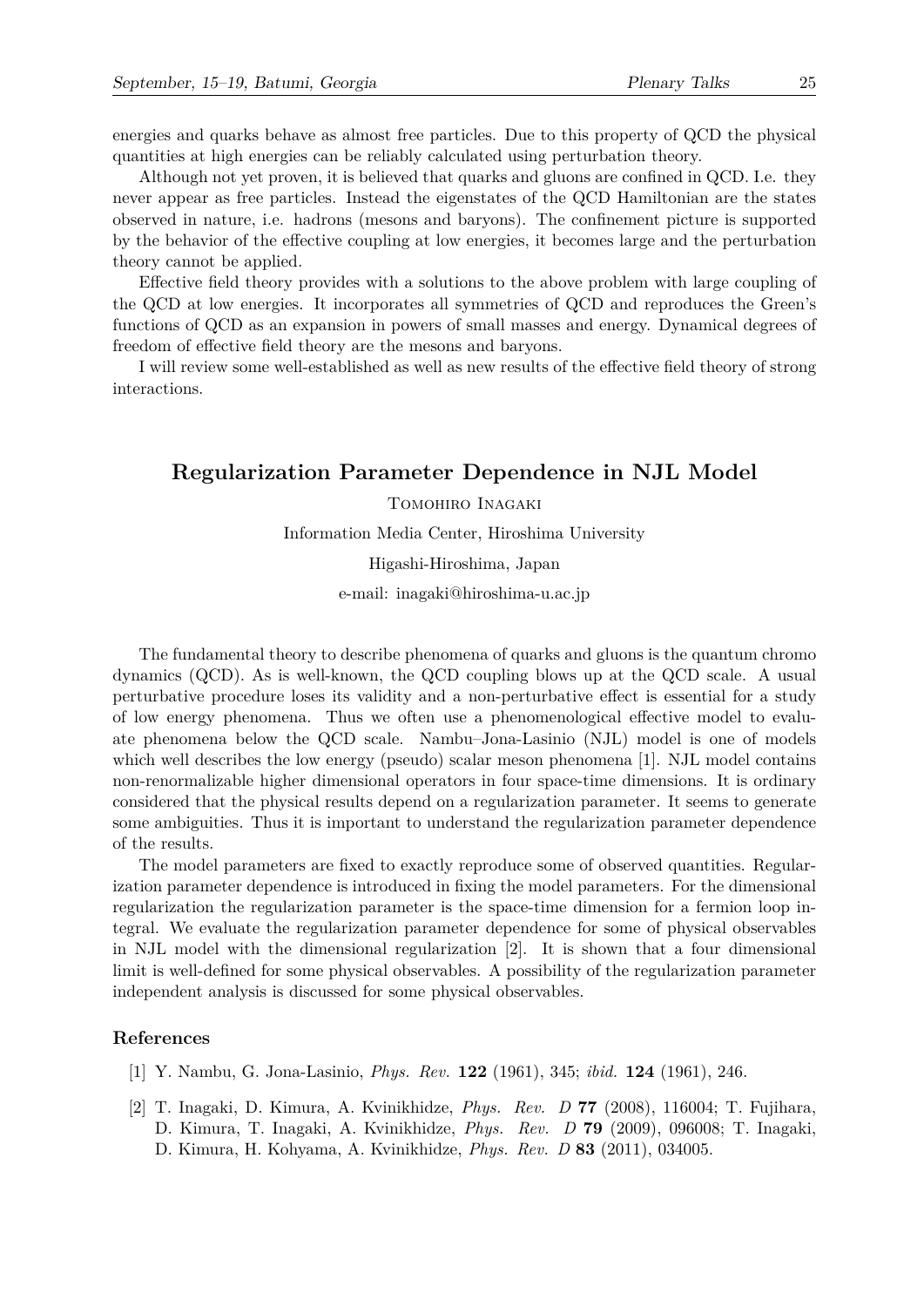#### **On the Cobar Construction of a Bialgebra**

Tornike Kadeishvili

A. Razmadze Mathematical Institute of I. Javakhishvili Tbilisi State University

Tbilisi, Georgia

e-mail: kade@rmi.ge

The cobar construction  $\Omega C$  of a DG-coalgebra  $(C, d : C \to C, \Delta : C \to C \otimes C)$  is a DGalgebra. If *C* additionally is equipped with a multiplication  $\mu : C \otimes C \rightarrow C$  turning it into a DG-bialgebra, how this structure reflects on the cobar construction Ω*C*?

By the classical result of Adams in this case  $\mu$  produces  $\smile_1$  product which measures the deviation from the commutativity of Ω*C*.

In this talk we show that  $\mu$  induces a richer structure, namely a sequence of operations

 $E_{1,k} : \Omega C \otimes (\Omega C)^{\otimes k} \to \Omega C, \ \ k = 1, 2, 3, \ldots, \ \ E_{1,1} = \subseteq_1,$ 

which turns the cobar construction  $\Omega C$  into a *homotopy G*-algebra. This particularly implies the construction of well known Lie bracket on homology of double loop space  $H_*(\Omega^2 X)$ .

## **On the Anisotropic Maxwell's Equations in the Screen Configuration**

David Kapanadze

A. Razmadze Mathematical Institute, I. Javakhishvili Tbilisi State University

Tbilisi, Georgia

e-mail: daka@rmi.ge

In the paper M. Sh. Birman and M. Z. Solomyak proved that the main singularity of an electromagnetic fields within an ideally conducting isotropic resonator with smooth walls, inside of which are a number of screens is associated with the gradient of a weak solution to a scalar Dirichlet problem. The treatment is abstract and does not species the partial differential equation responsible for the main singularity.

The talk is based upon joint work with R. Duduchava and O. Chkadua, where it is shown that the solutions to the Dirichlet type "electric" and Neumann type "magnetic" boundary value problems (BVP) for a Maxwell's system in a finite or infinite anisotropic media outside a smooth hypersurface with the smooth boundary is represented as a sum  $E = \text{grad }\psi + E_0$ . Here  $E_0$  is a solutions to an elliptic BVP in the subspace of Bessel potential space of vector-functions, orthogonal to a certain vector field on the boundary, while  $\psi$  is a solutions to the scalar elliptic BVP in the Bessel potential space of functions. The elliptic BVPs, responsible for both summands, are written explicitly. Using potential method and investigating pseudodifferential boundary operators the unique solvability and regularity results for the auxiliary BVPs are proved when the permeability and the permittivity matrix coefficients of the anisotropic Maxwell's equations are real valued, constant, positive definite and symmetric. Moreover, the precise asymptotic behavior of a solution near the edge of the "screen" is established. The obtained results describe the asymptotic of a solution to the original problem.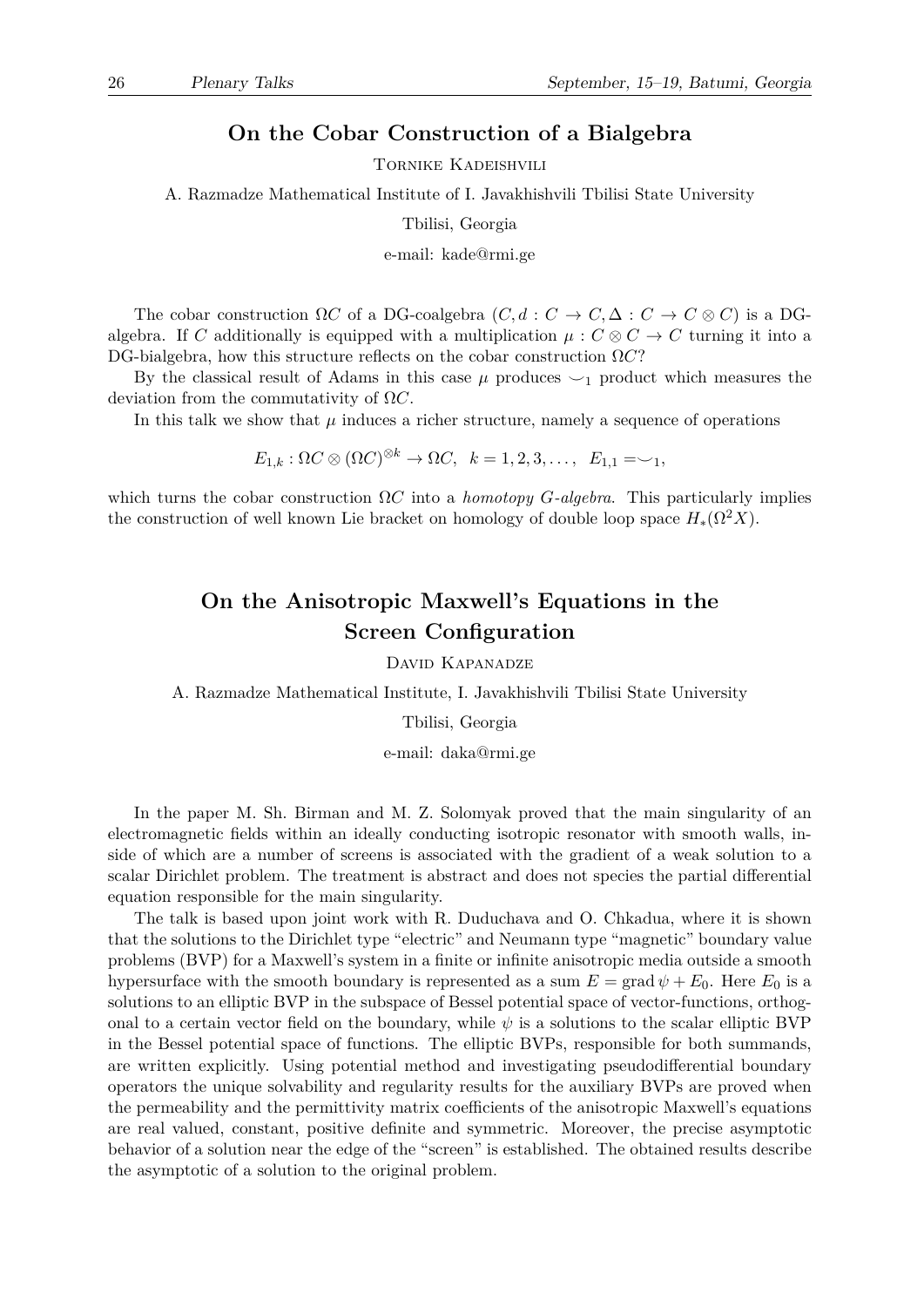### **Asymptotic Analysis of Initial-Value Problems for thin Plates**

Julius Kaplunov

Brunel University, Department of Mathematics London, UK e-mail: Julius.Kaplunov@brunel.ac.uk

The initial-value problems for thin elastic plates are formulated within the framework of 3D linear elasticity. The plate thickness is assumed to be small in comparison with a typical scale of the initial data along plate faces. At the same time arbitrary variation of the initial data through the plate thickness is taken in consideration. Composite asymptotic expansions are derived starting from both low-frequency and high-frequency long-wave plate models. For each of the latter asymptotic initial conditions are derived including in particular the refined initial conditions in the classical theory of plate bending.

## მათემატიკის სასკოლო კურსის "მათემატიკური სიმკაცრის" შესახებ

ეკატერინე კორძაძე ეროვნული სასწავლო გეგმებისა და შეფასების ცენტრი moomolo, badamonggm AE. grobeol dobsdsmoo: ekordzadze@ganatleba.org

სტატია ეხება მათემატიის სასეოლო კურსის აგების მთავარ პრობლემას: შესაძლებელია თუ არა და რამდენად აუცილებელია მათემატიკური სიმუსტის დაცვა თეორემების დამტკიცებისას სასვოლო სახელმძღვანელოებში, რა განსხვავებაა აღწერით და კონსტრუქციულ აქსიომატიზაციას შორის და როგორ შეიძლება იქნას ეს გამოყენებული მათემატიკის bწავლებისას.

## **Generalized Co-Normal Derivatives and Boundary Value Problems for Elliptic PDEs**

Sergey E. Mikhailov

Deptartment of Mathematics, Brunel University London

UK

e-mail: sergey.mikhailov@brunel.ac.uk

Elliptic PDE systems of the second order on a Lipschitz domain are considered in this contribution. For functions from the Sobolev space  $H^s(\Omega)$ ,  $\frac{1}{2} < s < \frac{3}{2}$ , definitions of nonunique generalized and unique canonical co-normal derivative are considered, which are related to possible extensions of a partial differential operator and PDE right hand side from the domain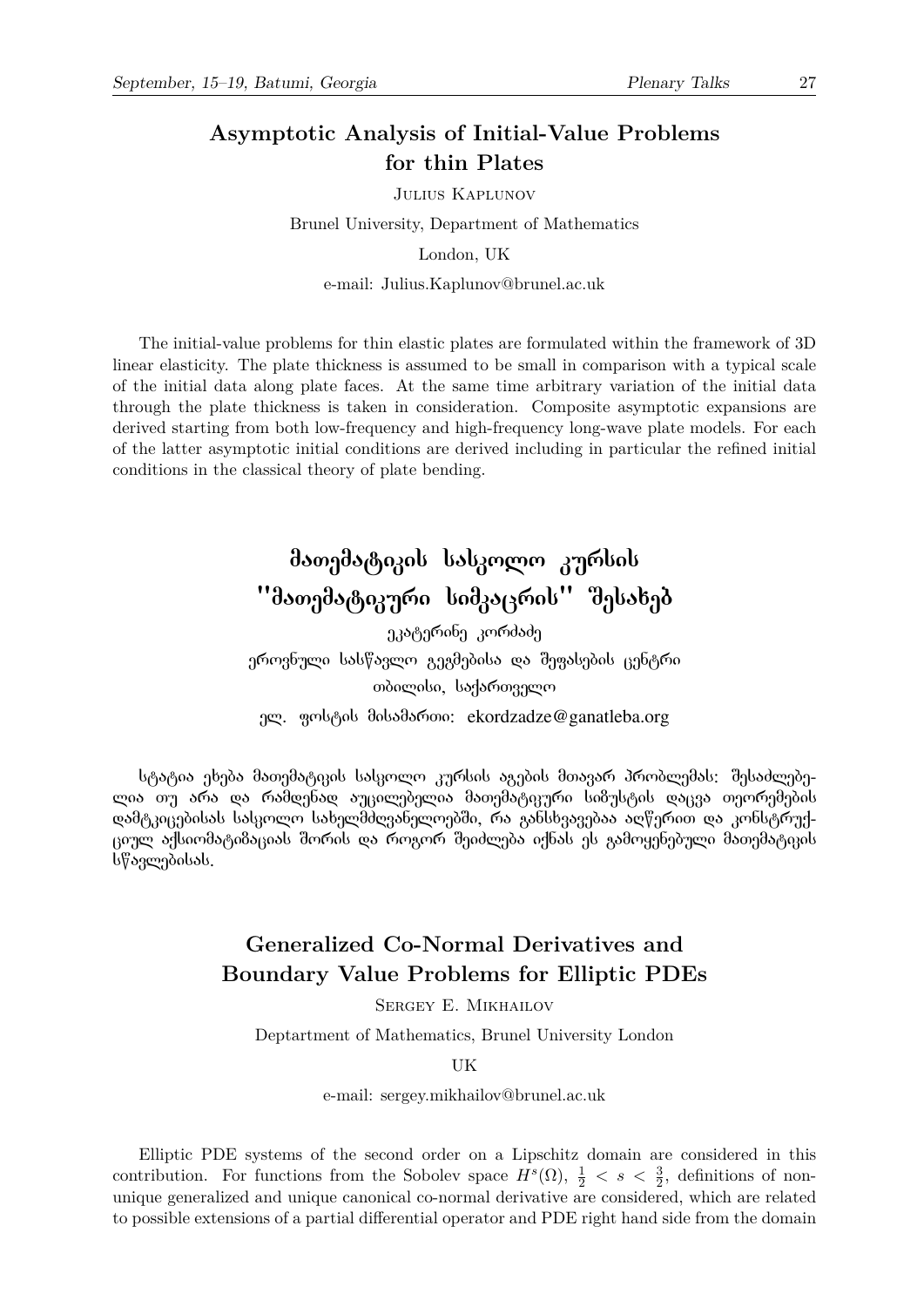$\Omega$  to its boundary. It is proved that the canonical co-normal derivative coincides with the classical one when the both exist, while the generalized co-normal derivative is not unique. A generalization of the boundary value problem variational settings, which makes them insensitive to the co-normal derivative inherent non-uniqueness is given.

In addition to the case of the infinitely smooth coefficients, we consider also the cases with coefficients from  $L_{\infty}$  or Hölder–Lipschitz spaces. Continuity of the partial differential operators in corresponding Sobolev spaces is stated and the internal (local) solution regularity theorems are generalized, which allows to extend the notions of the generalized and canonical co-normal derivatives and BVP settings also to the non-smooth coefficients.

The talk is related to the papers [1, 2].

#### **References**

- [1] S. E. Mikhailov, Traces, extensions and co-normal derivatives for elliptic systems on Lipschitz domains. *J. Math. Analysis and Appl.* **378** (2011), 324–342.
- [2] S. E. Mikhailov, Solution regularity and co-normal derivatives for elliptic systems with non-smooth coefficients on Lipschitz domains. *J. Math. Analysis and Appl.* (submitted for publication).

## **Modeling Phase Segregation by Atomic Re-Arrangement**

Paolo Podio-Guidugli Universita di Roma TorVergata Rome, Italy e-mail: ppg@uniroma2.it

In crystalline matter, phase segregation may occur with a without diffusion, under essentially isothermal condition or not. The standard nondiffusional model is the nonlinear parabolic equation associated with the names of Allen and Cahn; when diffusion is important, the standard equation is the nonlinear, fourth-order parabolic equation due to Cahn and Hilliard; in both cases, thermal effects are not accounted for. I shall discuss an alternative modeling approach  $[1-4]$ .

#### **References**

- [1] P. Podio-Guidugli, Models of phase segregation and diffusion of atomic species on a lattice. *Ric. Mat.* **55** (2006), 105–118.
- [2] P. Colli, G. Gilardi, P. Podio-Guidugli, J. Sprekels, Existence and uniqueness of a globalin-time solution to a phase segregation problem of the Allen-Cahn type. *Math. Models Methods Appl. Sci.* **20** (2010) 519–541.
- [3] P. Colli, G. Gilardi, P. Podio-Guidugli, J. Sprekels, A temperature-dependent phase segregation problem of the Allen-Cahn type. *Adv. Math. Sci. Appl.* **20** (2010) 219–234.
- [4] P. Colli, G. Gilardi, P. Podio-Guidugli, J. Sprekels, Well-posedness and long-time behavior for a nonstandard viscous Cahn-Hilliard system. *SIAM J. Appl. Math.*, 2011 (to appear).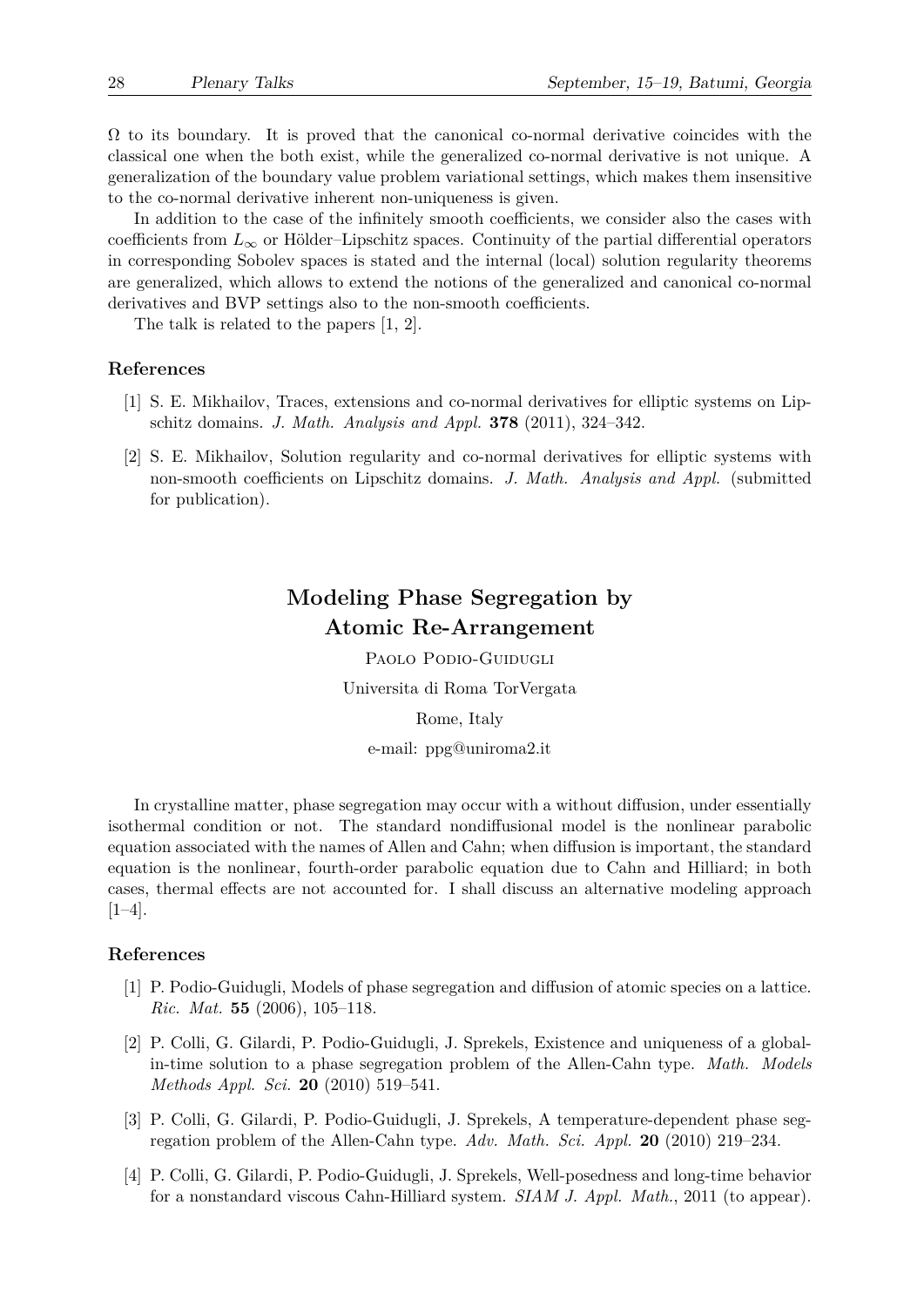#### **Almost Commuting Operators**

Yuri Safarov, Nikolai Filonov

Department of Mathematics, King's College

London, UK

e-mail: yuri.safarov@kcl.ac.uk

The talk will discuss the following naive question: if the commutator  $[X, Y]$  of two bounded operators X and Y is small in an appropriate sense, is there a pair of commuting operators  $\tilde{X}$ and  $\tilde{Y}$  which are close to  $X$  and  $Y$ ? Examples show that for general operators it is not necessarily true. For self-adjoint operators, taking  $A := X + iY$ , one can reformulate the question as follows: if the self-commutator  $[A^*, A]$  is small, is there a normal operator  $\tilde{A}$  close to  $A$ ? There are two known positive results on this problem.

**The Brown–Douglas–Fillmore theorem.** *If* [*A∗ , A*] *is compact and the corresponding to A element of the Calkin algebra has trivial index function then there is a compact operator K* such that  $A + K$  *is normal.* 

**Huaxin Lin's theorem.** *There exists a nondecreasing function F vanishing at the origin such that the distance from A to the set of normal operators is estimated by*  $F(||[A^*,A]||)$  *for all finite rank operators A.*

Let *L* be a *C ∗* -algebra of bounded operator on a Hilbert space. One says that *L* has real rank zero if the set of invertible self-adjoint elements of *L* is norm dense in the set of all self-adjoint elements. Our main result is the following theorem.

**Theorem.** Let *L* have real rank zero, and let  $A \in L$  satisfy the following condition

**(C)** *the operators A − λI belong to the closure of the connected component of unity in the set of invertible elements of*  $L$  *for all*  $\lambda \in \mathbf{C}$ *.* 

*Then, for each*  $\epsilon > 0$ *, the operator A can be represented in the form*  $A = A_1 + h(\epsilon)A_2 + \epsilon A_3$ *, where h is a 'universal' (that is, independent of A and L) nonnegative function on*  $(0, \infty)$  *and A<sup>j</sup> are operators from L such that*

- *• ∥A*1*∥ ≤ ∥A∥, ∥A*3*∥ ≤ ∥A∥ and ∥A*2*∥ ≤ ∥*[*A<sup>∗</sup> , A*]*∥;*
- *• A*<sup>1</sup> *is normal and A*<sup>2</sup> *is self-adjoint;*
- *• A*<sup>2</sup> *is a finite convex combination of operators of the form U*[*A<sup>∗</sup> , A*]*V , where U and V are unitary elements of L.*

The theorem implies the above results and allows one to extend Huaxin Lin's theorem to operators of infinite rank and other norms. Note that in the separable case **(C)** is equivalent to the index condition in the Brown–Douglas–Fillmore theorem.

Now the main challenge in this field is to obtain explict estimates for the functions *F* and *h*. Some conjectures and recent results in this direction will be mentioned in the end of the talk.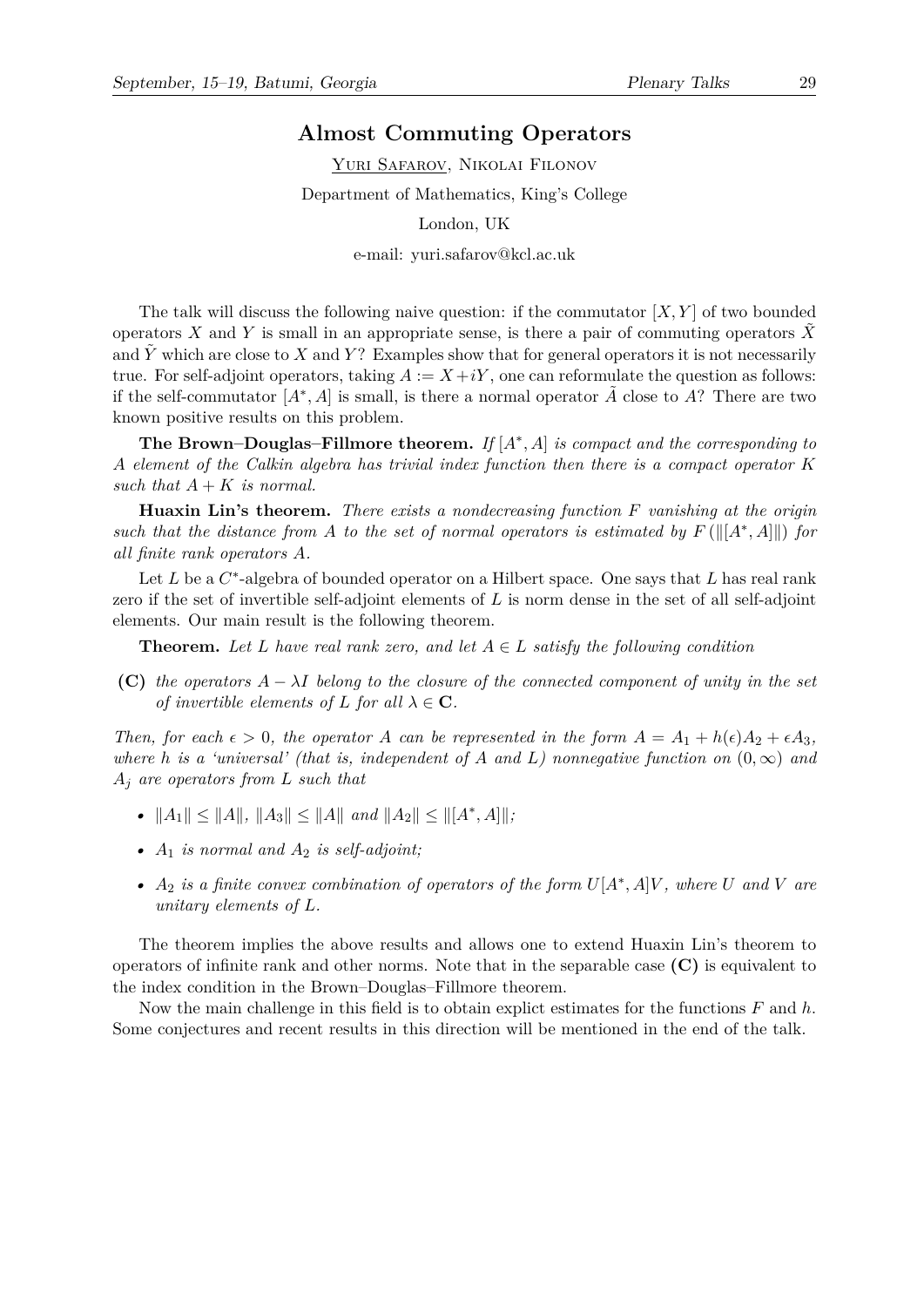## **Operator Factorization and Applications to the Solution of Boundary Value Problems**

Frank-Olme Speck

Instituto Superior Técnico, Universidade Técnica de Lisboa, Departamento de Matemática

Lisboa, Portugal

e-mail: fspeck@math.ist.utl.pt

Boundary value problems in Mathematical Physics are often proved to be Fredholm or even well-posed, sometimes explicitly solvable by formulas in closed analytical form. Many of these conclusions can be formulated in terms of operator factorization methods (in Banach spaces as central case). We explain various principles and their realization in terms of applications. The advantages are (1) very clear and compact formulations, e.g., of "equivalent reduction" of operators associated to boundary value problems to "more convenient operators" (like boundary pseudodifferential operators), (2) explicit inversion by operator factorization methods, (3) some related concepts such as reduction to semi-homogeneous problems, normalization and others. Several examples will underline the ease and usefulness of operator factorization.

The talk is based upon joint work with E. Meister, R. Duduchava, F. S. Teixeira, L. P. Castro and A. Moura Santos.

## **Probability Investigations in Niko Muskhelishvili Institute of Computational Mathematics**

#### Vaja Tarieladze

N. Muskhelishvili Institute of Computational Mathematics, Georgian Technical University,

Department of Probabilistic and Statistical Methods

Tbilisi, Georgia

e-mail: vajatarieladze@yahoo.com

The Computing Center of the Academy of Sciences of Georgian SSR was founded in 1956. Since 1977 it carries the name of N. Muskhelishvili.

In 1983 the Center was renamed as "Niko Muskhelishvili Institute of Computational Mathematics of the Academy of Sciences of Georgian SSR".

Since 1991, naturally, the Institute is named as "Niko Muskhelishvili Institute of Computational Mathematics of Georgian Academy of Sciences".

During 2006 – 2010 the Institute existed as a "LEPL (*Legal Entity of Public Law*) Niko Muskhelishvili Institute of Computational Mathematics".

Since the beginning of 2011 the Institute is *an independent structural unit* of the Georgian Technical university.

During more than 55 years of existence in the frames of the Institute, among other directions, the probabilistic and statistical investigations were playing an important role.

In the talk these investigations and their impact are surveyed.

#### **Acknowledgements**

The work was supported by the grants GNSF/ST09\_99\_3-104 and GNSF/ST08/3-384.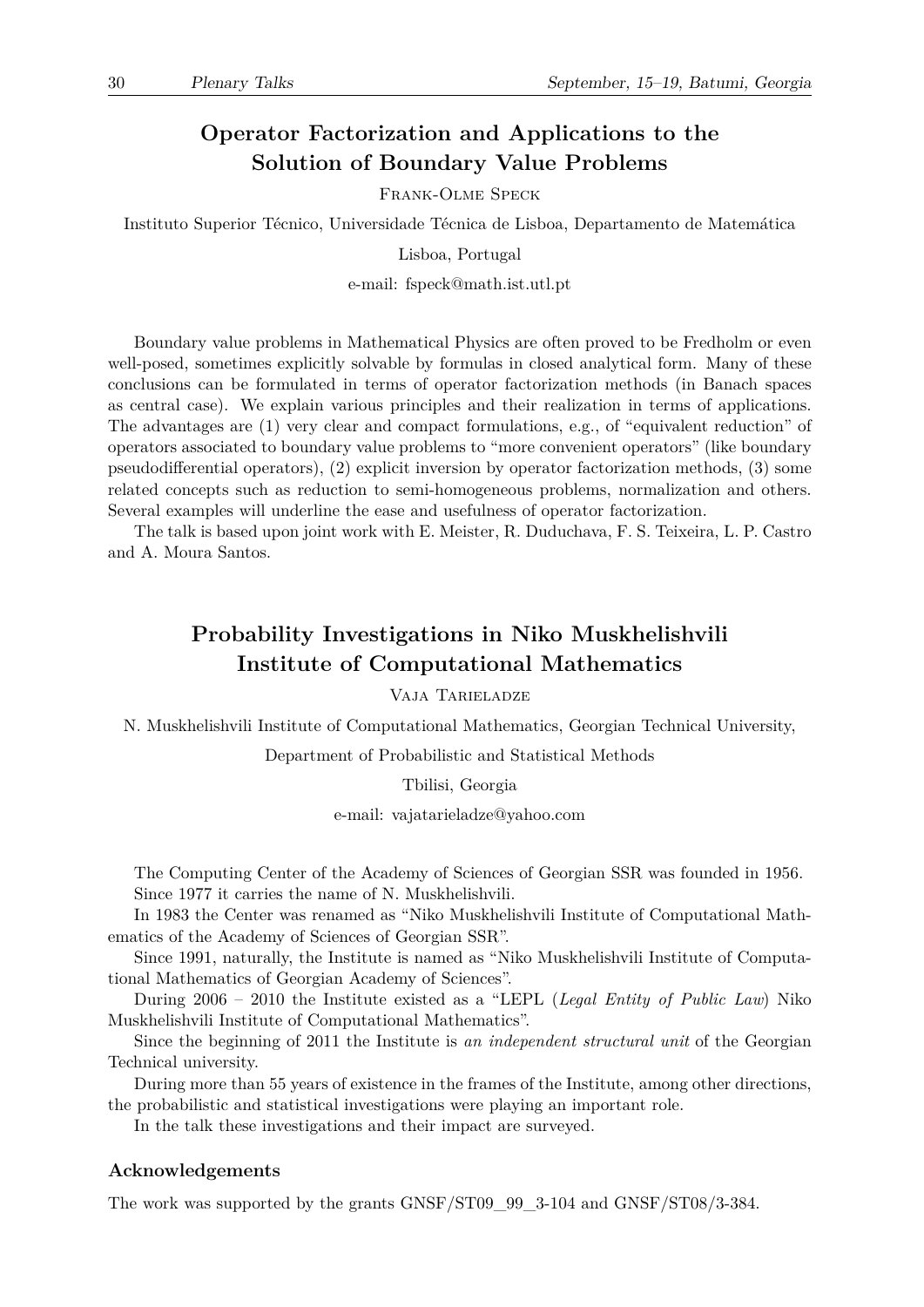**Real Analysis**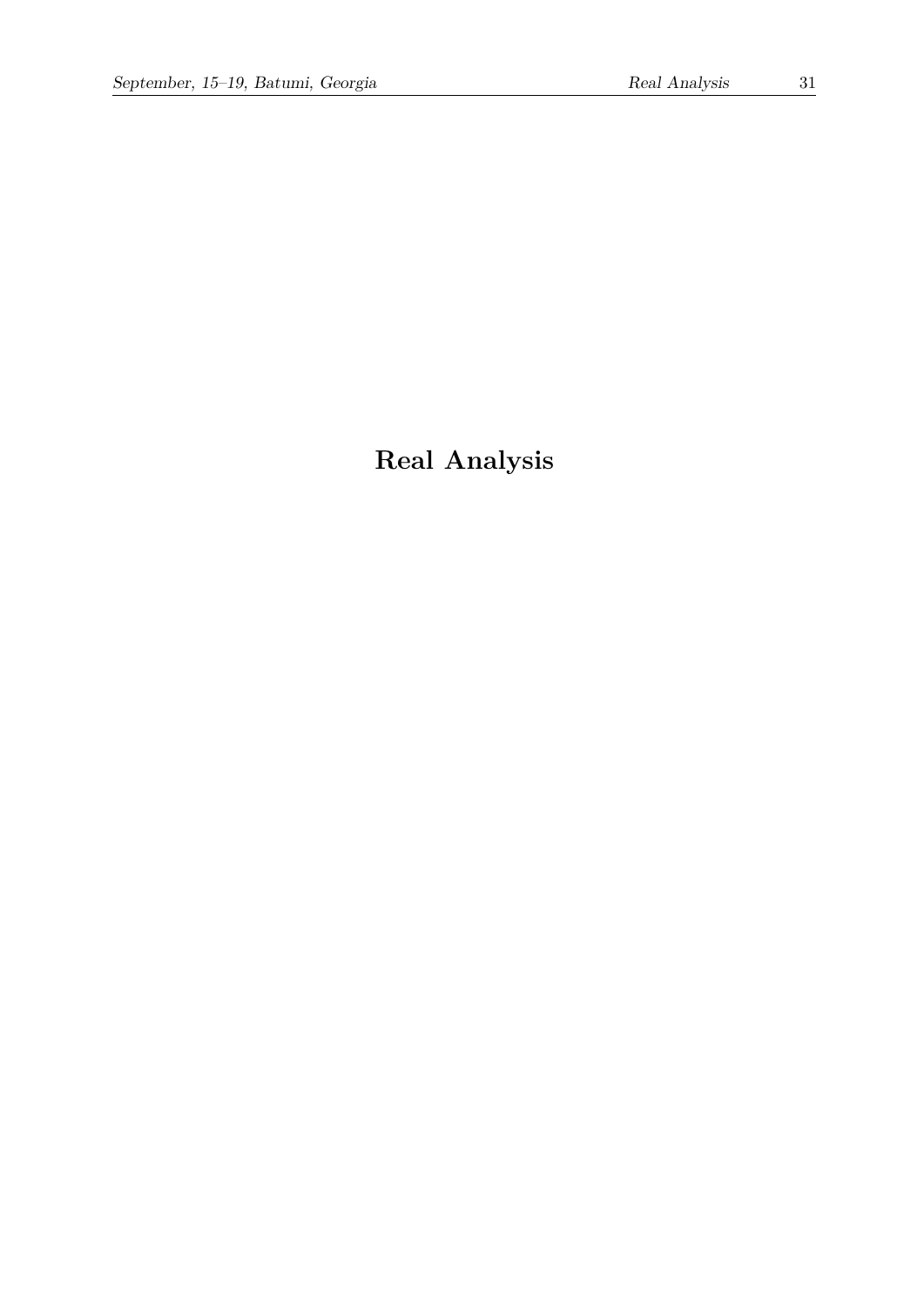#### **Otar Tsereteli – a Scientist and a Maître**

(To the 85th Birthday Anniversary)

In 2011 Doctor of Physical and Mathematical Sciences, Professor, Corresponding Member of the Georgian Academy of Sciences Otar Tsereteli would have been 85 and marked 60 years of his scientific activities. Otar Tsereteli was a brilliant Georgian mathematician, teacher and organizer of science. His scientific works produced an essential impact on the development of the theory of harmonic analysis as well as on some other areas of mathematical analysis.

O. Tsereteli was born on November 22, 1926 in the town of Akhaltsikhe (Georgia) and died on April 17, 1991 at the age of 65. But his ideas and results still remain topical and the directions he set up in mathematical science continue to develop.

O. Tsereteli was profoundly respected as a highly skilled mathematician and his results were highly appreciated by outstanding scientists of modern times Anthony Zygmund, Ilayes Stein, Pyotr Ulyanov, Dimitri Menshov, Sergei Stechkin, Nikolai Muskhelishvili, Ilya Vekua and others.

O. Tsereteli graduated from the physical-and-mathematical faculty of Ivane Javalhishvili Tbilisi State University in 1948. In 1952 he finished a post-graduate course and took up the work at the State Industrial Institute. After defending his Ph.D. thesis in 1956, he started working at A. Razmadze Tbilisi Mathematical Institute of the Georgian Academy of Sciences, where to the last day of his life he was in charge of the function theory and functional analysis department. Concurrently, he was engaged in the pedagogical activity at I. Javakhishvili Tbilisi State University, was a professor and held the chair of improvement of qualifications in mathematics of teachers working at higher educational institutions.

The scientific activities of O. Tsereteli are related to the theory of functions of real and complex variables, and also to the metric theory of functions. His extraordinary intellect, creativity and rich knowledge had an imprint both on his choice of scientific studies and on his teaching work. He obtained first-rate results in the theory of Fourier series, the metric theory of conjugate functions and the analytic function theory. He always tried to grasp the gist of the matter and speak about it in a simple, easily understood way. Owing to the refined manner of exposition, clearness and convincingness of argumentation his published works used to produce and continue to produce nowadays a great impression on readers.

The early papers of O. Tsereteli were dedicated to the theory of integrals and the metric theory of functions of bounded variation. He introduced the notions of contracting and dissipative functions and constructed by means of these notions the metric theory of functions of bounded variation. He furthermore introduced the notion of variation of a mapping on the ring and the notion of mapping multiplicity with respect to the ring, and constructed the Banach theory of mappings of arbitrary spaces with measure.

O. Tsereteli studied the ergodic properties of inner analytic functions and boundary values of the Schwartz integral of a Borel measure. In particular he established that the boundary values of an inner function that differs from rotation and vanishes at the point  $z = 0$  are a strongly mixing transformation; the ergodic means of any conjugate function with respect to measurepreserving transformations generated by inner functions, converge in measure (but, generally speaking, do not converge to zero a.e.).

He also studied the uniqueness properties of inner analytic functions. For instance, he proved that a singular nonnegative measure is completely defined by its variation and some Lebesgue set of its conjugate function.

In problems of "correction" of a function on a set of small measure, O. Tsereteli proposed his own "Tsereteli version" in order to obtain a function with that property or another. Namely, the function *f* is corrected on a set of small measure not in an arbitrary fashion like in the classical theorems of N. Luzin and D. Menshov, but only by the rearrangement of its values or multiplication by  $-1$  (in that case, the metric class of a function does not change). The following result of O. Tsereteli is impressive: the values of an integrable function can be rearranged on a set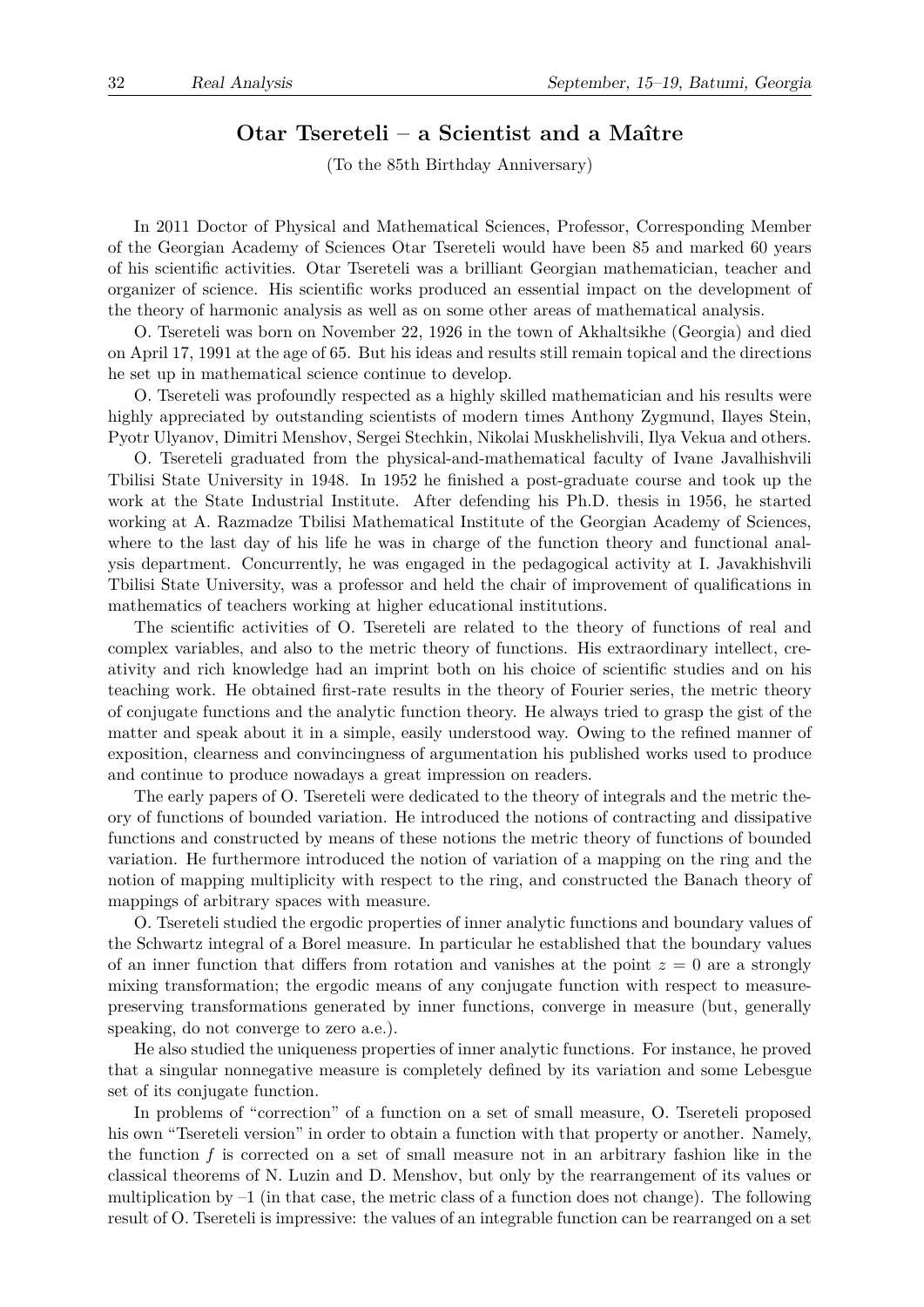of an arbitrarily small measure so that the trigonometric Fourier series of the obtained function will converge almost everywhere. He furthermore showed that the sign of an arbitrary integrable function can be changed on some set of an arbitrarily small measure so that the conjugate of the obtained function will be integrable. The latter means that the integrability of the conjugate function does not impose any restrictions on the modulus of an integrable function.

The construction of the metric theory of conjugate functions proposed by O. Tsereteli can be extended nearly without any modification to the case of general functional Dirichlet algebras. In particular he obtained a generalization of P. Ulyanov's theorem on the Riesz equality to the case of conjugate functions arising in the theory of uniform Dirichlet algebras.

In the theory of Fourier series, O. Tsereteli obtained a conceptual result on general orthogonal systems. He proved that the values of any nonconstant (nonzero) function from the space  $L^2$  can be rearranged (multiplied by*−*1) on the set of an arbitrarily small measure so that the Fourier series of the obtained function with respect to a given complete orthonormal system may – after some rearrangement – diverge a.e. This means that there exists no criterion imposing some restrictions on a distribution function and on the modulus of an integrable function and providing the absolute convergence a.e. of Fourier series of this function with respect to a given complete orthonormal system.

Most of the results of O. Tsereteli and his followers related to the "correction" of functions were obtained while working on the solution of the following general problem posed by O. Tsereteli: given an equivalence relation *R* on the set *X*, characterize a set *E* from *X* in terms of *R*, i.e. define explicitly the largest *R*-set  $\underline{R}(E)$  (i.e. the set which is a union of *R*-equivalence classes) contained in *E* and the smallest *R*-set  $\overline{R}(E)$  containing *E*.

The problem of characterization of a set with respect to a given equivalence relation as formulated by O. Tsereteli is a powerful source of new interesting problems and its application in concrete cases leads to concrete results. One of the remarkable statements of O. Tsereteli concerns the metric characterization of a set of integrable functions whose conjugates are integrable: if  $X = L^1$ ,  $E = \text{Re} H^1$  (where  $H^1$  is the Hardy class) and  $fRg$  means that  $f$  and  $g$  are equimeasurable (or  $|f| = |g|$  a.e.), then  $\underline{R}(E) = Lg^+L$ , and  $\overline{R}(E) = Z_1$  ( $\overline{R}(E) = L_1$ ), where the class  $Z_p$ ,  $p > 0$ , introduced by O. Tsereteli is defined as follows: if  $f \in L^1$  and  $F(t)$ ,  $t > 0$ , is an integral of f on  $\{x : |f(x)| > t\}$ , then  $f \in Z_p$  if and only if the function  $|F|^p$  is integrable on  $(1, \infty)$ over the measure *t <sup>−</sup>*1*dt*. Analogous problems were solved by him for maximal Hardy-Littlewood functions as well.

O. Tsereteli established that a set of *A*-integrable functions is a metrically invariant set containing a set of all conjugate functions  $L$ , but is not a minimal metric set containing  $L$ . More precisely, he constructed an example of an *A*-integrable function *f* such that none of functions *g* equimeasurable with *f* on *T* could be represented as the conjugate of some integrable function *φ*, which means that the equality  $g = \tilde{\varphi}$ , where  $\varphi \in L(T)$ , is impossible.

O. Tsereteli proved that if a  $2\pi$ -periodic function is integrable on  $(0, 2\pi)$  and monotone on an open interval  $(0, 2\pi)$ , then  $f \in ReH^1$  if and only if  $f \in Z_1$ .

His study of the *A*-integral actually completed the previous studies of the theory of this integral and its applications carried out by Georgian and foreign scientists. O. Tsereteli proved that *A*-integrability is the property not only of a conjugate function, but also of all operators, continuous with respect to a measure and commutative with shear. In particular he established that any trigonometric series is a Fourier (*A*) series of some nonzero *A*-integrable function. He obtained generalizations of Titchmarsh's theorem on the *A*-integrability of conjugate (in the sense of Luzin) functions and showed that the values of any linear operator are *A*-integrable when it is continuous with respect to a measure, is given on the Lebesgue space of Borel functions defined on a compact group with Haar measure, and is permutable with shears.

O. Tsereteli combined research with active teaching work at I. Javakhishvili Tbilisi State University, where he delivered lectures at the philosophy and psychology faculty and also read a special course for mathematicians who worked at higher education institutions and wished to improve their qualifications. In the autumn of 1969, O. Tsereteli began reading lectures on har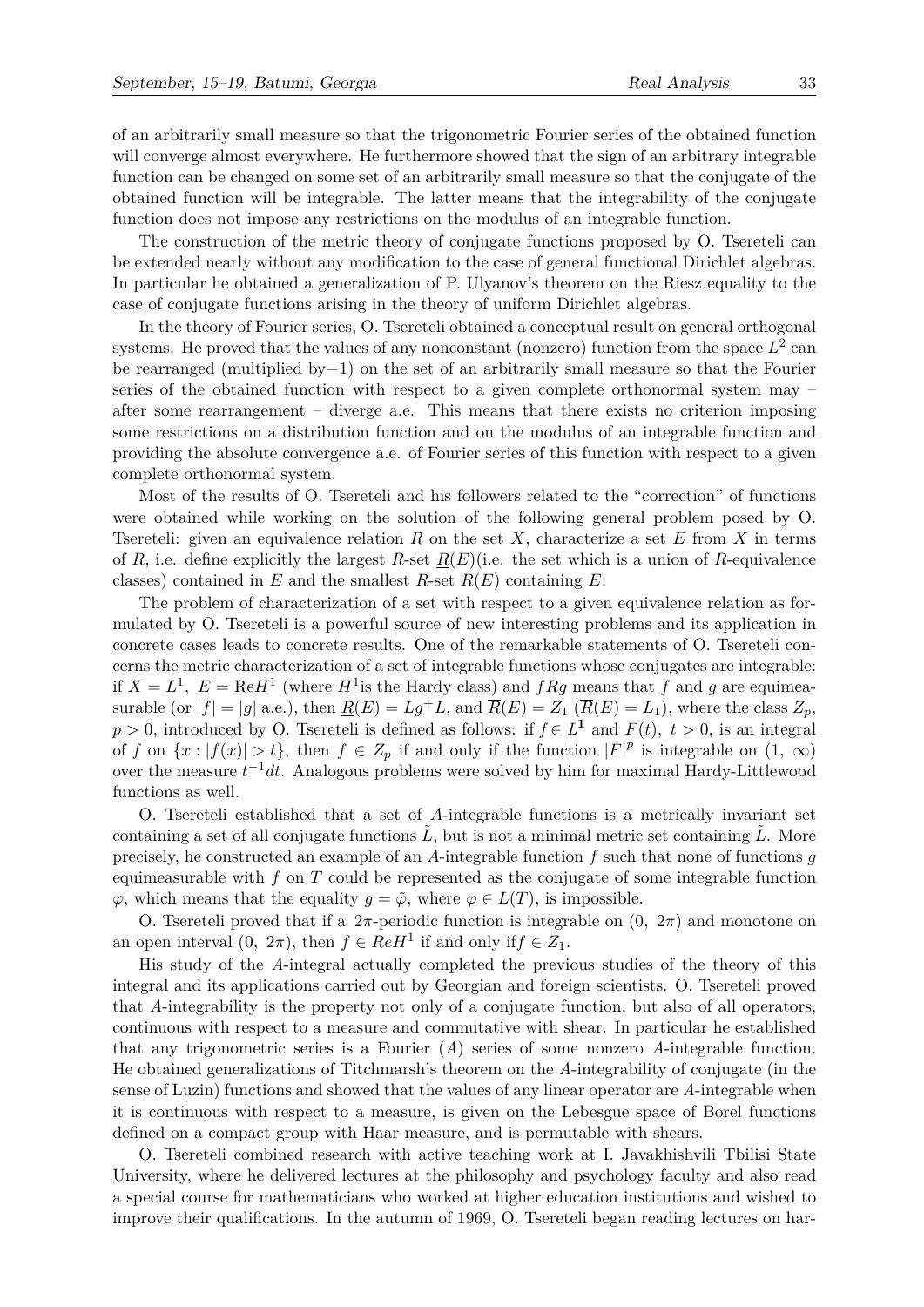monic analysis at the mechanical and mathematical faculty. The author of these reminiscences had the honor to attend together with other students those lectures and, in senior years, to listen to his lectures on the theories of measures, Fourier series, holomorphic functions, metric spaces and so on.

O. Tsereteli had an original manner of delivering lectures. They were invariably based on the latest achievements in mathematical science. He tried to explain even the most difficult mathematical problems so that they could be easily understood by the audience, focusing attention on the main ideas and comparing them with a multitude of other mathematical facts and theories. It was surprising how he managed to arouse interest in mathematics, to make every discussed problem attractive and to speak of solutions intuitively, fully preserving the logic of argumentation and the clarity of exposition.

Yet another merit of O. Tsereteli was that in 1966 he founded a weekly scientific seminar on the function theory at A. Razmadze Mathematical Institute and became its permanent leader. By the rules of the seminar set up by O. Tsereteli a speaker was strictly obliged to meet a high standard of material presentation. Productive discussions of questions arising at seminar sessions and the statement of new topical problems made the seminar an excellent school for young researchers. From the very start the seminar became quite an event and was commonly recognized as one of the most popular seminars on the function theory in the former Soviet Union – not only Georgian mathematicians but also specialists in the function theory from other Soviet republics and foreign countries used to come to Tbilisi to take part in its work. O. Tsereteli was convinced that science was a sacred matter and deserved disinterested service.

There are several generations of scientists who grew up under the direct guidance of O. Tsereteli. His scientific results stimulated the formation of the mathematical school on the function theory in Georgia. He will always remain the deeply honored bright personality for his colleagues and the wise teacher for his former students and participants of the seminar who are now working as researchers and teachers at research institutions and universities of Georgia and in the leading research centers of various countries of the world.

> *Sh. Kheladze, G. Barsegyan, L. Gogoladze M. Gvaradze, A. Talalyan, N. Vakhania*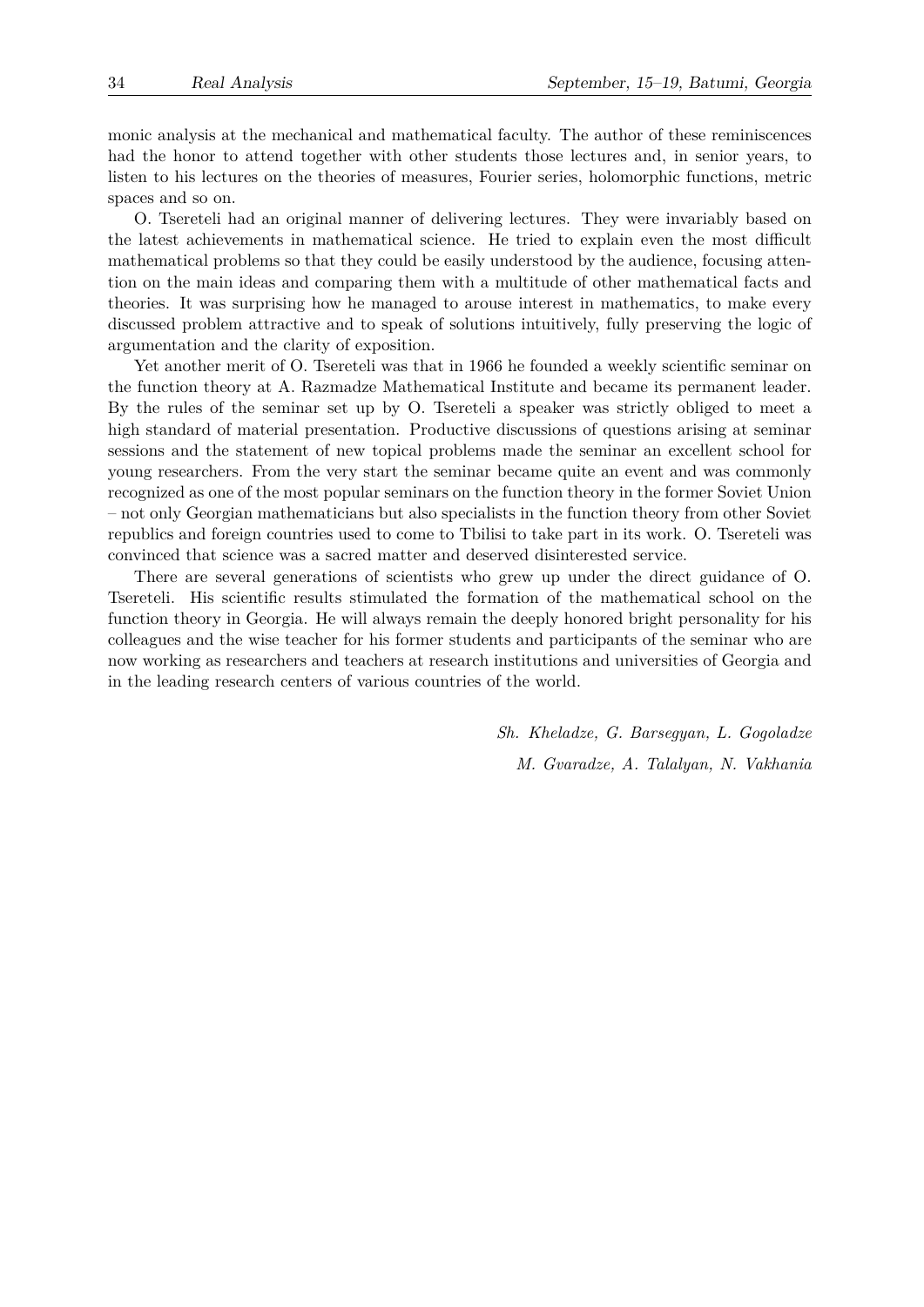#### **Sergo Topuria**

(To the 80th Birthday Anniversary)

This year Professor Sergo Topuria, Honored Scientist, Doctor of Physical and Mathematical Sciences, would have been 80 years old and marked 55 years of his scientific and pedagogical activities. He was a prominent Georgian mathematician, a remarkable representative of the Georgian mathematical school, an excellent teacher and educator. He was one of those Georgian mathematicians who in the 60s of the past century made the first bold steps in mathematical research and thereby won general recognition and respect.

Sergo Topuria was born on December 27, 1931 and died this year, on March 15th. He was a person with lofty ideals and adhered to high moral and civic principles. His path in life, high professional competence and general public recognition are an evidence of his faithful service to the country and people.

The results obtained by S. Topuria reflect the onward development of the studies carried out by such famous mathematicians as B. Luzin, I. Privalov, A. Zygmund, G. Hardy, I. Marcinkiewisz, I. Stein, V. Shapiro, E. Gobson and others. He was deeply respected and his scientific works were highly appreciated by modern well-known mathematicians S. Nikolski, P. Ulyanov, S. Stechkin, N. Muskhelishvili, I. Vekua and others.

In 1953, Sergo Topuria graduated with honors the physical and mathematical faculty of Sukhumi Pedagogical Institute and continued his education as a post-graduate student under the supervision of well-known Georgian mathematician, Corresponding Member of the Georgian Academy of Sciences, Professor Vladimer Chelidze. In 1959, he defended his Master's thesis "On Some Tauber Type Theorems for Multiple Series and Multiple Integrals" at A. Razmadze Mathematical Institute of the Georgian Academy of Sciences.

In 1960, Sergo Topuria was elected head of the higher mathematics and theoretical mechanics chair of the Georgian Subtropical Agriculture Institute in the city of Sukhumi. In 1966, he moved to Tbilisi and took up work as docent at higher mathematics chair no. 3 at Georgian Polytechnical Institute. From 1967 to the last day of his life he headed higher mathematics chair no. 63 at the above-mentioned institute, which later was reorganized into Georgian Technical University. Due to his outstanding organizational capacity and strenuous efforts, in the course of many years this chair had been one of the leading chairs of Georgian Technical University. Concurrently, for many years he was delivering a special course of lectures for students of the mechanical-and-mathematical faculty of I. Javakhishvili Tbilisi State University. Along with teaching, organizational and social activities, he carried out scientific research with enthusiasm typical of him and, in 1973, he defended his Ph.D. thesis on the topic "Some Problems of the Boundary Properties of Harmonic Functions, the Theory of Fourier-Laplace and Fourier multiple trigonometric series".

In 1975, the title of professor was conferred on Sergo Topuria and, in 1978, the title of an Honored Scientist.

Sergo Topuria was known as a highly skilled specialist in the function theory. Comprehensive studies were carried out by him in multidimensional harmonic analysis. His scientific results are related to the following main directions: summability of multiple trigonometric series for various types of convergence; Tauber type theorems for multiple series and integrals; summation of Fourier-Laplace and differentiated Fourier-Laplace series by the linear method; representation of various measurable and almost everywhere finite functions of many variables by multiple trigonometric series and Laplace series; the boundary properties of harmonic functions in multidimensional domains.

Sergo Topuria established an analogue of S. Bernstein's inequality for a spherical polynomial in the space  $L_p(S^3)$ ,  $1 < p < \infty$ .

Sergo Topuria carried out a detailed study of the question of summability of Fourier-Laplace series and their differentiated series (in terms of various types of convergence). In particular, he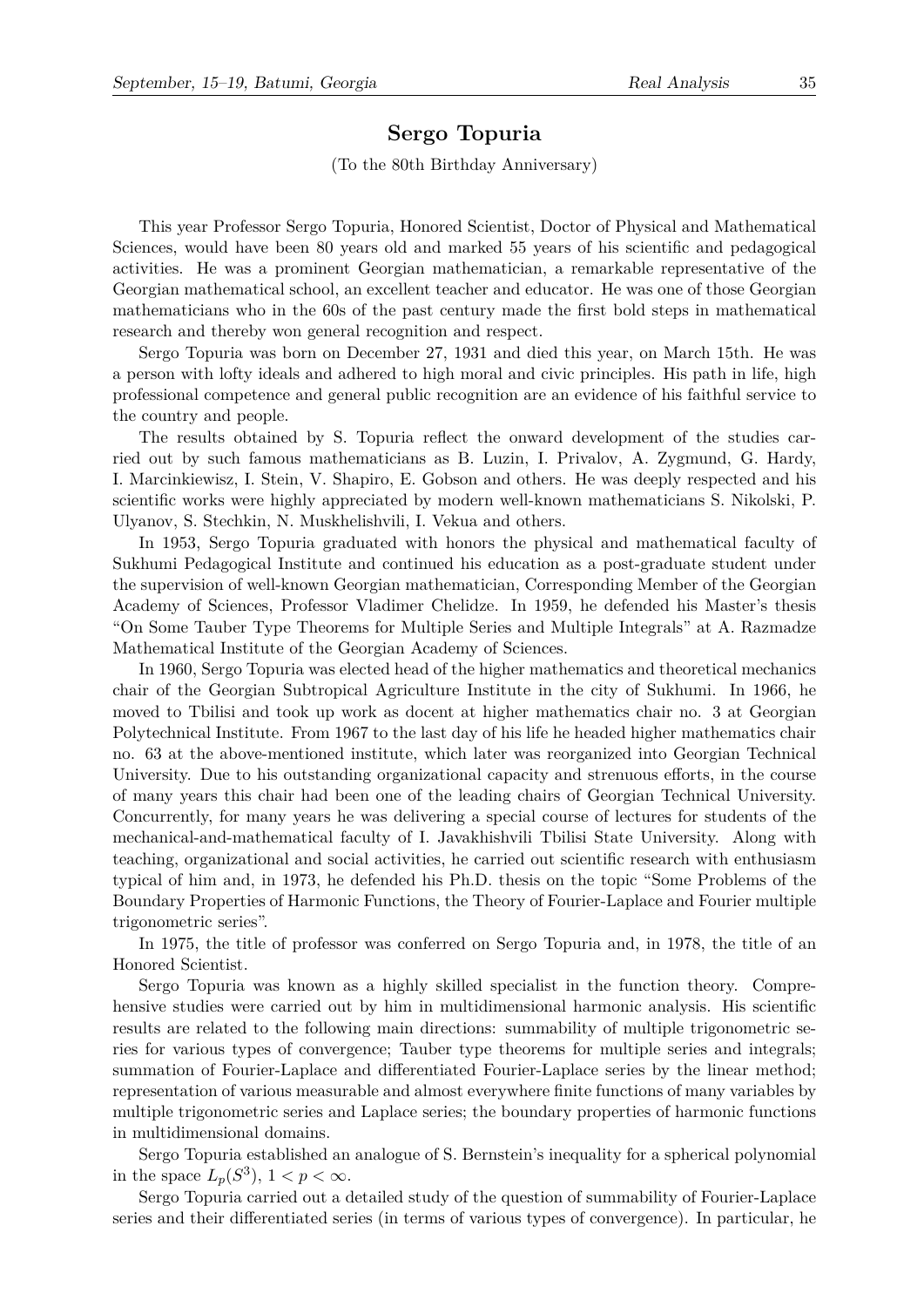proved analogues of the theorems of P. Siolini, I. Stein and G. Sunuochi on almost everywhere convergence of the Cesaro means  $(C, \alpha)$  of Fourier-Laplace series for a critical exponent.

Furthermore, he proved the theorems on the summability in the sense of the Abel and  $(C, \alpha)$ methods of Fourier-Laplace series and their differentiated series in the case where the angular part of the Laplace operator written in polar coordinates is used as a differentiation operator. He also obtained the analogues of the theorems of G. Riesz and I. Stein on convergence the metric of a space of Cesaro means for a critical exponent when  $1 < p < \infty$ . He also studied the question of strong summability of Fourier-Laplace series. Here he obtained the theorems which are specific analogues of the Hardy-Littlewood , Marcinkiewicz and Stein theorems.

S. Topuria established that if  $f(x)$  is a measurable and a.e.finite function defined on the spherical surface, then there exists a Laplace series which is summable almost everywhere to a function  $f(x)$  by the  $A^*$  method as well as by the Rudin-Riemann method (this is an analogue of Luzin's theorem).

S. Topuria obtained quite a number of results related to the boundary properties of the differentiated Poisson integral for various domains (circle, ball, half-plane, half-space, bicylinder) and its application. He solved the Dirichlet problem for the ball and the half-space in the case where a boundary function is measurable and finite a.e., i.e. in a completely general case, and also he proved the existence of an angular boundary value of a harmonic function with the so-called B property in the ball.

S. Topuria was the author of over 100 scientific works, including 3 monographs. Over 30 manuals and hand-books were written by him and published under his supervision, of which the higher mathematics manual in 5 volumes is especially noteworthy. These volumes make up a complete course on higher mathematics (the theory and a collection of problems). Mention should also be made of the manual in 2 volumes for university entrants. This two-volume manual has already run through 5 editions, has remained very popular for nearly 30 years and is successfully used in senior classes in secondary schools.

S. Topuria's scientific papers and manuals are distinguished by a simple and clear presentation of facts and ideas, refined argumentation, a multitude of original examples and counterexamples – these qualities produce a favorable impression on readers.

*Vladimer Khocholava*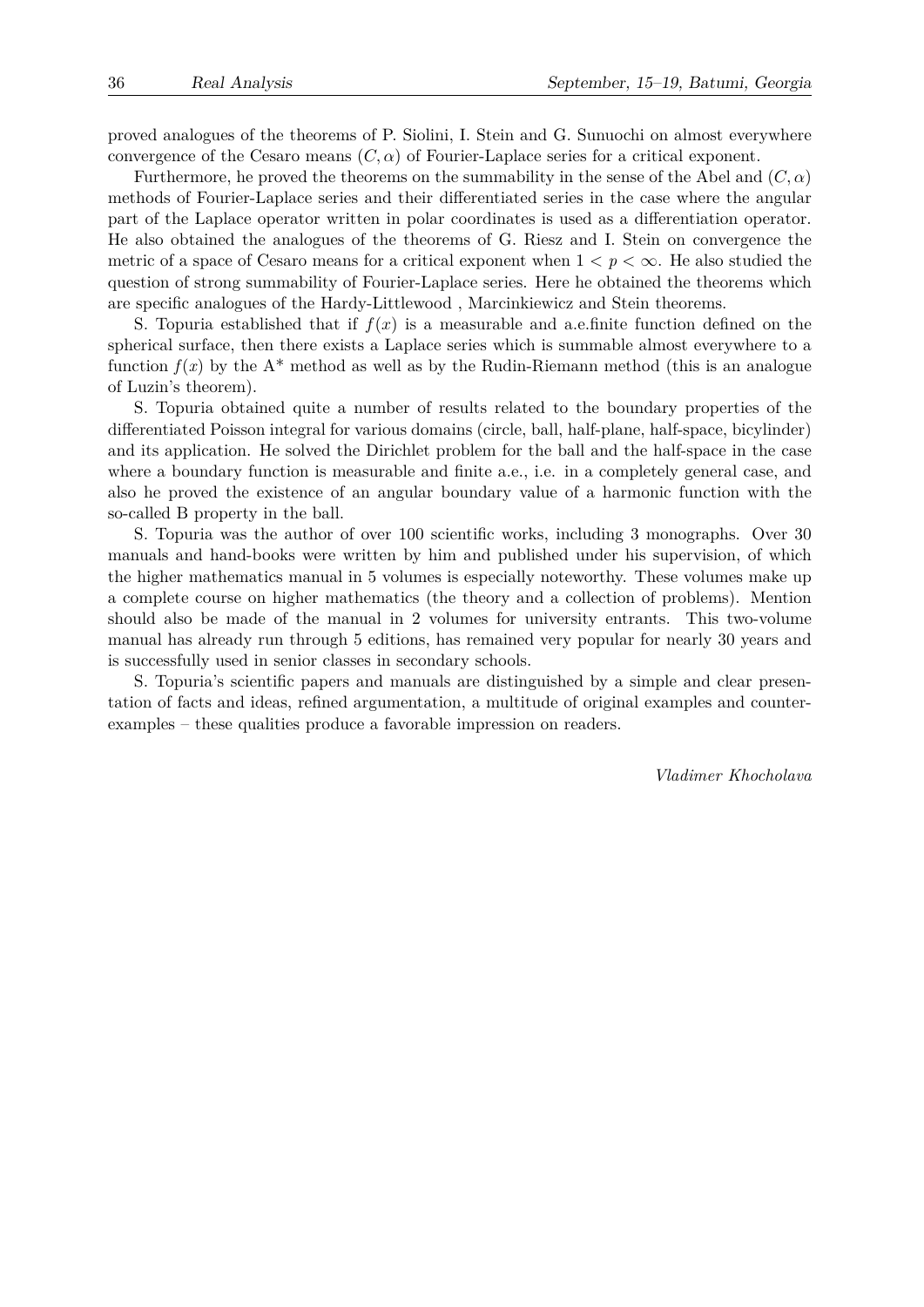# **On the Summability of Fourier Series by the Generalized Cesáro (***C***,***αn***)-Means**

TEIMURAZ AKHOBADZE

Institute of Mathematics, Faculty of Exact and Natural Sciences,

I. Javakhishvili Tbilisi State University

Tbilisi, Georgia

e-mail: takhoba@gmail.com

One of the most general test of convergence at a point of Fourier Series was given by Lebesgue [1] in 1905. In 1930 Gergen [2] improved the Lebesgue test. Later Zhizhiashvili [3] (see, also, [4] ) proved analogous of Lebesgue theorem for Cesaŕo (*C, αn*)-means. In the present research analogous of Lebesgue-Gergen convergence test for generalized Cesaŕo (*C, αn*)-means (*−*1 *<*  $\alpha_n < 0$ ) of Fourier trigonometric series is given.

#### **References**

- [1] H. Lebesgue, Recherehes sur la Convergence des Seŕies de Fourier. *Math. Ann.* **61** (1905), 251–280.
- [2] I. I. Gergen, Convergence and Summability Criteria for Fourier Series. *Quar. Jour. Math.* **1** (1930), 252–275.
- [3] L. Zhizhiashvili, On some properties of  $(C, \alpha)$ -means of Trigonometric Fourier series and it's conjugates. *Matem Sb.* **63** (1964), 489–504.
- [4] B. N. Sahney, D. Waterman, On the Summability of Fourier Series. *Rev. Roum Math. Pures et Appl.* **26** (1981), 327–330.

#### **On Fourier Trigonometric Series**

Mzevinar Bakuridze

Shota Rustaveli State University, Department of Mathematics

#### Batumi, Georgia

e-mail: bakuridzemzevinari@mail.ru

Let us imply  $T = [-\pi, \pi]$  and the functions  $f : R \rightarrow R$  are  $2\pi$ -periodics. If the function  $f \in L(T)$ , then, as a rule, by symbol  $\sigma[f]$  and  $\overline{\sigma}(f)$  we denote correspondingly Fourier trigonometric series of function *f* and conjugate series. By  $\sigma_n^{\alpha}(x, f)$  and  $t_n^{\alpha}(x, f)$  we denote Cesaro means of  $\sigma[f]$  and  $\overline{\sigma}(f)$  of the order  $\alpha > -1$ .

We imply that

$$
\overline{f}_n(x) = -\frac{1}{2\pi} \int_{\frac{\pi}{n}}^{\pi} [f(x+t) - f(x-t)] \operatorname{ctg} \frac{t}{2} dt, \ \ n > 1.
$$

Let  $p \in [1, +\infty]$  be a certain number. If  $f \in L^p(T)$ ,  $(L^{\infty}(T) = c(T), ||f||_c = ||f||_{\infty} = \sup_{x \in T}$  $|f(x)|$ then by  $\omega(\delta, f)_p$ ,  $0 < \delta \leq \pi$  we denote the *L*<sup>*p*</sup>-modulus of *f* continuity.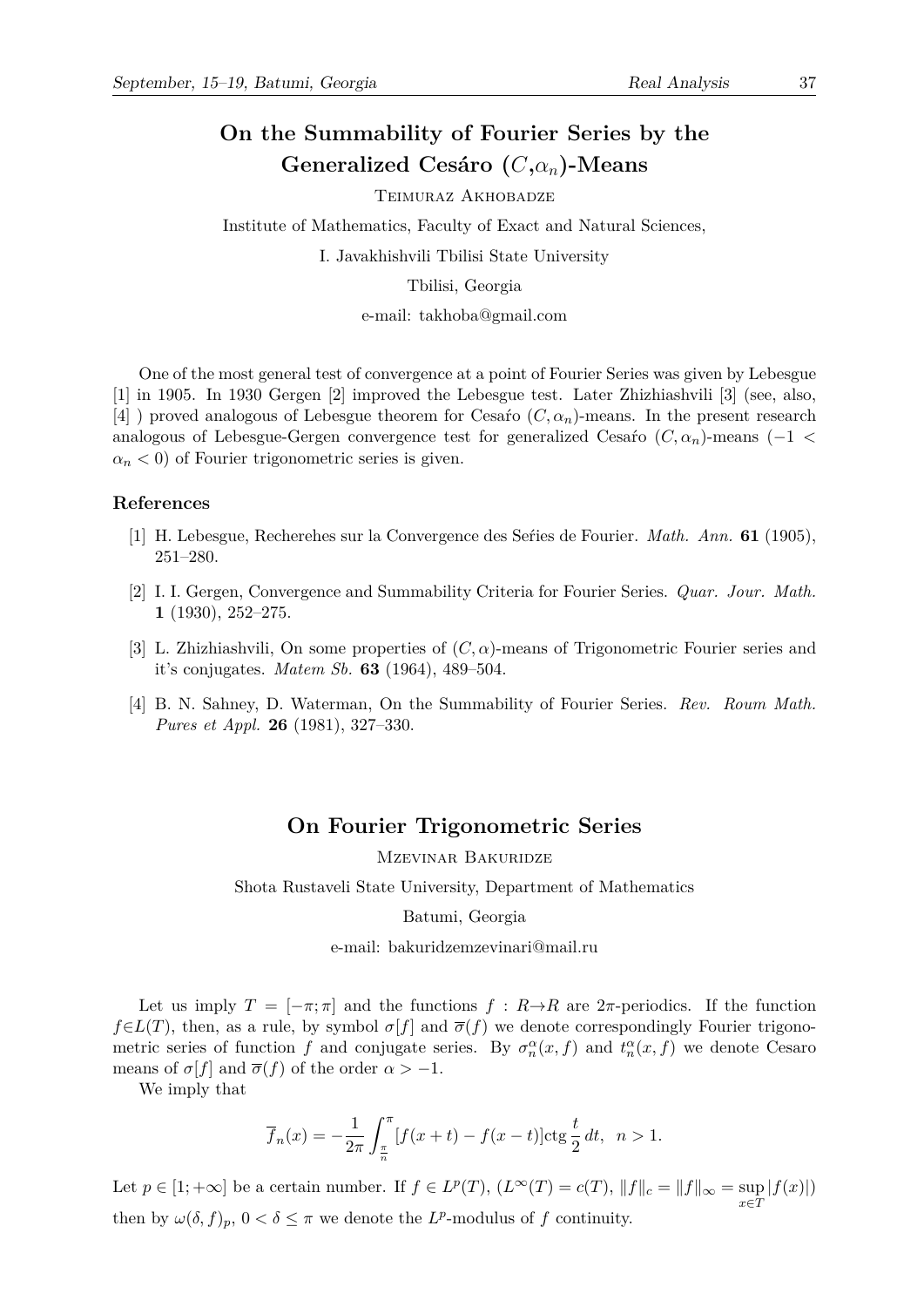In future we will imply that

$$
g(n, f) \equiv \frac{1}{n} \int_{\frac{1}{n}}^{\pi} \frac{\omega(t, f)_c}{t^2} dt.
$$

The following Theorems are true.

**Theorem 1.** a) Let  $\alpha \in (0,1)$  is any number,  $p \in (1,+\infty)$  and  $\alpha p > 1$ . If the function  $f \in C(T)$ *, then* 

$$
\|\sigma_n^{-\alpha}(f) - f\|_c \le A(p)n^{\alpha}\omega\left(\frac{1}{n}, f\right)_p + A(\alpha)g(n, f).
$$

b) *If*  $p \in (1; +\infty)$  *and*  $f \in C(T)$ *, then* 

$$
\|\sigma^{-\frac{1}{p}}(f) - f\|_{c} \leq A(p) \left[ n^{\frac{1}{p}} (\ln n)^{1-\frac{1}{p}} \omega \left( \frac{1}{n}, f \right)_{p} + g(n, f) \right].
$$

**Theorem 2.** a) Let  $\alpha \in (0, 1)$  *is any number. If the*  $f \in C(T)$  *and*  $\alpha p > 1$ *, then* 

$$
||t_n^{-\alpha}(f) - \overline{f}_n||_c \le A(p, \alpha)n^{\alpha} \omega \left(\frac{1}{n}, f\right)_p + A(\alpha)g(n, f).
$$

*b*) *If*  $p \in (1; ∞)$  *is any number and*  $f \in C(T)$ *, then* 

$$
||t_n^{-\frac{1}{p}}(f) - \overline{f}_n||_c \le A(p) \left[ n^{\frac{1}{p}} (\ln n)^{1-\frac{1}{p}} \omega \left( \frac{1}{n}, f \right)_p + g(n, f) \right].
$$

# **Unconditional Convergence of Wavelet Expansion on the Cantor Dyadic Group**

YURI FARKOV<sup>1</sup>, USHANGI GOGINAVA<sup>2</sup>, TENGIZ KOPALIANI<sup>2</sup>

<sup>1</sup>Russian State Geological Prospecting University

Moscow, Russia

<sup>2</sup>Institute of Mathematics, Faculty of Exact and Natural Sciences,

I. Javakhishvili Tbilisi State University

Tbilisi, Georgia

e-mail: farkov@list.ru; zazagoginava@gmail.com; tengizkopaliani@gmail.com

The MRA theory for Cantor dyadic group was developed by W. Lang and later by Yu. Farkov and V. Protassov, who interpreted it as theory of wavelets on the half-line with the dyadic addition. We prove that wavelet expansions on the Cantor dyadic group *G* converge unconditianally in the dyadic Hardy space  $H_1(G)$ . We will do it for wavelets satisfying the regularity condition of Hölder–Lipshitz type.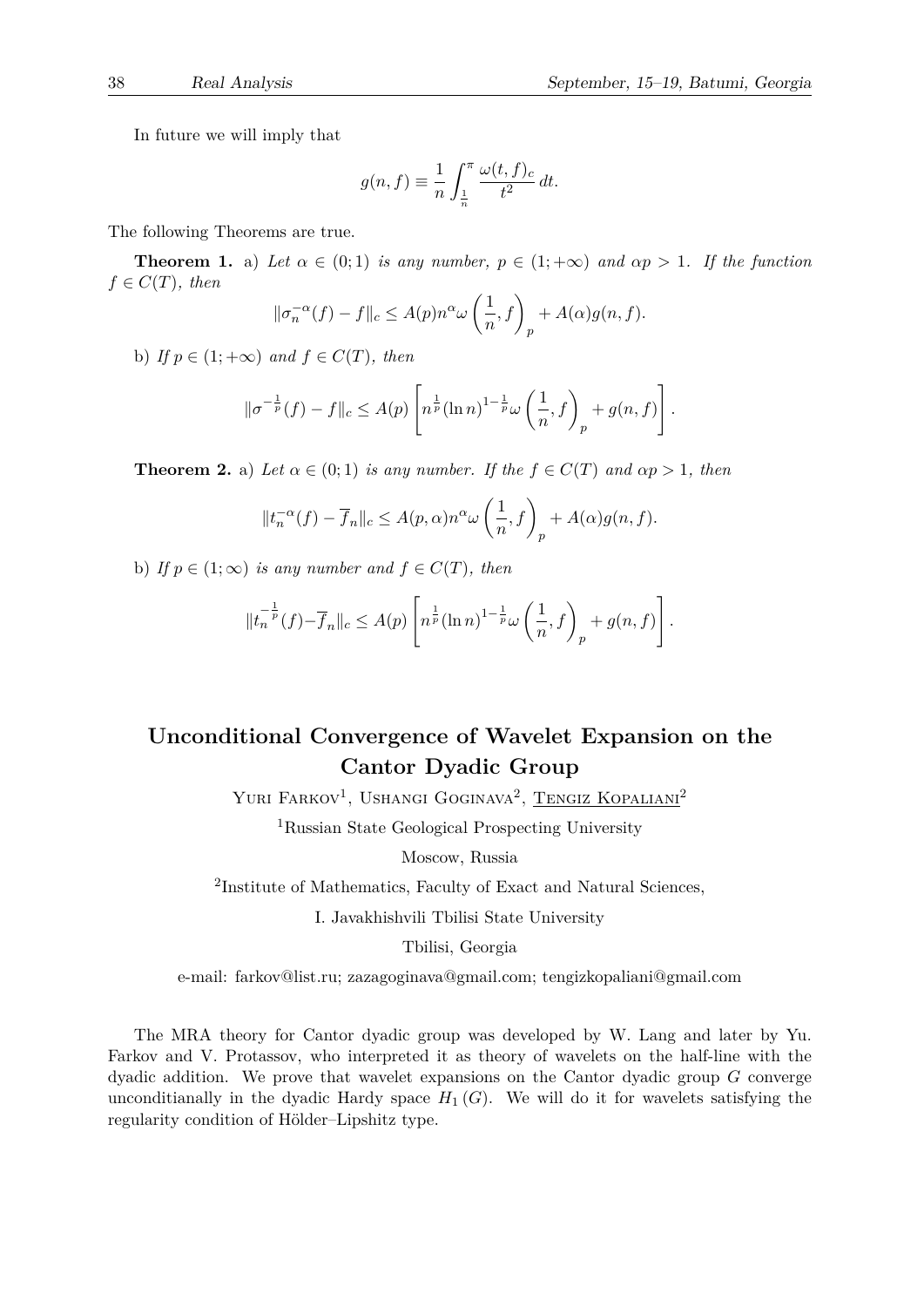## **Continuous Functions and their Fourier Coefficients with Respect to General Orthonormal Systems**

Leri Gogoladze, Vakhtang Tsagareishvili

Institute of Mathematics, Faculty of Exact and Natural Sciences,

I. Javakhishvili Tbilisi State University

Tbilisi, Georgia

e-mail: leri.gogoladze@tsu.ge

It is well known that, for any continuous function there exists the orthonormal system(ONS), such that its coefficients with respect to these ONS have arbitrarily slow order of tending to zero.

In the paper the conditions will be given, which should be satisfied by ONS so that the Fourier coefficients of continuous functions can be bounded from above by the modulus of continuity or modulus of smoothness of these functions.

# ლაპლასის გარდაქმნების შესახებ გაფართოებულ ხუთგანზომილებიან ევკლიდურ სივრცეში

რაჟდენ ხაბურძანია

აკაკი წერეთლის სახელმწიფო უნივერსიტეტი

ქუთაისი, საქართველო

 $\Lambda$ განიხილება ოთხგანმომილებიანი მედაპირი  $V_4$  გაფართოებულ ხუთგანმომილებიან ევკლიდურ  $E_5 = E_5 \cup E_4^*$  სივრცეში, სადაც  $E_4^*$ -ელიფსური  $S_4$  სივრცის სტრუქტურის მქონე  $j$ ლილუო $\frac{E_5-E_5\cup E_4}{E_4}$  ათვოცეთი, ათლაც  $E_4$ 

 $V_4$  წედაპირს მიუერთდება მოძრავი რეპერი  $R = \{A, A_i, A_5\}$   $(i,j = 1,2,3,4), \ A \in V_4,$  $A_i \in T_4(A)$   $(T_4(A)$ -მხები 4-სიბრტყეა  $V_4$  ბედაპირისადმი  $A$  წერტილში),  $\{A_i, A_5\} \subset E_4^*.$ 

ვთქვათ,  $V_4$  მედაპირბე მოცემულია  $(\omega^1,\omega^2,\omega^3,\omega^4)$  წირთა შეუღლებული ბაღე, ხოლო  $R$  რეპერი აგებულია ამ ბაღის წირებისაღმი მხებებმე. როცა  $A$  წერტილი აღწერს  $V_4$ ბედაპირს, მაშჲნ  $A_i,$   $A_5$  წერტილები  $E_4^*$  სივრცეში, ბოგად შემთხვევაში, აღწერენ 4 განბომილებიან  $(A_i)$ ,  $(A_5)$  ბედაპირებს, რომლებბეც ბუნებრივად აღმოცენდებიან ოთხგან- $\delta$ ომილებიანი  $(\omega^1, \omega^2, \omega^3, \omega^4)$  წირთა ბრტყელი ბაღეები.

ამ ბადის წირებისადმი თითოეულ  $(A A_i)$  მხებმე არსებობს სამი ისეთი წერტილი  $F_i^j$ *i*  $(i\neq j)$ , რომ როცა  $A$  წერტილი გადაადგილდება  $(AA_j)$  მიმართულებით  $d\vec{F}_i$  ეკუთვნის (*AA*<sup>1</sup> *· · · A<sup>j</sup>−*<sup>1</sup>*Aj*+1 *· · · A*5) äÉÐÄÒÓÉÁÒÔÚÄÓ. *A* ßÄÒÔÉËÉÓ ÌÉÄÒ *V*<sup>4</sup> ÆÄÃÀÐÉÒÉÓ ÀÙßÄÒÉÓÀÓ, თითოეული  $F_i^j$  წერტილი აღწერს 4-ზედაპირს  $(F_i^j$  $\mathcal{C}^{\jmath}_i$ ) -ს, რომლებმეც ასევე აღმოცენდე-ბიან  $\mathfrak{F}$ ირთა  $(\omega^1,\omega^2,\omega^3,\omega^4)$  ბადეები, ამასთან  $(AA_i)$  წრფე თითოეულ  $(F_i^j)$  $\bm{v}^{\jmath}_i)$  გედაპირს ეხება  $F_i^j$  წერტილში.

 $V_4$  გედაპირიდან  $(F_i^j)$ *i* ) ÆÄÃÀÐÉÒÆÄ ÂÀÃÀÓÅËÀÓ ÄßÏÃÄÁÀÈ ËÀÐËÀÓÉÓ ÂÀÒÃÀØÌÍÄÁÉ, ÀÍÖ dgusdoddu dangego dağan en de boleda dağalahan

დამტკიცებულია, რომ  $(A_i)$  ზედაპირებზე  $(\omega^1,\omega^2,\omega^3,\omega^4)$  წირთა ბადეები წარმოადგენენ ensdepoliol asmesdobado amonodammado.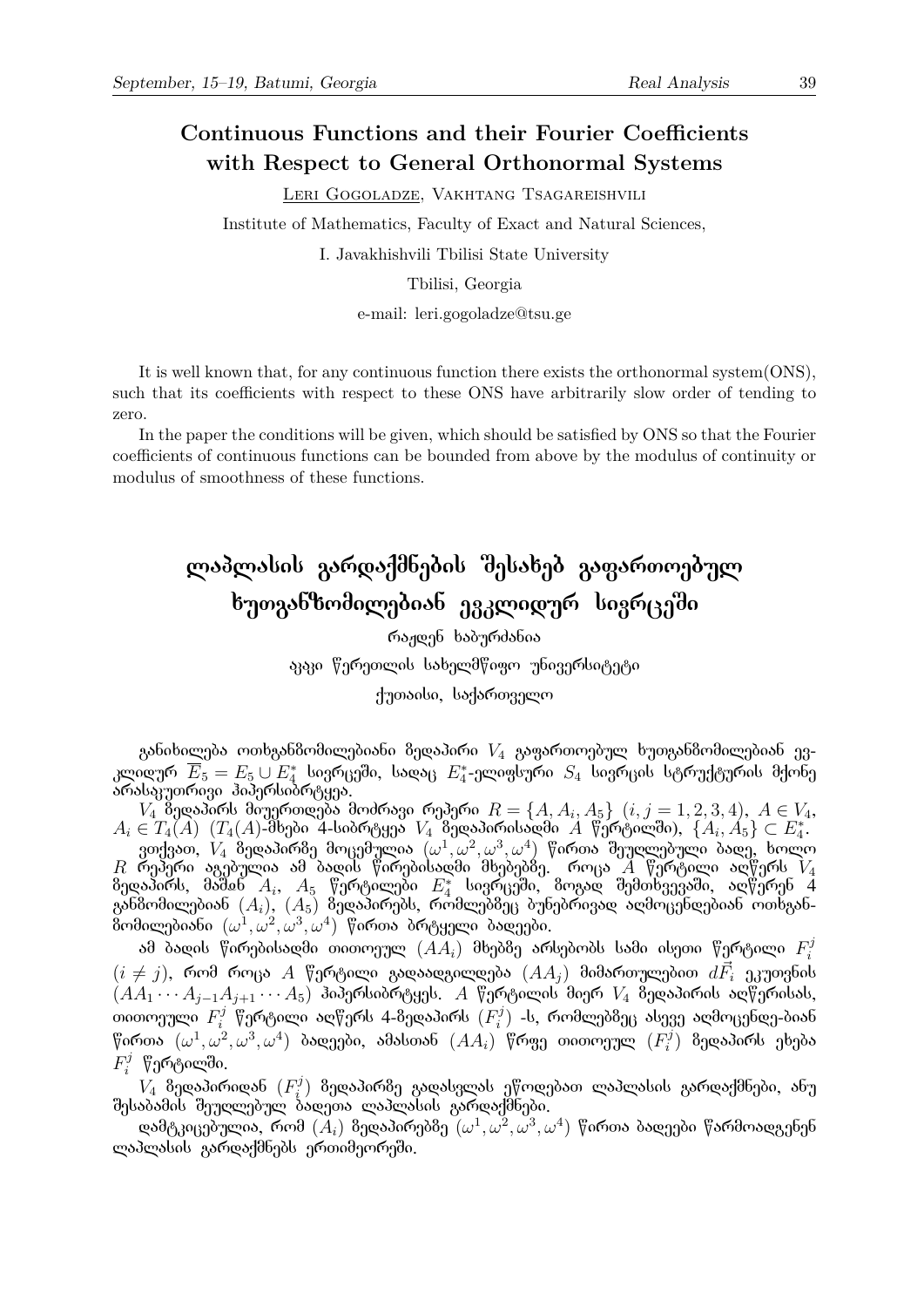## **On the everywhere Divergence of Double Fourier–Walsh Series**

SHADIMAN KHELADZE

Institute of New Technologies

Tbilisi, Georgia

e-mail: ati@gol.ge; kheladzeshv@mail.ru

Let f be a measurable function of two variables, which is integrable on  $T^2 = [0,1)^2$  and periodic (with period 1) with respect to each variable;

$$
\sum_{k,j=0}^{\infty} \hat{f}(k,j)\omega_k(x)\omega_j(y)
$$
 (1)

be a double Fourier–Walsh–Paley series of the function *f* and

$$
S_{m,n}(f)(x,y) = \sum_{k=0}^{m} \sum_{j=0}^{n} \widehat{f}(k,j)\omega_k(x)\omega_j(y),
$$

 $(m, n) \in \mathbb{N}_0^2$  ( $\mathbb{N}_0 = \{0, 1, 2, \ldots\}$ ), be a right partial sum of series (1).

Denote by  $\mathbb B$  the family of sets *B* from  $\mathbb N_0^2$  satisfying the condition: for any  $k > 0$  there exist natural numbers *m* and *n* such that  $([0, k]^2 + (m, n)) \cap \mathbb{N}_0^2 \subset B$ .

**Definition.** We say that the double series <sup>∑</sup>*<sup>∞</sup>*  $k, j = 0$  $a_{k,j}$  converges in the sense of *B* if there

exists the limit

$$
\lim_{\substack{m,n\to\infty\\(m,n)\in B}}\sum_{\substack{0\leq k\leq m\\0\leq j\leq n}}a_{k,j}
$$

and it is finite. Otherwise we say that the series diverges in the sense of *B*.

**Theorem.** For any  $B \in \mathbb{B}$  there exists a bounded function  $f \in L^{\infty}(T^2)$  such that  $\widehat{f}(m, n) = 0$ *for*  $(m, n) \notin B$  *and the double Fourier–Walsh–Paley series unboundedly diverges everywhere in the sense of B.*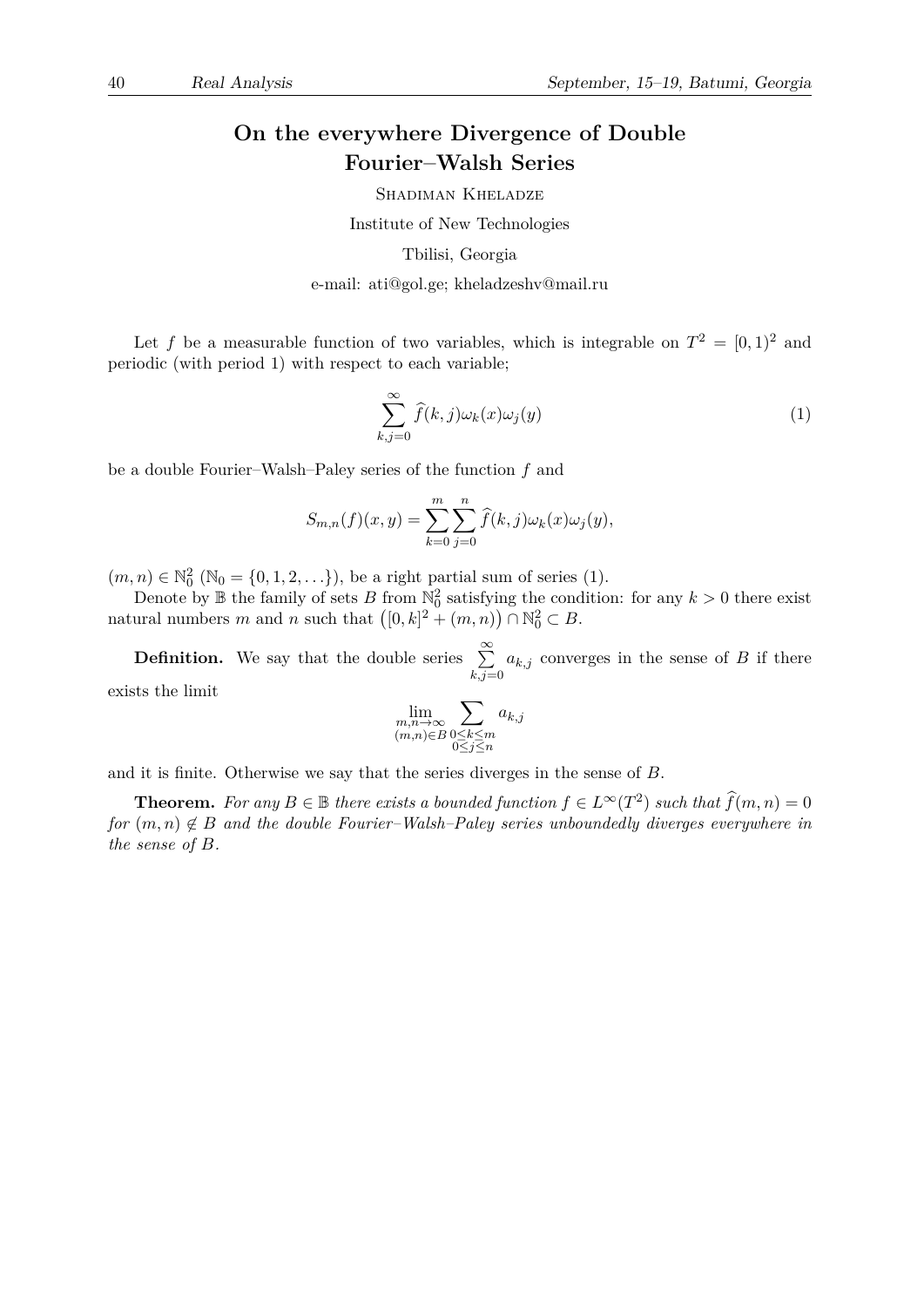## **Localization Principle for the Summation of Fourier–Laplace Series by the** (*C, α*)**-Method**

Vladimer Khocholava

Georgian Technical University, Department of Mathematics

Tbilisi, Georgia

e-mail: lado54@mail.ru

Let  $R^k$  be a *k*-dimensional Euclidean space,  $S^{k-1} = \{x : x \in R^k; |x| = 1\}$  be the unit sphere.

If  $f \in L(S^{k-1}), k \geq 3$ , then the series  $S(f; x) = \sum_{k=1}^{\infty}$ *n*=0  $Y_n^{\lambda}(f; x)$  is called the Fourier Laplace series of *f*; here  $Y_n^{\lambda}(f; x)$  is a hyperspherical harmonic of *f* of order *n*,  $\lambda = \frac{k-2}{2}$  is a critical exponent. The Cesáro  $(C, \alpha)$ -means of the series  $S(f; x)$  are defined as follows

$$
\sigma_{\nu}^{\lambda,\alpha}(f;x)=\frac{1}{A_n^\alpha}\sum_{\nu=0}^nA_{n-\nu}^{\alpha-1}S_{\nu}^\lambda(f;x),
$$

where  $S^{\lambda}_{\nu}(f; x)$  is a partial sum of the series  $S(f; x)$ .

It is well known that if  $\alpha \geq 2\lambda$ , then the localization principle (in the usual sense) holds for the  $(C, \alpha)$ -means of a Fourier-Laplace series.

If for  $f \in L(S^{k-1})$  the condition  $f(x) = 0$  implies that  $\lim_{n \to \infty} \sigma_n^{\lambda,\alpha}(f; x_0) = 0$  in some neighborhood of the point  $x_0$  and its diametrically opposite point, then we say that the localization principle holds in a weak sense.

It is well-known that if  $\lambda < \alpha < 2\lambda$ , then for the  $(C, \alpha)$ -means of a Fourier-Laplace series the localization principle holds in a weak sense, but does not hold in the usual sense.

The following is proved: for the Cesáro  $(C, \alpha)$ -means of a Fourier–Laplace series the localization principle holds in a weak sense for the critical exponent  $\alpha = \lambda$ .

# **On Measurability of Functions and Extensions of Measures**

Aleks Kirtadze

Georgian Technical University, Department of Mathematics

Tbilisi, Georgia

e-mail: kirtadze2@yahoo.com

Let  $E_1$  be a basic set,  $(E_2, S_2)$  be a measurable space and let M be a class of measures on *E*1(we assume, that the domains of measures from *M* are various sigma-algebras of subsets of *E*<sub>1</sub>). We shall say that a function  $f: E_1 \rightarrow (E_2, S_2)$  is relatively measurable with respect to *M* if there exists at least one measure  $\mu \in M$  such that *f* is measurable with respect to  $\mu$  (see  $[1, 2]$ ).

Let  $(E_1, S_1, \mu_1)$  and  $(E_2, S_2, \mu_2)$  be measurable spaces equipped with sigma-finite measures. We Recall that a graph  $\Gamma \subset E_1 \times E_2$  is  $(\mu_1 \times \mu_2)$ -thick in  $E_1 \times E_2$  if for each  $(\mu_1 \times \mu_2)$ -measurable set *Z* ⊂ *E*<sub>1</sub> × *E*<sub>2</sub> with  $(\mu_1 \times \mu_2)(Z) > 0$ , we have  $\Gamma \cap Z \neq 0$  (see, [2, 3]]).

**Theorem 1.** Let  $E_1$  be a set equipped with a sigma-finite measure  $\mu$  and let  $f : E_1 \to E_2$ *be a function satisfying the following condition: there exists a probability measure*  $\mu_2$  *on*  $ran(f)$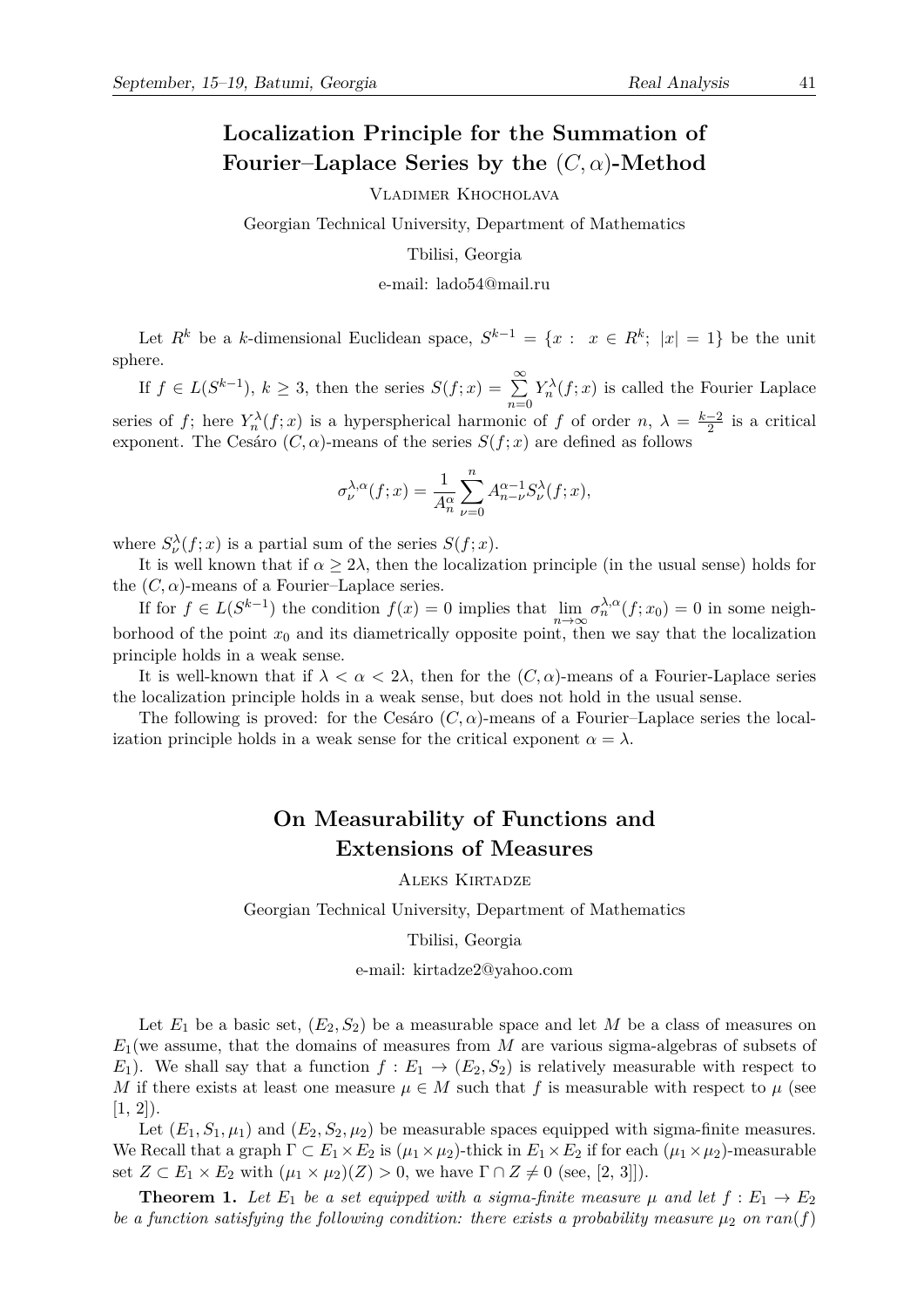*such that the graph of f is a* ( $\mu_1 \times \mu_2$ -thick of the product set  $E_1 \times ran(f)$ . Then there exists *the measure*  $\mu'$  *such that:* 

- 1)  $\mu'$  is measure extending  $\mu_1$ ;
- 2)  $f$  *is measurable with respect to*  $\mu'$ .

**Theorem 2.** Let  $(E_1, S_1, \mu_1)$  and  $(E_2, S_2, \mu_2)$  be two uncountable sets equipped with sigma-finite *measures and*  $card(E_1) = card(E_2) = \alpha$ *. Suppose that there exists a family*  $\{Z_\xi : \xi < \alpha\}$  *of subsets of*  $E_1 \times E_2$  *satisfying the following conditions:* 

- (1) *for any*  $(\mu_1 \times \mu_2)$ *-measurable set*  $Z \subset E_1 \times E_2$ *, with*  $(\mu_1 \times \mu_2)(Z) > 0$ *, there is an index ξ*  $\lt$  *α such that*  $Z$ <sub> $ξ$  ⊂ *Z*;</sub>
- (2) for any set  $X \subset E_1$  with card $(X) < \alpha$  and any  $Z_{\xi}$   $(\xi < \alpha)$ , we have  $Z_{\xi} \setminus (X \times E_2) \neq \emptyset$ .

*Then there exists a function*  $f: E_1 \to E_2$  *whose graph is*  $(\mu_1 \times \mu_2)$ *-thick in*  $E_1 \times E_2$ *. Consequently, f* is relatively measurable with respect to the class  $M(\mu_1)$ .

#### **References**

- [1] A. Kharazishvili, A. Kirtadze, On the measurability of functions with respect to certain classes of measures. *Georgian Math. J.* **11** (2004), No. 3, 489–494.
- [2] A. Kharazishvili, A. Kirtadze, On extensions of partial functions. *Expositiones Mathematicae* **25** (2007), 345–353.
- [3] P. R. Halmos, Measure theory. *Van Nostrand, New York*, 1950.

# **Lebesgue Constants of the Fourier Series with Respect to the System of Generalized Spherical Functions**

NODAR MACHARASHVILI

Georgian Technical University,

Faculty of Informatics and Control Systems, Department of Mathematics

Tbilisi, Georgia

e-mail: n\_macharashvili@mail.ru

Lebesgue constant of  $(C, \alpha)$  means of the Fourier series with respect to the system of generalized spherical functions is denoted by  $L_n^{\alpha}$  for  $n \in N$ ,  $\alpha \in R$ .

The following estimations are valid:

- (i)  $C_1 n^{\frac{1}{2} \alpha} < L_n^{\alpha} < C_2 n^{\frac{1}{2} \alpha}$  for  $\alpha < \frac{1}{2}$ .
- (ii)  $C_1 \ln n < L_n^{\alpha} < C_2 \ln n$  for  $\alpha = \frac{1}{2}$  $\frac{1}{2}$ .
- (iii)  $0 < L_n^{\alpha} < C$ , for  $\alpha > \frac{1}{2}$ .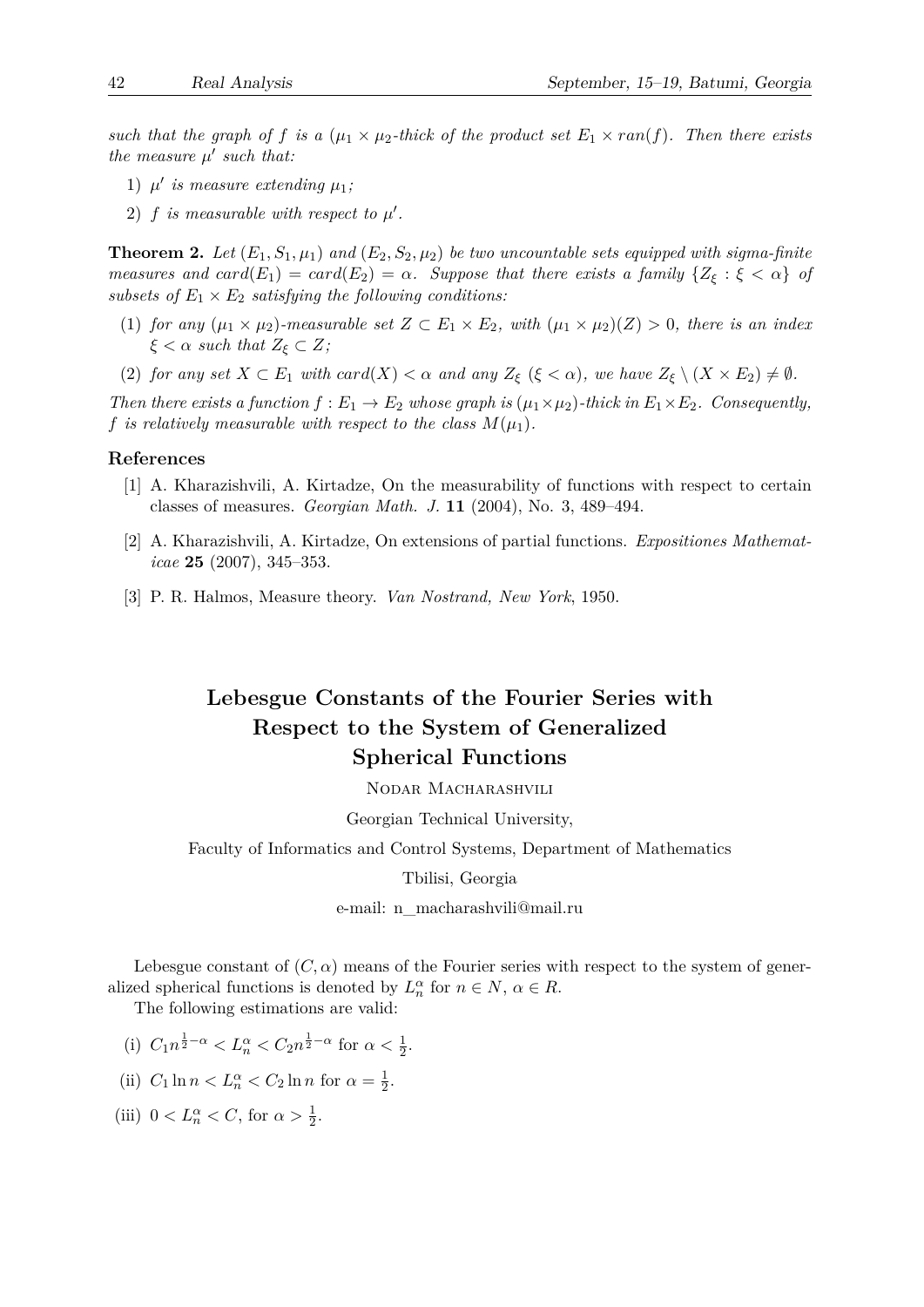# **Approximate Properties of the Cezaro Means of Trigonometric Fourier Series of the Metric of Space** *L p*

DALI MAKHARADZE

Shota Rustaveli State University, Department of Mathematics

Batumi, Georgia

e-mail: oap@bk.ru

Let us suppose, that  $T = [-\pi; \pi]$ ,  $[a; b] \subset T$ ,  $b - a > 0$ , and the functions  $f : R \rightarrow R$  are periodic with phase  $2\pi$ , where  $R = (-\infty, \infty)$ . As a rule, if  $f \in L(T)$ , then the symbol  $\sigma[f]$ designates trigonometric Fourier Series of function *f*.

The symbol  $\sigma_n^{\alpha}(x, f)$  designates the mean order  $\alpha$  Cezaro of series  $\sigma[f]$ . Let's take advantage of the known labels

$$
\phi(x,t) = f(x+t) + f(x-t) - 2f(x).
$$

As to entry  $\omega \in \Phi$  (see [1]), it designates that the function  $\omega$  is defined on a segment [0;  $\pi$ ] and has following properties:

- 1. It is continuous on  $[0; \pi]$ ;
- 2. *ω ↑*, *t↑*;
- 3.  $\omega(0) = 0$ ;
- 4.  $\omega(t) > 0, 0 < t \leq \pi$ .

Below  $A(f, p), A(f, p, \alpha, \eta), \ldots$  are positive, final values of which depend only on the indicated parameters. We present approximate properties of the Cezaro means of series  $\sigma[f]$  from the view point of the metric of space  $L^p([a;b])$ ,  $1 \leq p < +\infty$ .

**Theorem.** Let  $p \in [1; +\infty)$ ,  $\omega \in \Phi$  and  $\alpha > 1$ . If

$$
\left\{\int\limits_a^b \left[\int\limits_0^t |\phi(x,s)|\,ds\right]^p dx\right\}^{\frac{1}{p}} \le A(f,p)t\omega(t),\ 0 < t \le \eta \le \pi,
$$

*then*

$$
\bigg\{\int\limits_a^b \bigg|\sigma_n^{\alpha}(x,f)-f(x)\bigg|^p\,dx\bigg\}^{\frac{1}{p}}\leq A(f,p,\alpha,\eta)\,\frac{1}{n}\int\limits_{\frac{1}{n}}^{\eta}\frac{\omega(t)}{t^2}\,dt.
$$

#### **References**

[1] N. K. Bari, S. B. Stechkin. *Trudy Moscow. Mat. Obshch.* **5** (1956), 483–522.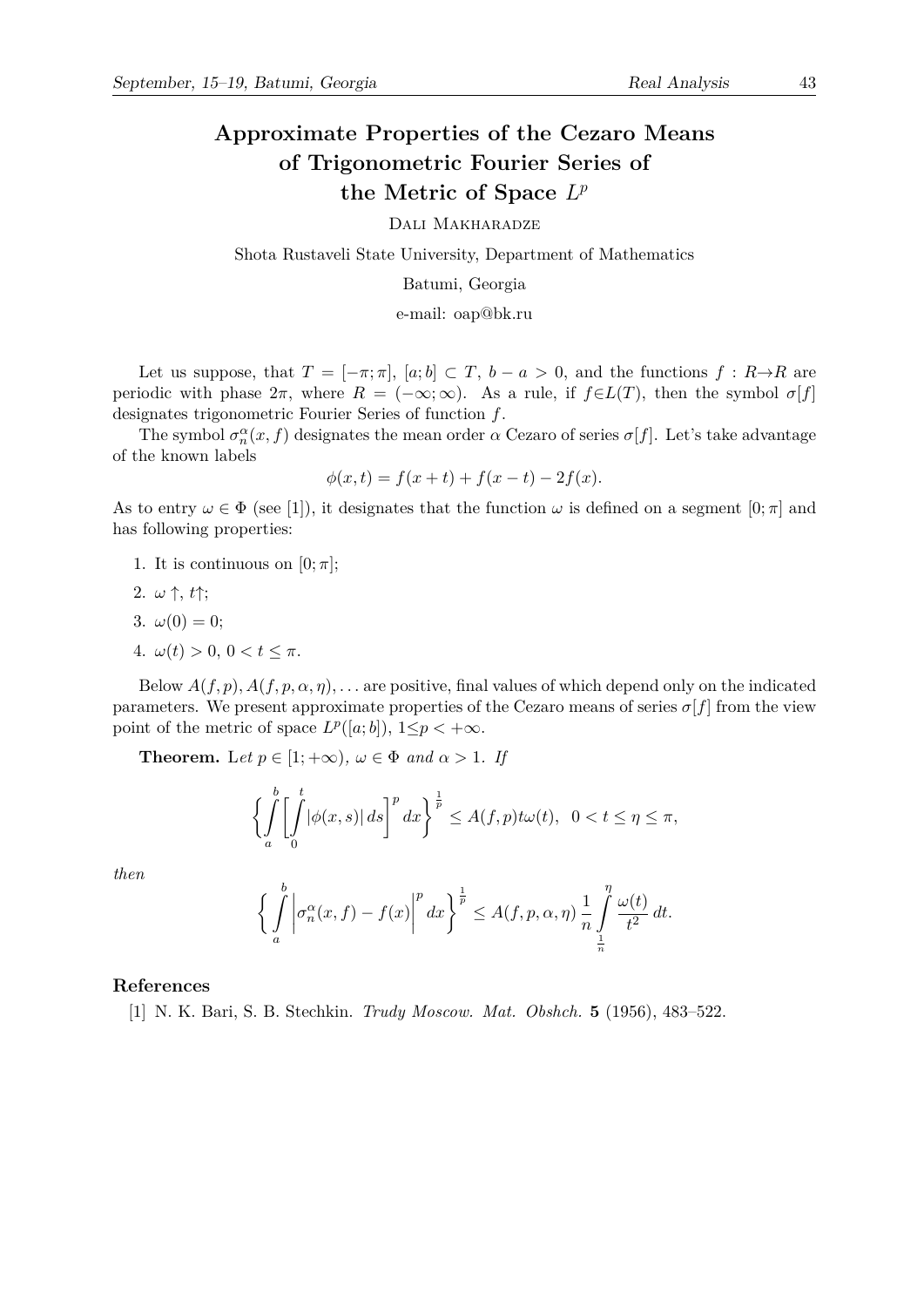Givi Nadibaidze

Institute of Mathematics, Faculty of Exact and Natural Sciences,

I. Javakhishvili Tbilisi State University

Tbilisi, Georgia

e-mail: g.nadibaidze@gmail.com

Block-orthonormal systems were considered first by V. F. Gaposhkin.

**Definition.** Let  $\{N_k\}$  be an increasing sequence of natural numbers,  $\Delta_k = (N_k, N_{k+1}]$ ,  $(k = 1, 2, ...)$  and  $\{\varphi_n\}$  be a system of functions from  $L^2(0, 1)$ . The system  $\{\varphi_n\}$  will be called a  $\Delta_k$ -orthonormal system if:

- 1)  $\|\varphi_n\|_2 = 1, n = 1, 2, \ldots;$
- 2)  $(\varphi_i, \varphi_j) = 0$  for  $i, j \in \Delta_k$ ,  $i \neq j$ ,  $k \geq 1$ .

The system  $\{\varphi_n\}$  will be called a  $\Delta_k$ -independent system, if for each  $k = 1, 2, \ldots$  the functions  ${\varphi_n}_{n \in \Delta_k}$  are independent.

Gaposhkin proved theorem on almost everywhere convergence of series with respect to blockorthonormal and block-independent systems. Also he proved that the strong law of large numbers are valid for block-orthonormal systems in certain conditions.

We obtained analogous results for rearranged systems. In particular, we established that if for the sequence  $\{N_k\}$  the condition lim k*→∞*  $(N_{k+1}-N_k) = \infty$  is fulfilled and  $\Delta_k = (N_k, N_{k+1}],$  then there exists a rearrangement of functions of  $\Delta_k$ -orthonormal  $\Delta_k$  independent system  $\{\varphi_n\}$  such that the condition <sup>∑</sup>*<sup>∞</sup> n*=1  $a_n^2 w(n) < \infty$ ,  $(w(n) \uparrow \infty)$  guarantees the convergence almost everywhere of series with respect to rearranged system  $\{\varphi_{\nu_n}\}\$ . And if  $\{\varphi_n\}$  is a  $\Delta_k$ -orthonormal system, then there exists a rearrangement of  $\{\varphi_n\}$ , such that for rearranged system  $\{\varphi_{\nu_n}\}$  the strong law of large numbers holds true, that is

$$
\lim_{n \to \infty} \frac{1}{n} \sum_{k=1}^{n} \varphi_{\nu_k}(x) = 0
$$

almost everywhere.

### **Maximal Operators in Variable Lebesgue Spaces**

Giorgi Oniani

Akaki Tsereteli State University, Department of Mathematics

Kutaisi, Georgia

e-mail: oniani@atsu.edu.ge

We study the questions on the boundedness and the validity of modular inequality in variable Lebesgue spaces for maximal operators corresponding to homothety invariant and translation invariant bases. The obtained results extend the previous ones by T. Kopaliani and A. Lerner. The results concerning the boundedness question are joint with T. Kopaliani.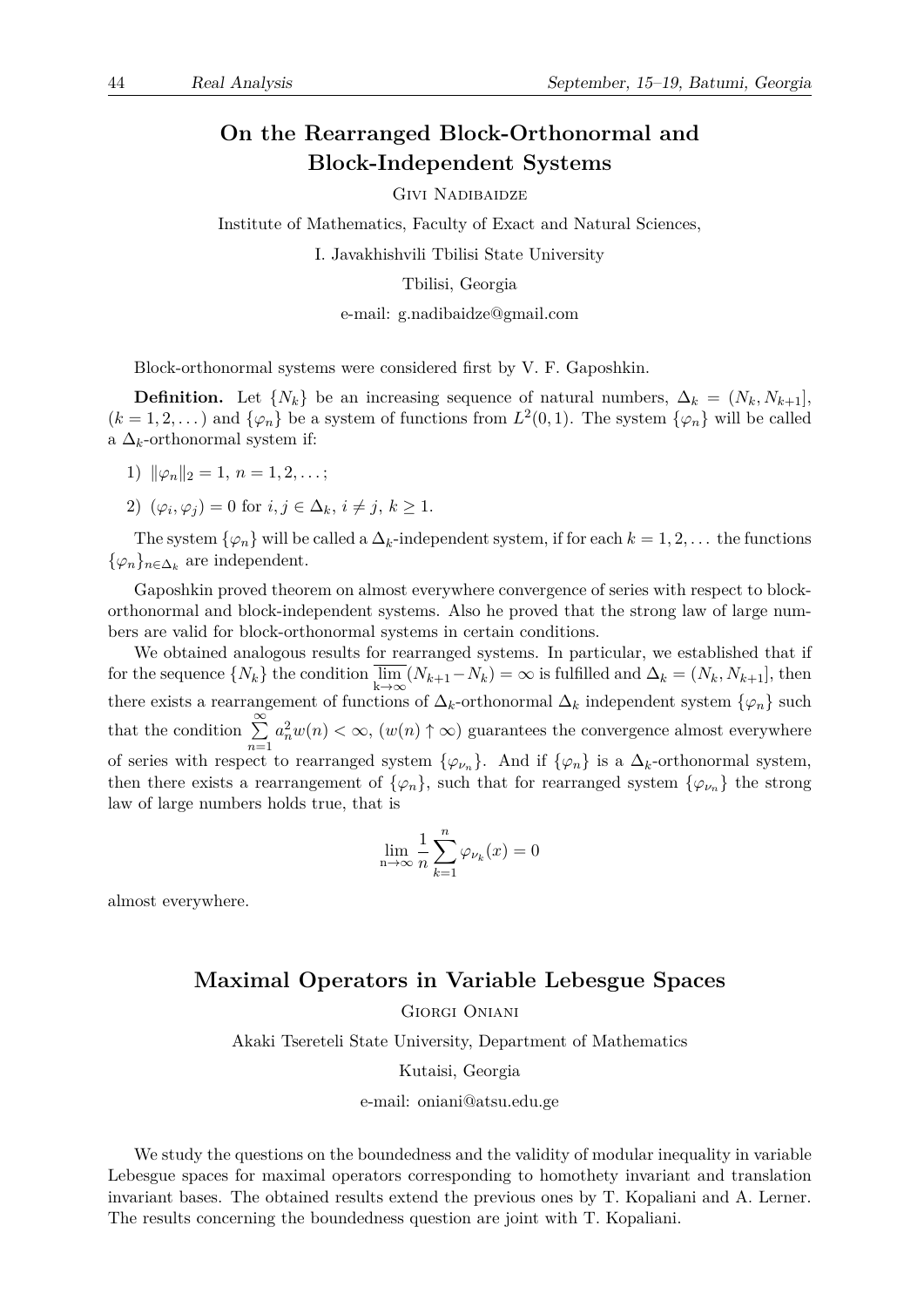## **On Representation of Functions**

SHAKRO TETUNASHVILI

Georgian Technical University, Department of Mathematics

Tbilisi, Georgia

e-mail: stetun@rmi.ge

Let consider a trigonometric series

$$
\frac{a_0}{2} + \sum_{n=1}^{\infty} a_n \cos nx + b_n \sin nx,\tag{1}
$$

such that <sup>∑</sup>*<sup>∞</sup> n*=1  $a_n^2 + b_n^2 > 0.$ 

Partial sums of series (1) we denote by  $S_m(x)$ . Suppose that

$$
\{g_k(t)\}\tag{2}
$$

is a sequence of functions acting from *N* to *N*, where *N* denotes the set of all natural numbers. So

$$
g_k: N \to N \quad (k = 1, 2, 3, \ldots).
$$

Then the following statements hold.

**Theorem 1.** For any continuous on  $(-\pi, \pi)$  function  $f(x)$  and for any sequence (2) there *exist a series* (1) *and a sequence of natural numbers*  $\{m_k\}$ *, such that the conjunction of the following two assertions is satisfied:*

1) lim  $\lim_{k \to \infty} S_{m_k}(x) = f(x)$  *for any*  $\delta > 0$  *uniformly on*  $[-\pi + \delta, \pi - \delta]$ *;* 

2)  $a_n = b_n = 0$  if  $m_k < n \le m_k + g_k(m_k)$   $(k = 1, 2, 3, \ldots)$ .

**Theorem 2.** For any Lebesgue measurable on  $(-\pi, \pi)$  function  $f(x)$  and for any sequence (2) *there exist a series* (1) *and a sequence of natural numbers*  $\{m_k\}$ *, such that the conjunction of the following two assertions is satisfied:*

- 1) lim  $\lim_{k \to \infty} S_{m_k}(x) = f(x)$  *almost everywhere on*  $(-\pi, \pi)$ *;*
- 2)  $a_n = b_n = 0$ , if  $m_k < n \le m_k + g_k(m_k)$   $(k = 1, 2, \ldots)$ .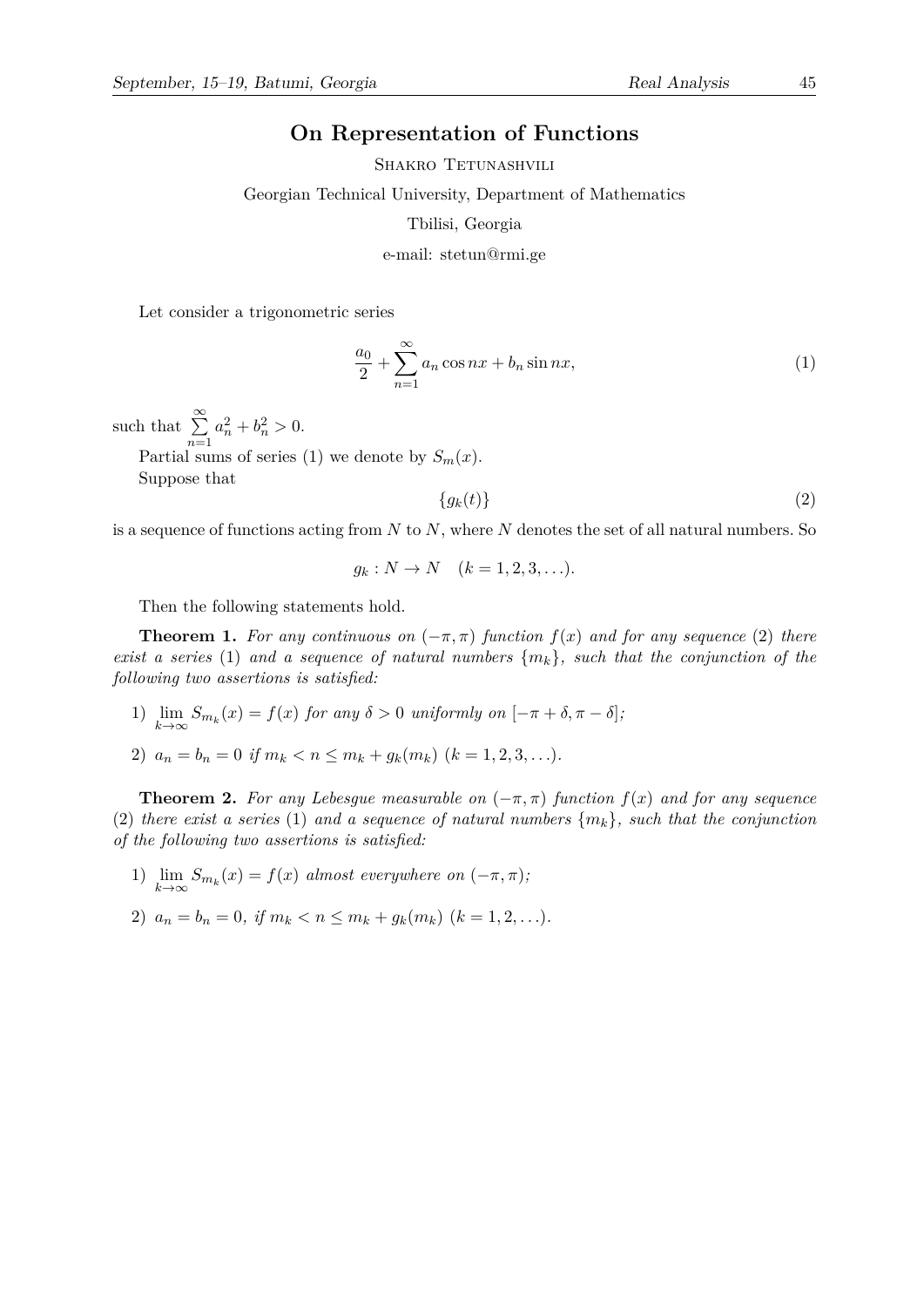# **Different Classes of Functions and Fourier Series According to Generalized Spherical Functions**

Zviad Tsiklauri

Georgian Technical University, Faculty of Informatics and Control Systems, Department of Mathematics Tbilisi, Georgia e-mail: zviad\_tsiklauri@yahoo.com

The conditions have been established which must be satisfied by multipliers of Fourier's coefficients so that as a result of the corresponding changes Fourier's series of the function of one class would be transformed into fourier's series of the function of another class.

## **Hardy Operator in Grand Lebesgue Spaces**

Salaudin Umarkhadzhiev

Chechen State University

Grozny, Russia

e-mail: usmu@mail.ru

Let  $\Omega \subseteq R^n$ ,  $w(x)$  weight on  $\Omega$ ,  $1 < p < \infty$ ,  $\theta > 0$ . Weighted grand Lebesque space  $\mathscr{L}^{p),\theta}_{\alpha}(\Omega,w)$  is defined as the set of functions *f* with the finite norm

$$
||f||_{\mathscr{L}_{\alpha}^{p),\theta}(\Omega,w)} = \sup_{0 < \varepsilon < p-1} \left( \varepsilon^{\theta} \int_{\Omega} |f(x)|^{p-\varepsilon} w(x)^{1+\alpha \varepsilon} \, dx \right)^{\frac{1}{p-\varepsilon}},
$$

where

$$
\int_{\Omega} w(x)^{1+\alpha p} dx < \infty.
$$

*The main statement.* If operator Hardy

$$
(Hf)(x) = \frac{1}{x} \int_{0}^{x} f(t) dt, \ \ x \in R_{+}
$$

bounded from  $L^p(R_+, v)$  to  $L^p(R_+, w)$  and fanctions  $w(x)x^{\nu}$  and  $v(x)x^{\nu}$  is equivalent to a nondecreasing function on  $R_+$  for some  $\nu \geq 0$ , then

$$
||Hf||_{\mathscr{L}_{\alpha}^{p),\theta}(R_+,w)} \leq C||f||_{\mathscr{L}_{\alpha}^{p),\theta}(R_+,v)}
$$

for every number *α*:

$$
\int_{0}^{\infty} w(x)^{1+\alpha p} dx < \infty, \quad \int_{0}^{\infty} v(x)^{1+\alpha p} dx < \infty.
$$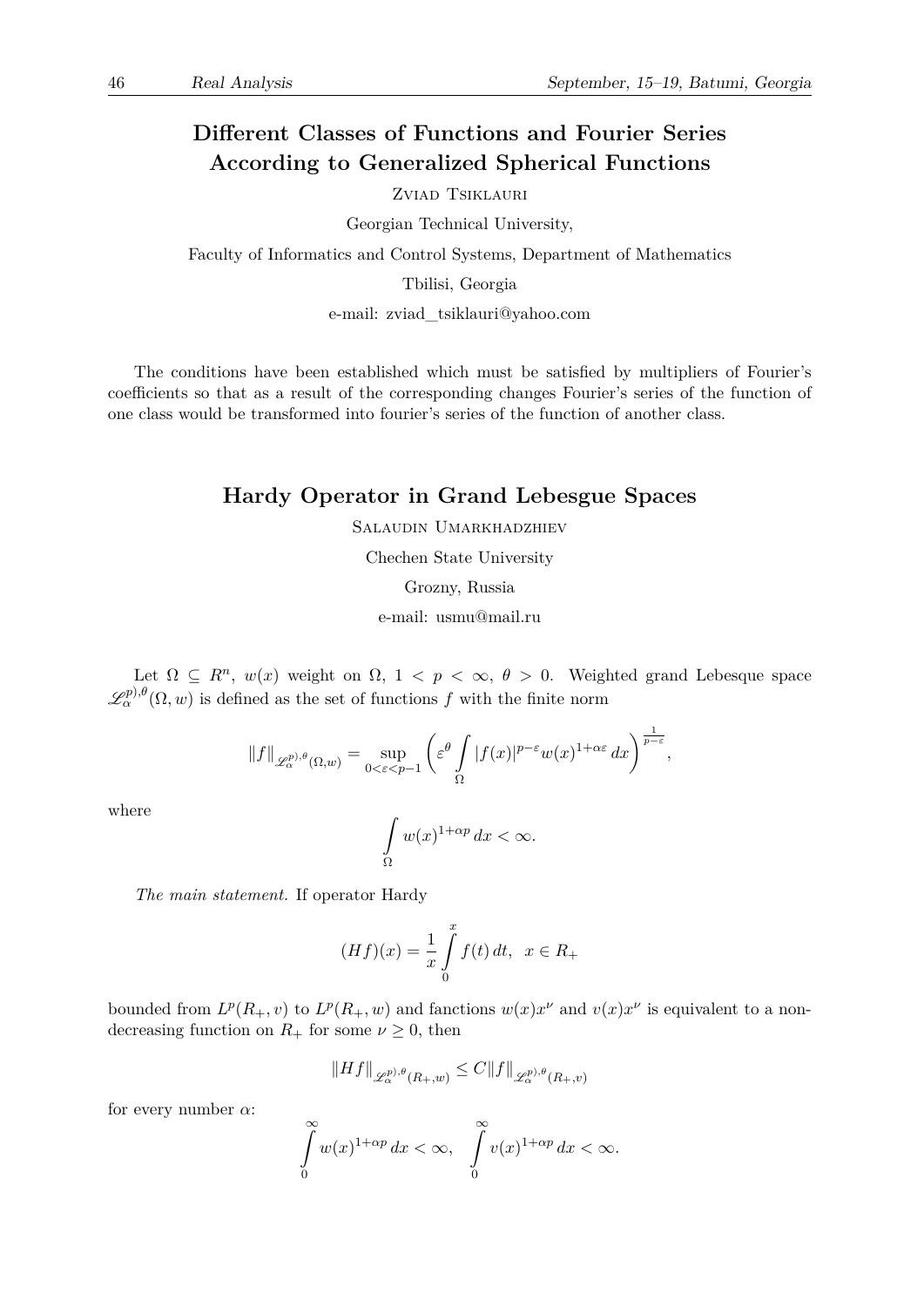# **Complex Analysis**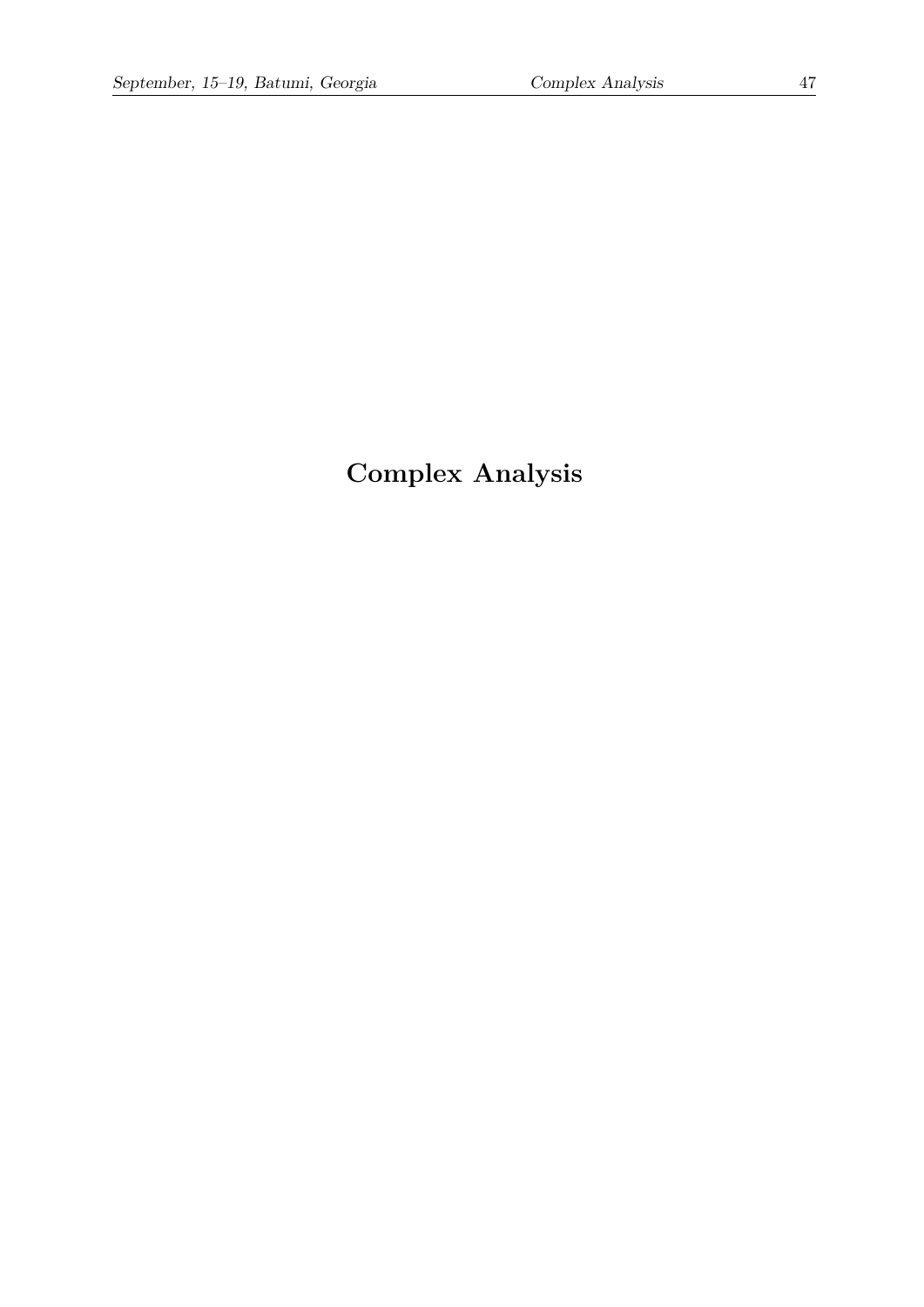## **Professor David Kveselava**

(To the 80th Birthday Anniversary)

#### **Short biography**

The childhood of David Kveselava went off in the village of Letsitskhvaie not far from Martvili (Georgia). He was born to the family of local villager Aleqsandre Kveselava on August 25, 1911. The family was close-knit where both national traditions and education were respected. Along with other virtues, the parents inculcated in their sons, David and Michael<sup>1</sup>, the love for native land, for dignity and diligence. Besides, children inherited naturally the thirst to knowledge. Actually in those early years their future successful creative stile of life was initiated.

In 1930 to give children a better education Kveselavas moved to Tbilisi. A year later David graduated from a secondary school and continued his education at the faculty of Physics and Mathematics of Tbilisi State University. His diligence and skills were not left unnoticed. In 1937, as a high achiever student and diplomant, he called the attention of Niko Muskhelishvili who was at the time Chair of the State Examination Council. Due to Muskhelishvili's recommendation, David started his research activity under the supervision of Michael Alekseevich Lavrent'ev, the prominent Soviet mathematician and mechanic.

After graduating from the university David entered the graduate school (aspirantura) at Institute of Mathematics of the Georgian Branch of Academy of Sciences of USSR. (At that time Georgian Academy of Sciences did not exist independently so far.) The years of graduate studies were both fruitful and interesting. His research activity was very intense, by itself it required a lot of energy and patience. In spite of such a big load, he always found time and attention for an active pedagogical activity. From the very first stage of his graduate studies he taught at Tbilisi Institute of Railway Engineering as well as Tbilisi State University and Gogebashvili Telavi Pedagogical Institute where he headed the Mathematical Department. It was the time when David was being formed as a professional teacher and lecturer. Along with his unique manner of confident explanation of sometimes very complicated topics. And his laconic and clear language (both Georgian and Russian). As time passed, his pedagogical skills and style got perfect. David's numerous students and listeners will remember forever his colorful speech and vivid image. In 1940 the All-Union Supreme Certifying Commission conferred David the rank of Associate Professor (Dozent) for his successful pedagogical work. This was the year when the first triennial of David's creative work was summed up: he has completed his PHD (candidate dissertation) and defended it successfully. The title of the dissertation was "On the theory of conformal mappings". The notion of "conformal" in the late Latin means "like" or "similar". For example, the mapping of a sphere onto the plane is conformal, if the angle between two arbitrary directions emanating from any point of the sphere transforms into the same angle (in value) on the plane. Such mappings are somewhat related to creation of geographic maps, so that they didn't lose their meaning in cartography (and not only in cartography). If a plane is being transformed onto the plane, then the mapping is conformal, if an additional condition is satisfied. Namely, a circle should be transformed onto a circle, and the circumference should be transformed onto a circumference. However here by circles and circumferences we mean not just usual ones, but those whose radii are infinitely small. It turned out that such mappings are nothing but analytic functions of a complex argument. A function is analytic in a neighborhood of a point, if it can be represented by the sum of infinitely many powers of the argument multiplied by a corresponding complex coefficients. And therefore, it naturally arose the necessity of comparison of the properties of conformal mappings on the one hand and the analytic functions on the other. David Kveselava faced the problem of estimation of parameters of a mapping when the difference between the image and pre-image domains was insignificant.

<sup>&</sup>lt;sup>1</sup>Michael Kveselava (1913–1981) became an accomplished philologist(German studies), writer and philosopher; he was the only Georgian who attended the Nuremberg Trials where served as a translator. He wrote books: "Faustian Paradigms" (1961), "Adam Mickiewicz" (1965), "A hundred and fifty days" (about World War II and the Nuremberg Trials, 1967-1971), "Poetical Integrals" (1977).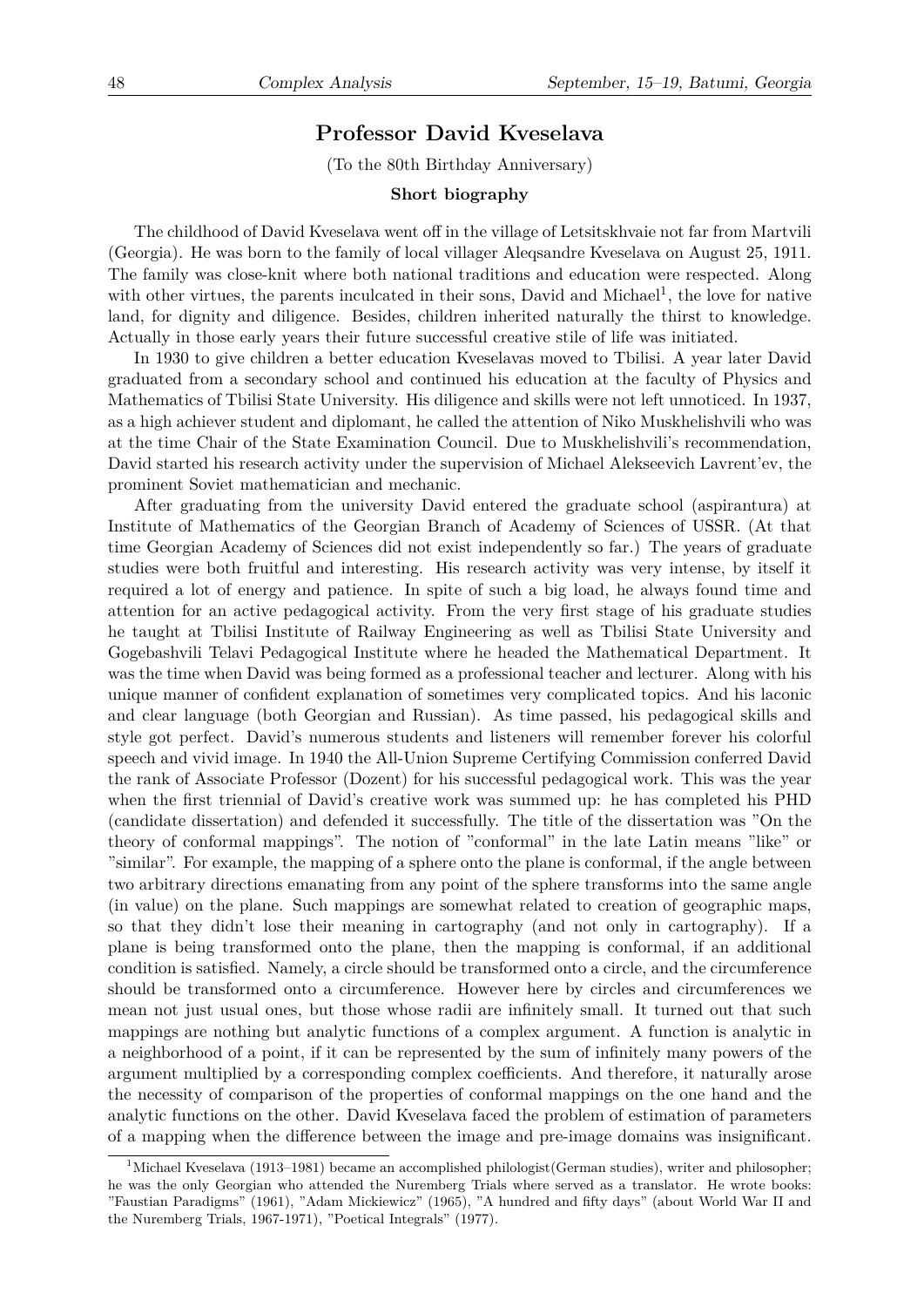The problem was studied before by well-known experts. Professor Lavrent'ev wanted his student to solve out the problem in much greater generality. David jointly with his adviser succeeded in significant generalization of results of prominent Russian mathematician A.Ostrogradskii. David's contribution was so important and interesting that Michael Alekseevich decided that the paper should have been signed solely by David. After the successful defense of the dissertation David was left at Institute of Mathematics. His first position there was that of Academic Secretary of the institute. However shortly he was appointed to the position of Senior Staff Scientist, and in 1941 he got the corresponding official rank.

When it became clear that David for fair possesses a talent of a scientific organizer, he was appointed to the position of Academic Secretary of Department of Natural Sciences of the Georgian Academy of Sciences. The administrative activity never hampered his research work.

In 1952 David defended his doctoral dissertation at Moscow Steklov Institute of Mathematics, the leading Soviet Mathematics Institute. The title of the dissertation was "Some boundary problems of the function theory and singular integral equations". The decision of unprejudiced Council was unanimous in favor of David. Meanwhile David continued his pedagogical activity. He was an extraordinary lecturer at the university. Many remember his calm, but sometimes hot-tempered manner of teaching. Shortly, 2 years later in 1954 he got the official Professor's rank.

October 8 of 1956 is a special day in David Kveselava's biography: he was appointed the director of newly created Computer Center of Academy of Sciences of Georgia. It was the time when science, engineering and technology started developing at a briskly pace. All the related branches, computer engineering, computer mathematics and numerical analysis were facing new problems to handle the development. To solve out the emerged problems, in all developed nations new research centers and institutions were created. The Soviet Union of those days was not an exception. Under these incredible conditions everybody had considerations of his own how to handle this new and unusual situation. Many things depended on the talent of a scientific organizer and managerial abilities of the principal. David Kveselava was given both from heaven. He gathered a strong team of young skilled scientific-technical personnel that created an effectively acting Computer Center. David Kveselava was the unchallenged leader of the institute till the end of his life. David Kveselava passed away on November 6, 1978. Besides huge organizational contribution, his scientific and research legacy consists of many scientific works and a monograph. The ideas and traditions laid by him are still alive: the Niko Muskhelishvili Institute of Computational Mathematics continues its fruitful work as a part of Georgian Technical University. The scientific community always highly appreciated David Kveselava's scientific and pedagogical merits. The title "Honored Georgian Scientist" as well as other awards were conferred on him. However, the main award is probably the great love and respect of his pupils and collaborators who will remember him forever.

#### **Short review of David Kveselava's scientific legacy**

David always was fair and favorable to every person irrespectively of his rank or age, in both personal and business relationship. Everything this along with his natural skills of the teamwork left its mark on his creative work. A large part of his joint works with colleagues of him (with his teachers or students among them) represent excellent examples of scientific collaboration.

His results worked out in collaboration with his associates or solely by him belong to several directions which are closely related to each other. As we have mentioned above, these include theories of conformal mappings and analytic functions of complex variable, as well as theory of singular integral equations and systems of integral equations. The problems arose in these directions were prompted by the practical need, and many of them were of theoretical importance at that time. Nowadays these directions belong to classics, and solid part of them belongs to David Kveselava. The directions below are so interlaced, that their separation is a pretty difficult problem. Nevertheless, in order to make a short review of Professor Kveselava's legacy transparent, we split it into several parts. It is natural to start with his first results.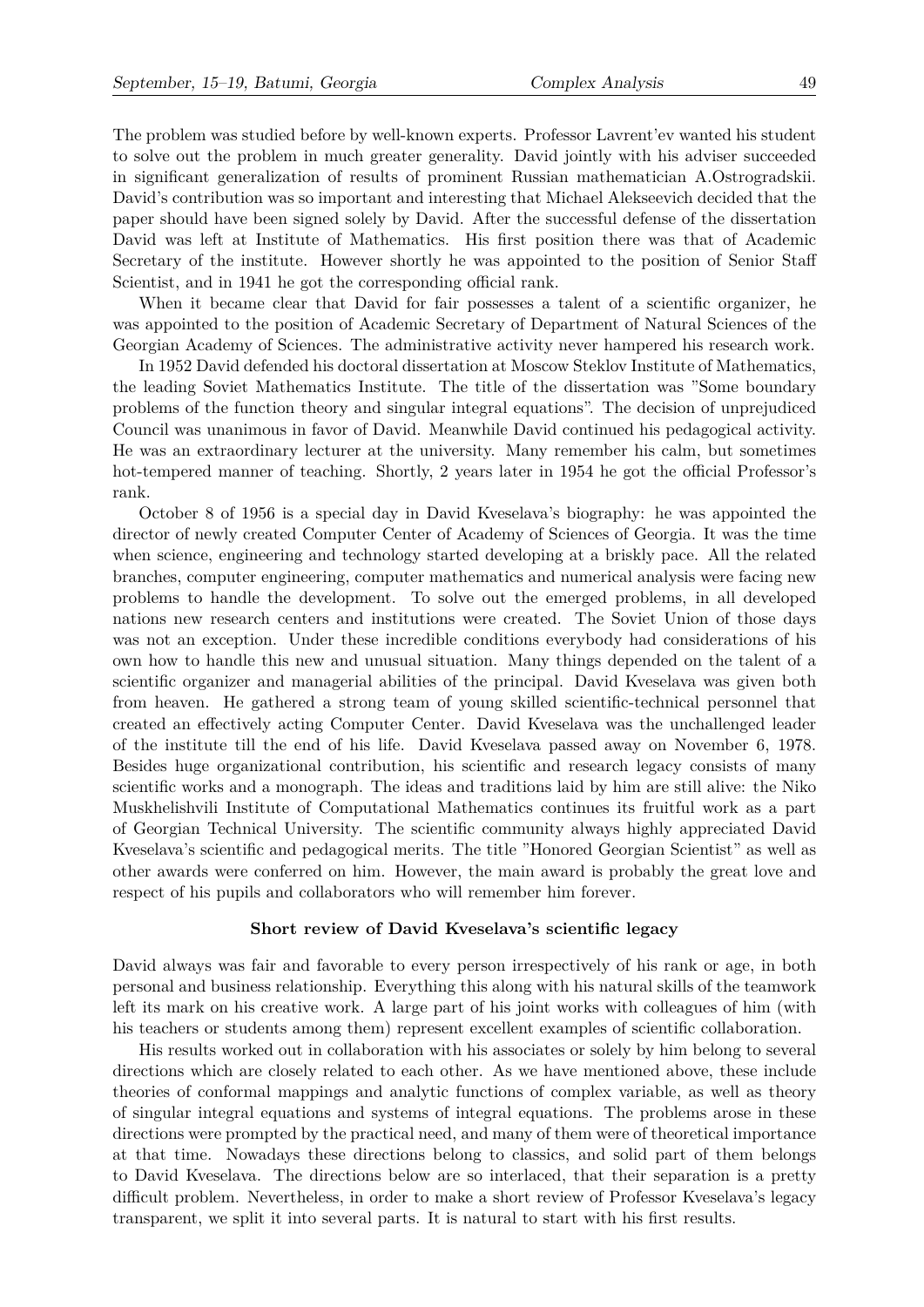#### **1. Methods of approximations in conformal mappings.**

Here we speak of conformal mappings  $f$  and  $f_1$  of mutually close simply connected domains *D* and  $D_1$  respectively, given on the complex plane  $z = x + iy$ , onto the circle  $|w| < 1$  and the estimation of  $|f - f_1|$ , the modulus of the difference of the mappings in question. In the joint paper [1] with academician Lavrent'ev the domain *D* of the complex plane *z* contains the origin, and its boundary lies completely in the ring  $\theta < |z| < 1$ ,  $\theta \ge 1/2$ . Note that this sort of conditions does not cause a significant loss of generality. The parameter  $\theta$  is not specified so far; the smaller the difference  $1 - \theta$  is, the closer is the domain *D* to the unit circle  $D_1$  of the *z*-plane. Obviously, the identity function  $w = f_1(z) = z$  maps the unit circle  $D_1$  of the *z*-plane onto the unit circle  $|w| < 1$  of the *w*-plane. And if the function  $w = f(z)$  also maps the domain *D* onto  $|w| < 1$ , then for any *z* with  $|z| \leq \theta$  the following estimation holds

$$
|f(z) - f_1(z)| = |f(z) - z| \le k(1 - \theta) \log \frac{1}{1 - \theta}.
$$

By means of this inequality the authors also approved analytically that the closer are the domains, the lesser is the difference between the corresponding mappings. Moreover, it turned out that at the neighborhood of the origin the difference is lesser than at a distant points. The coefficient on the left-hand side is an absolute constant. Also, the coefficient is an absolute constant, if the argument is inside the aforementioned circle, i.e.

$$
|z|\leq \theta_1\theta
$$

where  $0 < \theta_1 < 1$ . In this case the estimation has the following refined form:

$$
|f(z) - z| \le k(1 - \theta) \log \frac{1}{1 - \theta_1}.
$$

Here the transforming mapping solely is estimated. Also of interest are results related to inverse mappings when the unit circle is being conformly transformed onto two mutually close simply connected domains. One of the Kveselava's results in this direction sounds as follows: Let *D* and *D*<sub>1</sub> be *ε*-radially close domains such that *D*<sub>1</sub> is contained in *D* and let the functions *f*,  $f(0) = 0$ and  $f_1$ ,  $f_1(0) = 0$ , transform conformly the circle  $|z| < 1$ , respectively on the domains *D* and *D*1. Then the following inequality holds

$$
|f'(0)| \le |f'_1(0)| + 4\varepsilon.
$$

The well-known Lindelof principle deals with the sign of this variation only, and therefore, Kveselava's result represents a significant refinement of the principle.

The last result has an interesting application to the estimation of the modulus of the derivative in the case of an approximate conformal mapping. Let us single out one of them: If the boundary of *D* belongs to the ring  $1 < |w| < 1 + \varepsilon$  and the function f,  $f(0) = 0$ , transforms conformly the circle  $|z| < 1$  onto the domain *D*, then for  $|z| < r_0$ ,  $r_0 \geq 0.1$ , we have

$$
1 \le |f(z)| \le 1 + \varepsilon.
$$

In the direction of conformal mappings we have also to mention the following Kveselava's theorem: Let *D* and  $D_1$  be two star domains with respect to the origin  $w = 0$  which are radially close. If the functions  $f, f(0) = 0, f'(0) > 0$ , and  $f_1, f_1(0) = 0, f'_1(0) > 0$ , transform the circle  $|z| < 1$ , conformly onto the domains *D* and  $D_1$  respectively, then

$$
|f(z) - f_1(z)| < M(r)\varepsilon, \text{ for } |z| \le r < 1,
$$

where  $M(r)$  depends only on r. He also has shown that the result cannot be extended to arbitrary Jordan domains.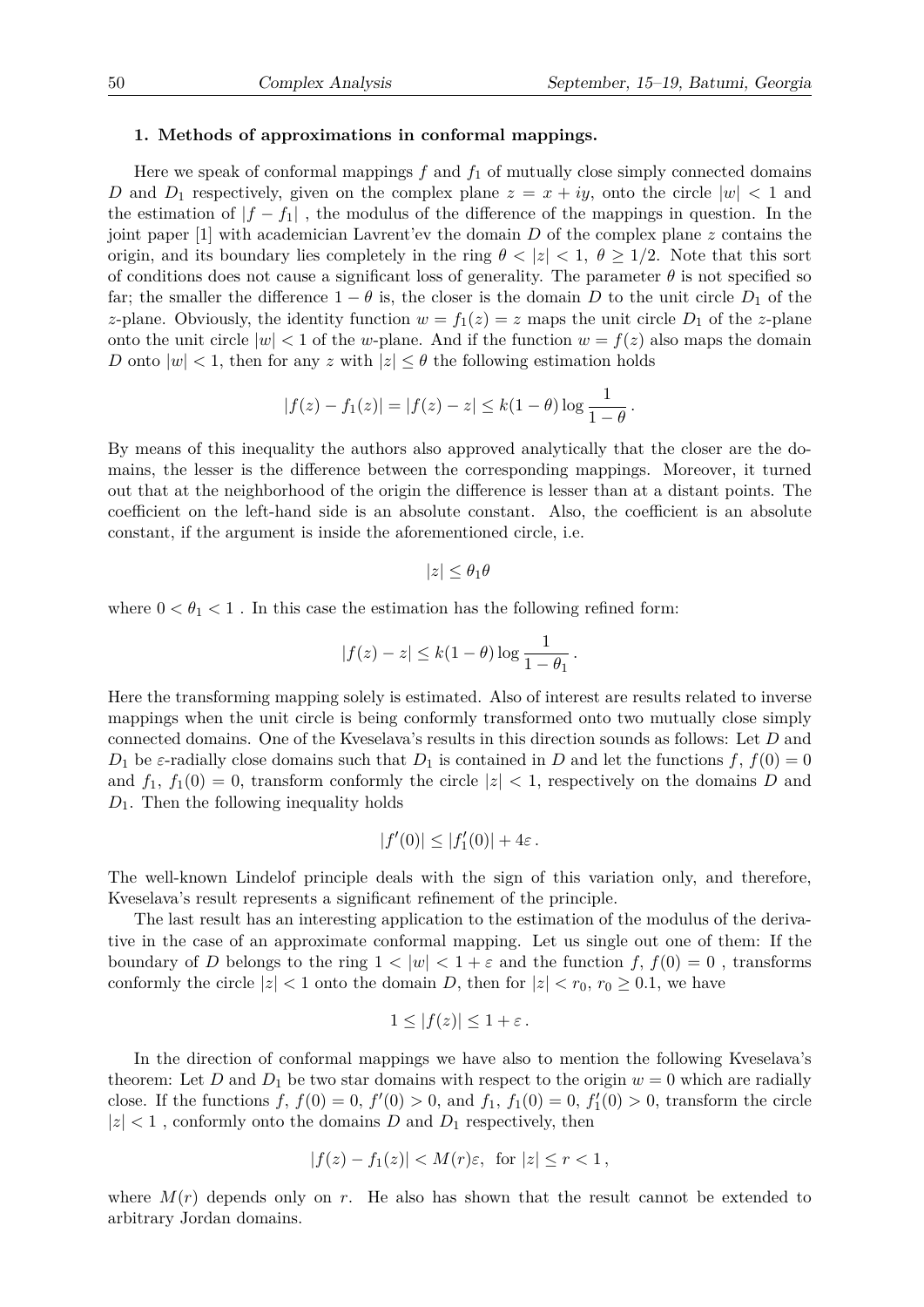D. Kveselava also has original and interesting results on the behavior of the derivatives of two conformal mappings on the joint part of their boundaries. We give here one of them. Let *D* and  $D_1$  be neighboring domains with the right part  $\gamma$  of the joint boundary and let  $D$  and  $D_1$ contain points  $z^0$  and  $z_1^0$  respectively. Assume that functions  $f, f(z^0) = 0$ , and  $f_1, f_1(z_1^0) = 0$ , transform conformly the domains *D* and  $D_1$  onto the circle  $|z| < 1$ . Then for any point *t* of the arc  $\gamma$  the following inequality holds

$$
|f'(t)f_1'(t)| \leq \frac{4}{\rho^2(t; z^0, z_1^0)},
$$

where  $\rho(t; z^0, z_1^0)$  is the minimum between the distances  $\rho(t; z^0)$  and  $\rho(t; z_1^0)$  considered respectively in the domains  $D$  and  $D_1$ .

D. Kveselava has got significant results on conformal mappings by use of methods of the theory of integral equations. For finding needed conformal mappings (for both simply connected and multiply connected canonical domains) he introduced new integral equations. A significant advantage of these equations compared with analogous equations existed before his findings, was the greater possibilities of using numerical methods. D. Kveselava's students have elaborated the methods of approximate solutions to the integral equations in question and estimated the corresponding error. We stress that D. Kveselava has got explicitly the form of the modulus of conformal mappings of doubly-connected domains. In a joint paper with Z. Samsonia he has used this representation to show that for a sufficiently wide class of boundaries of *ε*-close doubly-connected domains  $D$  and  $D_1$  the order of the difference of the comformal moduli equals *ε*.

#### **2. Boundary problems of the theory of analytic functions.**

Linear boundary problems of the theory of analytic functions have been studied by Soviet mathematicians profoundly, and D. Kveselava took an active part in the study. In the joint paper by D. Kveselava and N. Vekua conditions were found under which the Hilbert boundary problem for several unknown functions can be solved out in quadratures. D. Kveselava has found advanced results for the Hilbert boundary problem in the case of a single unknown functions, open contour and discontinuous coefficients. The problem was solved out in several papers jointly with N. Muskhelishvili and included almost completely into his monograph "Singular Integral Equations". One of the most important results of this cycle is the division of the set of solutions by classes and the introduction, in the case of open contour and discontinuous coefficients, of the related fundamental notion, the index of a boundary problem. Their results here are as final and complete as those found before for the case of a closed contour and continuous coefficients. It should be noticed that D. Kveselava has got the solution to the Hilbert boundary problem also for piece-wise meromorphic functions and mutually intersected domains. The last result has many both theoretical and practical applications. However Kveselava's most advanced results are related with shift included boundary problems for analytic functions. In them the boundary conditions represent the linear relations of the boundary values computed at different points of the boundary. Problems of this type go back to Riemann. Namely, he posed the problem of finding an analytic function of a complex variable, if on the boundary of the domain an equation containing the real and imaginary parts of the function is given. Riemann came up with a series of conjectures over solvability of this problem, but he did not give a rigorous proof of the problem. It was Hilbert in the beginning of 20-th century who proved the conjectures in some particular cases. He considered a holomorphic function  $\Phi = u + iv$  with the following boundary condition

$$
\alpha u + \beta u = \gamma \,. \tag{1}
$$

Several works by Hilbert were devoted to this problem. In one of them he showed that this problem can be solved out for the Laplace equation by reduction to two Dirichlet problems. The method was very sophisticated, however the possibilities of its applications are restricted: the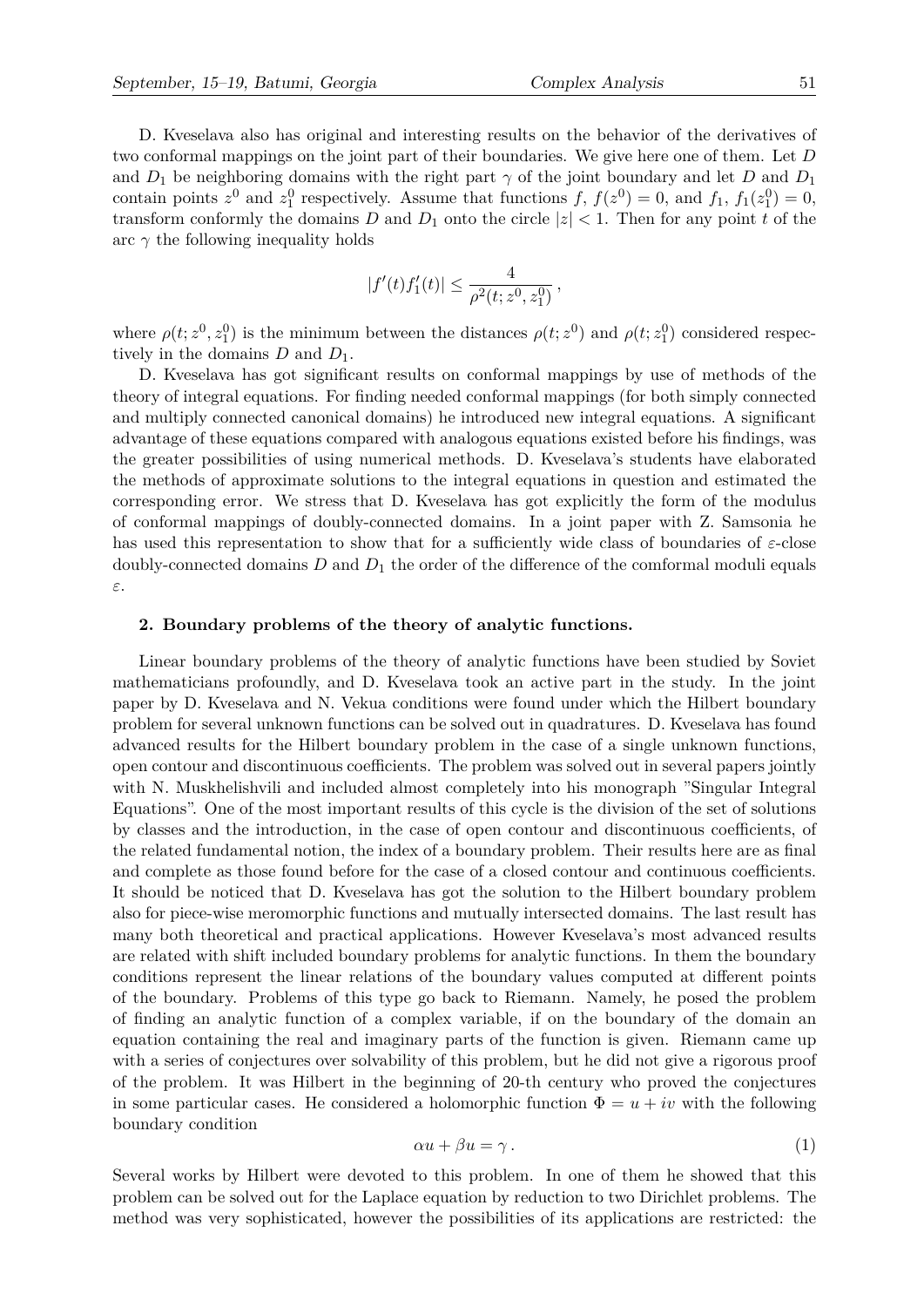problem is solvable completely only for simply connected domains. For problem (1) Hilbert has used the method of integral equations that reduces the problem to a singular integral involving the principle value of the Cauchy integral. However such equations were not studied well at that time. Because of this, while extending the Fredholm's theorems to singular equations, Hilbert got a wrong answer to problem (1).

Nevertheless Hilbert's works were of great importance. For the first time it was shown a close relationship between the boundary problems for analytic functions and singular integral equation with the Cauchy kernel.

Along with problem (1), Hilbert also considered the following problem: find two functions Φ <sup>+</sup> and Φ *−* which for a given closed curve *L* satisfy the condition

$$
\Phi^+(t) = G(t)\Phi^-(t) + g(t), \quad t \in L, eqno(2)
$$

where  $\Phi^+$  is holomorphic inside of *L*, while  $\Phi^-$  is holomorphic outside of *L*. Hilbert has solved this problem by means of the methods of integral equations, although he did not get any essential success.

After Hilbert's works the Riemann problem went in two directions: first, the problems posed by Hilbert that found further development with more general domains and coefficients; and there were also attempts of solving more general problems that Hilbert did not consider.

In 1907 Hilbert's student Charles Haseman posed the following problem: find two functions Φ <sup>+</sup> and Φ *−* which along a given simple closed curve *L* satisfy the condition

$$
\Phi^+[\alpha(t)] = G(t)\Phi^-(t) + g(t), \quad t \in L,
$$
\n(3)

where  $\Phi^+$  is holomorphic inside of *L*, while  $\Phi^-$  is holomorphic outside of *L* and  $\alpha$  is a complex one-to-one function of a variable  $t \in L$  which maps bijectively the curve onto itself. If  $\alpha(t) = t$ , then we obviously get Problem (2).

Problem (1) was generalized by Torsten Carleman, who in 1932 considered the following problem:

$$
\Phi^+[\alpha(t)] = G(t)\Phi^+(t) + g(t), \quad t \in L,
$$
\n(4)

where  $\Phi^+$  is holomorphic inside of *L*, while  $\alpha$ , *G* and *g* are as in the previous problem.

Along with aforementioned problems, D. Kveselava has considered the following ones:

$$
\Phi^+[\alpha(t)] = G(t)\overline{\Phi^-(t)} + g(t), \quad t \in L,
$$
\n(5)

$$
\Phi^+[\alpha(t)] = G(t)\overline{\Phi^+(t)} + g(t), \quad t \in L. \tag{6}
$$

Let us remark that before Kveselava's works the Hilbert problem (2) was best and completely studied, whereas problems (3)-(6) were investigated pretty superficially. According to academician I. Vekua, D. Kveselava "...succeeded in making an essential step forward in their study. He managed to get results in the same complete form as those that existed in the case of Hilbert problem (2)... I believe, it is necessary to stress that by solving the listed problems D. Kveselava achieved outstanding scientific results. In this direction only Carleman has made a valuable step forward when he constructed simple integral equations for his problem. Whereas D. Kveselava has solved out the most complicated question: he has proved that the Carleman equation, as well as many other integral equations obtained for similar problems are soluble; based on his findings he managed to prove a series of significant theorems for problems  $(3)-(6)$ ."

These results played an important role in further development of singular integral equation theory related to boundary problems, and became a stimulating factor for other research works in this direction. Many authors have developed methods for generalization of D. Kveselava's theorems. A special attention was paid to the case of unknown systems of functions.

Let us give a result of D. Kveselava, which represents a key for solving problems in the whole area. Let  $\alpha_+$  ( $\alpha_-$ ) be a differentiable homeomorphism of a simple closed Lyapunov contour *L* into itself which preserves (changes) the orientation of L. Assume also that  $|a_{+}(t)| > 0$  and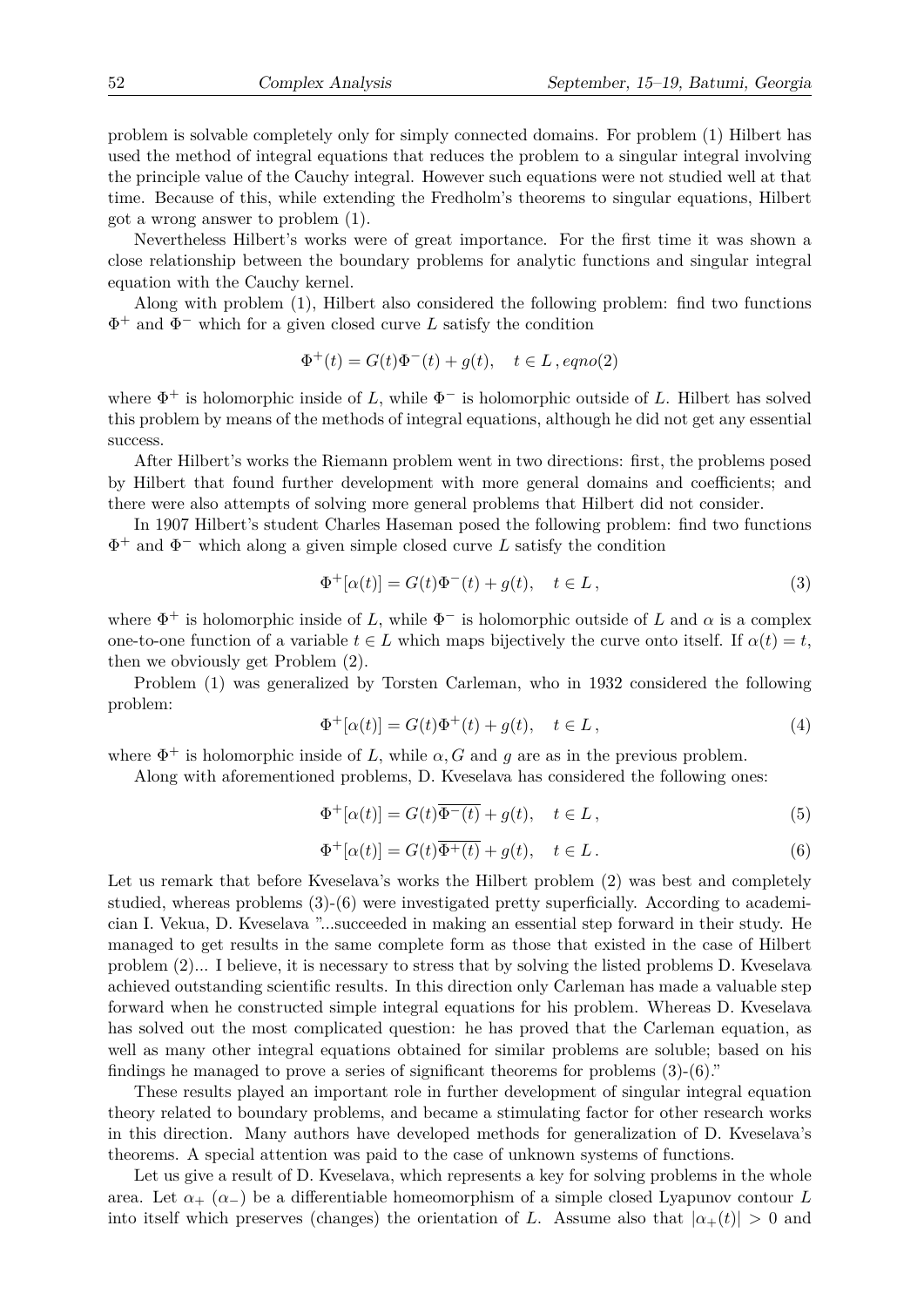$|a_−(t)| > 0$  for  $t \in L$  and  $a_+$  on *L* satisfies the Holder condition. Then the elementary boundary problems on *L*

$$
\Phi^+[\alpha_+(t)] = \Phi^-(t) ,
$$
  

$$
\Phi^+[\alpha_-(t)] = \Phi^+(t) ,
$$

do not have analytic solutions except constants.

#### **3. Theory of singular integral equations.**

The solution of Hilbert boundary problem for an open contour or discontinuous coefficients has given an effective way of construction, in corresponding cases, of the theory of integral equations of the following form (they involve the principal value of the Cauchy integral):

$$
\alpha(t)\varphi(t) + \frac{\beta(t)}{\pi i} \int_L \frac{\varphi(\tau)d\tau}{\tau - t} + \frac{1}{\pi i} \int_L K(t, \tau)\varphi(\tau)d\tau = f(t),
$$

and, as we have already remarked, the theory was given a completed form, as it was done before for the case of closed contour and continuous coefficients.

In Kveselava's works such a theory has been constructed in the following cases:

(*i*) The curve *L* consists of finitely many detached open smooth arcs, and the functions  $\alpha$ ,  $\beta$ , *K* belong to the Holder class;

(*ii*) The curve *L* consists of finitely many detached closed smooth contours, and the functions *α, β, K* satisfy the Holder condition everywhere on *L* except for the finitely many points of simple discontinuity;

(*iii*) The curve *L* consists of finitely many closed and open piece-wise smooth contours having finitely many intersections, and the functions  $\alpha, \beta, K$  belong to the Holder class.

Bringing in the affiliated classes of solutions as well as the notion of the corresponding indices in the aforementioned cases admitted to construct a complete theory of such integral equations. Nowadays these results of the singular integral equations are considered as a part of classics.

> *Vakhtang Kvaratskhelia, Nicholas Vakhania, Jemal Sanikidze, Duglas Ugulava, Sergei Chobanyan, Vaja Tarieladze*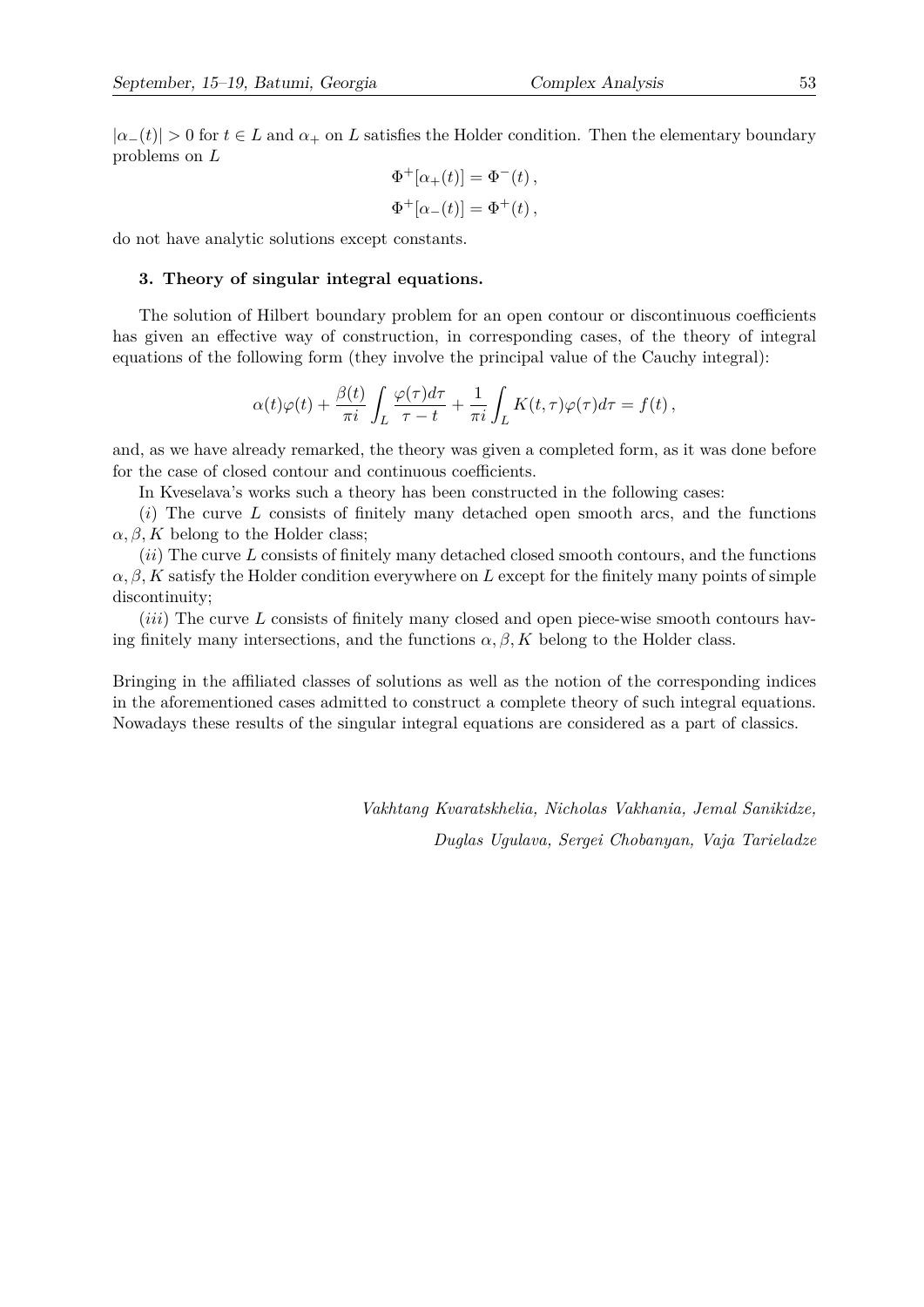## **Boundary Value Problems of the Theory of Generalized Analytic Vectors**

G. AKHALAIA<sup>1</sup>, N. MANJAVIDZE<sup>2</sup>

<sup>1</sup>I. Javakhishvili Tbilisi State University

<sup>2</sup>Georgian Technical University, Department of Mathematics

Tbilisi, Georgia

e-mail: giaakha@gmail.com; ninomanjavidze@yahoo.com

Boundary value problems of the theory of generalized analytic vectors in some functional classes are considered. The necessary and sufficient solvability conditions as well as index formulae are established.

## **On a General Property of Complex Polynomials**

Grigor Barsegian

Institute of Mathematics, Academy of Sciences of Armenia

Armenia

e-mail: barsegiangrigor@yahoo.com

In this talk we present a general principle in the theory of complex polynomials. Qualitatively speaking we show that any cluster of zeros of a given polynomial (even of very few zeros) attracts, in a sense, zeros of its derivatives. The principle is closely connected with Gauss-Lukas theorem, Crace–Heawood theorem, Walsh's two circle theorem.

## **Univalence Criteria and Loewner Chains**

Murat Caglar<sup>1</sup>, Nihat Yagmur<sup>2</sup>, Halit Orhan<sup>3</sup>, Dorina Raducanu<sup>4</sup>

<sup>1</sup>*,*3Department of Mathematics, Faculty of Science, Ataturk University

### Erzurum, Turkey

<sup>2</sup>Department of Mathematics, Faculty of Science and Arts, Erzincan University

### Erzincan, Turkey

<sup>4</sup>Faculty of Mathematics and Computer Science, "Transilvania" University of Braşov

#### Braşov, Romania

e-mail: mcaglar@atauni.edu.tr; nhtyagmur@gmail.com; horhan@atauni.edu.tr; dorinaraducanu@yahoo.com

In this paper we obtain, by the method of Loewner chains, some sufficient conditions for the analyticity and the univalence of the functions defined by an integral operator. In particular cases, we find the well-known conditions for univalency established by Becker for analytic mappings  $f : \mathcal{U} \to \mathbb{C}$ . Also, we obtain the corresponding new, useful and simpler conditions for this integral operator.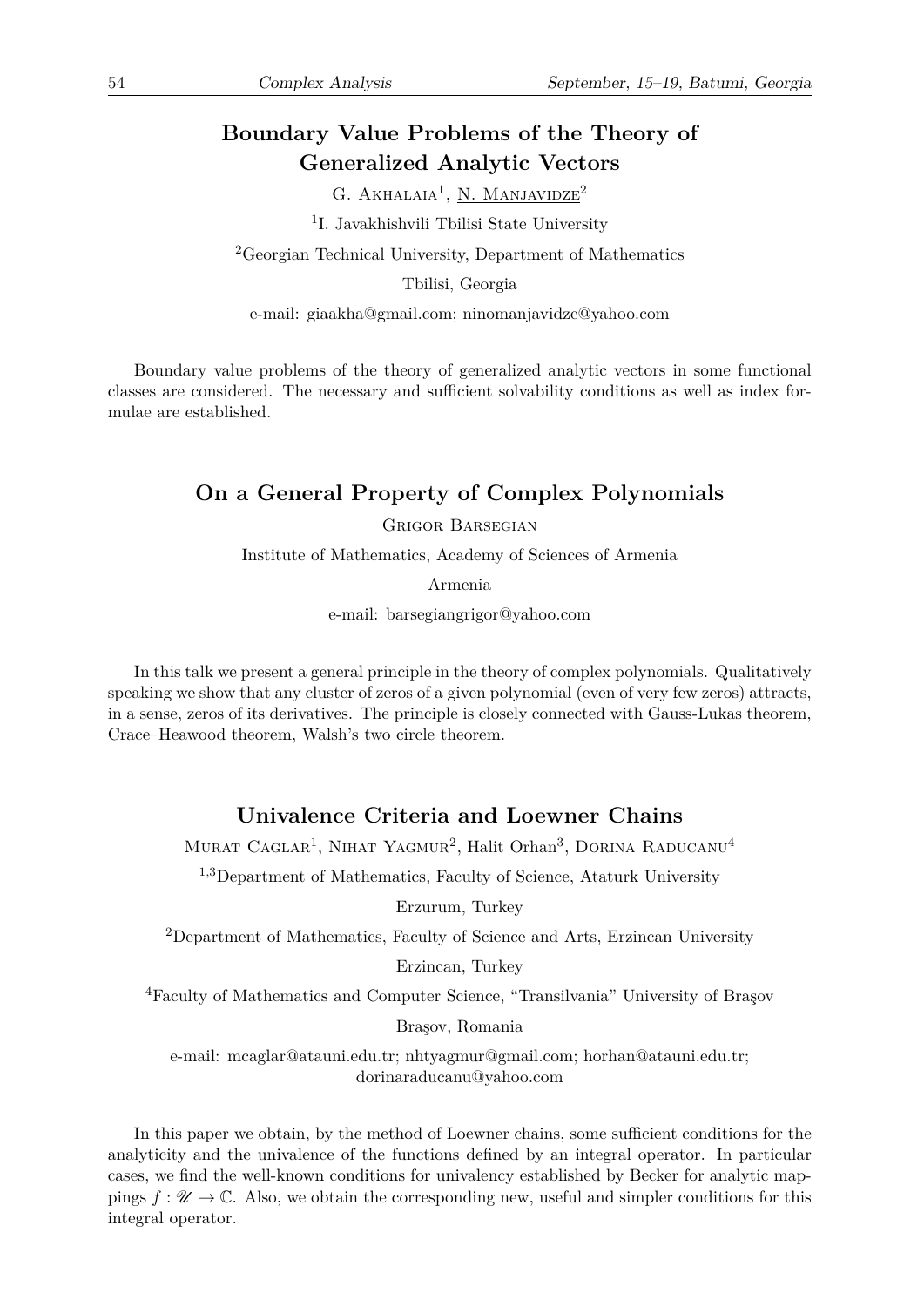## **A New Application of Miller and Mocanu Lemma for Certain Multivalent Functions**

ERHAN DENIZ<sup>1</sup>, HALIT ORHAN<sup>2</sup>, NIZAMI MUSTAFA<sup>3</sup>

<sup>1</sup>*,*3Department of Mathematics, Faculty of Science and Letters, Kafkas University

Kars,Turkey

<sup>2</sup>Department of Mathematics, Faculty of Science, Ataturk University

Erzurum, Turkey

e-mail: edeniz@atauni.edu.tr; horhan@atauni.edu.tr; nizamimustafa@mynet.com

Let  $\mathscr{A}_p$  denote the class of functions of the form

$$
f(z) = zp + \sum_{n=p+1}^{\infty} a_n z^n \quad (p \in \mathbb{N} = \{1, 2, \ldots\})
$$

which are analytic in the open unit disk  $\mathcal{U} = \{z : |z| < 1\}$ . For  $f(z) \in \mathcal{A}_1 := \mathcal{A}$ , S. S. Miller and P. T. Mocanu (*J. Math. Anal. Appl.* **65** (1978), 289–305) have shown an interesting lemma which was called Miller and Mocanu lemma. The object of the present paper is to consider a new application of Miller and Mocanu lemma for some functions  $f(z) \in \mathscr{A}_p$ .

## **Derivability and Representations of Quaternion Functions**

OMAR DZAGNIDZE

A. Razmadze Mathematical Institute, I. Javakhishvili Tbilisi State University

Tbilisi, Georgia

e-mail: odzagni@rmi.ge

For the quaternion functions of a quaternion variable we introduce the notion of a **Q**derivative. In particular, it is proved that the elementary functions introduced by Hamilton possess such a derivative. The **Q**-derivation rules are established, and the necessary and sufficient conditions are found for the existence of a **Q**-derivative. The properties of quaternion functions are investigated with respect to two complex variables, and both their integral representation and their representation by power series are given. The properties of right- and left-regular, according to Fueter, quaternion functions are studied with respect to two complex variables. Formulas are obtained for the coefficients of a unilateral power quaternion.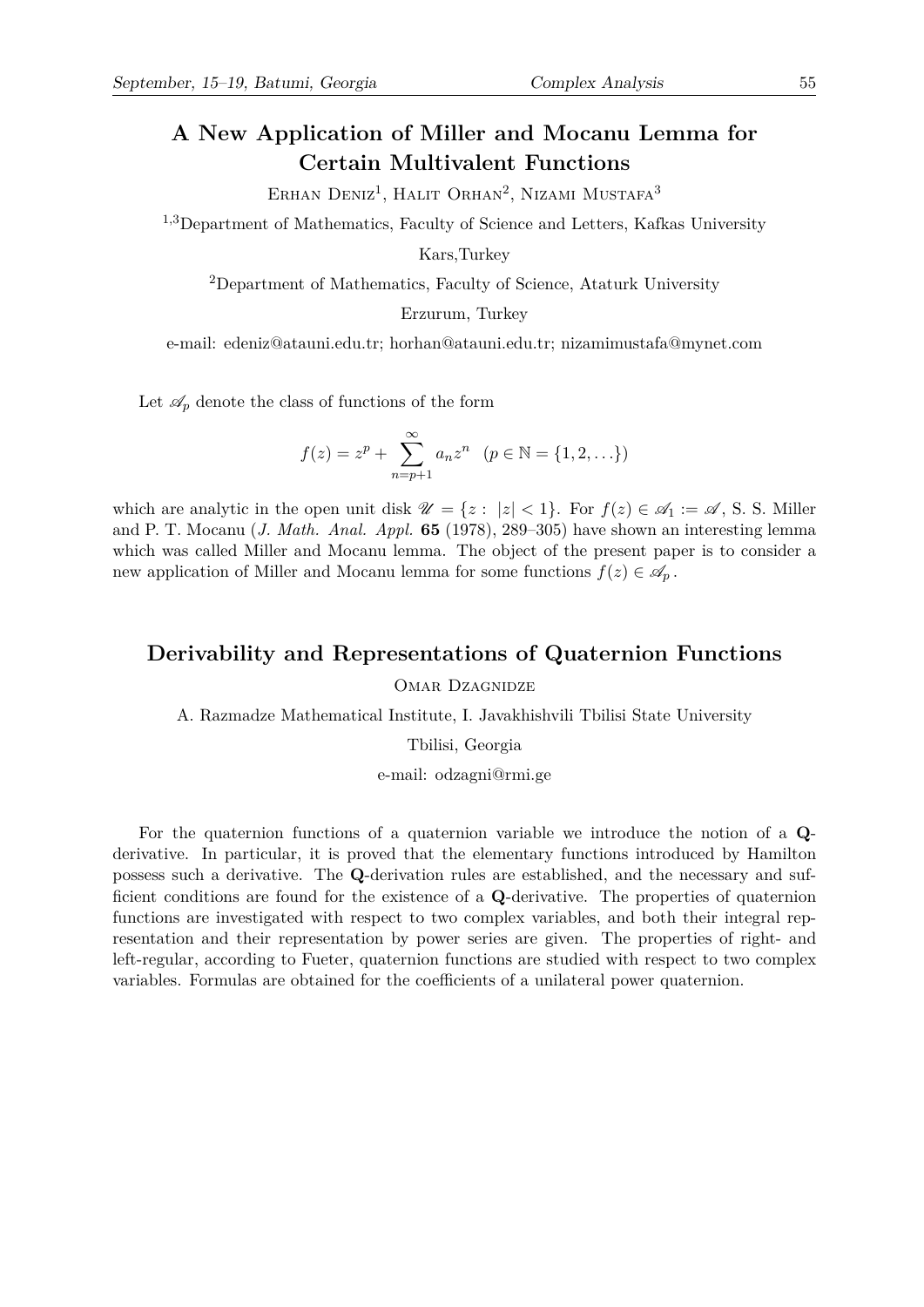## **Generating Triple for Irregular Carlemann–Bers–Vekua System**

Grigory Giorgadze, Valerian Jikia

I. Vekua Institute of Applied Mathematics, I. Javakhishvili Tbilisi State University

Tbilisi, Georgia

e-mail: gia.giorgadze@tsu.ge

We consider the impact generating triple for the following irregular Carlemann–Bers– Vekua system (see I. N. Vekua, Generalized analytic functions. *Nauka, Moscow*, 1988, and V. Jikia, On the classes of functions induced by irregular Carleman–Vekua equations. *Georgian Math. J.* **17** (2010)):

$$
w_{\overline{z}} + Aw + B\overline{w} = 0,\t\t(1)
$$

where  $A \in L_p^{loc}(\mathbf{C})$ ,  $B \in L_{p,2}(\mathbf{C})$ ,  $p > 2$ .

Let  $Q(z)$  be the  $\partial_{\overline{z}}$ -primitive of  $A(z)$  (see V. Jikia, On the classes of functions induced by irregular Carleman–Vekua equations. *Georgian Math. J.* **17** (2010)). By definition, it means that  $Q_{\overline{z}} = A(z)$  on **C**. Let  $(F_1, G_1)$  be the generating pair (L. Bers, Theory of pseudoanalytic functions. *NYU*, 1953) of the following regular system:

$$
w_{1\overline{z}} + B_1 \overline{w}_1 = 0,
$$

where  $B_1(z) = B(z)e^{2i \text{Im }Q(z)}$ . Therefore  $(F_1, G_1)$  is a generating pair for the class  $u_{p,2}(0, B_1)$ such that a)  $F_1, G_1 \in C_{p-2}(\mathbb{C}),$  b)  $F_{1\overline{z}}, G_{1,\overline{z}} \in L_{p,2}(\mathbb{C})$  and c) there exists  $K_0 > 0$  such that Im  $(\overline{F}_1(z)G_1(z))$  ≥  $K_0 > 0$ . It is known that the functions  $F(z) = F_1(z)e^{-Q(z)}$  and  $G(z) =$  $G_1(z)e^{-Q(z)}$  are solutions of (1). It is clear that  $F, G \in C_{\frac{p-2}{p}}(\mathbf{C}), F_{\overline{z}}, G_{\overline{z}} \in L_p^{loc}(\mathbf{C})$  and it is easy to check that  $\text{Im}(F(z)e^{Q(z)}G(z)e^{Q(z)}) > K_0$ , implying that  $(F, G)$  is a *generating pair*. From this it follows that the functions  $F$  and  $G$  satisfy the following identities:

$$
F_{\overline{z}} + AF + B\overline{F} = 0, \quad G_{\overline{z}} + AG + B\overline{G} = 0.
$$
 (2)

Consider (2) as a linear system of equations with respect to  $A(z)$  and  $B(z)$ . The determinant of this system is equal to  $-2 \text{Im}(FG) \neq 0$ . Therefore,

$$
A = \frac{\overline{G}F_{\overline{z}} - \overline{F}G_{\overline{z}}}{G\overline{F} - F\overline{G}}, \quad B = \frac{FG_{\overline{z}} - GF_{\overline{z}}}{G\overline{F} - F\overline{G}}.
$$

We call (*F, G, Q*) a *generating triple* of the irregular system by analogy with the Bers generating pair of the pseudoanalytic functions (L. Bers, Theory of pseudo-analytic functions. *NYU*, 1953). Using this concept we can define irregular pseudoanalytic functions similar to the regular case.

*This research was partially supported by the Shota Rustaveli Science Foundation, Grant* No. 1-3/85.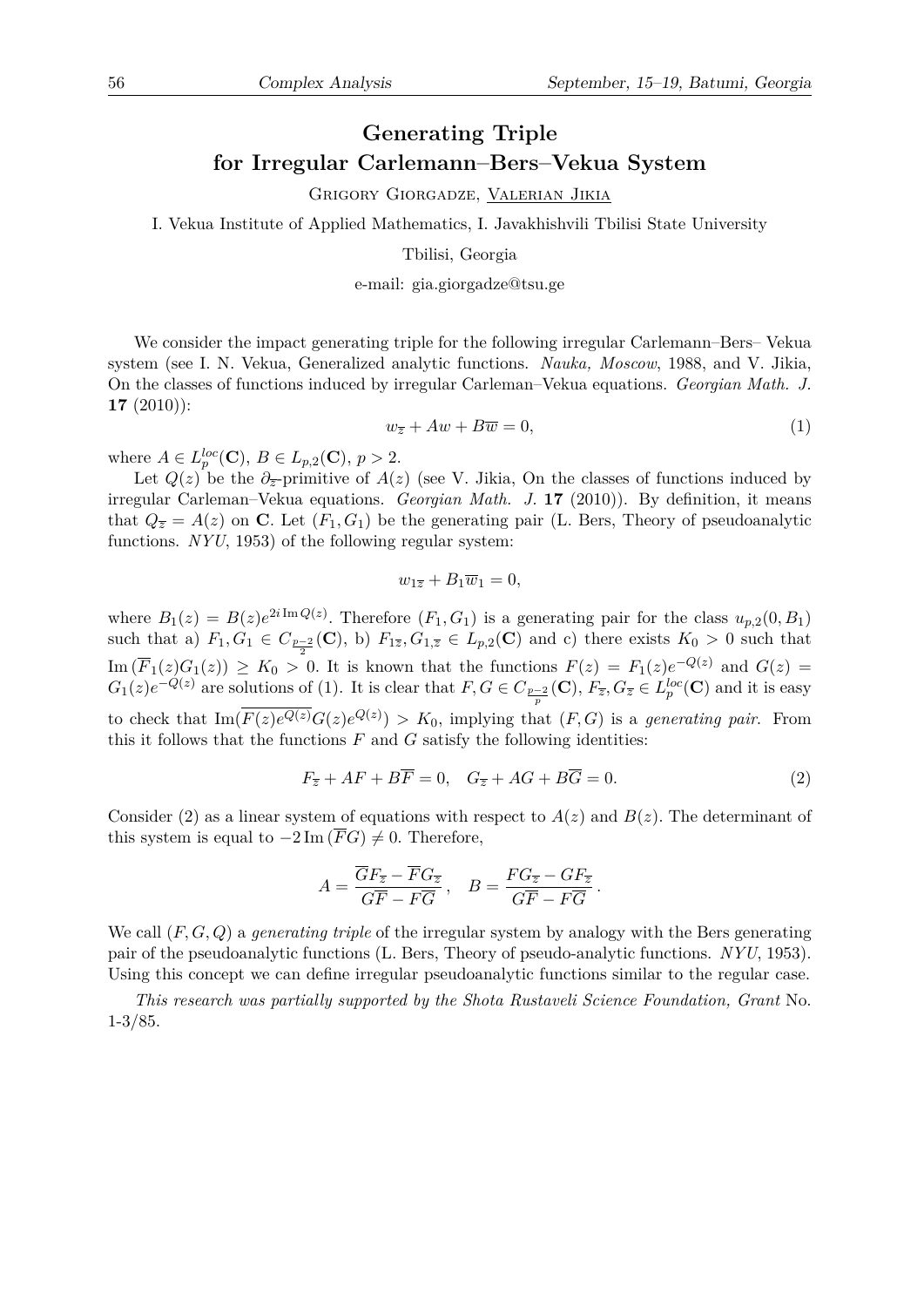## **On the Two Questions of Lohwater and Piranian**

Merab Gvaradze Institute of New Technologies Tbilisi, Georgia e-mail: megvaradze@gmail.com

We are dealing with the following problem: find the necessary and sufficient conditions for subset of the circumference at which points the inner function has no radial limits.

### **Holomorphic Besov Spaces on the Polydisk**

Anahit Harutyunyan

Yerevan State University

Yerevan, Armenia

e-mail: anahit@ysu.am

This work is an introduction of weighted Besov spaces of holomorphic functions on the polydisk. Let  $U^n$  be the unit polydisk in  $\mathbb{C}^n$ , and S be the spaces of functions of regular variation. Let  $1 \leq p < \infty$ ,  $\omega_j \in S(1 \leq j \leq n)$  and  $f \in H(U^n)$ . The function f is said to be an element of the holomorphic Besov spaces  $B_p(\omega)$  if

$$
||f||_{B_p(\omega)} = \int_{U^n} |Df(z)|^p \prod_{1}^n \frac{\omega_j(1-|z_j|)}{(1-|z_j|^2)^{2-p}} dm_{2n}(z) < +\infty,
$$

where  $dm_{2n}(z)$  is the 2*n*-dimensional Lebesgue measure on  $U^n$  and D stands for a special fractional derivative of *f* defined in the paper.

We describe the holomorphic Besov spaces in terms of  $L_p(\omega)$  spaces. Moreover, projection theorems and theorems of the existence of a right inverse are proved.

The talk is based on the paper [1].

#### **References**

[1] A. V. Harutyunyan, W. Lusky, *ω*-weighted holomorphic Besov space on the polydisk. *Function Spaces and Applications* **9** (2011), No. 1, 1–16.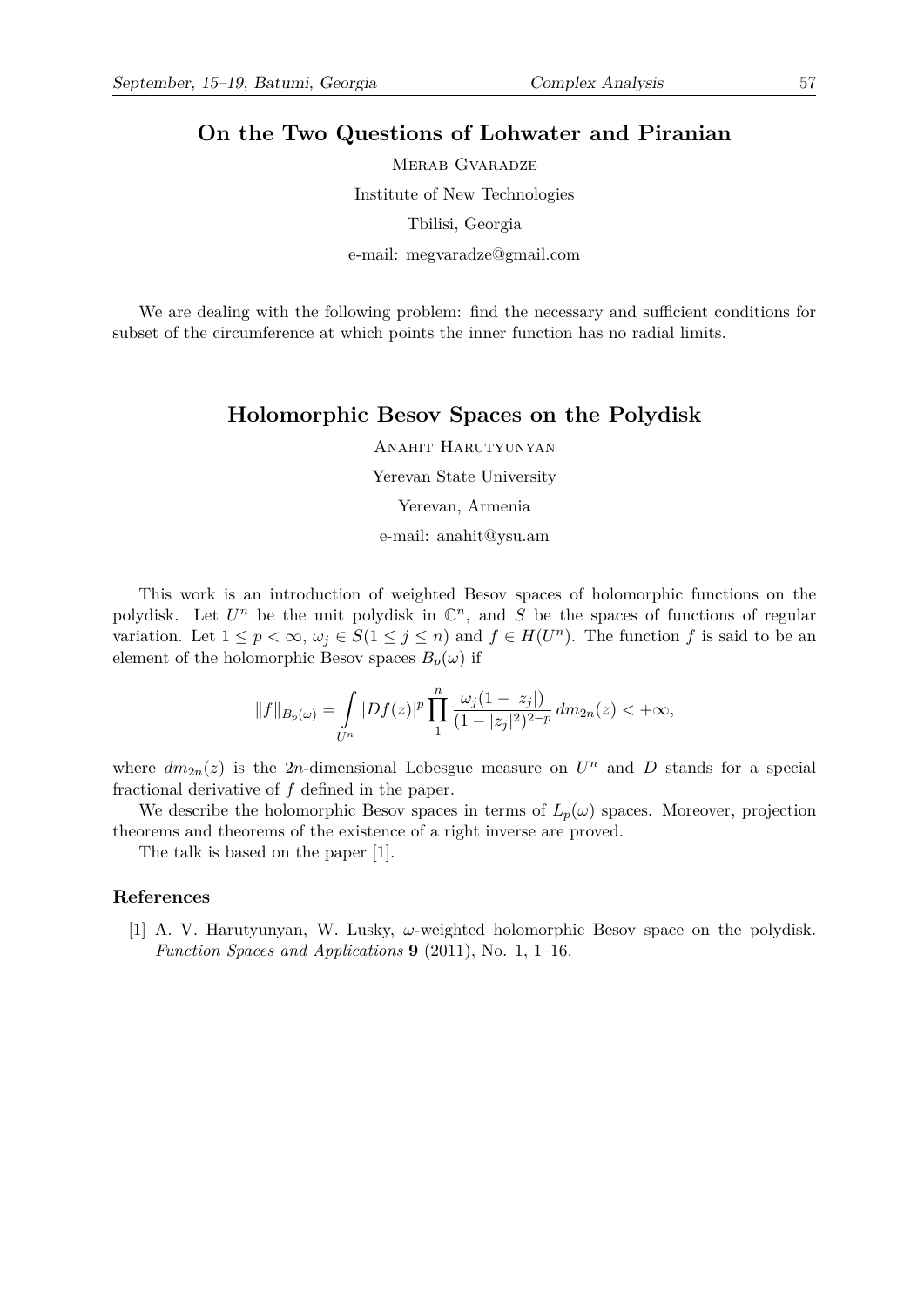# **Expansion of Validity Conditions of Some Relations**

**for Special Functions**

Ilia Lomidze, Vagner Jikia

University of Georgia, Physics Department

Tbilisi, Georgia

e-mail: i.lomidze@ug.edu.ge

We have investigated convergence of some definite integrals and special functions in the sense of generalized functions and have shown that under some conditions one can expand their domain.

Namely, recall that the Euler integral of the first kind – well known beta function  $B(\alpha, \beta)$ – is defined as

$$
B(\alpha, \beta) = \int_{0}^{1} t^{\alpha - 1} (1 - t)^{\beta - 1} dt = \frac{\Gamma(\alpha)\Gamma(\beta)}{\Gamma(\alpha + \beta)},
$$
  
Re(\alpha) > 0, Re(\beta) > 0.

**Theorem.** *If*  $\text{Re}\,\alpha = \text{Re}\,\beta = 0$ ,  $\text{Im}\,\alpha = -\text{Im}\,\beta = x$ , then the formulae

$$
B(i x, -i x) = \lim_{\varepsilon \to 0+} B(\varepsilon + ix, \varepsilon - ix) = 2\pi \delta(x) = \int_{0}^{1} dt \, t^{ix-1} (1-t)^{-ix-1}
$$

*holds.*

A number of new relations follows from this result, some of them useful in avoiding the quantum mechanical difficulties.

Moreover, we expand the area of validity of some relations for the Gauss hypergeometric function  $F(a, b; c; \xi) = F\begin{pmatrix} a \\ a \end{pmatrix}$  $\left(\begin{matrix} a\ c \end{matrix}\right); b; \xi\bigg)\,.$ 

**Theorem.** *Well known analytic continuation relations for the Gauss hypergeometric function remain valid when the parameters of the function are*  $a = c + n$ ,  $b = c + k$ ,  $n, k \in \mathbb{N}$ . In this case *one has*

$$
F\left(\begin{array}{c} a \\ c \end{array}; b; \xi \right) = (-1)^{b-c} \frac{\Gamma(c)\Gamma(1+a-c)}{\Gamma(b)\Gamma(1+a-b)} (-\xi)^{-a} F\left(\begin{array}{c} a \\ 1+a-b \end{array}; 1+a-c; \xi^{-1}\right),
$$
  

$$
= (-1)^{b-c} \frac{\Gamma(c)\Gamma(1+a-c)}{\Gamma(b)\Gamma(1+a-b)} (1-\xi)^{-a} F\left(\begin{array}{c} a \\ 1+a-b \end{array}; c-b; (1-\xi)^{-1}\right),
$$
  

$$
\left(\left|\arg\left(-\xi\right)\right| < \pi, \quad \left|\arg\left(1-\xi\right)\right| < \pi, \quad c \neq 0, -1, \dots, \quad a-b=m, \quad m=0,1,\dots\right).
$$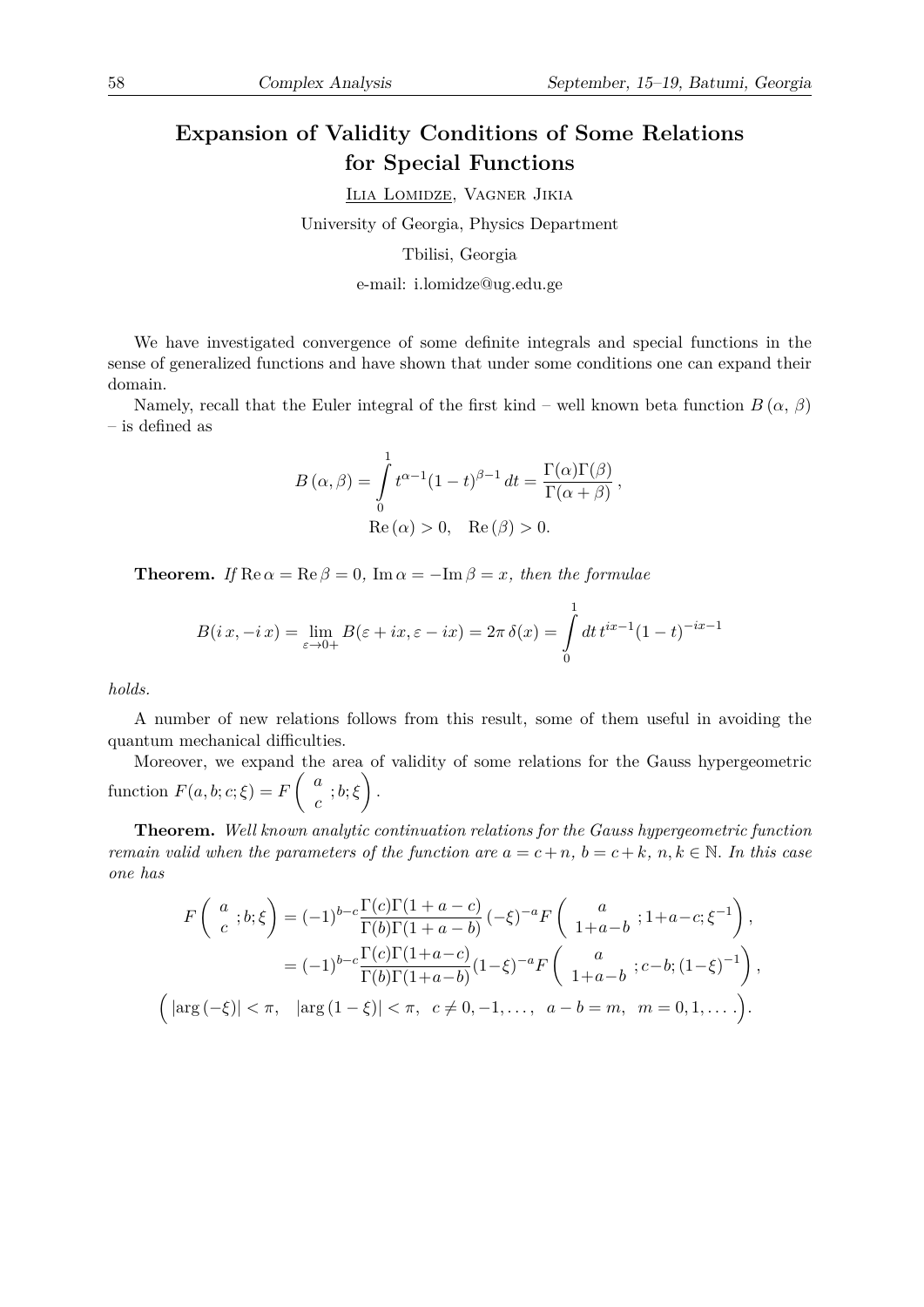### **Elliptic Systems in the Plane**

Giorgi Makatsaria Georgian University of St. Andrews Tbilisi, Georgia e-mail: giorgi.makatsaria@gmail.com

We establish sufficiently general result characterizing the behavior of elliptic (regular and singular) systems in the neighborhood of their singularities.

## **The Lattice of the Parabolic Non-Automorphism in the Hardy and the Dirichlet Space**

Alfonso Montes-Rodríguez

Universidad de Sevilla

Seviliay, Italy

e-mail: amontes@us.es

In this lecture we will provide a description of the lattice of a composition operator induced by a parabolic non-automorphism in the Hardy space and the Dirichlet space. We will also discuss about the lattice of these operator in other spaces of analytic functions.

Joint work with M. Ponce-Escudero and S. Shkarin.

# **On Boundary Properties of Analytic and Harmonic Functions in Unit Ball**

GIGLA ONIANI, GOGI TETVADZE

Akaki Tsereteli State University, Department of Mathematics

Kutaisi, Georgia

e-mail:giglaoniani@yahoo.com; gtetvadze@gmail.com

We study boundary properties of analytic and harmonic functions in the unit ball with summable gradient. In particular, we show the existence almost everywhere of angular limits for these functions.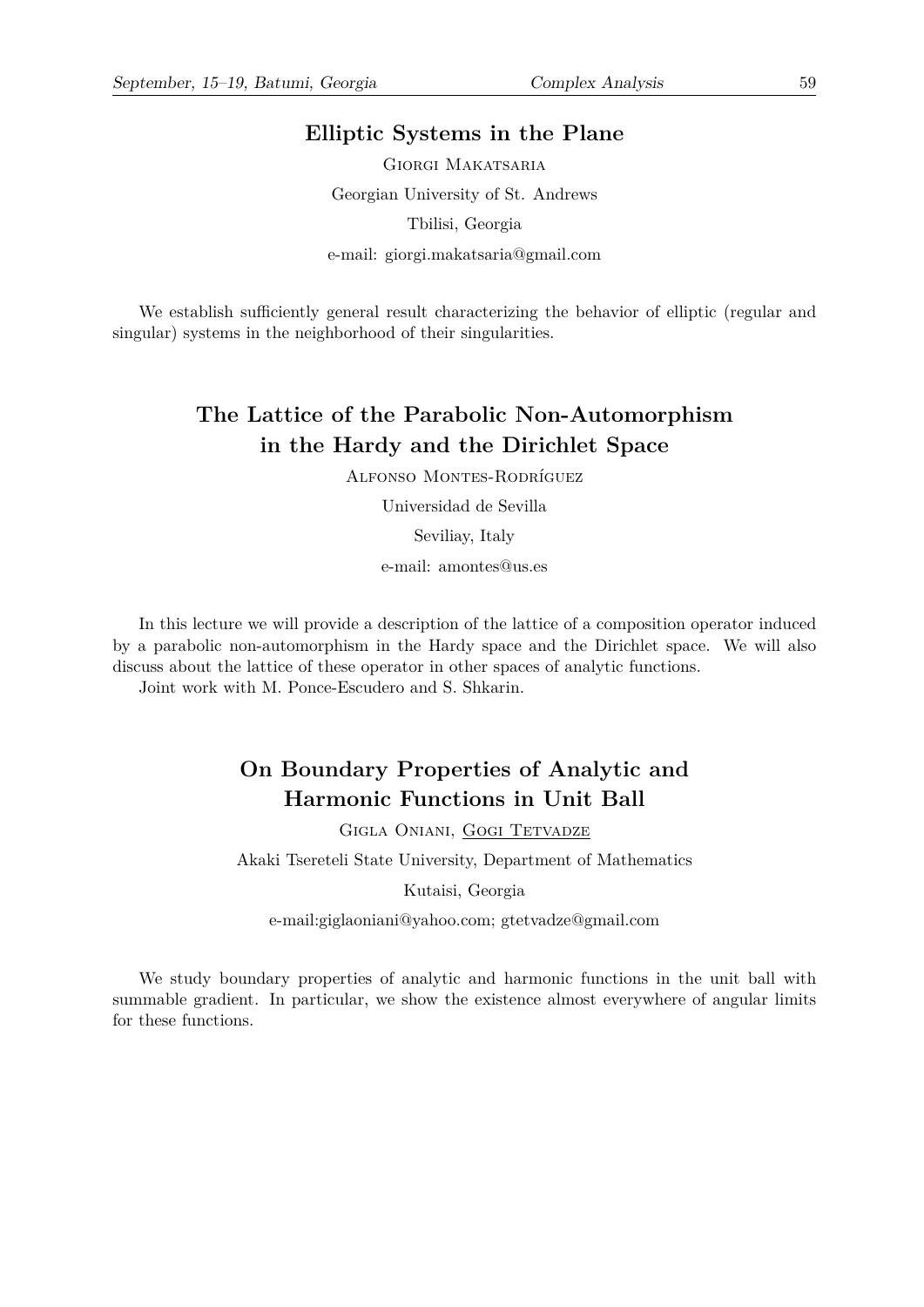# **On Witsenhausen–Kalai Constants for a Gaussian Measure on the Infinite-Dimensional Complex-Valued Unite Sphere**

Gogi Pantsulaia

I. Vekua Institute of Applied Mathematics, I. Javakhishvili Tbilisi State University

Tbilisi, Georgia

e-mail: g.pantsulaia@gtu.ge

We introduce some notations:

**C** – the set of all complex numbers;

 $W^2 = \{(z_k)_{k \in N} : z_k \in \mathbf{C}, k \in N, \sum_{k \in N}$ *k∈N*  $|z_k|^2 < +\infty$ } – an infinite-dimensional separable

complex-valued Hilbert space equipped with the usual inner scalar product;

*S*<sup>∞</sup> = { $(z_k)_{k \in N}$  :  $(z_k)_{k \in N}$  ∈  $W_2$  &  $\sum_{k=1}^{N}$ *k∈N*  $|z_k|^2 = 1$ } – the unit sphere in  $W^2$ ;

 $SO(1)$  – the group of all proper Euclidean isometries of  $R^2$  that fix the origin.

**Lemma** ([3, Theorem 3.8, p. 42]). *There is a*  $(SO(1))^{\infty}$ *-invariant Gaussian measure*  $\mu_{\infty}$  *on*  $S^{\infty}$ *.* 

**Definition.** We say that a non-negative real number *c* is a Witsenhausen–Kalai constant for the measure  $\mu_{\infty}$  if for a  $\mu_{\infty}$ -measurable set  $A \subseteq \mathbb{S}^{\infty}$  the condition  $\mu_{\infty}(A) > c$  implies that *A* contains two orthogonal points.

**Theorem.** The real number  $\frac{1}{2}$  is a Witsenhausen–Kalai constant for the measure  $\mu_{\infty}$ .

#### **References**

- [1] G. Kalai, How Large can a Spherical Set Without Two Orthogonal Vectors Be? http://gilkalai.wordpress.com/2009/05/22/how-large-can-a-spherical-set-without-two-orthogonal-vectors-be/
- [2] S. B. Topuria, Boundary properties and applications of the differentiated Poisson integral for different domains. *Mathematics Research Developments Series. Nova Science Publishers, Inc., New York*, 2009.
- [3] G. Pantsulaia, Invariant and quasiinvariant measures in infinite-dimensional topological vector spaces. *Nova Science Publishers, Inc., New York*, 2007.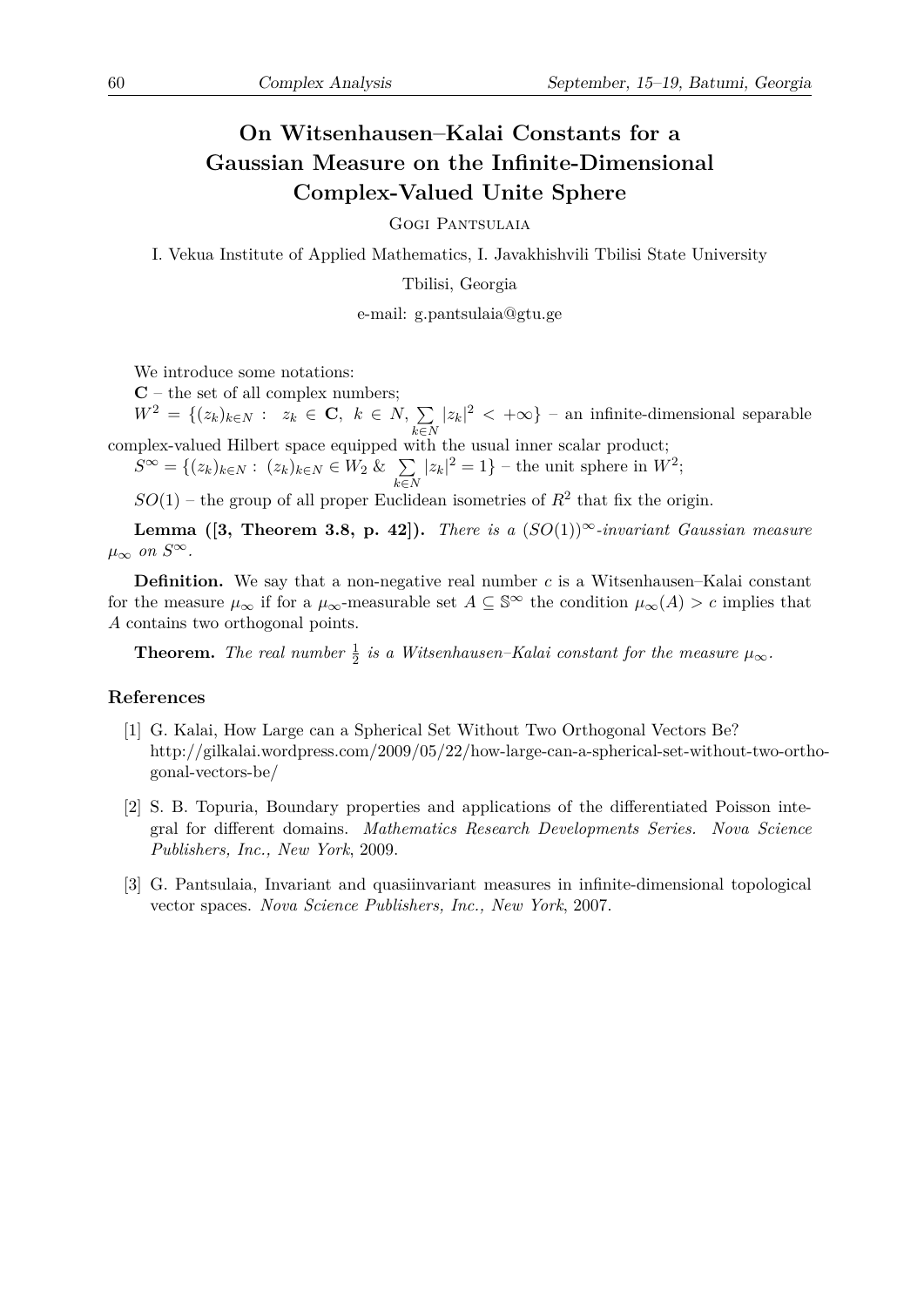# **Sums of Generalized Harmonic Series for Kids from Five to Fifteen**

Z. K. Silagadze

Novosibirsk State University and Budker Institute of Nuclear Physics

Novosibirsk, Russia

e-mail: silagadze@inp.nsk.su

We reexamine a remarkable connection, first discovered by Beukers, Kolk and Calabi, between  $\zeta(2n)$ , the value of the Riemann zeta-function at an even positive integer, and the volume of some 2*n*-dimensional polytope. It can be shown that this volume equals to the trace of a compact self-adjoint operator. We provide an explicit expression for the kernel of this operator in terms of Euler polynomials. This explicit expression makes it easy to calculate the volume of the polytope and hence  $\zeta(2n)$ . In the case of odd positive integers, the expression for the kernel leads us to rediscover an integral representation for  $\zeta(2n+1)$ , obtained originally by a different method by Cvijović and Klinowski. Finally, we indicate that the origin of the miraculous Beukers–Kolk–Calabi change of variables in the multidimensional integral, which is at the heart of this circle of ideas, can be traced to the amoeba associated with the certain Laurent polynomial.

### **Almost Periodic Factorization of Matrix Functions**

Ilya Spitkovsky The College of William and Mary, Department of Mathematics Williamsburg, Virginia, USA

e-mail: ilya@math.wm.edu

For many functional classes (such as continuous, piece-wise continuous, meromorphic, belonging to Douglas algebras, etc.) existential factorization results are quantitatively the same in the scalar and in the matrix case. It was expected that this pattern persists for almost periodic  $(AP)$  functions as well. However, while the scalar  $AP$  case was settled completely in [4, 5], it was discovered later (see, e.g., [6]) that for matrices the situation is completely different: not all invertible  $AP$  matrix functions (even in the  $2 \times 2$  triangular case) are factorable. A number of sufficient factorability conditions has been obtained since then, and the state of the matter as of the turn of the century is described in [1]. In this talk, we will discuss further progress in this area, obtained in particular in [2, 3].

#### **References**

- [1] A. Böttcher, Yu. I. Karlovich, and I. M. Spitkovsky, Convolution operators and factorization of almost periodic matrix functions. Operator Theory: Advances and Applications, vol. 131, *Birkhäuser Verlag, Basel and Boston*, 2002.
- [2] M. C. Câmara, C. Diogo, Yu. I. Karlovich, and I. M. Spitkovsky, Factorizations, Riemann– Hilbert problems and the corona theorem. arXiv:1103.1935v1 [math.FA] (2011), 1–32.
- [3] M. C. Câmara, Yu. I. Karlovich, and I. M. Spitkovsky, Kernels of asymmetric Toeplitz operators and applications to almost periodic factorization. (submitted).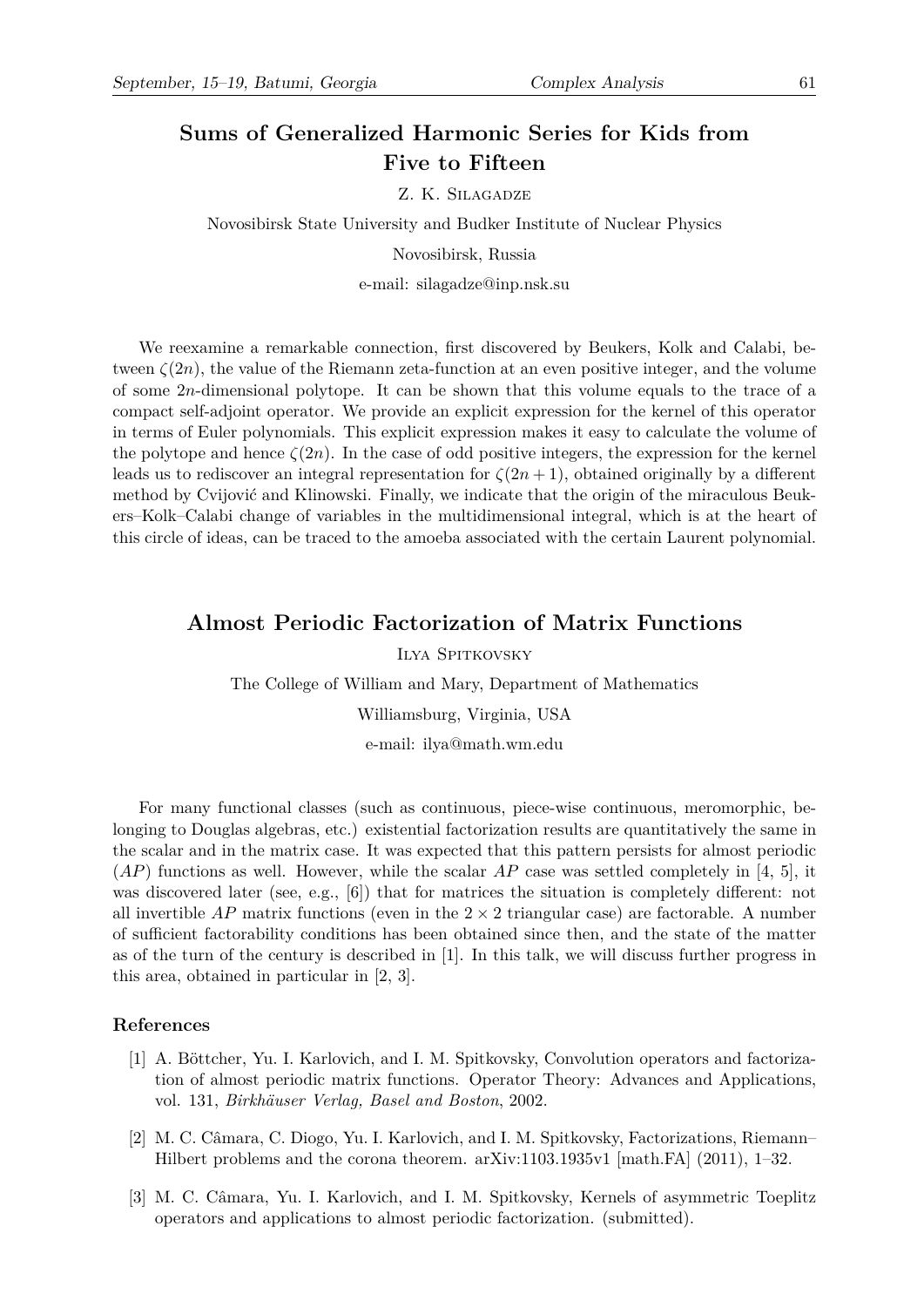- [4] L. Coburn and R. G. Douglas, Translation operators on the half-line. *Proc. Nat. Acad. Sci. USA* **62** (1969), 1010–1013.
- [5] I. C. Gohberg and I. A. Feldman, Wiener–Hopf integro-difference equations. (Russian) *Dokl. Akad. Nauk SSSR* **183** (1968), 25–28; English transl.: *Soviet Math. Dokl.* **9** (1968), 1312–13416.
- [6] Yu. I. Karlovich and I. M. Spitkovsky, Factorization of almost periodic matrix-valued functions and the Noether theory for certain classes of equations of convolution type. *Mathematics of the USSR, Izvestiya* **34** (1990), 281–316.

## **Approximation of Functions and Measures Defined on a Locally Compact Abelian Groups**

Duglas Ugulava

Georgean Technical University, Department of Mathematics

#### Tbilisi, Georgea

e-mail: duglasugu@yahoo.com

Problems of approximation in some space *X* of functions or measures defined on a locally compact abelian group *G* are considered. Let  $I \subset R^+$  be an ordered unbounded set and consider a generalized sequence of symmetric neighborhoods  $K_\alpha$  of the unity in the dual group  $\tilde{G}$  such that  $K_{\alpha} \subset K_{\beta}$  if  $\alpha < \beta$  ( $\alpha, \beta \in I$ ) and  $\bigcup_{\alpha \in I} K_{\alpha} = G$ . As X we take the following spaces: *α∈I*  $L^p(G) \equiv L^p(G, \mu)$ ,  $1 \leq p < \infty$ , the space of integrable on *G* with respect to the Haar measure  $\mu$ in the *p*-th order real or complex valued functions;  $L^{\infty}(G) \equiv L^{\infty}(G, \mu)$ , the space of functions, essentially bounded on *G* with respect to  $\mu$ ;  $M(G)$ -the space of bounded regular complex valued Borel measures on *G*. We consider the following sequence  ${\{\sigma_{K_{\alpha}}\}}$  of positive operators defined on *X*:

$$
\sigma_{K_{\alpha}}(f)(g) \equiv (f * V_{K_{\alpha}})(g), \ \ g \in G, \ \ f \in X,
$$

where  $V_{K_{\alpha}}(g) = (mes K_{\alpha})^{-1}((1)_{K_{\alpha}}(g))^2$ , and  $(1)_{K_{\alpha}}$  is the Fourier transform of the characteristic function of  $K_{\alpha}$ . If  $G = R^m$ ,  $I = N$  and  $K_n$ ,  $n \in N$  is the ball of the radius *n*, then  $\sigma_{K_n}$ coincides with the Feier's well-known integral operator. It is proved, that if  $f \in L^p(G)$  and  $\lim_{\alpha \to \infty} mes(TK_{\alpha})/(mes K_{\alpha}) = 1$  for arbitrary fixed symmetric neighborhood *T* of the unity in *G*,  $\lim_{\alpha \to \infty}$ then the sequence  $\sigma_{K_\alpha}(f)$  converges to *f* in the space  $L^p(G)$ ,  $1 \leq p < \infty$ . In the spaces  $L^\infty(G)$ and *M*(*G*) the analogous convergence is true with respect to the weak<sup>∗</sup> topology of these spaces. The proofs of these statements are based on the Proposition, according to which the sequence of kernels  ${V_{K_\alpha}}$  represents an approximative unit in the space  $L^1(G)$ . Moreover it is calculated the order, higher of which the realization of above mentioned convergence is impossible. The obtaining results are illustrated for some concrete locally compact abelian groups.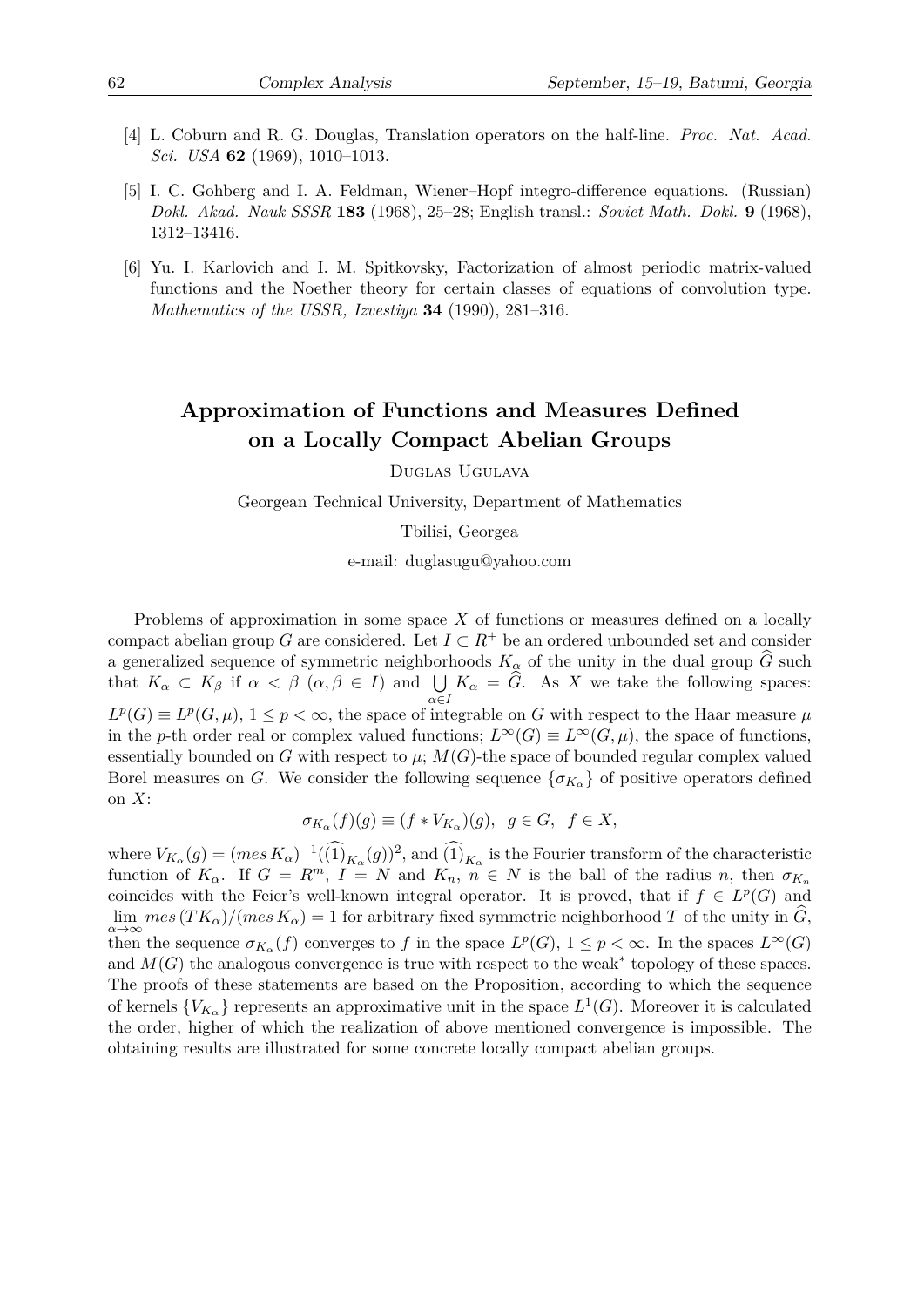# **Mathematical Logic, Applied Logic and Programming**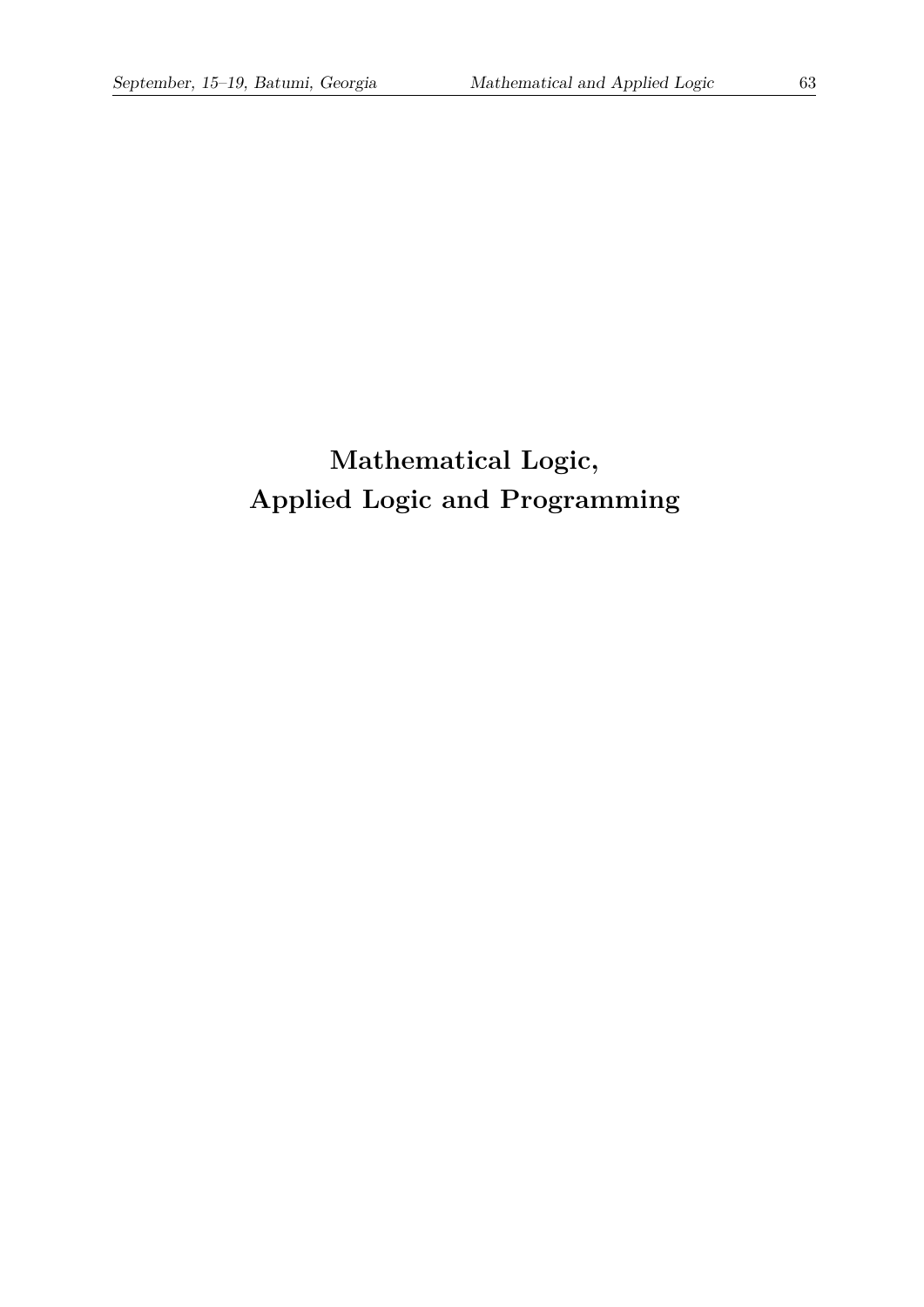## **Computer Composition of all Georgian Word-Forms for Given Lexical Unit**

Jemal Antidze, Iracli Kardava

Sokhumi State University, Scientific Institute of Mathematics and Information Technology

Tbilisi, Georgia

email: jeantidze@yahoo.com

Realization of machine translation from one natural language into Georgian demands composition of Georgian word-form from its invariable part and morphological categories. In addition, for distance learning of Georgian language and teaching Georgian morphology in secondary school by aid of computer needs composition of all correct word-forms from their invariable part. For solving of the problems, we have developed software, which makes possible to resolve the problems. Algorithm is based on Georgian grammar and for verbs we used the system proposed by D. Melikishvili, which simplifies resolution of the problems.

Parts of the software are written in visual csharp language and realized using Visual Studio 2008 Express Edition. It is foreseen presentation of the software's work.

### **Templates Processing Lists in Haskell**

NATELA ARCHVADZE

I. Javakhishvili Tbilisi State University

Faculty of Exact and Natural Sciences, Department of Computer Science

Tbilisi, Georgia

e-mail: natarchvadze@yahoo.com

Programming language Haskell represents a functional language and it has all the characteristics that defines functional paradigm. In the functional paradigm of programming, methods used for building data structure gives ability to create simultaneously templates of typical functions to edit these structures.

Typical tasks that are solved using functional programming methods include the tasks for dynamic structure descriptions and automatic construction of programs and verification for given structures. We will describe these structures using Haskell language and compare with Lisp language capabilities. The classic module of language Haskell defines template of the function for editing lists. Our goal is following: the algorithm that we have used for Lisp functional programs to use for the Haskell typical template as well. This paper describes the method for structural induction that is used for verification of those Haskell programs that can present functions for editing lists.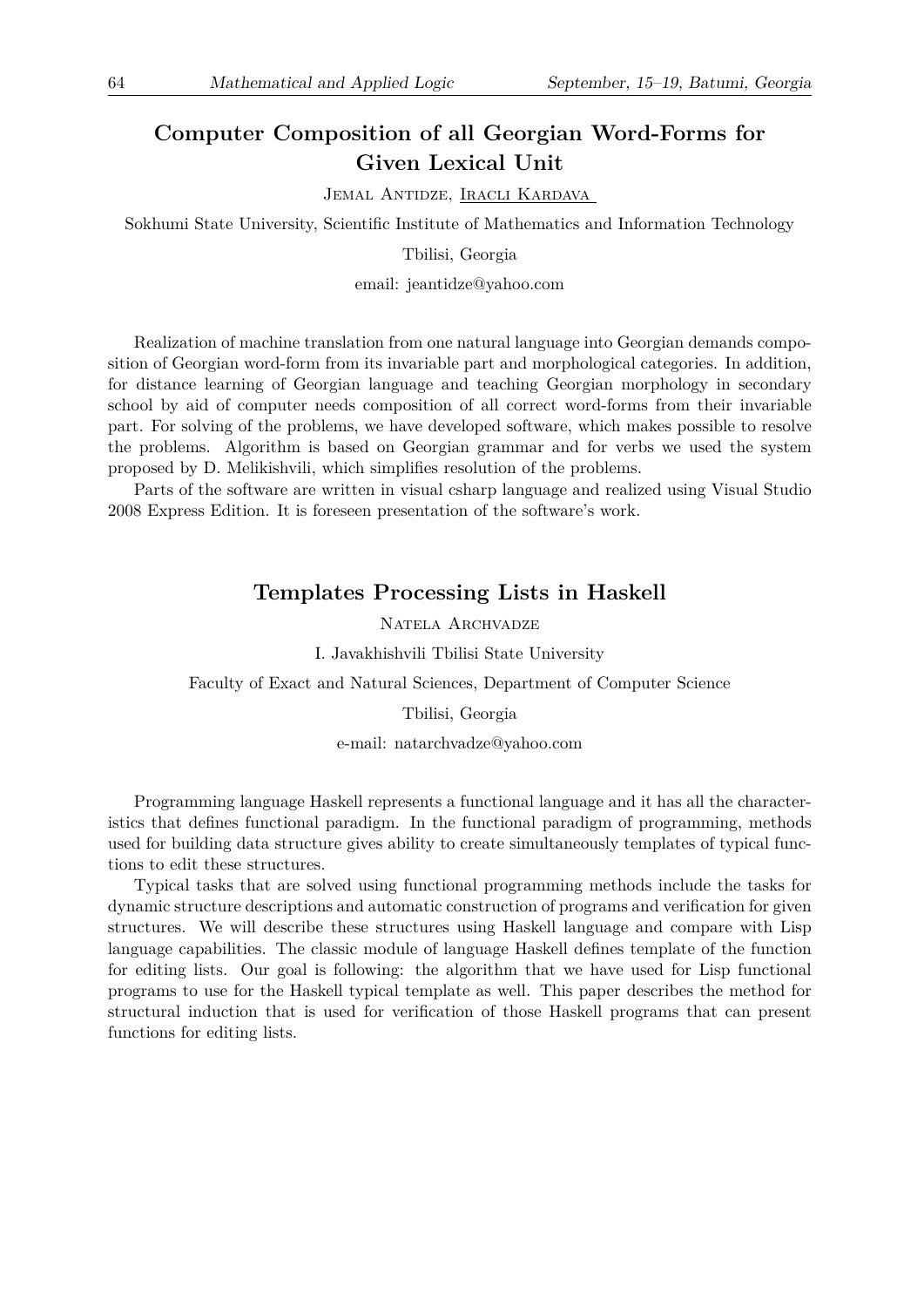# ლაბორატორიული ექსპერიმენტების მართვა  $\partial$ ୠന്നുസ്എ്ന്നെസ്പ്രാപി $\delta$ റി $\eta$ ്ലൂർനെ

მამა დავითაძე, დავით დევაძე, გულადი ფარტენაძე შოთა რუსთაველის სახელმწიფო უნივერსიტეტი კომპიუტერულ მეცნიერებათა დეპარტამენტი ბათუმი, საქართველო ელ. ფოსტის მისამართი: david.devadze@gmail.com

ნაშრომის მიმანს წარმოადგენს მიკროკონტროლერის გამოყენებით ფიზიკური ლაბორატორიული სამუშაოს, ექსპერიმენტის ჩატარების შესაძლებლობების გამოკვლევა, ექსპერიმენტებიდან გამომდინარე ვასაბუთებთ, რომ ჩვენს მიერ ჩატარებული და გაცილებით რთული ლაბორატორიული სამუშაოებისა და ექსპერიმენტების ორგანიმება ვიმუალურ და ავტომატურ რეჟიმში სა<sub>შ</sub>მაოდ მარტივდება მიკროკონტროლერების გამოყენებით, ამასთანავე, რაც dნიშვნელოვანია, მსგავსი მოწყობილობების ფასი გაცილებითი იაფია მ8ა ექსპერიმენტულ თუ ავტომატურ ლაბორატორიულ მოწყობილობებთან შედარებით, აღნიშნულიდან გამომდი**ნარე უამრავი ლაბორატორიული სამუშაო თუ ექსპერიმენტი მინიმალური დანახარ**ჯებით შეიძლება მომმადღეს და მისაწვდომი გავხადოთ უმაღლესი სასწავლებლებისა და სკოლების ფიზიკის, ქიმიის, ბიოლოგიის და სხვა კვლევითი თუ სამეცნიერო ლაბორატორიების  $\overline{0}$ ეანამშრომლების ფართო წრისთვის. აღნიშნული მოსამრების დასასაბუთებლად ჩავატარეთ ექსპერიმენტი ფოტორებისტორის წინაღობის სინათლის ინტენსივობაზე დამოკიდებულების ამოცანისთვის, ექსპერიმენტში გამოყენებულია მიკროკონტროლერის ანაწყობის მზა დაფა "ARDUINO DUEMILANOVE" მიეროკონტოლერის ბაზაზე ATmega328 დაფაზე ინტეგრირე- $\delta$ ული USB პორტით [1,3]. ARDUINO-ს პროგრამირების ენაზე [2,4] ჩვენს მიერ დაწერილი იქნა შესაბამისი პროგრამა (სკეჩი), რომელიც ციფრული სიგნალებით ავტომატურად მართავს ექსპერიმენტში გამოყენებული სინათლის წყაროს (შუქდიოდის) ინტენსივობას და მეორეს მხრივ ავტომატურად ღებულობს და მომავს ანლოგურ სიგნალს ფოტოწინაღობიდან. ექსპერიმენტის ხანგრძლივობა რამოღენიმე ათეული წამია, რაც რეალურად ჩატარებულ ექსპერიმენტთან შედარებით გაცილებით სწრაფია, საბოლოო რიცხვითი და გრაფიკული შედეგების გამოტანა ხდება კომპიუტერის მონიტორზე, მნიშვნელოვანია აღინიშნოს, რომ  $ATmega328$  მიკროკონტოლერის ბაზაზე შესაძლებელია ერთდროულად 14 ციფრული და  $6$  ანალოგური პარამეტრის მართვა, რაც რთული ექსპერიმენტის მართვის საშუალებასაც იძლევა.

## ლიტერატურა

- [1] Michael McRoberts, "Beginning Arduino", Apress 2010;
- [2] Jonathan Oxer, Hugh Blemings, "Practical Arduino", Apress 2009;
- [3] Michael McRoberts, "Earthshine Electronics", Earthshine design 2009;
- [4] www.arduino.cc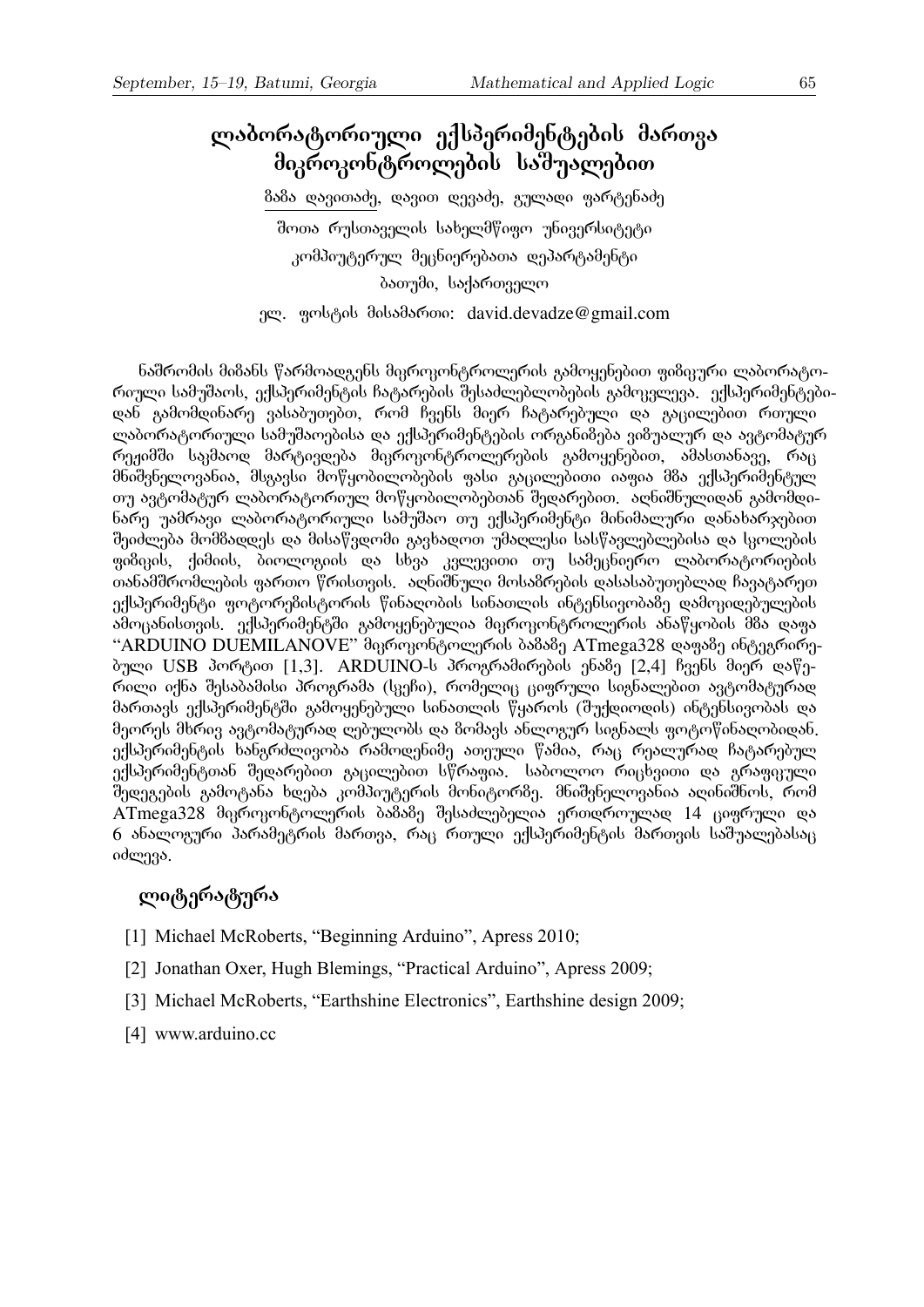# ქართული ენის ძირეული ნაწილი როგორც მათემატიკური თეორია

კონსტანტინე ფხაცაძე, ლაშა აბმიანიძე, ალექსანდრე მასხარაშვილი,

<u>ნიკოლო</u>მ ფხაკაძე, მერაბ ჩიქვინიძე

საქართველოს ტექნიკური უნივერსიტეტი

ქართული ენის ტექნოლოგიმების სასწავლო–სამეცნიერო ცენტრი

moomolo, badamonggmen

am. grobeol dobsdsmoo: gllc.ge@gmail.com

 $2010$  წელს, საქართველოს ტექნიკურ უნივერსიტეტში, დაფუძნდა ქართული ენის ტექნოლოგიების სასწავლო–სამეცნიერო ცენტრი. ცენტრი ამუშავებს გრძელვადიან პროექტს ,,ქართული ენის ლოგიკური გრამატიკა და ქართულენოვანი კომპიუტერი'', რომელიც მანამდე არსებული სახელმწიფო–მიმნობრივი პროგრამის "კომპიუტერის სრული პროგრამულ–მომსახურეობითი მოქცევა ბუნებრივ ქართულ ენობრივ გარემოში" კვლევითი ამოცანების შემდგომი გაფართოების საფუძველზე ჩამოყალიბდა.

პროექტი მიმნად ისახავს ქართული ენის (აქ, ქართული ენის ქვეშ გაიგება ქართული ბუნებრივი ენობრივი სისტემა, რომლის შემადგენლებიცაა ქართული სამწერლობო, სამეტყველო და საამროვნო ენები) ბუნების სრულად ამსახველი მათემატიკური თეორიის ანუ, მოკლედ, ქართული ენის ლოგიკური გრამატიკის შემუშავებას და, ასევე, ქართულენოვანი კომპიუტერის ანუ ინტელექტუალური უნარებით აღჭურვილი ქართული კომპიუტერული <u></u> Ŭისტემის აგებას.

ამასთან, ცხადია, რომ ქართული ინტელექტუალური კომპიუტერული სისტემის აგების ერთადერთი გმა ქართულ ენით მოცემული და, ამდენად, ქართულ ენაში არსებული გამოთვლების ამრობრივად მაორგანიზებელი წესების სრულ მათემატიკურ მოღელირებაზე ე<br>გადის, რაც ქართული ენის სრული მათემატიკური თეორიის შემუშავებას ხიშნავს. ამგვარად, გასაგები ხდება, რომ ცენტრის საპროექტო მიმანთა შორის ქართული ენის სრული მათემატიკური თეორიის შემუშავება ძირეულია.

მოხსენებისას მათემატიკური თეორიის სახით წარმოვადგენთ ქართული ენის ძირეულ ნაწილს (აქ, ქართული ენის ძირეული ნაწილის ქვეშ გაიგება ქართული ენის თხრობითი კილოს წინადადებათა შრე). ამასთან, მიმოვიხილავთ ქართული ენის ლოგიკური გრამატიკის იმ საფუძველმდებით საკითხებს, რასაც ეყრდნობა ქართული ენის ძირეული ნაწილის ÌÀÈÄÌÀÔÉÊÖÒ ÈÄÏÒÉÀà ÂÀÃÀÀÆÒÄÁÉÓ ÆÄÌÏáÀÆÂÀÓÌÖËÉ áÄÃÅÀ. ÊÄÒÞÏÃ, ÌÏáÓÄÍÄÁÉÓÀÓ dodobogygo ofbjos:

1. ლოგიკური ბრუნების და ლინგვისტური პრედიკატის ცნება და ამ ცნებების დაყრდნო-<u>ბით შემუშავებული ახალი მათემატიკუ</u>რი ხედვა ქართული ენის სახელებსა და მმნებმე;

2. ქართული ენის I საფეხურის მათემატიკური თეორია, რომელიც მათემატიკური თეორიის სახით წარმოგვიდგენს ქართული ენის ძირეული ნაწილს, ამასთან, წარმოდგენილი იქნება ქართული გამაფართოებელი წესები, რომელთა საფუძველ8ეც ქართული ენის  $\theta$ ბრეული ხაწილის სიტყვები გაიგება შ.ფხაკაძისეულ შემამოკლებელ სიმბოლოებად;

 $3$ ბრთული ენის ძირეული ნაწილის წინადადებების ქართული ენის I საფეხურის მათემატიკურ თეორიაზე ავტომატურად დამყვანი ანუ ავტომატურად მთარგმნელი ფორმა-**E**mmo Falgoo.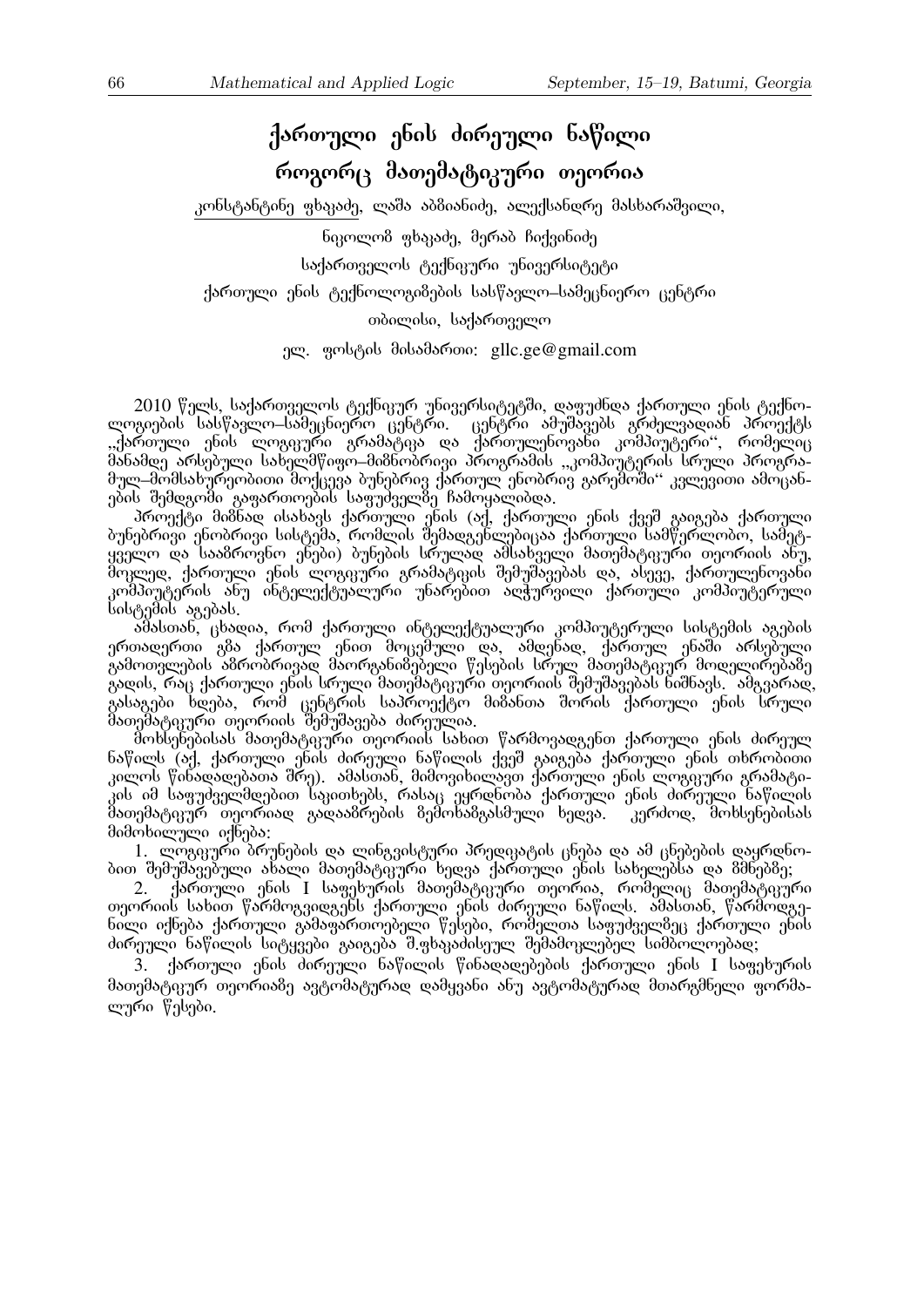# $\delta$ ურბაკის  $\tau$ -ოპერატორის მოდიფიკაცია  $b$ ელოვნური ენებისათვის

ხიმურ რუხაია, ლალი ტიბუა

eლია ვეკუას სახელობის გამოყენებითი მათემატიკის ინსტიტუტი  $\,$ ივანე ჯავახიშვილის სახელობის თბილისის სახელმწიფო უნივერსიტეტი სოხუმის სახელმწიფო უნივერსიტეტი

moomolo, badamonggmen

ელ. ფოსტის მისამართი: khimuri.rukhaia@viam.sci.tsu.ge, lali.tibua@viam.sci.tsu.ge

ცნობილია, რომ იმ თეორიაში, რომლის ენის ძირითად სიმბოლოებში შედის ბურბაკის  $\tau$ -ოპერატორი [1], არსებობისა და მოგადობის კვანტორები ისამღვრებიან განსამღვრებათა  $\mathcal{R}$ ესების რაციონალური სისტემით [2]. ამავე სისტემით ხდება  $M\tau SR$ -თეორიის ენის [3] <u>ღელუქც</u>იური გაფართოება-განვითარება და შესაბამისად, მას გააჩნია კარგი გამომსახველო- $\delta$ ბითი უნარი,  $M\tau SR$ -ენის შემდგომ სრულყოფას მივაღწიეთ  $\tau$ -ოპერატორის მოდიფიკაციით  $\alpha$ შ ამრით, რომ მის ოპერატიულ ასოდ დავუშვით  $M\tau SR$ -ენის მეტაცვლადები თერმებისა- $\sigma$ გის, ე.ი. მოცემულ თეორიაში ჩვენ დავუშვით  $\tau_T A(T)$  ტიპის თერმის არსებობა,  $\tau_T A(T)$  $\sigma$ ერმი იკითხება ასე: "ისეთი პრივილეგირებული  $T$  თერმი, რომელსაც აქვს  $A(T)$  თვისება". შესაბამისად,  $\tau_T$  კვანტორით განისამღვრა ∃ $T$ -არსებობის და ∀ $T$ -მოგადობის კვანტორები cos coscaobcos doono denangeñono ongolindo.

## ლიტერატურა

- [1] Бурбаки Н. Теория множеств. Изд. Мир, М. 1965.- 455 с.
- [2] Sh. Pkhakadze, Some problems of the notation theory. (Russian) *Tbilisi, University Press*, 1977.
- [3] Kh. Rukhaia, L. Tibua, G. Chankvetadze, V. Plisko, Modified *MτSR*-Theory. *Reports of Seminar of I. Vekua Institute of Applied Mathematics*, **34** (2008) ( http://www.viam.science.tsu.ge/report/vol34/rukhaia.pdf ).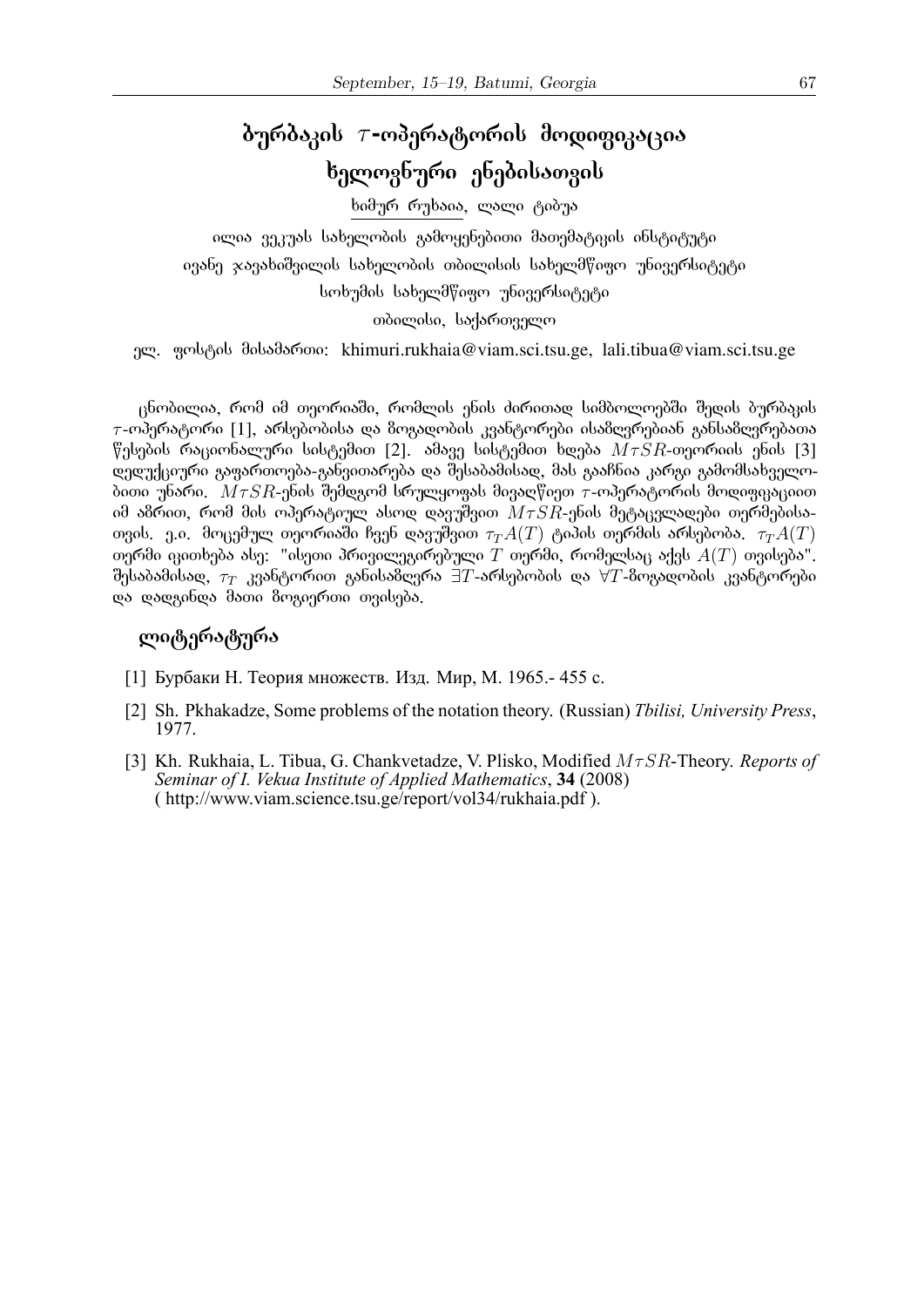# **Topology**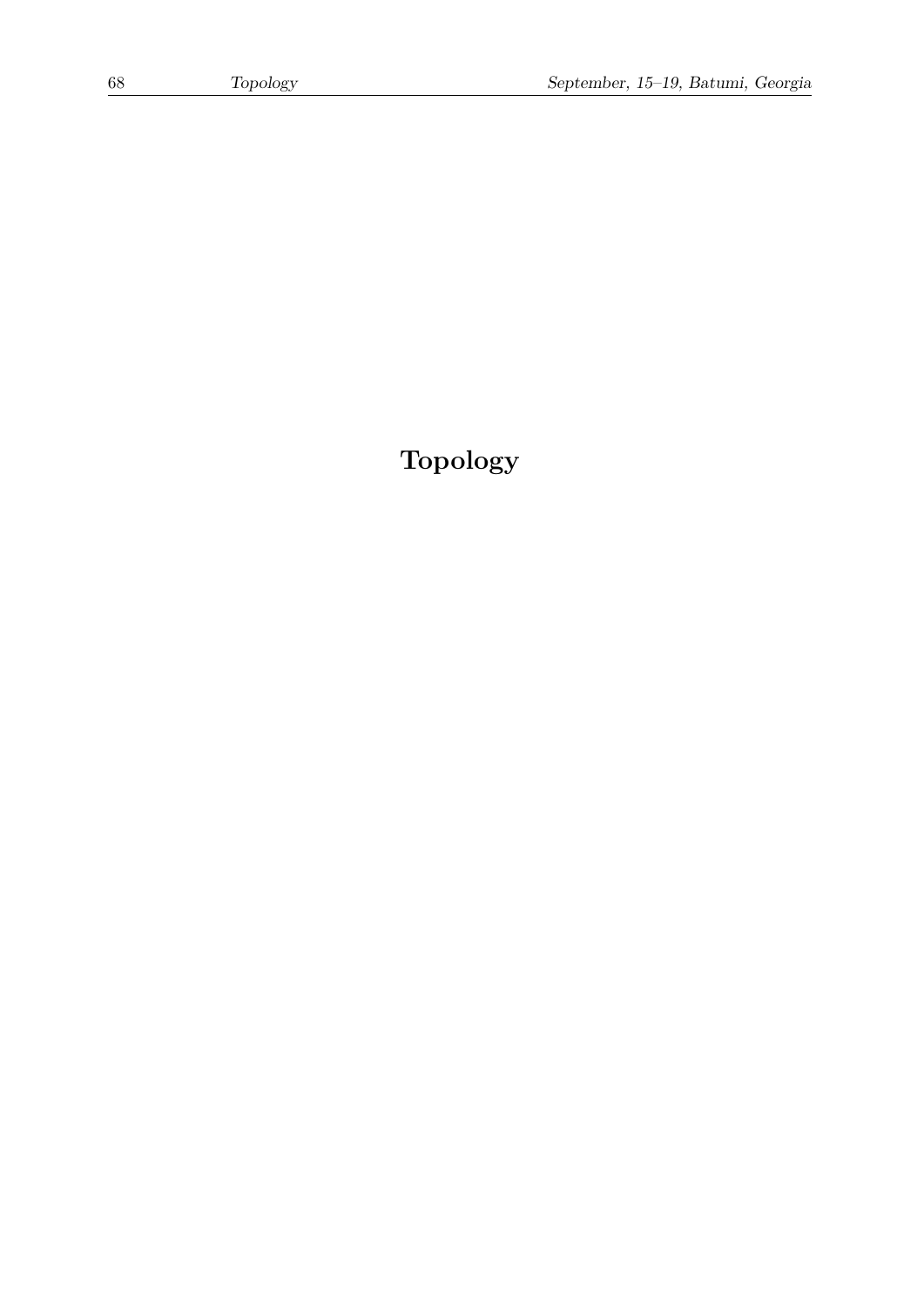**Topology of the Fibres of Proper Quadratic Mappings**

Teimuraz Aliashvili

Georgian Technical University, Department of Mathematics

Tbilisi, Georgia

e-mail: aliashvili@yahoo.com

As is known, in many problems of variational calculus and optimal control theory, an important role is played by the topological structure of the fibers of a given quadratic mapping of Euclidean spaces. Similar problems arise in algebraic geometry and singularity theory. We estimate the number of components and the Euler characteristic for the fibres of a stable quadratic map in low dimensions.

Let X and Y be smooth manifolds, f and f' be two elements from  $C^{\infty}(X, Y)$ . Mappings f and  $f'$  are called equivalent, if there exist diffeomorphisms  $g: X \to X$ , and  $h: Y \to Y$ , such that

$$
h\circ f=f'\circ g.
$$

**Definition.** A mapping  $f \in C^{\infty}(X, Y)$  is called stable if there exists a neighborhood  $W_f$  of *f* in  $C^{\infty}(X, Y)$ , such that any map  $f' \in W_f$  is equivalent to *f*.

Let  $Q: \mathbb{R}^s \to \mathbb{R}^t$  be a *stable proper* quadratic mapping with generic fiber of positive dimension  $k = s - t$ .

**Theorem.** *The Euler characteristics of the fibers of a stable proper quadratic mappings*  $Q: \mathbb{R}^4 \to \mathbb{R}^3$  fill the integer segment  $[-3, 3] \cap \mathbb{Z}$ .

**Proposition.** For  $n = 3$ , the fibres are finite and the number of points in a fibre fills in the *integer segment*  $[0, 8] \cap \mathbb{Z}$ .

More precisely, to each number from the integer segment  $[0, 8] \cap \mathbb{Z}$  corresponds an obvious realization, therefore Euler characteristic takes all integer values from [0*,* 8]*.*

**Proposition.** *The component number of any fibre does not exceed* 54*.*

### **The Shape and Cohomology Exact Sequences of a Map**

Vladimer Baladze

Shota Rustaveli State University, Department of Mathematics

Batumi, Georgia

e-mail: vbaladze@gmail.com

In this paper the shape of continuous map  $f: X \to Y$  is defined (cf. [2]). Applying Cech and Vietoris constructions then it will be shown that exist two equivalence functors from the category of maps of topological spaces to the pro-category of category of maps of CW-complexes and to the pro-category of appropriate homotopy category of maps of CW-complexes. Next we will give the definitions of functors from the category of maps to the category of long exact sequences of normal homology pro-groups and to the category of long exact sequences of normal cohomology inj-groups  $([1, 3, 5, 6])$ . Using the result of  $([1, 2, 4])$  we will prove the following theorems.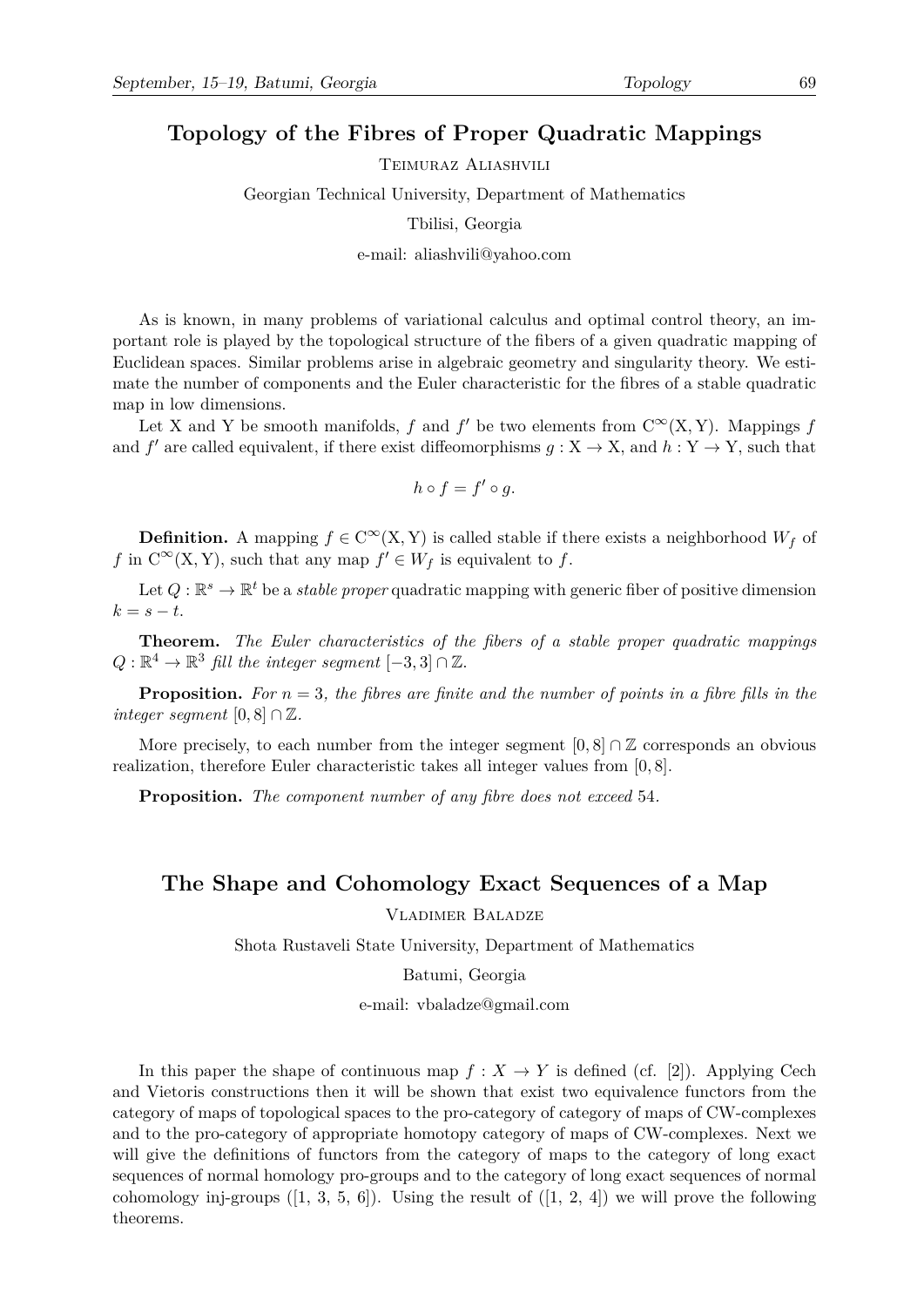**Theorem 1.** For each map  $f: X \to Y$  of topological spaces and abelian group G there exist *the long exact sequences of normal homology pro-groups and normal cohomology inj-groups*

$$
\cdots \to pro-H_n(X;G) \to pro-H_n(Y;G) \to pro-H_n(f;G) \to \cdots
$$
  

$$
\cdots \to inj-H^n(f;G) \to inj-H^n(Y;G) \to inj-H^n(X;G) \to \cdots,
$$

*where*

$$
pro-H_n(f;G) = \{H_n(f_{\alpha\beta\nu};G)\}_{(\alpha,\beta,\nu)\in\text{cov}_N(f)},
$$

$$
inj-H^n(f;G) = \{H^n(f_{\alpha\beta\nu};G)\}_{(\alpha,\beta,\nu)\in\text{cov}_N(f)},
$$

$$
H_n(f_{\alpha\beta\nu};G) = H_n(Cyl(f_{\alpha\beta\nu})), X_\beta;G), \quad H^n(f_{\alpha\beta\nu};G) = H^n(Cyl(f_{\alpha\beta\nu})), X_\beta;G),
$$

 $f_{\alpha\beta\nu}: X_{\beta} \to Y_{\alpha}, \nu: \beta > f^{-1}(\alpha), \alpha \in \text{cov}_N(Y), \beta \in \text{cov}_N(X)$  and  $\text{cov}_N(X)$  and  $\text{cov}_N(Y)$  are *the sets of normal open coverings of X and Y, respectively.*

**Theorem 2.** For each map  $f : X \to Y$  of topological spaces there exists a long exact sequences of normal cohomology groups

$$
\cdots \to \check{H}^n(f;G) \to \check{H}^n(Y;G) \to \check{H}^n(X;G) \to \cdots,
$$

where  $\check{H}^n(f;G) = \lim$ *→*  $inj - H<sup>n</sup>(f; G)$ .

**Corollary 3 (cf. [3]).** For each pair  $(X, A)$  of topological spaces there exists a long exact sequence of normal cohomology groups

$$
\cdots \to \check{H}^n(i;G) \to \check{H}^n(Y;G) \to \check{H}^n(X;G) \to \cdots,
$$

where *i* is the inclusion map  $i : A \rightarrow X$ .

#### **References**

- [1] V. Baladze, On coshapes of topological spaces and continuous maps. *Georgian Math J.* **16** (2009), 229–242.
- [2] D. A. Eduards, P. Tulley Mc Auley, The shape of map. *Fund Math.* **96** (1977), 195–210.
- [3] S. Mardešic, J. Segal, Shape Theory. The Inverse System Approach. *North-Holland, Amsterdam*, 1982.
- [4] I. P. May, Simplicial objects in algebraic topology. *Van Nostrad*, 1967.
- [5] K. Morita, Čech cohomology and covering dimension for topological spaces. *Fund. Math.* **87** (1975), 31–52.
- [6] T. Watanabe, Čech cohomology, Steenrod homology and strong homology I. *Glasnik Mat.* **22** (1987), 187–238.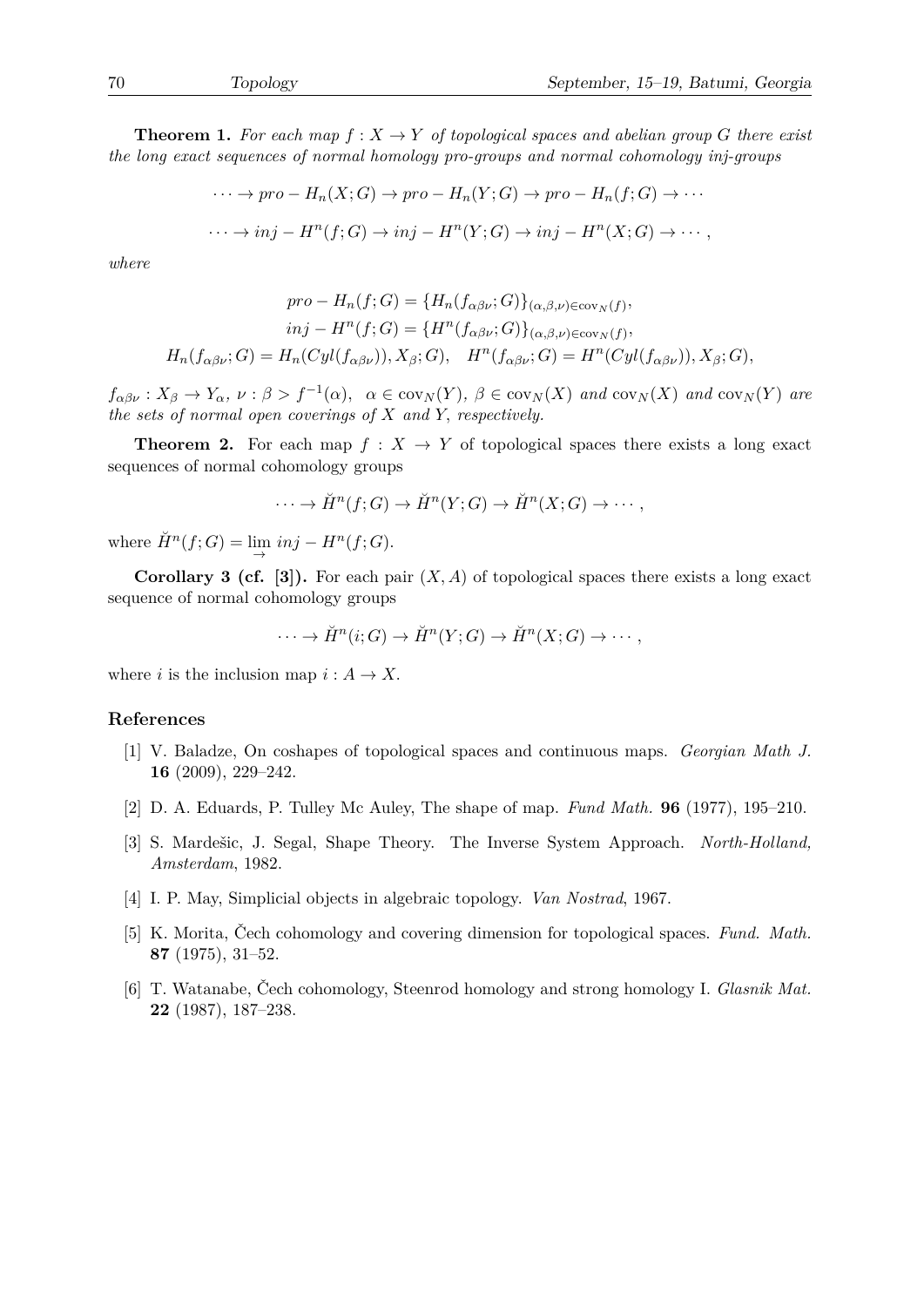## **On Intuitionistic Fuzzy Soft Topological Spaces**

SADI BAYRAMOV<sup>1</sup>, CIGDEM GUNDUZ $(ARAS)^2$ 

<sup>1</sup>Department of Mathematics, Kocaeli University

Kocaeli, Turkey

<sup>2</sup>Department of Mathematics, Kafkas University

Kars, Turkey

e-mail: baysadi@gmail.com

Let  $IFSP(X, E)$  be the family of all intuitionistic fuzzy soft sets over X via parameters in *E*.

**Definition 1.** Let  $\tau \subset IFSP(X, E)$  be the collection of intuitionistic fuzzy soft sets over *X*, then  $\tau$  is said to be an intuitionistic fuzzy soft topology on *X* if

(1)  $\widetilde{\Phi}$ ,  $\widetilde{1}$  belong to  $\tau$ ;

- (2) the union of any number of intuitionistic fuzzy soft sets in  $\tau$  belongs to  $\tau$ ;
- (3) the intersection of any two intuitionistic fuzzy soft sets in  $\tau$  belongs to  $\tau$ .

The triplet  $(X, \tau, E)$  is called an intuitionistic fuzzy soft topological space over X.

**Proposition 2.** *Let* (*X, τ, E*) *be an intuitionistic fuzzy soft topological space over X and*  $\tau = \left\{ (F_{\alpha}, G_{\alpha}, E) \right\}_{\alpha \in \Lambda}$ . Then the collection  $\tau_1 = \left\{ (F_{\alpha}, E) \right\}_{\alpha \in \Lambda}$  and  $\tau_2 = \left\{ (G_{\alpha}, E) \right\}_{\alpha \in \Lambda}$  defines a *fuzzy soft topology on X.*

**Proposition 3.** *Let* (*X, τ, E*) *be an intuitionistic fuzzy soft topological space over X. Then the collection*  $\tau_{\alpha} = \{ (F(\alpha), G(\alpha)) | (F, G, E) \in \tau \}$  *for each*  $\alpha \in E$ *, defines a fuzzy bitopology on X.*

**Definition 4.** Let  $(X, \tau, E)$  and  $(Y, \tau', E)$  be two intuitionistic fuzzy soft topological spaces,  $f:(X, \tau, E) \to (Y, \tau', E)$  be a mapping. For each  $(F, G, E) \in \tau'$ , if  $f^{-1}(F, G, E) \in \tau$ , then  $f:$  $(X, \tau, E) \rightarrow (Y, \tau', E)$  is said to be intuitionistic fuzzy soft continuous mapping of intuitionistic fuzzy soft topological spaces.

**Theorem 5.** Let  $(X, \tau, E)$  and  $(Y, \tau', E)$  be two intuitionistic fuzzy soft topological spaces,  $f: (X, \tau, E) \to (Y, \tau', E)$  *be a mapping. Then the following conditions are equivalent:* 

- (1)  $f:(X, \tau, E) \to (Y, \tau', E)$  *is an intuitionistic fuzzy soft continuous mapping*;
- (2) For each intuitionistic fuzzy soft closed set  $(F, G, E)$  over  $Y$ ,  $f^{-1}(F, G, E)$  is a intuitionistic *fuzzy soft closed set over X;*
- (3) For each intuitionistic fuzzy soft set  $(F, G, E)$  over  $X, f(\overline{(F, G, E)}) \overset{\sim}{\subset} \overline{(f(F, G, E))}$ ;
- $(4)$  *For each intuitionistic fuzzy soft set*  $(F, G, E)$  *over*  $Y$ ,  $\overline{(f^{-1}(F, G, E))}$  $\subsetneq$   $f^{-1}(\overline{(F, G, E)})$ ;
- (5) For each intuitionistic fuzzy soft set  $(F, G, E)$  over  $Y$ ,  $f^{-1}((F, G, E)^{\circ})\widetilde{\subset}(f^{-1}(F, G, E))^{\circ}$ .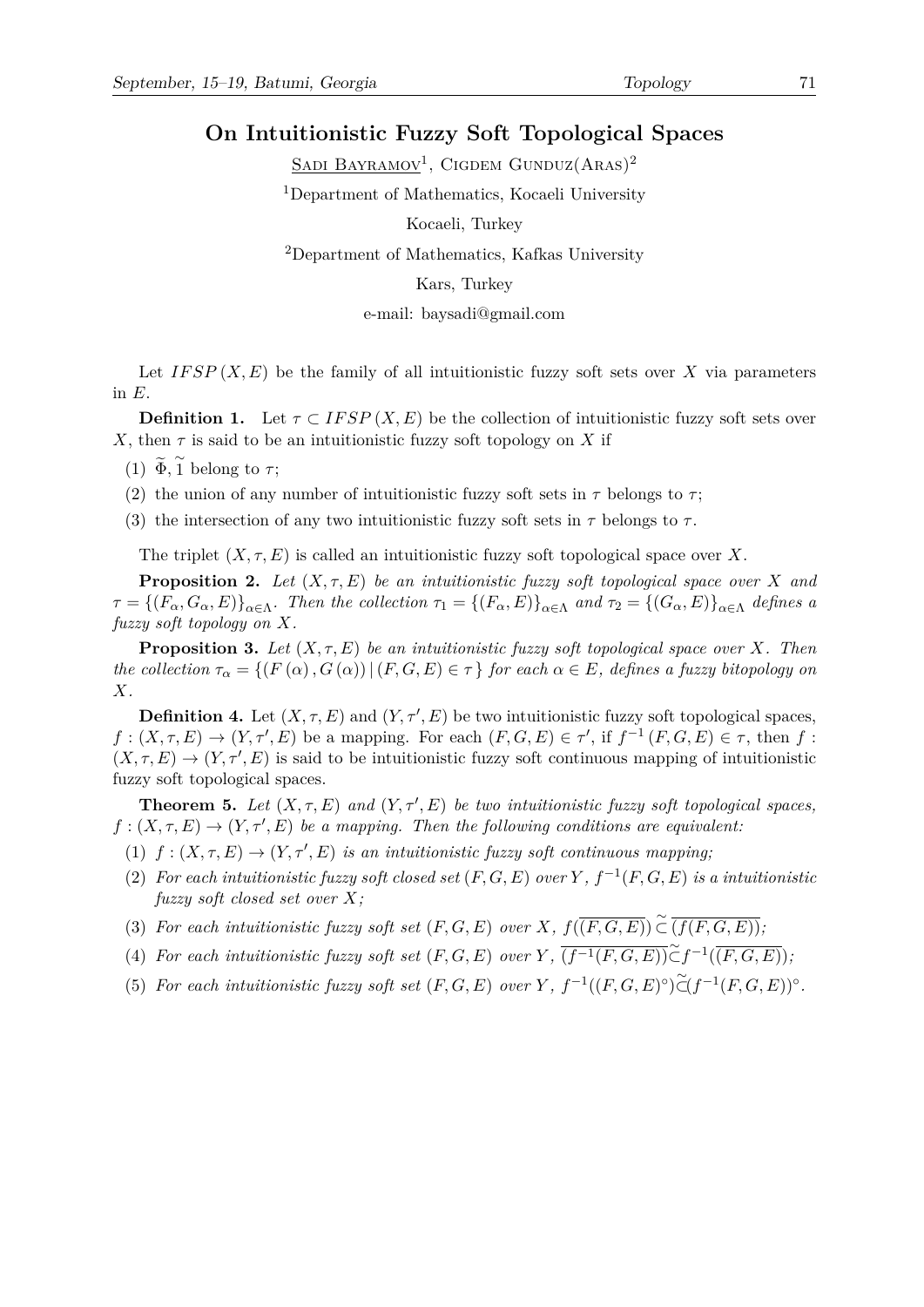## **On Soft Compactness**

SADI BAYRAMOV<sup>1</sup>, CIGDEM GUNDUZ $(ARAS)^2$ <sup>1</sup>Department of Mathematics, Kocaeli University Kocaeli, Turkey <sup>2</sup>Department of Mathematics, Kafkas University Kars, Turkey

e-mail: carasgunduz@gmail.com

The most important of all covering properties is compactness. In this study, we introduce the concept of soft compactness and study some of its basic properties.

**Definition 1.** Let  $(X, \tau, E)$  be a soft topological space and  $\emptyset \neq Y \subset X$ ,  $U = (\{F_\alpha, E\})_\alpha \subset \tau$ .

A collection *U* of soft open sets is called a soft open covering of  $\widetilde{Y}$  if  $\widetilde{Y} \subset \bigcup$  $\bigcup_{\alpha}$  (*F*<sub>α</sub>*, E*).

If  $\widetilde{Y} = X$ , then the family *U* is said to be soft open covering of  $(X, \tau, E)$ .

**Definition 2.** A soft topological space  $(X, \tau, E)$  is said to be soft compact space, if every soft open covering of *X* has a finite soft open subcovering.

**Definition 3.** Let  $(X, \tau, E)$  be a soft topological space and  $\emptyset \neq Y \subset X$ . If  $(Y, \tau_Y, E)$  is a soft compact space, then soft subset  $\widetilde{Y}$  is called a soft compact set on  $\widetilde{X}$ .

**Theorem 4.** *Let*  $(X, \tau, E)$  *be a soft topological space. If*  $(X, \tau, E)$  *is a soft compact space, then*  $(X, \tau_\alpha)$  *is a compact space, for each*  $\alpha \in E$ *.* 

**Theorem 5.** A*ny soft closed subset of a soft compact space is soft compact space.*

**Theorem 6.** *Any soft compact subset of a soft T*2*-space is a soft closed.*

**Theorem 7.** Let  $(X, \tau, E)$  be a soft compact space,  $(Y, \tau', E)$  be any soft toplogical space. If  $f:(X,\tau,E)\to (Y,\tau',E)$  *is a soft continuous mapping, then*  $\Big(f\left(X\right),\tau'_{f(X)},E\Big)$  *is soft compact space.*

#### **References**

- [1] D. Molodtsov, Soft set theory first results. *Comput. Math. Appl.* **37** (1999), 19–31.
- [2] M. Shabir, M. Naz, On soft topological space. *Comput. Math. Appl.* **61** (2011), 1786–1799.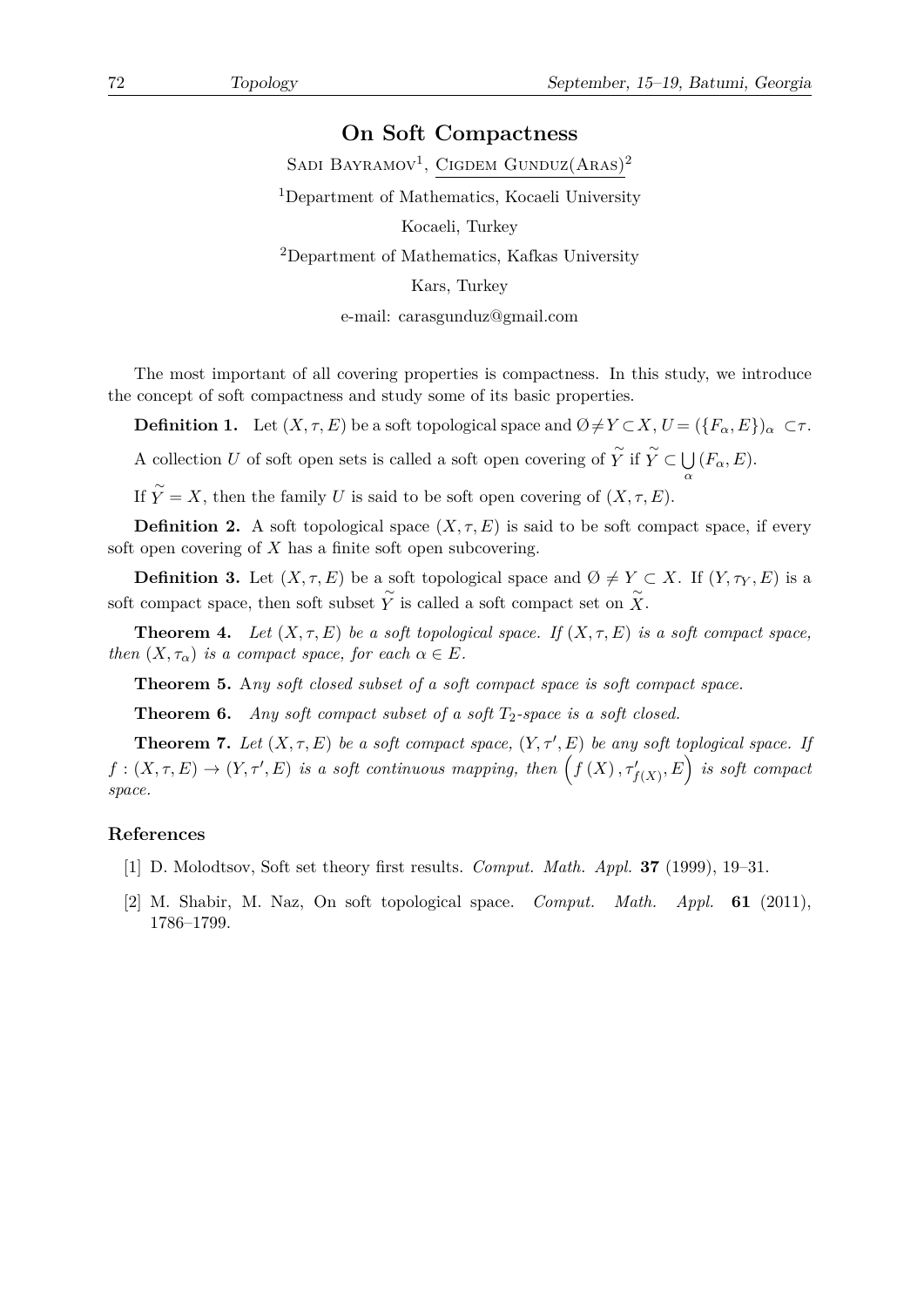### **Strong Homology Group of Continuous Map**

Anzor Beridze

Shota Rustaveli Batumi State University, Department of Mathematics

Batumi, Georgia

e-mail: anzorberidze@yahoo.com

Using the shape properties of continuous map normal cohomology functor from the category of maps to the category of long exact sequences of groups is constructed by V.Baladze [1].The main aim of this work is to study the strong homology of maps. It is proved that for each **pro**-chain map *f* **:** *C−→C′* there exists the long exact strong homological sequence:

$$
\cdots \longrightarrow H_m(C) \longrightarrow H_m(C') \longrightarrow H_m(f) \longrightarrow H_{m-1}(C) \longrightarrow \cdots.
$$

Using the obtained results strong homology functor *H∗***(***−***)** is constructed on the category  $M_{Top}$  of continuous maps of topological spaces. It is proved that the functor  $H_*(-)$ : *M*<sup>*T*<sub>0</sub>*p*<sup> $\rightarrow$ </sup>*Ab* satisfies the Boltianski type axioms. Besides, the isomorphism  $H_*(f) \approx H_*(C_f)$  of</sup> strong homology group of continuous map *f* : *X−→Y* of topological spaces and strong homology group [2] of mapping cone  $C_f$  of the map f is proved. As corollary, it is obtained that for each pair  $(X, A)$  of topological spaces there exists the long exact strong homological sequence:

$$
\cdots \longrightarrow H_{m}(A) \longrightarrow H_{m}(X) \longrightarrow H_{m}(C_{i}) \longrightarrow H_{m-1}(A) \longrightarrow \cdots,
$$

where  $C_i$  is mapping cone of inclusion  $i : A \rightarrow X$ . In the case when  $i : A \rightarrow X$  is cofibration and  $(X, A)$  is normally embedded pair there is the isomorphism  $H_*(C_f) \approx H_*(X, A)$  of strong homology group of mapping cone *C<sup>i</sup>* and strong homology group of pair (*X, A*).

#### **References**

- [1] V. Baladze, The shape and cohomology exact sequence of map. *Abstracts, Dubrovnik, Geometric Topology*, 2011.
- [2] S. Mardesic, Strong shape and homology. *Springer Monographs in Mathematics. Springer-Verlag, Berlin*, 2000.

#### **On Equivariant Strong Shape Theory**

MAIA DZADZAMIA

Shota Rustaveli State University, Department of Mathematics

Batumi, Georgia

e-mail: maikodzadzamia@yahoo.com

For the category of spaces with action of compact group G strong shape theory is constructed and studied.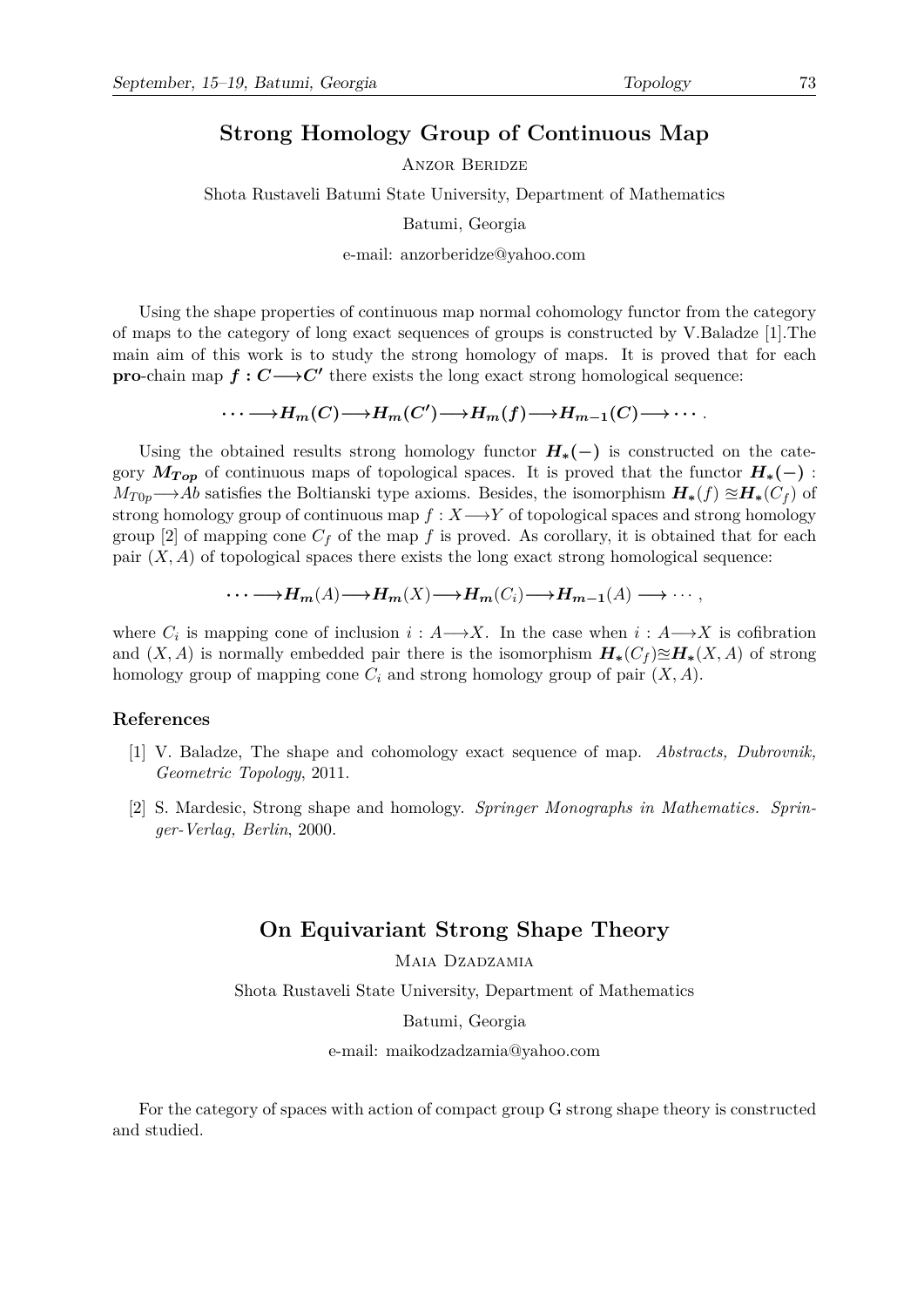### **On Fixed Point Theorems and Nonsensitivity of Dynamical Systems**

Eli Glasner, Michael Megrelishvili Bar-Ilan University, Department of Mathematics Ramat-Gan, Israel e-mail: megereli@math.biu.ac.il www.math.biu.ac.il/*∼*megereli

Sensitivity is a prominent aspect of chaotic behavior of a dynamical system. We study the relevance of nonsensitivity to fixed point theory in affine dynamical systems. We prove a fixed point theorem which extends Ryll–Nardzewski's theorem and some of its generalizations. Using the theory of hereditarily nonsensitive dynamical systems we establish left amenability of  $Asp(G)$ , the algebra of Asplund functions on a topological group *G* (which contains the algebra  $WAP(G)$  of weakly almost periodic functions). We note that, in contrast to  $WAP(G)$  where the invariant mean is unique, for some groups (including the integers) there are uncountably many invariant means on  $Asp(G)$ . Finally we observe that dynamical systems in the larger class of tame *G*-systems need not admit an invariant probability measure. This is a joint work (will appear in *Israel Journal of Mathematics*) with Eli Glasner (Tel Aviv University).

### **On Derived Functors**

Leonard Mdzinarishvili

Georgian Technical University, Department of Mathematics

#### Tbilisi, Georgia

e-mail: maia@rmi.ge

Let  $\mathscr K$  be an abelian category with enough a) injective or b) projective objects and for any exact sequence

$$
0 \longrightarrow A \longrightarrow B \longrightarrow C \longrightarrow 0 \tag{*}
$$

from  $K$  there exists a commutative diagram

a) 0 *−−−−→ A −−−−→ B −−−−→ C −−−−→* 0 *∥* y  $\downarrow$ *γ* 0 *−−−−→ A −−−−→ B′ −−−−→ C ′ −−−−→* 0*,*

where  $\gamma$  is a monomorphism, or

$$
\begin{array}{ccccccc}\n & & & 0 & \longrightarrow & A' & \longrightarrow & B' & \longrightarrow & C & \longrightarrow & 0 \\
 & & & & & \downarrow & & & \parallel & & \\
 & & & & & \downarrow & & & \parallel & & \\
 & & & & & & \downarrow & & & \parallel & & \\
 & & & & & & & \downarrow & & & \parallel & & \\
 & & & & & & & & \downarrow & & & \parallel & & \\
 & & & & & & & & & \downarrow & & & \parallel & & \\
 & & & & & & & & & \downarrow & & & \parallel & & \\
 & & & & & & & & & & \downarrow & & & \parallel & & \\
 & & & & & & & & & & \downarrow & & & \parallel & & \\
 & & & & & & & & & & & \downarrow & & & \parallel & & \\
\end{array}
$$

where  $\alpha$  is an epimorphism.

Assume that a functor  $T: \mathcal{K} \to \mathcal{K}'$  is an additive and a) left exact covariant or right exact contravariant, b) right exact covariant or left exact contravariant, where  $\mathscr{K}'$  is an abelian category. By  $T^i$ ,  $i \geq 0$ , denote derived functors of *T*.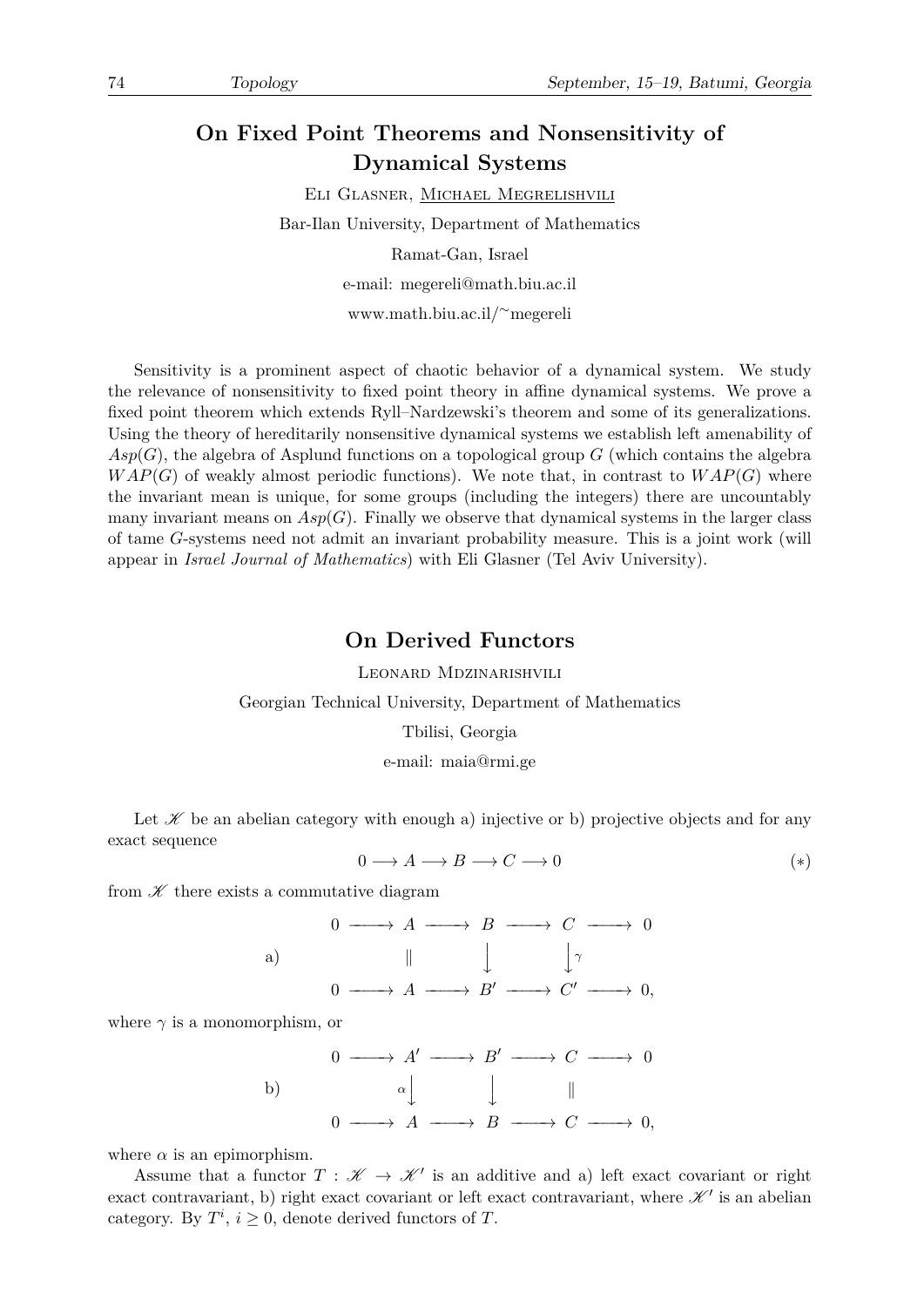**Theorem A.** For any sequence  $(*)$  in the case a) there exists for  $i \geq 2$  a naturally split *sequence*

$$
0 \longrightarrow T^i(A) \longrightarrow T^i(B) \longrightarrow T^i(C) \longrightarrow 0;
$$

*or*

$$
0 \longrightarrow T^{i}(C) \longrightarrow T^{i}(B) \longrightarrow T^{i}(A) \longrightarrow 0.
$$

**Theorem B.** *For any sequence* (*∗*) *in the case* b) *there exists for i ≥* 2 *a naturally split sequence*

$$
0 \longrightarrow T^i(A) \longrightarrow T^i(B) \longrightarrow T^i(C) \longrightarrow 0;
$$

*or*

$$
0T^{i}(C) \longrightarrow T^{i}(B) \longrightarrow T^{i}(A) \longrightarrow 0.
$$

### **Partially Continuous Singular Cohomology and Fibration**

Leonard Mdzinarishvili, Lia Chechelashvili

Georgian Technical University, Faculty of Informatics, Department of Mathematics

Tbilisi, Georgia

e-mail: ch060971@hotmail.com

Let  $X$  be a topological space and  $G$  be a topological abelian group. In the papers  $[1]$ ,  $[2]$  partially continuous singular cohomology  $\overline{h}_s^*(X, G)$  and continuous singular cohomology  $h_s^*(X, G)$ , respectively, were defined. If *X* is a metric space and  $G = ANR$ , then there is an isomorphism  $h_s^*(X, G) \approx h_s^*(X, G)$  [2, Corollary 13].

**Definition.** A function  $\varphi : S_q(X) \to G$  is said to be partially inessential, if there exists an open covering  $\alpha = \{U_\alpha\}$  of X such that the restriction  $\varphi|S_q(\alpha)$  is a continuous inessential map, where  $S_q(\alpha) = F(\Delta_q, X)$  is the space of all continuous maps from  $\Delta_q$  to  $U_\alpha$ , given the compact-open topology. Denote by  $L_0^q$  $\frac{q}{Q}(X, G)$  the subgroup of  $\tilde{L}^q(X, G)$  consisting of all locally zero functions and by  $\overline{L}^q(X, G) = \widetilde{L}(X, G)/L_0^q$  $_{0}^{q}(X, G)$ . Cohomology of the cochain complex  $\overline{L}^q(X, G)$  is denoted by  $\widetilde{h}^*_s(X, G)$ .

**Theorem.** For any topological space X and a fibration  $p : E \to B$ , where E is a contractible *space and*  $F = p^{-1}(b_0)$  *is fiber, there is an exact cohomology sequence* 

$$
\cdots \longrightarrow \overline{h}_s^q(X, F) \longrightarrow \overline{h}_s^q(X, E) \longrightarrow \widetilde{h}_s^q(X, B) \longrightarrow \overline{h}_s^{q+1}(X, F) \longrightarrow \cdots
$$

- [1] L. Chechelashvili, Partially continuous singular cohomology. *Bull. Georgian Acad. Sci.* **171** (2005), No. 5, 231–234.
- [2] L. Mdzinarishvili, Continuous singular cohomology. *Georgian Math. J.* **16** (2009), No. 2, 321–341.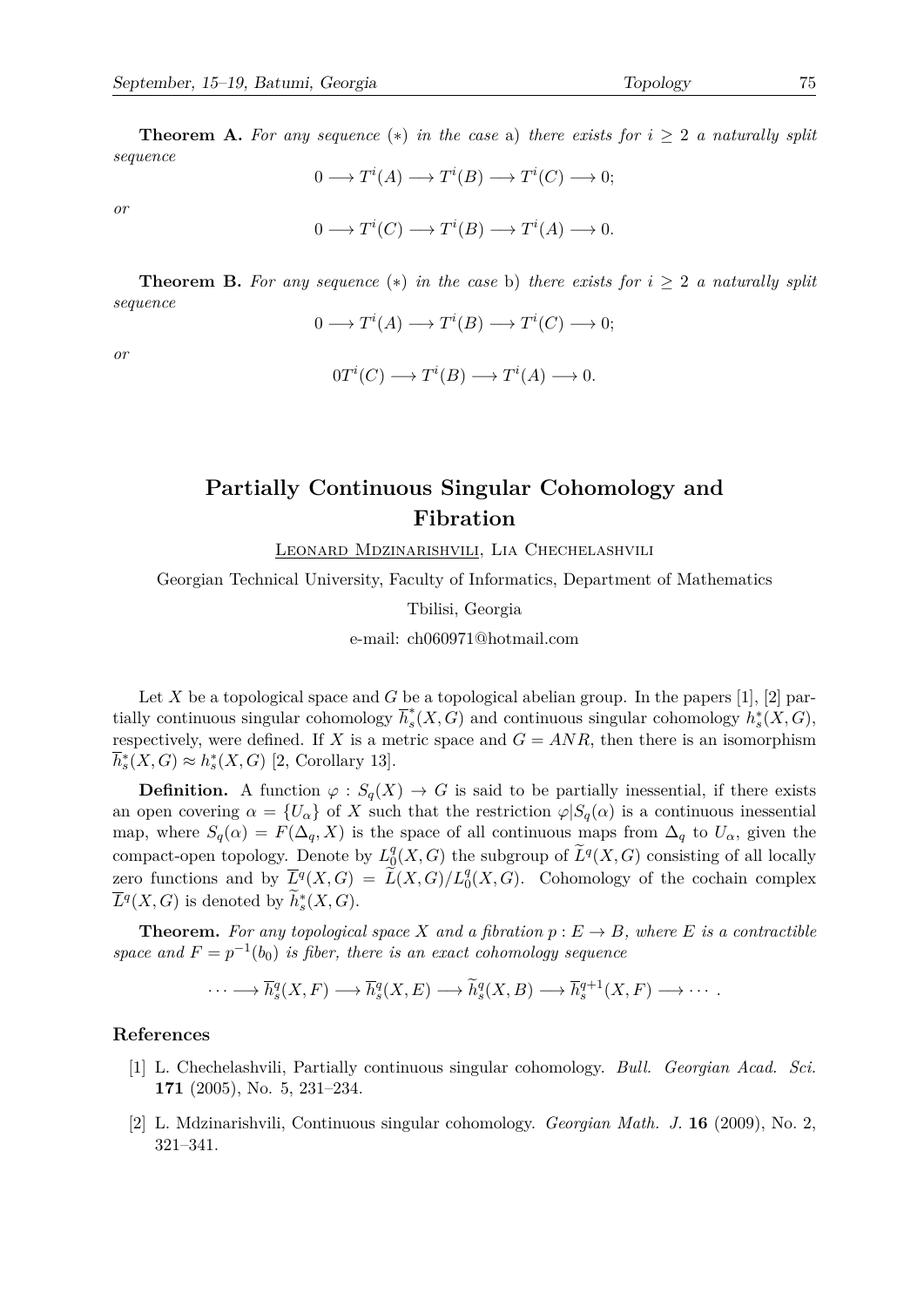# ტოპოლოგიური ჯგუფის ალგებრულ და ტოპოლოგიურ თვისებებს შორის ურთიერთკავშირის შესახებ

ონისე სურმანიძე

შოთა რუსთაველის სახელმწიფო უნივერსიტეტი

მათემატიკის დეპარტამენტი

ბათუმი, საქართველო

ტოპოლოგიურ ჯგუფში განმარტებული სტრუქტურები - ჯგუფისა და ტოპოლოგიური სიერცის სტრუქტურები ერთმანეთთან არის ისე მჭიდროდ დაკავშირებული, რომ ერთერთი მათგანი არესებით ბეგავლენას ახდებს მეორებე.

მახასიათებელთა თეორიის გამოყენებით ლ. პონტრიაგინმა დაამტკიცა კომპაქტური და კომპაქტური წარმოშობის ლოკალურად კომპაქტური ჯგუფებისათვის სტრუქტურული  $\,$ თეორემა, რომელიც წარმოადგენს დისკრეტული სასრულწარმომქმნელიანი ჯგუფების ცნობილი კლასი<del>კ</del>ური შედეგის გან**ბოგადებას**.

სუსტად წრფივად კომპაქტური ჯგუფებისათვის აგებულმა ლ. პონტრიაგინის თეორიის ანალოგიურმა თეორიამ საშუალება მოგვცა დაგვედგინა:

1. წრფივად კომპაქტური ჯგუფების სტრუქტურული დახასიათება - ისინი წარმოადგენენ  $\mathcal{C}(P^m), \widetilde{C(P^m)}, \widetilde{Z_p})$  და  $\widetilde{Q_p})$  სრულ პირდაპირ ჯამს;

2. წრფივად დისკრეტული ჯგუფის ალგებრული დახასიათება კონკრეტული სახის (*l*ტოპოლოგია) ტოპოლოგიაში. კერძოდ მტკიცდება, რომ დისვრეტული ჯგუფი წრფივად  $\overline{R}$ დისკრეტულია *l*-ტოპოლოგიაში, როღესაც იგი შემოსამღვრული  $p$ -ჯგუფია.

### **On Internal Tensor Structures of the Tangent Bundle of Space** *Lm*(*V n*) **with Triplet Connection**

GOCHA TODUA

Georgian Technical University, Department of Mathematics

Tbilisi, Georgia

e-mail: gochatodua@yahoo.com

Consider a vector bundle space  $Lm(Vn)$  with a triplet connection  $\Gamma_i^{\alpha}$ ,  $\Gamma_{\beta i}^{\alpha}$ ,  $\Gamma_{jk}^{i}$ . Local coordinates of the space  $Lm(Vn)$  transform in the following way:

$$
\overline{x}^i = \overline{x}^i(x^k); \quad \overline{y}^\alpha = A^\alpha_\beta(x)y^\beta, \quad \det \left\| \frac{\partial \overline{x}^i}{\partial x^k} \right\| \neq 0;
$$
  

$$
\det \left\| A^\alpha_\beta \right\| \neq 0; \quad i, j, k = 1, 2, \dots, n; \quad \alpha, \beta, \gamma = 1, 2, \dots, m.
$$

If  ${e_i, e_{\alpha}}$  is a frame of the tangent space  $T_{n+m}$  at the point  $z = (x, y) \in Lm(Vn)$  then vectors  $E_i = e_i - \Gamma_i^{\alpha} e_{\alpha}$  define invariant equipment of the tangent space. Let  $T_B^A$  be  $GL(n, m, R)$  *× GL*(*n, m, R*)-tensor field, then

$$
T(\xi) = T_B^A \xi^B e_A, \quad A, B, C = 1, 2, \dots, n + m
$$

is tanke element of the space  $T_{n+m}$ . A space  $Lm(Vn)$ , in which we define tensor field  $T_B^A$ , satisfying conditions

$$
T_C^A T_B^C = \lambda \delta_B^A,
$$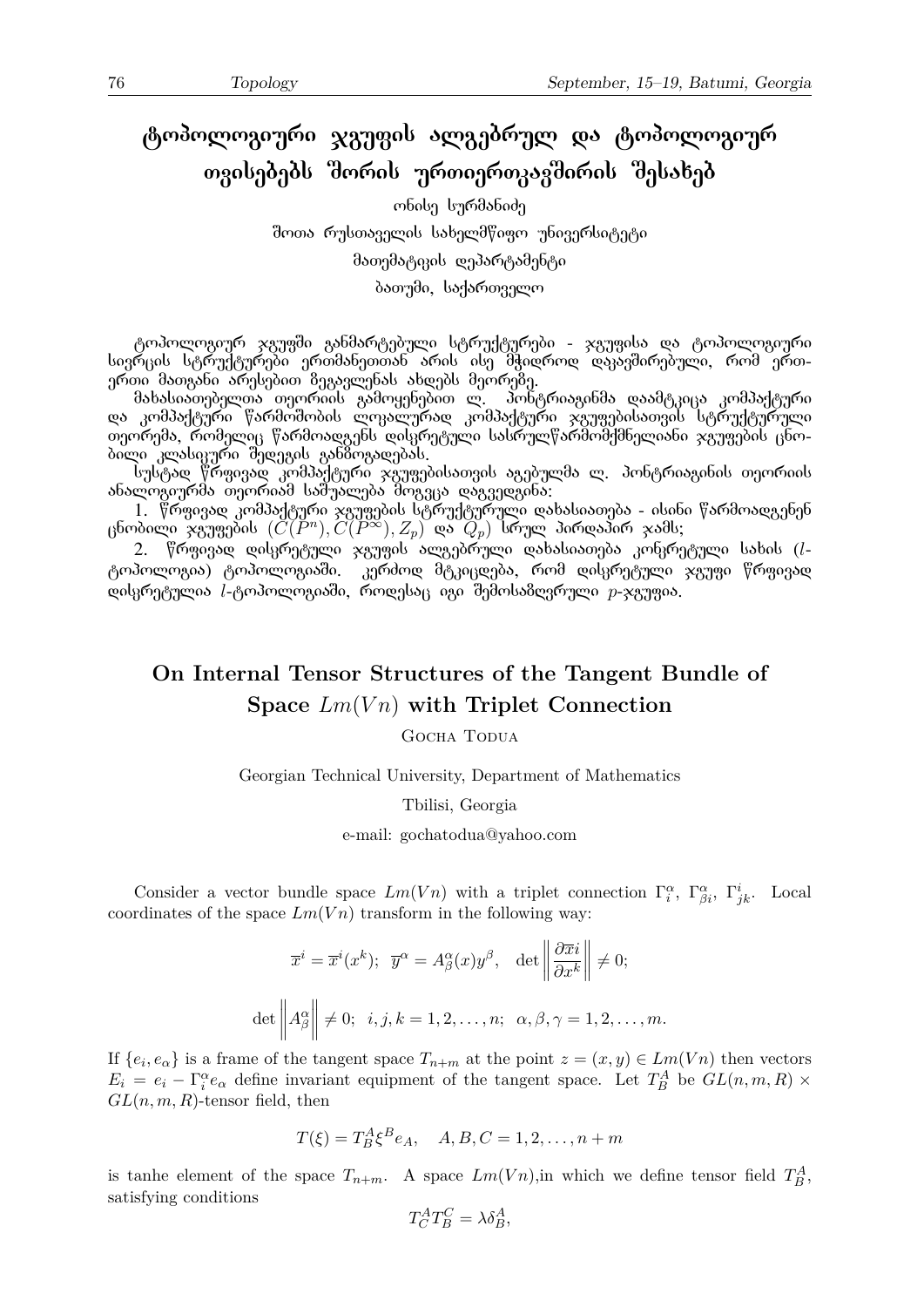we shall call a vector bundle space with a tensor structure. If  $\lambda = 0$ , then the tensor structure we shall call almost dual tensor structure, if  $\lambda = -1$ , it will be called almost complex tensor structure, if  $\lambda = 1$ , then-almost product tensor structure.

**Theorem 1.** If in the space  $Lm(Vn)$  with the triplet connection  $GL(n, R)$ -vector field  $\xi^{\alpha}(x, y)$ ,  $GL(n, R)$ -covector field  $\eta_i(x, y)$  are given, then in the tangent bundle of the space *Lm*(*V n*) *there exist two two-parameter families of tensor structures, which include duai tensor structures and almost product structures and no almost complex structures.*

**Theorem 2.** If in the space  $Lm(Vn)$  with the triplet connection  $GL(n, R)$ -vector field  $\xi^{i}(x, y)$ ,  $GL(n, R)$ *-covector field*  $\eta_{\alpha}(x, y)$  are given, then in the tangent bundle of the space *Lm*(*V n*) *there exist two two-parameter families of tensor structures, which include duai tensor structures and almost product structures and no almost complex structures.*

### ალექსანდერ-სპანიერის კოჰომოლოგიური თეორიების შესახებ

რუსლან ცინარიძე შოთა რუსთაველის სახელმწიფო უნივერსიტეტი მათემატიკის დეპარტამენტი ბათუმი, საქართველო

am. geologol dolsdamoo: ruslancinaridze@inbox.ru

ტოპოლოგიურ სიერცეთა სხვადასხვა კატეგორიებმე აგებული იქნება სასრულ და ლოკალურად სასრულ მნიშვნელობებიან კოჯაჭვებზე დაფუძნებული ალექსანდერ-სპანიერის კოჰომოლოგიური თეორიები და მათი კომპაქტურმატარებლიანი და უწყვეტი კოჰომოლოგიური  $\,$ ნაირსახეობანი, დადგენილი იქნება მათი კაეშირები კლასიკურ კოჰომოლოგიის თეორიებდან, შემოწმებული იქნება სტინროდ-ეილენბერგის ტიპის აქსიომები და დამტკიცებული edნება უწყვეტი ასახვის ზუსტი კოჰომოლოგიური მიმდევრობების არსებობის თეორემები.

### ლიტერატურა

- [1] V. Baladze, Intrinsic characterization of Alexander–Spanier cohomology groups of compactifications. *Topology and its Applications* **156** (2009), No. 14, 2346–2356.
- [2] W. S. Massey, Homology and cohomology theory. An approach based on Alexander–Spanier cochains. *Monographs and Textbooks in Pure and Applied Mathematics* **46**, *New York*, 1978.
- [3] E. H. Spanier, Algebraic topology. *Springer-Verlag*, 1981.
- [4] L. Mdzinarishvili, Partially continuous Alexander–Spanier cohomology theory. *Heidelberg, Heft* 130, 1996.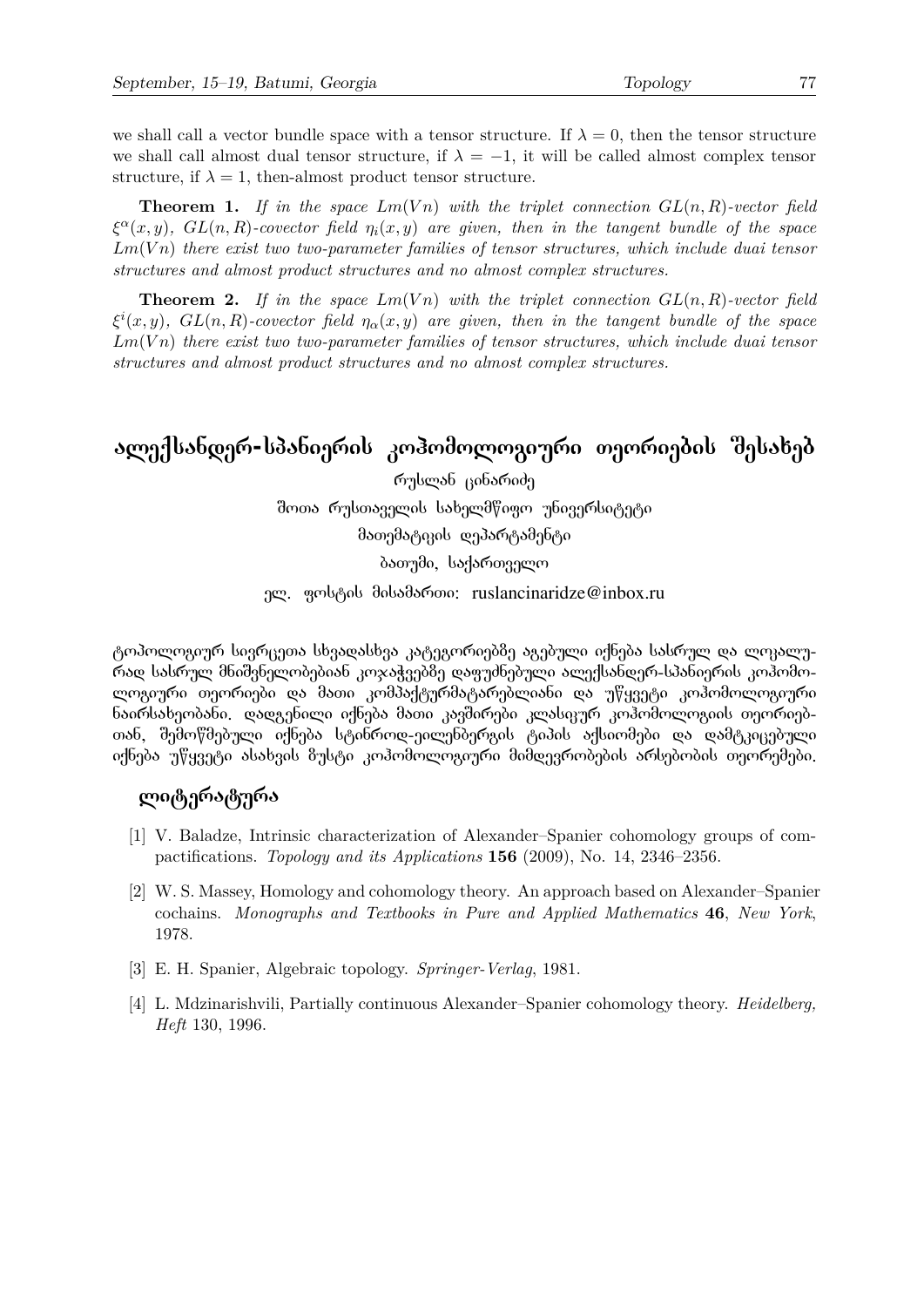# ზოგიერთი კავშირი ტოპოლოგიურ სივრცეთა ბაუერის ძლიერ შეიპურ თეორიასა და თანაბრულ  $\deg$ ბლიერ შეიპურ თეორიებს შორის

ლელა თურმანიძე შოთა რუსთაველის სახელმწიფო უნივერსიტეტი მათემატიკის დეპარტამენტი ბათუმი, საქართველო ელ. ფოსტის მისამართი: leltur72@yahoo.com

\_ ფ. ბაუერის მიერ განმარტებული და გამოკვლეული იქნა ძლიერი შეიპური თეორია ტოპოლოგიურ სივრცეებისთვის [1]. მოხსენებაში გადმოცემული იქნება თანაბარი სივრცეე-<u>ბისთვის ბაუერის ტიპის ძლიერი შეიპური თეორიის აგ</u>ება, მისი ძირითადი თვისებები, ინვარიანტები და კავშირი ტოპოლოგიურ სივრცეთა ძლიერ შეიპურ თეორიასთან.

### ლიტერატურა

- [1] F. W. Bauer, A shape theory with singular homotopy. *Pacific J. Math.* **64** (1976), 25–65.
- [2] V. Baladze, On ARU-resolutions of uniform spaces. *Georgian Math. J.* **10** (2003), No. 2, 201–207.
- [3] T. Miyata, Uniform shape theory. *Glasnik Mat.* **49** (1994), 123–168.
- [4] L. Turmanidze, On uniform strong shape theory. *Bull. Georgian Acad. Sci.* **167** (2003), No. 1, 19–23.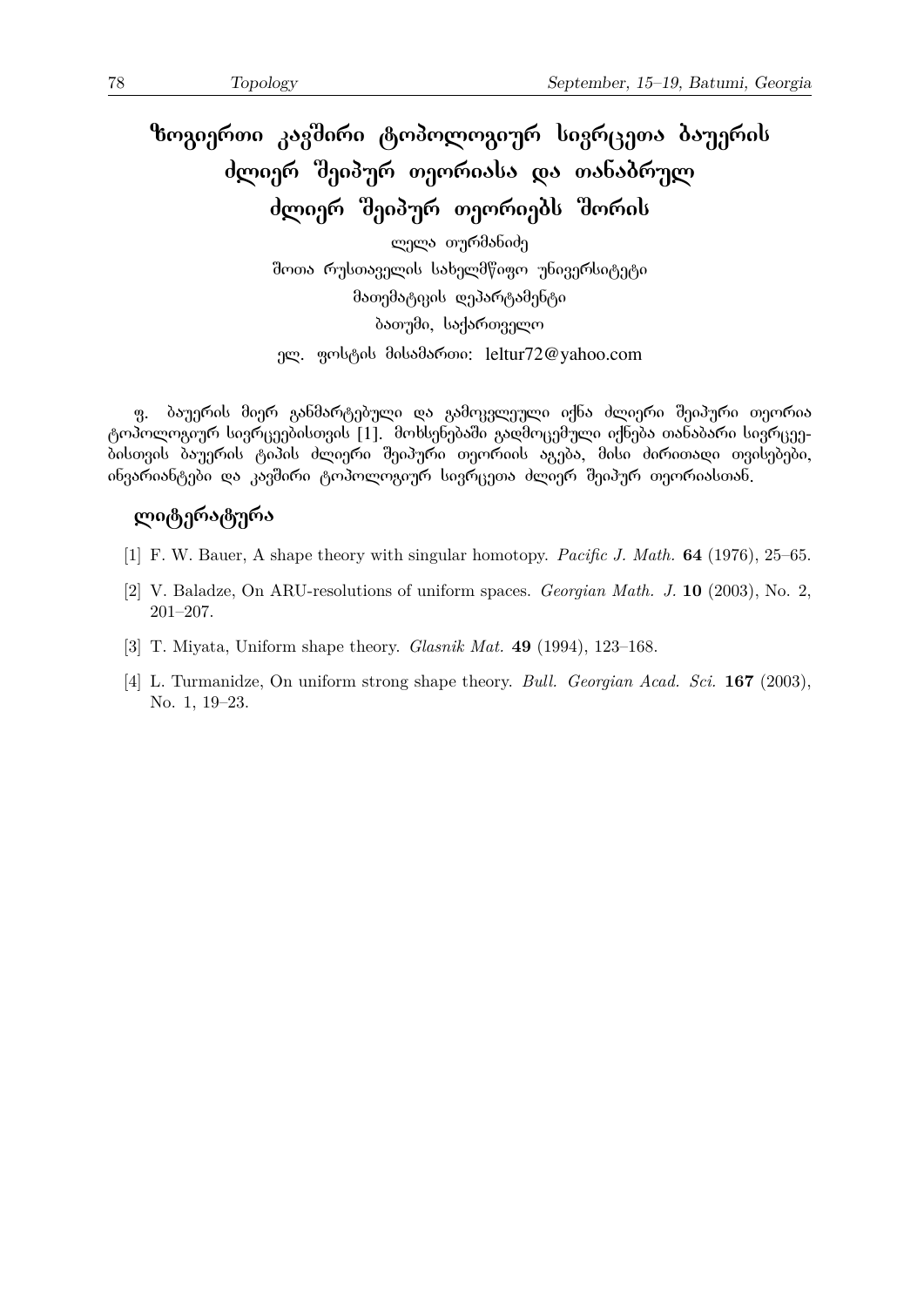# **Algebra and Number Theory**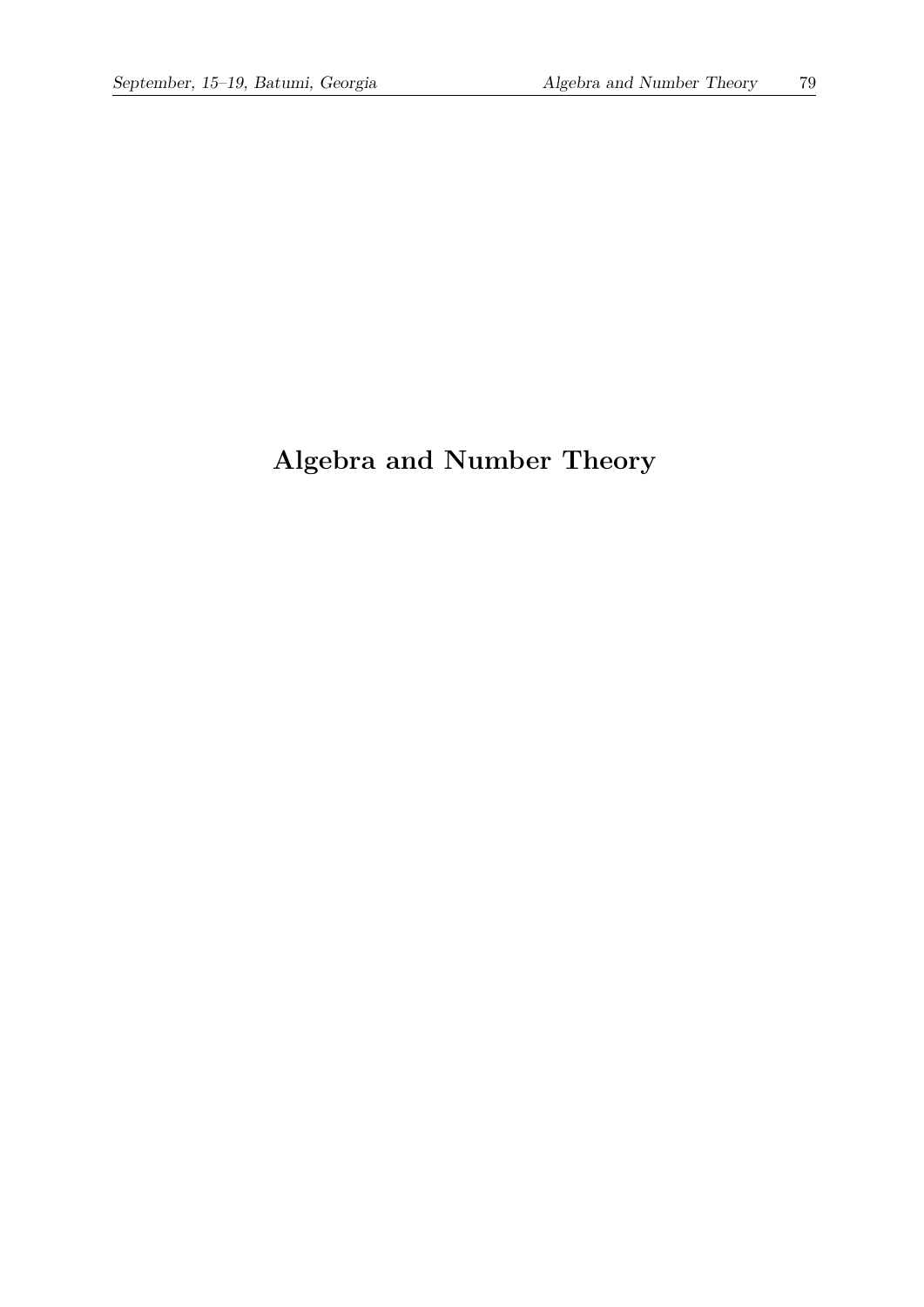# გაერთიანების ნახევარმესერების ელემენტთა წარმოდგენისა და ჯაჭვზე განსაზღვრული  $B(X, D)$  ნახევარჯგუფის ელემენტის იდენპოტენტობის შესახებ.

შებურ ავალიანი შოთა რუსთაველის სახელმწიფო უნივერსიტეტი მათემატიკის დეპარტამენტი ბათუმი, საქართველო

 $X$ -ის ქვესიმრავლეთა ისეთ  $D = \{Z_1, Z_2, ..., Z_n, ...\}$  სისტემას, რომელიც ჩაკეტილია  $\beta$ გაერთიანების ოპერაციის მიმართ, გაერთიანების ნახევარმესერი ეწოდება,  $\Sigma_1(X,5)$  ტიპის  $6$ ახევარმესერების ელემენტების წარმოდგენის ამოცანა გადაწყვეტილი იქნა შრომაში [1]. შემდგომში, მიღებული შედეგები ფორმალური ტოლობებით განზოგადდა ი. დიასამიძის მიერ [3]. მოხსენება ეხება სხვა გმით, შინაარსობრივი ტოლობების გამოყებებით აღნიშნული ამოცანის შესწავლას, რომელიც გაცილებით მარტივია.

 $\mathcal{D}$   $\mathcal{D}$   $\mathcal{D}$   $\mathcal{D}$   $\mathcal{D}$   $\mathcal{D}$   $\mathcal{D}$   $\mathcal{D}$   $\mathcal{D}$   $\mathcal{D}$   $\mathcal{D}$   $\mathcal{D}$   $\mathcal{D}$   $\mathcal{D}$   $\mathcal{D}$   $\mathcal{D}$   $\mathcal{D}$   $\mathcal{D}$   $\mathcal{D}$   $\mathcal{D}$   $\mathcal{D}$   $\mathcal{D}$   $\mathcal{D}$   $\mathcal{D}$   $\mathcal$ იდენპოტენტურობის პირობა პირდაპირი გზით მოძებნილი იქნა ჩვენს მიერ, შემდგომში,  $V(D, \alpha)$ -ს გამოყენებით ნებისმიერი სასრული სიგრძის ჯაჭვი შესწავლილი იქნა შრომაში [4].

მოხსენებაში გადმოცემული იქნება აღნიშნული პირობების გამოყვანა ბინარულ მიმართე-<u>ბათა გამრავლების თვისებებით, რომელიც გაცილე</u>ბით მარტივი და თვალსაჩინოა.

### ლიტერატურა

- [1] Z. Avaliani, *Bull Georg. Acad. Sci.* 164, 2, 2001, 223-224.
- [2] Z. Avaliani, *Bull Georg. Acad. Sci.* 164, 3, 2001, 440-442.
- [3] Ya. I. Diasamidze, Sh. I. Makharadze, G. Zh. Partenadze, O. T. Givradze, On finite *X*-semilattices of unions. (Russian) Sovrem. Mat. Prilozh. No. 27, *Algebra i Geom.* (2005), 46–94; English transl.: *J. Math. Sci. (N.Y.)* **141** (2007), No. 2, 1134–1181.
- [4] Ya. I. Diasamidze, T. T. Sirabidze, Complete semigroups of binary relations determined by three-element *X*-chains. Semigroups of binary relations. *J. Math. Sci. (N.Y.)* **117** (2003), No. 4, 4320–4350.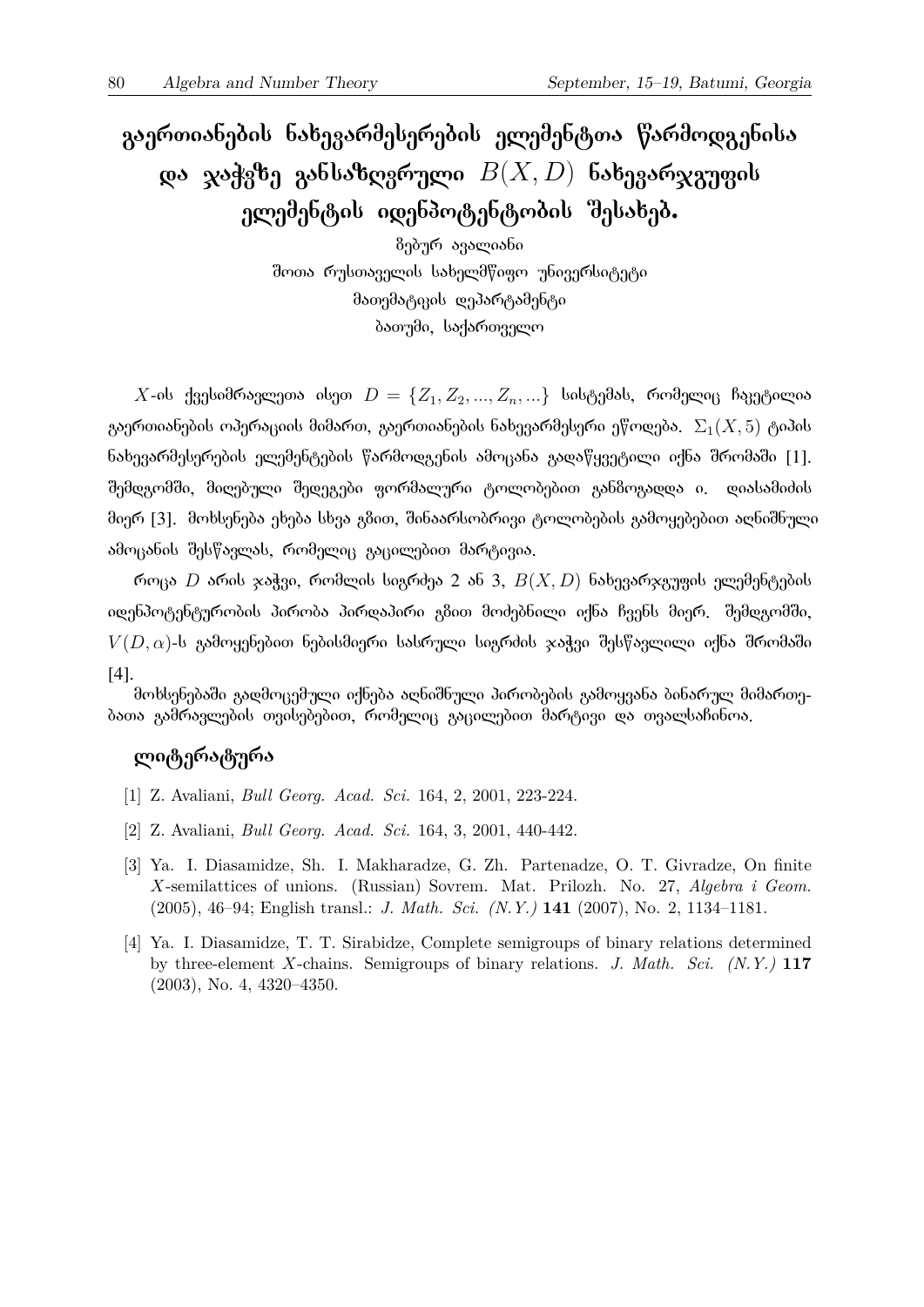### **Abelian and Nilpotent Varieties of Power Groups**

Tengiz Bokelavadze Akaki Tsereteli State University Kutaisi, Georgia e-mail: bokel71@yahoo.com

The present paper continues the series of the papers [1]–[3] and is dedicated to the construction of basic principles of the theory of power groups varieties and tensor completions of groups in a variety. We study the relationship between free groups of a given variety for various rings of scalars. Varieties of abelian power groups are described.

#### **References**

- [1] M. G. Amaglobeli, T. Z. Bokelavadze, Exponential groups. III. Groups with are exact for tensor complement. (Russian) *Herald of Omsk University*, 2009, No. 2, 31–42.
- [2] A. G. Myasnikov, V. N. Remeslennikov, Exponential groups. I. Foundations of the theory and tensor completions. (Russian) *Sibirsk. Mat. Zh.* **35** (1994), No. 5, 1106–1118; English transl.: *Siberian Math. J.* **35** (1994), No. 5, 986–996.
- [3] A. G. Myasnikov, V. N. Remeslennikov, Exponential groups. II. Extensions of centralizers and tensor completion of CSA-groups. *Internat. J. Algebra Comput.* **6** (1996), No. 6, 687–711.

### **Idempotent Elements of Complete Semigroups of Binary Relations Defined by the Finite** *X***-Semilattices of the Rooted Tree Class**

Yasha Diasamidze, Shota Makharadze, Guladi Partenadze

Shota Rustavely State University

Batumi, Georgia

e-mail: Diasamidze\_ya@mail.ru; Shota\_59@mail.ru

Let *D* be an arbitrary nonempty set, *D* be an *X*-semilattice of unions, i.e. a nonempty set of subsets of the set *X* that is closed with respect to the set-theoretic operations of union of elements from  $D$ ,  $f$  be an arbitrary mapping from  $X$  into  $D$ . To each such mapping  $f$  there corresponds a binary relation  $\alpha_f$  on the set *X* that satisfies the condition  $\alpha_f = \bigcup$ *x∈X*  $({x} \times f(x)).$ 

The set of all such  $\alpha_f$  is denoted by  $B_X(D)$ . It is easy to prove that  $B_X(D)$  is a semigroup with respect to the operation of multiplication of binary relations, which is called a complete semigroup of binary relations defined by an *X*-semilattice of unions *D*.

We denote by  $\varnothing$  the empty binary relation or empty subset of the set X. The condition  $(x, y) \in \alpha$  will be written in the form  $x\alpha y$ . Further let  $x, y \in X$ ,  $Y \subseteq X$ ,  $\alpha \in B_X(D)$ ,  $T \in D$  and  $\check{D} = \bigcup D$ . Then by symbols we denote the following sets:  $y\alpha = \{x \in X | y\alpha x\}$ ,  $Y\alpha = \bigcup$ *y∈Y yα*,  $V(D, \alpha) = \{Y\alpha | Y \in D\}.$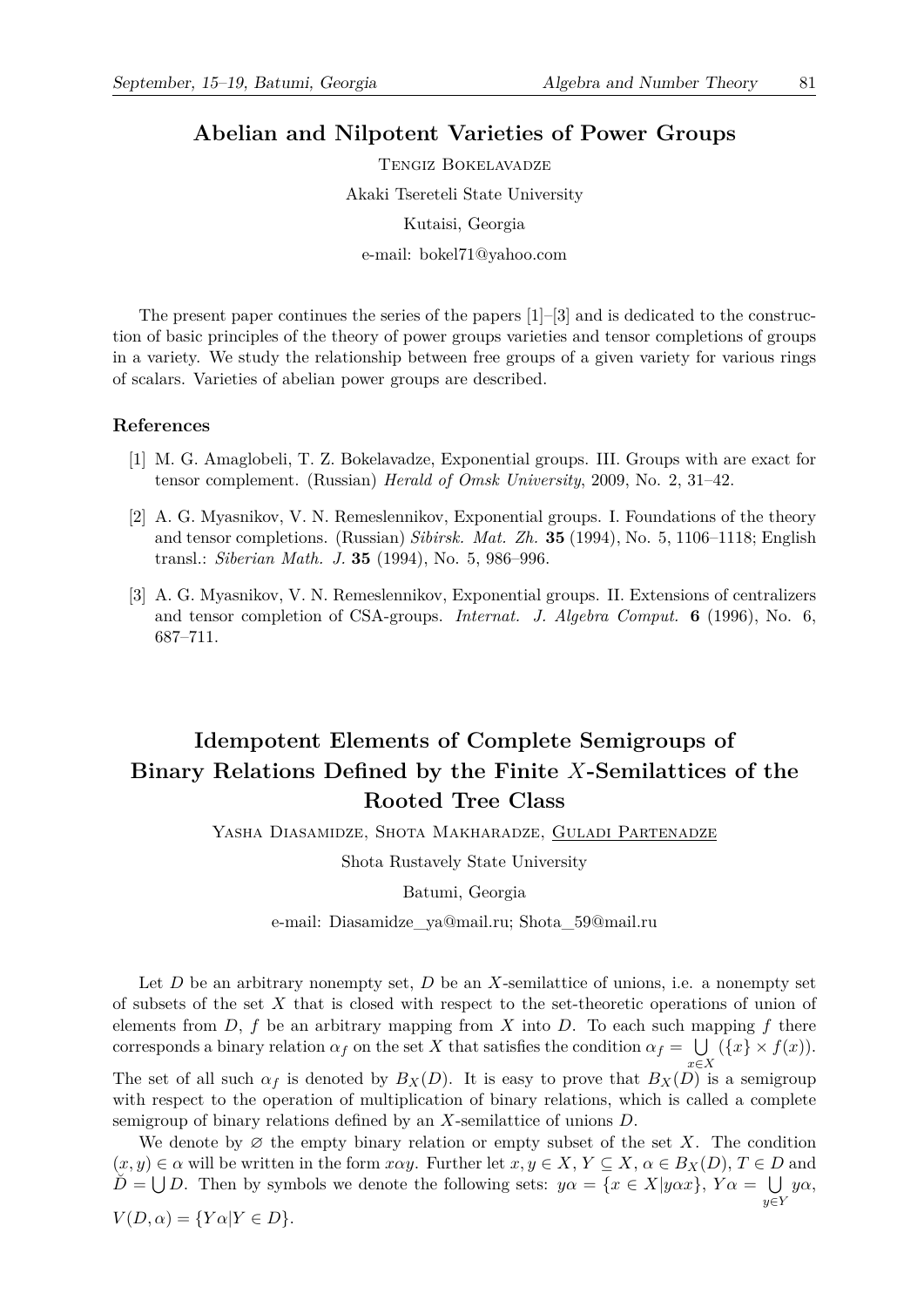**Definition 1.** The finite *X*-semilattice of unions *D* is called rooted tree, if for the every element  $Z$  ( $Z \neq D$ ) of the semilattice *D*, there exists a unique element of the semilattice *D*, which covers the element *Z*.

By  $D = \{Z_1, Z_2, \ldots, Z_{n-1}, D\}$  and  $D_M$  respectively let us denote finite rooted tree *D* and all minimal elements of the rooted tree *D*.

Let  $T, Z \in D, T \neq Z$  and  $T \subset Z$ . By  $c(T, Z)$  will be denoted those subsets of the rooted tree *D*, which are maximal chain in the given rooted tree having smallest element *T* and largest element *Z*.

**Definition 2.** Let  $N(D) = \{ |c(T', D)||T' \in D_M \}$  and let  $h(D)$  be the largest natural number of the set  $N(D)$ . By the symbol  $Q_k$   $(1 \leq k \leq h(D))$  we denote a chain of the form  $T_1 \subset T_2 \subset \cdots \subset T_k$ .

**Definition 3.** Let  $D_M = \{Z_2, Z_1\}$  and  $d = 2^{|c(Z_2 \cup Z_1, \check{D})|-1}$ . By the symbol  $Q'_s$   $(1 \le s \le d)$ we denote any *X*-semilattice which satisfies the conditions  $Z_1 \cap Z_2 = \emptyset$  and  $Q'_s = \{Z_2, Z_1, Z_2 \cap Z_1\}$ *Z*<sub>1</sub>} ∪ *D*<sub>1</sub>, where  $D_1 \subseteq c(Z_2 \cup Z_1, \check{D})$ .

**Theorem 1.** *Let D be any rooted tree and*  $|D_M| = 1$  *or*  $|D_M| \geq 3$ *. Then a binary relation*  $\alpha$ *of the semigroup*  $B_X(D)$  *which has a quasinormal representation of the form*  $\alpha = \bigcup$ *k i*=1  $(Y_i^{\alpha} \times T_i)$ *is an idempotent element of the semigroup*  $B_X(D)$  *iff for all*  $k$   $(1 \leq k \leq h(D))$  *the semilattice*  $V(D,\alpha)$  is a chain  $T_1 \subset T_2 \subset \cdots \subset T_k$  and  $Y_1^{\alpha} \cup Y_2^{\alpha} \cup \cdots \cup Y_p^{\alpha} \supseteq T_p$ ,  $Y_q^{\alpha} \cap T_q \neq \emptyset$  for any *p* = 1*,* 2*, . . . , k −* 1 *and*  $q$  = 1*,* 2*, . . . , k<sub></sub>.* 

**Theorem 2.** Let *D* be any rooted tree,  $D_M = \{Z_2, Z_1\}$  and  $Z_2 \cap Z_1 = \emptyset$ . Then a binary *relation*  $\alpha$  *of the semigroup*  $B_X(D)$  *is an idempotent element of the semigroup*  $B_X(D)$  *iff it satisfies the following conditions:*

- a) *For any*  $1 \leq k \leq h(D)$  *the binary relation*  $\alpha = \bigcup$ *k i*=1  $(Y_i^{\alpha} \times T_i)$ , where  $V(D, \alpha)$  *is a chain of* the form  $T_1 \subset T_2 \subset \cdots \subset T_k$ ;  $Y_1^{\alpha}, Y_2^{\alpha}, \ldots, Y_k^{\alpha} \notin {\varnothing}$ ;  $Y_1^{\alpha} \cup Y_2^{\alpha} \cup \cdots \cup Y_p^{\alpha} \supseteq T_p$ ;  $Y_q^{\alpha} \cap T_q \neq \varnothing$ *for any*  $p = 1, 2, \ldots, k - 1$  *and*  $q = 1, 2, \ldots, k$ *;*
- b)  $\alpha = (Y_2^{\alpha} \times Z_2) \cup (Y_1^{\alpha} \times Z_1) \cup (Y_0^{\alpha} \times (Z_2 \cup Z_1)) \cup \beta$  and  $\beta = \bigcup_{i=1}^{s}$ *j*=1  $(Y_j^{\alpha} \times T_j)$  *for any*  $0 \leq$  $s \leq d$ , where  $V(D, \beta)$  *is a chain having the smallest element*  $Z_2 \cup Z_1$ ;  $Y_2^{\alpha}, Y_1^{\alpha} \notin {\emptyset}$ ;  $Y_1^{\alpha} \supseteq Z_1, Y_2^{\alpha} \supseteq Z_2, Y_1^{\alpha} \cup Y_2^{\alpha} \cup \cdots \cup Y_p^{\alpha} \supseteq T_k, Y_q^{\alpha} \cap T_q \neq \varnothing$  for any  $k = 4, 5, \ldots, s - 1$  and  $q = 4, 5, \ldots, s$ .

**Theorem 3.** Let  $D$ ,  $D_M$  and  $\varepsilon$  be finite rooted tree, all minimal elements of the rooted tree *D and any idempotent element of the semigroup BX*(*D*) *respectively. Then for the order of the maximal subgroup*  $G_X(D, \varepsilon)$  *of the given semigroup we have: a) if*  $|D_M| = 1$  *or*  $|D_M| \geq 3$ *, then*  $|G_X(D, \varepsilon)| = 1$ *; b) if*  $|D_M| = 2$ *, then*  $|G_X(D, \varepsilon)| \leq 2$ *.* 

#### **References**

[1] Ya. Diasamidze, Sh. Makharadze, Complete Semigroups of binary relations. (Russian) *Monograph. M., Sputnik*+, 2010, 657 p.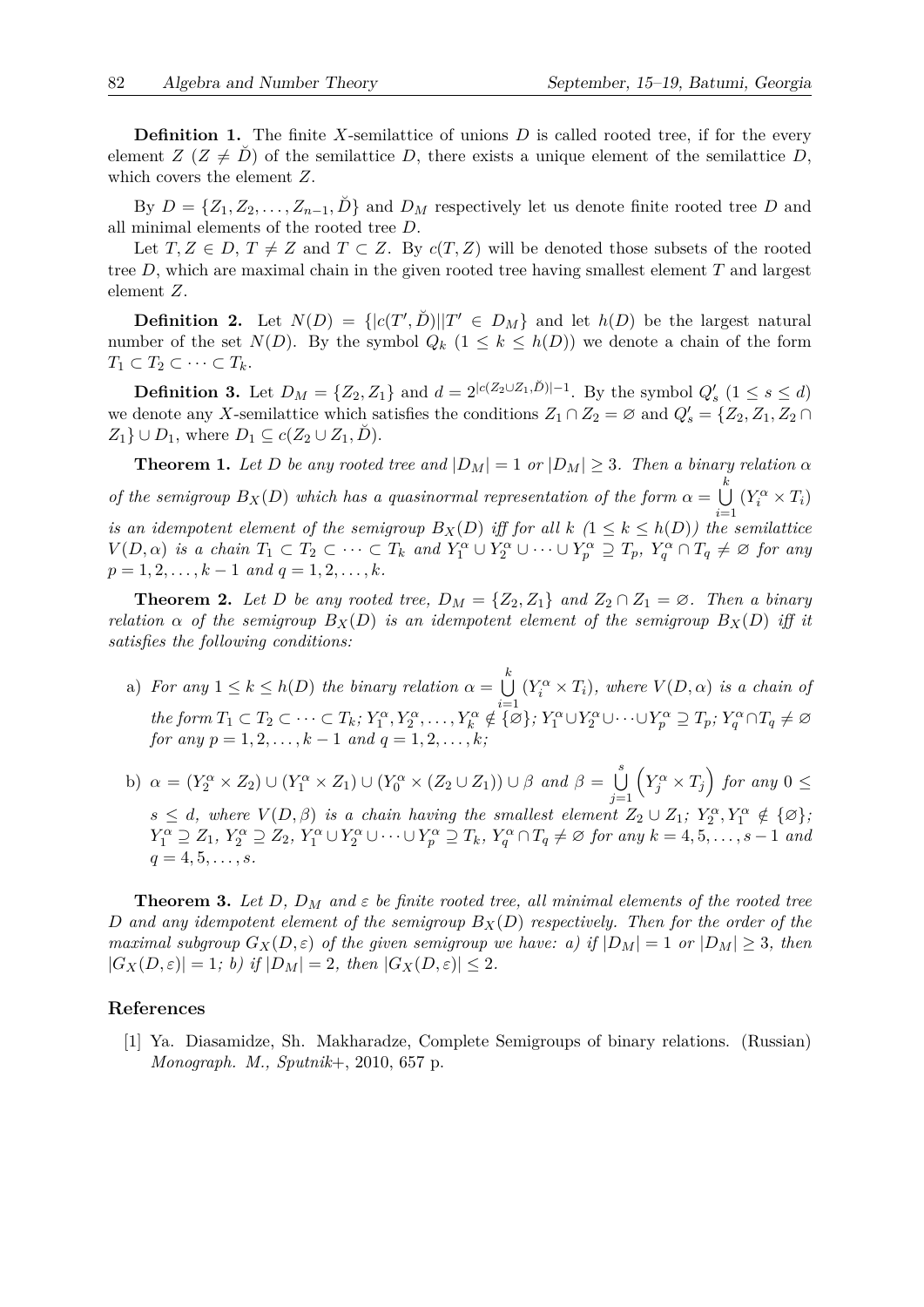### **The Pair of Operations with the Generalized Entropic Property**

Amir Ehsani

Omidieh Branch, Islamic Azad University

Omidieh, Iran

e-mail: amirehsany@yahoo.com

For an algebra  $A = (A, F)$  we define the complex operations for every  $\emptyset \neq A_1, \ldots, A_n \subseteq A$ and every *n*-ary  $f \in F$  on the set  $\rho(A)$  of all non-empty subsets of the set *A* by  $f(A_1, \ldots, A_n)$  ${f}(a_1, \ldots, a_n): a_i \in A_i$ . The algebra  $CmA = (\rho(A), F)$  is called the complex algebra of *A*. An algebra  $A = (A, F)$  is called entropic (or medial) if it satisfies the identity of mediality:  $g(f(x_{11},...,x_{n1}),...,f(x_{1m},...,x_{nm})) = f(g(x_{11},...,x_{1m}),...,g(x_{n1},...,x_{nm}))$ , for every *n*-ary  $f \in F$  and  $m$ -ary  $g \in F$ . In other words, the algebra A is medial if it satisfies the hyperidentity of mediality  $([3, 4])$ . Note that a groupoid is entropic if and only if it satisfies the identity of mediality [2]  $xy.uv \approx xu.yy$ . An idempotent entropic algebra is called a mode [5]. We say that a variety *V* (respectively, the algebra *A*) satisfies the generalized entropic property if for every *n*-ary operation *f* and *m*-ary operation *g* of *V* (of *A*) there exist *m*ary term operations  $t_1, \ldots, t_n$  such that the identity:  $g(f(x_{11}, \ldots, x_{n1}), \ldots, f(x_{1m}, \ldots, x_{nm})) =$  $f(t_1(x_{11},...,x_{1m}),...,t_n(x_{n1},...,x_{nm}))$  holds in *V* (in *A*) [1].

**Theorem 1.** *Every algebra in a variety V has the complex algebra of subalgebras, iff the variety V satisfies the generalized entropic property.*

We define concept of the generalized entropic property for the pair of operations, (*f, g*), of the algebra,  $A = (A, f, g)$ , and we investigate the relations between the entropic property and the generalized entropic property.

- [1] K. Adaricheva, A. Pilitowska, D. Stanovsky, On complex algebras of subalgebras. arXiv:math/0610832v1 [math.RA] 2006.
- [2] J. Jezek, T. Kepka, Medial groupoids, *Rozpravy CSAV* **93/2** (1983).
- [3] Yu. M. Movsisyan, Introduction to the theory of algebras with hyperidentities. (Russian) *Yerevan State University Press*, 1986.
- [4] Yu. M. Movsisyan, Hyperidentities in algebras and varieties. *Uspekhi Math. Nauk.* **53** (1998), 61–114; English transl.: *Russ. Math. Surveys* **53** (1998), No. 1, 57–108.
- [5] A. Romanowska, J. D. H. Smith, Modes. *World Scientific*, 2002.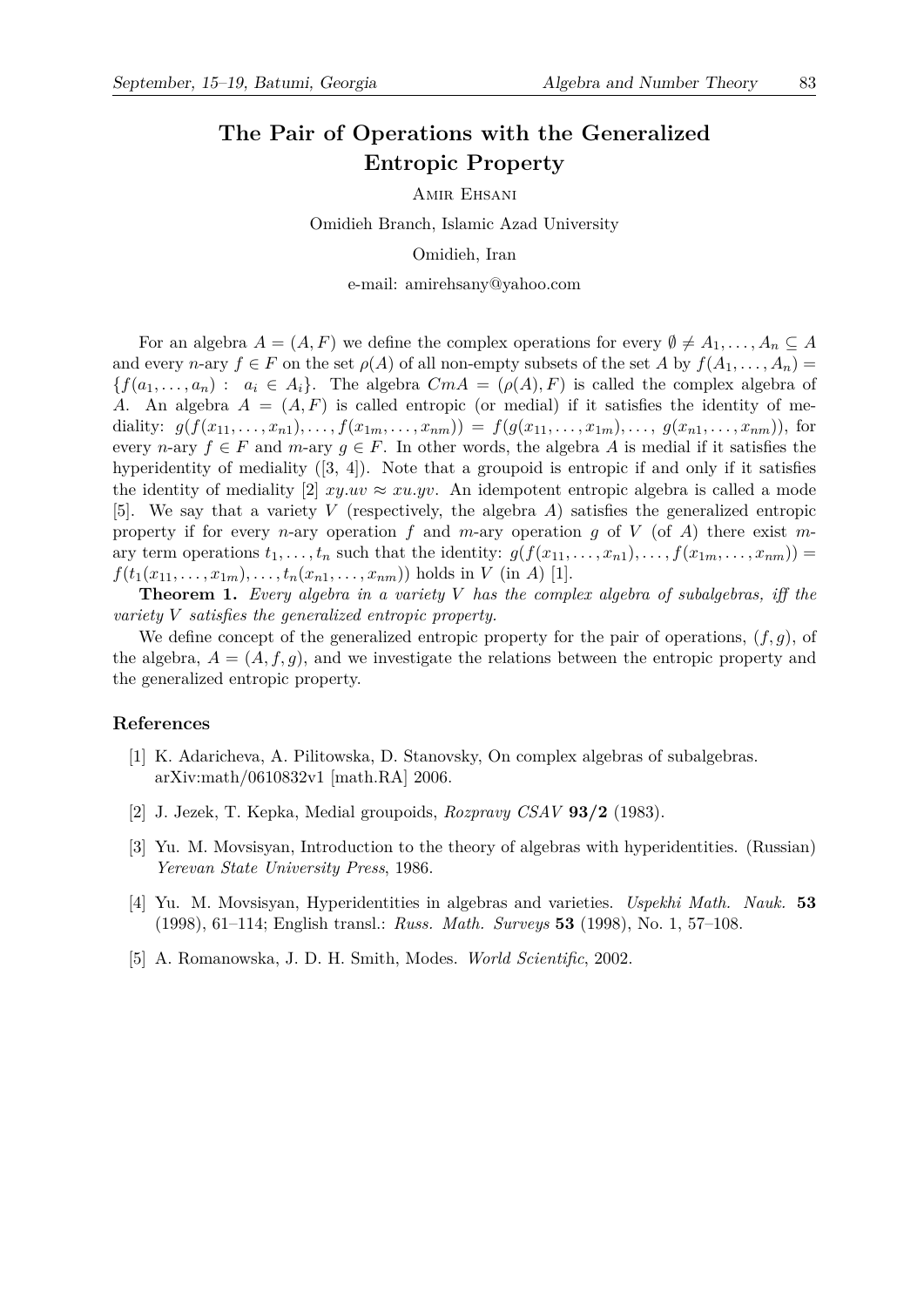# **Irreducible Generating Sets of Complete Semigroups** of Unions  $B_X(D)$  Defined by Semilattices

of Class  $\Sigma_2(X, 4)$ , when  $X = Z_4$ 

OMAR GIVRADZE

Shota Rustaveli Batumi State University, Department of Mathematics

Batumi, Georgia

e-mail: omari@mail.ru

In complete semigroups of unions  $B_X(D)$ , generated by semilattices of the class  $\Sigma_2(X, 4)$ , where  $X = Z_4$  and  $|X| = 3$ , subsets of certain type are selected, on which equivalent relations are defined. Using these relations irreducible generating sets of considered semigroups are described.

### **On Some Estimate Problems for the Number of Representations of Numbers by Quadratic Forms**

Guram Gogishvili

St. Andrew the first-called Georgian University at Patriarchate of Georgia

#### Tbilisi, Georgia

e-mail: guram@mzera.com

In the talk some estimate problems for the arithmetic function  $r(f; m)$  – the number of representations of a natural number *m* by the positive definite *n*-ary,  $n \geq 4$ , quadratic forms *f* are discussed.

We continue investigation of asymptotic behavior of  $r(f; m)$  and its corresponding singular series  $\rho(f; m)$  with respect to the determinant *d* of the form *f* and the representable number *m*.

### **The Condition Similar to Full Transitivity for Cotorsion Hull**

Tariel Kemoklidze

Akaki Tsereteli State University

Faculty of Exact and Natural Sciences, Department of Mathematics

Kutaisi, Georgia

e-mail: kemoklidze@gmail.com

In group theory it is important to establish the condition, when one of the elements of the group maps on the other element via some endomorphism. I. Kaplansky showed that the condition of full transitivity represents such condition for separable abelian *p*-groups. In [1] the author showed that for cotorsion hulls of separable *p*-groups generally the condition of full transitivity is not fulfilled.

A new function is given in the talk, which gives the chance to fulfil the same condition of full transitivity for some classes of cotorsion hulls of separable *p*-Groups.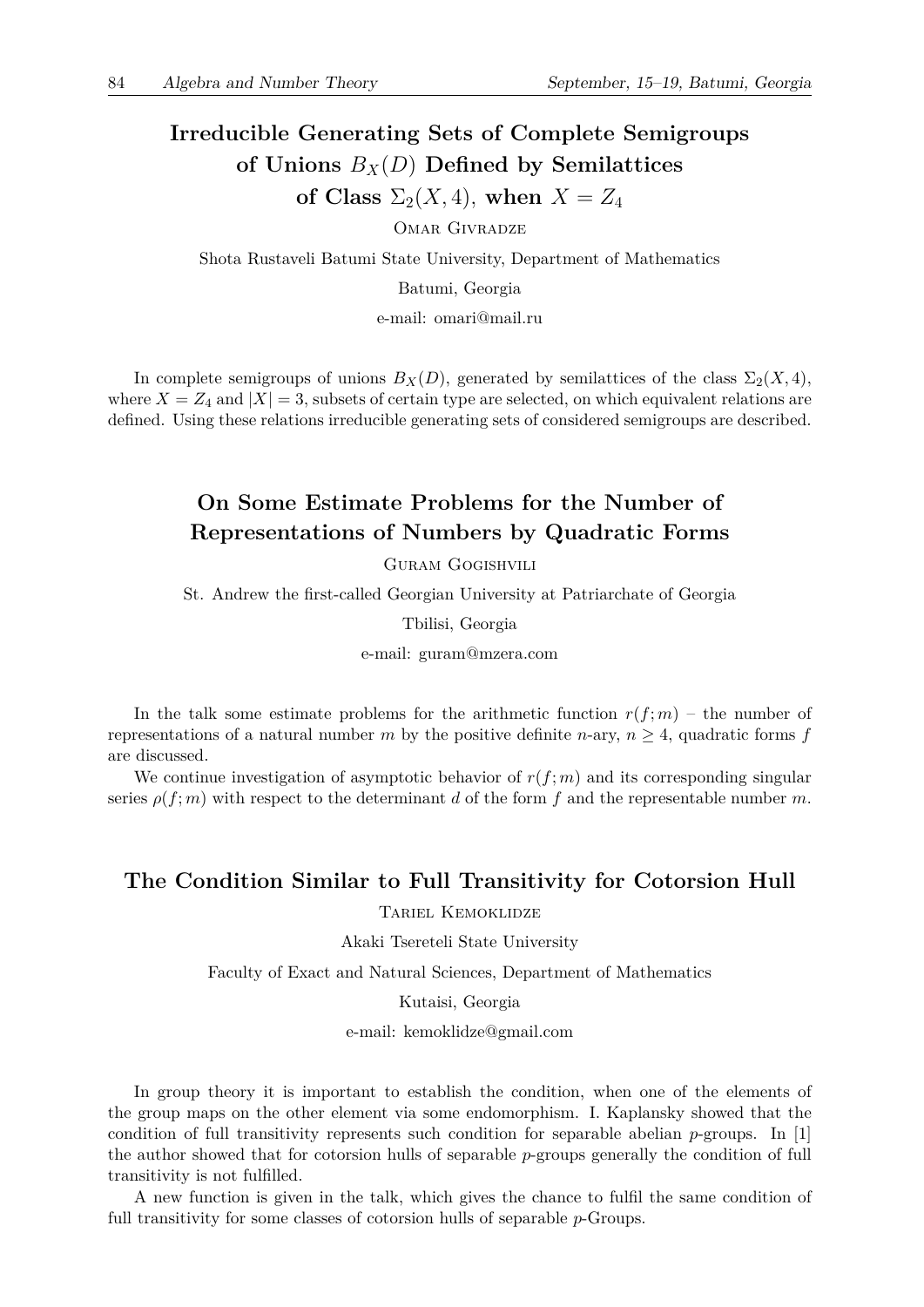#### **Reference**

[1] T. Kemoklidze, On the full transitivity of a cotorsion hull. *Georgian Math. J.* **13** (2006), No. 1, 79–84.

### **Some Combinatorial Problems Concerning Infinite Mono-Unary Algebras**

Archil Kipiani

I. Javakhishvili Tbilisi State University,

Faculty of Exact and Natural Sciences, Department of Mathematics

#### Tbilisi, Georgia

e-mail: archil.kipiani@tsu.ge

In the papers [6] and [7], for any infinite cardinal number  $\kappa$ , we have constructed a root tree of power *κ*, which has the trivial automorphisms group. Now we consider some mono-unary algebras and relational structures that are built with the aid of this tree, and some of their applications to combinatorial problems considered in [1–5].

**Theorem 1.** *Let E be an infinite set of cardinality κ, and let n be a positive integer. Then there are*  $2^{\kappa}$  *isomorphism types of connected mono-unary algebras*  $(E, f)$  *such that, each of this has exactly n automorphisms.*

**Theorem 2.** For any infinite group G of power  $\kappa$  there exists an undirected graph H of the  $same\ power\ \kappa\ with\ Aut(H) \cong G$ .

**Corollary.** *For any positive integer n and for any infinite set E of cardinality k there are* 2 *κ isomorphism types of symmetric binary relations on the set E each of which has exactly n automorphisms.*

#### **Acknowledgement**

The research has been funded by Shota Rustaveli National Science Foundation Grant: GNSF/ST09\_144\_3-105.

- [1] C. M. Bang, Isomorphism types of infinite symmetric graphs. *Proc. Amer. Math. Soc.* **35** (1972), No. 1, 31–33.
- [2] S. D. Comer, J. J. Le Tourneau, Isomorphism types of infinite algebras. *Proc. Amer. Math. Soc.* **21** (1969), No. 3, 635–639.
- [3] B. Jonsson, Topics in universal algebra. *Springer-Verlag, Berlin*, 1972.
- [4] G. Sabidussi, Graphs with given infinite group. *Monatshefte für Mathematik* **64** (1960), No. 1, 64–67.
- [5] S. Ulam, A collection of mathematical problems. *Interscience Publishers, New York*, 1960.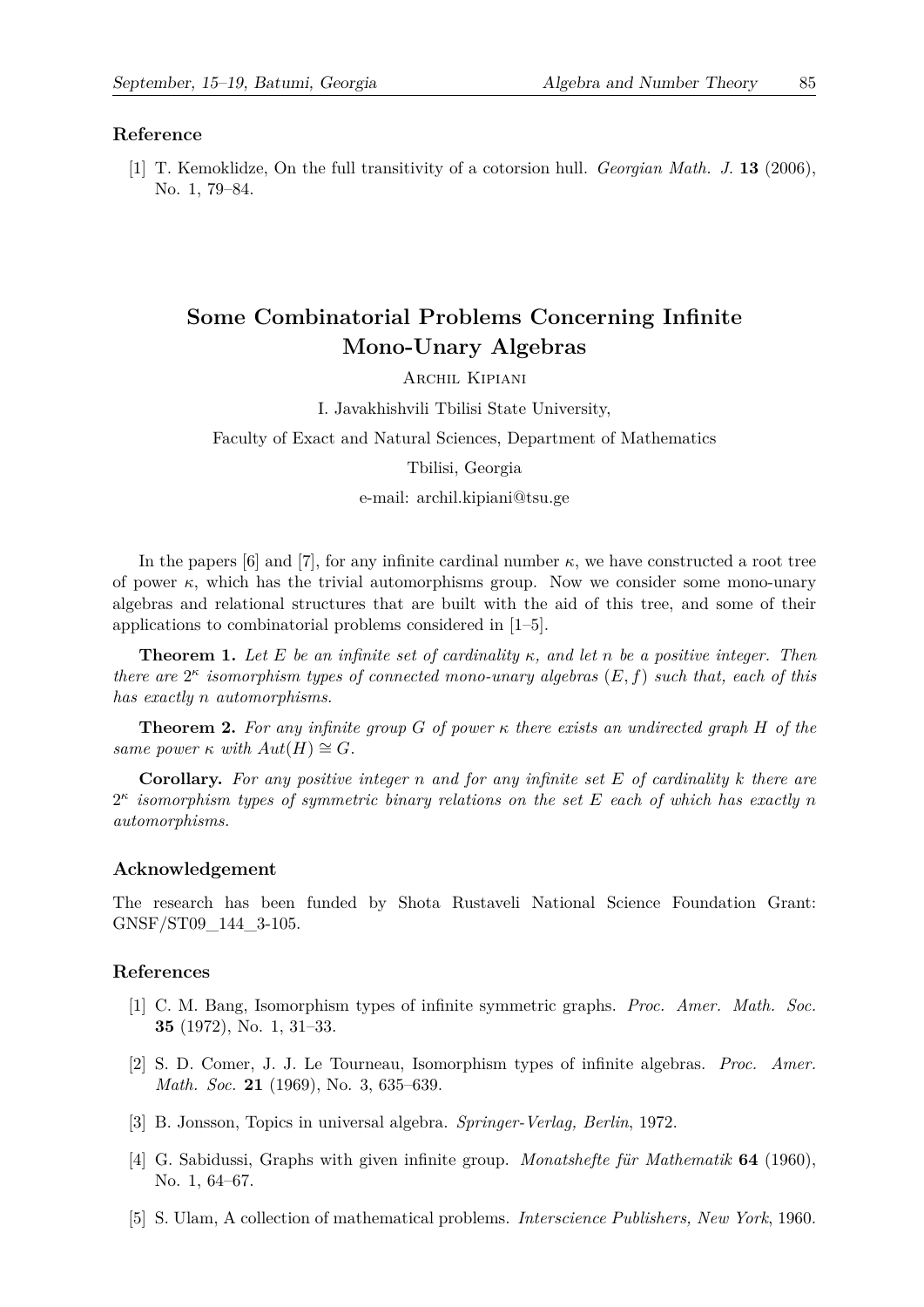- [6] A. Kipiani, Uniform sets and isomorphisms of trees. Preprint No. 107, *Mathematical Institute University of Wrociaw*, 1989, 10 p.
- [7] A. Kipiani, One abstract characterization of intervals of cardinal numbers. *Acta Univ. Lodz. Folia Math.*, 1997, No. 9, 55–61.

### **Inverse and Directed Systems of Soft Modules**

TAHA YASIN OZTURK<sup>1</sup>, CIGDEM GUNDUZ(ARAS)<sup>2</sup>, SADI BAYRAMOV<sup>3</sup>

<sup>1</sup>Department of Mathematics, Ataturk University

Erzurum, Turkey

<sup>2</sup>Department of Mathematics, Kafkas University

Kars, Turkey

<sup>3</sup>Department of Mathematics, Kocaeli University

Kocaeli, Turkey

e-mail: taha36100@hotmail.com; carasgunduz@gmail.com; baysadi@gmail.com

Let *SM* be the category of soft modules and *I* a directed poset (considered as a category). For every  $i \in I$ , let  $(F_i, A_i)$  be a soft module over  $M_i$  and for every  $i < i'$ , let  $(p_i^{i'}, q_i^{i'})$ :  $(F_{i'}, A_{i'}) \rightarrow (F_i, A_i)$  be soft homomorphism of soft modules.

**Definition 1.** If the conditions

(1) For 
$$
i = i' p_i^{i'} = 1_{M_i}, q_i^{i'} = 1_{A_i}
$$
;

(2) For  $i < i' < i''p_i^{i''} = p_i^{i'} \circ p_{i'}^{i''}, q_i^{i''} = q_i^{i'} \circ q_{i'}^{i''}$ 

are satisfied, then the family  $(\{(F_i, A_i)\}_{i \in I}, \{(p_i^{i'}, q_i^{i'})\}_{i \leq i'})$  (1) is said to be inverse system of soft modules.

**Theorem 2.** *Every inverse system in the category SM has a unique limit.*

**Theorem 3.** Let  $Inv(SM)$  be a category of all inverse systems in  $SM$  . Then  $\lim$  operation *is a functor from the category of Inv*(*SM*) *to the category of SM.*

**Theorem 4.** 
$$
\varprojlim \left[ (F_i, A_i) \overset{\sim}{\cup} (G_i, B_i) \right] \overset{\sim}{\to} \left[ \varprojlim (F_i, A_i) \right] \overset{\sim}{\cup} \left[ \varprojlim (G_i, B_i) \right].
$$

Direct systems of soft modules are defined by duality.

**Theorem 5.** *Every direct system in the category SM has a unique limit.*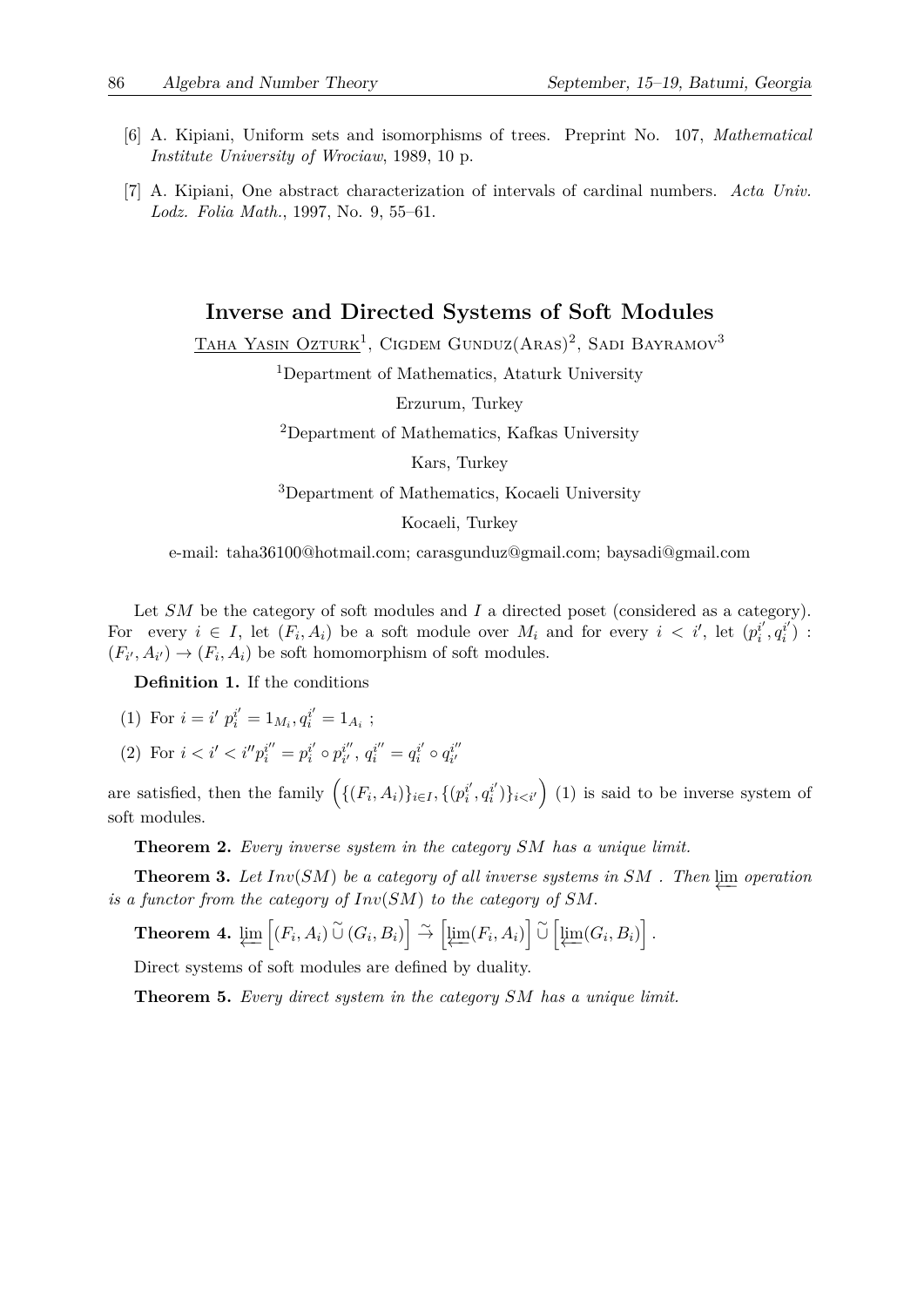### **Some Class of Semigroups of Binary Relations**

Nino Rokva

Shota Rustaveli State University, Department of Mathematics

Batumi, Georgia

e-mail: nino\_rokva@mail.ru

In this paper the semigroups  $B_X(D)$  defined by semilattices of the class  $\Sigma_4(X,7)$  are studied. The set  $B_X(D)$  of all a binary relations  $\alpha_f$   $(f: X \to D)$ ,  $\alpha_f = \cup({x} \times f(x))$  is a semigroup with respect to the operation of multiplication of binary relations [1].

We give a full description of regular elements of these semigroups. We have received formulas that allow to calculate the number of regular elements when *X* is a finite set.

#### **References**

[1] Ya. Diasamidze, Sh. Makharadze, N. Rokva, On XI-semilattices of unions. *Bull. Georgian Acad. Sci.* **II** (2008), No. 1, 16–24.

### **On the Dimension of Some Spaces of Generalized Theta-Series**

Ketevan Shavgulidze

I. Javakhishvili Tbilisi State University

#### Tbilisi, Georgia

e-mail: ketevan.shavgulidze@tsu.ge

Let

$$
Q(x) = Q(x_1, \cdots, x_f) = \sum_{0 \le r \le s \le f} b_{rs} x_r x_s
$$

be an integral positive definite quadratic form in an even number *f* of variables.

Let  $R(\nu, Q)$  denote the space of the spherical polynomials  $P(x)$  of even order  $\nu$  with respect to  $Q(x)$  and let  $T(\nu, Q) = {\vartheta(\tau, P, Q): P \in R(\nu, Q)}$  is the space of generalized theta-series, where

$$
\vartheta(\tau, P, Q) = \sum_{x \in \mathbb{Z}^f} P(x) z^{Q(x)}, \quad z = e^{2\pi i \tau}, \ \text{Im}\,\tau > 0, \ \tau \in \mathbb{C}.
$$

In [1–3] is obtained the upper bound for the dimension of the space  $T(\nu, Q)$  for some quaternary quadratic forms. Here is calculated the dimension of the space  $T(4, Q)$  and  $T(8, Q)$ .

We calculate the dimension of the space *T*(6*, Q*).

- [1] K. Shavgulidze, On the dimension of some spaces of generalized quaternary theta-series. (Russian) *Trudy TGU, Matematika, Mechanika, Astronomia* **264** (1986), 42–56.
- [2] E. Gaigalas, On the dimension of some spaces of generalized quaternary theta-series. *Siauliai Mathematical Seminar* **1(9)** (2006), 17–22.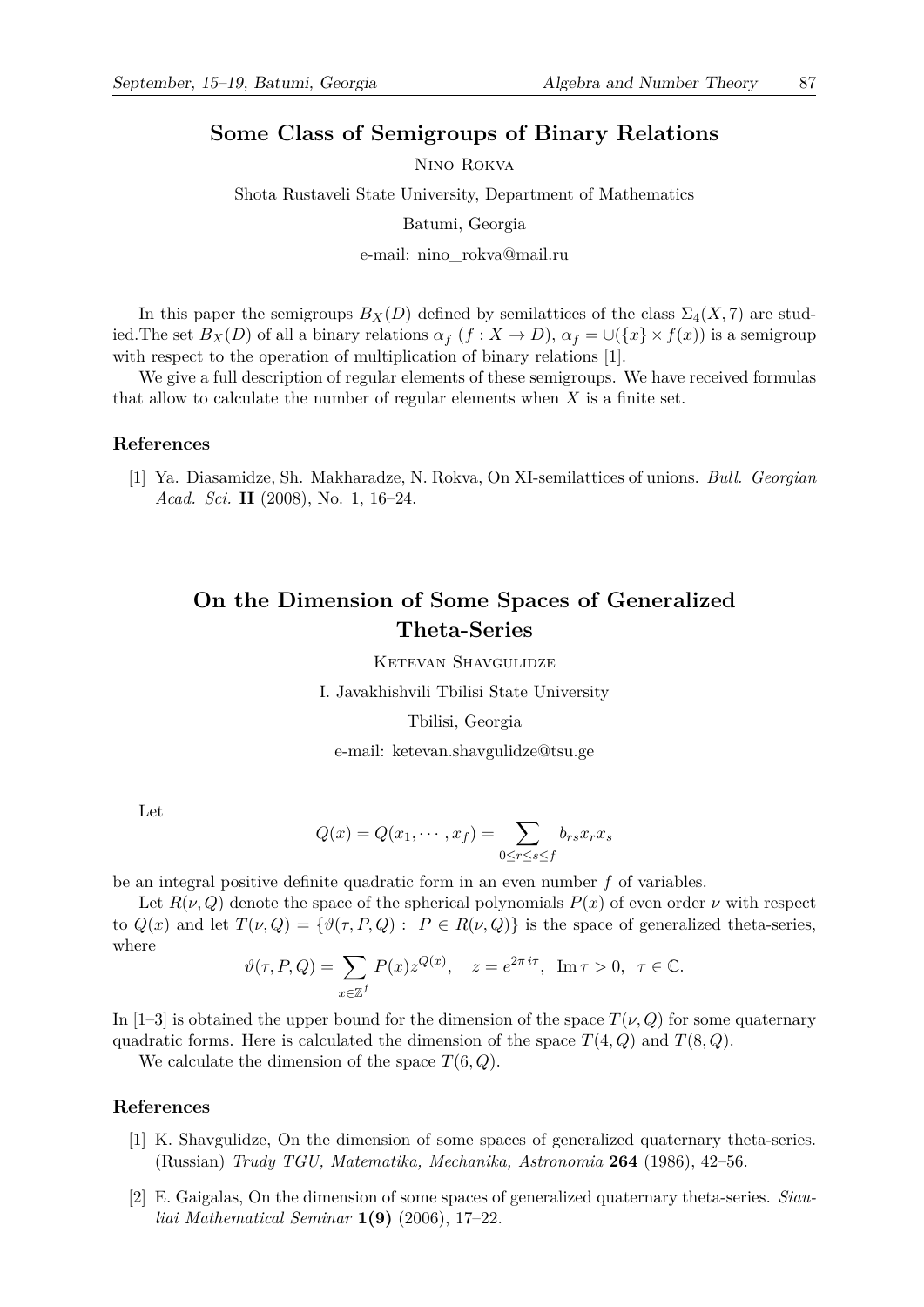[3] E. Gaigalas, On the dimension of some spaces of generalized theta-series. *Siauliai Mathematical Seminar* **3(11)** (2008), 79–84.

### **Modular Functions and Representations of Positive Integers by Quadratic Forms**

Teimuraz Vepkhvadze

I. Javakhishvili Tbilisi State University, Faculty of Exact and Natural Sciences

e-mail: t-vepkhvadze@hotmail.com

The modular properties of generalized theta-functions with characteristics and spherical polynomials are used to build a cusp form of weight 9/2. It gives the opportunity of obtaining exact formulas for the number of representations of positive integers by some quadratic forms in nine variables.

- [1] T. Vepkhvadze, Modular properties of theta-functions and representation of numbers by positive quadratic forms. *Georgian Math. J.* **4** (1997), No. 4, 385–400.
- [2] T. V. Vepkhvadze, On the analytic theory of quadratic forms. (Russian) *Trudy Tbiliss. Mat. Inst. Razmadze Akad. Nauk Gruzin. SSR* **72** (1983), 12–31.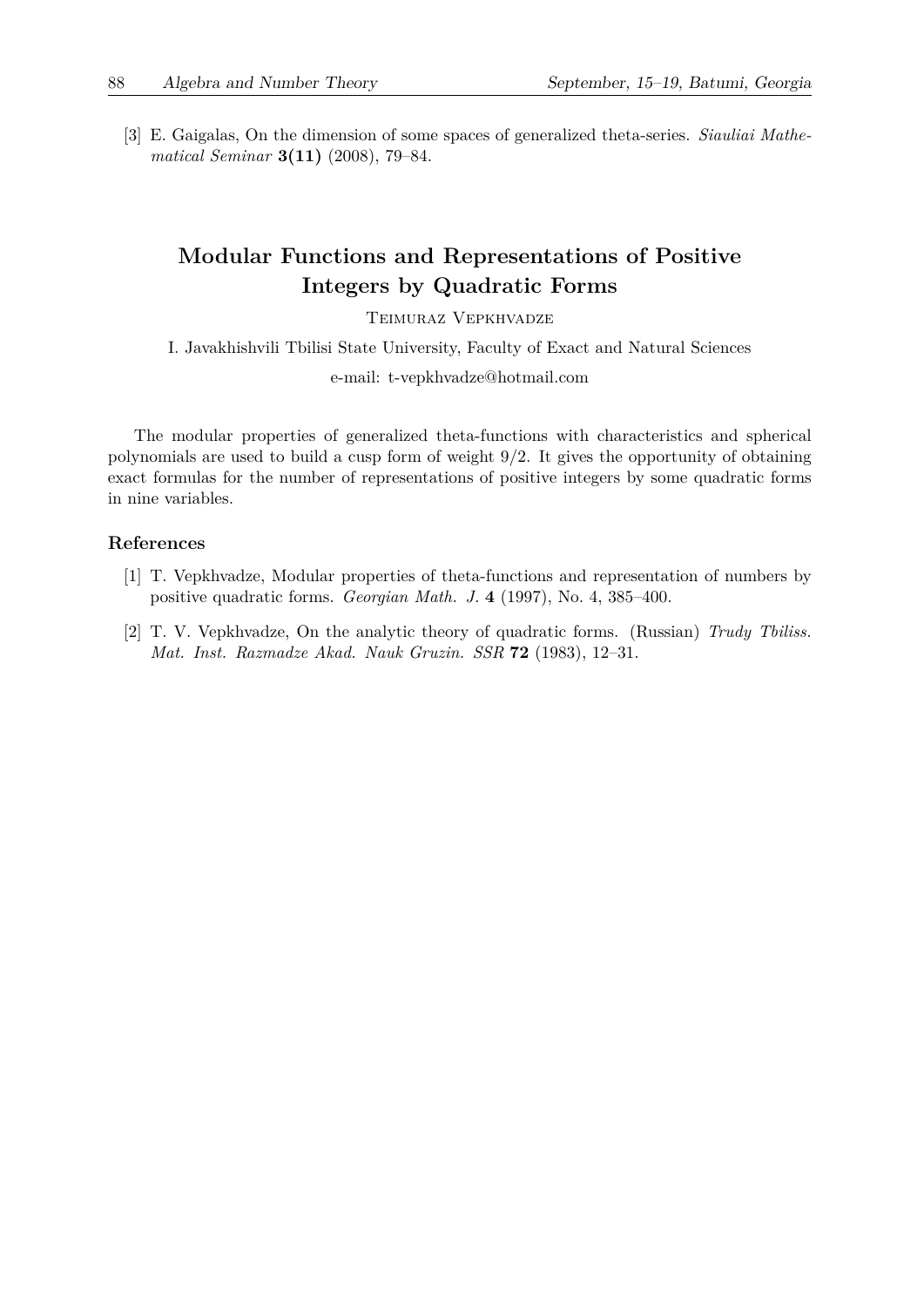# **Differential Equations and Applications**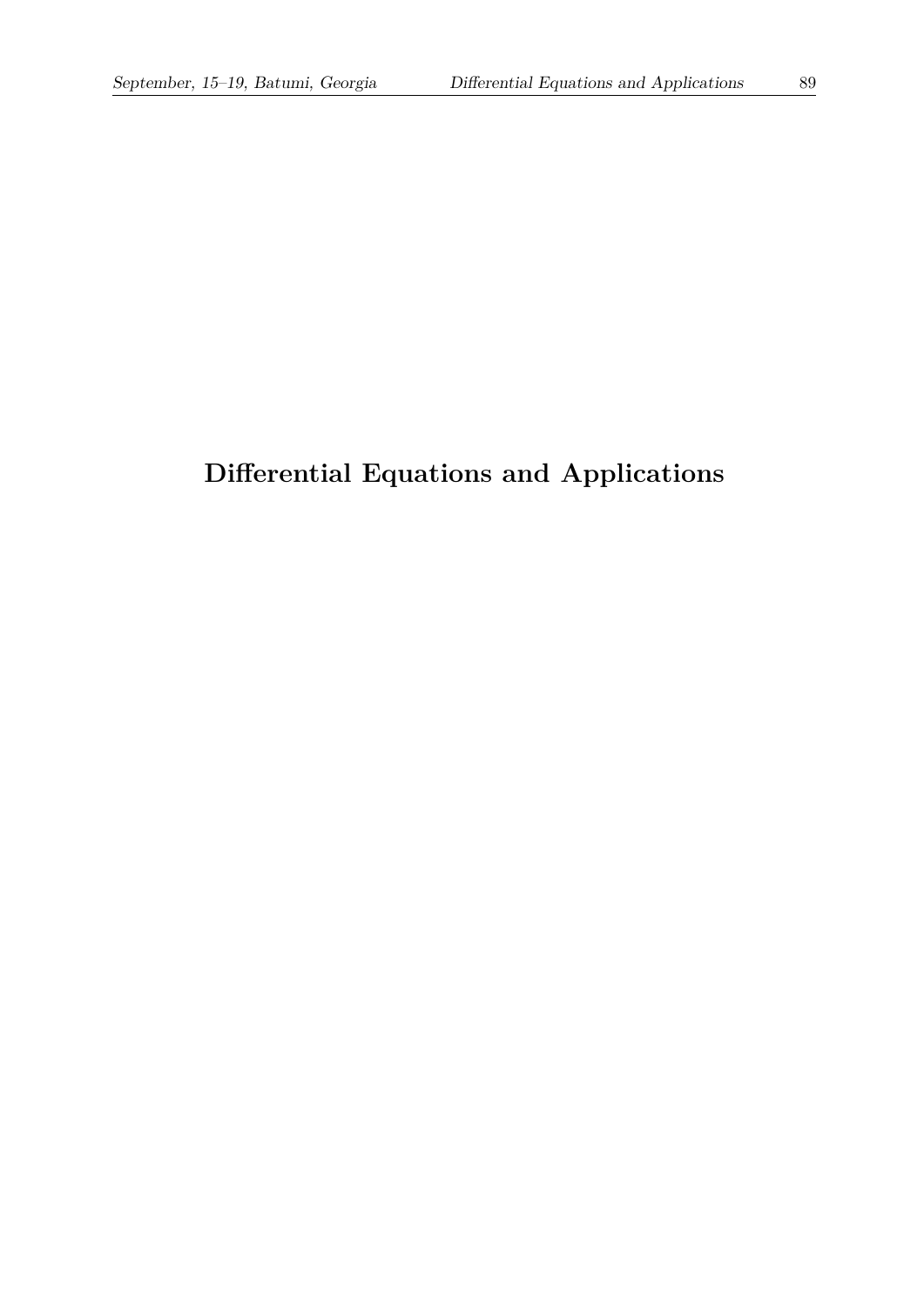### **Cauchy Problem for a System of Hyperbolic Equations with Damping Terms**

 $AKBAR B. ALIEV<sup>1</sup>, ANAR A. KAZIMOV<sup>2</sup>$ 

<sup>1</sup>IMM NAS of Azerbaijan, Azerbaijan Technical University

<sup>2</sup>Nakhcivan State University

Azerbaijan

e-mail: aliyevagil@yahoo.com; anarkazimov1979@gmail.com

Let's consider the system of semilinear hyperbolic equations

$$
u_{1_{tt}} + u_{1_t} + (-1)^{l_1} \Delta^{l_1} u_1 = \lambda_1 |u_1|^{p-1} |u_2|^{q+1} u_1, \quad t > 0, \quad x \in R^n,
$$
 (1)

$$
u_{2tt} + u_{2t} + (-1)^{l_2} \Delta^{l_2} u_2 = \lambda_2 |u_1|^{p+1} |u_2|^{q-1} u_2, \quad t > 0, \quad x \in R^n,
$$
 (2)

$$
u_{k}(0,x) = \varphi_{k}(x), \quad u_{k}(0,x) = \psi_{k}(x), \quad k = 1,2, \quad x \in R^{n}.
$$
 (3)

Let

$$
\lambda_1 > 0, \quad \lambda_2 > 0,\tag{4}
$$

$$
p \ge -1, \quad q \ge -1, \quad p+q > 0; \quad \frac{p+1}{l_1} + \frac{q+1}{l_2} > \frac{2}{n} + r(p,q),
$$
 (5)

where  $r(p,q) = \frac{1}{l_1}$ , if  $p > 1$ ,  $q \ge -1$ ;  $r(p,q) = \frac{p}{2l_1} + \frac{2-p}{2l_2}$ , if  $-1 \le p \le 1$ ,  $q > -1$ .

**Theorem.** Let condition (4)–(5) be satisfied, then there exists  $\delta > 0$  such that, for any

 $(\varphi_k, \psi_k) \in U_\delta =$ 

$$
= \left\{ (u, v) : \|u\|_{W_2^{l_k}(R^n)} + \|u\|_{L_1(R^n)} + \|v\|_{L_2(R^n)} + \|v\|_{L_1(R^n)} < \delta \right\}, \ \ k = 1, 2
$$

problem  $(1)$ – $(3)$  *has a unique solution*  $(u_1, u_2)$ *:* 

$$
u_k \in C([0,\infty); W_2^{l_k}(R^n)) \cap C^1([0,\infty); L_2(R^n)), k = 1,2,
$$

*which satisfies the following estimates:*

$$
\sum_{|\alpha|=r} \|D^{\alpha} u_k(t,\cdot)\|_{L_2(R^n)} \le C (1+t)^{-\frac{n+2r}{4l_k}}, \quad t > 0, \quad r = 0, 1, \dots, l_k,
$$
  

$$
\|u_{k_t}(t,\cdot)\|_{L_2(R^n)} \le C (1+t)^{-\min\left(1+\frac{n}{4l_k}, \gamma_k\right)},
$$

*where*

$$
\gamma_k = \frac{n}{2} \sum_{i=1}^2 \frac{\rho_{ki}}{l_i} - r_k, \ \ k = 1, 2.
$$

Next we discuss the counterpart of the condition (5).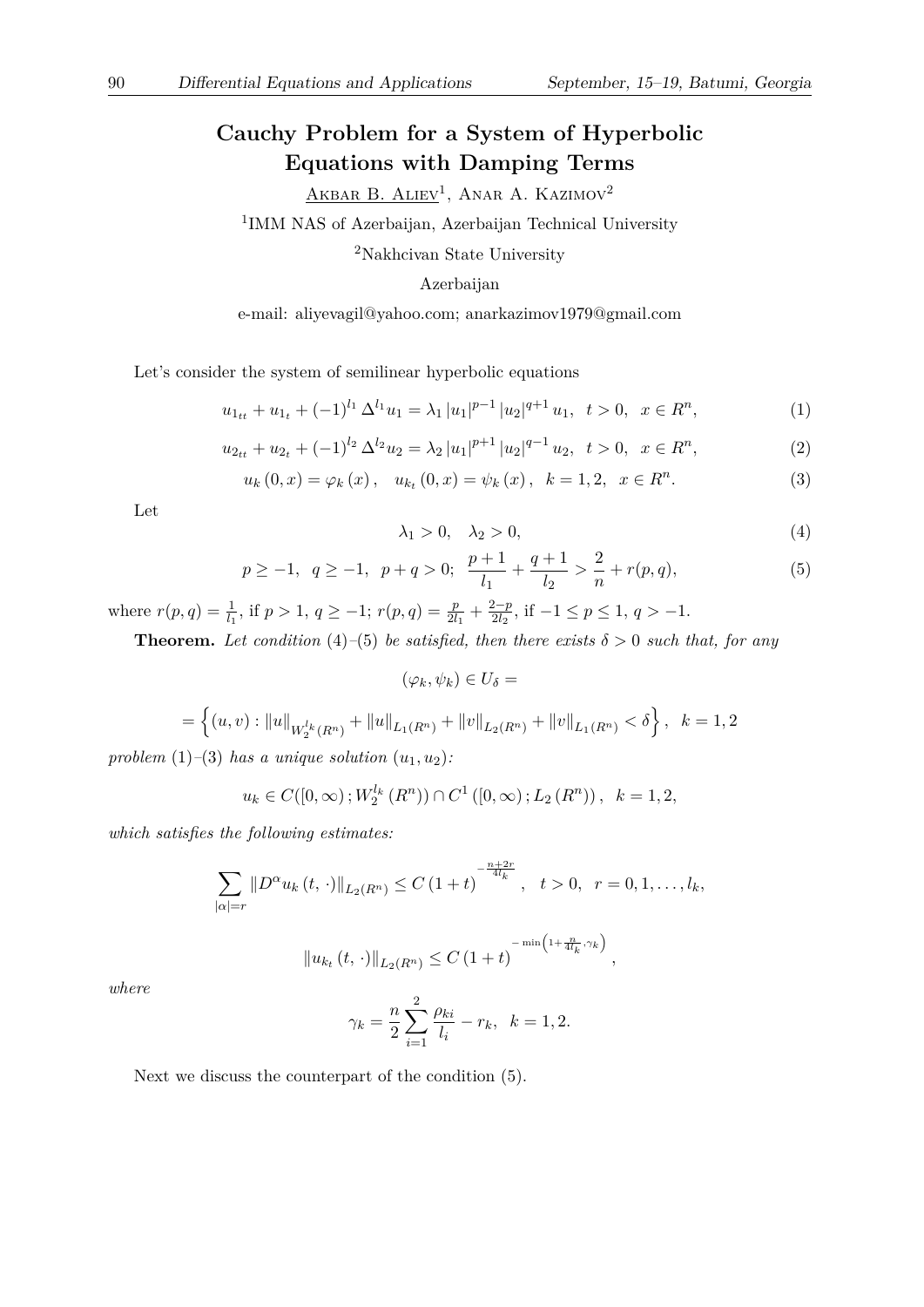### **On the Domains of Propagation of Characteristic Curves of Non-Strictly Hyperbolic Equations**

Giorgi Baghaturia, Marine Menteshashvili

N. Muskhelishvili Institute of Computational Mathematics

Georgian Technical University

Tbilisi, Georgia

e-mail: Nogela@gmail.com; Menteshashvili\_m@mail.ru

We consider the quasi-linear hyperbolic equation with possible parabolic degeneration:

 $u_y(u_y-1)u_{xx} + (u_y-u_x-2u_xu_y+1)u_{xy} + u_x(u_x+1)u_{yy} = 0.$ 

The Cauchy problem is studied for this equation. The general integral of the given equation plays the major role in the process of studying of the Cauchy problem, namely the characteristic curves. The general integral is obtained in explicit form.

$$
f(u+x) + g(u-y) = y.
$$

The structure of the domain of definition of the solution for the given equation has been studied. The cases of formation of sub-areas of non-existence of solutions inside the area of propagation of solution are considered in the work. Sufficient conditions for existence of such sub-areas, where the characteristic curves do not propagate, have been obtained. It's shown that in some cases the strong parabolic degeneracy of the equation may stimulate the formation of sub-areas of non-existence of solutions.

### **Analysis of Four-Port Rectangular Waveguide Junctions with Two Resonance Regions**

M. F. Bogdanov, F. G. Bogdanov, M. Kurdadze

Georgian Technical University

Tbilisi, Georgia

e-mail: giakekelia@yahoo.com

Waveguide junctions are widely used to compose directional couplers, power dividers, phase shifters, filters, multiplexers and other microwave devices. However, a rigorous analysis of them has been conducted only for relatively simple constructions, such as waveguide tees, cruciform waveguide junctions, etc.

In this work, using the Mode Matching Technique (MMT), a rigorous solution has been obtained for a boundary-value problem on four-port H-plane rectangular waveguide junction with 2 resonance regions.

First, electromagnetic fields in various waveguide regions has been written as Fourier series and integrals with yet unknown coefficients of discrete and continues Fourier spectra of waveguide harmonics. Next, applying the boundary conditions, a system of functional (integral and summation) equations in terms of unknown coefficients of Fourier spectra has been obtained.

Further, using the Fourier Transform Technique (FTT), the filtering properties of Dirac function in infinite domain, and orthogonality properties of transverse eigen-functions in a waveguide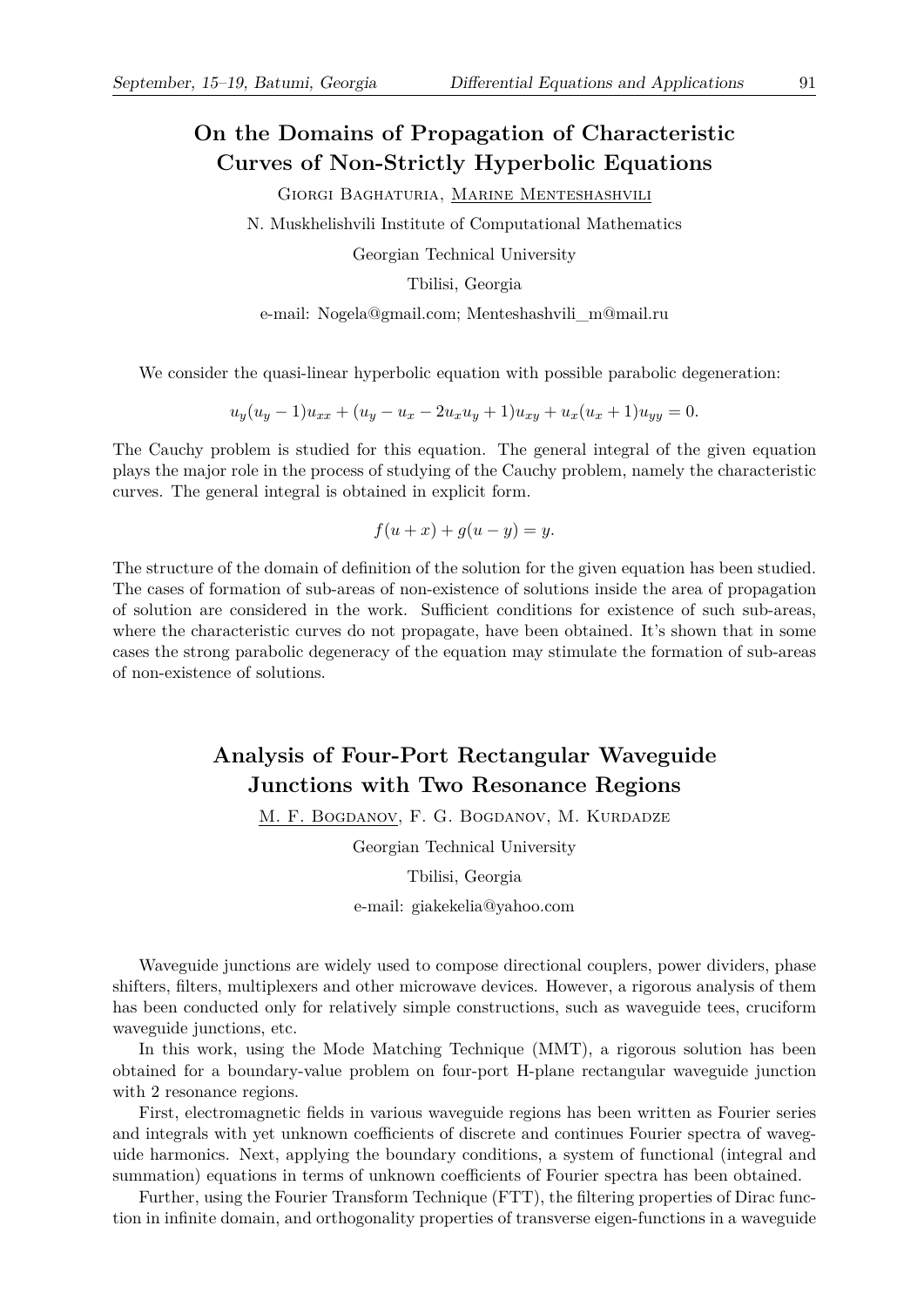cross-section, a functional system of equations has been reduced to a dual linear algebraic system of equations. Finally, this system has been reduced and numerically solved in computer with controlling a reasonable accuracy of solution.

Using the created computer program, various electrodynamic characteristics of four-port waveguide junctions has been simulated and analysed. The validity of the obtained results will be illustrated, and different characteristics of waveguide junctions will be demonstrated. In particular, a near-field structure of the total electric field in a waveguide junction will be shown, the reflected and transmitted powers in different waveguide regions will be analysed, and a power balance in a waveguide junction will be demonstrated.

### **Mixed Boundary-Value Problems for Polymetaharmonic Equations**

George Chkadua

I. Javakhishvili Tbilisi State University, Faculty of Exact and Natural Sciences

Tbilisi, Georgia

e-mail: g.chkadua@gmail.com

The Riquier-type mixed boundary-value problems are considered for the polymetaharmonic equation. We investigate these problems by means of the potential method and the theory of pseudodifferential equations, prove the existence and uniqueness of solutions and establish their regularity properties in Sobolev–Slobodetski spaces. We analyse the asymptotic behaviour of solutions near the curve, where the different boundary conditions collide, and establish smoothness properties in Hölder spaces.

### **Localized Boundary Domain Integral Equations Approach to the Boundary-Value Problems for Inhomogeneous Elastic Solids**

Otar Chkadua<sup>1</sup>, Sergey Mikhailov<sup>2</sup>, David Natroshvili<sup>3</sup>

<sup>1</sup>A. Razmadze Mathematical Institute, I. Javakhishvili Tbilisi State University

Sokhumi State University

Tbilisi, Georgia

<sup>2</sup>Brunel University of London, Department of Mathematics

London, UK

<sup>3</sup>Georgian Technical University, Department of Mathematics

Tbilisi, Georgia

e-mail: chkadua7@yahoo.com; sergey.mikhailov@brunel.ac.uk; natrosh@hotmail.com

We consider the Dirichlet boundary-value problem of elastostatics for anisotropic inhomogeneous solids and develop the generalized potential method based on the application of a localized parametrix. By means of the localized layer and volume potentials we reduce boundary-value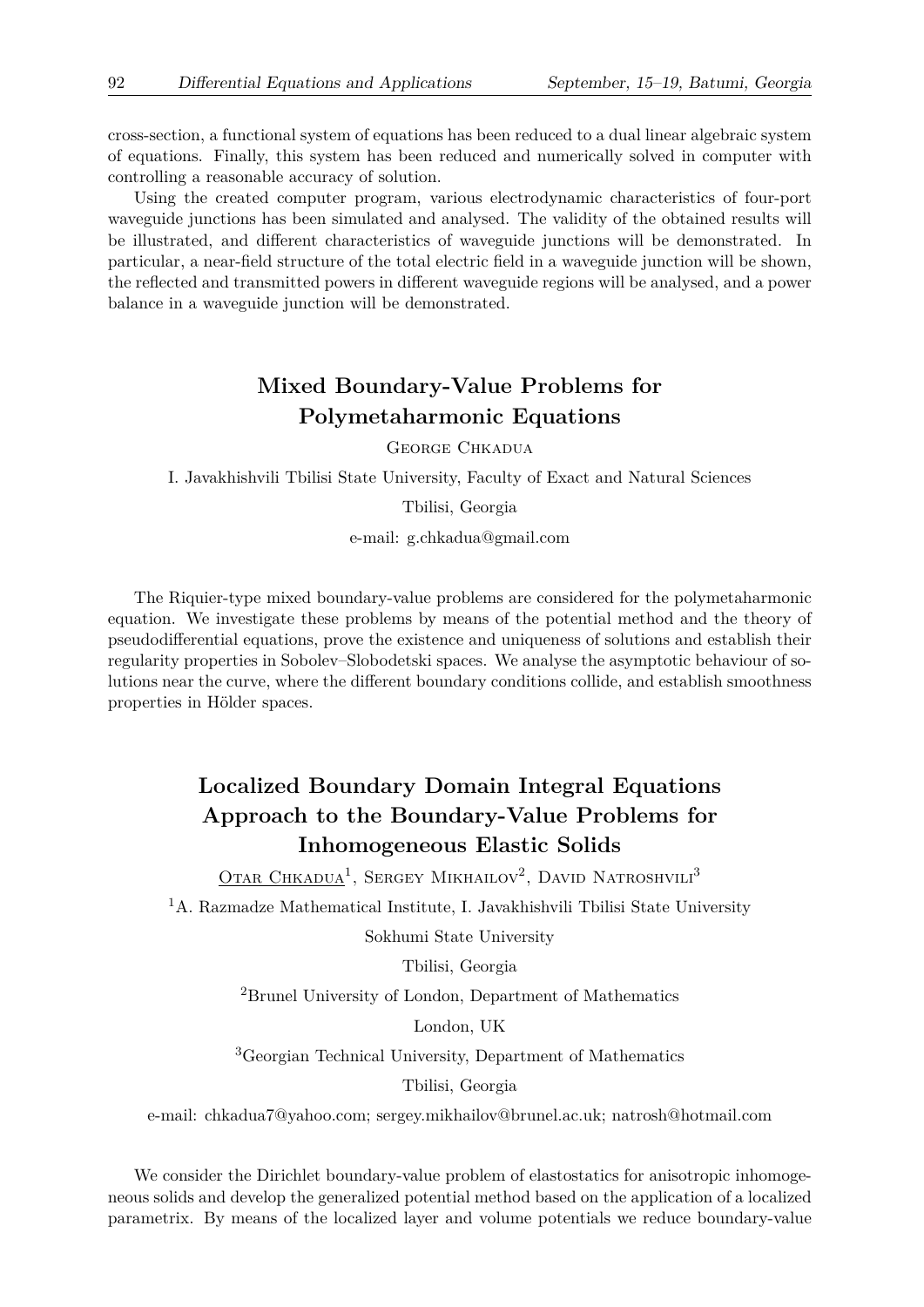problem to the localized boundary-domain integral equations (LBDIE) system. First we establish the equivalence between the original boundary-value problem and the corresponding LBDIE system. Afterwards, we establish that the localized boundary-domain matrix integral operator obtained belongs to the Boutet de Monvel algebra of pseudodifferential operators and with the help of the Vishik-Eskin theory, based on the factorization method (Wiener–Hopf method), we investigate Fredholm properties and prove invertibility of the localized operator in appropriate function spaces.

#### **Localization of Boundary Value Problems**

#### Roland Duduchava

A. Razmadze Mathematical Institute, I. Javakhishvili Tbilisi State University

#### Tbilisi, Georgia

#### e-mail: RolDud@gmail.com

Localization is a powerful tool in the investigation of the Fredholm properties of a boundary value problem for a partial differential equation in a domain with the smooth or piecewise-smooth boundary. It provides a better insight into the role of the Shapiro-Lopatinsky condition and, in combination with the uniqueness result and the index theorem, allows to prove the unique solvability of the boundary value problem.

We investigate a boundary value problem

$$
\begin{cases}\n\mathbf{A}(x,D)u(x) = f(x), & x \in \Omega, \\
(\gamma_{\mathscr{S}}\mathbf{B}_j u)(t) = G_j(t), & j = 0, \dots, \ell - 1, \ t \in \mathscr{S} := \partial\Omega,\n\end{cases}
$$
\n(1)

with matrix  $N \times N$  partial differential operators

$$
\mathbf{A}(x,D) := \sum_{|\alpha| \leq m} a_{\alpha}(x)\partial^{\alpha}, \quad \mathbf{B}_j(x,D) = \sum_{|\alpha| \leq m_j} b_{j\alpha}(x)\partial^{\alpha}, \quad a_{\alpha,j,k}, b_{j\alpha,m,k} \in C^{\infty}(U_{\mathscr{S}}),
$$

where  $U_{\mathscr{S}} \subset \overline{\Omega}$  is a small neighborhood of the boundary  $\mathscr{S}$ . The BVP (1) we consider in generalized settings, including the spaces of distributions

$$
f \in \mathbb{H}^m(\Omega), \ u \in \mathbb{H}^{m+\ell}(\Omega), \ G_j \in \mathbb{H}^{m+\ell-m_j-1/2}(\mathscr{S}),
$$
  
\n
$$
m_j := \text{ord } \mathbf{B}_j(x, D), \ j = 0, 1, \dots, \ell - 1,
$$
\n(2)

where *m* is an arbitrary integer, negative or positive. Under the single constraint on *f* that the Newtons's potential from it  $N_{\omega}f$  has traces on the boundary, we prove that all traces in BVP (1) exist and investigate the solvability of the BVP (1)–(2) for negative  $m = -1, -2, \ldots$ The localization of BVP was investigated in [1, 2], while BVPs in generalized setting was partly discussed in [3].

- [1] L. Castro, R. Duduchava, F.-O. Speck, Localization and minimal normalization of mixed boundary value problem. In: *Factorization, Singular Operators and Related Problems,* (Eds. S. Samko et alt. Kluwer, Dordrecht 2003, 73–100.
- [2] R. Duduchava, The Green formula and layer potentials, *Integral Equations and Operator Theory* **41** (2001), No. 2, 127–178.
- [3] R. Duduchava, Continuation of functions from hypersurfaces, pp. 1–28. Accepted in: *Complex Analysis and Differential Equations*, 2011.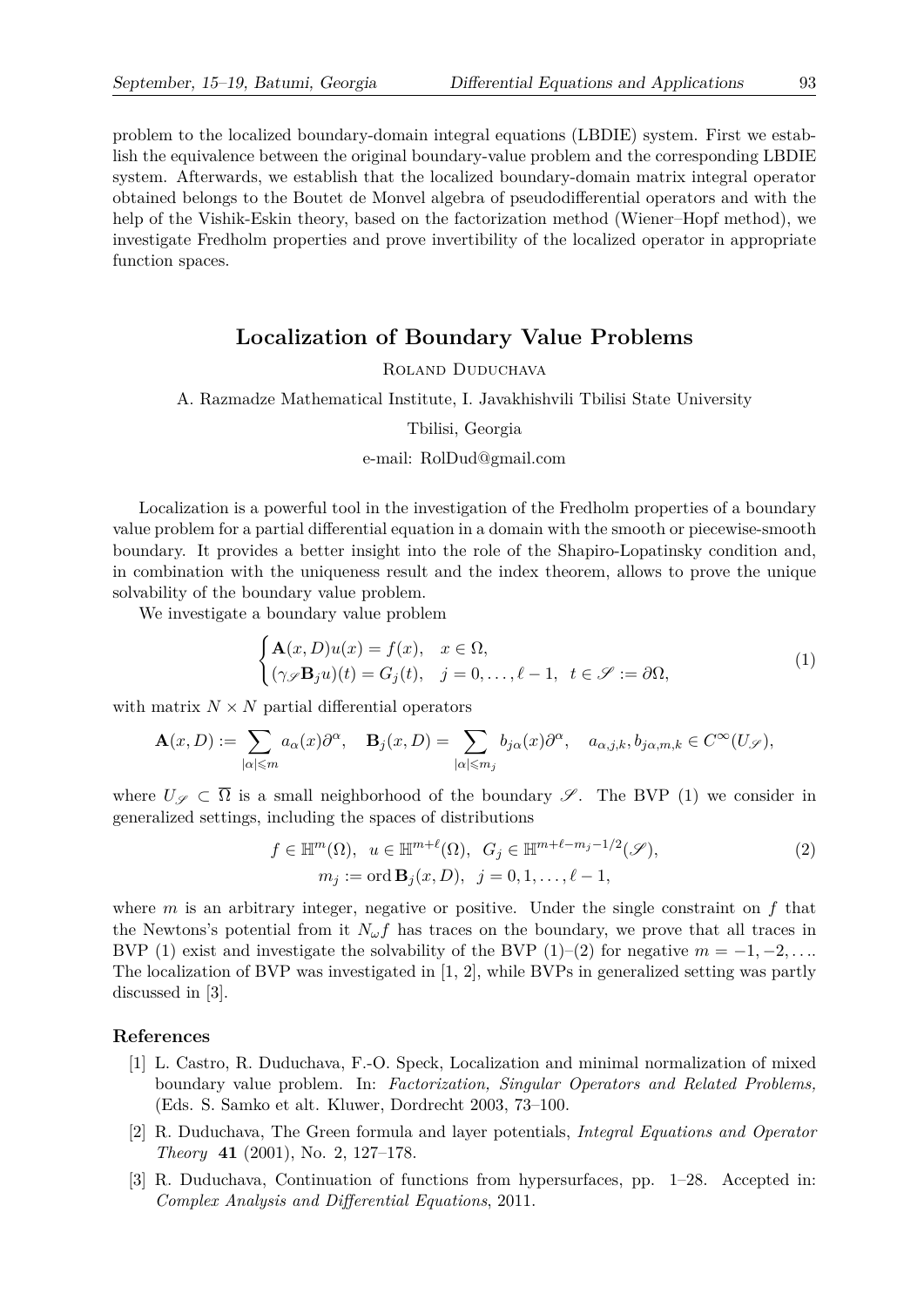### **Fredholmity Criteria for a Singular Integral Operator on an Open Arc in Spaces with Weight**

R. Duduchava, N. Kverghelidze, M. Tsaava

I. Javakhishvili Tbilisi State University, Faculty of Exact and Natural Sciences

Tbilisi, Georgia

e-mail: RolDud@gmail.com; ninokverghelidze@gmail.com; m.caava@yahoo.com

In this paper we study a singular integral operator (SIO) with the Cauchy kernel

$$
\mathbf{A}\varphi(t) = a(t)\varphi(t) + \frac{b(t)}{\pi i} \int_{\Gamma} \frac{\varphi(\tau)d\tau}{\tau - t}, \quad A: \mathbb{L}_p(\Gamma, \rho) \to \mathbb{L}_p(\Gamma, \rho)
$$
(1)

and continuous coefficients  $a, b \in C(\Gamma)$  in the Lebesgue spaces  $\mathbb{L}_n(\Gamma, \rho)$  with an exponential "Khvedelidze" weigh  $\rho := (t - c_1)^{\alpha} (t - c_2)^{\beta}, \ 1 < p < \infty, \ 1/p - 1 < \alpha, \ \beta < 1/p.$  The underlying contour  $\Gamma = c_1 \overline{c_2}$ , is an open arc with the endpoints  $c_1$  and  $c_2$ .

It is well known, that the condition  $\inf_{t} |a(t) \pm b(t)| \neq 0$  is necessary for the operator in (1) to be Fredholm, but is not sufficient. A necessary and sufficient condition is the so called "Arc Condition", which means that a chords of a circle, depending on the exponents of the space *α, β* and *p* and connecting the disjoint endpoints of the graph  $a(c_1) \pm b(c_1)$  and  $a(c_2) \pm b(c_2)$ , does not cross zero 0. The "Arc Condition" was found by I. Gohberg and N. Krupnik in 1965 for the Lebesgue spaces  $\mathbb{L}_p(\Gamma, \rho)$  (also see the earlier paper by H. Widom for  $p = 2$ ). The result was carried over in 1970 to the space of Hölder continuous functions  $\mathbf{H}^0_\mu(\Gamma,\rho)$  with an exponential "Khvedelidze" weight  $\rho := (t - c_1)^{\alpha} (t - c_2)^{\beta}$ ,  $0 < \mu < 1$ ,  $\mu < \alpha, \beta < \mu + 1$  by R. Duduchava in his doctor thesis.

Based on the Poincare–Beltrami formula for a composition of singular integral operators and the celebrated N. Muskhelishvili formula describing singularities of Cauchy integral, the formula for a composition of weighted singular integral operators  $(-1 < \gamma, \delta < 1)$ 

$$
S_{\gamma}S_{\delta}\varphi = \varphi(t) + i \cot \pi(\gamma - \delta) \left[ S_{\gamma} - S_{\delta} \right](\varphi), \quad S_{\delta}\varphi(t) := \frac{t^{\delta}}{\pi i} \int_{0}^{\infty} \frac{\varphi(\tau)}{\tau^{\delta}(\tau - t)} d\tau \tag{2}
$$

is proved. Using the obtained composition formula (2), the localization (which means "freezing the coefficients") we derive the criterion of fredholmity of the SIO (1) (the "Arc Condition") by looking for the regularizer of the operator **A** in the form  $\mathbf{R} = a^*I + b^*S_\gamma$ ,  $a^* = a(a^2 - b^2)^{-1}$ ,  $b^* = -b(a^2 - b^2)^{-1}$  and choosing appropriate *γ*. To the composition **RA** is applied the formula (2) and coefficients of non-compact operators are equated to 0 to get  $\mathbf{RA} = I + T$ , where T is compact. The "Arc Condition" follows. Further the index formula and the necessity of the "Arc condition" are proved by using a homotopy and the stability of the index of a Fredholm operators. Absolutely similar results with a similar approach are obtained for SIO (2) with Hölder continuous coefficients in the space of Hölder continuous functions  $\mathbf{H}^0_\mu(\Gamma,\rho)$  with an exponential "Khvedelidze" weight.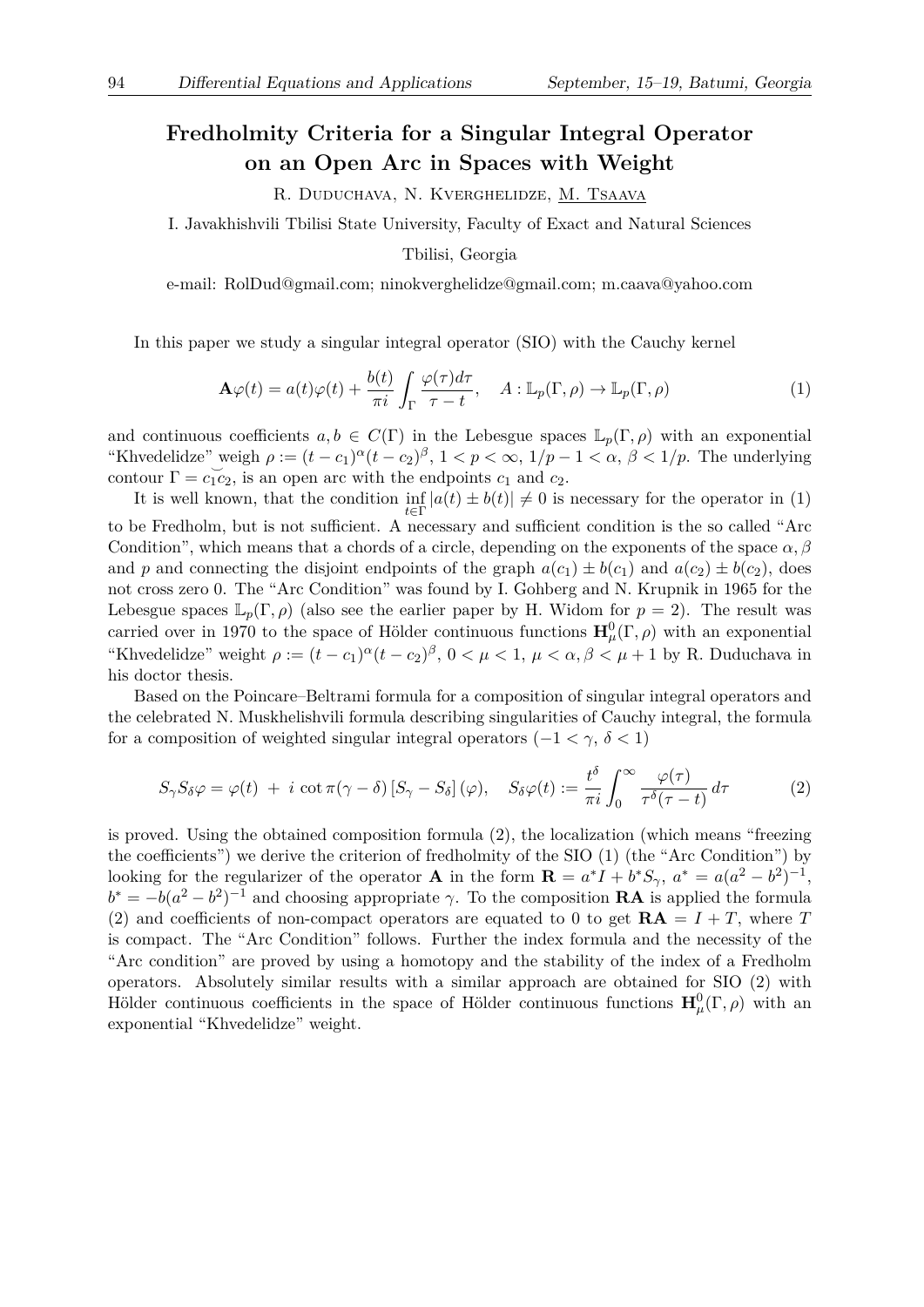### **Behaviour of Solutions to Degenerate Parabolic Equations**

Tahir S. Gadjiev, Konul N. Mamedova

Institute of Mathematics and Mechanics

Baku, Azerbaijan

e-mail: tgadjiev@mail.az

For linear elliptic and parabolic equations the questions on behavior of solutions near the boundary were studied on the papers of O.A.Oleinik and his followers [1]. For quasilinear equations, similar result were obtained in the T. S. Gadjiev [2]. S. Bonafade [3] and others studied qualitative properties of solutions for degenerate equations.

We obtained some estimates that are analogies of Saint-Venaut's principle known in theory of elasticity. By means of these estimations we obtained estimations on behavior of solutions and their derivative on bounded domains up to boundary.

In the cilindric domain  $Q = \Omega \times (0, T), T > 0$ , where  $\Omega \subset R^n$ ,  $n \geq 2$  bounded domain, a generalized solution from the Sobolev space  $\dot{W}^{m,1}_{p,\omega}(\Omega)$  of the mixed problem for the equation

$$
\frac{\partial u}{\partial t} - \sum_{|\alpha| \le m} (-1)^{|\alpha|} D^{\alpha} A_{\alpha}(x, u, \nabla u, \dots, \nabla^m u) = \sum_{|\alpha| \le m} (-1)^{|\alpha|} D^{\alpha} F_{\alpha}(x),\tag{1}
$$

$$
u/_{t=0} = 0, \tag{2}
$$

where  $D^{\alpha} = \frac{\partial^{|\alpha|}}{\partial x_1^{\alpha_1} \partial x_2^{\alpha_2} \cdots \partial x_n^{\alpha_n}}$ ,  $|\alpha| = \alpha_1 + \alpha_2 + \cdots + \alpha_n$ ,  $m \ge 1$  is considered. Also we suppose Dirichlet conditions on boundary satisfying.

Our main goal is to obtain estimations of behavior of the integral of energy

$$
I_{\rho} = \int_{\Omega_{\rho}} \omega(x) |\nabla^{m} u|^{p} dx dt,
$$

for small  $\rho$ , dependent on  $\Omega$ <sub>ρ</sub> geometry of  $\Omega$  in the vicinity of the point 0.

- [1] O. A. Oleinik, G. A. Josifian, Boundary value problems for second order elliptic equations in unbounded domains and Saint-Venant's principle. *Ann. Scuola Norm. Super Pisa. Ser. IV* **2** (1977), 269–290.
- [2] T. S. Gadjiev, On behaviour of solutions of mixed problems for quasilinear elliptic equations. (Russian) *Differentsyal'nye Uravneniya*, 1991, 1031–1036.
- [3] S. Bonafade, Quazilinear degenerate elliptic variational inequalities with discontinuous coefficients. *Comment. Math. Univ. Carolinae.* **34** (1993), No. 1, 55–61.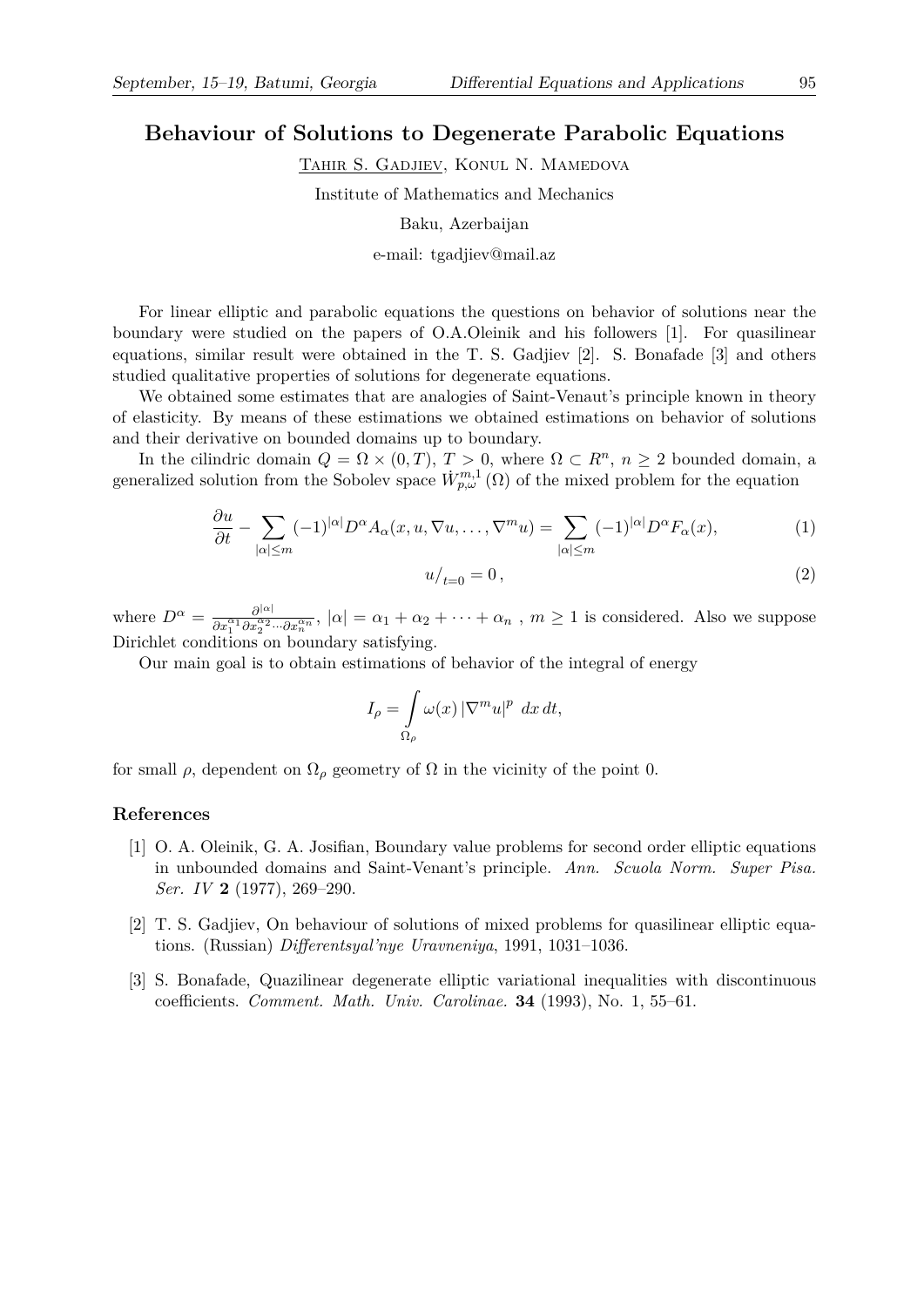### **Limit Cycle Problems in Neural Dynamical Systems**

Valery Gaiko

National Academy of Sciences of Belarus, United Institute of Informatics Problems

Minsk, Belarus

e-mail: valery.gaiko@yahoo.com

We consider two planar cubic dynamical systems which are used for neural modeling. First, we study the classical FitzHugh–Nagumo planar cubic dynamical system which models the spike dynamics in biological neurons. Such a cubic model was studied earlier but its qualitative analysis was incomplete, since the global bifurcations of multiple limit cycles could not be studied properly by means of the methods and techniques which were used in the qualitative theory of dynamical systems. Applying the Wintner–Perko termination principle for multiple limit cycles and new geometric methods of the global bifurcation theory, we prove that the FitzHugh–Nagumo model can have at most two limit cycles. Then, we carry out the global bifurcation analysis of a higher-dimensional polynomial dynamical system as a learning model of neural networks (the Oja model). Learning models are algorithms, implementable as neural networks, that aim to mimic an adaptive procedure. A neural network is a device consisting on interconnected processing units, designated neurons. An input presented to the network is translated as a numerical assignment to each neuron. This will create a sequence of internal adjustments leading to a learning process. For two input neurons, e.g., the model can be written as a planar cubic centrally symmetric dynamical system. Applying to this system the Wintner–Perko termination principle and our bifurcationally geometric methods, we prove that the planar Oja neural network model has a unique limit cycle.

### **The Method of Operator Power Series**

Sergey M. Galileev

St. Petersburg State University of Engineering and Economics,

Deptartment of Engineering Sciences and Technologies

St. Petersburg, Russia

e-mail: galiley@engec.ru

The method of operator power series is based on a symbolic method of co-representation of solutions of differential equations in partial derivatives. This method goes on-justification in the theory of pseudodifferential operators [1]. The evolution of representations of the symbolic method and the theory of operators in relation to the method of operator power series method and mechanics of deformable solids – the method of initial functions, has its own literature [2]. The solution of homogeneous linear partial differential equation in the derivatives of *n*-th order with constant or variable coefficients,

$$
(D_0 \partial_1^n + D_1 \partial_1^{n-1} + \cdots + D_{n-1} \partial_1 + D_n) F(x_1, x_2, \ldots, x_m) = 0,
$$

where  $\partial_1 = \partial/\partial x_1$  is the partial derivative with respect to  $x_1$ ;  $D_i$ ,  $i = 1, 2, \ldots, n$ , are operators which consist of derivatives  $\partial_k = \partial/\partial x_k$ ,  $k = 2, 3, \ldots, m$ , and their various combinations with some constant or variable coefficients;  $F(x_1, x_2, \ldots, x_m)$  is an unknown function of *m* variables representable as  $F = \sum^{n-1}$ *k*=0  $L_k f_k$ , where  $L_k$  are the operators-functions: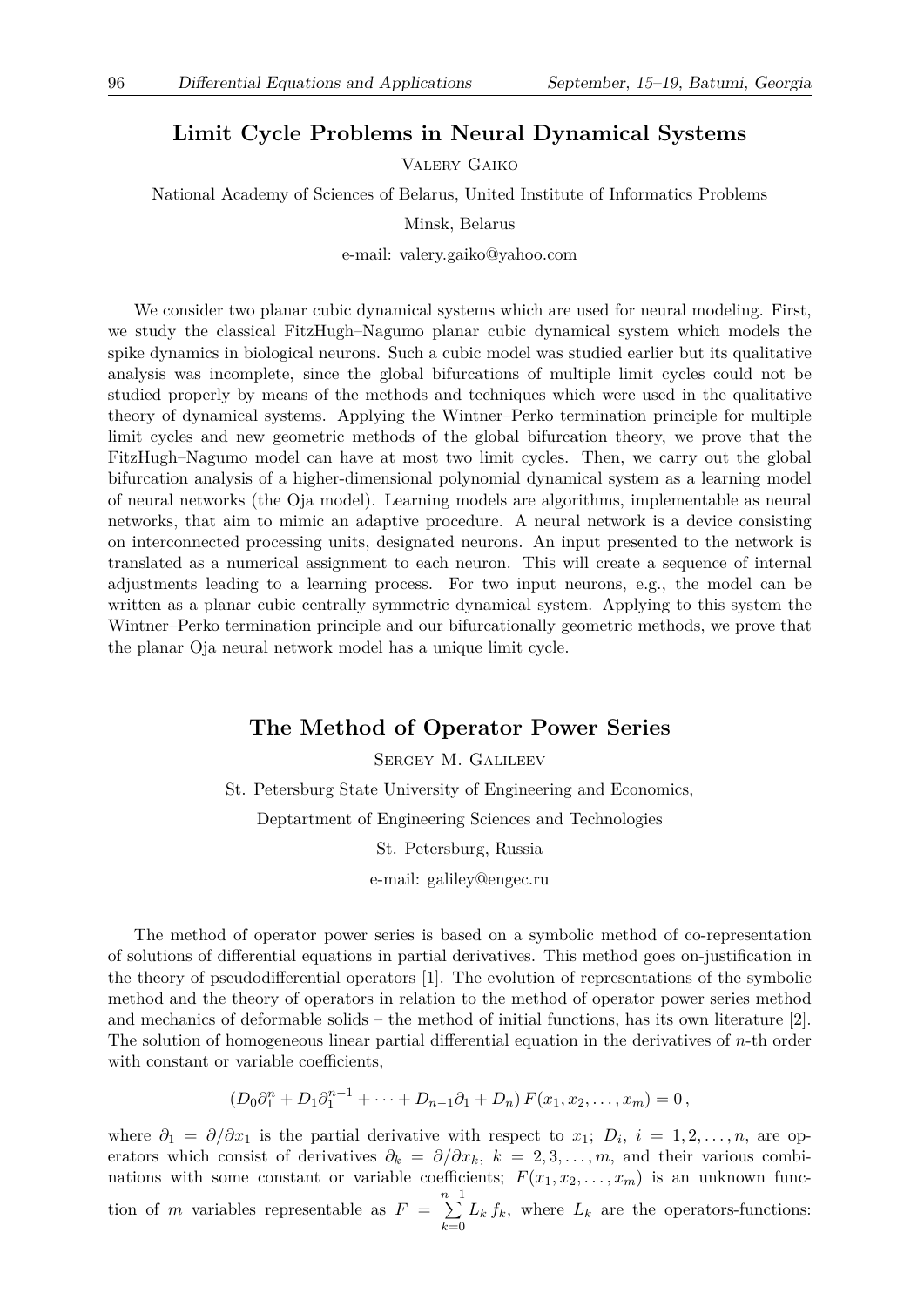$L_k = \sum_{i=1}^{\infty}$  $\sum_{m=0}$   $l_{km} x_1^m/m!$ , where  $l_{km}$  are differential operators in which the composition includes derivatives  $\partial_k$ ,  $k = 2, 3, \ldots, m$ , with some constant coefficients, and  $l_{km} = 1$  for  $k = m$  and  $l_{km} = 0$  for  $m < k$ ;  $F = f_0(x_2,...,x_m)$ ,  $\partial_1 F = f_1(x_2,...,x_m)$ ,  $\partial_1^{n-1} F = f_{n-1}(x_2,...,x_m)$ . Thus, the problem of finding the function  $F$  is reduced to finding of arbitrary functions  $f_k$ , defined on a surface  $x_1 = 0$ . Sometimes in order to facilitate the satisfaction of the boundary conditions of the definition of  $f_k$  is derived by establishing more links with some of these functions, the values that have clear physical (mechanical) sense. In this paper some properties of operator-functions, the correctness of the Cauchy problem, algebra of operators and operator-functions are discussed.

#### **References**

- [1] Y. A. Dubinsky, The algebra of pseudodifferential operators with analytic symbols and its applications to mathematical physics. *Math. Surveys* **5(224)** (1982), 97–137.
- [2] S. M. Galileev, The method of initial functions in the mechanics anisotropic plate. *SPbGUVK, St. Petersburg*, 2007.

### **On Asymptotic Behaviour of Solutions of Third Order Linear Systems of Differential Equation with Deviating Arguments**

Givi Giorgadze

Georgian Technical University,

Faculty of Informatics and Control Systems, Department of Mathematics

Tbilisi, Georgia

e-mail: G-Givi@Hotmail.com

The problem of oscillation of solutions is well studied for differential equations of high order. In particular, many interesting results of optimal types have been obtained (see, for example [1]). The purpose of the present report is to establish some optimal sufficient conditions for the oscillation of solutions of three-dimensional linear systems. More precisely, we present necessary and sufficient conditions for the oscillation of proper solutions of the system

$$
x'_1(t) = p_1(t)x_2(\tau_1(t)),
$$
  
\n
$$
x'_2(t) = p_2(t)x_3(\tau_2(t)),
$$
  
\n
$$
x'_3(t) = -p_3(t)x_1(\tau_3(t)),
$$

where  $p_i \in L_{loc}(R_+, R_+)$ ,  $\tau_i \in C_{loc}(R_+, R_+)$ ,  $\lim_{t \to +\infty} \tau_i(t) = +\infty$   $(i = 1, 2, 3)$ .

#### **References**

[1] R. Koplatadze, Quasi-linear functional differential equations with property *A*. *J. Math. Anal. Appl.* **330** (2007), 483–510.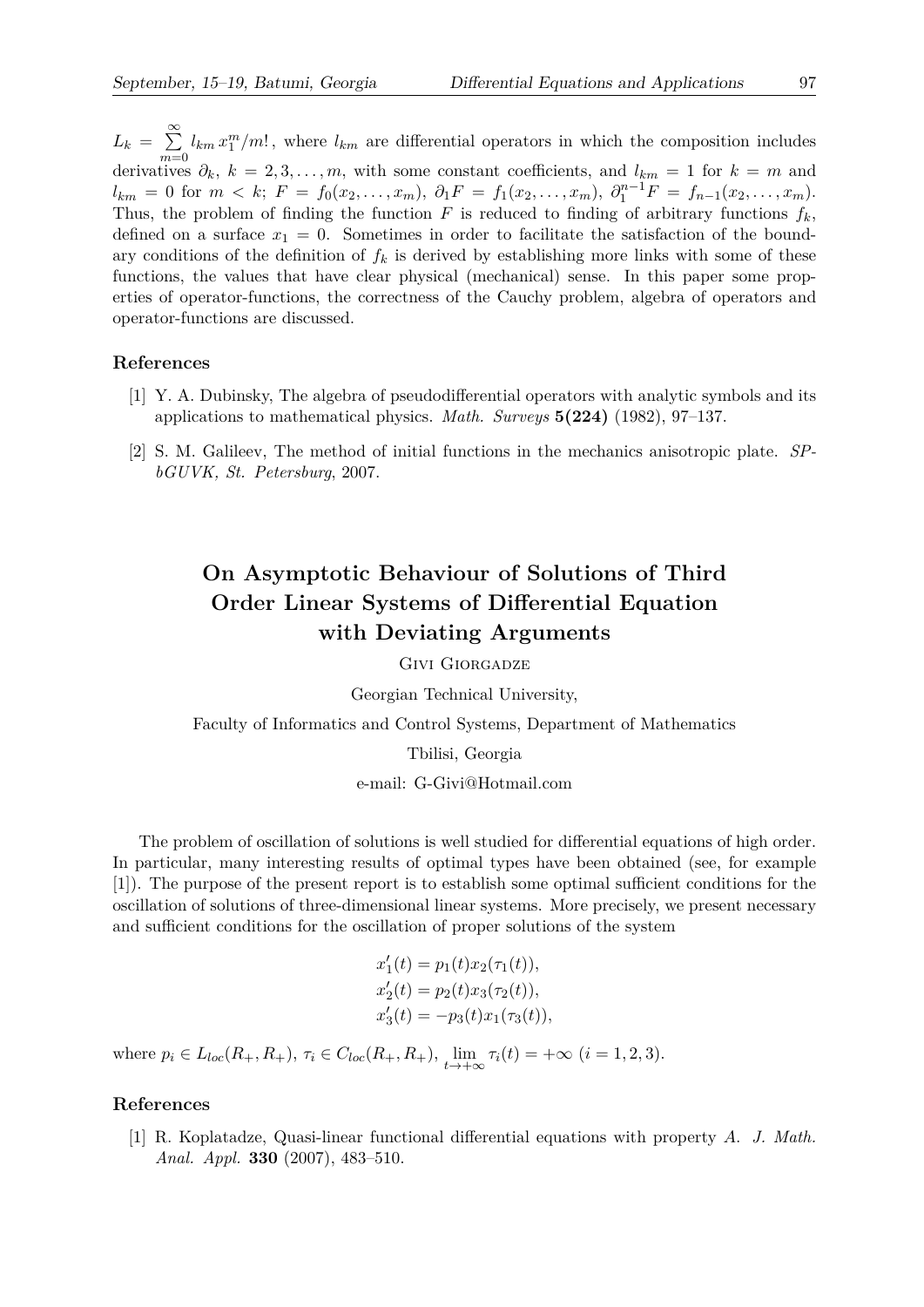## **Boundary Value Problem for Klein–Gordon Equation**  $\mathbf i$ **n** Space  $\mathbb R^3$

Jemal Kapanadze

I. Javakhishvili Tbilisi State University, Institute of Geophysics

Tbilisi, Georgia

e-mail: leilala\_41@mail.ru

Let  $\Omega$  be a smooth bounded domain of the class  $C^2$  and  $f \in C(\partial\Omega)$  be a boundary function. Define potential

$$
U^{\psi}(x) = \int_{\partial \Omega} \Gamma(x, y) \psi(y) \, dS_y,
$$

where

$$
\Gamma(x,y) = \frac{e^{-k|x-y|}}{4\pi|x-y|}, \ \ k = constant > 0.
$$

Find a solution *v* of the Klein-Gordon equation in the domain  $\Omega$  which satisfies the condition

$$
q_1(x)\frac{\partial^2 v(x)}{\partial \nu_x^2} + q_2(x)\frac{\partial v(x)}{\partial \nu_x} + q_3(x)x(x) = f(x), \ \ x \in \partial\Omega,
$$

where  $q_i(x) > 0, x \in \partial\Omega, q_i(x) \in C(\partial\Omega), i = 1, 2, 3$ .

We prove unique solvability of this problem.

Similar assertion holds true for elliptic partial differential equation

$$
\sum_{i,k=1}^{3} \frac{\partial}{\partial x_i} \left( a_{ik} \frac{\partial u}{\partial x_k} \right) + a(x)u(x) = 0,
$$

where  $a_{ik} \in C^{(3,\alpha)}(R^3)$ ,  $a \in C^{(2,\alpha)}(R^3)$ ,  $a(x) < -\lambda^2$ ,  $x \in R^3$ ,  $\lambda = constant > 0$ .

$$
m\sum_{i=1}^{3}\xi_i^2 \le \sum_{i,k=1}^{3}a_{ik}(x)\xi_i\xi_k \le M\sum_{i=1}^{3}\xi_i^2, \ \ m=constant > 0, \ \ M=constant > 0.
$$

### **On the Solvability of Cauchy Spatial Characteristic Problem for One Class of Second Order Semilinear Wave Equations**

 $S$ ergo Kharibegashvili<sup>1</sup>, Bidzina Midodashvili<sup>2</sup>

<sup>1</sup>Georgian Technical University, Department of Mathematics

<sup>2</sup>I. Javakhishvili Tbilisi State University, Department of Computer Science

#### Tbilisi, Georgia

e-mail: kharibegashvili@yahoo.com; bidmid@hotmail.com

Consider the semilinear wave equation of the type

$$
\frac{\partial^2 u}{\partial t^2} - \sum_{i=1}^3 \frac{\partial^2 u}{\partial x_i^2} + f(u) = F,\tag{1}
$$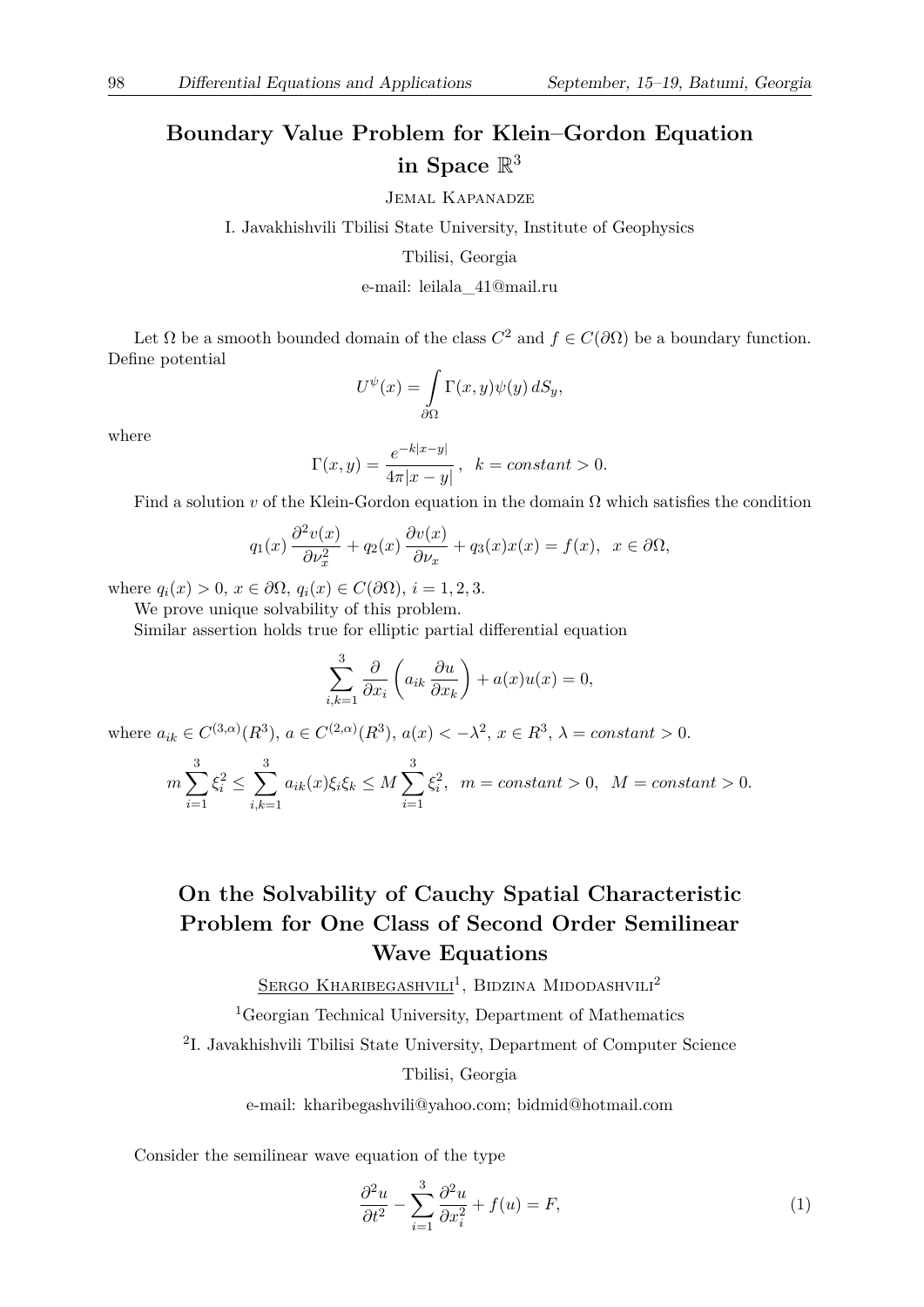where *f* and *F* are given real functions, *f* is a nonlinear function, and *u* is unknown real function.

For the equation (1) we consider the Cauchy characteristic problem: find in the frustrum of the light cone of the future  $D_T: |x| < t < T$ ,  $x = (x_1, x_2, x_3)$ ,  $T = const > 0$ , a solution  $u(x, t)$ according to the boundary condition

$$
u\big|_{S_T} = 0,\tag{2}
$$

where  $S_T$ :  $t = |x|, t \leq T$ , is the characteristic conic surface.

Let  $W_2^k(D_T, S_T) := \{u \in W_2^k(D_T) : u|_{S_T} = 0\}$ , where  $W_2^k(D_T)$  is the well-known Sobolev space, consisting of elements from  $L_2(D_T)$  which have generalized derivatives in  $L_2(D_T)$  up to order *k*, inclusively, and the equality  $u|_{S_T} = 0$  is understood in the sense of the trace theory.

We consider certain conditions imposed on the function  $f$ , which for every solution  $u \in$  $W_2^2(D_T)$  of the problem (1), (2) provide the validity of the following a priori estimate

$$
||u||_{W_2^2(D_T)} \le c \left[ 1 + ||F||_{L_2(D_T)} + \lambda ||F||_{L_2(D_T)}^3 + ||F||_{W_2^1(D_T)} \exp\left(c||F||_{L_2(D_T)}^2\right) \right] \tag{3}
$$

when  $F \in W_2^k(D_T, S_T)$ , with a positive constant *c* not depending on *u* and *F*.

Using the estimate (3) we prove that the problem  $(1)$ ,  $(2)$  has a unique solution  $u \in W_2^2(D_T)$ . Whence, in turn, it follows a global solvability of the problem  $(1), (2)$  in the light cone of the future  $D_{\infty}: t > |x|$  in the following sense: for any  $F \in W_{2,loc}^1(D_{\infty}, S_{\infty})$  there exists a unique solution  $u \in W^2_{2,loc}(D_\infty, S_\infty)$  of the problem  $(1), (2)$ , where

$$
W_{2,loc}^k(D_{\infty}, S_{\infty}) := \left\{ v \in L_{2,loc}(D_{\infty}) : \ v\big|_{D_T} \in W_2^k(D_T, S_T) \ \forall T > 0 \right\}.
$$

### **Optimal Systems of One-Dimensional Subalgebras of the Symmetry Algebra of Hyperbolic Equations of Perfect Plasticity**

Vladimir Kovalev, Yuri Radayev

Moscow City Government University of Management

Department of Applied Mathematics

Ishlinskii Institute for Problems in Mechanics of RAS

Moscow, Russia

e-mail: vlad\_koval@mail.ru; y.radayev@gmail.com

The present paper is devoted to application of the Lie group theory to a three-dimensional non-linear system of partial differential equations known from the mathematical theory of perfect plasticity. The Coulomb–Tresca yielding criterion and associated flow rule are employed to formulate the system of differential equations. If an actual stress state corresponds to an edge of the Coulomb–Tresca prism then the stress tensor are determined by the maximal (or minimal) principal stress and the unit vector field directed along the principal stress axis related with that principal stress, thus allowing the static equilibrium equations can be formally considered independently of equations sequent to associated flow rule. The system first obtained by D. D. Ivlev in 1959 in an attempt to find new approaches to correct mathematical study of three-dimensional perfectly plastic problems is of crucial importance for continuum mechanics and its numerous applications. It is of hyperbolic type thus predicting slip-lines mechanism of perfectly plastic flow in accordance with contemporary point of view and providing significant mathematical advantages for the present study.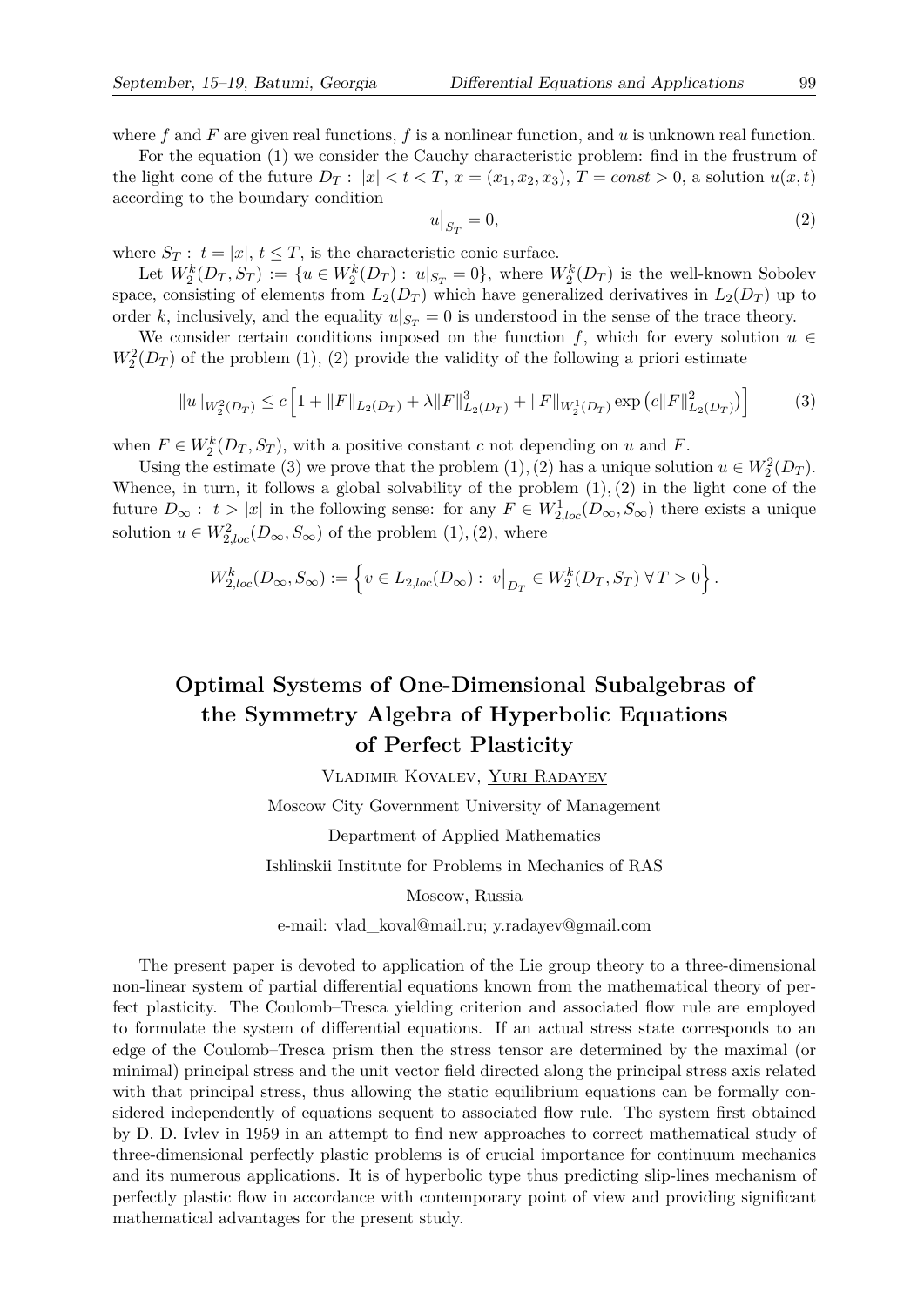The original essentially non-linear system of partial differential equations is transformed to a special coordinate system defined in the space by the stress principal lines (isostatic coordinate net). Group analysis of the obtained in such a way system of partial differential equations of three-dimensional perfect plasticity is carried out. The symmetry group of this system is obtained. A natural 12-dimensional symmetry algebra and a first order optimal system of one-dimensional subalgebras of the symmetry group of partial differential equations of the three-dimensional mathematical theory of plasticity are studied. The optimal system of one-dimensional subalgebras constructing algorithm for the 12-dimensional Lie symmetry algebra is proposed. The optimal system (total 187 elements) is shown consist of a 3-parametrical element, twelve 2-parametrical elements, sixty six 1-parametrical elements and one hundred and eight individual elements.

By the Lie technique new exact solutions in the analytically closed forms for the case of axial symmetry are obtained. Some of them are represented by the canonical Legendre elliptic integrals.

### **Fredholmity Criterion for Teplitz and Winer–Hopf Operators**

Giorgi Kvinikadze, Ilias Sheykhov

I. Javakhishvili Tbilisi State University, Exact and Natural Sciences

Tbilisi, Georgia

e-mail: givcho@posta.ge; kherkheulidze.ilia@gmail.com

We study Teplitz operators  $T_a = [a_{j-k}]_{j,k=0}^{\infty} : \ell_p \to \ell_p$  in the space of sequences  $\ell_p$  for  $1 \leq p \leq \infty$ , The symbol  $a(\zeta)$  is a continuous  $\ell_p$ -Multiplier on the unit circle a  $|\zeta| = 1$  and  ${a_j}_{j=-\infty}^{\infty}$  are its Fourier coefficients. Also we study Wiener–Hopf operators

$$
W_a\varphi(x) = c\varphi(x) + \int_0^\infty k(x-y)\varphi(y)dy, \quad W_a: \mathbb{L}_p(\mathbb{R}^+) \to \mathbb{L}_p(\mathbb{R}^+)
$$

in the Lebesgue space  $\mathbb{L}_p(\mathbb{R}^+)$  of *p*-integrable functions for  $1 \leq p \leq \infty$  on the half axis  $\mathbb{R}^+$  $(0, \infty)$ . The symbol  $a(\xi) = c + (\mathscr{F}k)(\xi)$ ,  $\xi \in \mathbb{R} = (-\infty, \infty)$ , is a continuous  $\mathbb{L}_p$ -Multiplier and *F* is the Fourier transform.

It is well-known, that the ellipticity of the symbol inf *|ζ|*=1  $|a(\zeta)| \neq 0$  is a necessary and sufficient condition for operators  $W_a$  and  $T_a$  to be Fredholm (have a closed range, the finite dimensional kernel and the finite dimensional cokernel) in  $\mathbb{L}_p(\mathbb{R}^+)$  and  $\ell_p$  spaces, respectively (see, for example, article of M. Krein published in 1957, I. Gohbergs and I. Feldmans monograph).

We will give a new proof of the Fredholmity criteria for the operators above, which applies a homotopy and stability of the index of Fredholm operators. A similar approach was used in an article published in 1970 by R.Duduchava, where criterion of Fredholmity of a singular integral equations in Hö lder spaces with weight was proved.

**Theorem.** Let a be a continuous  $\ell_r$ -multiplier for  $p - \varepsilon < r < p - \varepsilon$  for some  $\varepsilon > 0$  and  $1 < p < \infty$ . For an operator  $T_a$  to be Fredholm in the space  $\ell_p(N)$  it is necessary and sufficient *that* inf  $|a(\zeta)| \neq 0$ . If these conditions are hold, then index of the operator equals *|ζ*=1

$$
Ind T_a = -ind a.
$$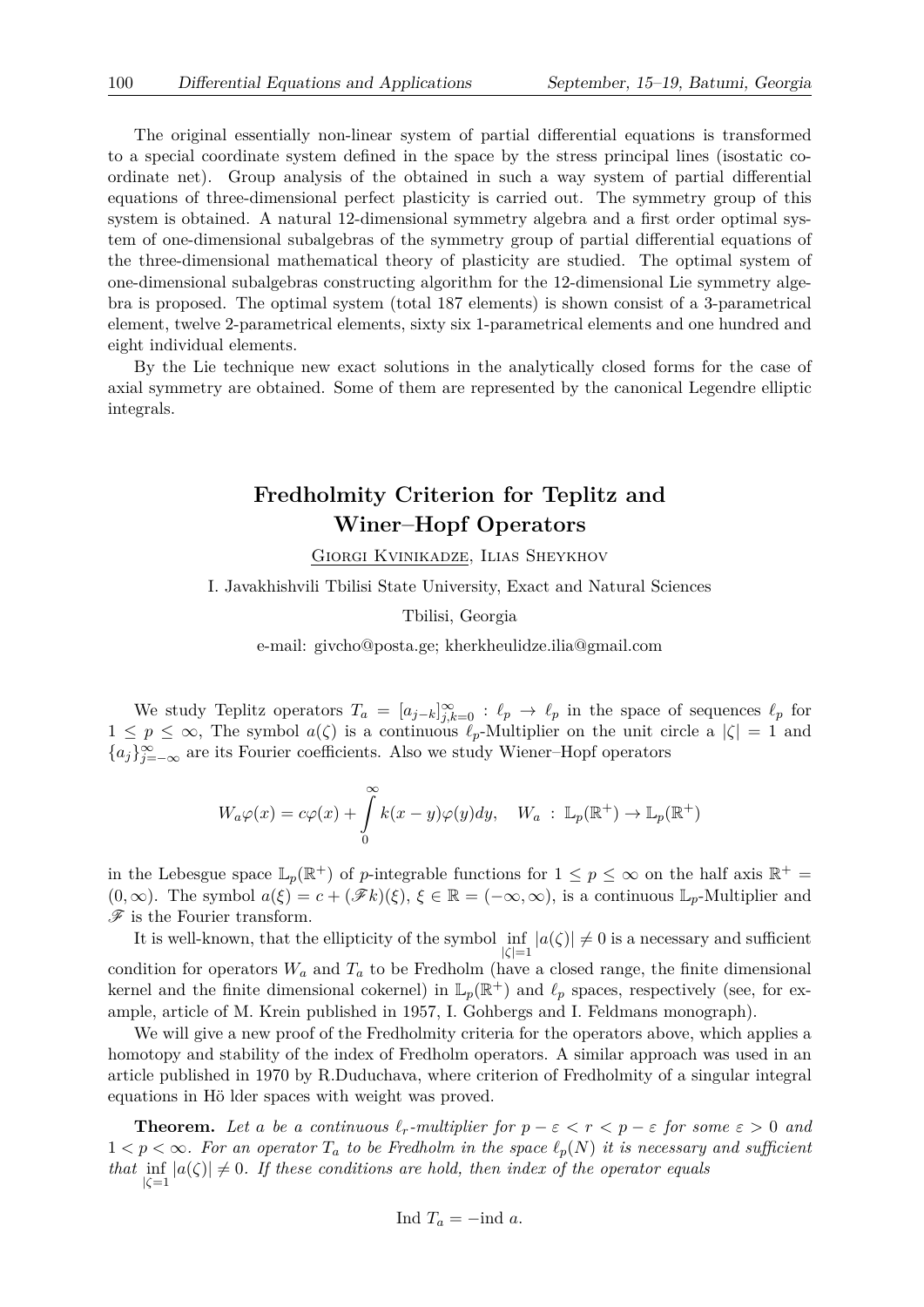*Moreover, the invertibility of the operator T<sup>a</sup> is agreed with the index* ind *a. In other words that means that the operator T<sup>a</sup> is invertible from the left (is invertible from the right) if only*  $n = \text{ind } a \geq 0$  *(Or, respectively,*  $n = \text{ind } a \leq 0$ *). On the dense set in the space*  $\ell_p(N)$  *the corresponding inverse operator from the left* (*from the right*) *is written as follows*  $(T_a)_{\text{left}}^{-1}$  =  $(T_a)_{\text{right}}^{-1} = T_{a_+}^{-1} T_{r_{-n}} T_{a_-^{-1}}$ , where  $a = a_r r_n a_+$  is a generalized p-factorization of the symbol a (see *I. Simonenko's and I. Gohber, N. Krupnik's papers*)*.*

*In particular, if* ind  $a = 0$ *, then the operator*  $T_a$  *is invertible and the bilateral inverse operator read*  $T_a^{-1} = T_{a_+}^{-1} T_{a_-}^{-1}$ .

The result is quite similar to that of Wiener–Hopf operator *Wa*.

### **Localized Boundary-Domain Integral Equations for Acoustic Scattering by Inhomogeneous Anisotropic Obstacle**

DAVID NATROSHVILI

Georgian Technical University, Department of Mathematics

Tbilisi, Georgia

e-mail: natrosh@hotmail.com

We consider the acoustic wave scattering problems when the material parameters and speed of sound are functions of position within the inhomogeneous anisotropic bounded obstacle. The problem is formulated as a transmission problem (TP) for a second order elliptic partial differential equation with variable coefficients in the inhomogeneous region and for the "anisotropic" Helmoltz type equation with constant coefficients in the unbounded homogeneous region. The transmission problem treated in the paper can be investigated by the variational method and also by the classical potential method when the corresponding fundamental solution is available in explicit form. Our goal here is to show that the above mentioned TP with the help of localized potentials corresponding to the Laplace operator can be reformulated as a coupled localized boundary-domain integral equations (LBDIE) system and prove that the corresponding localized boundary-domain integral operator (LBDIO) is invertible. Beside a pure mathematical interest these results seem to be important from the point of view of numerical analysis, since LBDIE can be applied in constructing convenient numerical schemes in applications. In our case, we apply the localized parametrix which is represented as the product of the fundamental solution function of the Laplace operator and an appropriately chosen cut-off function supported on some neighbourhood of the origin. Evidently, the kernels of the corresponding localized potentials are supported in some neighbourhood of the reference point and they do not solve the original differential equation. By means of the usual and localized layer and volume potentials we reduce the TP to the localized boundary-domain integral equations system. First we establish the equivalence between the original boundary-transmission problems and the corresponding LBDIE systems which plays a crucial role in our analysis. Afterwards, we establish that the localized boundary domain integral operators obtained belong to the Boutet de Monvel algebra of pseudo-differential operators and on the basis of the Vishik–Eskin theory based on the factorization method we investigate corresponding Fredholm properties and prove invertibility of the LBDIO in appropriate function spaces.

This is a joint work with Otar Chkadua and Sergey Mikhailov.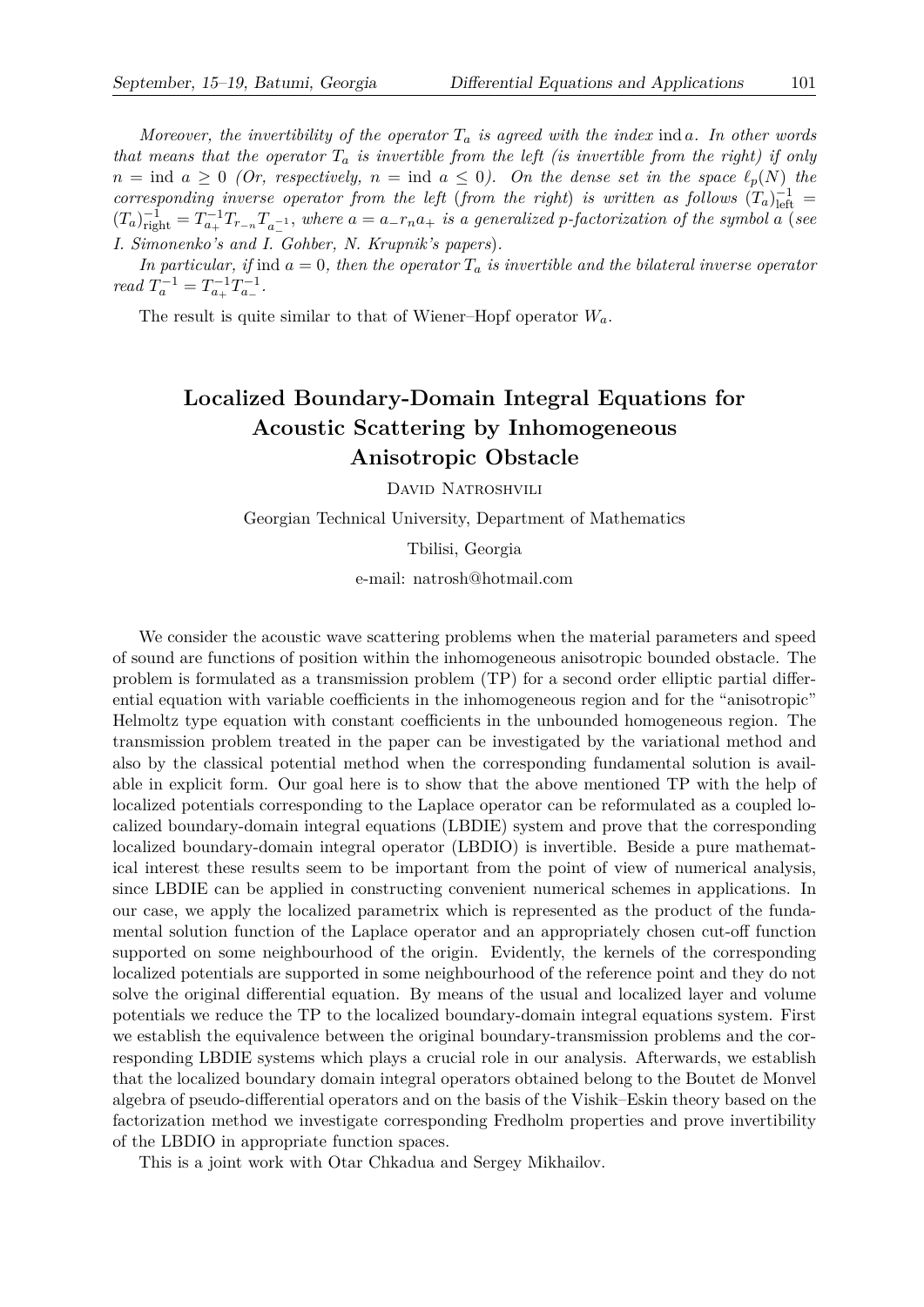### **Reduction Principle in the Theory of Stability of Impulsive Differential Systems**

Andrejs Reinfelds

Institute of Mathematics and Computer Science, University of Latvia

Riga, Latvia

e-mail: reinf@latnet.lv

We consider the system of impulsive differential equations in Banach space that satisfies the conditions of integral separation. We prove the theorem of asymptotic phase. Using this result and the centre manifold theorem we reduce the investigation of stability of the trivial solution of initial impulsive differential system to investigation of stability of simpler impulsive differential system.

The research was supported by the grant 09.1220 of the Latvian Council of Science and by the grant 2009/0223/1DP/1.1.1.2.0/09/APIA/VIAA/008 of the European Social Fund.

### **About Development of Elliptic Theory**

Romen Saks

Institute of Mathematic with Computing Center, Russian Academy of Sciences

Ufa, Russia

email: romen-saks@yandex.ru

I would like to remind the colleagues about researches of I. G. Petrovskii, N. I. Muskhelishvili, A. V. Bitsadze, I. N. Vekua, F. D. Gahov, N. E. Tovmasyan, Ja. B. Lopatinskii, S. Agmon, A. Douglis, L. Nirenberg, M. I. Vishik, M. S. Agranovich, L. R. Volevich, A. Dynin, V. A. Solonnikov, V. V. Grushin, B. R. Vainberg and other.

Their results make the base of the elliptic theory. A one-dimensional singular integral operator of normal type [1] we consider as elliptic operator of order (0*,* 0).

We denote by  $P \cdot EL(X)$ ,  $DN \cdot EL(X)$ ,  $VG \cdot EL(X)$  the classes of pseudo differential operators on a closed manifold *X*, defined by Petrovskii [2], Douglis and Nirenberg [3], Vainberg and Grushin [4]. In my paper [5] a class *GEL*(*X*) of generalized elliptic operators was introduced and I've proved the following inclusions:

$$
P \cdot EL(X) \subset DN \cdot EL(X) \subset GEL(X), \quad VG \cdot EL(X) \subset GEL(X).
$$

The operators from  $GEL(X)$  which don't belong to  $DN \cdot EL(X)$  are called weakly elliptic and the set of such operators we denote by  $WEL(X)$ . Operators  $rot + \lambda I$  and  $\nabla div + \lambda I$  are weakly elliptic if  $\lambda \neq 0$ . A analogous class of  $(p, q)$  elliptic one-dimensional singular integro-differential operators was studied in my book "*Boundary value problems. . .*", 1975.

- [1] N. I. Muskhelishvili, Singular integral equations. (Russian) *Nauka, Moscow*, 1968.
- [2] I. G. Petrovskii, Sur analiticité des solutions des systèm des équations différentielle. *Math. Sbornik* **5** (1939), No. 1, 3–70.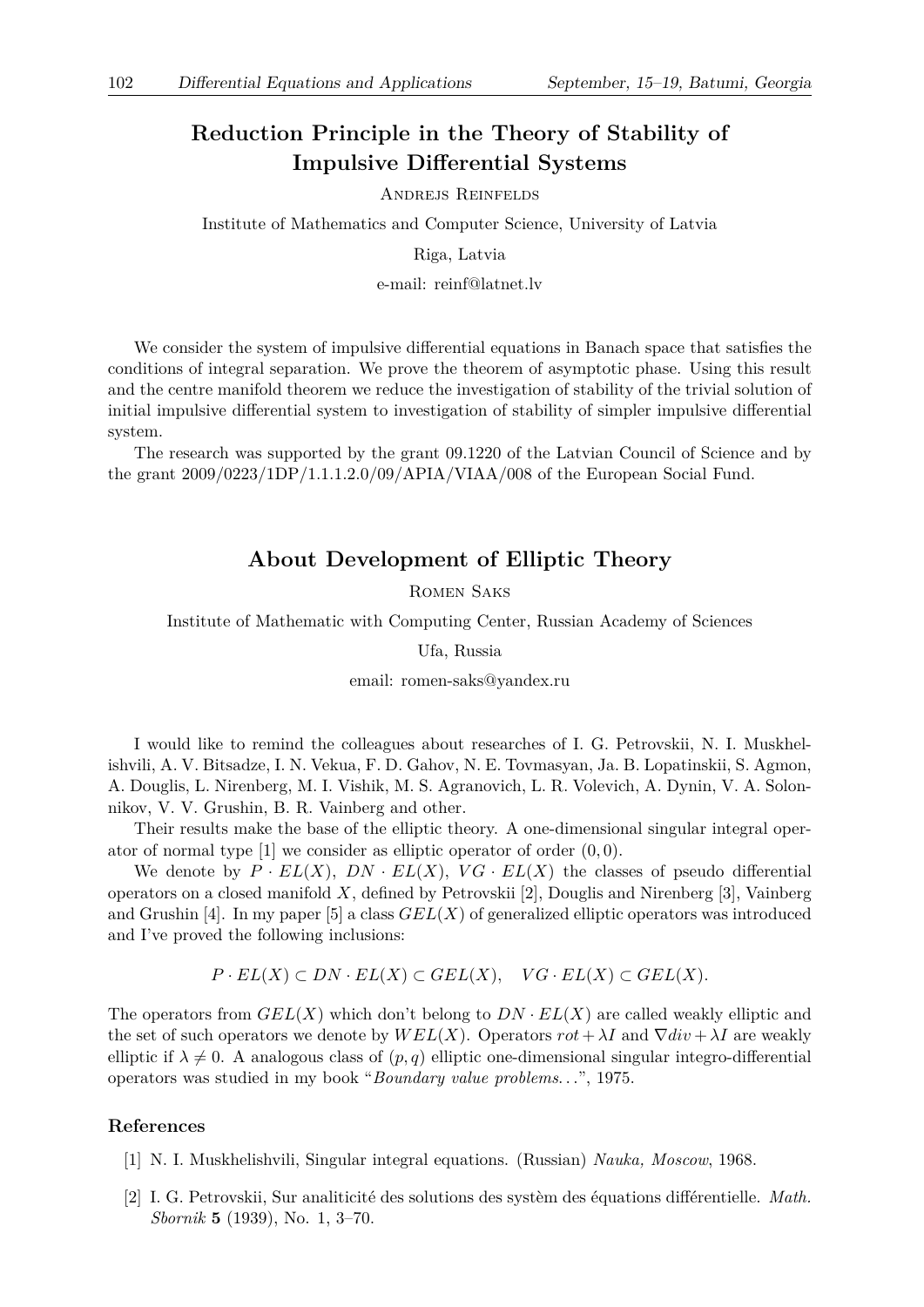- [3] A. Douglis, L. Nirenberg, Interior estimates for elliptic systems of partial differential equations. *Comm. Pur. Appl. Math.* **8** (1955), No. 4, 503–538.
- [4] B. R. Vainberg, V. V. Grushin, On uniformly nonelliptic problems. Parts I, II. *Math. Sbornik* **72** (1967), No. 4 , 126–154 (P. I), *Math. Sbornik* **73** (1967), No. 1, 602–606 (P. II).
- [5] R. S. Saks, On property of generalyzed elliptic operators on a closed manifold. Boundary Value Problems of Math. Phys. and Related Topic of Func. Theory 28. *Proc. Sci. Seminars POMI* **243** (1997), 215–269.

### **The Weighted Cauchy Problem for Linear Functional Differential Equations with Strong Singularities**

Zaza Sokhadze

Akaki Tsereteli State University, Department of Mathematics

Kutaisi, Georgia

e-mail: z.soxadze@gmail.com

The sufficient conditions of well-posedness of the Cauchy weighted problem for linear functional equations of higher order with deviating arguments whose coefficients have nonintegrable singularities at the initial point, are found.

#### **Acknowledgement**

The present work is supported by Shota Rustaveli National Science Foundation (Project GNSF/ST09-175-3-301).

### **Asymptotic Behaviour of Solutions of Mixed Problem for Hyperbolic Equations with Periodic Coefficients, when the Corresponding Hill'S Operator is Non-Positive**

T. Surguladze

Akaki Tsereteli State University, Department of Mathematic

Kutaisi, Georgia

e-mail: temsurg@yandex.ru; temsurg@yahoo.com

The talk will discuss asymptotic behaviour of solutions of the problem

$$
u_{tt} - u_{xx} + q(x)u = 0,
$$
\n(1)

$$
u(x,0) = 0, u_t(x,0) = f(t), t \ge 0, x \in [0,b], u(0,t) = 0, t > 0
$$
\n
$$
(2)
$$

as  $t \to \infty$ . Here  $q(x)$  continuous periodic function with period one,  $f(x) \in C_0^{\infty}(R^1)$  such that sup  $f \subset [0, 1]$ , and *b* a positive number.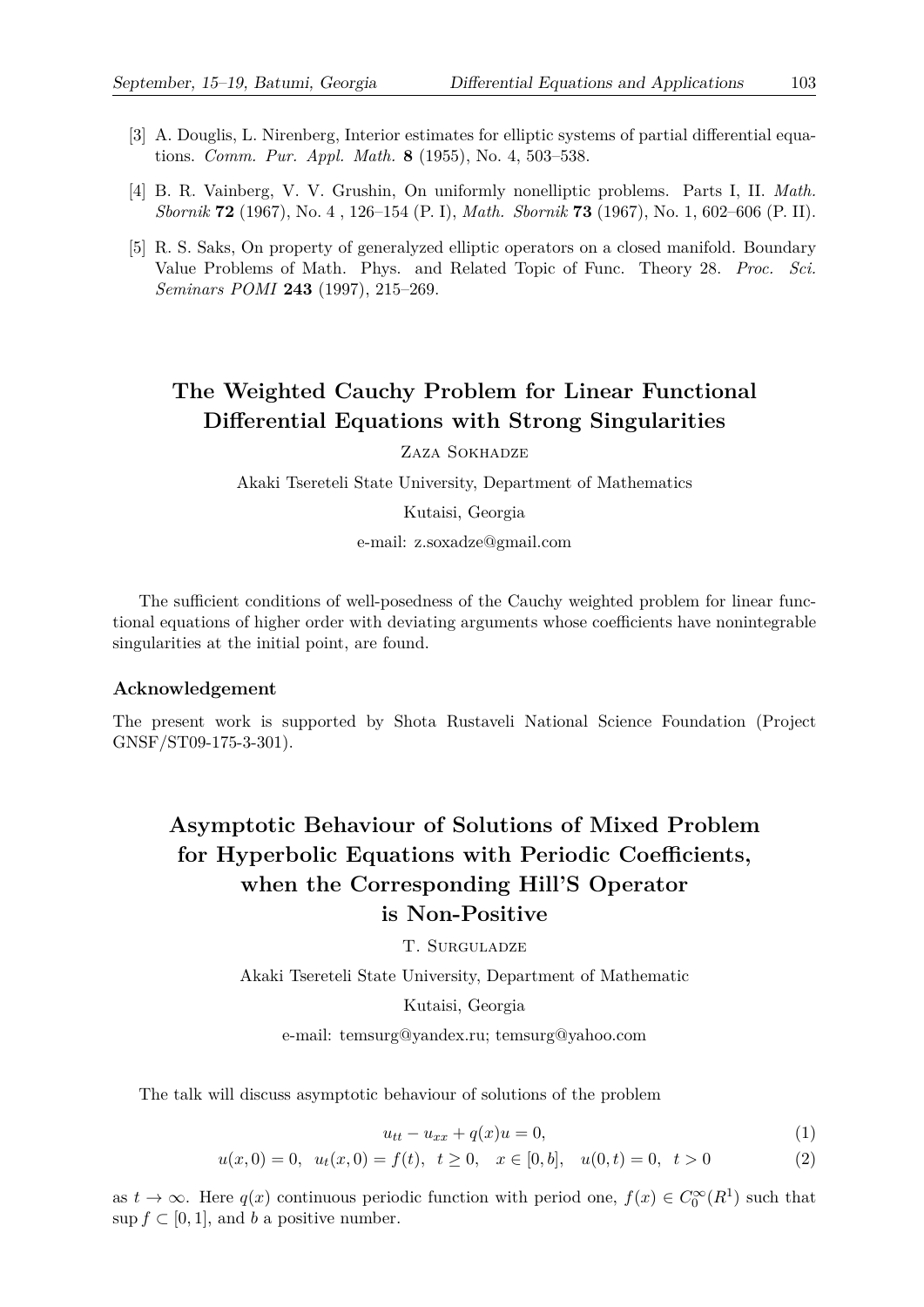The main result is the following

**Theorem.** *Assume that the left end point of the corresponding Hill's operator is negative and coincides with*  $-\alpha^2$  *where*  $\alpha > 0$ *. Then the solution u of the problem* (1)*,*(2) *admits the gollowing representation,*

$$
u(x,t) = t^{-3/2} e^{\alpha t} (h(x) + v(x,t)).
$$

*Here*  $h(t)$  *is a known function, and*  $v(x, t)$  *is a function which admits the estimate* 

$$
|v(x,t)| \le \frac{C(b)}{t} ||f||_{L^2}.
$$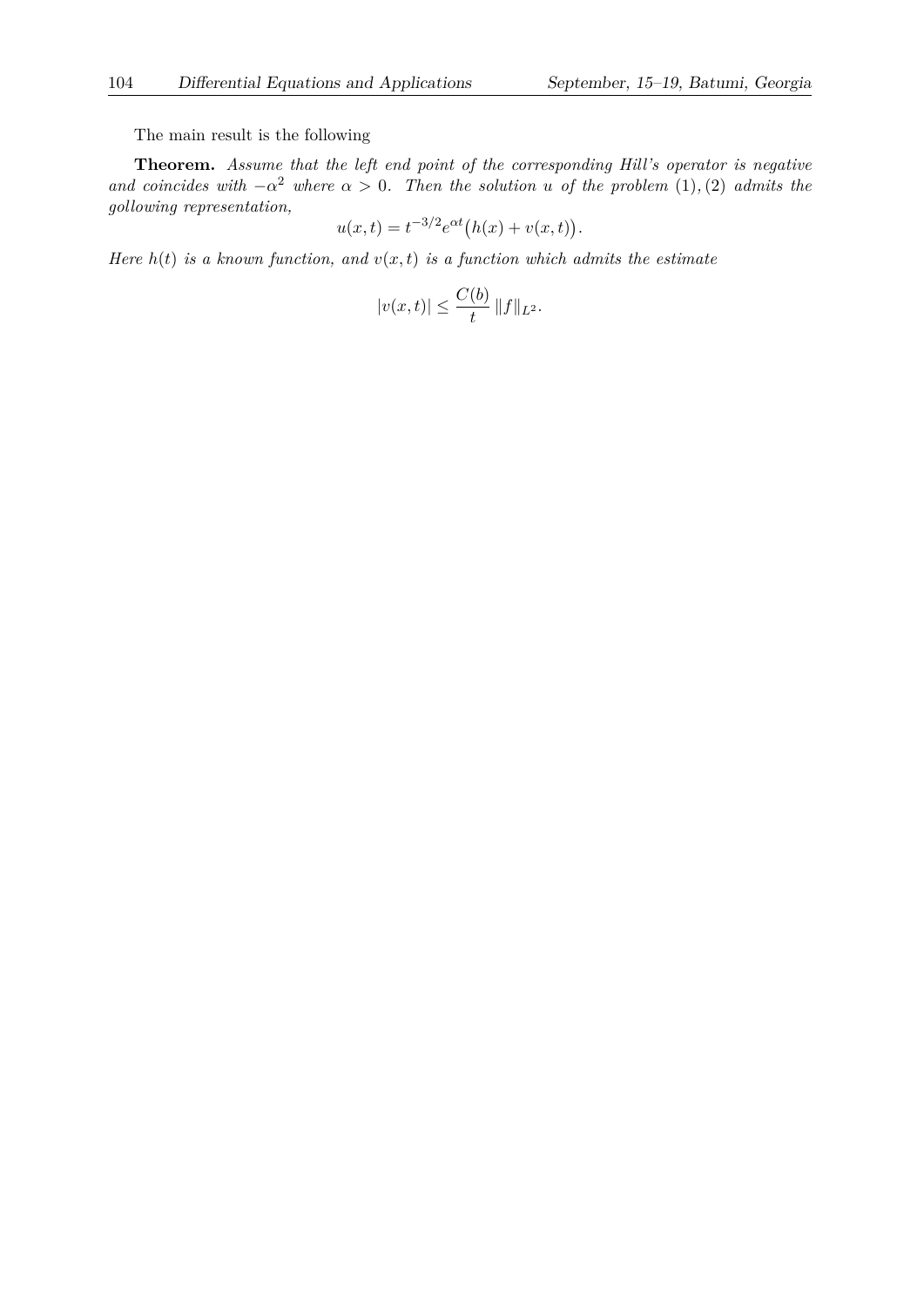# **Probability & Statistics and Financial Mathematics**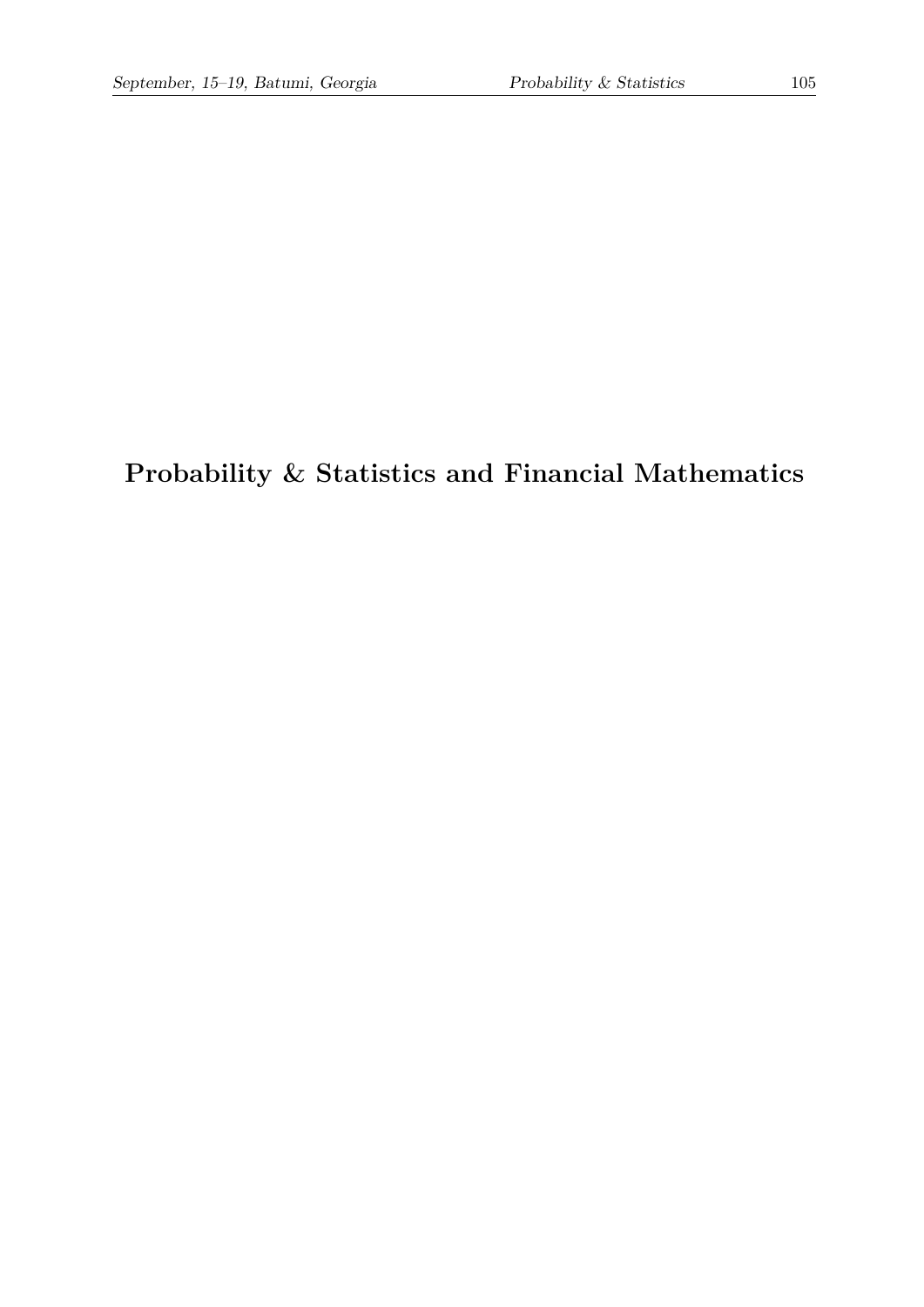### **Integral Limit Theorems for the First Achievement Time of High Level by Branching Processes**

Soltan A. Aliyev

Institute of Mathematics and Mechanics, Azerbaijan National Academy of Sciences

Baku, Azerbaijan

e-mail: soltanaliyev@yahoo.com

Recently appeared some papers on the investigation of boundary value problems for random walks described by the Markov chains and also branching processes (see, for example [1]).

In the present paper, the integral limit theorems for the moment of the first achievement of certain level by Galton–Watson critical and supercritical branching processes are proved.

Let  $Z_n$ ,  $n = 0, 1, 2, \ldots$  be the Galton–Watson branching process  $c \ 0 < EZ_1^2 < \infty$ .

Consider the first achievement moment  $\tau_c = \inf\{n \geq 0: Z_n > c\}$  of the level  $c > 0$  by the process *Zn*.

The following limit theorems are valid.

**Theorem 1.** Let  $Z_n \uparrow as n \to \infty$  almost sure, and  $EZ_1 = \mu > 0$ , then,  $P\{\tau_c < \infty\} = 1$ ,  $\forall c \geq 0; \tau_c \to \infty \text{ as } c \to \infty; \frac{\tau_c}{c} \to \frac{1}{\mu} \text{ as } c \to \infty.$ 

**Theorem 2.** *Let*  $Z_n \uparrow$  *almost sure,*  $\mu = EZ_1 = 1$  *and*  $0 < DZ_1 = 2\sigma < \infty$ *. Then for*  $x \ge 0$ 

$$
P\left\{\frac{\tau_c}{c} \le x \mid Z_n > 0\right\} \to e^{\frac{1}{\sigma x}} \text{ as } c \to \infty.
$$

**Theorem 3.** Let  $Z_n \uparrow$  almost sure,  $\mu = EZ_1 > 1$ ,  $0 < DZ_1 < \infty$ . Then there exists a *random variable T with the continuous distribution function*  $F(x) = P\{T \le x\}$  *for*  $x \ne 0$ *, such that*

$$
P\left\{\frac{\mu^{\tau_c}}{c} \leq x \mid T > 0\right\} \to \frac{1 - F\left(1/x\right)}{1 - F\left(0\right)} \text{ as } c \to \infty.
$$

#### **References**

[1] V. I. Afanas'ev, Galton–Watson process while achieving the high level. *Probability Theory and its Applications* **52** (2007), Issue 3, 588–594.

### **On the Absolute Continuity of the Distribution of a Schödinger Type Equation with Random Perturbation**

T. BUADZE<sup>1</sup>, G. SOKHADZE<sup>2</sup>

<sup>1</sup>Georgian Technical University, Mathematics Department

2 I. Javakhishvili Tbilisi State University, Mathematics Department

Tbilisi, Georgia

e-mail: byadzetristan@yahoo.com; giasokhil@i.ua

Let *H*<sup>+</sup> *⊂ H ⊂ H<sup>−</sup>* be an equipped Hilbert space with quasi-kernel embeddings. We consider in *H<sup>−</sup>* the problem

$$
L\xi + (a, \xi)g = \eta, \quad \xi_{\Gamma}^{+} = \zeta.
$$
 (1)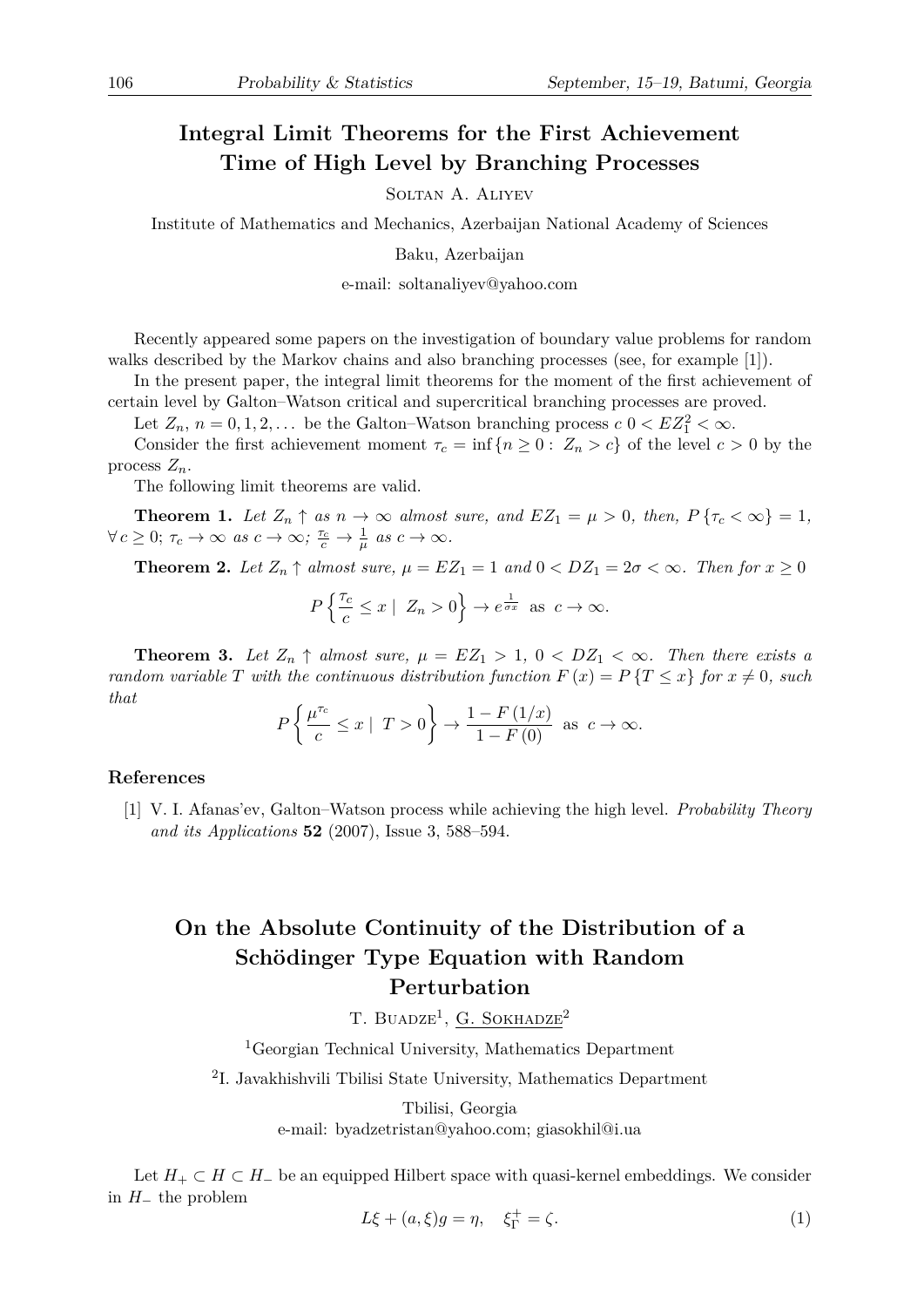The terms and notation are the same as in [1–2]. It is assumed that *H<sup>−</sup>* is a local Hilbert space, and  $L: D(S) \to H_{-}$  is a linear continuous local operator. We denote by  $L^* : H_{-} \to D'(S)$ the Banach conjugate to *L*. In addition to (1) we also consider the system

$$
L\hbar = \eta, \quad \hbar_{\Gamma}^+ = \zeta. \tag{2}
$$

Let A be the operator generated by equality (1) with a homogeneous initial condition.

**Theorem.** *Let the following conditions be fulfilled for* (1) *and* (2) :

- 1) *L is a linear continuous local operator with the domain of definition D*(*L*) *densely embedded in H−*;
- 2)  $g \in H_+$  *and*  $|(a, u)| \cdot ||g'A^{-1}|| < 1;$
- 3) *η is a random element in*  $H_-\omega$  *with distribution*  $\mu_n$  *and having a logarithmic derivative*  $\lambda(x)$  $along H_+.$

*Then*  $\mu_{\xi} \sim \mu_{\hbar}$  *and* 

$$
\frac{d\mu_{\xi}}{d\mu_{\hbar}}(u) = \det_{H}\left(I + (a, u)A^{-1}g\right) \exp\left\{ \left(\int_{0}^{1} \lambda(Au + t(a, u)g)dt, (a, u)g\right)_{H} \right\},\,
$$

*if η is a Gaussian random element with a unit correlation operator in H, then*

$$
\frac{d\mu_{\xi}}{d\mu_{\hbar}}(u) = \det_{H} (I + (a, u)_{H} A^{-1} g) \exp \left\{ - (a, u)_{H} (Au, g)_{H} - \frac{1}{2} (a, u)_{H}^{2} ||g||_{H}^{2} \right\}.
$$

#### **References**

- [1] Yu. L. Daletski, G. A. Sokhadze, Equivalence of measures shifted along the trajectories of a vector field. Preprint 87.53, *Math. Inst. Acad. Sci. Ukrainian SSR, Kiev*, 16 p.
- [2] G. Sokhadze, Absolute continuity of measures generated by nonlinear equations. New Trends in Probability and Statistics, vol. 1, *Proc. Bakuriani Colloquium in Honor of Yu. Prokhorov. Bakuriani, Georgia*, 24.02 to 4.03. 1990, VIII, 702 p. 1990, 540–549.

### **Convergence Almost Surely of Summands of a Random Sum**

SERGEI CHOBANYAN<sup>1</sup>, SHLOMO LEVENTAL<sup>2</sup>

<sup>1</sup>N. Muskhelishvili Institute of Computational Mathematics

<sup>1</sup>N. Georgian Technical University

Tbilisi, Georgia

<sup>2</sup>Department of Statistics and Probability, Michigan State University

East Lansing, USA

e-mail: chobanyan@stt.msu.edu; levental@stt.msu.edu

We announce the following

**Theorem.** Let  $(Y_n)$  and  $(Z_n)$  be two sequences of random variables such that  $Y_n + Z_n \to 0$ *a.s.* Then  $Y_n \to 0$  *a.s.* (and  $Z_n \to 0$  *a.s.) provided that the following condition is satisfied* 

 $P(|X_n + Y_n| > |Y_n| \quad | \quad \mathscr{F}_n) > c,$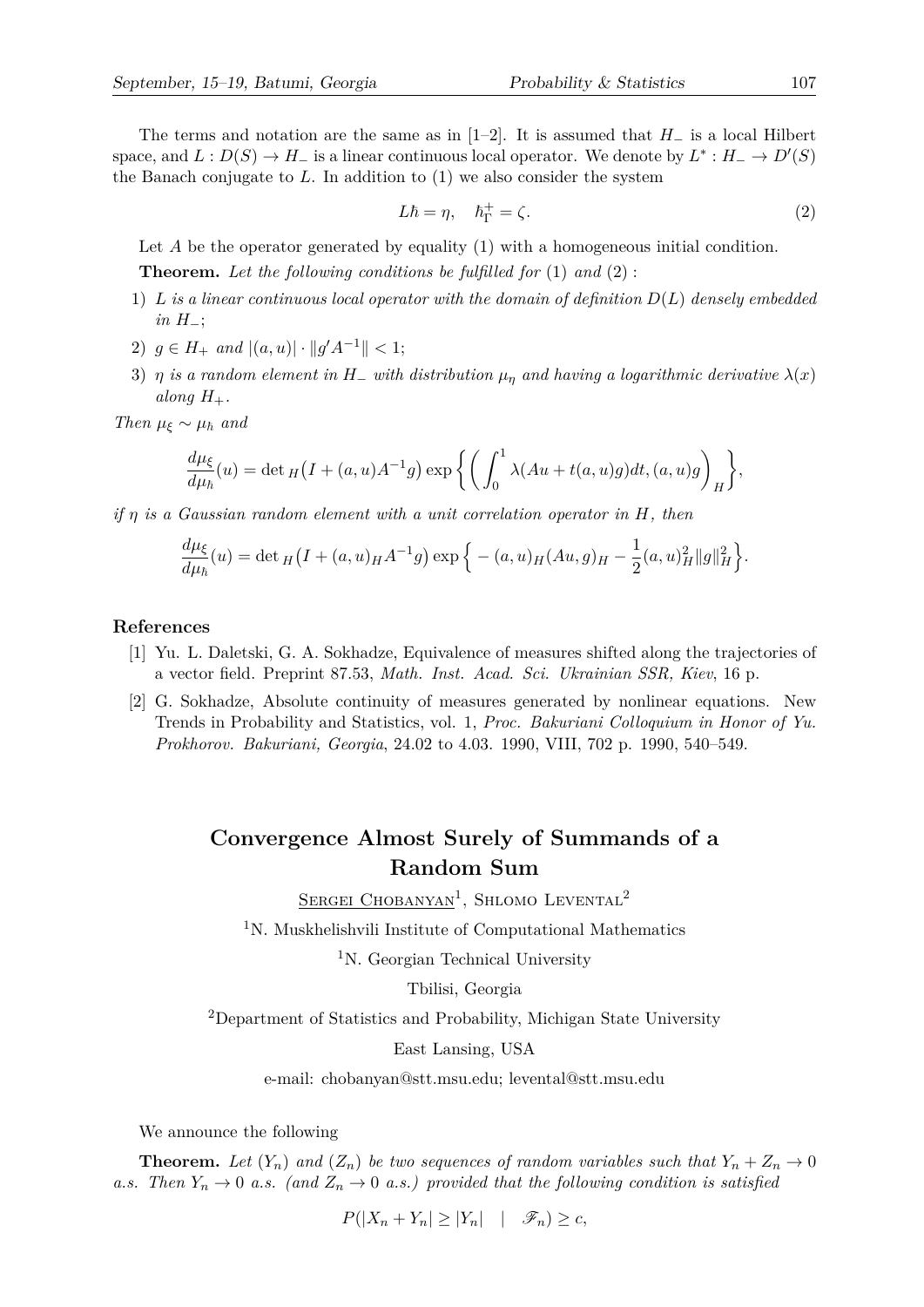*where*  $\mathscr{F}_n$  *is the*  $\sigma$ -algebra generated by  $|Y_1|, \ldots, |Y_n|$ , and c is a positive constant independent *of n.*

The theorem holds true in the general case of normed-space-valued random variables (just the absolute value should be replaced by the norm). The theorem implies the well-known theorems belonging to Loeve [1] and Martkainen [2].

#### **References**

- [1] M. Loeve, Probability Theory. *Springer Verlag*, 1977.
- [2] A. I. Martikainen, Regular methods of summing random terms. *Theory Probab. Appl.* **30**  $(1986), 9-18.$

### **On One Problem of Disorder**

Besarion Dochviri, Elyzbar Nadaraya, Grigol Sokhadze, Omar Purtukhia

I. Javakhishvili Tbilisi State University,

Faculty of Exact an Natural Sciences, Department of Mathematics

Tbilisi, Georgia

e-mail: besarion.docviri@tsu.ge; elizbar.nadaraya@tsu.ge; giasokhi1@i.ua; o.purtukhia@gmail.com

On a probability space  $(\Omega, \mathscr{F}, \mathscr{P})$  consider the mutually independent random variables  $\theta$ and  $\eta$  with values in  $[0, +\infty)$  and the standard Wiener process  $w_t, t \geq 0$ . Suppose that

> $P(\theta = 0) = \pi$ ,  $P(\theta \ge t | \theta > 0) = e^{-\lambda t}$ ,  $0 < \lambda < \infty$ ,  $0 \le \pi \le 1$ ,  $P(\eta \le x) = 1 - e^{-\nu x}, \ \ 0 < \nu < \infty.$

We also assume that the observable random process  $\xi_t$ ,  $t \geq 0$ , has the stochastic differential

$$
d\xi_t = r\chi(t-\theta)dt + \sigma dw_t, \ \ r \neq 0, \ \ \sigma^2 > 0,
$$
\n<sup>(1)</sup>

where  $\chi(t) = 0$  if  $t < 0$  and  $\chi(t) = 1$  if  $t \geq 0$ . We consider the problem of the earliest detection of  $\theta$ , i.e. the problem of disorder (disruption) for a Wiener process (1) in the Bayes formulation (see Shiryayev 1978). Let

$$
\rho(\tau) = cP(\tau < \theta) + \nu \int_{0}^{\infty} P(\theta \le \tau \le \theta + \eta) e^{-\nu \eta} d\eta, \quad c > 0. \tag{2}
$$

We say that the  $\tau^*$  is Bayes stopping time, if  $\rho = \rho(\tau^*) = \inf \rho(\tau)$ , where inf is taken over the class of some stopping times.

**Theorem.** *The Bayes stopping time*

$$
\tau^* = \inf \{ t \ge 0 : \psi_t \ge A^* \},\tag{3}
$$

*where*  $\psi_t$ ,  $t \geq 0$ , *is random process with the stochastic differential* 

$$
d\psi_t = [1 + (\lambda - \nu)\psi_t]dt + \frac{r}{\sigma^2}\psi_t d\xi_t
$$
\n(4)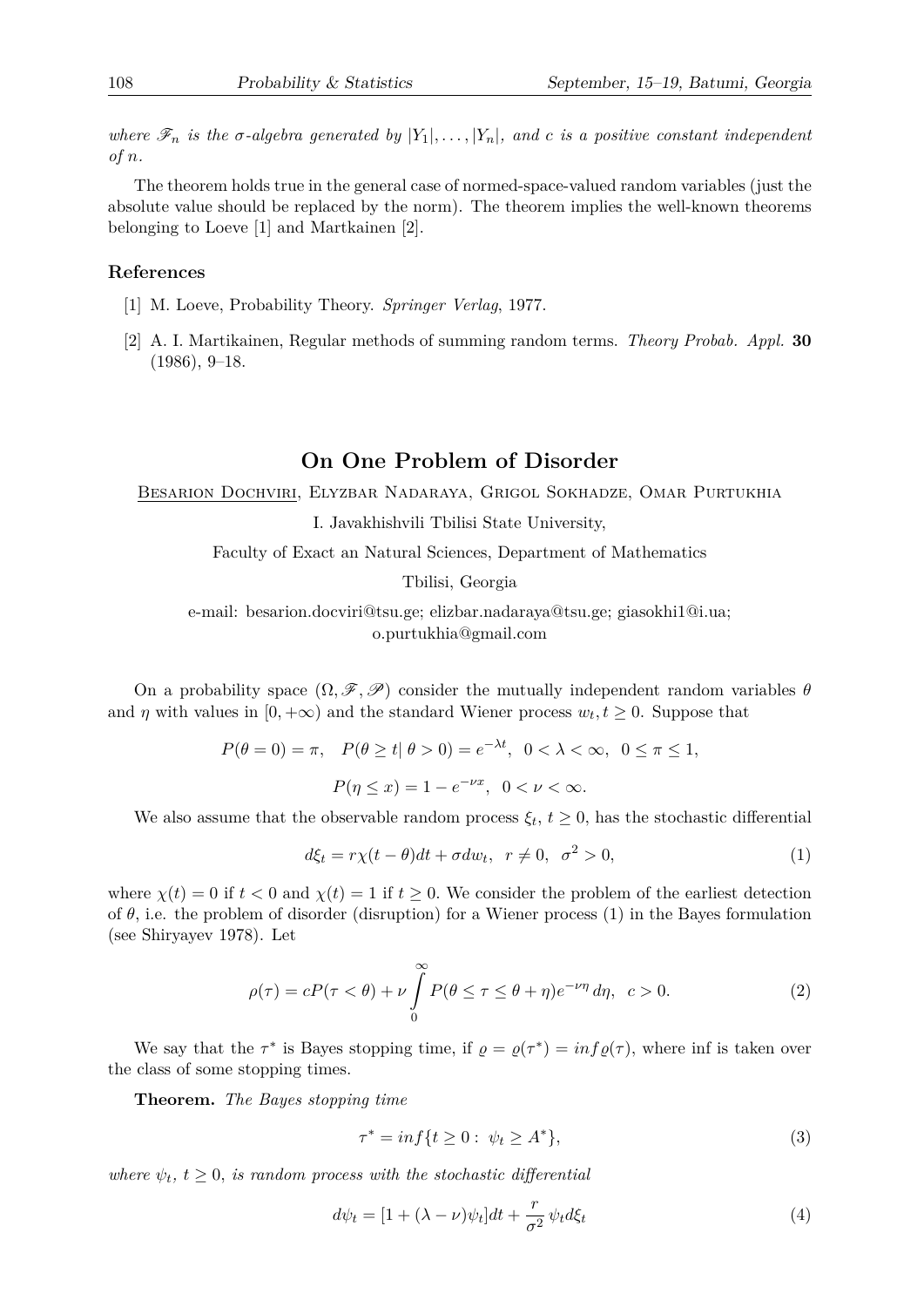*and the threshold A∗ is the unique solution of the equation*

$$
[-A2\lambda(1-\lambda) + A(1-c) + c]\Phi(A) - c - \lambda A = 0,
$$
\n(5)

*where*

$$
\Phi(x) = x^{\lambda} \cdot e^{\frac{1}{x}} \cdot \int_{0}^{x} u^{-(\lambda+2)} e^{-\frac{1}{u}} du.
$$

The work is supported by Shota Rustaveli National Science Foundation grants N 09 471 3-104, N 09 383 3-106.

### **Partially Independence of Random Variables**

### O. GLONTI

I. Javakhishvili Tbilisi State University,

Faculty of Exact and Natural Sciences, Department of Probability and Statistics

#### Tbilisi, Georgia

e-mail: omglo@yahoo.com

1. We say that real random variables *X* and *Y* on the probability space  $(\Omega, \mathcal{F}, \mathcal{P})$  are  $\mathscr A$ -independent ( $\mathscr A$  is the subset of  $R^2$ ) iff  $F_{XY}(x,y) = F_X(x)F_Y(y)$  for all  $(x,y) \in \mathscr A$ . Here  $F_{XY}(x, y) = P(X \le x, Y \le y)$  is joint distribution function of *X* and *Y*;  $F_X(x)$  and  $F_Y(y)$  are the probability distribution functions of *X* and *Y* , respectively.

It is clear, that usually independence of random variables *X* and *Y* coincides with their  $\mathscr{A} = R^2$ -independence.

2. Let  $f(x)$  be standard normal distribution density and  $f(x, y)$  is joint normal distribution density with correlation matrix  $\begin{pmatrix} 1 & \rho \\ 1 & 1 \end{pmatrix}$ *ρ* 1  $\int$ ,  $|\rho|$  < 1 and  $f(x | y) = \frac{f(x, y)}{f(y)}$ ,  $f(y | x) = \frac{f(x, y)}{f(y)}$  are the conditional distribution densities.

 $\text{Let } \mathscr{A}_{++} = \{ (x, y) \in R^2 : x \geq 0, y \geq 0 \}, \mathscr{A}_{--} = \{ (x, y) \in R^2 : x < 0, y < 0 \},$ *<sup>A</sup>*+*<sup>−</sup>* <sup>=</sup> *{*(*x, y*) *<sup>∈</sup> <sup>R</sup>*<sup>2</sup> : *<sup>x</sup> <sup>≥</sup>* <sup>0</sup>*, y <* <sup>0</sup>*}*, *<sup>A</sup>−*<sup>+</sup> <sup>=</sup> *{*(*x, y*) *<sup>∈</sup> <sup>R</sup>*<sup>2</sup> : *x <* 0*, y ≥* 0*}* and

$$
g(x,y) = C_+^2 I_{\mathscr{A}_{++}}(x,y) f(x,y) + C_-^2 I_{\mathscr{A}_{--}}(x,y) f(x,y) ++ I_{\mathscr{A}_{+-}}(x,y) u_+(x) f(x) u_-(y) f(y) + I_{\mathscr{A}_{-+}}(x,y) u_-(x) f(x) u_+(y) f(y), \quad (1)
$$

where  $I_{\mathscr{A}}(x, y)$  is the indicator of  $\mathscr A$  and

$$
u_{+}(x) = \begin{cases} \alpha^{-\frac{1}{2}} C_{+} \int_{0}^{\infty} f(y \mid x) dy, & x \ge 0 \\ 0, & x < 0. \end{cases} ; \quad u_{-}(x) = \begin{cases} \alpha^{-\frac{1}{2}} C_{-} \int_{-\infty}^{0} f(y \mid x) dy, & x < 0 \\ 0, & x \ge 0. \end{cases} ;
$$

$$
u(x) = \begin{cases} u_{+}(x), & x \ge 0 \\ u_{-}(x), & x < 0 \end{cases} ; \quad \alpha = \int_{0}^{\infty} \int_{0}^{\infty} f(x, y) dx dy.
$$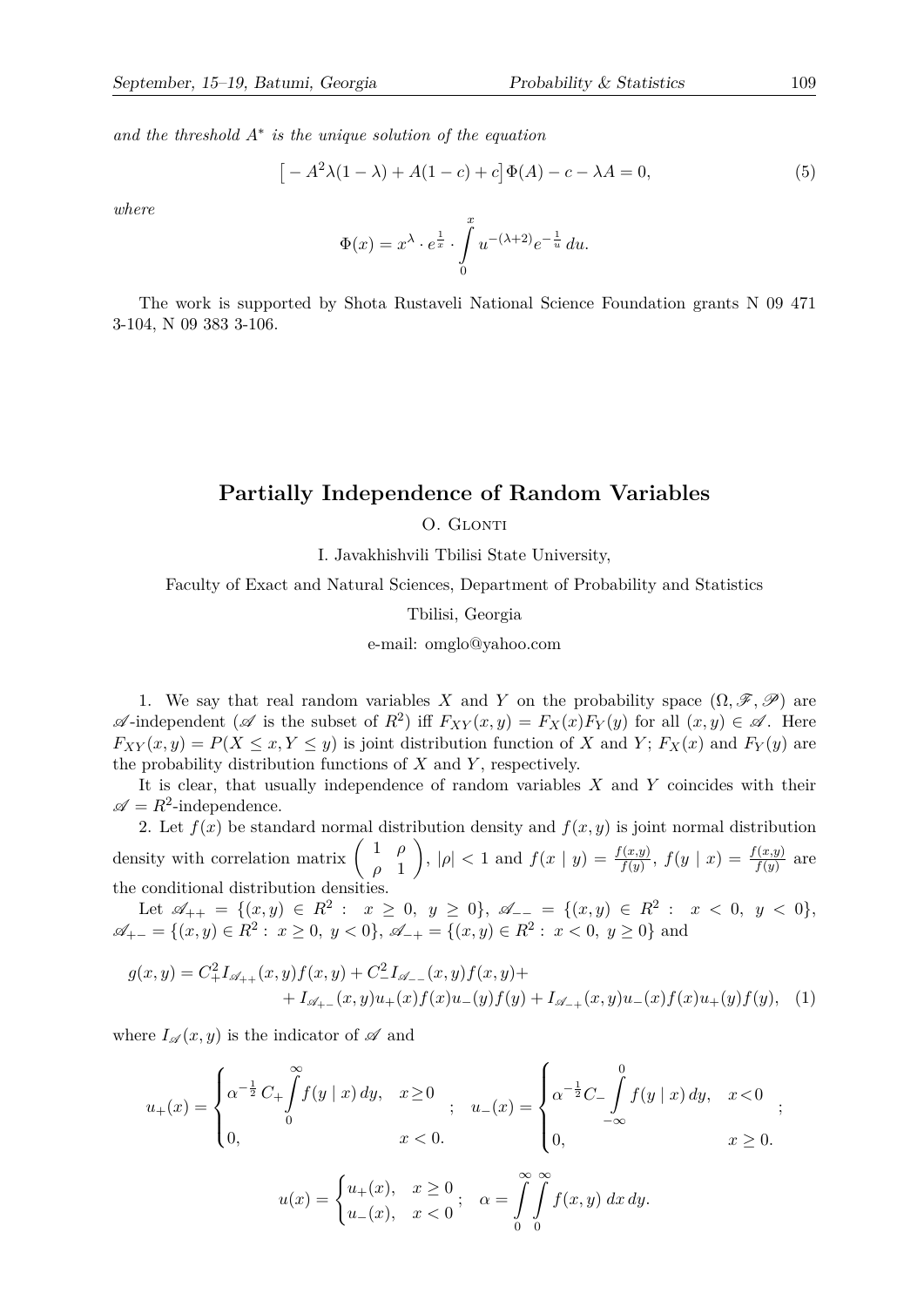We choose the constants  $C_+$  and  $C_-\$  such a way, that both are positive and  $C_+ + C_-\ = \alpha^{-\frac{1}{2}}$ . For example  $C_{+} = C_{-} = \frac{1}{2a}$  $\frac{1}{2\alpha^{\frac{1}{2}}}$  or  $C_{+} = \frac{1}{3\alpha}$  $\frac{1}{3\alpha^{\frac{1}{2}}}, C_{-} = \frac{2}{3\alpha}$  $rac{2}{3\alpha^{\frac{1}{2}}}.$ 

**Theorem.** The real function  $g(x, y)$ , defined on  $R^2$  by (1) is the probability distribution *density and marginal distribution densities are*  $g(x) = u(x)f(x)$ *,*  $g(y) = u(y)f(y)$ *. If*  $g(x, y)$ *is the joint distribution density of random variables X* and *Y*, then they are  $(A_{+-} \cup A_{-+})$ *independent.*

# დისპერსიული ანალიზის მეთოდის შესახებ

്<sub>വി</sub>მურ კოკობინაძე შოთა რუსთაველის სახელმწიფო უნივერსიტეტი მათემატიკის დეპარტამენტი ბათუმი, საქართველო

გამოკვლეული იქნა დისპერსიული ანალიბის მეთოდით სარგებლობის საკითხი.

ერთფაქტორიანი დიპერსიული ანალიმის მეთოდით შეიძლება შესწავლილი იქნას სხვადასხვა სახის პროცესის დამახასიათებელ შედეგობრივ მახასიათებელზე რაოდენობრივი ან ხარისხობრივი შემთხვევითი და არაშერმთხვევითი ფაქტორების გავლენა, საწყის ეტაპმე ფიშერის კრიტერიუმის გამოყენებით ორი ან შეტი რაოდენობის ამოკრეფისათვის მოწმდება ჰიპოთება მათი საშუალოების ტოლობის შესახებ. აღნიშნული ჰიპოთების უკუგდების შემთხვევაში სხვადასხვა კრიტერიუმების გამოყენებით ხდება დაკვირვებათა იმ ორი ჯგუფის ამორჩევა რომელთა საშუალოებიც მნიშვნელოვნად განსხვავდებიან ერთმანეთისგან ან ფაქტორის იმ დონის განსამღვრა, რომლის გავლენა შედეგობრივ მახასიათებელმე ნიშანლიბლივია, სტატისტიკური დასკვნები კეთდება იმისდა მიხედვით, თუ რამდენად განსხვავდებიან ერთმანეთისგან ჯგუფური საშუალოების **ბოგადი საშუალოსგან გადახრის კვადრა**ტებისა და დაკვირვებათა შედეგების ჯგუფური საშუალოებიდან გადახრის კვადრატების  $x$ ამები.

ირფაქტორიანი დისპერსიული ანალი8ის მეთოდით სარგებლობისას ჯერ მოწმღება ფაქტორების ურთიერთგავლენა. შემდეგ ცალკეული ფაქტორების გავლენა შედეგობრივ მახასიათებელზე და ბოლოს განისამღვრება ფაქტორების ის მნიშვნელობები რომელთა გავლენა შედეგობრივ მახასიათებელ8ე განსაკუთრებულია.

შედეგობრივ მახასიათებელბე ორბე მეტი ფაქტორის გავლენის წინასწარი გამოკვლევა უმჯობესია ჩატარდეს მრავლობითი რეგრესიული ანალიშისა და კორელიაციური ანალიშის მეთოდების გამოყენებით.

დისპერსიული ანალიშის მეთოდი შეიძლება გამოყენებული იქნას მედიცინაში, ბიოლოგიაში, სოფლის მეურნეობაში, ეკონომიკური, სოციოლოგიური, ეკოლოგიური, ბუნებრივი და  $\mathbf{b}$ łas  $\mathbf{b}$  babols Jonnandolo dal $\mathcal{F}$ ageolsko.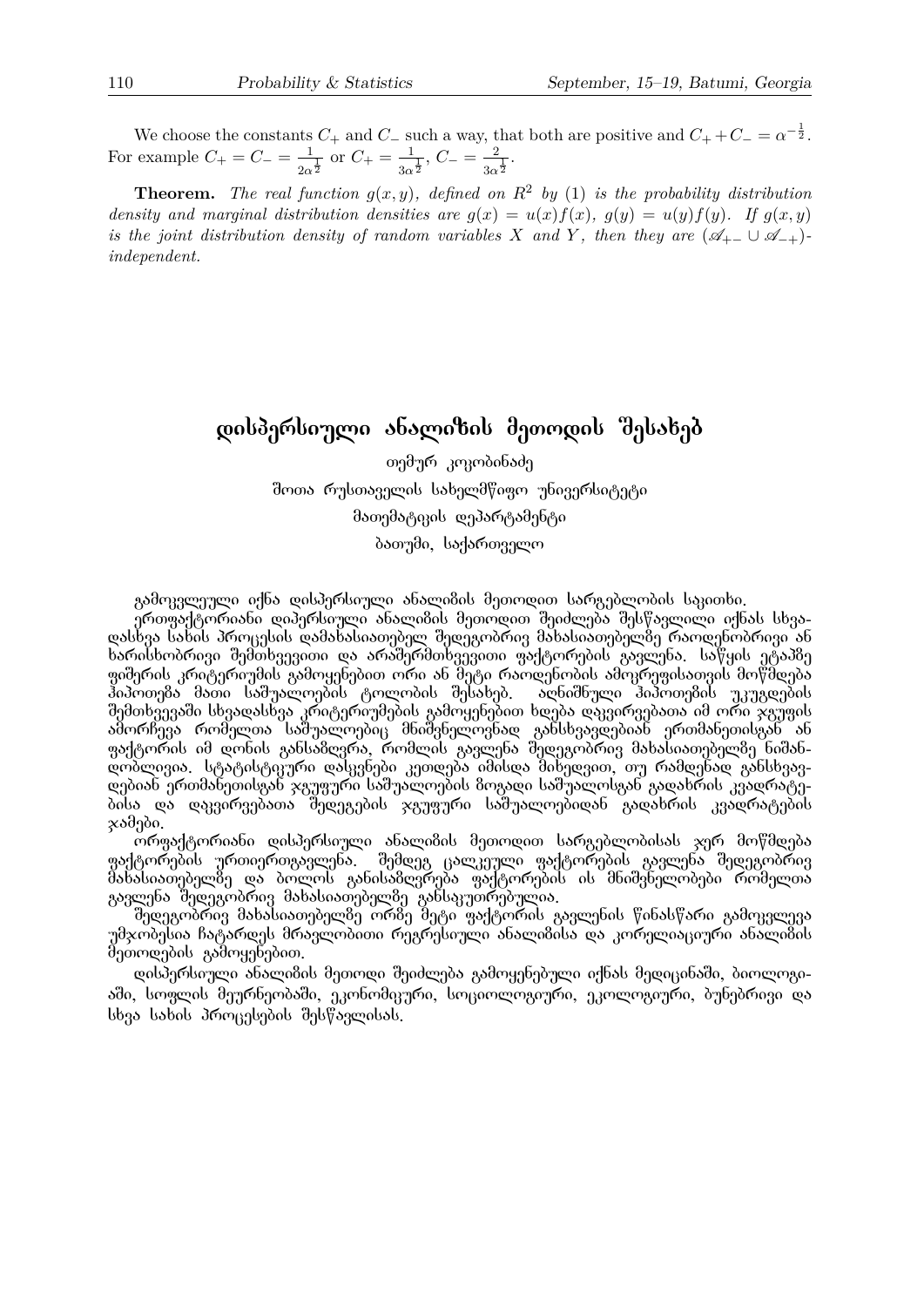### **Banach Space Valued Ito Processes, the Ito Formula**

Badri Mamporia

N. Muschelishvili Institute of Computational Mathematics, Georgian Technical University,

Department of Probabilistic and Statistical Methods

Tbilisi, Georgia

e-mail: badrimamporia@Yahoo.com

The stochastic integral (generalized stochastic integral) from Banach space valued nonanticipating random process with respect to the one dimensional Wiener process and from operator valued non-anticipating random process with respect to a Banach space valued Wiener process are considered. For the corresponding Ito processes the Ito formula is proved.

#### **Acknowledgements**

The work was supported by the grant GNSF/ST09\_99\_3-104.

### **Modelling of Comparison Sequential Test for Reliability**

YEFIM HAIM MICHLIN

Technion – Israel Institute of Technology, Faculty of Industrial Engineering & Management

#### Haifa, Israel

e-mail: yefim@technion.ac.il

The paper deals with development of a planning method for a sequential probability ratio test (SPRT) for reliability. In the course of this test, a hypothesis is checked whereby the mean time between failures (MTBF) of the tested item exceeds that of another item, chosen as base – by not less than a specified factor. It is assumed that the TBF's of both items are exponentially distributed. The particular feature of this work that the MTBF of the basic item is known only as a sample-derived estimate (see for example [1-3]).

The planning assignment consists in determining, the boundaries at which a decision is reached on acceptance or rejection of the checked hypothesis. The initial planning data are two points on the test's operating characteristic – associated with the error probabilities of the I-st and II-nd kind. As this problem does not lend itself to exact analytical treatment, an alternative approach, based on modeling, is proposed.

The presented solution comprises a search algorithm and the calculation results. Also presented are approximative formulae which make for a simpler search process, are sufficiently accurate for industry purposes, and obviate the need for extra searching.

### **References**

- [1] Y. H. Michlin, G. Grabarnik, Sequential testing for comparison of the mean time between failures for two systems. *IEEE Transactions on Reliability* **56** (2007), No. 2, 321–331.
- [2] Y. H. Michlin, L. Meshkov, I. Grunin, Improvement of S̈equential Testings̈ections of MIL-HDBK-781A and IEC 61124. *IEEE Transactions on Reliability* **57** (2008), No. 2, 379–387.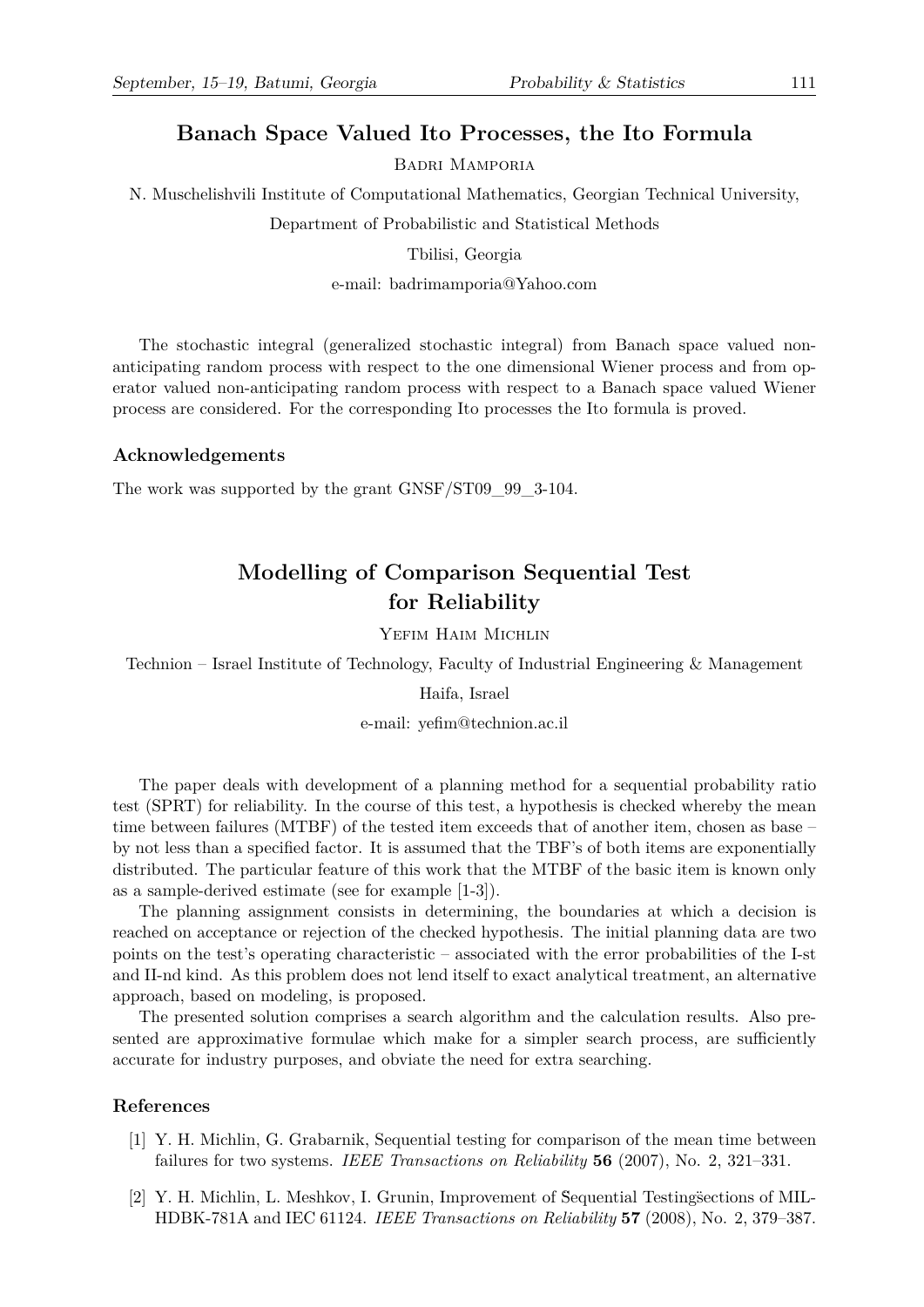[3] Y. H. Michlin, G. Grabarnik, E. Leshchenko, Comparison of the mean time between failures for two systems under short tests. *IEEE Transactions on Reliability* **58** (2009), No. 4, 589–596.

### **Limit Distribution of a Quadratic Deviation for Nonparametric Estimate of the Bernoulli Regression**

Elizbar Nadaraya, Petre Babilua, Zaza Khechinashvili, Grigol Sokhadze

I. Javakhishvili Tbilisi State University,

Faculty of Exact and Natural Sciences, Department of Probability and Statistics

Tbilisi, Georgia

e-mail: elizbar.nadaraya@tsu.ge; petre.babilua@tsu.ge; khechinashvili@gmail.com; giasokhi1@i.ua

Let *Y* be a random variable with Bernoulli distribution and  $p = p(x) = P(Y = 1/x)$ . Suppose that  $x_i$ ,  $i = \overline{1,n}$  are points of partition of  $[0,1]$  which are chosen from relation ∫*xi*  $\boldsymbol{0}$  $h(x) dx = \frac{i-1}{n-1}$  $\frac{i-1}{n-1}$ , where *h*(*x*) is the known positive density of the distribution on the interval [0, 1]. Furthermore  $Y_{ij}$ ,  $i = \overline{1, n}$ ,  $j = \overline{1, N}$ , are independent Bernoulli random variables with  $P{Y_{ij} = 1/x_i} = p(x), P{Y_{ij} = 0/x_i} = 1 - p(x), i = \overline{1,n}, j = \overline{1,N}.$  Then  $Y_i = \sum$ *N j*=1 *Yij* has the binomial distribution law  $B(N, p_i = p(x_i))$ . We observe values  $Y_1, \ldots, Y_n$ . Our aim is to construct estimate for  $p(x)$  analogously of the Nadaraya–Watson regression function estimation:  $\hat{p}_{nN}(x) = \frac{\varphi_{nN}(x)}{f_n(x)}, \ \varphi_{nN}(x) = \frac{1}{nb_n} \sum_{i=1}^{n}$ *i*=1  $K\left(\frac{x-x_i}{b_n}\right) \frac{1}{h(x_i)}$  $\frac{1}{h(x_i)} Y_i$ ,  $f_n(x) = \frac{1}{n b_n} \sum_{i=1}^{n}$ *i*=1  $K\left(\frac{x-x_i}{b_n}\right) \frac{1}{h(x_i)}$  $\frac{1}{h(x_i)}$ , where  $b_n > 0$ ,  $b_n \to 0$  as  $n \to \infty$ . Suppose that following properties are fulfilled: i)  $K(x)$  is the distribution density, sup  $\sup_{x} K(x) < ∞$ ,  $K(-x) = K(x)$ , supp  $(K) \subset [-\tau, \tau]$  and

has bounded derivative; ii)  $p \in C^2[0,1]$ ; iii)  $h(x) \ge \mu > 0$  and  $h \in C^1[0,1]$ .

We study the properties of such estimations. Let's give one property

Denote  $U_{nN} = nNb_n \int$  $\Omega_n$  $(\varphi_{nN}(x) - E\varphi_{nN}(x))^2 dx$ ,  $\Omega_n = [\tau b_n, 1 - \tau b_n]$ ,  $\Delta_n = EU_{nN}, \sigma_n^2 =$ *<sup>−</sup>*<sup>2</sup> <sup>∑</sup>*<sup>n</sup> k* ∑*−*1 1 *x−x<sup>i</sup>* ( *<sup>x</sup>−x<sup>j</sup>*

$$
4(nb_n)^{-2} \sum_{k=2} p(x_k)(1-p(x_k)) \sum_{i=1} p(x_i)(1-p(x_i))Q_{ik}^2, \ Q_{ij} = \frac{1}{h(x_i)h(x_j)} \int_{\Omega_n} K\left(\frac{x-x_i}{b_n}\right) K\left(\frac{x-x_j}{b_n}\right) dx.
$$

**Theorem.** *If*  $nb_n^2 \to \infty$  *as*  $n \to \infty$ *, then*  $\Delta_n = \Delta(p) + O(b_n)$  *where* 

$$
\Delta(p) = \int_{0}^{1} p(x)(1 - p(x))h^{-1}(x) dx \int_{-\tau}^{\tau} K^{2}(u) du,
$$

 $b_n^{-1}\sigma_n^2 = \sigma^2(p) + O(b_n) + O(n^{-1}b_n^{-2}), \sigma^2(p) = 2 \int$ 1 0  $p^2(x)(1-p(x))^2h^{-2}(x) dx$  $\int_{0}^{2\tau} K_0^2(u) du, K_0 =$ *−*2*τ*  $K * K$  *and*  $\sigma^{-1} b_n^{-1/2} (U_{nN} - \Delta) \Rightarrow N(0, 1)$ *, where*  $\Rightarrow$  *denotes weakly convergence.*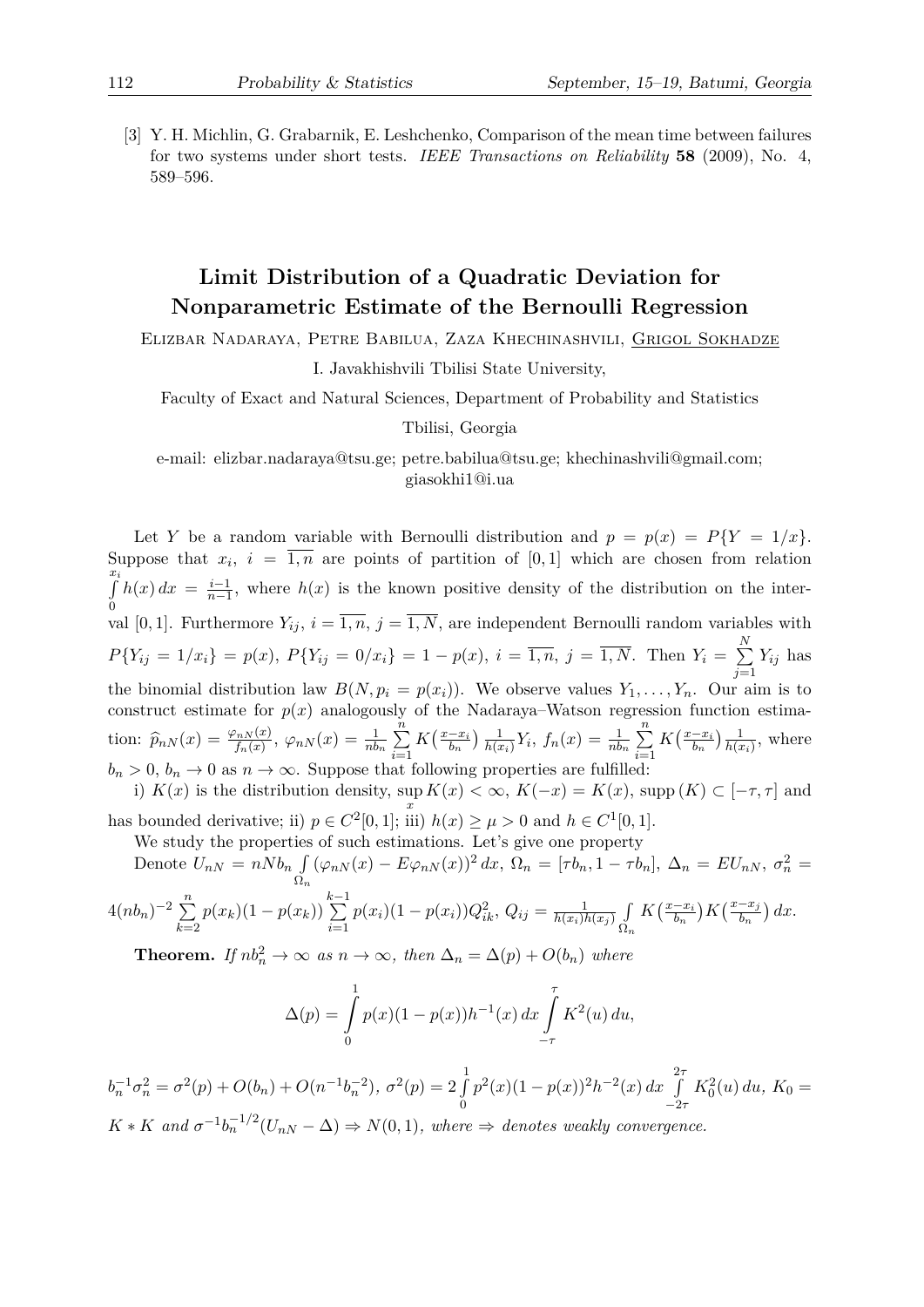### **Differentiation Rule for Poisson Functionals**

Omar Purtukhia, Vakhtang Jaoshvili

I. Javakhishvili Tbilisi State University,

Faculty of Exact an Natural Sciences, Department of Mathematics

Tbilisi, Georgia

e-mail: o.purtukhia@gmail.com; vakhtangi.jaoshvili@gmail.com

It is well-known that the Ito formula is the main tool of the stochastic calculus. In the anticipative case the Ito type formula was obtained by Ustunel (1986) for random fields  $F(x, \omega)$ . This fields are fast decreasing with respect to *x* and variable *x* is replaced by the so-called Ito's anticipative process (with respect to Wiener process). The general case was considered by Nualart and Pardoux (1988). In case when  $F(t, x)$  (for any x) is adapted diffusion process and *x* is replaced by Ito's anticipative process the anticipative Ito–Ventsel type formula was established by Martias (1988). The case where both  $F(t, x, \omega)$  (for any x) and  $u_t$  are Ito's anticipative processes the Ito–Ventsel type formula and an integral variant of the Ito–Ventsel formula was obtained by Purtukhia (1991, 1998). In the Poisson case the similar questions was studied by Peccati and Tudor (2005) and anticipative Ito type formula was established in terms of nonanticipative Ito integrals. Our aim is to derive anticipative Ito type formula for the so-called an anticipative Poisson semimartingales in terms of anticipative Skorokhod integrals.

Let  $(\Omega, \mathscr{F}, \{\mathscr{F}_t\}_{t\in[0,T]})$  be a filtered probability space satisfying the usual conditions. Suppose that  $N_t$  is the standard Poisson process  $(P(N_t = k) = \frac{t^k e^{-t}}{k!})$  $\frac{e^{-t}}{k!}, k = 0, 1, 2, \ldots$  and  $\mathscr{F}_t$  is generated by  $N(\mathscr{F}_t = \mathscr{F}_t^N), \mathscr{F} = \mathscr{F}_T$ . Let  $M_t$  be the compensated Poisson process  $(M_t = N_t - t)$ . Denote by  $D^M$ *G* the stochastic derivative of functional *G*.

**Definition.** The stochastic process  $\xi_t(\omega)$  is called an anticipative Poisson semimartingale, if it has the representation  $\xi_t(\omega) = \xi_0(\omega) + \int$ *t* 0  $a_s(\omega) ds + \int$ *t* 0  $b_s(\omega)\delta M_s(\omega)$ , where the last integral is the Skorokhod anticipative integral. In this case we use the notation  $d\xi_t = a_t dt + b_t \delta M_t$ .

**Theorem.** *If*  $\xi_t$  *is an anticipative Poisson semimartingales with*  $d\xi_t = b_t \delta M_t$  *and*  $F \in C_b^2$ , *then the process*  $F(\xi_t)$  *admits the following integral representation* 

$$
F(\xi_t) = F(\xi_0) + \int_0^t F'(\xi_{s-})b_s \delta M_s + \int_0^t D_s^M [F'(\xi_{s-})]b_s \delta M_s + \frac{1}{2} \int_0^t F''(\xi_{s-})b_s^2 ds + + \int_0^t D_s^M [F'(\xi_{s-})]b_s ds + \sum_{0 < s \le t} \left\{ F(\xi_s) - F(\xi_{s-}) - F'(\xi_{s-})\Delta \xi_s \right\}.
$$

The work is supported by Shota Rustaveli National Science Foundation grants N 09 471 3-104, N 09 383 3-106, N Y 809 68 3-104.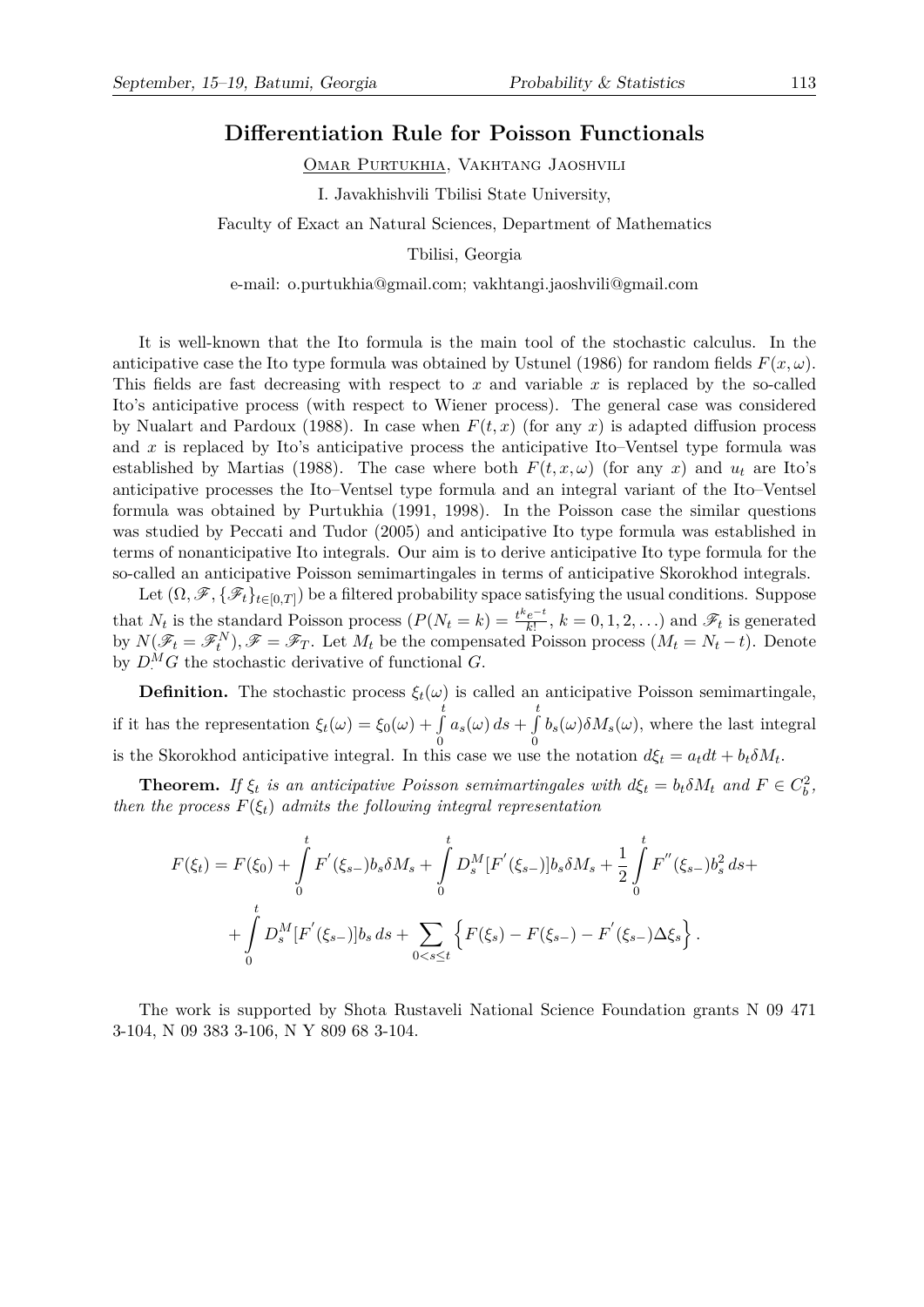### **A Rearrangement Theorem for Cesaro Summability**

Aleksander Shangua, Vaja Tarieladze

N. Muskhelishvili Institute of Computational Mathematics, Georgian Technical University,

Department of Probabilistic and Statistical Methods

Tbilisi, Georgia

e-mail: sashashangua@hotmail.com; vajatarieladze@yahoo.com

It will be discussed the question of validity of following statement for the Cesaro summability instead of usual convergence.

**A Rearrangement theorem (E. Steinitz).** *Let* (*xn*) *be an infinite null-sequence of elements of a finite-dimensional Banach space such that some subsequence of the sequence*  $\left(\begin{array}{c}n\\ \sum\end{array}\right)$ *k*=1  $\{x_k\}$  converges. Then there exists a permutation  $\sigma : N \to N$  for which the series  $\sum$  $\sum_{n} x_{\sigma(n)}$ *converges.*

#### **Acknowledgements**

The work was supported by the grant GNSF/ST08/3-384.

# არაექპონენციალური მასობრივი მომსახურების ჩაკეტილი სისტემა აღდგენებითა და ჩანაცვლებით

 $666$ ო სვანიძე შოთა რუსთაველის სახელმწიფო უნივერსიტეტი მათემატიკის დეპარტამენტი ბათუმი, საქართველო

ელ. ფოსტის მისამართი: n.svanize@gmail.com

რიგების ჩაკეტილი სისტემის სახით განხილულია დარებერვებული სისტემა ორი ტიპის მომსახურებით - აღდგენებითა და ჩანაცვლებებით, სისტება შედგება ერთი ძირითადი და ორი სარემერვო ელემენტისგან, ძირითადი ელემენტის მტყუნება ხდება  $\alpha,$  სარემერვოსი -  $\beta,$   $0<\bar{\beta}\leq\alpha$  ინტენსივობით. ინტენსივობით. მტყუნებული ძირითადი ელემენტი ჩაინაცვლება ქმედუნარიანი სარებერვო ელემენტით, მტყუნებული ელემენტები კი გადაეცემა აღსადგენად. იმ შემთხვევაში, თუ სისტემაში არ არის ქმედუნარიანი სარებერვო ელემენტი, ჩანაცვლება იწყება პირველივე აღდგენის დასრულებისთანავე. სისტემაში ფუნქციონირებს ერთი ორგანო ჩანაცვლებისათვის და ერთი ორგანო მტყუნებული ელემენტის აღდგენისათვის. ჩანაცვლების დროის განაწილების ფუნქცია  $H(t)$  ნებისმიერი დიფერენცირებადი ფუნქციაა,  $\Delta$ დღვენის დრო კი ექსპონენციალური კანონით განაწილებული შემთხვევითი სიდიდეა  $\mu$ პარამეტრით.

მიღებულია სისტემის ანალიმური მოღელი, რომელიც წარმოადგენს მასობრივი მომსახურების ჩაკეტილ სისტემას ორი ტიპის შემავალი ნაკადით. ანალიზური მოღელი მიღებულია როგორც გარდამავალ, ასევე სტაციონალურ რეჟიმში და იგი წარმოადგენს მათემატიკური ფიმიკის სასამღვრო ამოცანას არაკლასიკური სასამღვრო პირობებით, ამოცანის ანალიმური ამონახსნები მიღებულია სტაციონალურ რეჟიმში.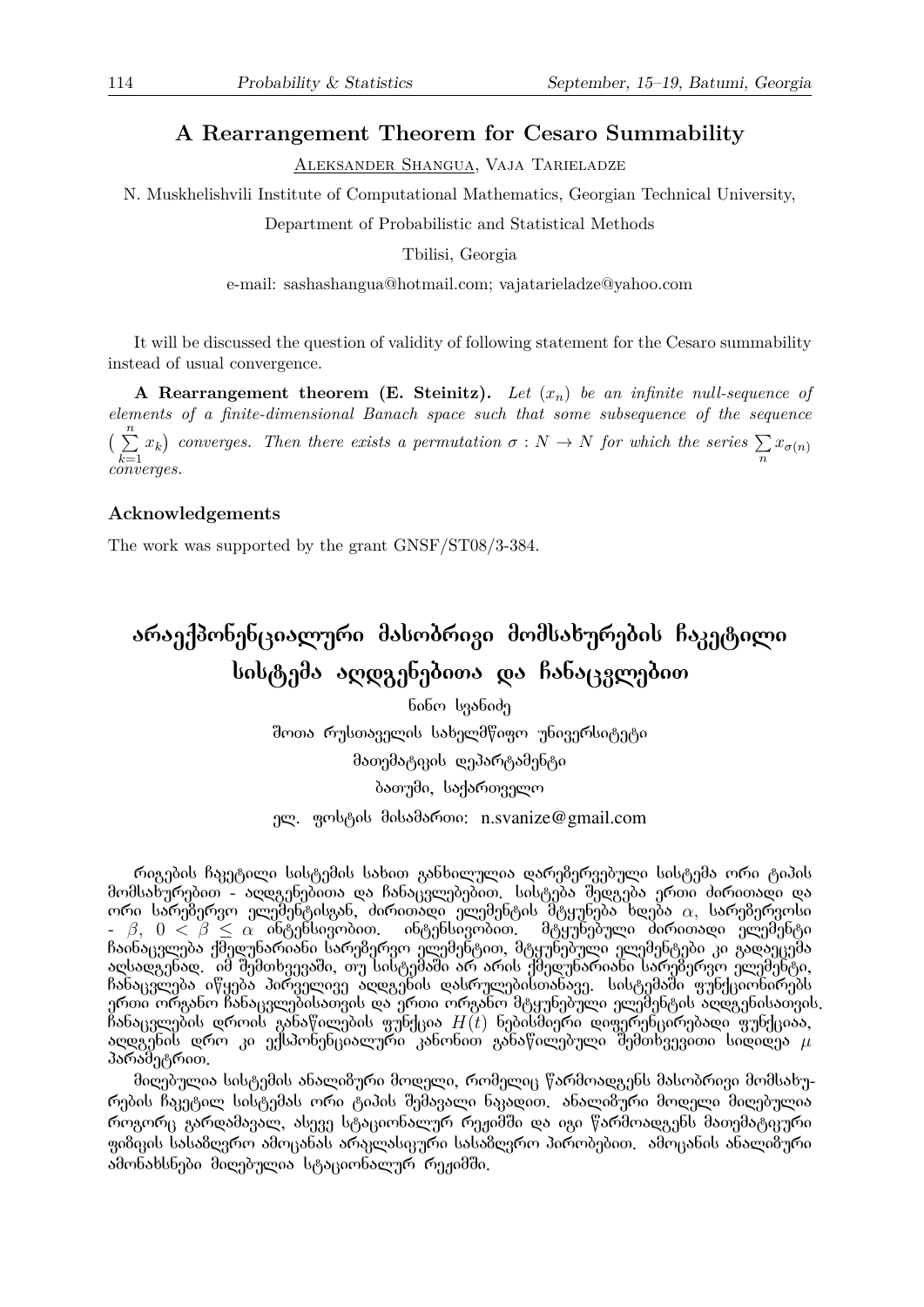### **A Characterization of Subgaussian Random Elements in a Separable Hilbert Space**

Nicholas Vakhania, Vakhtang Kvaratskhelia, Vaja Tarieladze

N. Muskhelishvili Institute of Computational Mathematics

Georgian Technical University

### Tbilisi, Georgia

e-mail: nikovakhania@yahoo.com; *v−*kvaratskhelia@yahoo.com; vajatarieladze@yahoo.com

Let *X* be a real normed space with the dual space  $X^*$ . We say that a random element  $\xi$ with values in *X* is

- *weakly subgaussian* if  $\langle x^*, \xi \rangle$  is a subgaussian random variable for every  $x^* \in X^*$ ;
- *subgaussian* if there exists centered Gaussian random element  $\eta$  in X such that  $E e^{\langle x^*, \xi \rangle} \leq$  $E e^{\langle x^*, \eta \rangle}$  for every  $x^* \in X^*$ .

If *ξ* is subgaussian then it is weakly subgaussian too. The converse statement is true in finite-dimensional case but it is not true in general [1, 2].

Our main result is the following theorem.

**Theorem.** *Let ξ be weakly subgaussian random element with values in a separable Hilbert space H. Then ξ is subgaussian if and only if*

$$
\sum_{k=1}^{\infty} \tau^2(\langle \xi, e_k \rangle) < \infty
$$

*for every orthonormal basis*  $(e_k)$  *of*  $H$ *.* 

*Here*  $\langle \cdot, \cdot \rangle$  *is the scalar product and for a fixed*  $h \in H$  *the quantity*  $\tau(\langle \xi, h \rangle)$  *stands for the subgaussian standard of the subgaussian random variable*  $\langle \xi, h \rangle$ *.* 

### **Acknowledgements**

The work was supported by the grant GNSF/ST09\_99\_3-104.

#### **References**

- [1] N. Vakhania, Subgaussian random vectors in normed spaces. *Bull. Georgian Acad. Sci.* **163** (2001), No. 1, 8–11.
- [1] N. Vakhania, V. Kvaratskhelia, V. Tarieladze, Weakly Subgaussian Random Elements in Banach Spaces. *Ukrainian Math. J.* **57** (2005), No. 9, 1387–1412.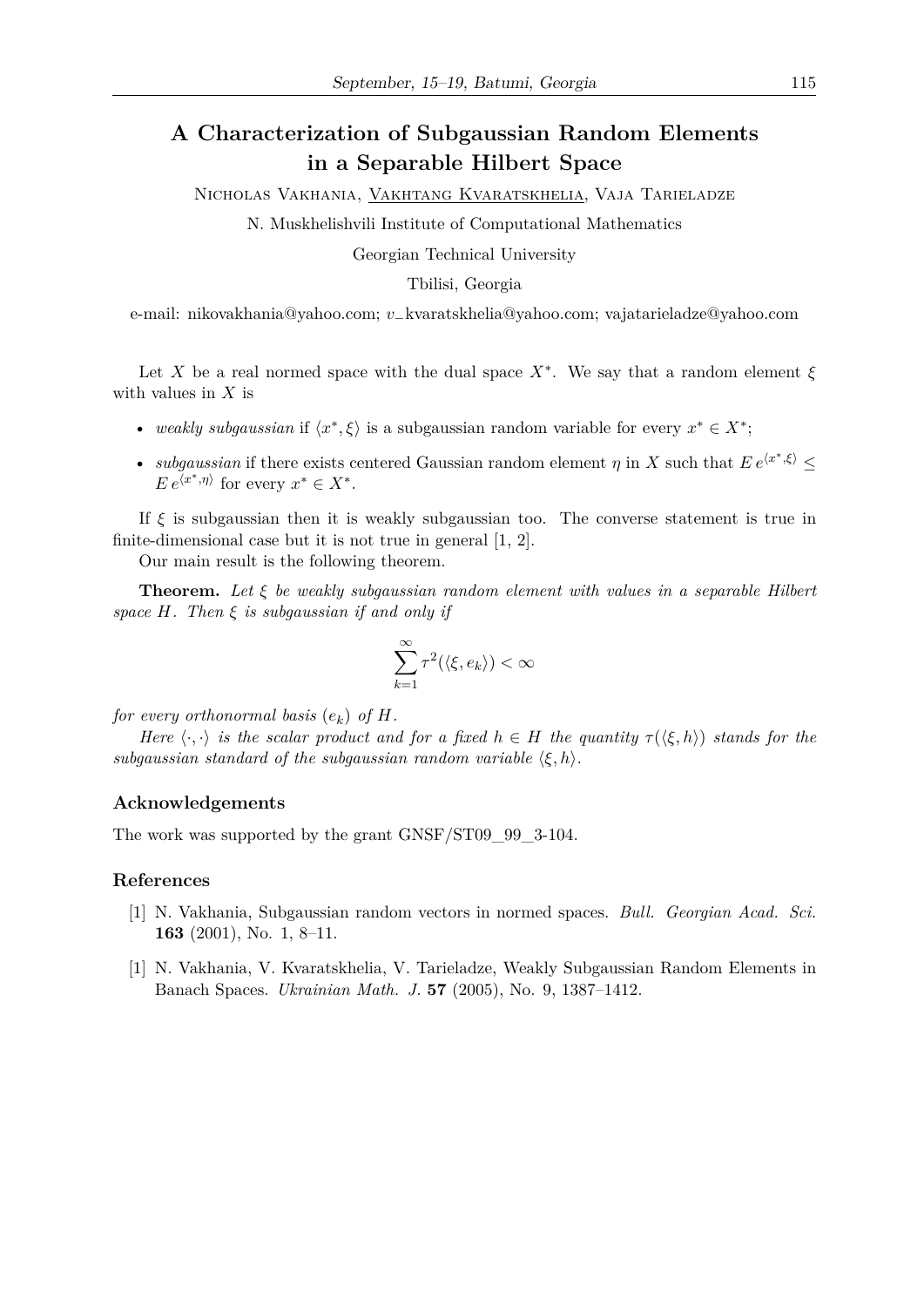# **Mathematical Modelling**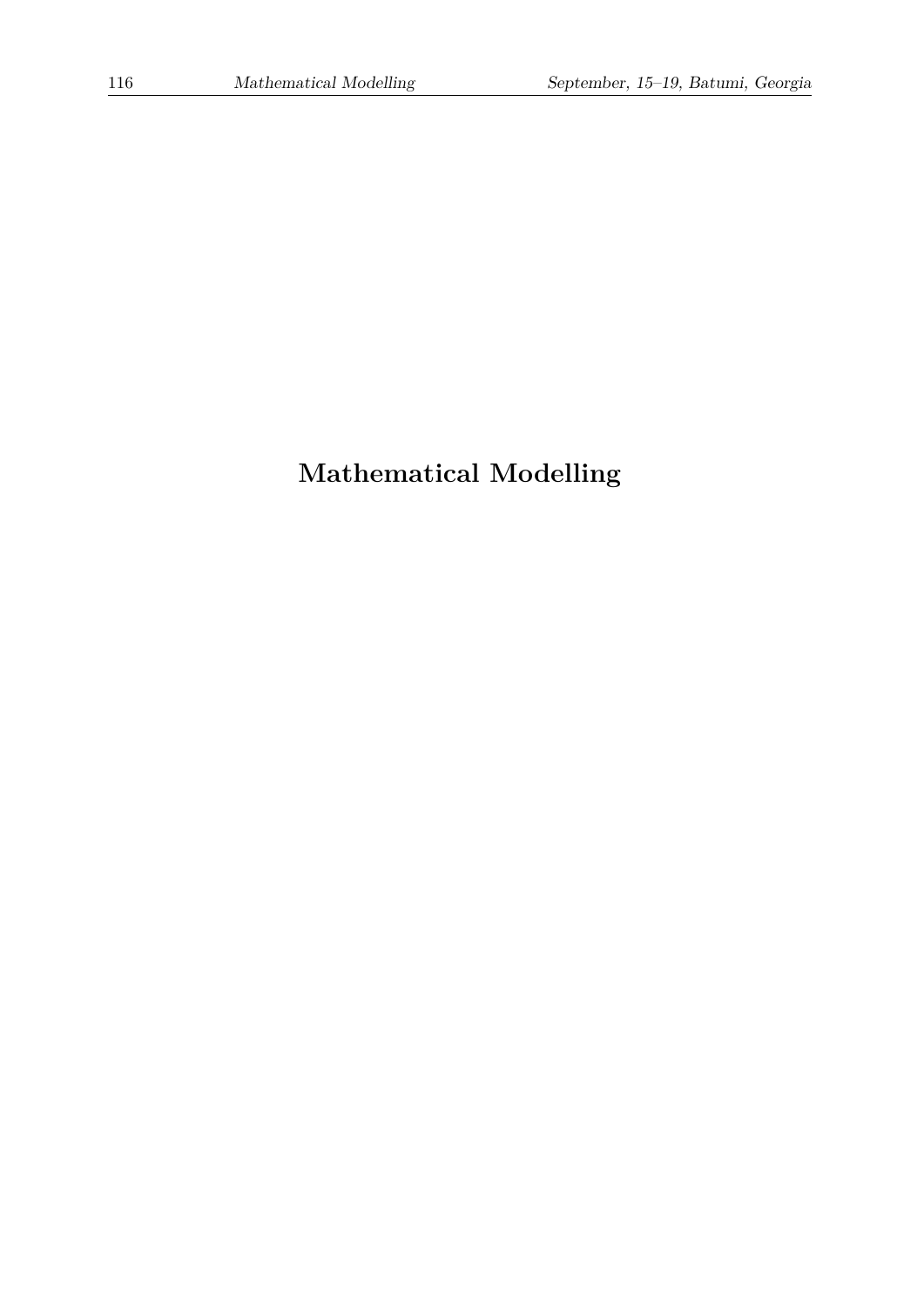### **On Some Nonlocal in Time Problems for One Modification of Navier–Stokes Equations**

 $G$ ia Avalishvili<sup>1</sup>, Mariam Avalishvili<sup>2</sup>

<sup>1</sup>I. Javakhishvili Tbilisi State University,

Faculty of Exact and Natural Sciences, Department of Mathematics

<sup>2</sup>University of Georgia, School of Mathematics and Information Technologies

Tbilisi, Georgia

e-mail: g\_a\_avalishvili@yahoo.com; mavalish@yahoo.com

The present paper is devoted to the investigation of nonclassical initial-boundary value problems for one modification of Navier–Stokes equations, where the nonlinear term having polynomial structure with respect to the gradient of the unknown vector-function is added. We consider the variational formulation of the nonclassical problem in suitable spaces of vector-valued distributions, which is equivalent to the original differential formulation of the problem in the spaces of smooth enough functions. The nonclassical problem with nonlocal initial condition defining the relationship between the initial values of the unknown vector-function and its values at later times is studied. We determine the class of nonlocal operators and formulate the corresponding conditions for which the nonlocal problem has a solution in suitable spaces. An algorithm of approximation of the nonclassical problem by a sequence of classical ones is constructed. The result on the uniqueness of solution of the nonlocal in time problem is obtained and if suitable conditions are fulfilled the convergence of the sequence of solutions of the constructed classical problems to the solution of the nonclassical problem is proved. Some applications of the obtained general results to initial-boundary value problems for one nonlinear modification of Navier–Stokes equations with nonlinear discrete-integral nonlocal initial conditions are considered.

### **General Continuous Linear Mathematical Model of Information Warfare**

TEMUR CHILACHAVA<sup>1</sup>, NUGZAR KERESELIDZE<sup>2</sup>

<sup>1</sup>Sokhumi State University

<sup>2</sup>Georgian University of St. Andrew at Patriarchate of Georgia

Tbilisi, Georgia

e-mail: temo*−*chilachava@yahoo.com; tvn@caucasus.net

In the presented work provides a general, linear, continuous mathematical model of Information warfare between two antagonistic states (or two states of the Union, Ann the two powerful economic institutions – a consortium), taking into account the fact that there is a third, the peacekeeping side. Model includes as an equal, as well as significantly different associations with the power of controversy. We believe that the information warfare against each other, providing the first and second side, and the third party to consider the international organizations. At the moment of time  $t \in [0, \infty)$  quantity of the information spread by each of the sides we will accordingly designate by  $N_1(t)$ ,  $N_2(t)$ ,  $N_3(t)$ . Built General continuous linear mathematical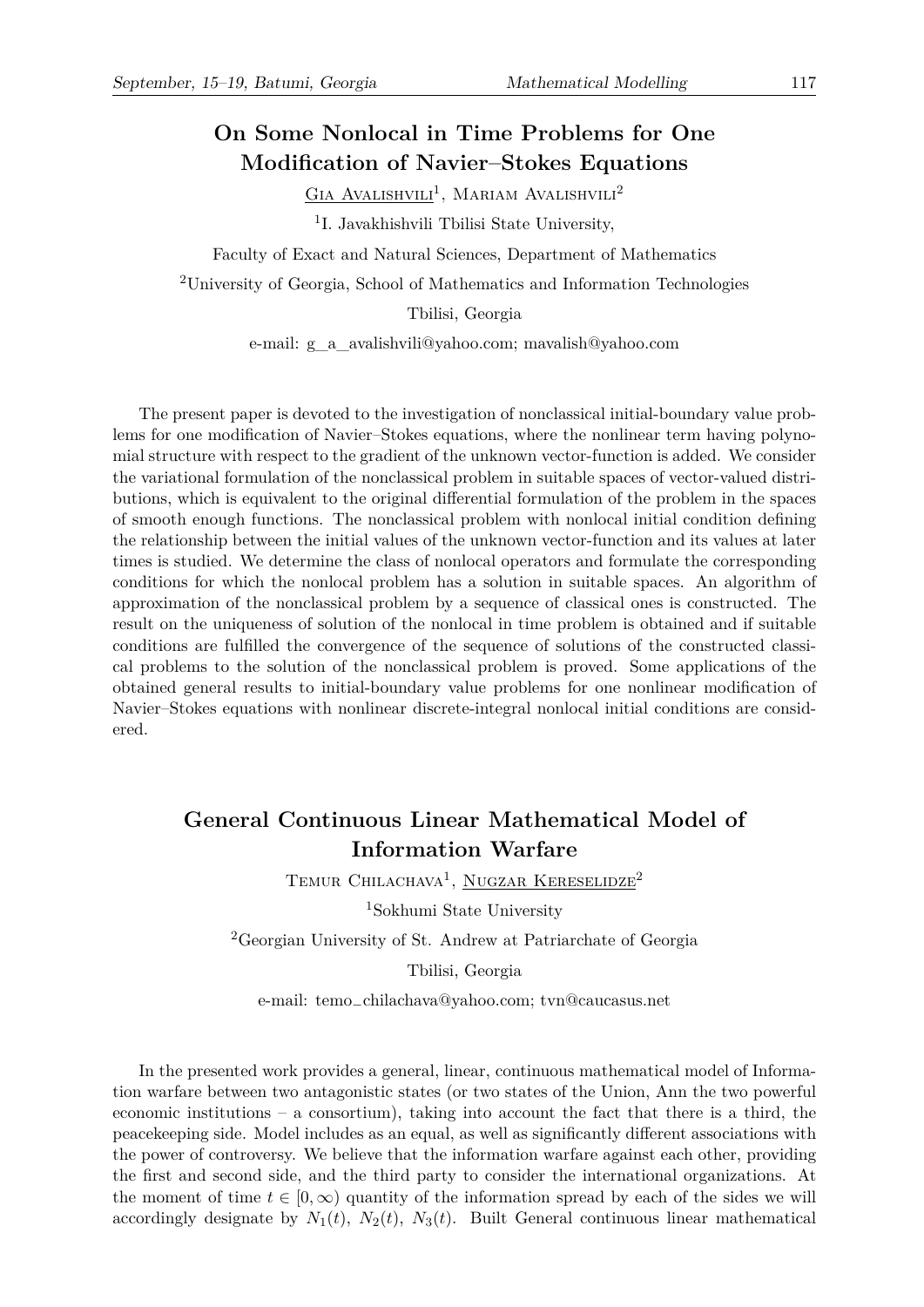model of information warfare have form:

$$
\frac{dN_1(t)}{dt} = \alpha_1 N_1(t) + \alpha_2 N_2(t) - \alpha_3 N_3(t),
$$
  
\n
$$
\frac{dN_2(t)}{dt} = \beta_1 N_1(t) + \beta_2 N_2(t) - \beta_3 N_3(t),
$$
  
\n
$$
\frac{dN_3(t)}{dt} = \gamma_1 N_1(t) + \gamma_2 N_2(t) - \gamma_3 N_3(t).
$$

with initial conditions  $N_1(0) = N_{10}$ ,  $N_2(0) = N_{20}$ ,  $N_3(0) = N_{30}$  where,  $\alpha_1$ ,  $\alpha_3$ ,  $\beta_2$ ,  $\beta_3 \ge 0$ ,  $\gamma_i \geq 0$ ,  $i = 1, 2, 3$ ;  $\alpha_2$ ,  $\beta_1$  are constant factors.

Solving model for concrete value of constants and initial a condition numerical methods in package Matlab, conditions are received, at which: 1. The antagonistic sides, despite increasing appeals of the third side, intensify information attacks. 2. One of the antagonistic sides, under the influence of the third side eventually stops information warfare (an exit of the corresponding solution on zero) while another strengthens it. 3. Both antagonistic sides, after achieving maximum activity, reduce it under the influence of the third side, and through finite time, stop information attack at all (an exit of solutions to zero).

# **Cubature of the Solution of the Dirichlet Problem for Euler–Poisson–Darboux Equation in the Half-plane by Approximate Quasi-Interpolation**

Natalia Chinchaladze

I. Vekua Institute of Applied Mathematics, I. Javakhishvili Tbilisi State University,

Faculty of Exact and Natural Sciences, Department of Mathematics

Tbilisi, Georgia

e-mail: chinchaladze@gmail.com

Our aim is to construct the approximate quasi-interpolant (see, e.g.,  $[1]$  and  $[2]$ ) of the solution of the Dirichlet problem for Euler–Poisson–Darboux Equation in the half-plane. The solution of Euler–Poisson–Darboux Equation equation

$$
y(u_{xx} + u_{yy}) + bu_y + au_x = 0, \ b = \text{const},
$$

in the half-plane  $y > 0$ , under the following boundary condition  $u(x, 0) = g(x), g(x) \in C(R)$ , can be written as follows (see, [3])

$$
u(x,y) = \frac{y^{1-b}}{\Lambda(a,b)} \int_{-\infty}^{+\infty} g(\xi) e^{a\theta} \rho^{b-2} d\xi, \quad b < 1,
$$

where

$$
\Lambda(a, b) := \int_{0}^{\pi} e^{a\eta} \sin^{-b} \eta d\eta, \ \ \theta := \operatorname{arccot} \frac{x - \xi}{y}, \ \ \rho := \left[ (x - \xi)^2 + y^2 \right]^{1/2}.
$$

The approximate quasi-interpolant on a uniform grid *{hm}* is constructed, the error estimate is determined. The corresponding numerical realization are carried out.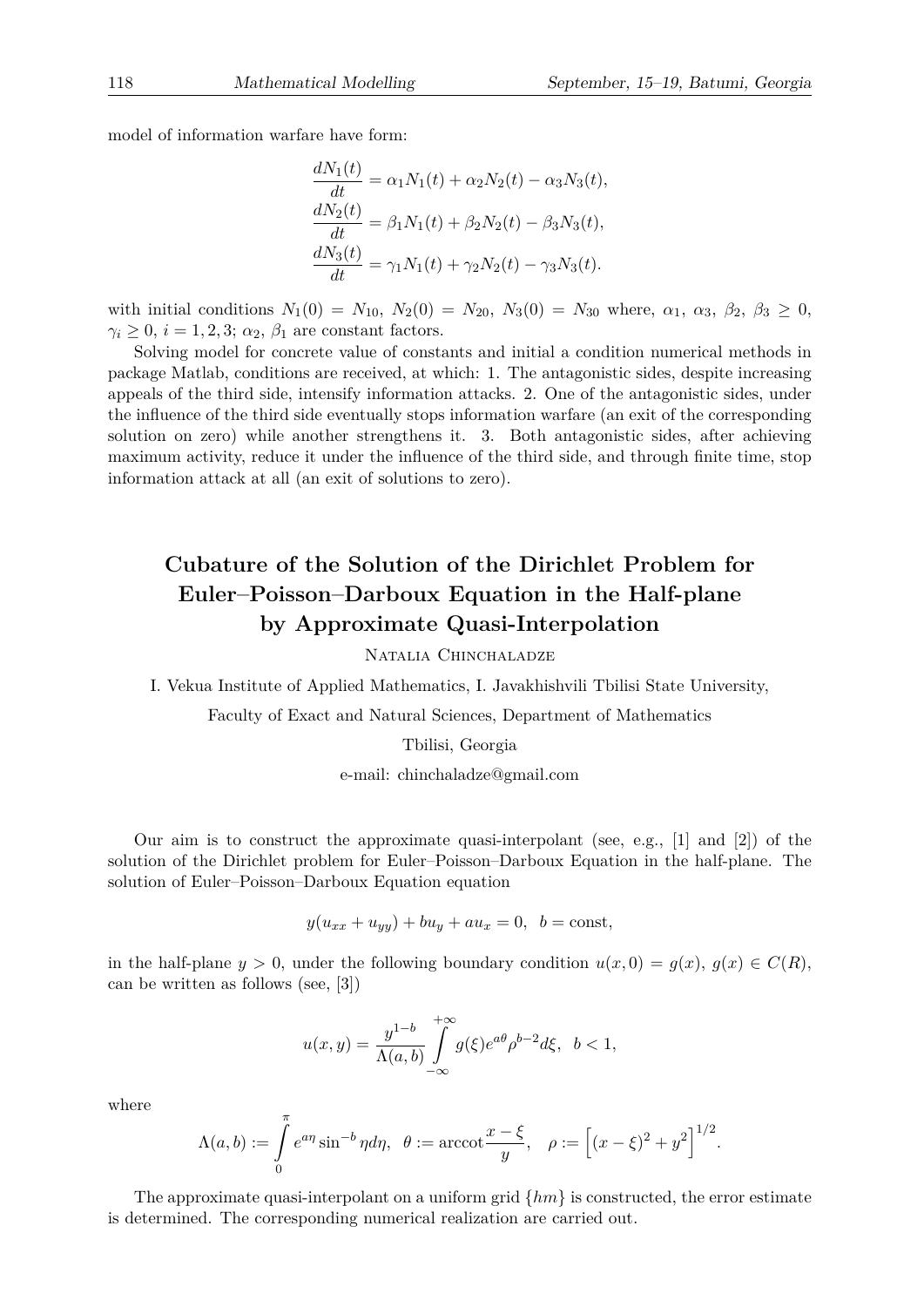#### **References**

- [1] F. Lanzara, G. Schmidt, Cubature of integral operators by approximate quasi-interpolation. *Operator Theory: Advances and Applications* **193** (2009), 129–142.
- [2] V. Maz'ya, G. Schmidt, Approximate approximations. *Math. Surveys and Monographs*, 141, AMS 2007.
- [3] G. Jaiani, On one problem for the fourth order degenerate equation. (Russian, Georgian and English summaries) *Trudy Akad. Nauk Gruzin. GSSR* **75** (1974), No. 1, 17–20.

# **Numerical Modeling of Spreading of Oil Pollution in the Georgian Black Sea Coastal Zone**

 $\text{TEMURAZ DAVITASHVILI}^1$ , DEMURI DEMETRASHVILI<sup>2</sup>, DAVID GORDEZIANI<sup>1</sup>,

### MERI SHARIKADZE<sup>1</sup>

<sup>1</sup>I. Vekua Institute of Applied Mathematics, I. Javakhishvili Tbilisi State University

<sup>2</sup>M. Nodia Geophisical Institute, I. Javakhishvili Tbilisi State University

Tbilisi, Georgia

e-mail: tedavitashvili@gmail.com

In the last decades the study of regularities of space-temporal distribution of anthropogenic admixtures in the Black Sea becomes extremely important and urgent because of sharp deterioration of an ecological situation of this unique sea basin. Among different pollutants an oil and oil products present the most widespread and dangerous kind of pollution for the separate regions of the World ocean including the Black Sea. They are able to cause significant negative changes in hydrobiosphere and to infringe natural exchange processes of energies and substances between the sea and atmosphere. Potentially the most dangerous regions from the point of view of oil pollution are coastal zones of the sea, which are exposed to the significant anthropogenic loadings.

Modeling of distribution of oil spill enables to estimate pollution zones and probable scales of influence of the pollution on the water environment with the purpose to reduce to a minimum negative consequences of oil pollution in case of emergencies.

In this study, spreading of the oil pollution in the Georgian Black Sea coastal zone on the basis of a 2-D numerical model of distribution of oil pollution is simulated. The model is based on a transfer-diffusion equation with taken into account reduction of oil concentrations because of physical - chemical processes. The splitting method is used for solution of the transfer-diffusion equation. The surface current field is determined from the regional baroclinic model of the Black Sea dynamics developed at M Nodia Institute if Geophysics of Iv. Javakhishvili State University. The regional domain, which was limited by Caucasus and Turkish shorelines and the western liquid boundary coinciding with a meridian 39.360E was covered with a grid having 193 x 347 points and grid step equal to 1 km spacing. Numerical experiments are carried out for different hypothetical sources of pollution in case of different sea circulation regimes.

Numerical experiments showed that character of regional sea circulation predetermines main features of spatial distribution of the oil pollution in the Georgian Black Sea coastal zone.

#### **Acknowledgment**

The authors were supported by the Shota Rustaveli National Science Foundation Grant  $\#$  GNSF/ST09/5-211.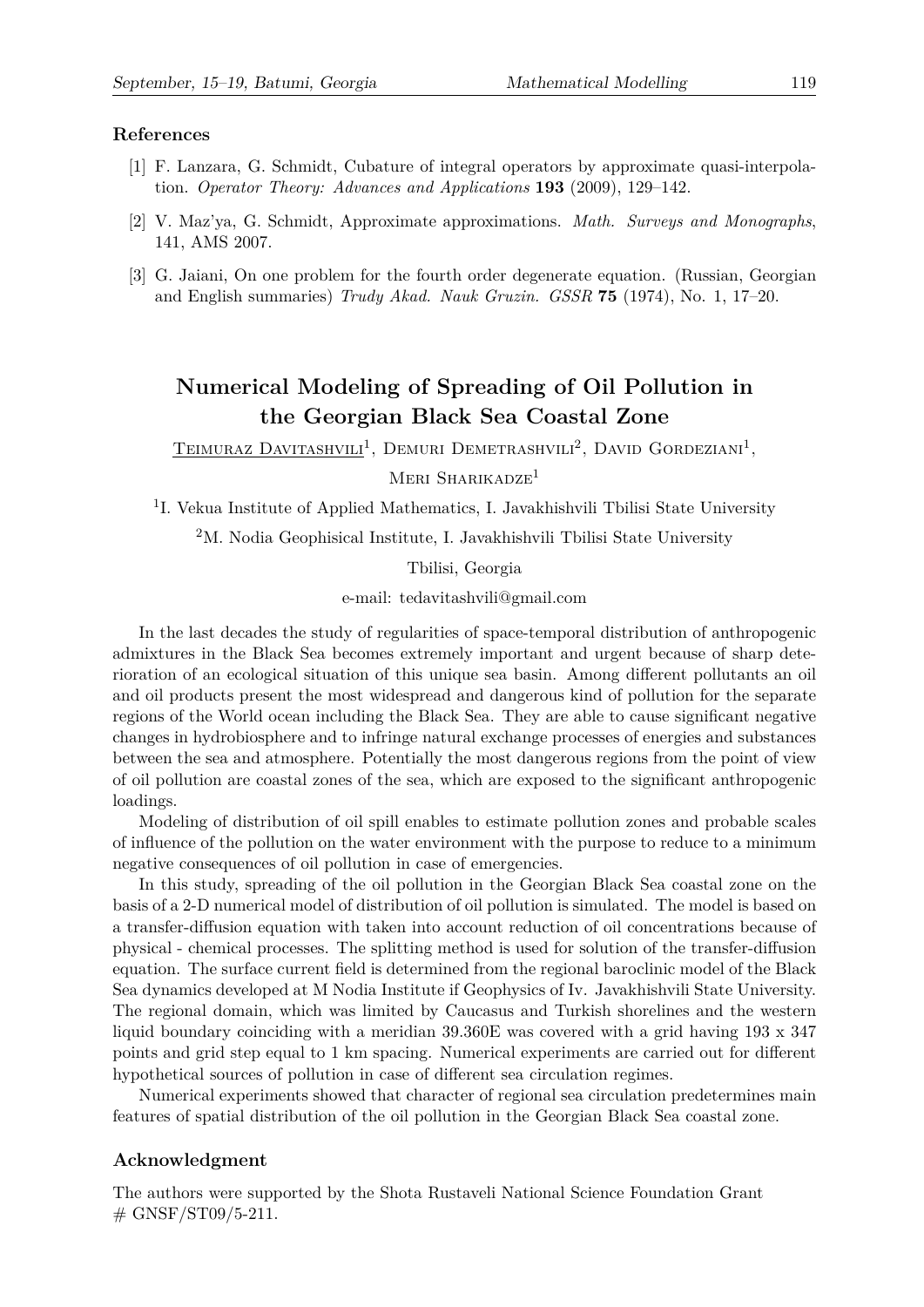# **Numerical Investigation of Spilled Oil Spreading Into Soil for Underground Water Pollution Risk Assessment**

Teimuraz Davitashvili, Nana Dikhaminjia, Jemal Rogava, Mikhail Tsiklauri

I. Vekua Institute of Applied Mathematics, I. Javakhishvili Tbilisi State University

### Tbilisi, Georgia

e-mail: tedavitashvili@gmail.com

A number of alternative options were assessed during preliminary work relating to the export of oil and gas from the Shah Deniz field. There was considering the best transportation method for oil and gas (followed by a detailed assessment of the best pipeline corridor, the best possible markets) culminating in the final route selection. Gas and oil transportation by pipeline and railway routs from the Shah Deniz field via Azerbaijan and Georgia was defined as the most acceptable commercial and environmental solution. The probability of crashes for pipeline transport rises with the age of the oil pipelines in service, and with the extent of their network. But there are able to take place non ordinary situations too. As foreign practice of pipeline exploitation shows, that the main reason of crashes and spillages (and fires as a consequence) is destruction of pipes as a result of corrosion, defects of welding, natural phenomena and so on (including terrorist attacks and sabotage). In West Europe it has been found, that 10 - 15 leakages occur every year in a pipeline network of around 16,000 km length resulting in a loss of 0.001 per sent of transferred products. The proposed transport corridor via Georgia is characterized by very diverse ecological conditions and by abundant biodiversity. The route crosses a multitude of minor watercourses with broad seasonal variations of surface water flow. Six major river crossing occur along the route on the territory of Georgia. Ground water along the route is also abundant and generally of high quality. So that it is necessary: to design a new high-quality soil pollution models by oil, to develop new algorithms and means of the control and detection of emergency places of underground water pollution. We have created a new numerical model and scheme describing oil infiltration into soil. The constructed scheme is investigated and error of the approximated solution is estimated. Using this scheme, we have carried out numerical experiments for four types of soils dominated within the transport corridor of Georgia. The results of calculations are presented.

#### **Acknowledgment**

The authors were supported by the Shota Rustaveli National Science Foundation Grant  $\#$  GNSF/ST09/5-211.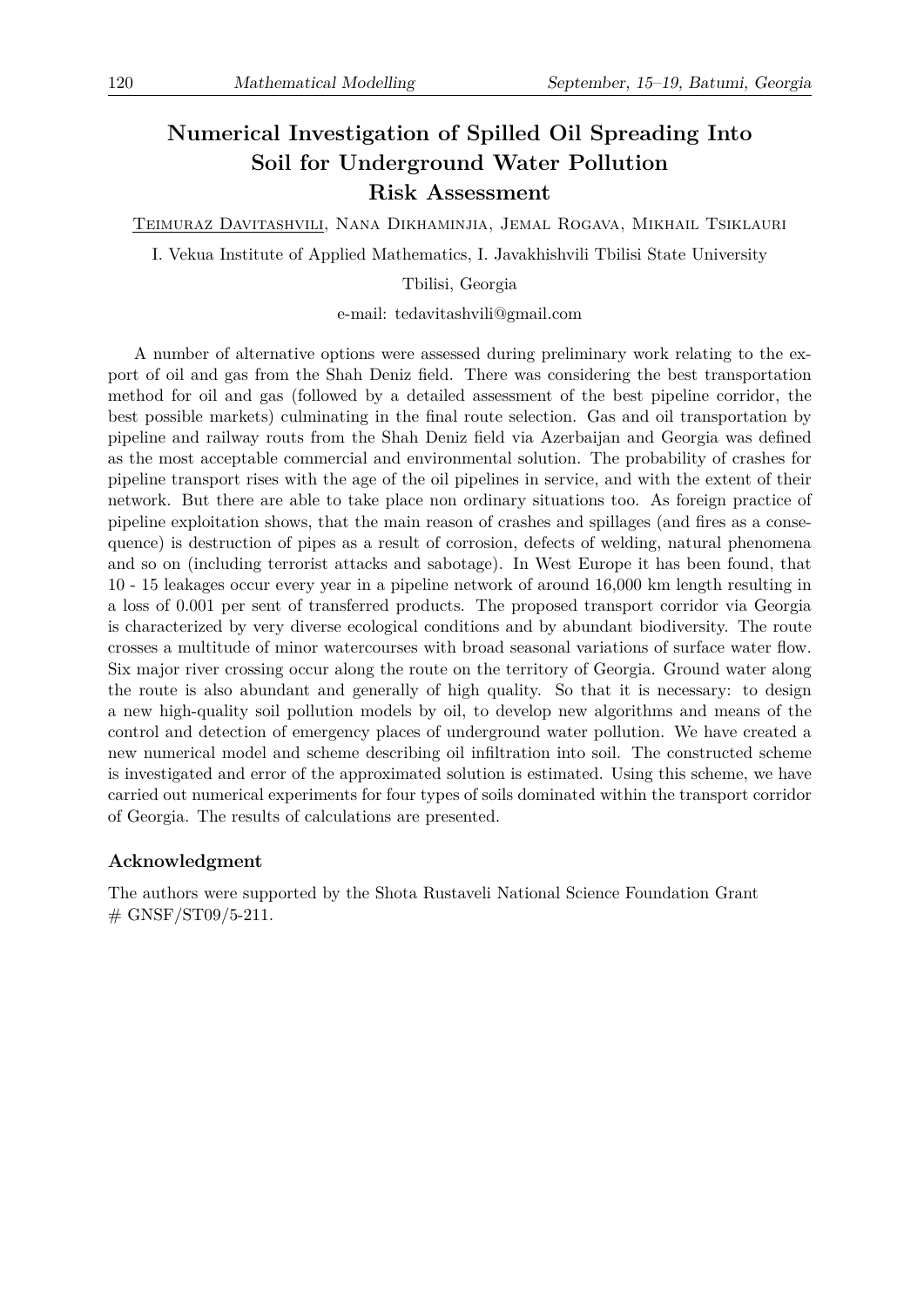### **Mathematical Modelling of Hydrates Origin in the Gas Pipelines**

Teimuraz Davitashvili, Givi Gubelidze, Archil Papukashvili,

Inga Samkharadze, Tinatin Davitashvili

I. Vekua Institute of Applied Mathematics, I. Javakhishvili Tbilisi State University

Tbilisi, Georgia

e-mail: tedavitashvili@gmail.com

At present pipelines have become the most popular means of transporting natural gas. As our practice shows while transportation of natural gas by pipelines over the territory of Georgia , pressure and temperature changes cause formation of a liquid phase owing to partial condensation of the gaseous medium. There are many scientific articles denoted to the problem of prediction of possible points of hydrates origin in the main pipelines. There are several methods for avoiding gas hydrate problems, but generally modern methods for prevention of hydrate formation are based on the following techniques: injection of thermodynamic inhibitors, use of kinetic hydrate inhibitors to sufficiently delay hydrate nucleation/intensification, and maintain pipeline operating conditions outside the hydrate stability zone by insulation, heating and controlling pressure. However, the above techniques may not be economical and practical From existing methods the mathematical modelling with hydrodynamic method is more acceptable as it is very cheap and reliable and has high sensitive and operative features. In the present paper the problem of prediction of possible points of hydrates origin in the main pipelines taking into consideration gas non-stationary flow and heat exchange with medium is studied. We have created a new method prediction of possible points of hydrates origin in the main pipelines taking into consideration gas non-stationary flow. For solving the problem of possible generation point of condensate in the pipeline under the conditions of non-stationary flow in main gas pipe-line the system of partial differential equations is investigated. For learning the affectivity of the method quite general test was created. Numerical calculations have shown efficiency of the suggested method.

#### **Acknowledgment**

The authors were supported by the Shota Rustaveli National Science Foundation Grant  $#$  GNSF/ST09/5-211.

# **Iteratively Regularized Gradient Method for Determination of Source Terms in a Linear Parabolic Problem from the Measured Final Data**

Arzu Erdem

Kocaeli University, Faculty of Arts and Sciences, Department of Mathematics,

Umuttepe Campus

Kocaeli, Turkey

e-mail: erdem.arzu@gmail.com

This paper investigates a numerical computation for determination of source terms in a linear parabolic problem. The source term  $w := \{F(x, t), p(t)\}\$ is defined in the linear parabolic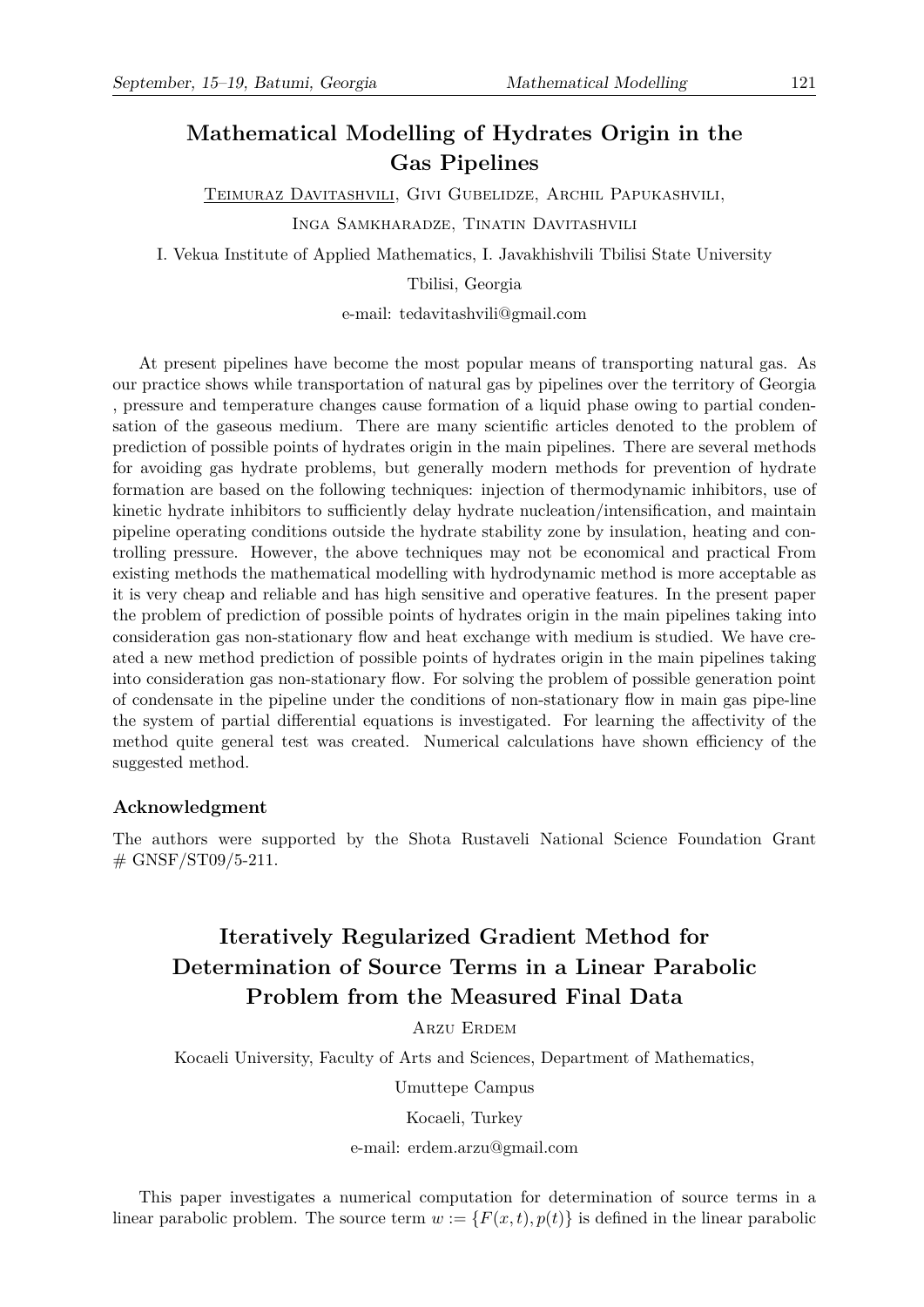equation  $u_t = (k(x)u_x)_x + F(x,t)$  and Robin boundary condition  $-k(l)u_x(l,t) = \nu[u(l,t)-p(t)]$ from the measured final data  $\varphi(x) = u(x, T)$ . We demonstrate how to compute Fréchet derivative  $J_{\alpha}(w) = ||\Phi[w] - \varphi^{\delta}||_{L^{2}(0,l)}^{2} + \alpha ||w||_{W}^{2}$  based on the solution of the adjoint problem. Lipschitz continuity of the gradient is proved. Iteratively regularized gradient method is applied for numerical solution of the problem. We conclude with several numerical test by using the theoretical results.

# **Numerical Model of Local Circulation of Atmosphere in Case of Difficult Temperature Inhomogeneity of a Underlying Surface**

George Geladze

I. Vekua Institute of Applied Mathematics, I. Javakhishvili Tbilisi State University

#### Tbilisi, Georgia

e-mail: givi-geladze@rambler.ru

It is traditional any big town has the satellite-town. In this case we actually have two thermal "islands".

In this work the two-dimensional, non-stationary problem about local circulation over these "islands" and sreading in it of an aerosol from different sources (point, surface, instant, constantly acting etc.) is statement.

Now the problem only describing thermohydrodynamics and humidity processes is programmed and numerically realised on the computer. Qualitatively real space-time fields of speed of air, temperatures, pressure, water-vapor and liquid-water mixing ratios are received.

On the basis of this model optimum control of two virtual objects-towns (distances variation between them, forecasting of meteorological fields, creation of recreational zones, influence of prevailing wind, playing of different ekometeorological interactions scenario etc.) is possible.

# **On the Numerical Experiment About One Special Formation of a Fog and a Cloud in Mesoboundary Layer of Atmosphere**

George Geladze, Meri Sharikadze, Manana Tevdoradze

I. Vekua Institute of Applied Mathematics, I. Javakhishvili Tbilisi State University

Tbilisi, Georgia

e-mail: givi-geladze@rambler.ru

Rather actual it is considered research temperature inversion processes in connection with the environmental problems which are taking place in a mesoboundary layer of atmosphere (MBLA). there is an accumulation of polluting substances in these inversion layers. Such anomalies arise at formation of clouds and fogs when allocation of the latent warmth of condensation of water steam takes place.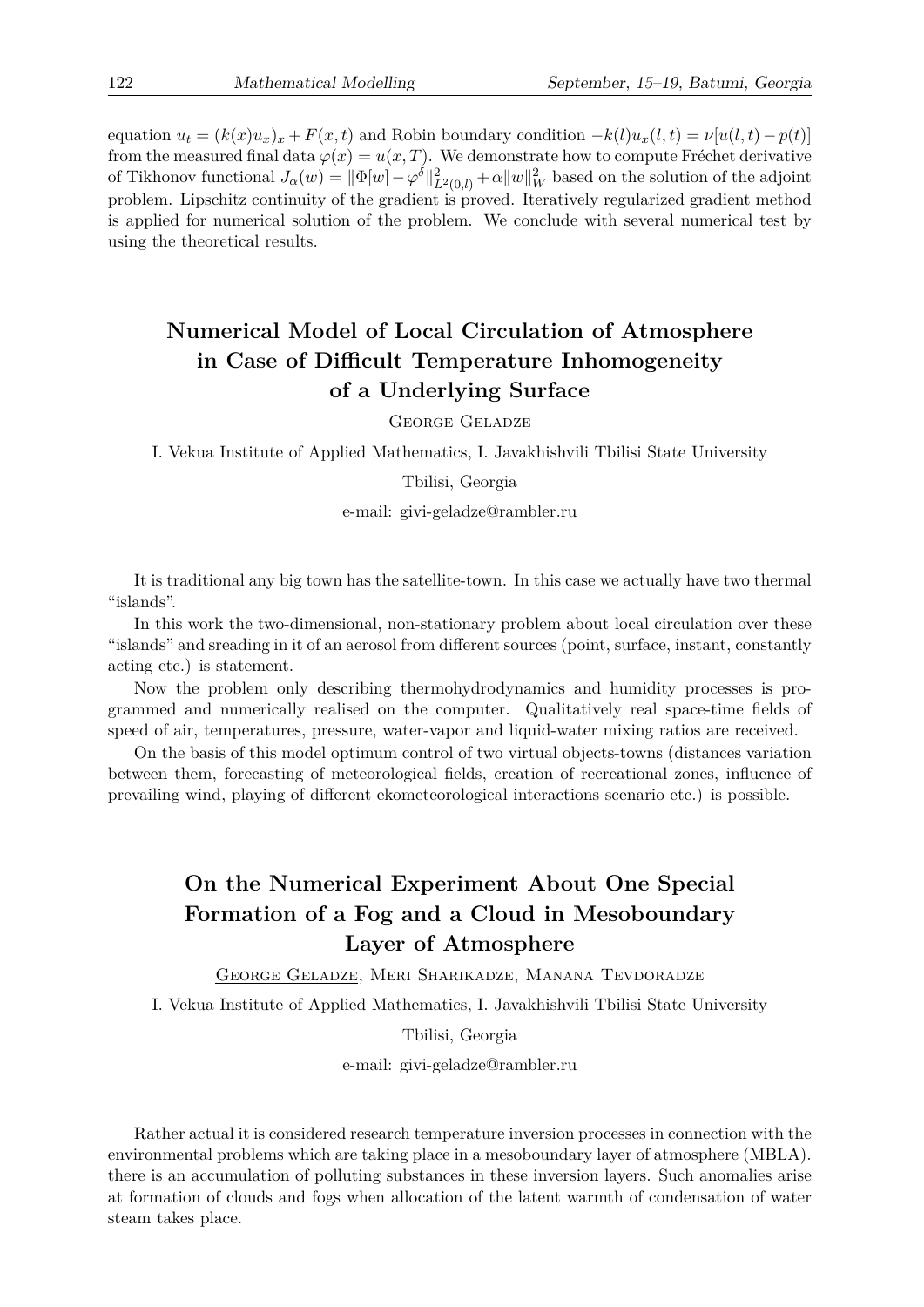There was local circulation over thermal "island" is numerically simulated at its periodic heating with the help of the developed by us numerical model and under certain physical conditions is received against the MBLA thermohydrodynamics simultaneously four humidity processes: it is a fog and a cloud direct over "island" and two clouds on each side. Because of them aforementioned inversion layers arise.

This interesting numerical experiment is quite logical physically. On the future we plan to get corresponding materials of meteorological supervision for the purpose of comparison of theoretical results with experimental data.

# **Electrodynamic Analysis of Five-Port Waveguide Junctions**

GIORGI KEKELIA<sup>1</sup>, GELA KIPIANI<sup>2</sup>, DATO KIPIANI<sup>2</sup>,

PIRANI KOBIASHVILI<sup>2</sup>, TEA KAPANADZE<sup>2</sup>

<sup>1</sup>D. Guramishvili International Education University "Iberia"

<sup>2</sup>Georgian Technical University

Tbilisi, Georgia

e-mail: giakekelia@yahoo.com; gelakip@gmail.com

The urgency of the purposes of accomplished work is caused by the contemporary trends of development of radio-electronic and communication systems facing increasing requirements of improvement in the effectiveness of functioning as systems as a whole, and, also, as their component elements. These requirements concern also multi-port waveguide junctions which are widely used in the technology of superhigh frequencies as power dividers, antenna switchers, filters, phase inverters, etc.

The stated problem could be solved by the method of decomposition, which would considerably simplify mathematical solution of the problem, significantly decreasing resources spent during computer implementation. However, the negative side of this method is impossibility of conducting a full-scale analysis of the proceeding process and detection of a whole series of practically important electrodynamic properties of the system.

In the process of mathematical solution it was used the method of partial domains. Within the framework of this method the fields in each chosen domain were written as the solutions of wave equation taking into account the special features of these domains. After application of the continuity conditions of the field on all interfaces the infinite system of linear algebraic equations, consisting of three linearly independent systems with respect to three sequences of unknown coefficients, was obtained. These coefficients represent the wave amplitudes of those waves reflected in each of the side arms.

The analysis of matrix elements and free terms of the obtained system showed that this system is quasi-regular, which made it possible to realize it on the computer with application of a method of reduction.

As a result of numerical calculation the graph of dependence of the coefficients (amplitudes) of waves propagating in each port on the frequency parameter and the figures of field distribution are built (2D and 3D graphs). The program for visualization of the wave propagation is compiled.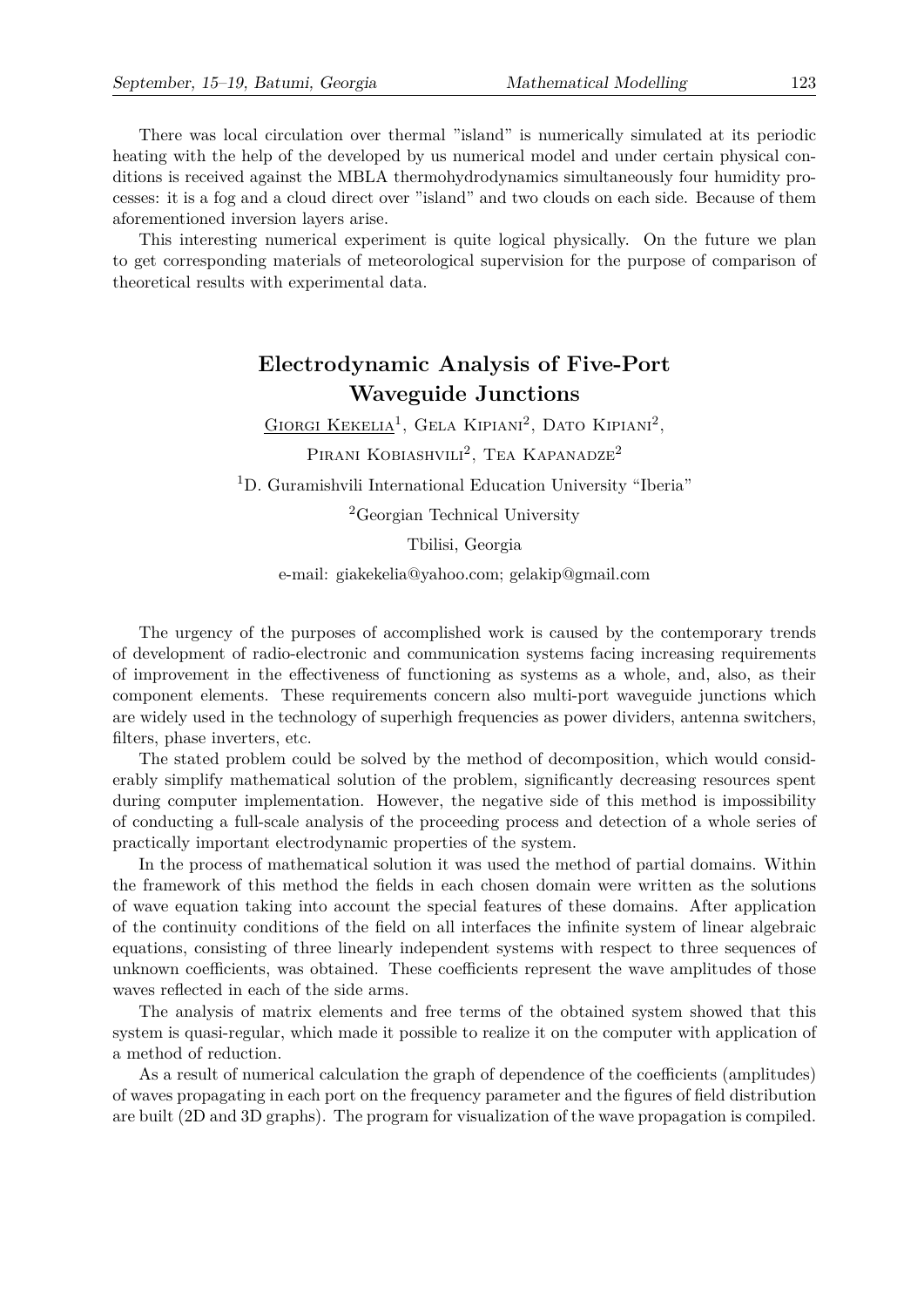### **On the Spectrum of the Helmholtz Equation for the Hexagonal Type Stripe**

Nino Khatiashvili, Archil Papukashvili, Jana Bolqvadze,

MANANA TEVDORADZE

I. Vekua Institute of Applied Mathematics, I. Javakhishvili Tbilisi State University

Tbilisi, Georgia

e-mail: ninakhat@yahoo.com

The problem connected with the quantum properties of the hexagonal type crystal structure such as Carbon allotrops is considered. The movement of the particles at such structure is described by the Schrodinger Equation. In the stationary case this equation is reduced to the Helmholtz Equation with the appropriate boundary conditions [1–3].

In this work the spectrum of the Helmholtz Equation in the hexagonal type stripe is estimated by means of the conformal mapping and Fourier series.

### **References**

- [1] G. Auletta, M. Fortunato, G. Parisi, Quantum Mechanics. *Cambridge University Press*, 2009.
- [2] L. D. Landau, E. M. Lifshitz, Quantum Mechanics. *Pergamon Press, Oxford*, 1977.
- [3] A. Nabok, Organic and Inorganic Nanostructures. *Artech House MEMS Series, Boston/ London*, 2005.

# **Design of High Rise Buildings on Seismic Effects of Spectral and Nonlinear Dynamic Methods**

Lali Qajaia, Ts. Tsiskreli, N. Chlaidze, K. Chkhikvadze

Kiriak Zavriev Center of Structural Mechanics, Georgian Technical University,

Earthquake Engineering and Engineering Expertise

Tbilisi, Georgia

e-mail: laliqajaia76@rambler.ru

The 45-storey dual system high-rise reinforced frame-wall concrete building is investigated. A dual system is a favourable system to use due to the ability to dissipate large amounts of energy.

Two dimensional mathematical model of the case study structure is considered using SEIS-MOSTRUCT, ANSYS, LIRA, NASTRAN software. Response spectrum and response-history analysis are used. The first four modes value of natural vibrations are: 6.63, 1.60, 0.68, 037sec. The real displacement of the building  $-1.68m$  – was received.

According to Eurocode-8, instead of the full nonlinear analysis of structures, the linear analysis of the modified spectrum of elastic reaction with the introduction of the reduction factor q is allowed. As a seismic action elastic displacements spectrum with an enhanced control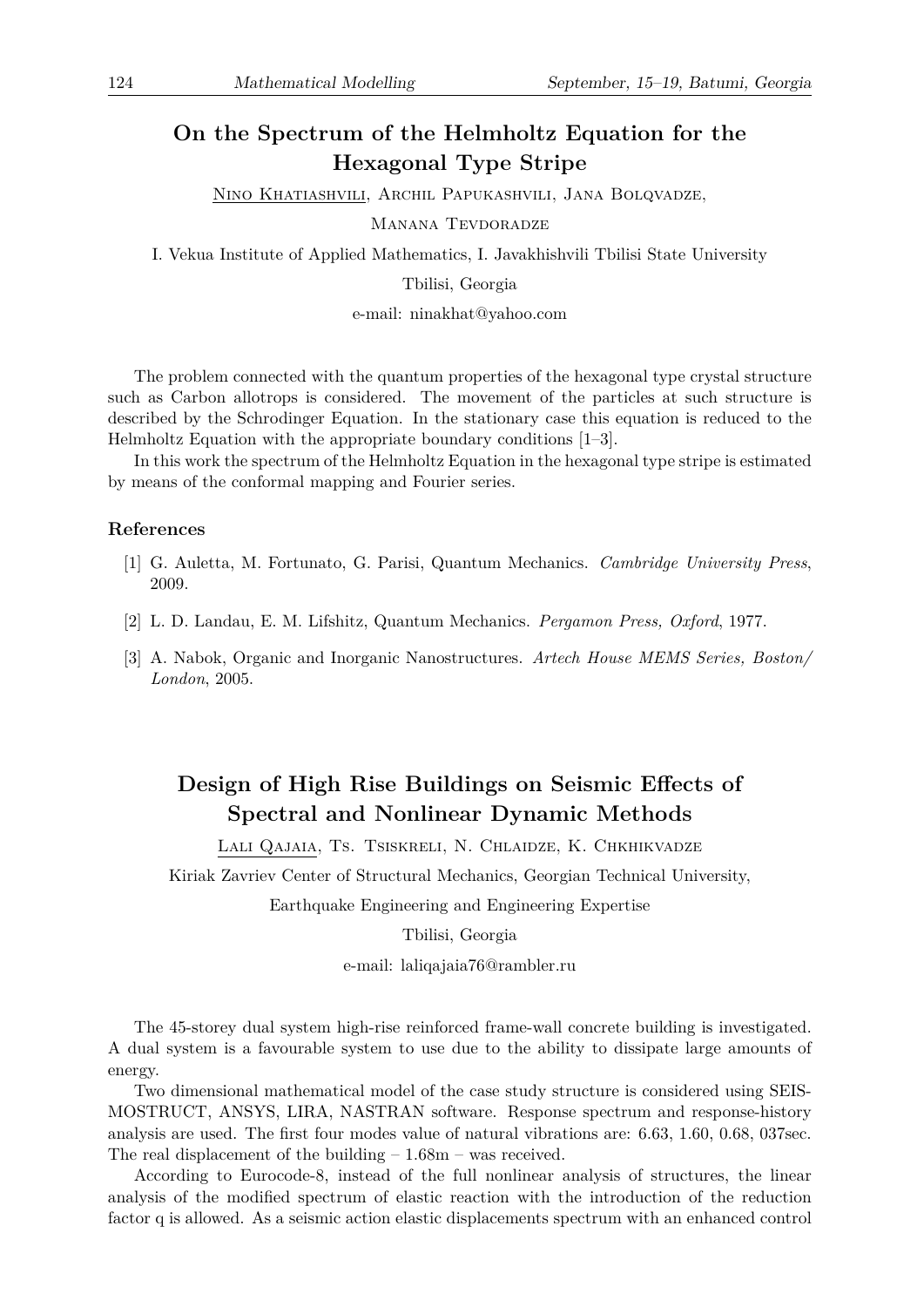period to start a permanent segment of the spectrum is used, becouse the building is long period one.

Second order  $(P - \Delta)$  effects that include all of the building dead load and permanent live load are considered in linear as well as nonlinear analysis. If  $0, 1 < \Theta < 0.2$  (the interstorey drift sensitivity coefficient), the second-order effects may approximately be taken into account by multiplying the relevant seismic action effects by a factor equal to 1/(1*−*Θ).The value of the coefficient  $\Theta$  shall not exceed 0.3.

For all floors of the building a total drift value (max.  $\Theta = 0.26\%$ ) is received. In such a case the secondary  $P - \Delta$  effects must be evaluated by nonlinear analysis

Nonlinear behaviour of materials - concrete and reinforced – are taken into account. For nonlinear analysis Imperial Velley-El-Centro accelerogram - *M* = 7*.*1, record length – 30sec. – is used.

In frame-wall structures the wall element provides an increase of stiffness which is beneficial in terms of drift control. The wall dominates the structural behaviour in the lower levels of the structure and the frame controls the behaviour in the upper levels of the structure. In frame-wall structures the overturning resistance that frames offer at height tends to restrain the tops of the walls such that a point of contra-flexure develops in the walls at a height.

# **Linear Central Algorithms for the First Kind Integral Equations**

Duglas Ugulava, David Zarnadze

N. Muskhelishvili Institute of Computational Mathematics, Georgian Technical University

#### Tbilisi, Georgia

e-mail: duglasugu@yahoo.com; zarnadzedavid@yahoo.com

It is considered ill-posed problem  $Ku = f$ , where *K* is a selfadjoint, positive, compact, one-to-one operator, having everywhere dense range in a Hilbert space *H*.

In [1] for the operator *K* was introduced the Frechet space  $D(K^{-\infty}) = \bigcap^{\infty}$ *n*=1  $D(K^{-n})$ , whose topology is given with the sequence of norm

$$
||x||_n^2 = ||x||^2 + ||K^{-1}x||^2 + \dots + ||K^{-n+1}x||^2, \ \ n \in N,
$$

which are generated by the inner product

$$
(x,y)_n = (x,y) + (K^{-1}x, K^{-1}y) + \cdots + (K^{-n+1}x, K^{-n+1}y), \quad x, y \in D(K^{-\infty}).
$$

As well, the operator  $K^{-\infty}(x) = \{K^{-1}x, K^{-2}x, \cdots, K^{-n}x, \cdots\}$ , which is defined on the whole Frechet space  $D(K^{-\infty})$ , is considered.  $K^{-\infty}$  is continuous, selfadjoint and positive definite operator in the Frechet space  $D(K^{-\infty})$  [2]. For the operator  $K^{-\infty}$  there exists the inverse operator  $(K^{-\infty})^{-1}$ , which is also continuous. The operator  $(K^{-\infty})^{-1}$  is selfadjoint on the Frechet space  $D(K^{-\infty})$ . Therefore  $K^{-\infty}$  is an isomorpism of the Frechet space  $D(K^{-\infty})$  onto itself. Let us denote the operator  $(K^{-\infty})^{-1}$  by  $K_{\infty}$ . The equation  $K_{\infty}u = f$  has unique and stable solution in the Frechet space  $D(K^{-\infty})$ . This operator  $K_{\infty}$  topologically coincides with the restriction of the operator  $K^N$  from the Frechet space  $H^N$  on the Frechet space  $D(K^{-\infty})$ . On the other hand the solution of the equation  $K_\infty u = f$  on the Frechet space  $D(K^{-\infty})$  is the same as the solution of the equation  $Ku = f$  on *H*.

Central algorithm for an approximate solution of the equation  $K_\infty u = f$  in the Fréchet space  $D(K^{-\infty})$  is constructed. Application of the received results for some integral equation of the first kind are given.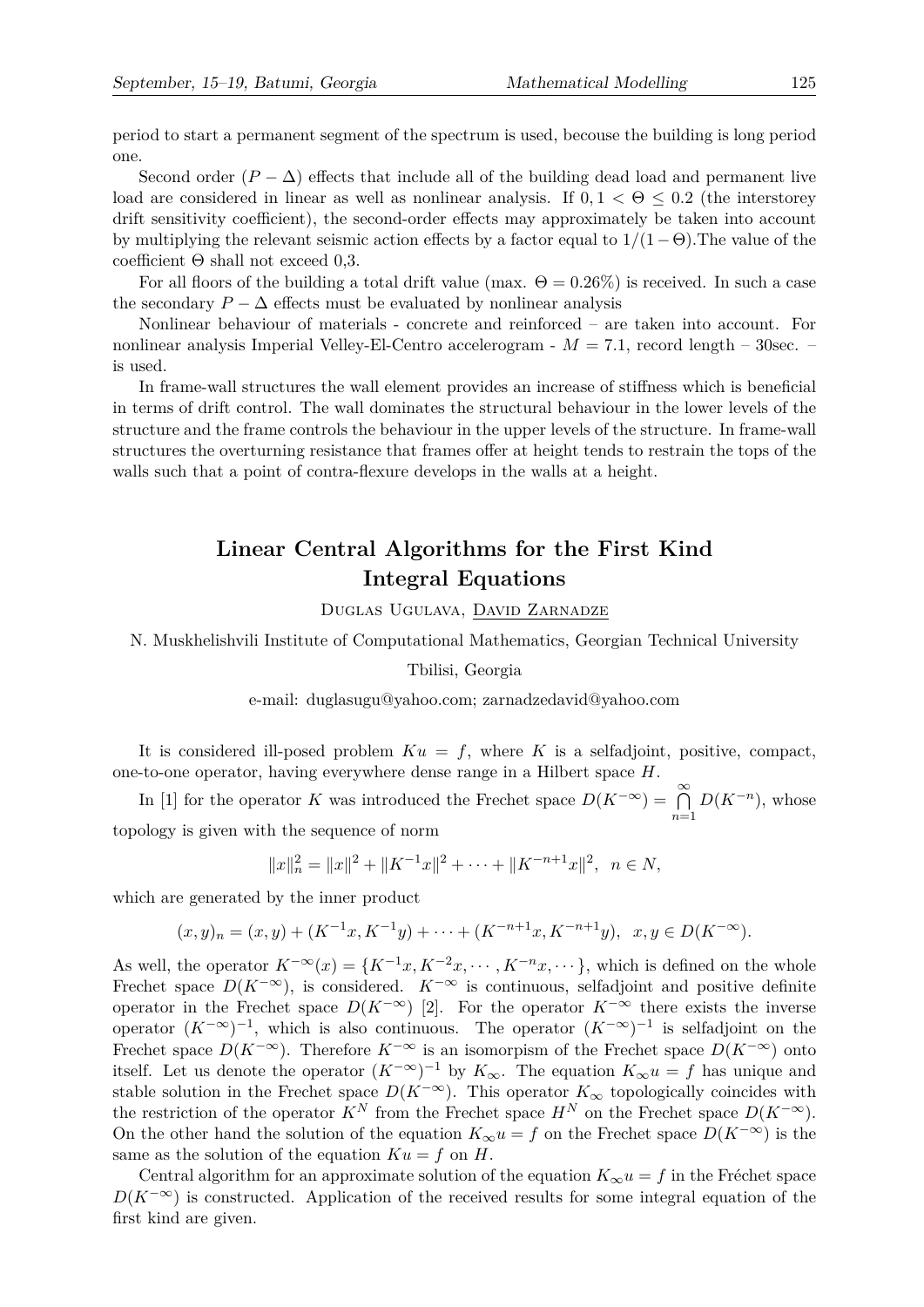### **References**

- [1] D. Zarnadze, D. Ugulava, On the application of Ritz's extended method for some ill-posed problems. *Reports of Enlarged Sessions of the Seminar of I.Vekua Inst. of Appl. Math. 21* (2006-7).
- [2] D. Zarnadze, S. Tsotniashvili, Selfadjoint operators and generalized central algorithms in Fréchet spaces. *Georgean Math. J.* **13** (2006), No. 2, 324–343.

# **Computer Modeling of White Noise and its Applications**

M. Zakradze, Z. Sanikidze, M. Kublashvili

N. Muskhelishvili Institute of Computational Mathematics

Georgian Technical University

Georgia, Tbilisi

e-mail: mamuliz@yahoo.com; z\_sanikidze@yahoo.com; mkublashvili@mail.ru

In the report it is generally considered the issues of correlation between "white noise", a random process, well-known in practice, and two-dimensional and spatial boundary problems which are considerably applied in ICT.

As it is well-known, "white noise" itself is widely used in informatics. The example is information security. In particular, "white noise" is used in hardware and software encryption where random numbers generation is needed.

To illustrate these relations and applications the report presents a computer simulation algorithm of the diffusion process based on "white noise". A specific problem is brought in the case of the three-dimensional area, an ellipsoid in particular. Corresponding numerical experiments have been conducted.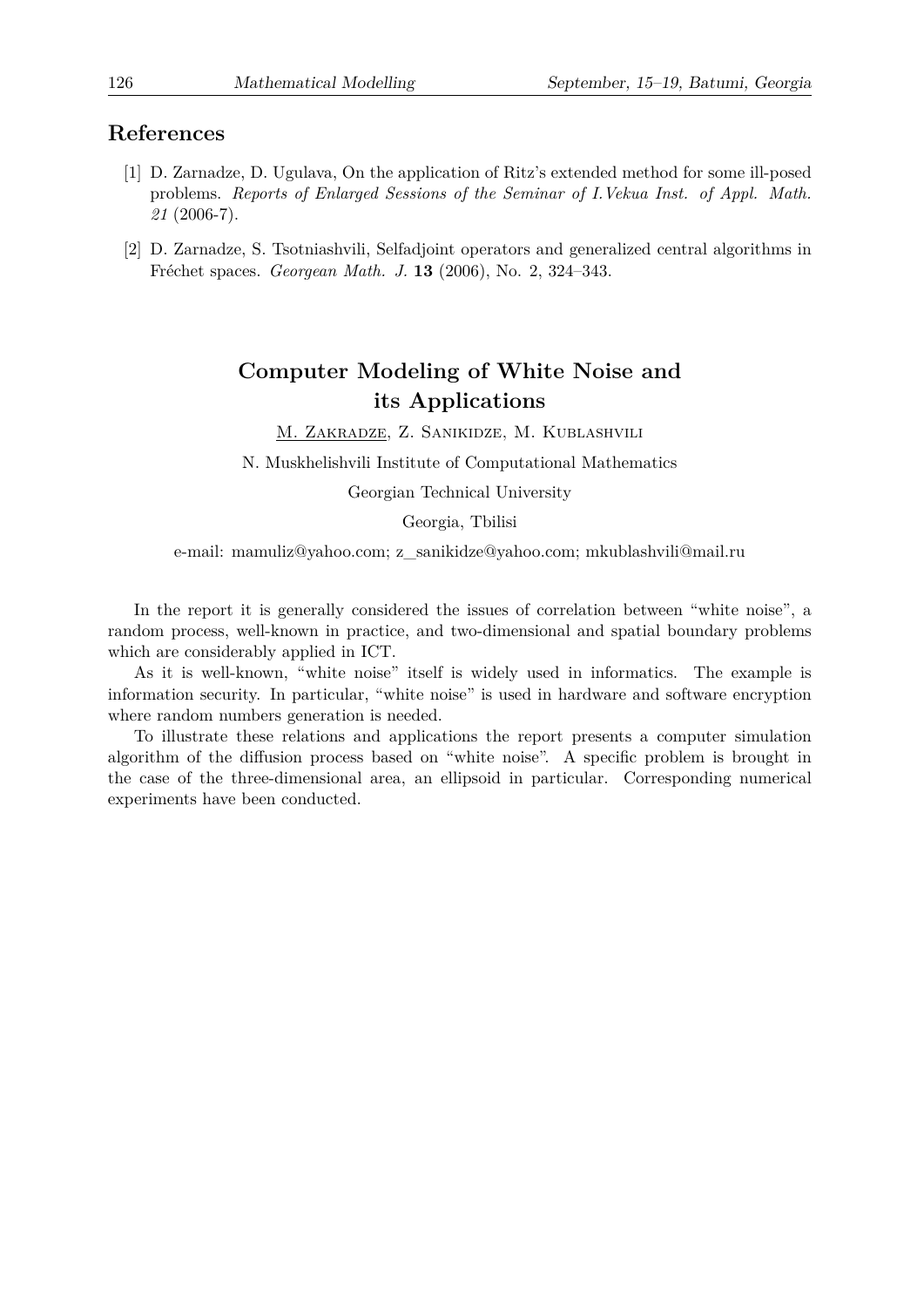# **Numerical Analysis**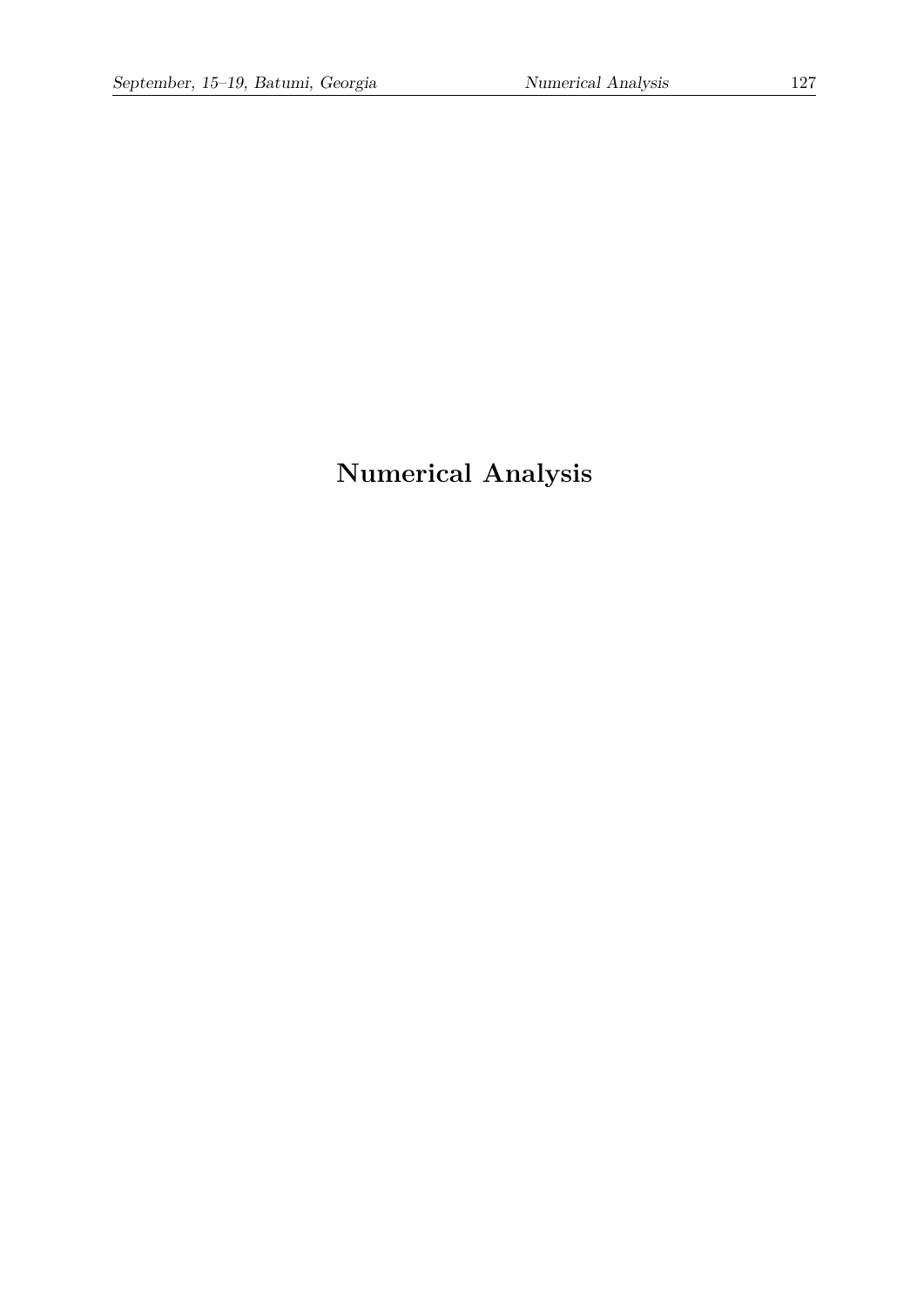### **Finite Difference Solution for MEW Wave Equation**

GIVI BERIKELASHVILI<sup>1,2</sup>, LIANA QARALASHVILI<sup>3</sup>, GELA CHIKADZE<sup>4</sup>

<sup>1</sup>A. Razmadze Mathematical Institute, I. Javakhishvili Tbilisi State University

<sup>2</sup>Georgian Technical University, Department of Mathematics

<sup>3</sup>University of Georgia

<sup>4</sup>Georgian Technical University, Business-Engineering Faculty

Tbilisi, Georgia

e-mail: berikela@yahoo.com; liana.qaralashvili@yahoo.com; gchikadze@list.ru

It is considered an initial value problem for modified equal width (MEW) wave equation

$$
\frac{\partial u}{\partial t} + \gamma u^2 \frac{\partial u}{\partial x} - \mu \frac{\partial^3 u}{\partial x^2 \partial t} = 0,
$$
\n(1)

where  $\gamma$  and  $\mu$  are positive constants. Physical boundary conditions require that  $u \to 0$  for *x → ±∞*.

For numerical solution of (1) via initial condition  $u(x, 0) = u_0(x)$  artificial boundaries can be selected at some points  $x = a, x = b, a < b$  and in the domain  $Q_T = [a, b] \times [0, T]$  the initial boundary-value problem with the conditions

$$
u(a,t) = u(b,t) = 0, \quad t \in [0,T), \quad u(x,0) = u_0(x), \quad x \in [a,b]
$$
 (2)

can be considered.

For the problem  $(1), (2)$  a three level conservative finite difference scheme is studied. The obtained algebraic equations are linear with respect to the values of a desired function for each new level. It is proved that difference scheme is absolutely stable with respect to the initial data and converges with the rate  $O(h^2 + \tau^2)$  when the exact solution belongs to the Sobolev space  $W_2^3(Q_T)$ .

The accuracy and conservation properties of the proposed scheme are examined by numerical experiments.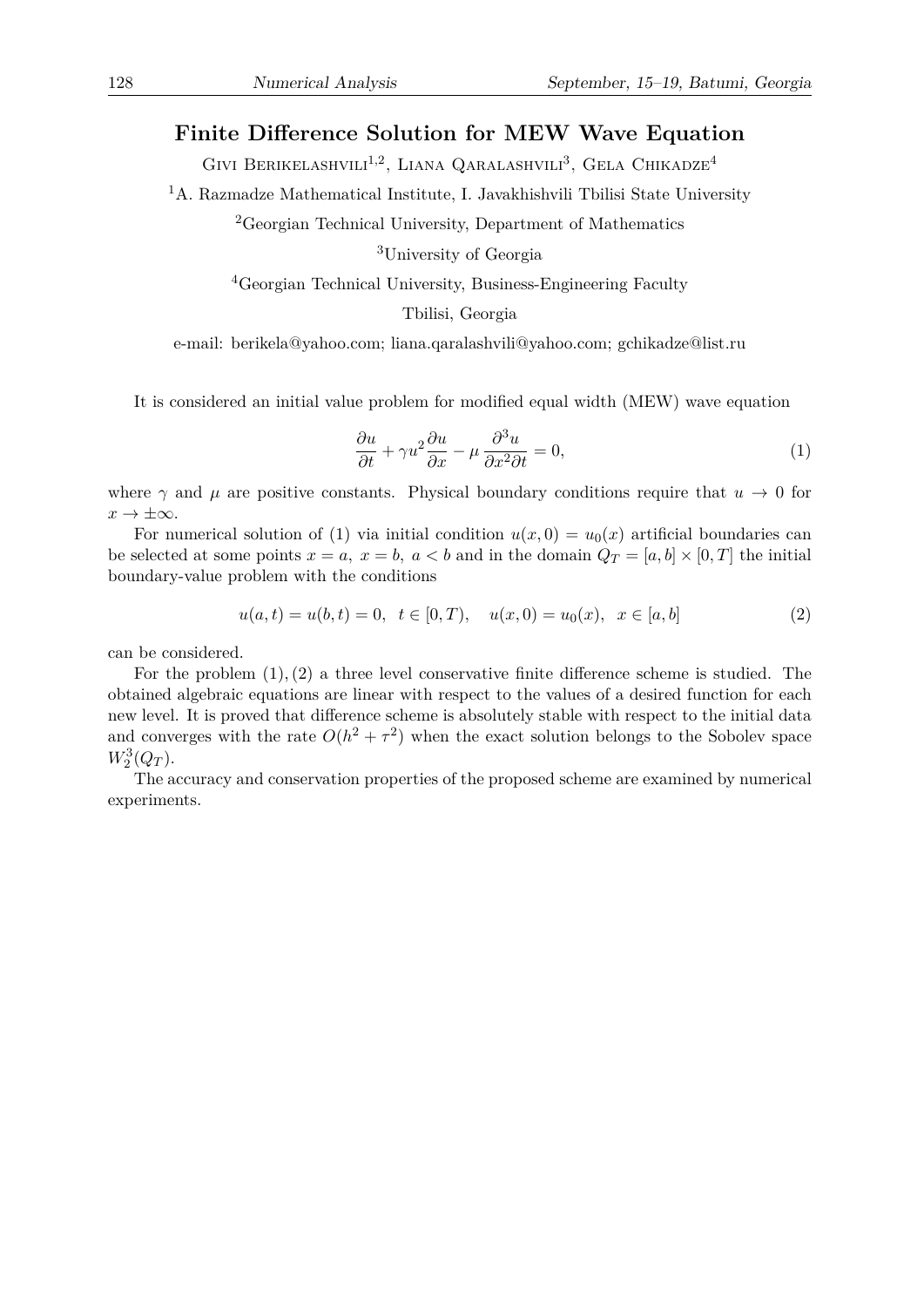### **On the Parabolic Regularization of One Nonlinear Diffusion System**

Temur Jangveladze

I. Vekua Institute of Applied Mathematics, I. Javakhishvili Tbilisi State University

Caucasus University

Tbilisi, Georgia

e-mail: tjangv@yahoo.com

In the rectangle  $[0,1] \times [0,T]$  the following initial-boundary value problem is considered:

$$
\frac{\partial u}{\partial t} = \frac{\partial}{\partial x} \left( v \frac{\partial u}{\partial x} \right),
$$
  

$$
\frac{\partial v}{\partial t} = g \left( v \frac{\partial u}{\partial x} \right) + \varepsilon \frac{\partial^2 v}{\partial x^2},
$$
  

$$
u(0, t) = u(1, t) = 0,
$$
  

$$
\frac{\partial v(x, t)}{\partial x} \Big|_{x=0} = \frac{\partial v(x, t)}{\partial x} \Big|_{x=1} = 0,
$$
  

$$
u(x, 0) = u_0(x), \quad v(x, 0) = v_0(x),
$$
  
(2)

where  $g$ ,  $u_0$ ,  $v_0$  are given sufficiently smooth functions and following conditions are satisfied:  $0 < \gamma_0 \leq g(\xi) \leq G_0$ ,  $\gamma_0 = Const$ ,  $G_0 = Const$ ,  $T = Const$ ,  $\varepsilon = Const > 0$ .

System (1) is the parabolic regularization of the one-dimensional analogue of the nonlinear partial differential equations which describes the vein-formation in meristematic tissues of young leaves (G. J. Mitchison, A model for vein formation in higher plants. *Proc. R. Lond. B.* **207** (1980), No. 116, 79–109).

The asymptotic behavior as  $\varepsilon \to 0$  of the solution of the problem (1) is studied. The decomposition and finite difference schemes are constructed and investigated.

# **Numerical Integration of Hyperbolic Partial Differential Equations along Characteristics on an Adaptive Mesh**

SUREN KHACHATRYAN

American University of Armenia, College of Engineering

Yerevan, Armenia

e-mail: skhachat@aua.am

We propose an adaptive mesh scheme for integration of hyperbolic systems of partial differential equations by modifying the method of integration along characteristics and, consequently, incorporating the mesh adaptation rules into the original system. Within the approach we suggest straightforward mesh stabilization mechanism in the most critical regions of the integration domain, such as discontinuities and shock front. Using the method, we simulate density waves propagating in thin gaseous media.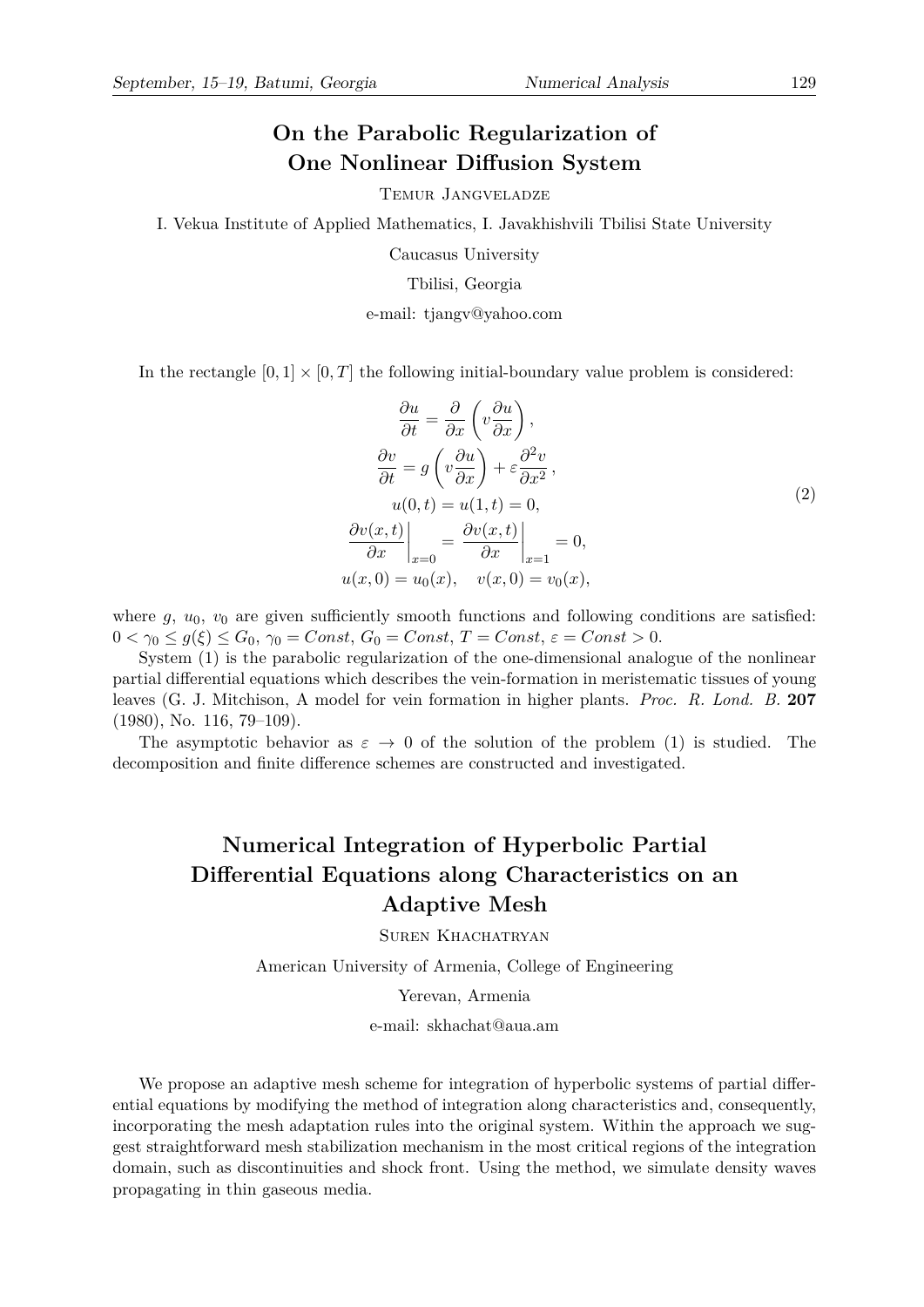# **Asymptotics of Solution of Initial-Boundary Value Problem with Mixed Boundary Conditions for a Nonlinear Integro-Differential System**

Zurab Kiguradze

I. Vekua Institute of Applied Mathematics, I. Javkhishvili Tbilisi State University,

Faculty of Exact and Natural Sciences

Tbilisi, Georgia

e-mail: zkigur@yahoo.com

It is well-known that the process of the magnetic field penetration into a substance is modeled by Maxwell's system of partial differential equations. If the coefficient of thermal heat capacity and electroconductivity of the substance depend on temperature, then Maxwell's system can be rewritten in an integro-differential form. Assuming the temperature of the considered substance depending on time, but independent of the space coordinates, the same process is also modeled by the integro-differential system, one-dimensional analogue of that, in case of two-component magnetic field, has the form:

$$
\frac{\partial U}{\partial t} = a \left( \int_0^t \int_0^1 \left[ \left( \frac{\partial U}{\partial x} \right)^2 + \left( \frac{\partial V}{\partial x} \right)^2 \right] dx \, d\tau \right) \frac{\partial^2 U}{\partial x^2},
$$
\n
$$
\frac{\partial V}{\partial t} = a \left( \int_0^t \int_0^1 \left[ \left( \frac{\partial U}{\partial x} \right)^2 + \left( \frac{\partial V}{\partial x} \right)^2 \right] dx \, d\tau \right) \frac{\partial^2 V}{\partial x^2},
$$
\n(1)

where  $a = a(S)$  is a known function of its argument.

In the domain  $(0,1) \times (0,\infty)$  we consider the following initial-boundary value problem for the system (1):

$$
U(0,t) = V(0,t) = 0, \quad \frac{\partial U(x,t)}{\partial x}\bigg|_{x=1} = \frac{\partial V(x,t)}{\partial x}\bigg|_{x=1} = 0, \quad t \ge 0,
$$
  

$$
U(x,0) = U_0(x), \quad V(x,0) = V_0(x), \quad x \in [0,1],
$$
 (2)

where  $U_0 = U_0(x)$  and  $V_0 = V_0(x)$  are the given functions.

We study the large time behavior of solutions and numerical resolution of the initial-boundary value problem  $(1), (2)$ . In particular, we prove the following statement

**Theorem.** If 
$$
a(S) = (1 + S)^p
$$
,  $p > 0$ ;  $U_0, V_0 \in H^3(0, 1)$ ,  $U_0(0) = V_0(0) = 0$ ,  $\frac{\partial U_0(x)}{\partial x}\Big|_{x=1} = \frac{\partial V_0(x)}{\partial x}\Big|_{x=1} = 0$ , then for the solution of problem (1), (2) the following estimate holds

$$
\left|\frac{\partial U(x,t)}{\partial x}\right| + \left|\frac{\partial U(x,t)}{\partial t}\right| + \left|\frac{\partial V(x,t)}{\partial x}\right| + \left|\frac{\partial V(x,t)}{\partial t}\right| \leq C \exp\left(-\frac{t}{2}\right).
$$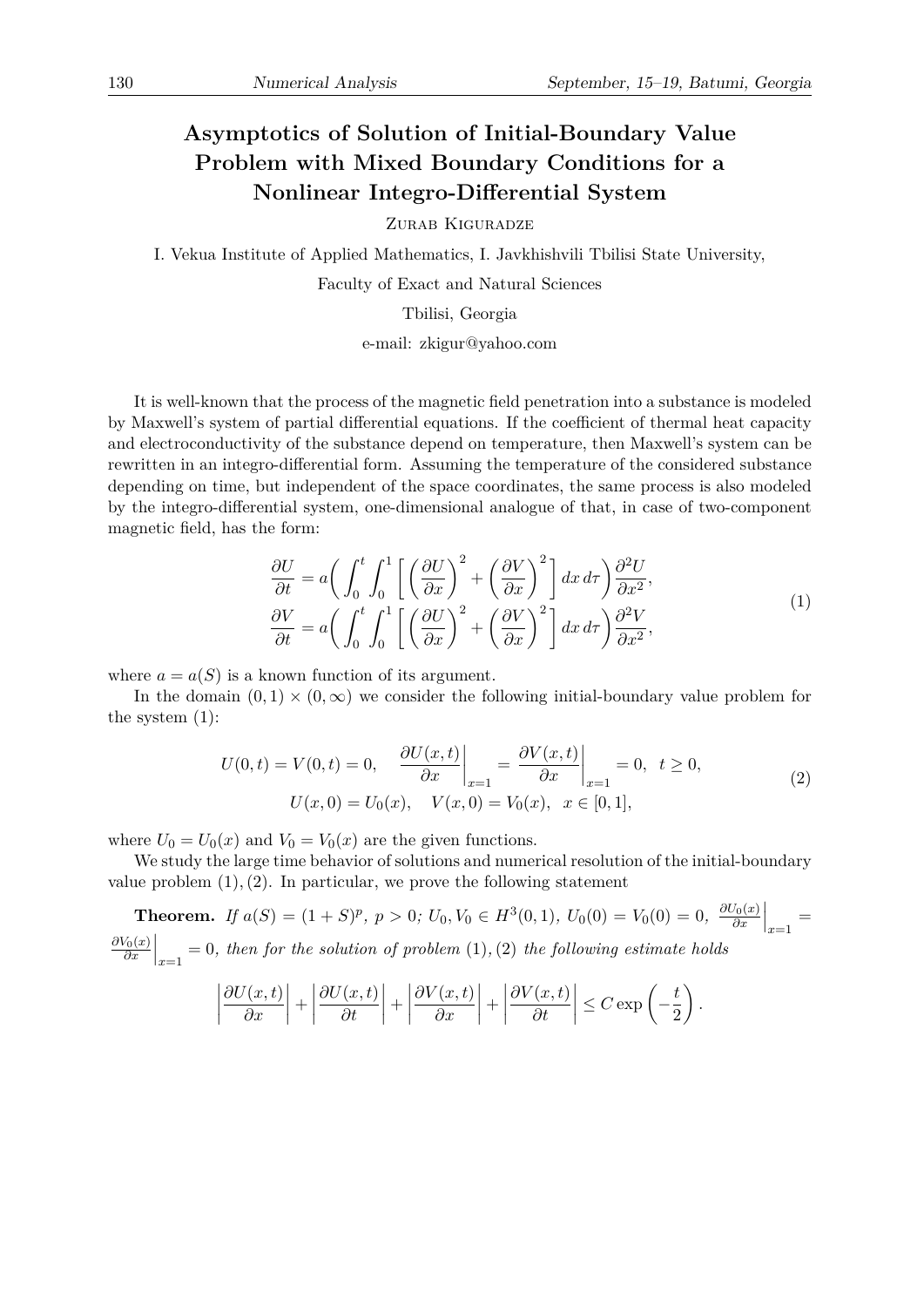### **On One Interactive Method of Solving Multicriterion Discrete Optimization Problem**

KETEVAN KUTKHASHVILI

University of Georgia, School of IT and Mathematics Tbilisi, Georgia e-mail: kkutkhashvili@yahoo.com

Among of applied optimization problems discrete ones take up the important place. Among them enough actual are schedule theory problems which generally represent following: on the basis of certain set of resources or means of service the given system of tasks must be implemented. The effective algorithm of task implementation sequence must be constructed under conditions of tasks system and resources given properties and also their constraints must be taking into account. This algorithm satisfies certain criteria of effectiveness simultaneously (multicriterion condition). As a measure of optimization we can consider length of schedule in terms of time, or maximum cost of system. From the application point of view such problems include all spheres of human activities. Therefore for this or that specific problem it is urgent to construct comparatively exact mathematical model and such algorithms, which maximally will use specific of these problems and in polynomial time will give optimal decision possibility. The work is devoted to the research of one schedule theory specific problem. In particular, tasks implementation is possible by means of one-step multiprocessor system, where processors are completely interchangeable. In addition, set of partial ordering is not empty and set of additional resources is restricted; to implement entered tasks into system a number of necessary processors is infinite. For the given problem it is taken into account to construct a new optimization algorithm and state its effectiveness. For this purpose there were used methods of combinatorial analysis and knot theory. To solve multicriterion problem specially worked out interactive method is applied.

### **On Approximate Approximations**

Flavia Lanzara, Vladimir Maz'ya, Gunther Schmidt

Sapienza University of Rome, Mathematics Department

Rome, Italy

e-mail: Lanzara@mat.uniroma1.it

This talk is devoted to a new concept of approximation procedures called approximate approximations, proposed by Vladimir Maz'ya in the late of 80's. The quasi-interpolants are linear combinations of scaled translates of a sufficiently smooth and rapidly decaying basis function *η* and depend on two positive parameters, the meshsize *h* and the scale parameter *D*. If  $\mathscr{F}\eta-1$  has a zero of order *N* at the origin ( $\mathscr{F}\eta$  denotes the Fourier transform of  $\eta$ ) then the quasi-interpolant on uniformly distributed nodes gives an approximation of order  $\mathscr{O}(h^N)$  up to a *saturation error* which can be made arbitrarly small if *D* is chosen large enough. The lack of convergence in approximate approximations is compensated by the flexibility in the choice of the basis functions and by the simplicity of the multidimensional generalization. Another advantage is the possibility of obtaining explicit formulas for values of various integrals and pseudodifferential operators of mathematical physics applied to basis functions (see V. Maz'ya, G. Schmidt, Approximate approximations. *Math. Surveys and Monographs*, v. 141, AMS 2007).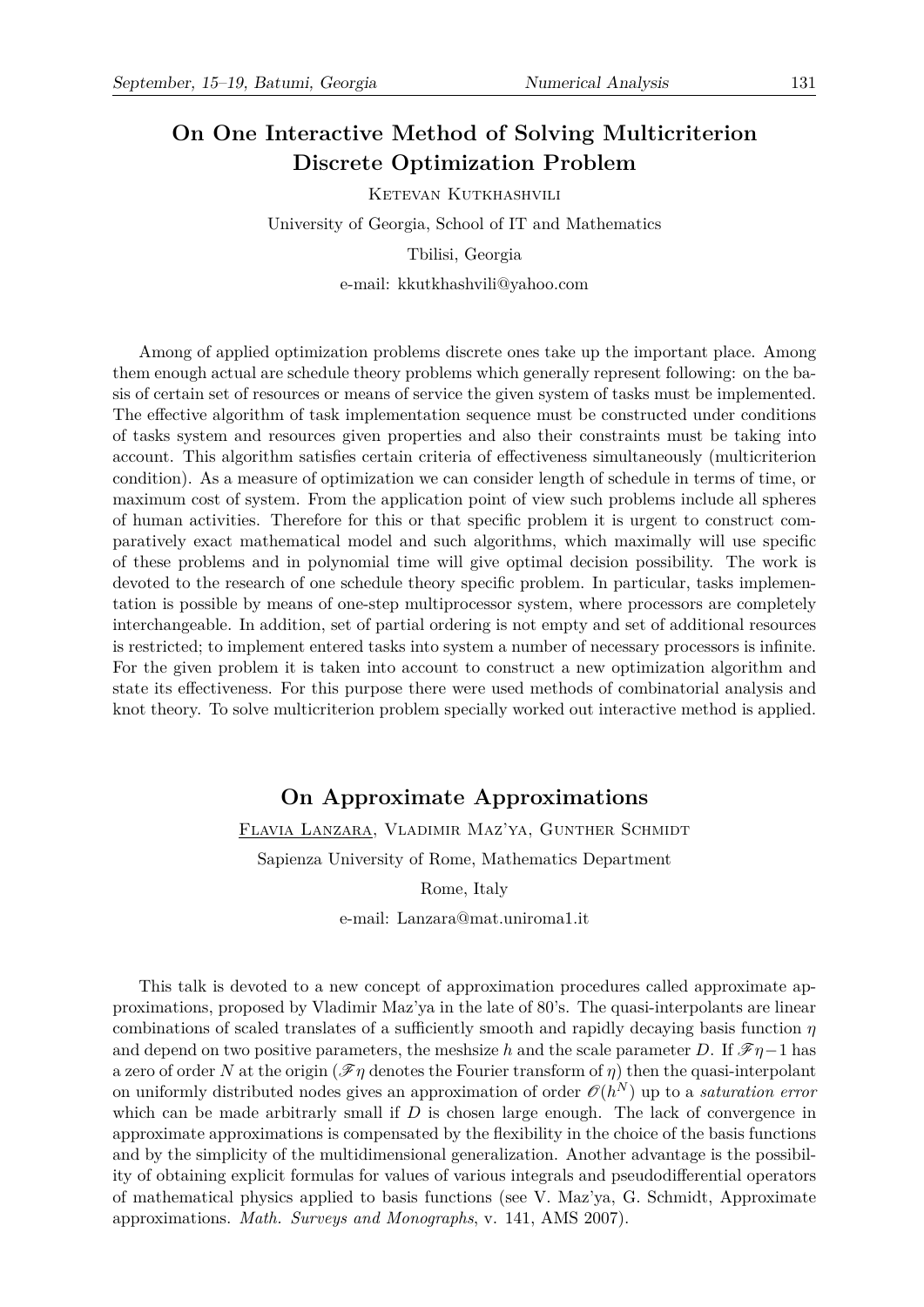Here we present results concerning Hermite quasi-interpolation on uniform grids with applications to the approximation of solutions to elliptic PDE and quasi-interpolation on nonuniform grids based on approximate approximations. These results were obtained together with V. Maz'ya (University of Liverpool, UK; Department of Mathematics, Linköping University, Sweden) and G. Schmidt (Weierstress Institute for Applied Analysis and Stochastics, Berlin, Germany).

### **Finite Difference Schemes for Systems of ODE on Graphs**

 $H$ amlet Meladze<sup>1</sup>, Tinatin Davitashvili<sup>2</sup>, Zurab Tsveraidze<sup>3</sup>

<sup>1</sup>N. Muskhelishvili Institute of Computational Mathematics, Georgian Technical University

<sup>2</sup>I. Javakhishvili Tbilisi State University

<sup>3</sup>Georgian Technical University

Tbilisi, Georgia

e-mail: h\_meladze@hotmail.com; t\_davitashvili@hotmail.com; ztsveraidze@mail.ru

Mathematical modeling of various processes in the nets of gas pipeline, system of submission and distribution of water, drainpipe, also long current lines and different types of engineering constructions quite naturally leads to the consideration of differential equations on graphs. In this paper we consider the mathematical model of electro power system, which is the boundary value problem for ordinary differential equations, defined on graphs. Correctness of the problem is investigated. Constructed and investigated the corresponding finite-difference scheme. Double sweep type formulas for finding solutions of finite difference scheme are offered. This algorithm is essentially a parallel algorithm and efficiently implemented on computers with parallel processors.

### **Convergence of an Iteration Method for a Kirchhoff Problem**

Vladimer Odisharia

I. Javakhishvili Tbilisi State University, Department of Mathematics

e-mail: vodisharia@yahoo.com

The following initial boundary value problem is considered

$$
w_{tt} - \left(\lambda + \frac{8}{\pi^3} \int_{\Omega} |\nabla w|^2 dx\right) \Delta w = 0, \ \ 0 < t \leq T, \ \ x \in \Omega,\tag{1}
$$

$$
w(x, 0) = w^{0}(x), \quad w_{t}(x, 0) = w^{1}(0), \quad x \in \Omega, \n w(x, t) = 0, \quad x \in \partial\Omega, \quad 0 \le t \le T,
$$
\n(2)

where  $x = (x_1, x_2, x_3), \Omega = \{(x_1, x_2, x_3) | 0 < x_i < \pi, i = 1, 2, 3\}, \partial \Omega$  is the boundary of the domain  $\Omega$ ,  $w^0(x)$  and  $w^1(x)$  are given functions,  $\lambda > 0$  and T are the known constants.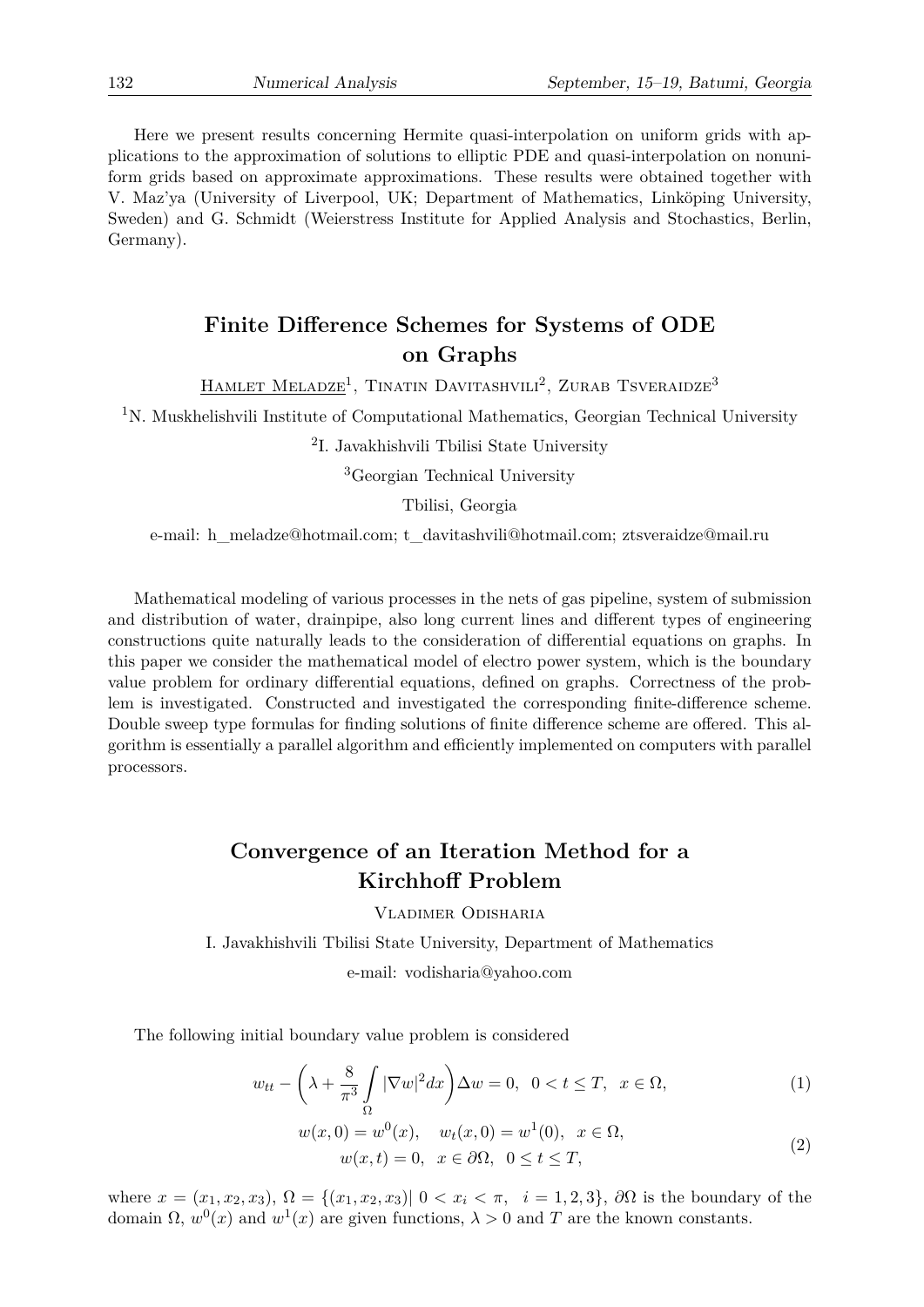Equation (1) is a three-dimensional analogue of the Kirchhoff equation [1],

$$
w_{tt} - \left(\lambda + \frac{2}{\pi} \int\limits_{0}^{\pi} w_x^2 dx\right) w_{xx} = 0
$$

describing the oscillation of a string. The problem of solvability of this equation was for the first time studied by S. Bernstein. Later, many researchers showed an interest in equations of Kirchhoff type (see e.g. [2, 3]).

Here we present a numerical algorithm of problem  $(1), (2)$ . Step-by-step discretization with respect to a spatial and a time variable is carried out. To solve the resulting cubic system we use the Jacobi iteration method. The error of this method is estimated.

#### **References**

- [1] G. Kirchhoff, Vorlesungen über Mechanik. *Teubner, Leipzig*, 1883.
- [2] L. Medeiros, J. Limaco, S. Menezes, Vibrations of elastic strings: mathematical aspects. I, II. *J. Comput. Anal. Appl.* **4** (2002), No. 3, 211–263.
- [3] J. Peradze, A numerical algorithm for the nonlinear Kirchhoff string equation. *Numer. Math.* **102** (2005), No. 2, 311–342.

## **A Numerical Algorithm of Solving a Nonlinear System for a Plate**

Jemal Peradze

I. Javakhishvili Tbilisi State University, Georgian Technical University

Tbilisi, Georgia

e-mail: j\_peradze@yahoo.com

Let us consider the nonlinear system of differential equations

$$
u'' + \frac{1}{2} (w'^2)' + p(x) = 0,
$$
  
\n
$$
k_0^2 \frac{Eh}{2(1+\nu)} (w'' + \psi') + \frac{Eh}{1-\nu^2} \left[ \left( u' + \frac{1}{2} w'^2 \right) w' \right]' + q(x) = 0,
$$
  
\n
$$
\frac{h^2}{6(1-\nu)} \psi'' - k_0^2 (w' + \psi) = 0, \quad 0 < x < 1,
$$
\n(1)

with the boundary conditions  $u(0) = u(1) = 0$ ,  $w(0) = w(1) = 0$ ,  $\psi'(0) = \psi'(1) = 0$ . Here  $u = u(x)$ ,  $w = w(x)$  and  $\psi = \psi(x)$  are the functions to be determined and  $q(x)$  is the given function,  $\nu, E, h$  and  $k_0$  are the given positive constants,  $0 < \nu < \frac{1}{2}$ . System (1) describes the static behaviour of the plate under the action of axially symmetric load. It is obtained from the two-dimensional system of Timoshenko equations for a plate  $[1, p. 24]$  or for a shell  $[2, p. 24]$ 42. By Green functions two sought functions  $u(x)$  and  $\psi(x)$  are expressed through the  $w(x)$  for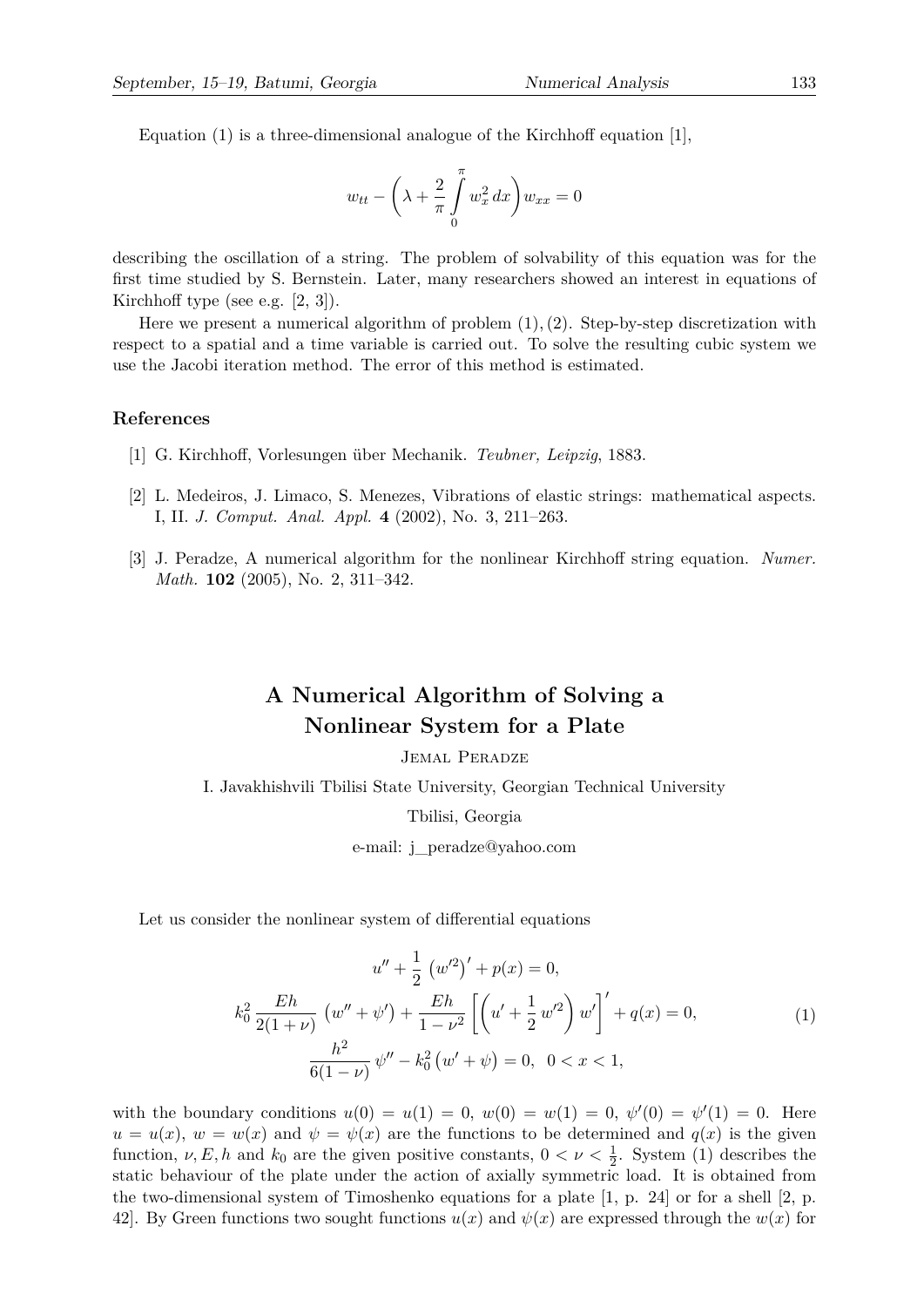which the nonlinear integro-differential equation

$$
\frac{Eh}{1-\nu^2} \left[ \left( \frac{1-\nu}{2} k_0^2 + \frac{1}{2} \int_0^1 w'^2 \, dx + \int_0^1 (1-x)p(x) \, dx - \int_0^x p(\xi) \, d\xi \right) w'' - p(x)w' \right] -
$$
\n
$$
- \frac{3Ek_0^4}{h \sin \sigma} \frac{1-\nu}{1+\nu} \left( \sin \sigma (x-1) \int_0^x \ln \sigma \xi \, w'(\xi) \, d\xi + \sin \sigma x \int_x^1 \ln \sigma (\xi-1) w'(\xi) \, d\xi \right) + q(x) = 0 \quad (2)
$$

with condition  $w(0) = w(1) = 0$  and  $\sigma = k_0 \sqrt{6(1 - \nu)}/h$  is obtained. To approximate the solution of equation (2) a variational-iteration method is used. The problem of algorithm accuracy is discussed.

### **Acknowledgements**

The work was supported by the grant 7353 of Estonian Science Foundation.

#### **References**

- [1] J. Lagnese, J.-L. Lions, Modelling analysis and control of thin plates. *Recherches en Mathematiques Appliquees [Research in Applied Mathematics]*, 6 *Masson, Paris*, 1988.
- [2] A. S. Vol'mir, Nonlinear dynamics of plates and shells. (Russian) *Nauka, Moscow*, 1972.

### **Special Centrosymmetric Matrices in Numerical Solutions of Elliptic Equations**

Liana Qaralashvili, Manana Khmiadashvili

University of Georgia

Georgian Technical University, Department of Mathematics e-mail: liana.qaralashvili@yahoo.com; m.khmiadashvili@gmail.com

Many problems of technique and science are reduced to the numerical solution of partial differential equations with different conditions. To receive the numerical solutions of such problems, diversity of difference schemes of different order of accuracy are used. One of such approximating methods is known as a method without saturation. One approach to this method was received by means of the approximating method of the academician Shalva Mikeladze for the ordinary differential equations, which gave possibility to raise the order of accuracy by increasing a number of approximating points. Using discrete and semi-discrete approximating methods for solving the boundary value problem for the second order partial differential equations of elliptic type with Dirichlet condition gave certain type matrices known as centrosymmetric or doublesymmetric matrices. Properties and peculiarities of such matrices are presented.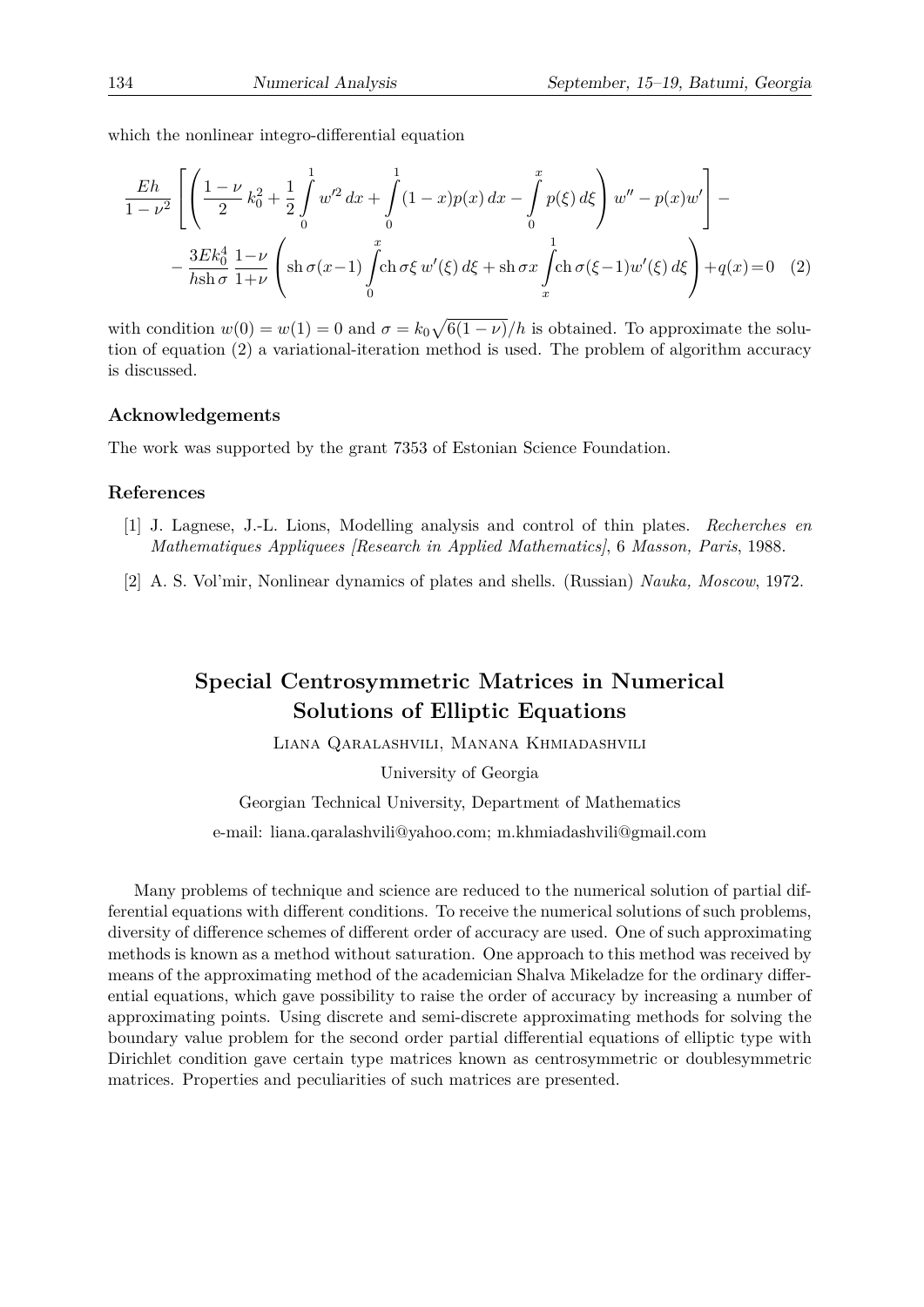# **On Higher Accuracy Discrete Singularity Methods**

Jemal Sanikidze

N. Muskhelishvili Institute of Computational Mathematics, Georgian Technical University

Tbilisi, Georgia

e-mail: j\_ sanikidze@yahoo.com

Some quadrature formulas of higher accuracy are constructed for singular integrals with Cauchy kernels. Their applications are indicated.

### **Numerical Solutions of the Helmholtz Equation by Multivariate Padé Approximation**

Muhammed Yigider, Mesut Karabacak, Ercan Çelik

Erzincan University, Faculty of Art and Science, Department of Mathematics

Erzincan-Turkey

email: myigider@erzincan.edu.tr

email: mkarabacak@atauni.edu.tr

email: ercelik@atauni.edu.tr

In this paper, numerical solution of the Helmholtz partial differential equation is considered by Padé Approximation. We applied this method to two examples. First, the Helmholtz partial differential equation has been converted to power series by two-dimensional differential transformation, then the numerical solution of equation was put into Padé series form. Thus we obtained numerical solution of Helmholtz-type partial differential equation.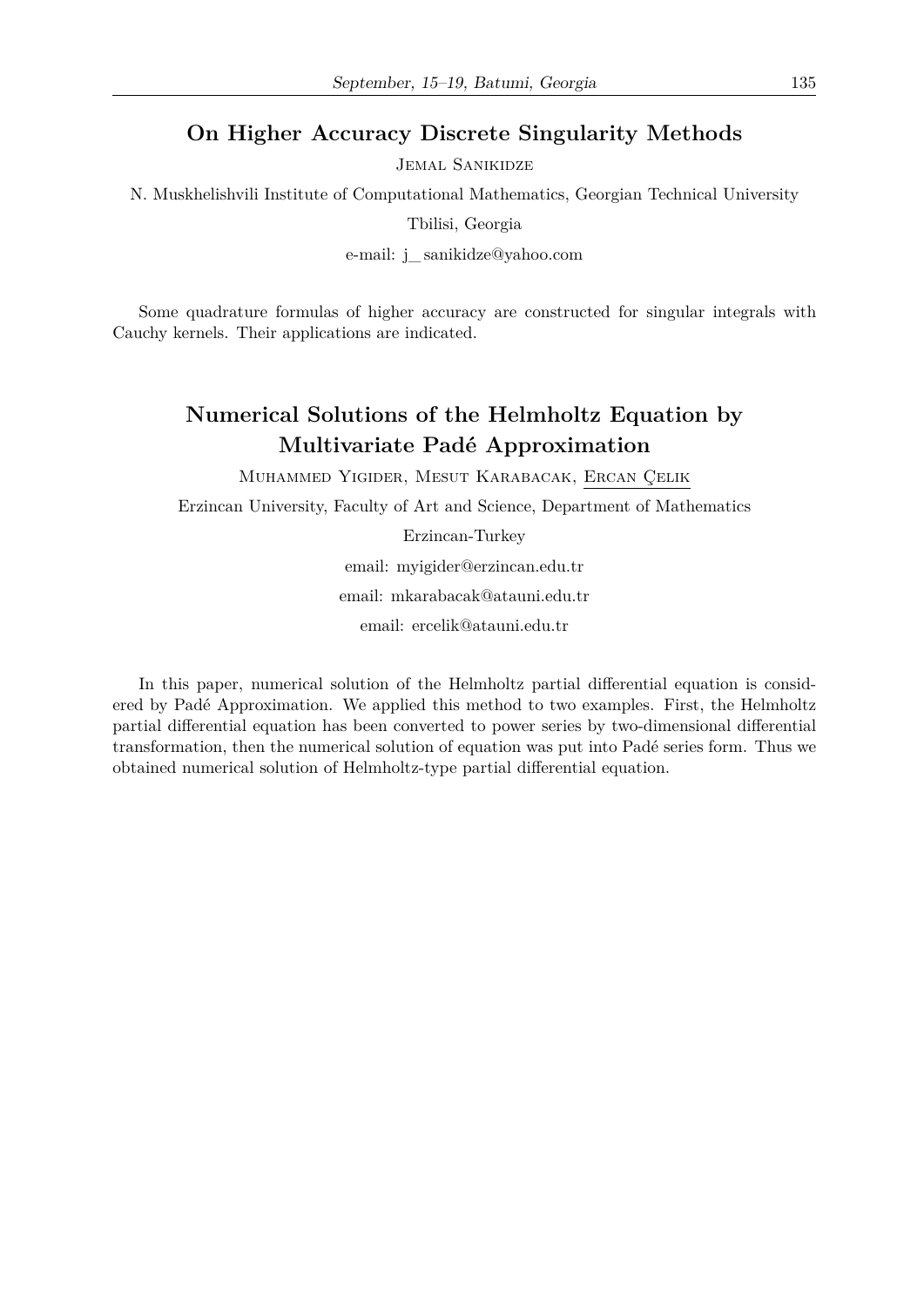# **Continuum Mechanics**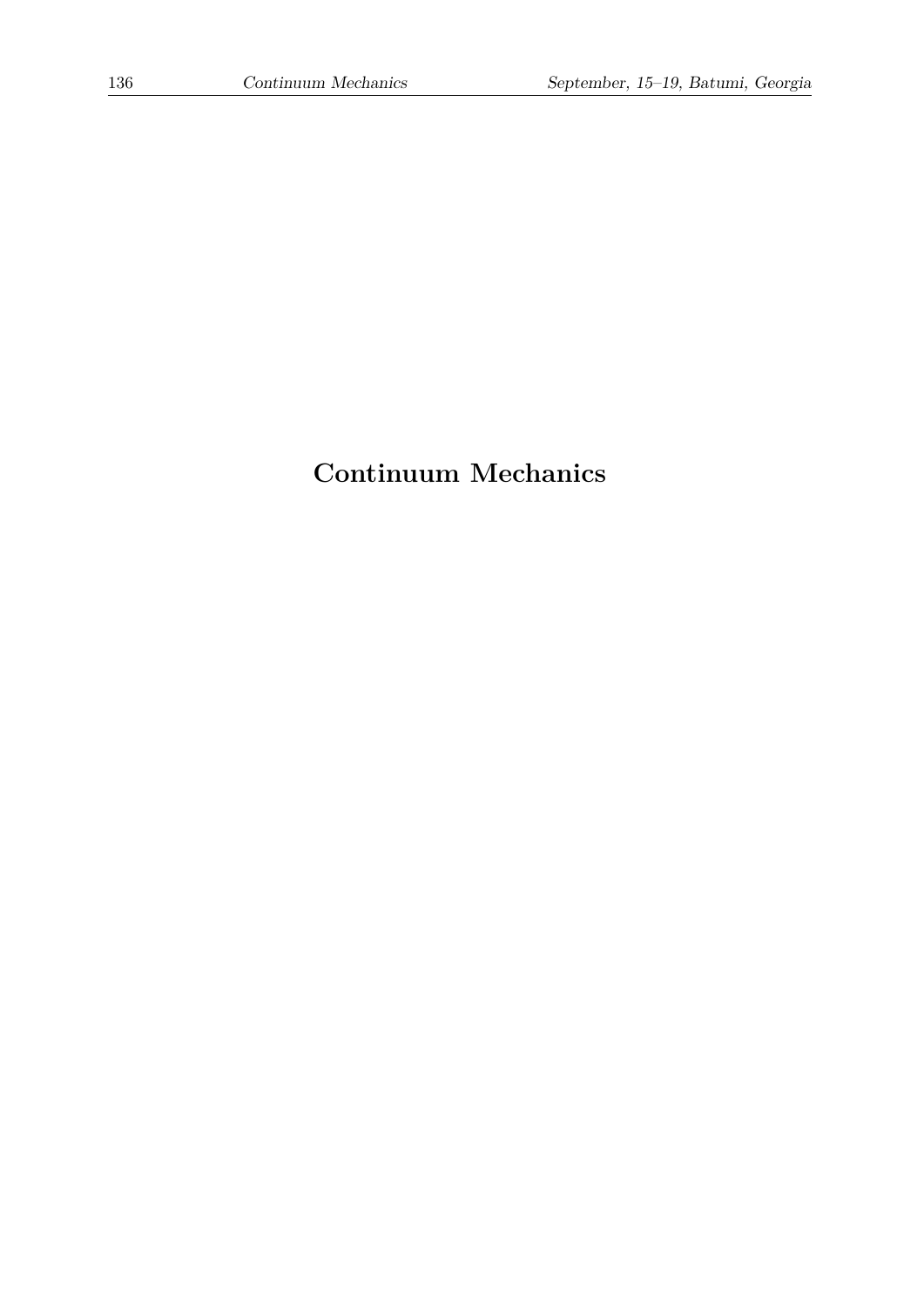# **On a Numerical Solution of a Problem of Non-Linear Deformation of Elastic Plates Based on the Refined Theory**

Edison Abramidze

N. Muskhelishvili Institute of Computational Mathematics, Georgian Technical University,

Department of Computational Methods

Tbilisi, Georgia

e-mail: edisoni@posta.ge

We consider a numerical solution of a problem of non-linear deformation of elastic plates based on the refined theory. This theory takes into account the deformations which may not be homogeneous along the shifts. The obtained numerical results are compared with the results based the another theory.

# **The Neumann BVP of Thermoelasticity for a Transversally Isotropic Half-Plane with Curvilinear Cuts**

Lamara Bitsadze

I. Vekua Institute of Applied Mathematics, I. Javakhishvili Tbilisi State University

Tbilisi, Georgia

e-mail: lamarabits@yahoo.com

In the present paper the second boundary value problem of the theory of thermoelasticity is investigated for a transversally isotropic half-plane with curvilinear cuts. For solution we used the potential method and constructed the special fundamental matrices, which reduced the problem to a Fredholm integral equations of the second kind.The solvability of a system of singular integral equations is proved by using the potential method and the theory of singular integral equations. For the equation of statics of thermoelasticity we construct one particular solution and we reduce the solution of the second BVP problem of the theory of thermoelasticity to the solution of the second BVP problem for the equation of transversally-isotropic body.

### **References**

- [1] W. Nowack, Thermoelasticity. (Russian) *Moscow*, 1962.
- [2] V. D. Kupradze, T. G. Gegelia, M. O. Basheleishvili, T. V. Burchuladze, Three-dimensional problems of the mathematical theory of elasticity and thermoelasticity. *North-Holland Publ. Company, Amsterdam–New York–Oxford*, 1979.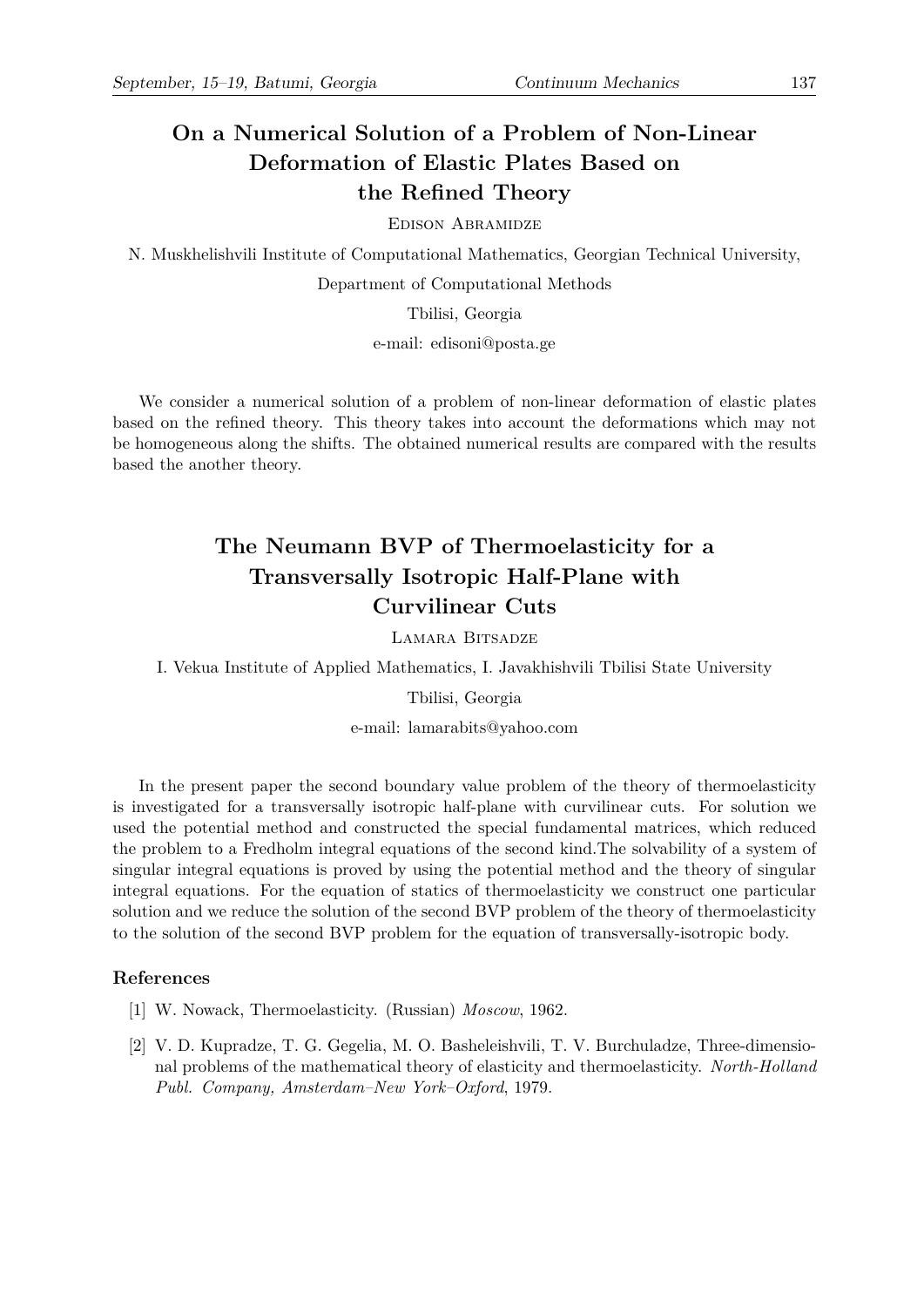# **Existence Theorems of Solutions of the Third and Fourth BVPS of the Plane Theory of Thermoelasticity with Microtemperatures**

Lamara Bitsadze

Ilia State University

Tbilisi, Georgia

e-mail: lamarabits@yahoo.com

In the present paper the third and fourth boundary value problems of the plane theory of thermoelasticity with microtemperatures are investigated. To this connection see also [1–4]. We use the potential method and construct the special fundamental matrices which reduces the problems to a system of singular integral equations of the second kind. The solvability of the system of singular integral equations is proved by using the potential method and the theory of singular integral equations.

**Acknowledgement:** The presented work has been financially supported by the Shota Rustaveli National Science Foundation (Grant # GNSF/ST08/3-388).

### **References**

- [1] D. Iesan, R. Quintanilla, On a theory of thermoelasticity with microtemperatures. *J. Thermal Stress* **23** (2000), 199–215.
- [2] M. Svanadze, Fundamental solutions of the equations of the theory of thermoelasticity with microtemperatures. *J. Thermal Stress* **27** (2004), 151–170.
- [3] A. Scalia, M. Svanadze, R. Tracina, Basic theorems in the equilibrium theory of thermoelasticity with microtemperatures. *J. Thermal Stresses* **33** (2010), 721–753.
- [4] D. Iesan, On a theory of micromorphic elastic solids with microtemperatures. *J. Thermal Stresses* **24** (2001), 737–752.

### **Finite Element Method for 2D Shell Equations: Existence and Convergence of Approximated Solutions**

Tengiz Buchukuri, Roland Duduchava

A. Razmadze Mathematical Institute, I. Javakhishvili Tbilisi State University

#### Tbilisi, Georgia

e-mail: t\_buchukuri@yahoo.com; RolDud@gmail.com

We consider linear asymptotic model of 2D shell based on the calculus of tangent Günter's derivatives. For the boundary value problem stated for this model equivalent boundary pseudodifferential equation is written in terms of Günter's derivatives on the middle surface and Korn's inequality is proved. This problem possesses a unique solution in appropriate Bessel potential space.

We describe the discrete counterpart of the problem based on Finite Element Method, employing Korn's inequalities we prove the existence and uniqueness of approximated solutions in suitable finite dimensional spaces and their convergence to the solution of the boundary pseudodifferential equation.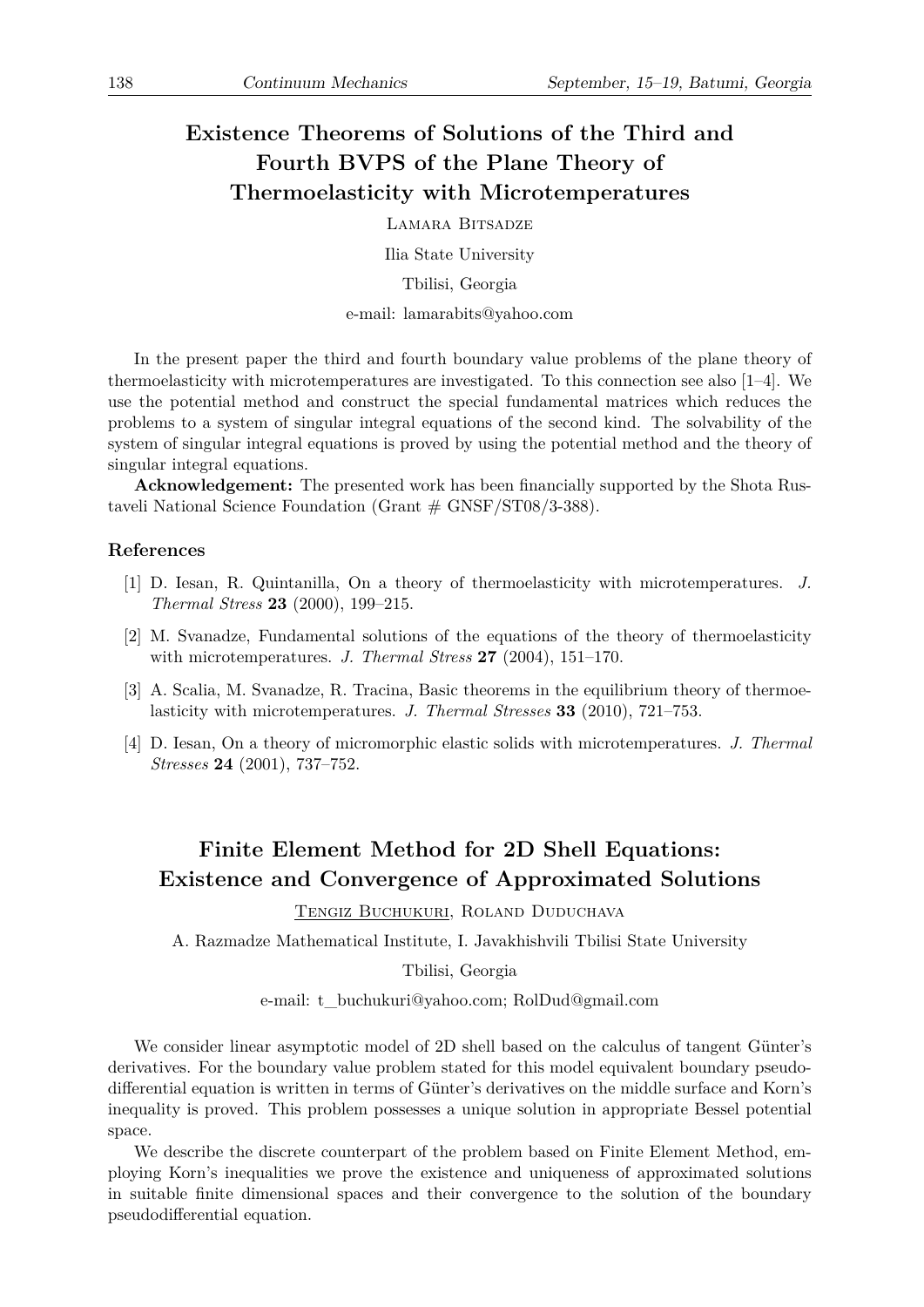# **General Theory of Micropolar Anisotropic (Orthotropic) Elastic Multi-Layered Thin Shells**

Anahit J. Farmanayan, Samvel H. Sargsyan

Gyumri State Pedagogical Institute, Faculty of Physics and Mathematics,

Department of Mathematical Analysis and Differential Equations

#### Gyumri, Armenia

e-mail: slusin@yahoo.com; afarmanyan@yahoo.com

Elastic shell of constant thickness consisting of micropular orthotropic layers is considered. It is assumed that the layers of the shell are tightly linked and work together without slide and separation. Here we shall reduce three-dimensional equations to two-dimensional equations. Constructing the applied theory for micropular layered shells following hypotheses are accepted:

a. The hypothesis of straight line for all packet of the shell is accepted as initial hypothesis [1]  $(\alpha_i, \alpha_3, (i = 1, 2)$  are curvilinear orthogonal coordinates)

$$
\nu_1^i = u_1(\alpha_1, \alpha_2) + \alpha_3 \psi_1(\alpha_1, \alpha_2), \quad \nu_2^i = u_2(\alpha_1, \alpha_2) + \alpha_3 \psi_2(\alpha_1, \alpha_2), \quad \nu_3^i = w(\alpha_1, \alpha_2).
$$

We shall also assume  $\omega_1^i = \Omega_1(\alpha_1, \alpha_2), \omega_2^i = \Omega_2(\alpha_1, \alpha_2), \omega_3^i = \Omega_3(\alpha_1, \alpha_2) + \alpha_3 \iota(\alpha_1, \alpha_2).$ 

b. In the generalized Hook's low force stress  $\sigma_{33}^i$  can be neglected in relation to the force stresses  $\sigma_{11}^i$ ,  $\sigma_{22}^i$ .

c. Quantities  $\frac{\alpha_3}{R_i}$  can be neglected relative to one  $(R_i$  are the main radii of curvature of coordinate surface).

d. During determination of deformations, bending-torsions, force and moment stresses in all layers, first for the force stresses  $\sigma_{31}^i$ ,  $\sigma_{32}^i$  and moment stress  $\mu_{33}^i$  we shall take:

$$
\sigma_{31}^i = \overset{0}{\sigma}_{31}^i(\alpha_1, \alpha_2), \quad \sigma_{32}^i = \overset{0}{\sigma}_{32}^i(\alpha_1, \alpha_2), \quad \mu_{33}^i = \overset{0}{\mu}_{33}^i(\alpha_1, \alpha_2). \tag{1}
$$

After determination of mentioned quantities, values of  $\sigma_{31}^i$ ,  $\sigma_{32}^i$  and  $\mu_{33}^i$  will be finally defined by the addition to values (1) summed up, obtained by integration of correspondent equilibrium equations, for which the condition will be required that quantities averaged along the shell's thickness are equal to zero.

On the basis of accepted hypotheses general mathematical model of micropolar elastic anisotropic (orthotropic) layered shells with free fields of displacements and rotations is constructed.

#### **References**

[1] S. H. Sargsyan, General theory of micropolar elastic thin shells. *Physical Mesomechanics* **14** (2011), No. 1, 55–66.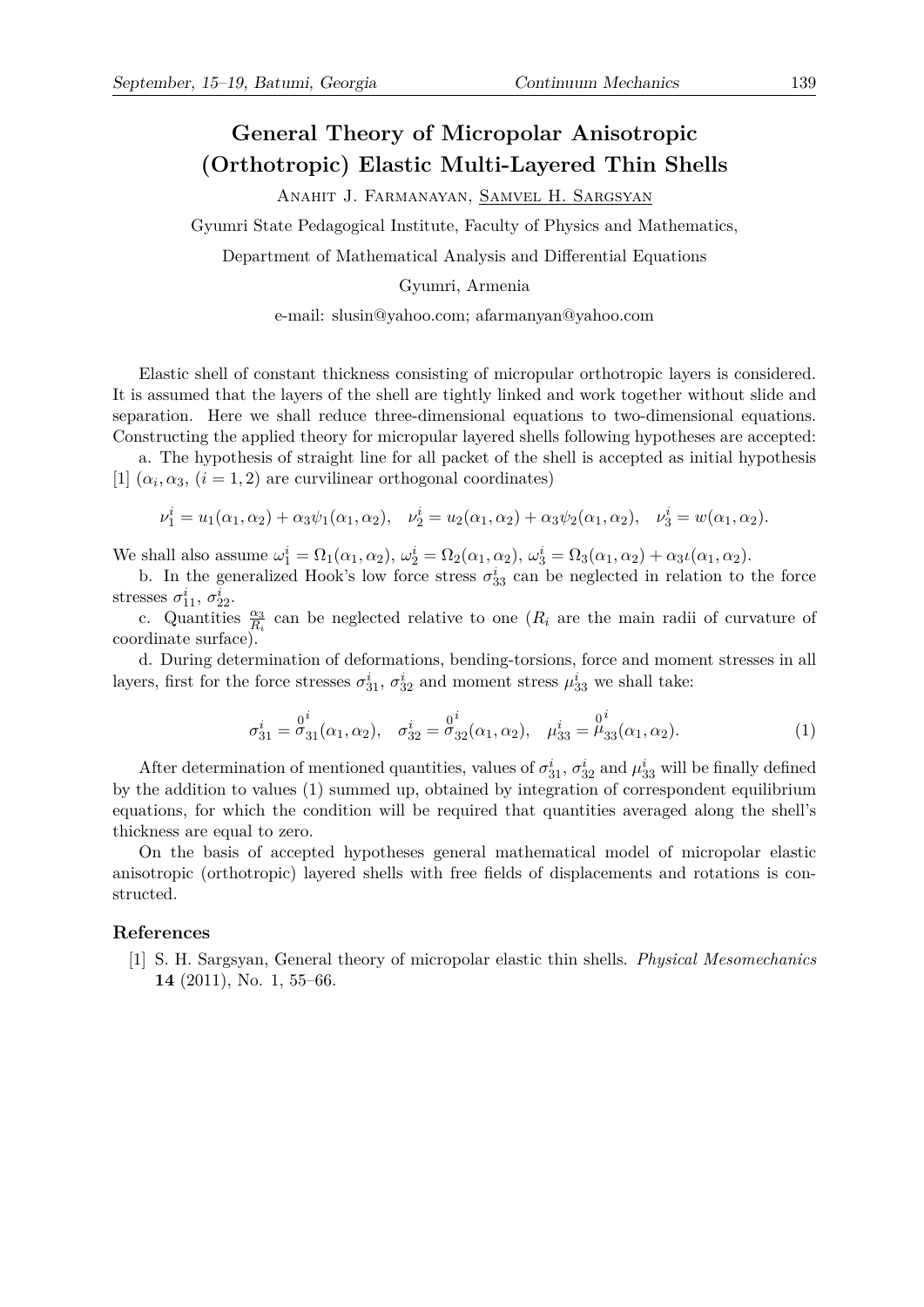### **Signorini Problem with Natural Nonpenetration Condition in Elasticity**

Avtandil Gachechiladze, Roland Gachechiladze

A. Razmadze Mathematical Institute, I. Javakhishili Tbilisi State University

#### Tbilisi, Georgia

e-mail: avtogach@yahoo.com

In the recent work the contact problem of an elastic anisotropic inhomogeneous body with a rigid body (frame) is considered. Usually such contact is described by *Signorini boundary conditions* including normal displacement and normal stress (also the tangential components of the friction arise between bodies). These conditions are written after some linearization and other simplifications of the *Natural Nonpenetration Condition*:

$$
x_3 + u_3 \le \psi(x' + u'), \tag{1}
$$

where  $u = (u_1, u_2, u_3)$  is a displacement vector,  $x = (x_1, x_2, x_3)$  belongs to the contact part of boundary of the elastic body,  $u' = (u_1, u_2)$ ,  $x' = (x_1, x_2)$  and  $\psi$  describes the contact surface of the frame.

Our aim is to avoid the simplification procedure which moves away the mathematical model from the physical one, and describe the mentioned contact by the initial Nonpenetration Condition (1). The only assumption to this end is that  $\psi$  should be concave and continuous.

Suppose that the elastic body is subjected to volume and external forces, then the Condition (1) leads to the variational inequality on the close convex set. When the body is fixed along a part of its boundary, i.e., we have the Dirichlet condition, then the variational inequality has a unique solution. Without the condition the necessary result of the existence of solution is obtained. When  $\psi \in C^2(R^2)$  then we write the boundary conditions corresponding to the variational inequality. The stability result is also obtained when the problem is uniquely solvable and  $\psi \in C^0(R^2)$ .

# **A Boundary Contact Problem of Stationary Oscillations of the Elastic Mixture Theory for a Domain Bounded by a Spherical Surface**

L. Giorgashvili, A. Jagmaidze, K. Skhvitaridze

Georgian Technical University, Department of Mathematics

Tbilisi, Georgia

email: lgiorgashvili@gmail.com

A fundamental boundary contact problem of stationary oscillations of the elastic mixture theory is considered for a domain bounded by a spherical surface when on the contact surface a difference of displacement vectors and a difference of stress vectors are given. A representation formula is obtained for a general solution of a system of homogeneous differential equations of stationary oscillations of two-component elastic mixture theory. The formula is expressed in terms of six metaharmonic functions. A new version of the proof of the uniqueness theorem of the considered contact problem is given. The problem solution is obtained in the form of absolutely and uniformly convergent series.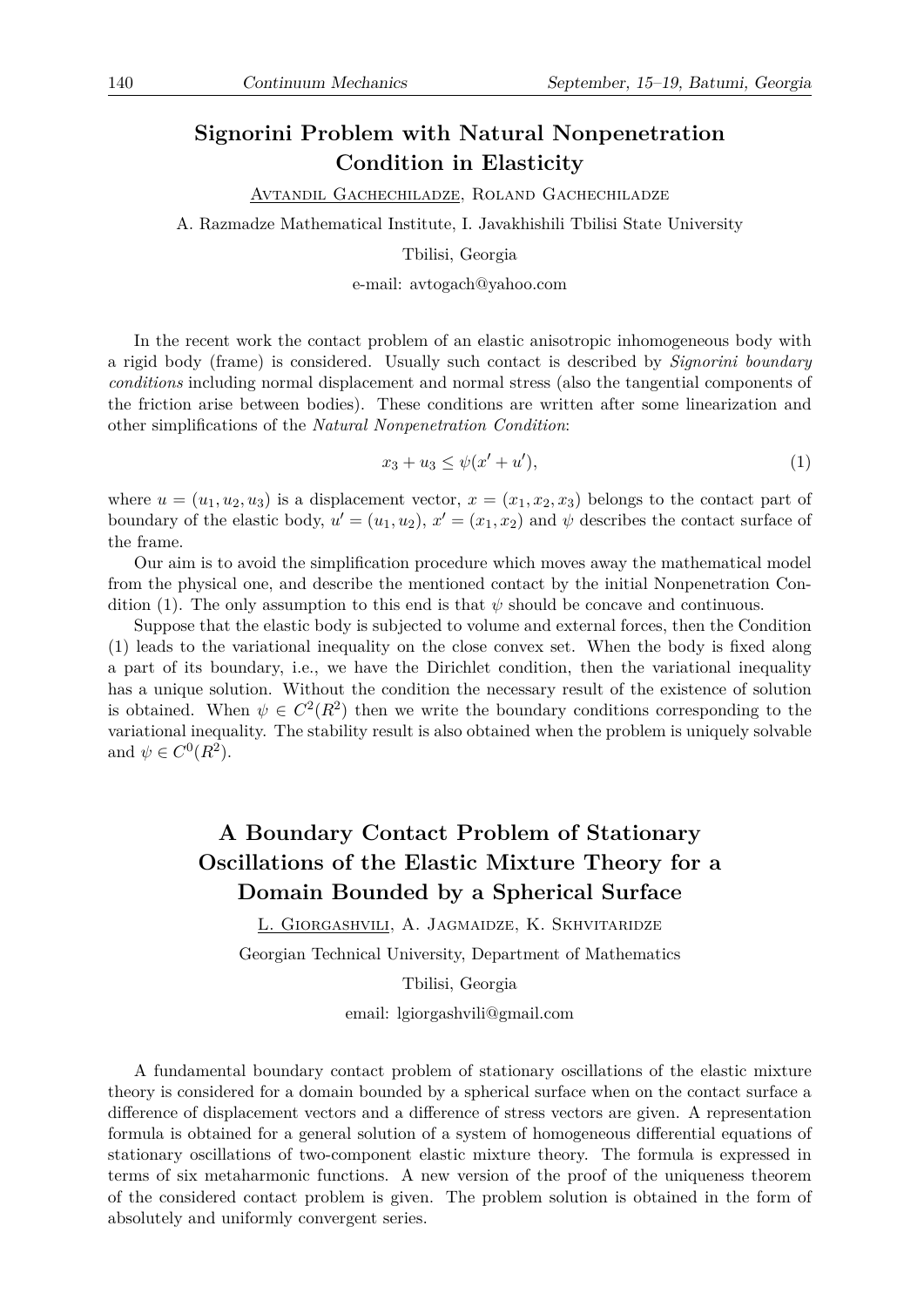# **Fundamental Solution of the System of Differential Equations of Stationary Oscillations of Two-temperature Elastic Mixtures Theory**

L. Giorgashvili, Sh. Zazashvili, G. Sadunishvili, G. Karseladze

Georgian Technical University, Department of Mathematics

Tbilisi, Georgia

e-mail: zaza-ude@hotmail.com

The paper deals with construction of fundamental matrix of solutions for the system of differential equations of stationary oscillations of the theory of two-temperature elastic mixtures. The entries of the matrix are represented in explicit form as linear combinations of metaharmonic functions. With the help of the fundamental matrix the corresponding single layer, double layer and Newtonian potentials are constructed and their properties are studied. The results are then applied to prove the existence theorems to boundary value problems by the potential method and the theory of integral equations.

### **On Construction of Approximate Solutions of Equations of the Non-Shallow Spherical Shells**

Bakur Gulua, Dali Chokoraia

I. Vekua Institute of Applied Mathematics, I. Javakhishvili Tbilisi State University,

Sokhumi State University

Tbilisi, Georgia

e-mail: bak.gulua@gmail.com, tojinadali@mail.ru

The purpose of this paper is to consider the non-shallow spherical shells. By means of I. Vekua method the system of equilibrium equations in two variables is obtained [1, 2]. Using complex variable functions and the method of the small parameter approximate solutions are constructed for  $N = 1$  in the hierarchy by I. Vekua. Concrete problem is solved, when the components of the external force are constants.

#### **References**

- [1] I. N. Vekua, Theory on thin and shallow shells with variable thickness. (Russian) "Metsniereba", Tbilisi, 1965.
- [2] T. V. Meunargia, On one method of construction of geometrically and physically non-linear theory of non-shallow shells. *Proc. A. Razmadze Math. Inst.* **119** (1999), 133–154.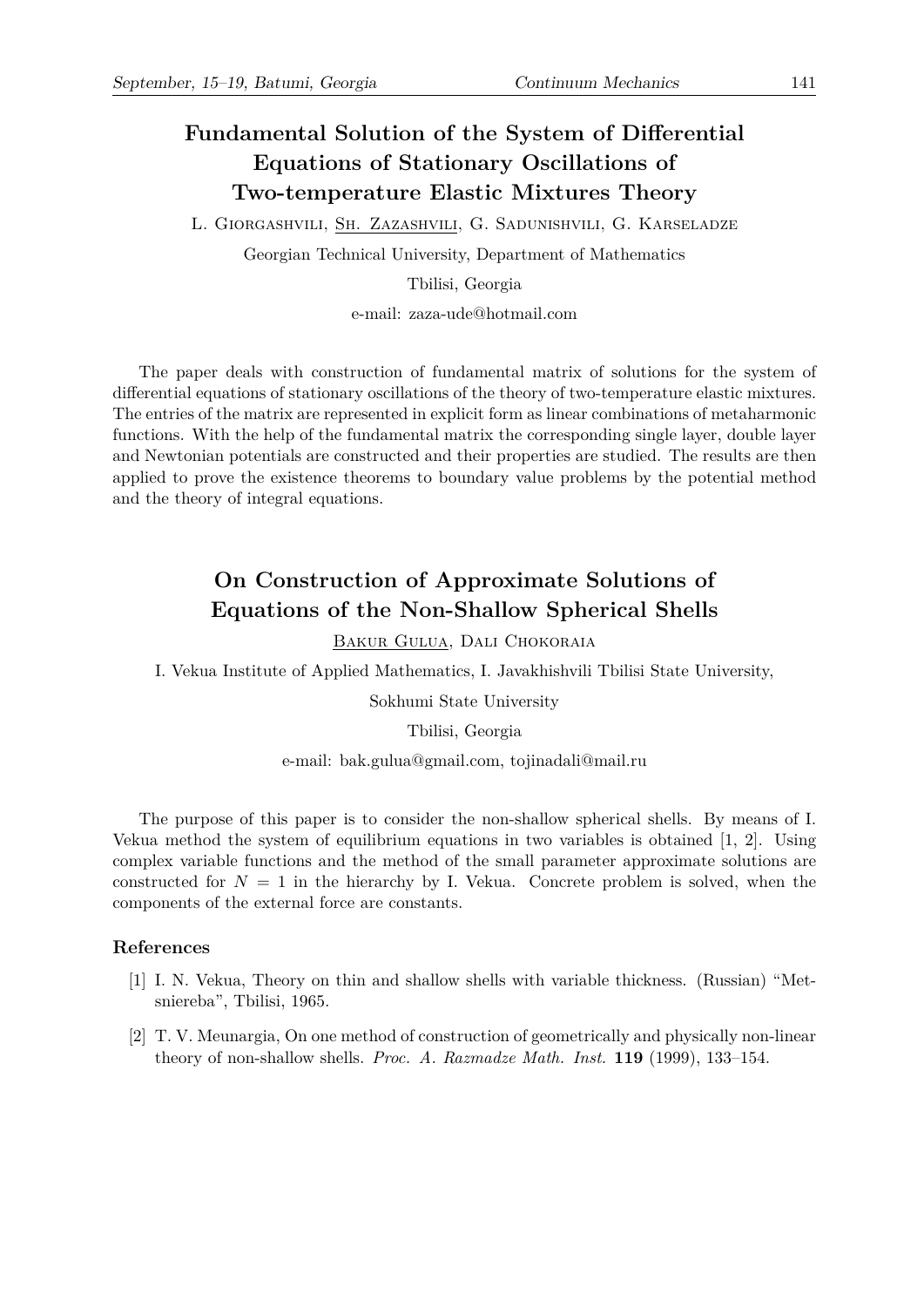# **The Interior Neumann type Boundary Value Problem of the Thermoelasticity Theory of Hemitropic Solids**

Diana Ivanidze, Marekh Ivanidze Georgian Technical University, Department of Mathematics Tbilisi, Georgia

e-mail: Diana.ivanize@gmail.com

We investigate the interior Neumann type boundary value problem (BVP) for the equations of statics of thermoelasticity theory of hemitropic solids. By the potential method we reduce the BVP to the boundary integral equations. Afterwards we study the Fredholm properties of the corresponding boundary integral operator. The null space of the boundary integral operator is not trivial and therefore the corresponding nonhomogeneous integral equation is not solvable for arbitrary right hand side data. We constructed all linearly independent solutions of the corresponding homogeneous adjoint integral equation and established the explicit form of necessary and sufficient conditions for the integral equation corresponding to the Neumann type boundary value problem to be solvable.

## **Investigation of Boundary Value Problems of the Theory of Thermoelasticity**

Marekh Ivanidze, Diana Ivanidze Georgian Teqnical University, Department of Mathematics Tbilisi, Georgia E-mail: Marexi.ivanidze@gmail.com

We investigate the interior and exterior Dirichlet and Neumann type boundary value problems (BVP) for the equations of statics of thermoelasticity theory. By the potential method we reduce the BVPs under consideration to the boundary integral equations. Afterwards we study the Fredholm properties of the corresponding boundary integral operators and prove the existence theorems for the BVPs in various function spaces. In the case of the interior Neumann type BVP we establish the necessary and sufficient conditions of solvability in the explicit form.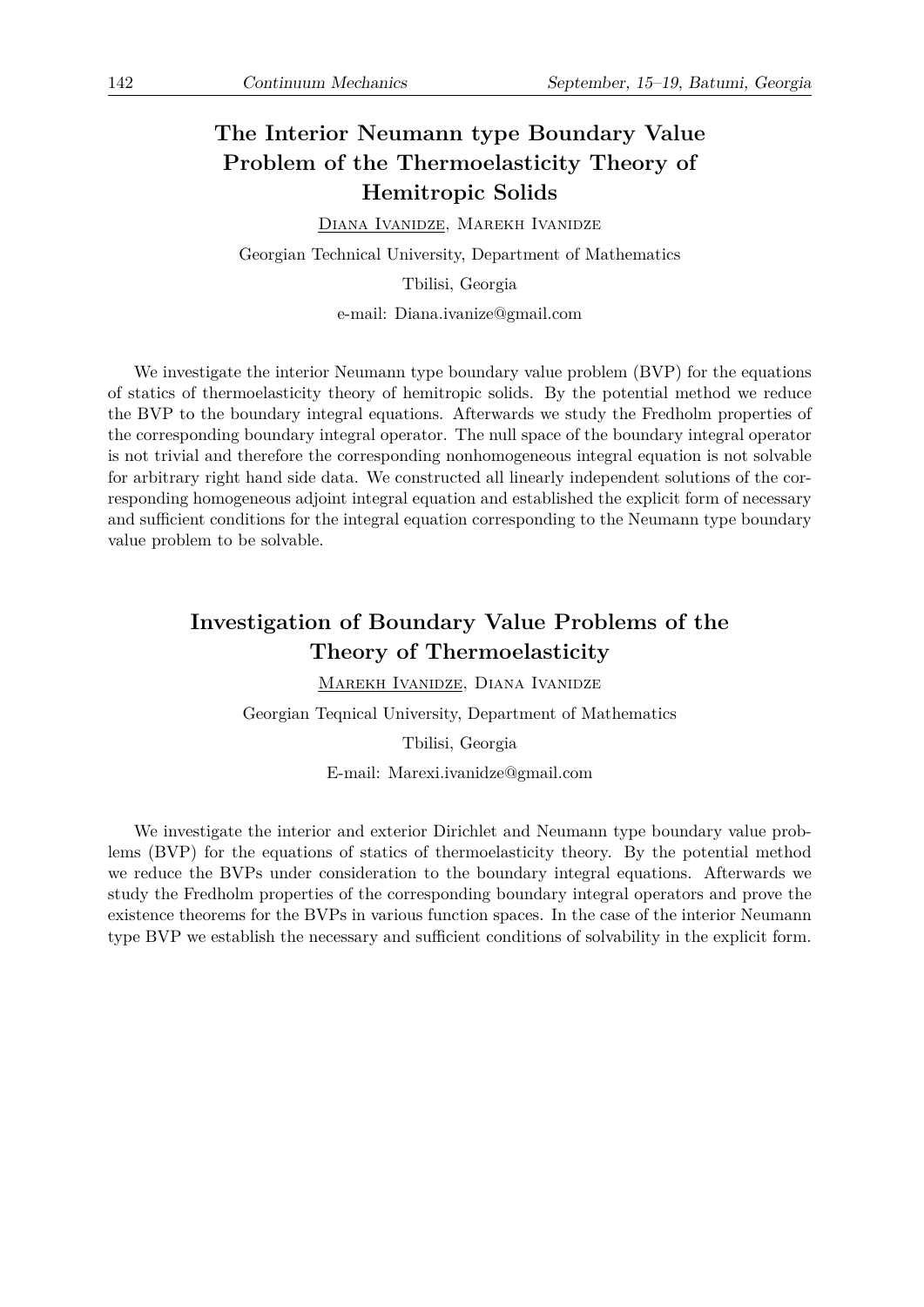# **On Some Problems of Thermoelasticity for the Rectangular Parallelepiped with Non-Classical Conditions on the Surface**

Nuri Khomasuridze, Roman Janjgava, Natela Zirakashvili

I. Vekua Institute of Applied Mathematics, I. Javakhishvili Tbilisi State University

Tbilisi, Georgia

e-mail: Khomasuridze.nuri@gmail.com; roman.janjgava@gmail.com; natzira@yahoo.com

The elastic equilibrium of the rectangular parallelepiped is considered, when the symmetry or asymmetry conditions are given on the lateral faces of the parallelepiped and stresses on the upper and lower faces are equal to zero.

The problem consists in choosing a temperature distribution on the upper and lower faces so that normal or tangential displacements on these faces take the prescribed values.

The solution of the problem is found in analytic form by means of the method of separation of variables.

# **Nonlinear Parametric Vibrations of Viscoelastic Medium Contacting Cylindrical Shell Stiffened with Longitudinal Ribs with Regard to Lateral Shift**

M. A. MEHDIYEV

Institute of Mathematics and Mechanics, Azerbaijan Academy of Sciences,

Department of Theory of Elasticity and Plasticity

Baku, Azerbaijan

e-mail: mahirmehdiyev@mail.ru

In the paper, a problem on parametric vibration of a longitudinally stiffened cylindrical shell contacting with external viscoelastic medium and situated under the action of external pressure is solved in a geometric nonlinear statement by means of the variation principle. Lateral shift of the shell is taken into account. Influences of environment have been taken into account by means of the Pasternak model. The curve separating the stability and instability domains of parametric vibrations have been constructed on the plane "load-frequency".

### **References**

- [1] D. I. Aristov, V. V. Karpov, A. Y. Salnikov, Variation-parametric method of investigation of cylindrical shells stepwise variable thickness under dynamic loading, mathematical modeling, numerical methods and programs Intercollege. *Thematic. Sat Trudy SPbGASU-SPb*, 2004, 143–148.
- [2] I. Y. Amiro, V. A. Zarutsky, Theory of ribbed shells. Methods of calculating shells. *Naukova Dumka, Kiev*, 1980.
- [3] V. A. Zarutsky, Y. M. Pochtman, V. V. Skalozub, Optimization of reinforced cylindrical shells. *Vyshcha Shkola, Kiev*, 1990.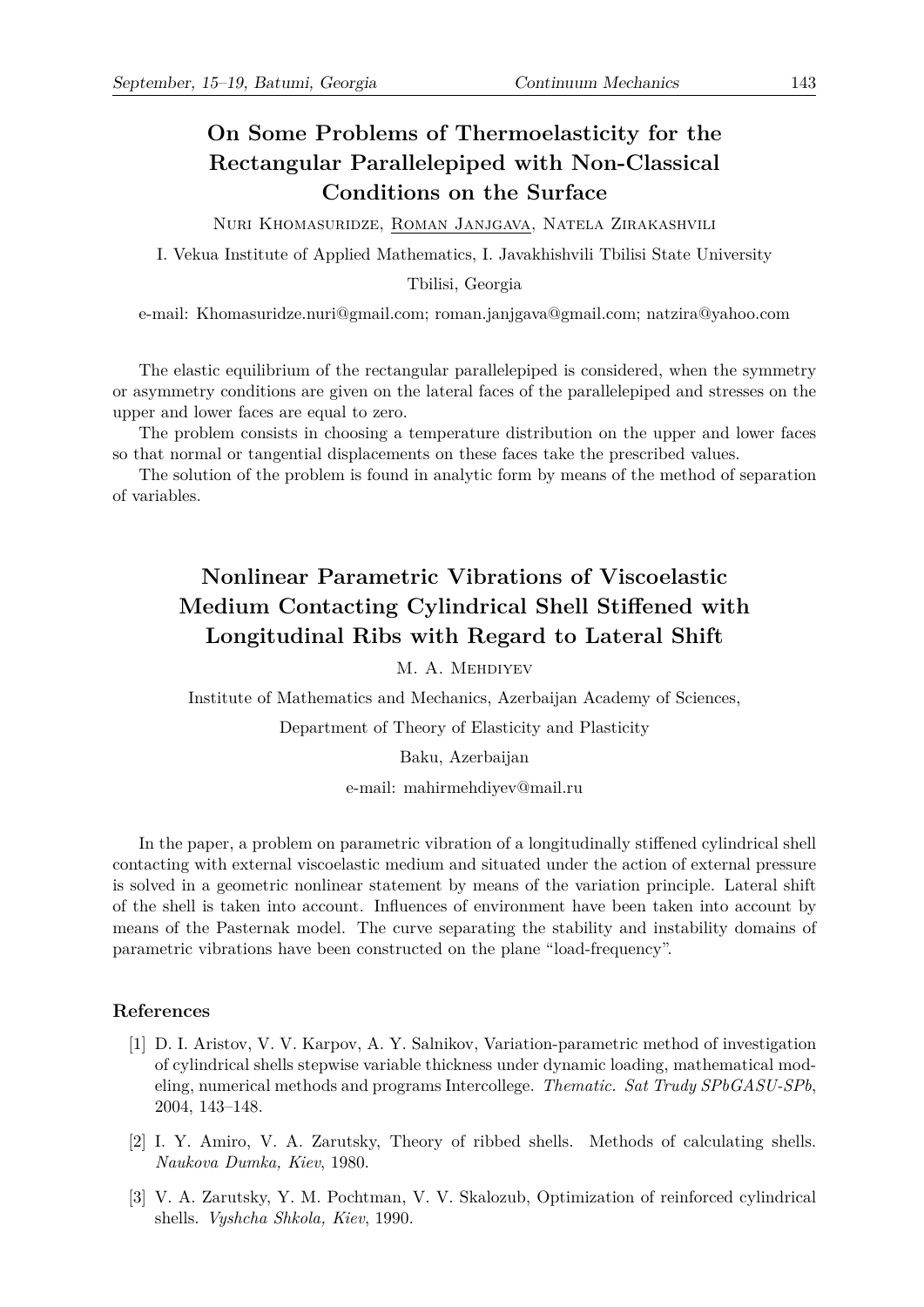[4] M. A. Mehdiyev, Nonlinear vibrations of stiffened cylindrical shell with viscoelastic filler. Functional Analysis and Its Applications. *Proc. International Conference on the 100 year anniversary of academician Z. I. Khalilov. Baku*, 2011, 245–249.

# **The Neumann Boundary Value Problems of Statics of Thermo-Electro-Magneto Elasticity Theory**

Maia Mrevlishvili

Georgian Technical University,

Faculty of Informatics and Control Systems, Department of Mathematics

Tbilisi, Georgia

E-mail: m*−*mrevlishvili@yahoo.com

We investigate the interior and exterior Neumann boundary value problems for the system of statics of the thermo-electro-magneto elasticity theory. Using the potential method and the theory of integral equations we prove the existence results. We show that the solutions can be represented by the single layer potentials. In the case of an exterior unbounded domain, it is shown that the unknown density of the potential is defined uniquely by the corresponding system of integral equations, while in the case of an interior domain of finite diameter the corresponding system of integral equations are not solvable for arbitrary right hand side data. We establish the necessary and sufficient conditions for the system of integral equations (and thus for the interior Neumann boundary value problem) to be solvable. The basis of the null-space of the corresponding adjoint operator is constructed explicitly which gives us possibility to write the necessary and sufficient conditions in efficient form.

# სუსტადელექტროგამტარი სითხის პულსაციური  $\phi$ დინება სითბოგადაცემით

 $\infty$ რნდო შარიქაძე, ვარდენ ცუცქირიძე, ლევან  $\infty$ ექიძე საქართველოს ტექნიკური უნივერსიტეტი, მათემატიკის დეპარტამენტი mongolo, bodomango

ელ. ფოსტის მისამართი: b.tsutskiridze@mail.ru

ձლანტი არაკუმშვადი სითხის პულსაციური დინების შესწავლას დიდი პრაქტიკული და<br>თეორიული მნიშვნელობა აქვს, ასეთი ამოცანები სითბოგადაცემის გათვალისწინებით ÈÄÏÒÉÖËÉ ÌÍÉÛÅÍÄËÏÁÀ ÀØÅÓ. ÀÓÄÈÉ ÀÌÏÝÀÍÄÁÉ ÓÉÈÁÏÂÀÃÀÝÄÌÉÓ ÂÀÈÅÀËÉÓßÉÍÄÁÉÈ onongol de despondent

სტატიაში შესწავლილია სუსტადელექტროგამტარი სითხის პულსაციური მოძრაობა ბრტყელ მილში სითბოგადაცემის გათვალისწინებით, როდესაც მოქმედებს გარეგანი ერთგვაროვანი მაგნიტური ველი. წნევის დაცემა მოიცემა ფორმულით ( — <u>4</u> *ρ ∂p ∂z* = *Ae−iωt*) , <u>ხოლო სითბოგადაცემის ცვლილება ხღება პულსაციურად. სითბოგადაცემის განტოლებაში</u> გათვალისწინებულია როგორც ხახუნის შეღეგად გამოწვეული დისიპაცია  $\eta(\frac{\partial V}{\partial x})^2$ , ასევე  $\bm{{z}}$ ოულის სითბო  $\sigma V^2$ . მიღებულია ნავიე-სტოქსის და სითბოგადაცემის განტოლების ზუსტი ِ ამონახსნები სუსტადელექტროგამტარი ბლანტი არაყუმშვადი სითხის არასტაციონარული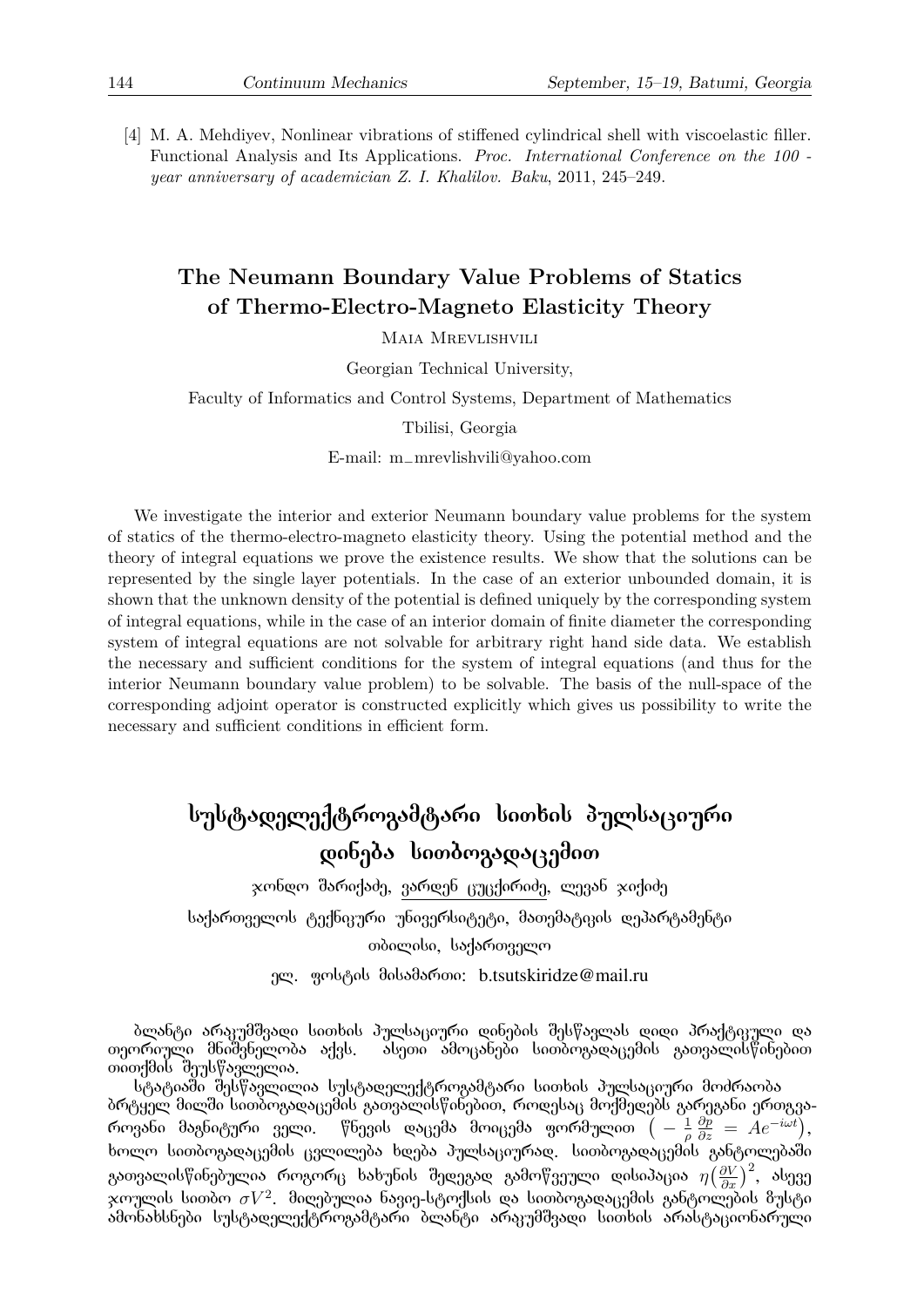ীოძრაობის შემთხვევაში. შემოყვანილი მსგავსების კრიტერიუმები ახასიათებენ ხახუნის <u>ძალით გამოწვეულ სითხის რხევით მოძრაობას გ</u>არეგანი ერთგვაროვანი მაგნიტური ველის  $\beta$ ბვლეხით.

გამოკვლევები გვიჩვენებს, რომ გარეგანი ერთგვაროვანი მაგნიტური ველის მოქმეღება ამუხრუჭებს სითხის პულსაციურ დინებას. მაგნიტური ველის გამრდისას სითხის დინების სიჩქარე ბრტყელი მილის ღერძზე კლებულობს, ხოლო კედლებთან ახლოს იმრღება, მაშინ როღესაც საშუალო სიჩქარის სიღიღე ბრტყელი მილის კვეთაში არ იცვლება.

### ლიტერატურა

- [1] A. B. Vatazin, G. A. Lubimov, C. A. Regirer, Magnetohydrodynamic flow in channels. *Moscow, Sciences*, 1970, pp. 672.
- [2] U. A. Mikhailov, R. Ya. Ozolo, Heat exchange in the cross homogeneous magnetic field. *Commun. of the Acad. of Sci. of Latvia, Phys. and Tech. Sci. Ser.*, 1965, No. 2, 19–28.
- [3] V. Tsutskiridze, Exact-solution of the problem of nonstationary convective heat transfer in a flat channel. *Problems of Mechanics, International Scientific Journal, Tbilisi*, 2005, No. 4 (21), 88-91.
- [4] J. V. Sharikadze, Transactions of the international conference the problems of continium mechanics, *Tbilisi*, 2007, 78–82.
- [5] V. N. Tsutskiridze, L. A. Jikidze, Heat transfer in tubes with porous walls under internal heat sources. *Proc. A. Razmadze Math. Inst.* **154** (2010), 127–133.

## **Dynamical Contact Problem for Elastic Halfspace with Absolutely Rigid and Elastic Inclusion**

N. Shavlakadze

A. Razmadze Mathematical Institute, I. Javakhishvili Tbilisi State University

E-mail: nusha@rmi.ge

It is considered the dynamical contact problem for a half space:  $(-\infty < x, z < \infty, y > 0)$ strengthened with rigid or elastic inclusion in the form strip:  $0 \le y \le b$ ,  $-\infty < z < \infty$ ,  $x = 0$ .

The border of the half space is free from load, while an evently distributed shifting harmonic load  $\tau_0 e^{-ikt} \delta(y)$  is applied on the outer border.

It is requested to find the field of stress and displacement in the condition of antiplane deformations.

The formulated problem is equivalent to the boundary problem for displacement  $\omega = \omega(x, y, t)$ :

$$
\Delta \omega = \rho \frac{\partial^2 \omega}{\partial t^2}, \ \ |x| < \infty, \ \ y > 0, \ \ \frac{\partial \omega(x, 0, t)}{\partial y} = 0,
$$

on the inclusion the tangential stress has discontinuity:

$$
\langle \tau_{xz}(0, y, t) \rangle = \left\langle G \frac{\partial \omega(0, y, t)}{\partial x} \right\rangle = \mu(y, t), \ \ 0 < y < b,
$$
\n
$$
\mu(y, t) \equiv 0, \ \ y \ge b.
$$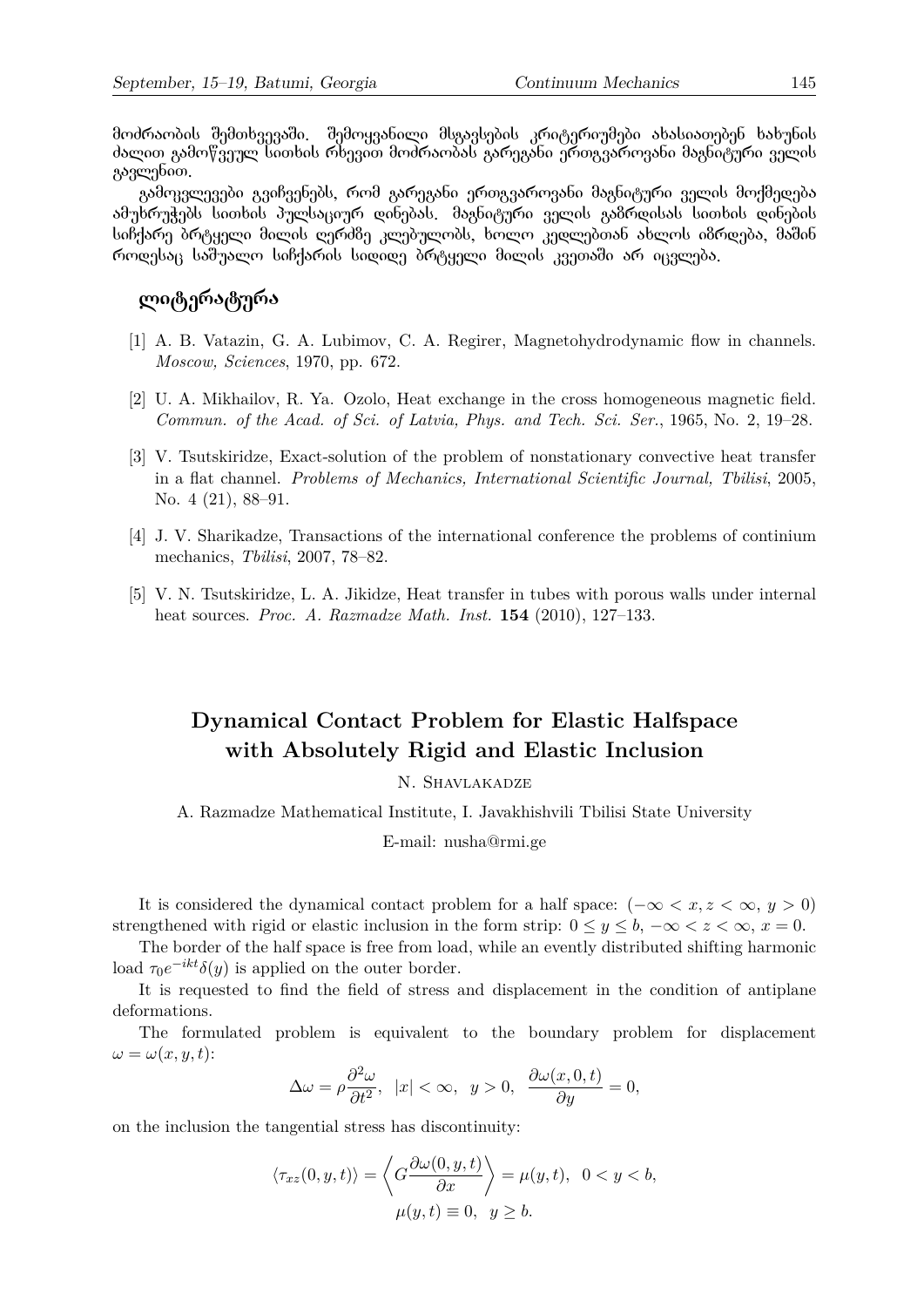Displacement is continuous and constant for absolutely rigid inclusion:  $\omega^{(1)}(0, y, t) = \delta_0 e^{-ikt}$ ,  $0 \leq y \leq b$ ,  $\delta$  = const, while for elastic inclusion is satisfies the condition:

$$
\frac{\partial^2 \omega^{(1)}(0, y, t)}{\partial y^2} - \frac{\rho_0}{E_0} \frac{\partial^2 \omega^{(1)}(0, y, t)}{\partial t^2} = -\frac{1}{E_0 h} \mu(y, t) - \frac{1}{E_0 h} \tau_0 e^{-ikt} \delta(y),
$$

where  $\omega^{(1)}(0, y, t)$  is displacement of border points of inclusion,  $\mu(y, t)$  is unknown contact stresses,  $\rho_0$  is a density of the material,  $E_0$  is the module of elasticity, *h* is its thickness.

Using the theory of integral transformations the problem can by reduced to solution of singular integral equations of first or second kind.

Using the method of orthogonal polynomials these equations are reduced to the system of infinite linear algebraic equations. It is proved a quasi-full regularity of mentioned system. The numerical results for the low of change of amplitude of tangential contact stresses are obtained.

## **Investigation of the Dirichlet and Neumann Boundary Value Problems for a Half-Space filled with a Viscous Incompressible Fluid**

K. Skhvitaridze, M. Kharashvili

Georgian Technical University, Department of Mathematics

Tbilisi, Georgia

e-mail: takhvlediani@hotmail.com

In the paper, for a homogeneous system of linear Stokes differential equations the Dirichlet and Neumann boundary value problems are solved for a half-space by means of Papkovich–Neuber representations and integral Fourier transforms. The solutions are obtained in quadratures.

## **Solution of a Mixed Problem of the Linear Theory of Elastic Mixtures for a Polygonal Domain with an Equi-Strong Boundary Arc**

KOSTA SVANADZE

Akaki Tsereteli State University, Department of Mathematics

Kutaisi, Georgia

e-mail: kostasvanadze@yahoo.com

In the present work we consider a mixed boundary value problem of statics of the linear theory of elastic mixtures for an isotropic polygon one side of which has a cut of unknown shape. On the entire boundary  $\sigma_s = 0$ , and the vector  $U_n$  is a constant on the linear part of the boundary; moreover  $\sigma_n = P$ , on an unknown contour, where  $P = (P_1, P_2)^\top$  is a known constant vector,

$$
U_n = \begin{bmatrix} u_1 n_1 + u_2 n_2 \\ u_3 n_1 + u_4 n_2 \end{bmatrix}, \quad \sigma_n = \begin{bmatrix} (Tu)_1 n_1 + (Tu)_2 n_2 \\ (Tu)_3 n_1 + (Tu)_4 n_2 \end{bmatrix}, \quad \sigma_s = \begin{bmatrix} (Tu)_2 n_1 - (Tu)_1 n_2 \\ (Tu)_4 n_1 - (Tu)_3 n_2 \end{bmatrix},
$$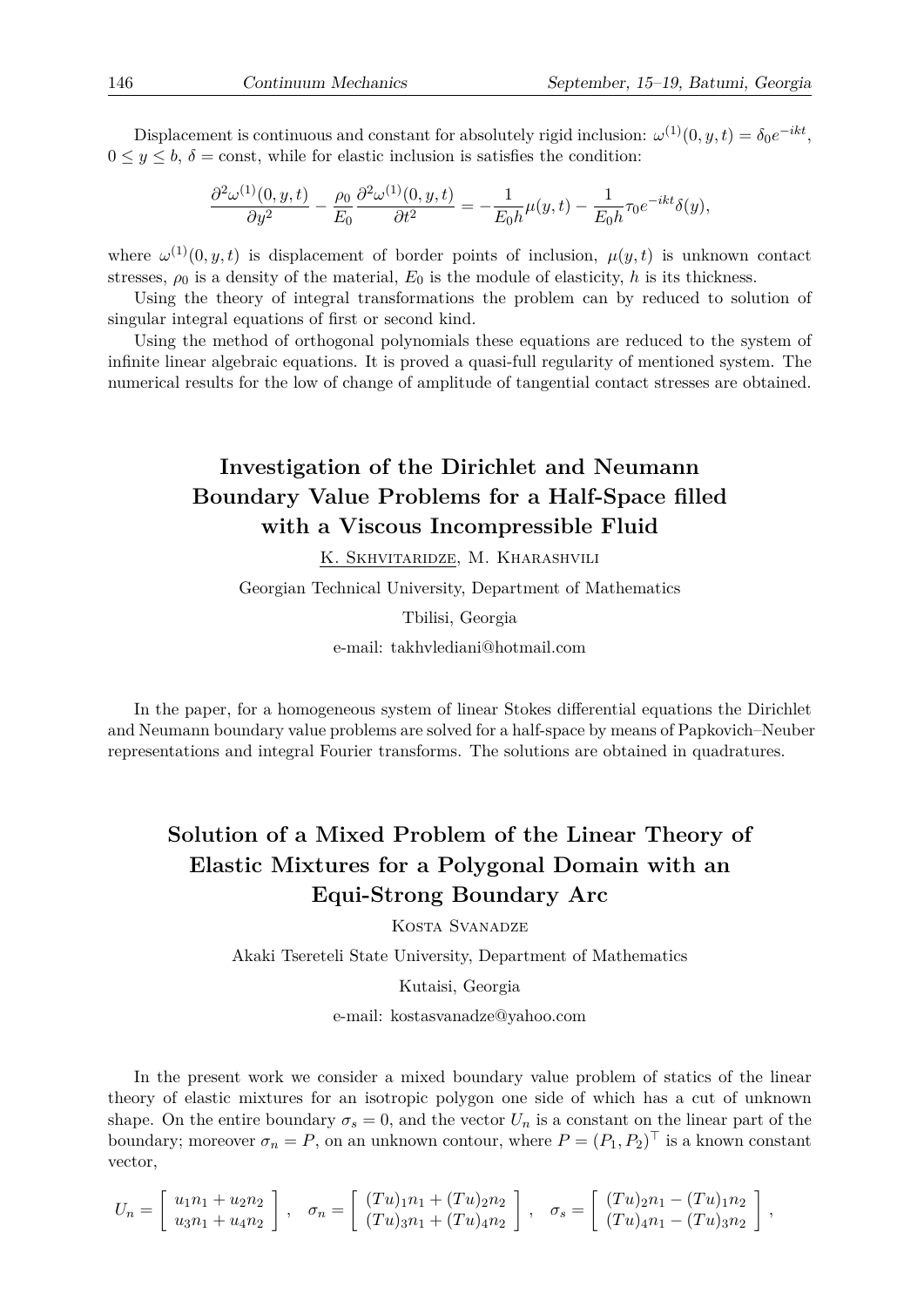$u_k$  and  $(Tu)_k$ ,  $k = \overline{1, 4}$ , are partial displacement and stress vectors components respectively, and  $n = (n_1, n_2)^+$  is the unit outward normal vector. Applying the method of Kolosov–Musxelishvili the problem is reduced to the Riemann–Hilbert problem for a half-plane.

The stressed state of the body is defined and the equation of the unknown contour is obtained, for the condition that so-called the tangential normal stress vector on those boundary takes one and the same constant value.

Using the obtained results, the problem with an unknown boundary for a polygon weakened by holes in the presence of symmetry is solved.

## **Generation of Clean Renewable Energy and Desalination of Sea Water by "Super Power Energy Towers"**

### SHALVA TZIVION

Tel Aviv University, Faculty of Exact Sciences,

Department of Geophysics and Planetary Sciences

#### Tel Aviv, Israel

e-mail: tzivion@storm.tau.ac.il

A clean and renewable energy source that substitutes oil burn and generates fresh water is of major importance to many global factors such as air pollution, economy and climate. A "Super Power Energy Tower" is a gigantic vertical tower at the top of which a large amount of water (that can be sea water) is poured as small drops. The evaporation of the falling drops produces a strong downward flow. At the bottom of the tower, the kinetic energy of the air can be converted to electrical power by the use of turbines. In order to calculate correctly and accurately the flow of the air and the drops in an Energy Tower of large dimensions, an axisymmetric numerical model was developed based on the solution of the Navier-Stokes differential equations for turbulent flow and integro-differential kinetic transfer equations for calculating the drops evaporation, collection and sedimentation processes. . A detailed description of the set of equations, turbulence parameterization, microphysical processes and numerical methods used in the model can be found in previous publications: [S. Tzivion, T. G. Reisin, Z. Levin, A numerical solution of the kinetic collection equation using high spectral grid resolution: a proposed reference. *J. Computation Phys.* **148** (1999), 527–544; Numerical simulation of axisymmetric flow in "Super Power Energy Towers". *Computational Fluid Dynam.* **9** (2001), No. 1, 560–575. Patent in Israel: "Super Power Energy Tower" No. 129129, 26.10.2005]. Based on numerous numerical experiments optimal geometric, physical and atmospheric parameters for such a tower are obtained. The results show that a tower of 800 m height may produce up to 4500 MW of electricity. The out flowing air at the towerś bottom is 12*.*5 *◦C* colder than the environmental air and its relative humidity is near 97%. By extracting the small salty drops that remain in the air and by further cooling this air by about  $5^{\circ}C$ , it is possible to obtain relatively cheap, essentially fresh water at a rate of  $15 \, m^3/sec$ . These calculations indicate that the idea to use energy from the evaporation of falling drops in relative warm and dry air heated by sun could be realistic. The results of this study can be further used for the development a small-scale experimental prototype of the Energy Tower.

It is important to notice that the above mentioned results are not based on realistic three dimensional conditions of an energy tower with turbines and environmental factors incorporated. In order to eliminate some of these deficiencies in future it is proposed to develop a three dimensional theoretical model of Energy Tower that incorporates influence of turbines and external environmental conditions on the airflow in the Tower and on the efficiency of energy production.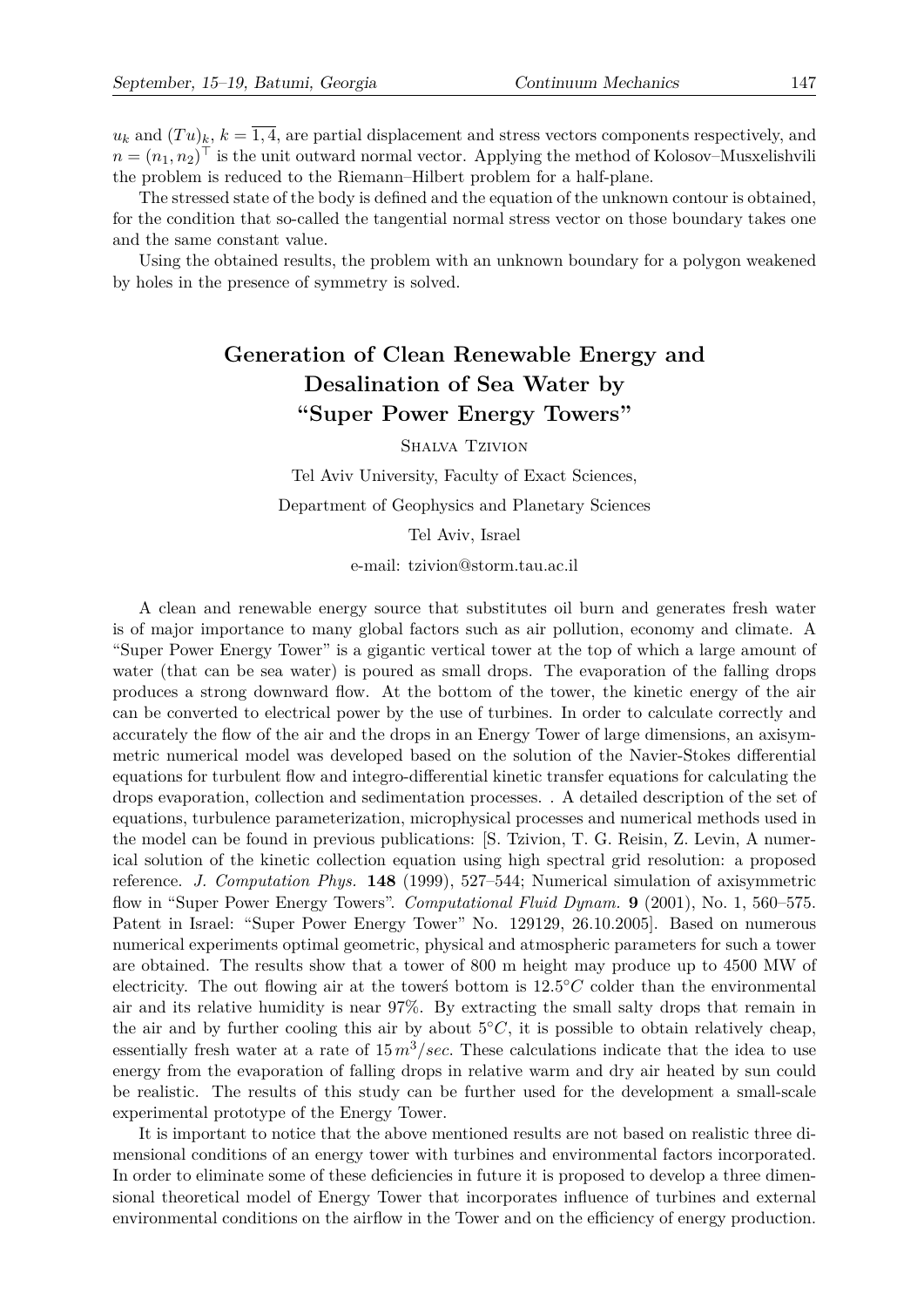If the idea of producing environmentally clean energy by energy towers is realistic than usage of such towers for energy production will essentially reduce many global negative factors such as air pollution and global climate warming by greenhouse Gases. Currently, production of reasonably environmentally clean energy is one of the most stressing problems. There are many locations in the world having warm and dry climate. The proposed theoretical study is certainly a necessary step in the possible future realization of Energy Towers. It is of high importance and could have important practical engineering outcomes. By using a three dimensional model, we can find the realistic optimal geometric and physical parameters of the Energy Tower.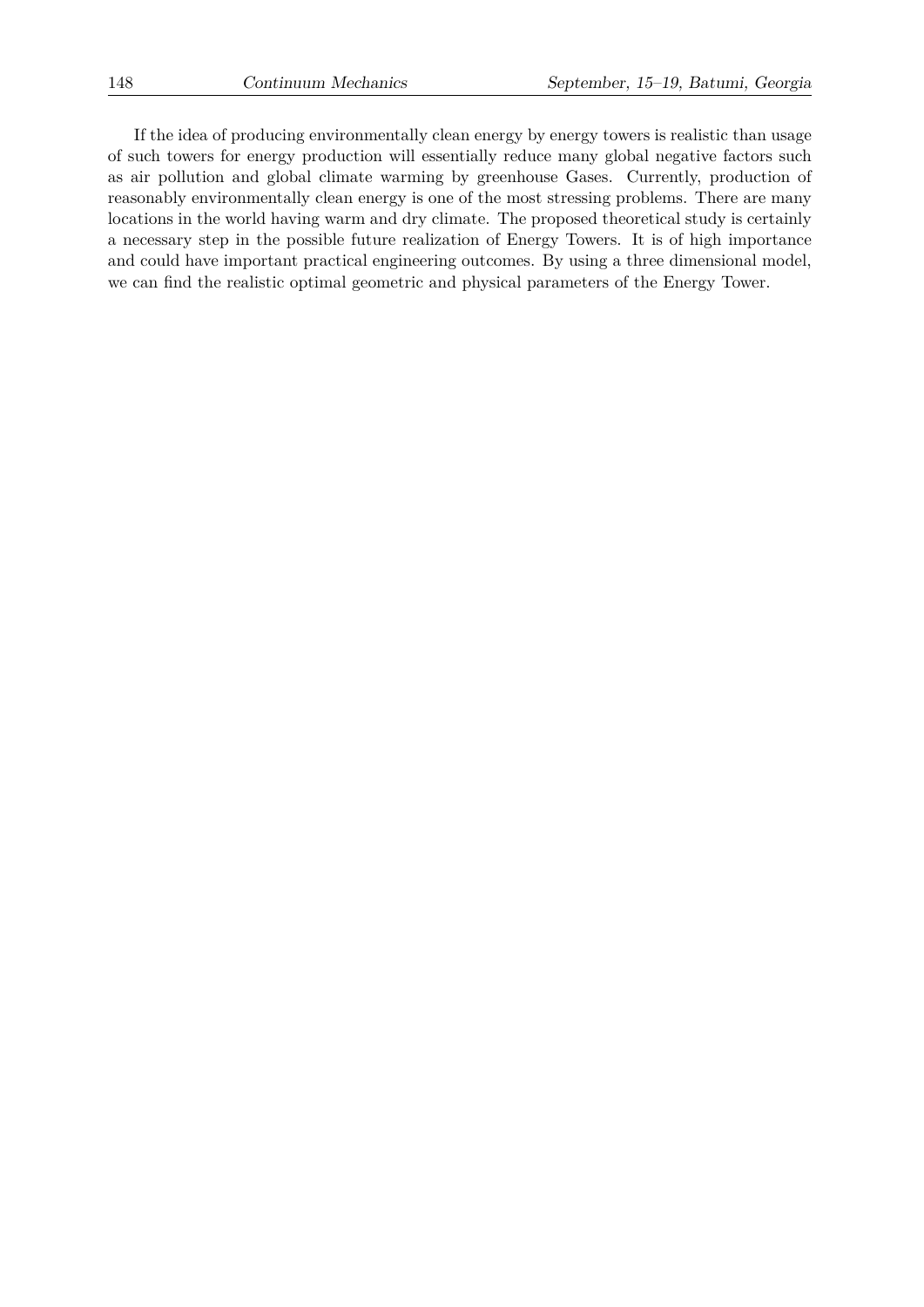# **Mathematical Physics**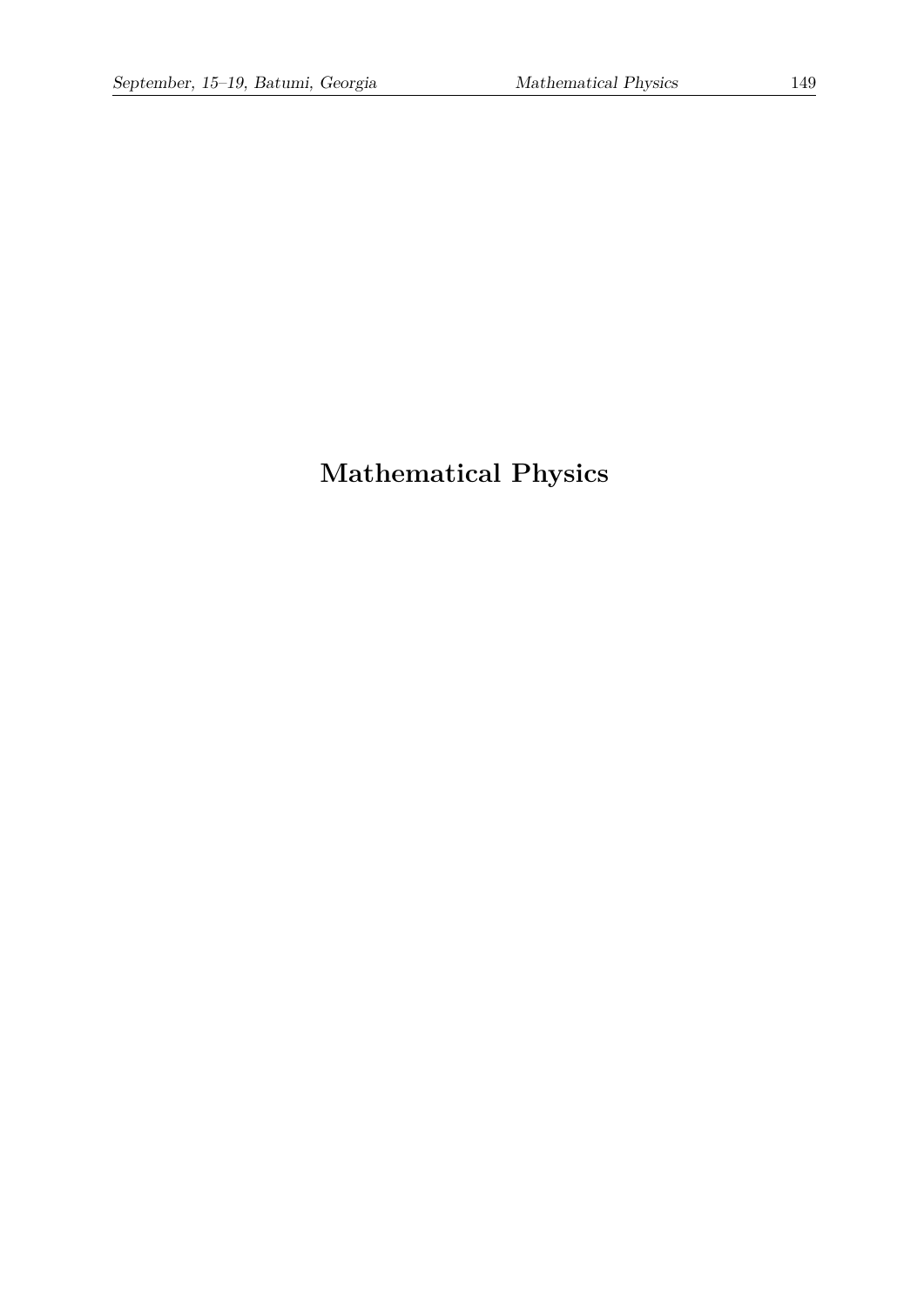### **Shear Flow Non-Normality Induced Mode Coupling in Rotating oUnstably Stratified Flow Systems**

G.D. Chagelishvili<sup>1,2</sup>, J.G. Lominadze<sup>1,2</sup>, R.G. Chanishvili<sup>1</sup>, A.G. Tevzadze<sup>1,3</sup>

<sup>1</sup>Abastumani Astrophysical Observatory, Ilia State University

2 Institute of Geophysics, Javakhishvili State University

<sup>3</sup>Javakhishvili State University

Tbilisi, Georgia

email: g.chagelishvili@astro-ge.org

The non-normal nature of shear flow and its consequences became well understood by the hydrodynamic community in the 1990s. Shortcomings of traditional modal analysis (spectral expansion of perturbations in time and, later, eigenfunction analysis) for shear flows have been revealed. Operators in the mathematical formalism of shear flow modal analysis are non-normal and the corresponding eigenmodes are non-orthogonal. The non-orthogonality leads to strong interference among the eigenmodes. Consequently, a proper approach should fully analyze eigenmode interference. While possible in principle, this is in practice a formidable task. The mathematical approach was therefore changed: the emphasis shifted from the analysis of long-time asymptotic flow stability to the study of transient behavior by, so-called, non-modal approach. This approach grasps linear coupling of vortices and waves [1] and different wave modes in shear flows [2]. The wortex-wave coupling is described by second order inhomogeneous differential equation where, the inhomogeneous (vortex) term is the source of wave mode. The talk is based on this route of research and presents our investigation of shear flow non-normality induced linear dynamics of convective and vortex modes (their transient growth and coupling) in differentially rotating flow, when the fluid is Boussinesq with vertical (to the rotation plane) stratification of thermodynamic quantities and the flow has constant shear.

### **References**

- 1. G. D. Chagelishvili, A. G. Tevzadze, G. Bodo, S. S. Moiseev, Linear mechanism of Wave Emergence from Vortices in Smooth Shear Flows, *Phys. Rev. Lett.*, 1997, **79**, 3178.
- 2. G. D. Chagelishvili, R. G. Chanishvili, J. G. Lominadze, A. G. Tevzadze, Magnetohydrodynamic Waves Linear Evolution in Parallel Shear Flows: Amplification and Mutual Transformations, *Phys. Plasmas* 1997, **4**, 259.

### **Regularized Coulomb** *T***-Matrix**

Vagner Jikia, Ilia Lomidze University of Georgia, Physics Department Tbilisi, Georgia e-mail: i.lomidze@ug.edu.ge

Since the Coulomb potential slowly decreases at the infinity there appear the well known singularities of quantum mechanical functions which describe two charged particles scattering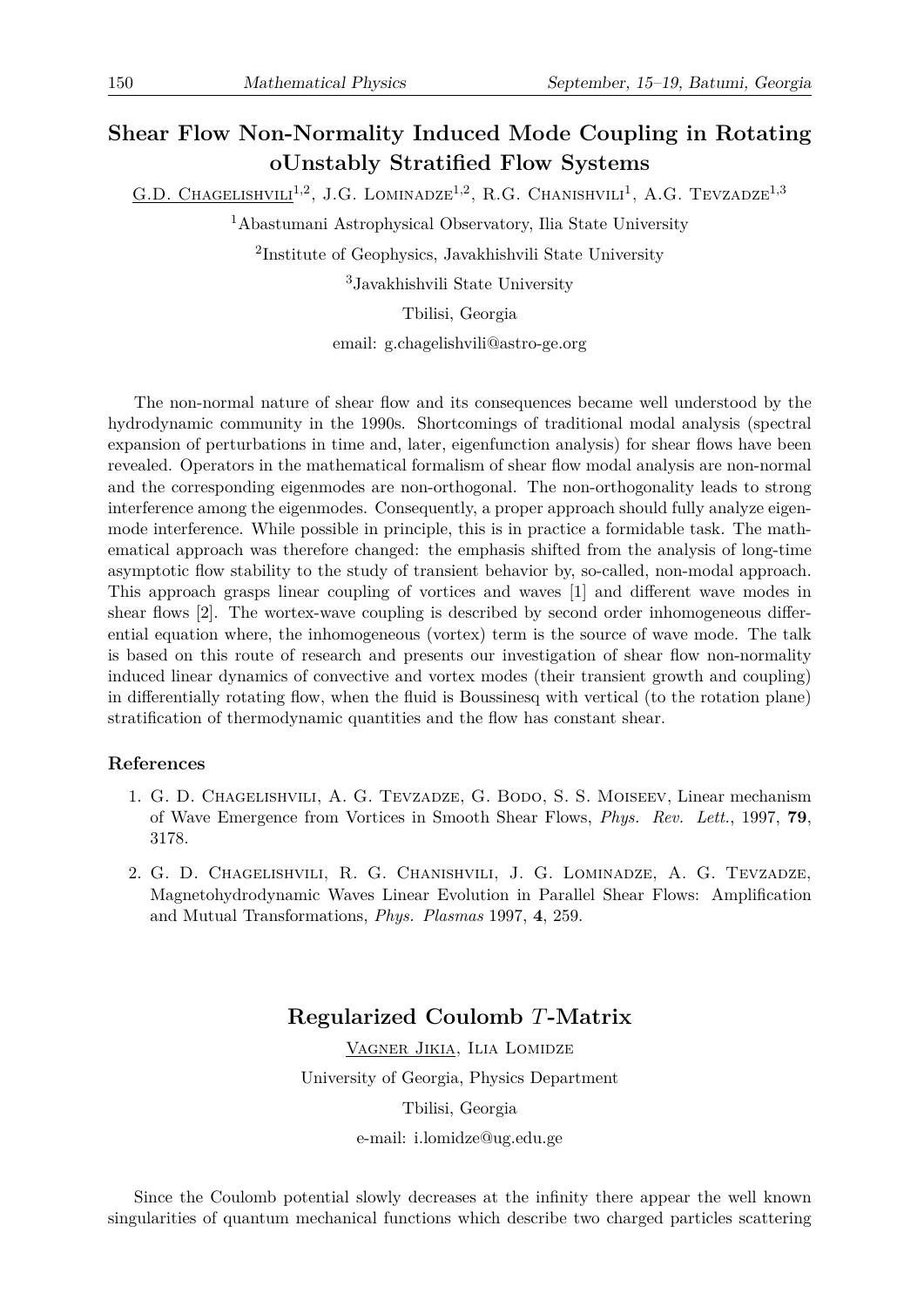problem. In our investigation of radial part of two charged particles outgoing half-shell *T*-matrix we have obtained the next results:

The radial part of Coulomb *T*-matrix having outgoing asymptotics can be expressed as  $\langle q | T_l^+$  $\int_l^{\cdot +}(E) |k\rangle = \int_l^{\infty}$  $\boldsymbol{0}$  $dr r j_l(qr) R_l^+$  $l_l^+(kr)$ , where *k* is a kinematic parameter, *q* is a absolute value of a vector in momentum space,  $j_l(qr)$  denotes the spherical Bessel function, and  $R_l^+$  $\eta_l^+(k r)$  is the Coulomb outgoing wave function. Integrating this representation gives en explicit analytic expression of the half-shell Coulomb *T*-matrix in the next form:

$$
\langle q|T_l^+(E)|k\rangle = \frac{(-1)^{i\gamma}\exp(3\pi\gamma/2)}{2kq}\frac{\Gamma(l-i\gamma+1)}{\Gamma(l+i\gamma+1)}Q_l^{i\gamma}\left(\frac{q^2+k^2}{2qk}\right), q \neq k.
$$

Here  $\Gamma(z)$  denotes the Euler gamma function.  $Q^{\mu}_{\nu}(z)$  is the adjusted Legendre function of the second kind. The function  $Q^{\mu}_{\nu}(z)$  has the cut on the segment  $z \in [-1, +1]$  of the complex plane which tends to the ambiguity of obtained expression at the points  $q = k$ , corresponding to the elastic scattering mode. The relation obtained satisfies two-particle unitary condition and has Born asymptotics. Besides, taking into account the *S*-matrix perturbation theory results our formula allows us to find out the regular Coulomb *T*-matrix which satisfies the two particle unitary condition everywhere in the momentum space:

$$
\langle q|T_l^+(E)|k\rangle_R = \begin{cases} \frac{(-1)^{i\gamma} \exp(3\pi\gamma/2)}{2kq} \frac{\Gamma(l-i\gamma+1)}{\Gamma(l+i\gamma+1)} Q_l^{i\gamma} \left(\frac{q^2+k^2}{2qk}\right), & q \neq k, \\ \frac{\exp(2i\delta_l)-1}{2ik}, & q = k. \end{cases}
$$

In contrast with the well known Ford rule [1], our results are obtained without modeling consideration and actually gives us a generalization of the Ford rule for arbitrary values of angular momentum. Hence, we get a solution of ambiguity problem in the Coulomb *T*-matrix theory.

### **References**

[1] W. F. Ford, *Phys. Rev.* **133** (1964), No. 6B, 23 March.

## **Singular Value Decomposition for Data Unfolding in High Energy Physics**

Vakhtang Kartvelishvili

Lancaster University, Department of Physics

Lancaster, UK

e-mail: v.kartvelishvili@lancaster.ac.uk

An overview of the data unfolding problem in high energy particle physics will be given, followed by a presentation of the algorithm based on the Singular Value Decomposition of the detector response matrix. The ways of regularising the inversion procedure will be considered, and various examples will be shown, together with recommendations and advice for practical uses of the method.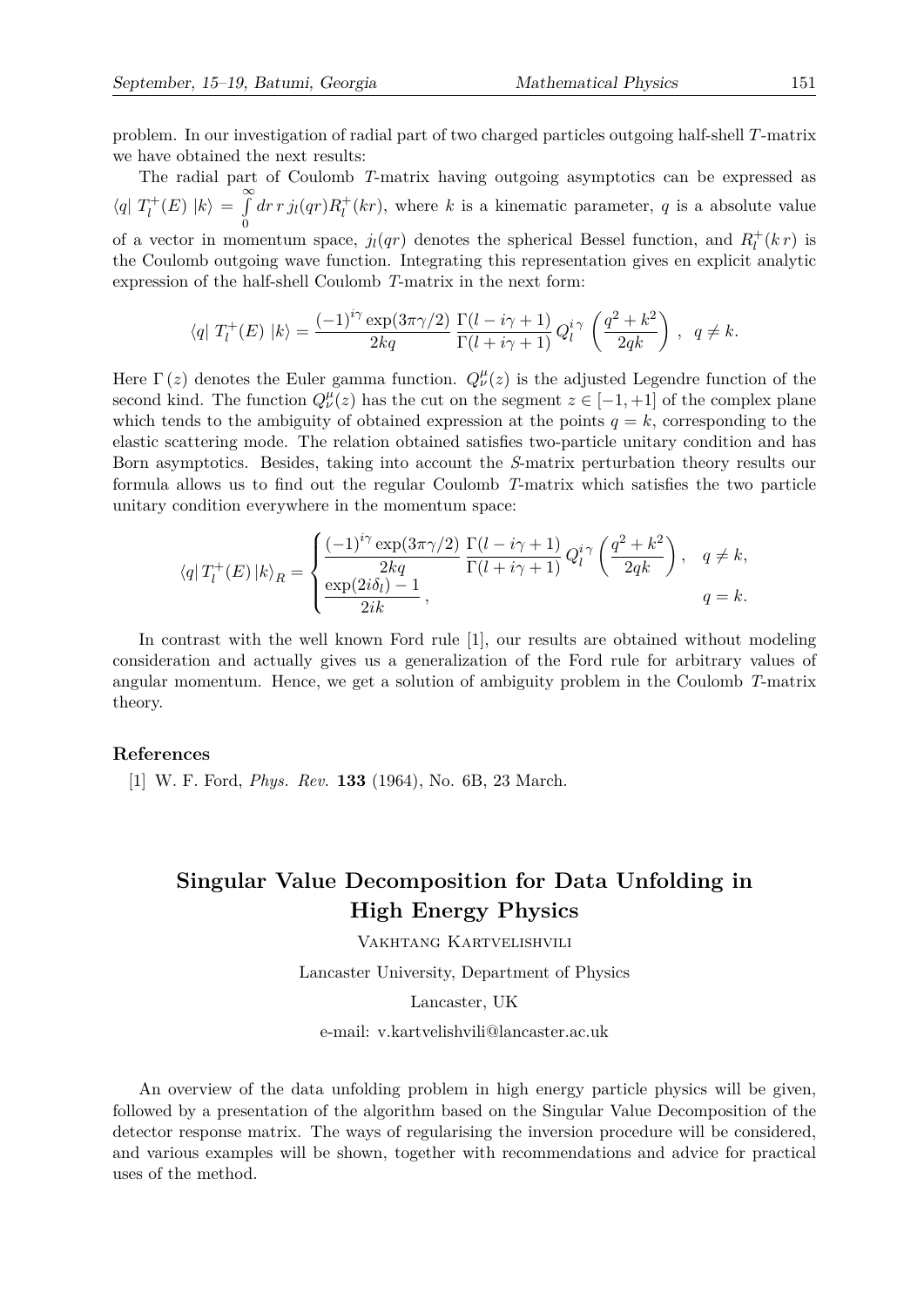### **Gauge Invariant Effective Field Theory for Dressed Nucleons**

Alexander Kvinikhidze

A. Razmadze Mathematical Institute, I. Javakhishvili Tbilisi State University

Tbilisi, Georgia

e-mail: sasha\_kvinikhidze@hotmail.com

A gauge invariant formalism is developed which allows one to construct electromagnetic currents in the effective field theory for low energy nucleons. Dressing of nucleons by mesons is important starting from the next to the leading order approximation. The formalism enables one to take into account nucleon dressing and carry out renormalisation in spite of that all problems are reduced to three-dimensional, Lippmann–Schwinger like equations. The talk is partially based on the papers [1, 2].

#### **References**

- [1] A. N. Kvinikhidze, B. Blankleider, On the Wilsonian renormalization group equation for nuclear current operators. *Phys. Rev. C* **76** (2007), 064003.
- [2] A. N. Kvinikhidze, B. Blankleider, E. Epelbaum, C. Hanhart, M. Pavon Valderrama, Gauge invariance in the presence of a cutoff. *Phys. Rev. C* **80** (2009), 044004.

## **New Two-Dimensional Quantum Models with Shape Invariance**

David Nishnianidze

Akaki Tsereteli State University, Department of Physics

Kutaisi, Georgia

e-mail: cutaisi@yahoo.com

Two-dimensional quantum models which obey the property of shape invariance are built in the framework of polynomial two-dimensional SUSY Quantum Mechanics. They are obtained using the expressions for known one-dimensional shape invariant potentials. The constructed Hamiltonians are integrable with symmetry operators of fourth order in mo- menta, and they are not amenable to the conventional separation of variables.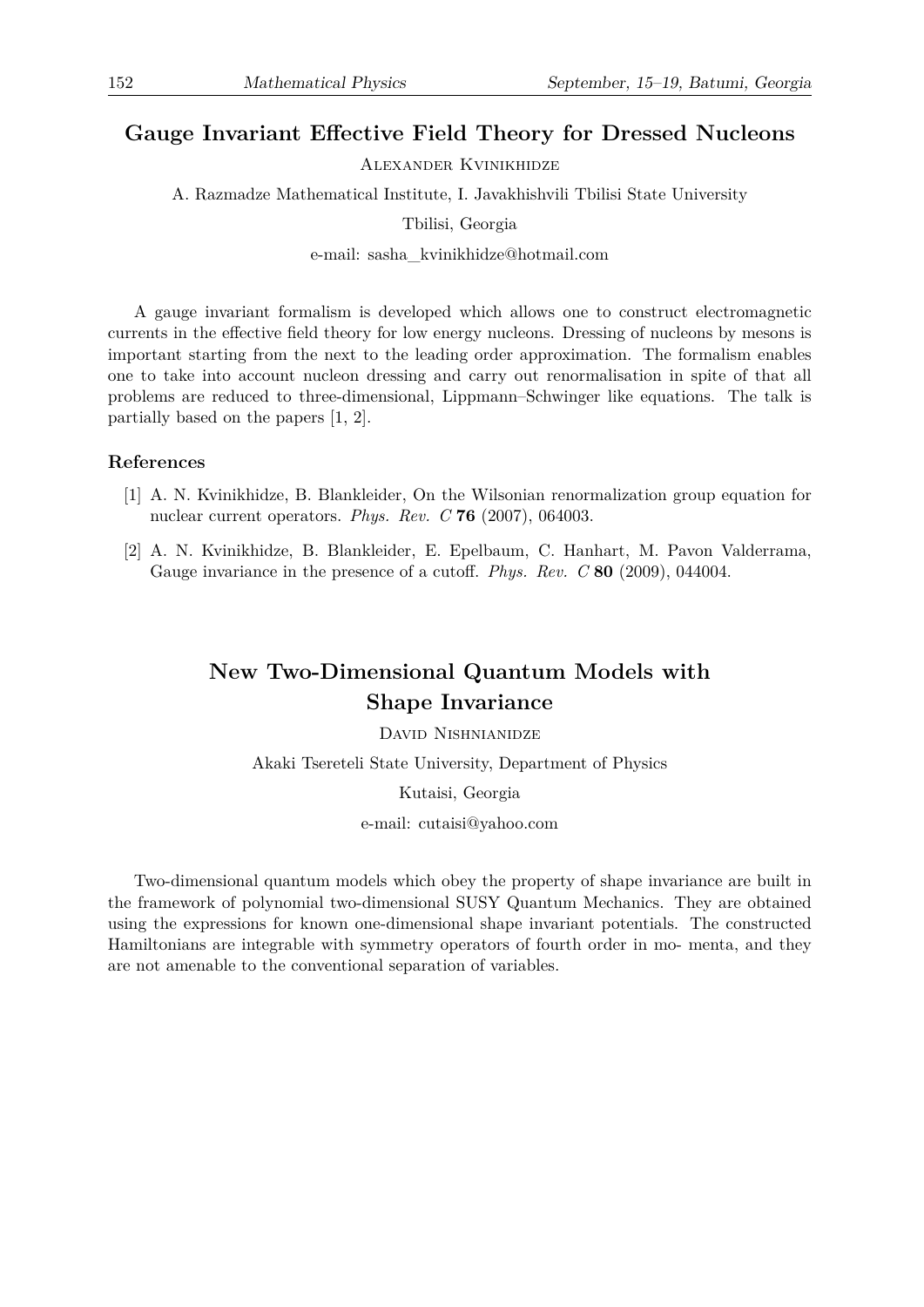# **Mathematical Education and History**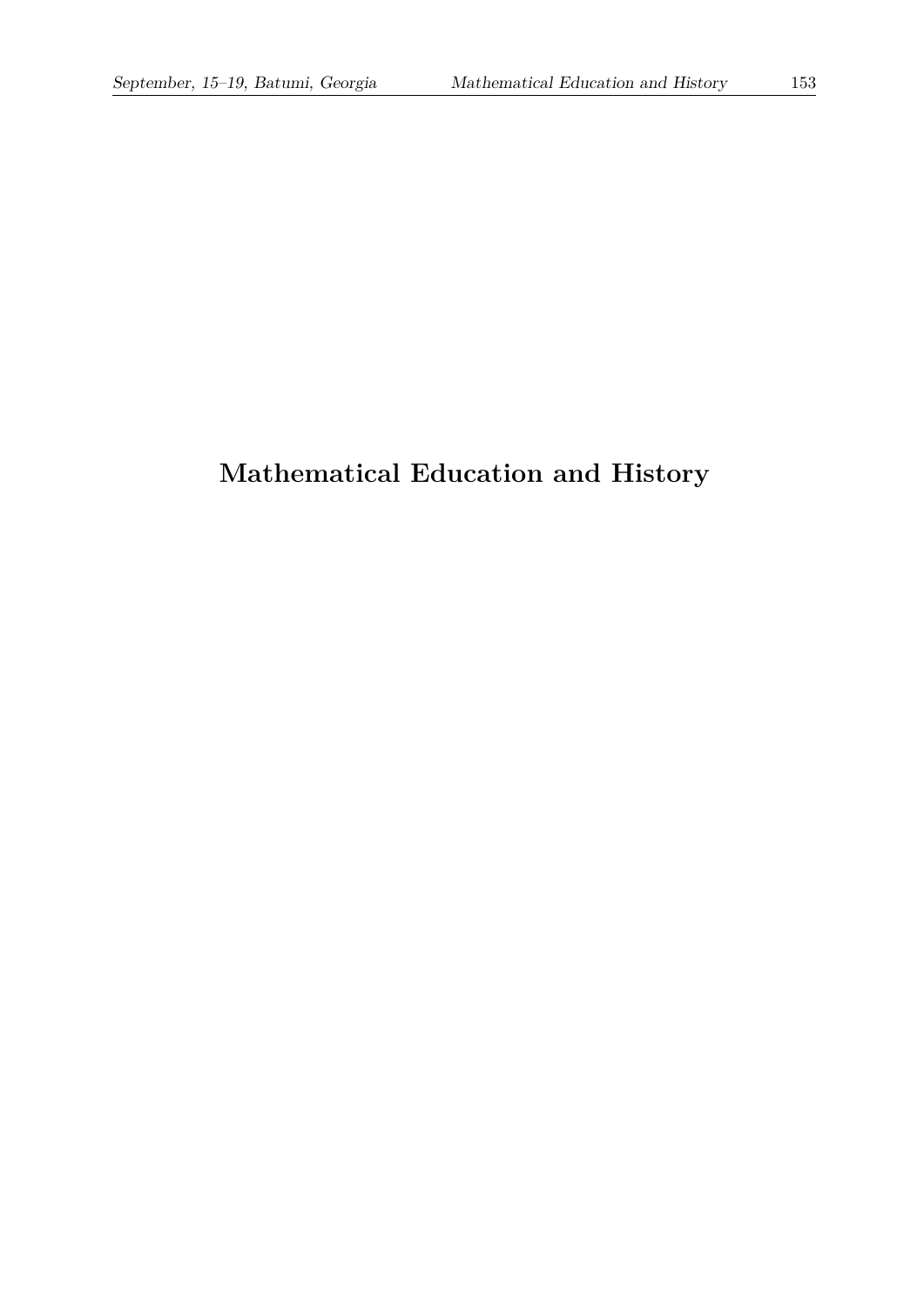## მათემატიკის სწავლების თავისებურებანი საერთაშორისო  $\delta$ პკალავრიატის (IBO) სადიპლომო პროგრამის მიხედვით

თემურ ახობაძე, პეტრე ბაბილუა

ივანე ჯავახიშვილის სახელობის თბილისის სახელმწიფო უნივერსიტეტი

ევროპული სკოლა

თბილისი, საქართველო

ელ. ფოსტის მისამართი: t.akhobadze@europeanschool.ge; p.babilua@europeanschool.ge

მათემატიკის ხანგრძლივი ისტორიის მანძილმე ყოველთვის იდგა მისი ეფექტურად სწავლების პრობლემა. სხვადასხვა დროს შეიქმნა მრავალი თეორია მათემატიკის სწავლეdolonob conoglomachino composito de designation alemanta and alemante as distrigation cos წარმატებულია საერთაშორისო ბაკალავრიატის საგანმანათლებლო პროგრამა. მოხსენების <u>მიმანია ამ პროგრამაში მათემატიკის სწავლე</u>ბის პრობლემატიკის განხილვა. ამ პროგრაშაში dsongdsტიკა ისწავლება სამ დონეზე: Mathematical Studies SL, Mathematics Standard Level, Mathematics Higher Level. *bdo3* gembg8g, dsongds gand b baggengool do83603 dmb baggengoos შემდეგი უნარების განვითარება: 1) კვლევითი, 2) სხვადასხვა პრაქტიკული ამოცანების მოდელირების, 3) კვლევებში ტექნოლოგიების გამოყენების, 4) კვლევითი პროექტების დამუშავების.

ეს ის ძირითადი უნარებია, რამეც აქცენტია გაკეთებული ამ პროგრამით მათემატიკის სწავლებაში. ამ პროგრამის ნაწილია გარე და შიგა შეფასებები (Internal Assessment and  $\rm{External\,\,\,Assessment)}$ . შიგა შეფასება მოიცავს მთელი შეფასების 20% და ის გულისხმობს მოსწავლის მიერ კვლევითი სახის დამოუკიდებელი ნაშრომების შესრულებას, ხოლო გარე შეფასება გულისხმობს შთელი შეფასების  $80\%$  (რაც გამოიხატება ორნაწილიანი გამოცდის ჩაბარებით: Paper I, Paper II).

ასეთი ტიპის სწავლება უკვე ერთი წელია, რაც საქართველოში ინერგება. ერთ-ერთი lყოლა, სადაც ხორციელღება ეს პროგრამა არის შპს "ევროპული სკოლა".

 $6$ აშრომის მიმანია ღეტალურად განვიხილოთ ის საკითხები, რაც ამ პროგრამით ისწავლება მათემატიკაში.კერძოდ, მათი შედარება ეროვნულ სასწავლო გეგმასთან; მისი coscadoono co dénodeadano basoobado.

### ლიტერატურა

- [1] Mathematical Studies SL, Guideline, IBO 2006, *Geneva, Switzerland*.
- [2] Mathematics SL, Guideline, IBO 2006, *Geneva, Switzerland*.
- [3] Mathematics HL, Guideline, IBO 2006, *Geneva, Switzerland*.

### **Mathematics Before and After Gödel**

Mariam Beriashvili

I. Javakhishvili Tbilisi State University

Faculty of Exact and Natural Sciences, Department of Mathematics

Tbilisi, Georgia

e-mail: mariam\_beriashvili@hotmail.com

The beginning of the 20th century may be regarded as crisis of mathematics, because a lot of new paradoxes and questions appeared. The fact that Georg Cantor has founded set theory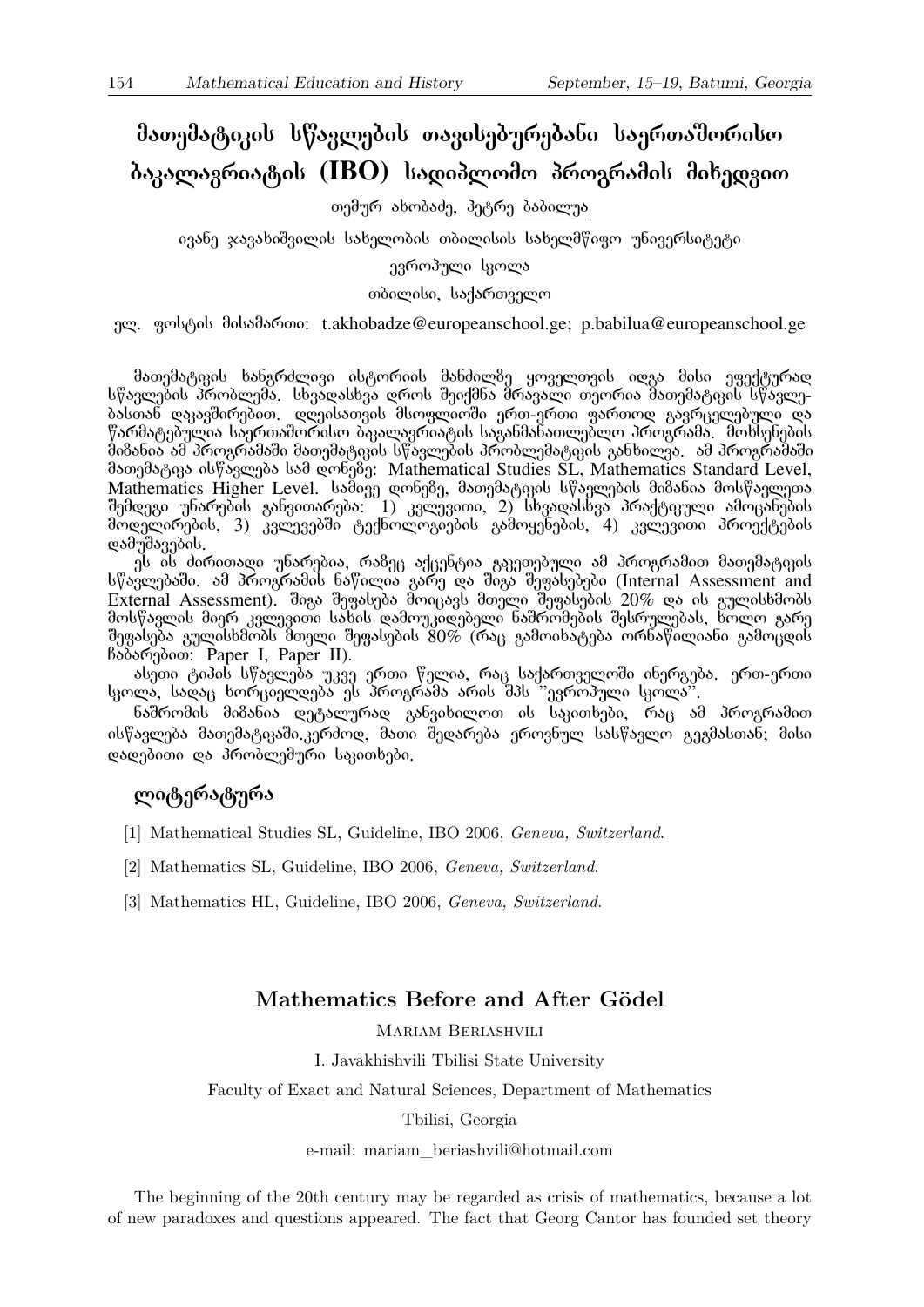and then Ernst Zermelo and Abraham Fraenkel proposed an axiomatization of this theory, stated new open problems for mathematicians of the time. Russell has analyzed the Frege's results and during the process of the work did meet with the well-known "Russell Paradox". He co-authored, with A. N. Whitehead, "Principia Mathematica", as an attempt to ground mathematics on logic. In this work it was main idea about formalizing the whole Mathematics. In this period the process of formalizing mathematics was a very actual and interesting question for mathematicians. It was the fundamental problem: is it possible to show that mathematics is consistent? In a 1900 speech to the participants of International Congress of Mathematics, David Hilbert set out a list of 23 unsolved problems in mathematics. The second problem was: is arithmetic or the classical theory of natural numbers consistent? In 1920 he proposed an explicit research project that became known as Hilbert's program. He wanted mathematics to be formulated on a solid and complete logical foundation. He believed that , in principle, this could be done. But in 1931 Gödel published his incompleteness theorems in "Über formal unentscheidbare Sätze der Principia Mathematica und verwandter Systeme" (called in English "On Formally Undecidable Propositions of Principia Mathematica and Related Systems"). In the article he proved that it is impossible to show the consistency of arithmetic by means of only finite methods. At present, the general form of Gödel's theorem looks as follows (see[1–3]):

**Gödel's Incompleteness Theorem.** *For any formal, effectively definable theory T including basic arithmetical truths and also certain truth about formal provability, T includes a statement of its own consistency if and only if T is inconsistence.*

This result turned out to be a cornerstone for further development of mathematical logic and whole mathematics. A lot of new branches of mathematics founded after this theorem (theory of models, universal algebra, theory of algorithms and so on).

### **References**

- [1] J. R. Schönfield, Mathematical logic. *Addison-Wesley, Reading, Ma*, 1967.
- [2] E. Mendelson, Introduction to mathematical logic. *D. van Nostrand Company, Inc. New York*, 1970
- [3] A. B. Kharazishvili, Mathematical sketches. Part II. (Georgian) *Ilia state University Press, Tbilisi*, 2010.

## საშუალო სკოლაში მათემატიკის გაღრმავებული bhagmadol dalsbad

გურამ გოგიშვილი

საქართველოს საპატრიარქოს წმიდა ანდრია პირველწოდებულის სახელობის ქართული უნივერსიტეტი, სასწავლო ცენტრი moomolo, badamongmen ელ. ფოსტის მისამართი: guram@mzera.com

მოხსენებაში წარმოდგენილია საშუალო სკოლაში გაღრმავებული სწავლების ბოგადი პრინციპებისა და მეთოდიკის ზოგიერთი მნიშვნელოვანი საკითხის ანალიზი; განხილულია სასწავლო თემატიკის შერჩევისა და მისი აქტუალურობის, პრობლემათა შორის კავშირების ժიების, კვლევის მეთოდების დაუფლების, თეორიული მასალის შესაბამისი სამოტივაციო და საილუსტრაციო ამოცანების შერჩევის, კონკრეტული ამოცანების კვლევის სხვადასხვა შეთოდის შედარებითი ანალიზისა და ამოხსნის ოპტიმალური გზების ძიების საკითხები.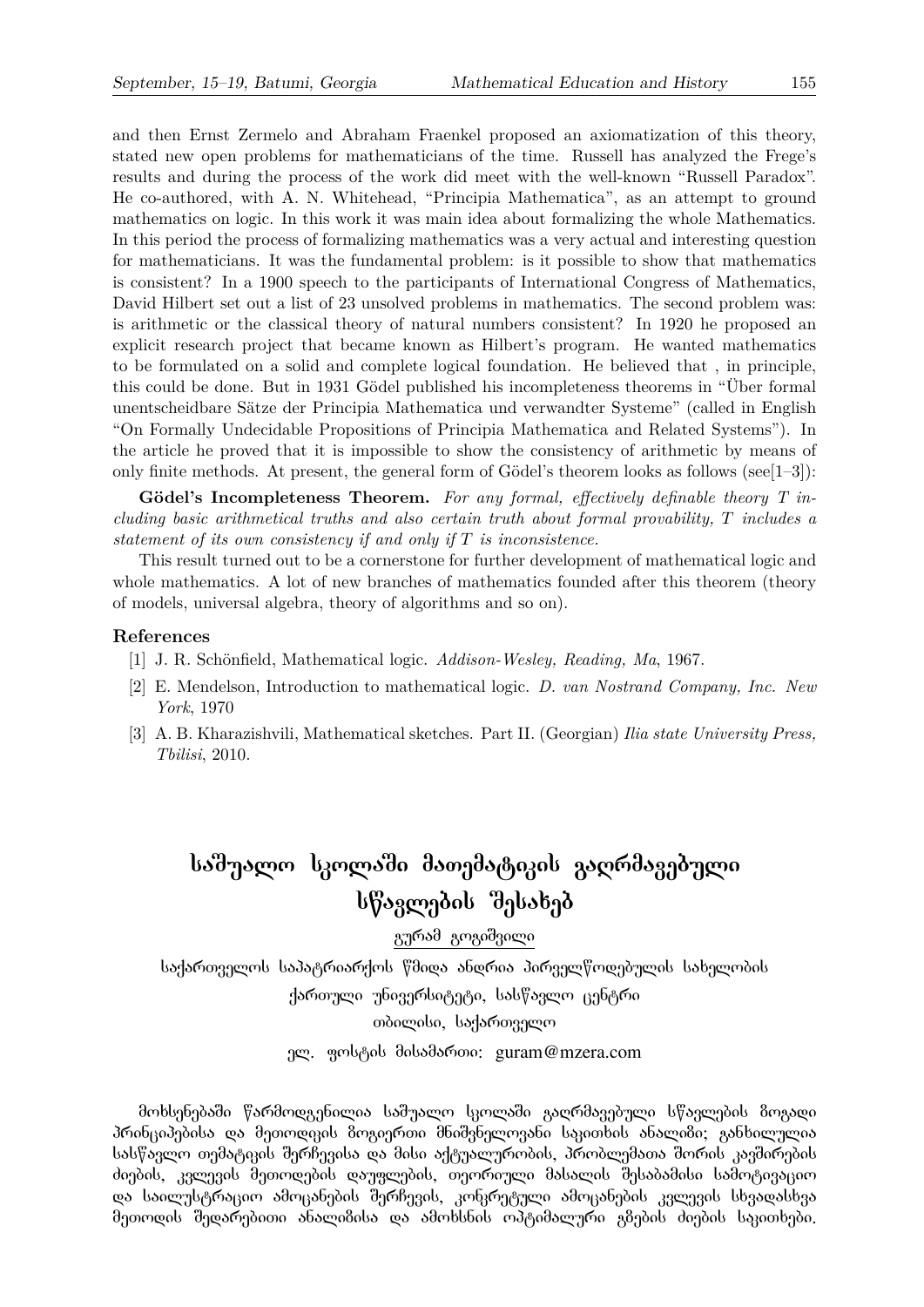<u>მოხსენებაში განხილულია აგრეთვე კონკრეტულ</u>ი პრობ<u>ლე</u>მებიდან აღმოცენებული იღეების გააანალიზების, გაღრმავებისა და გან**ბოგადების საკითხები; შეფასებულია ის წ**ვლილი, რაც მათემატიკის გაღრმავებულ სწავლებას შეაქვს მოსწავლის საგანმანათლებლო სისტემაში,  $\lambda$ ერძოდ, განათლების შემდგომი საფეხურების გასავლელად მოსწავლეთა წარმატებით მომბადებაში.

## **Algebraic Curves and their Properties in Higher Mathematics Course**

Tamar Kasrashvili

Georgian Technical University

I. Vekua Institute of Applied Mathematics, I. Javakhishvili Tbilisi State University

Tbilisi, Georgia

e-mail: tamarkasrashvili@yahoo.com

As usual, elements of the theory of plane curves are included in various lecture courses of Higher Mathematics (Analytic Geometry, Differential Geometry, Calculus). The beginning courses of Analytic Geometry are primarily devoted to algebraic curves of first and second degree (i.e., conical sections) and their properties. In particular, it is demonstrated that any such a curve admits a rational parameterization. In more advanced courses, various parameterizations of much more complicated curves are discussed in Calculus lectures and courses of Differential Geometry. These topics are interesting and important from the purely theoretical point of view and from the view-point of applications (in rigid and arch type constructions). The extensive study of these topics is justified from the didactic and methodological stand-point. In our opinion, it is desirable in various mathematics lectures to pay more attention to questions related to general algebraic curves and their properties. This is very reasonable, because the properties of algebraic curves are tightly connected with Diophantine equations in classical Number Theory and the algebra of polynomials.

Among topics which seem to be of interest to students, we may propose the following ones:

- (1) Newton's Theorem on barycenters of sections of an algebraic curve by parallel straight lines (this is one of the first theorems concerning a general property of algebraic curves);
- (2) the problem of a rational parameterization of an algebraic curve (which is almost trivial for conical sections but is decided negatively for cubic curves);
- (3) the fact that the envelope of an algebraic family of algebraic curves is also algebraic;
- (4) the fact that the evolute of an algebraic curve is also algebraic.

As a summary, we may state that the discussion of algebraic curves in Higher Mathematics courses should be more thorough and extensive, which will provide under-graduate students with additional valuable information from algebra and geometry.

#### **References**

- [1] A. A. Savelov, Plane curves. *GIFML, Moscow*, 1960 (in Russian).
- [2] J. Stillwell, Mathematics and its history. *Springer, New York*, 2010.
- [3] A. Kharazishvili, Mathematical sketches. Part I. (Georgian) *Ilia State University Press, Tbilisi*, 2007 .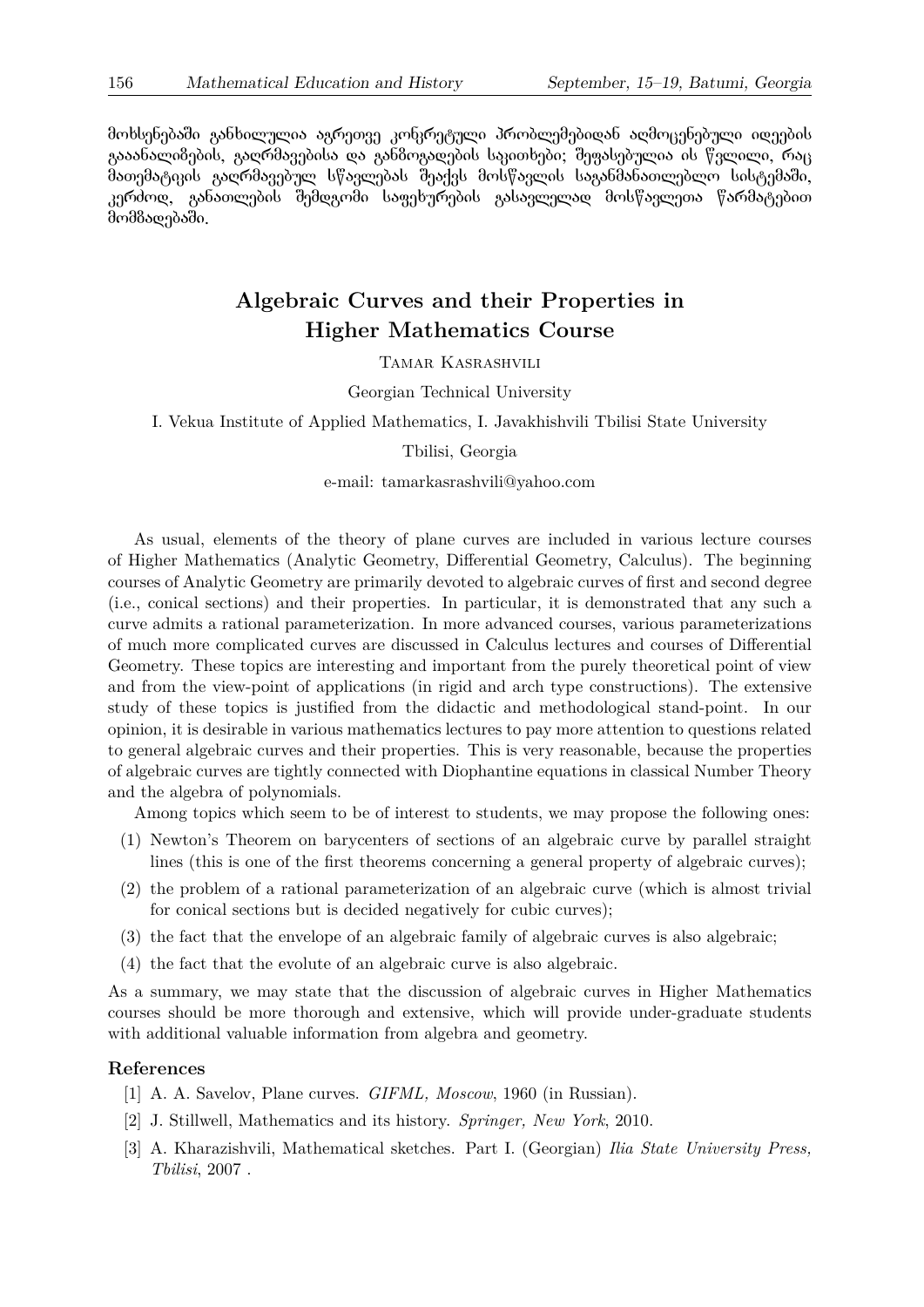## აბუსერისძე ტაბელის მათემატიკური ფორმულები  $\partial$ პრხვის პერიოდის გამოსათვლელად

 $\rm\,$ ნინო ლამრიშვილი $^1$ , რაულ ჩაგუნავა $^2$ 

 $^1$ ა. რაზმაძის მათემატიკის ინსტიტუტი

 $2$ რ. აგლაძის არაორგანული ქიმიის და ელექტროქიმიის ინსტიტუტი

éებნე ჯავახიშვილის სახელობის თბილისის სახელმწიფო უნივერსიტეტი

### moomolo, badamonggmen

### age. grobeol dobsdsmoo: ninolazrishvili@gmail.com

 $\delta$ ბუსერისძე ტბელის პასქალურ-კალენდარული შრომა დიდი ხანია ცნობილია სამეცნიერო ლიტერატურაში. პასქალურ გამოთვლებში დიდი მნიშვნელობა ენიჭებოდა აღდგომიდან უშუალოდ დაკაეშირებულ მოძრავი მარხვების თარიღის დადგენას, ვინაიდან ამ თარიღების დაცილება აღდგომის დღიდან ყოველთვის მუდმივ სიდიდეს შეადგენს, მათი გამოსათვლელი წესებიც ამოსავალ მონაცემად აღღგომის თარიღს იყენებს. აბუსერისძის მიერ შემოთავაგებული წესებიც, რომლებიც ჩვენ თანამედროვე ფორმულების სახით მოგვყავს, ბუსტად აღნიშნულ სქემას ეფუძნება.

ცნობილია, რომ ერთერთი მოსამზაღებელი კვირიაკეებიდან - ხორცის აკრების კვირიაკე - და "პირმარხვის" თარიღები შესაბამისად 56 და 48 დღით არიან დაცილებული აღდგომის დღესასწაულიდან. 56 დღიანი ინტერვალი იანვრის, თებერვლის და მარტის ან თებერვლის,  $\partial \mathbf{K}$ ტის და აპრილის გარკვეულ ღღეებზე მოღის, კერძოდ, პირველ შემთხვევაში ის შოიცავს ხორცის აკრეფის თარიღიდან  $(x)$  თვის ბოლომდე ათვლილი დღეების ანუ  $(31 - x)$  დღის, თებერვლის სრული 28 დღის და 1 მარტიდან აღდგომის თარიღის ( $p$ ) ჩათვლით აღებული დღეების ანუ  $p$  დღის ჯამს. მეორე შემთხვევაში შესაკრებებს შეადგენენ თებერვალში  $(28-p)$  დღე, მარტში სრული 31 დღე და აპრილში  $p$  დღე, რაც ტოლობის სახით  $\mathcal{O}_1$   $\mathcal{O}_2$   $\mathcal{O}_3$   $\mathcal{O}_4$   $\mathcal{O}_5$   $\mathcal{O}_5$   $\mathcal{O}_6$   $\mathcal{O}_7$   $\mathcal{O}_8$   $\mathcal{O}_7$   $\mathcal{O}_8$   $\mathcal{O}_7$   $\mathcal{O}_8$   $\mathcal{O}_7$   $\mathcal{O}_8$   $\mathcal{O}_9$   $\mathcal{O}_8$   $\mathcal{O}_9$   $\mathcal{O}_9$   $\mathcal{O}_9$   $\mathcal{O}_9$   $\mathcal{O}_9$ 

 $(3\overline{1} - x) + 28 + p = 56$  (1) და  $(28 - x) + 31 + p = 56$  (2). ანალოგიური ტოლობა უნდა იქნეს შედგენილი "პირმარხვის" დღესთან ( $y$ ) დაკავშირებით, მხოლოდ ამ შემთხვევაში ჯამი  $5$ ნ-ის ნაცვლად 48 დღით უნდა იყოს შემდეგნაირად წარმოდგენილი.  $(31\!-\!y)\!+\!28\!+\!p = 48$ და  $(28−y)+31+p = 48$ . ნაკიანი წლის შემთხვევაში რიცხვი 28 უნდა შეიცვალოს 29-ით.

აბუსერისძის მიერ სიტყვიერი ფორმით შემოთავამებული ხორცის აკრების კვირიაკეს და "პირმარხვის" გამოსათვლელი წესები სწორედ ამ ტოლობებში მოყვანილი დღეთა გადანაწილების საფუძველმე არის ჩამოყალიბებული და ისინი თანამედროვე ფორმით შეიძლება წარმოვადგინოთ, სადაც  $x$  იანვრის ან თებერვლის თვის თარიღია ხორცის  $\Delta$  $\sum$  "პირმარხვის" თარიღისთვის აბუსერისძის შემოთავამებული წესით  $y = p+11$  და  $y = p+12$ (ნაკიანი წლისთვის). იმის მიხედვით, თუ როდის არის აღდგომის დღესასწაული, როცა 1)  $p+11 \leq 28$  და  $p+12 \leq 29$  ან 2)  $p+11 > 28$  და  $p+12 > 29$ , შაშინ ვიღებთ ნაშთს  $p+11$  და  $p+12$ -ის შესაბამისად 31-**გე, 28-**8ე და 29-8ე გაყოფის შედეგად.

საინტერესო წესი მოჰყავს აბუსერისძეს მოციქულთა მარხვასთან დაკავშირებით. ამ პარხვის საწყისი ალღგომის დღებეა დამოკილებული, პირველი აპრილი არის აღებული<br>საყრღენ წერტილად, ამის შემდეგ ადვილად ითვლება აღდგომის სხვა თარიღების óმის შემდეგ ადვილად ითვლება აღდგომის სხვა თარიღების შესაბაშისი შარხვების ხანგრძლივობა.

სიტყვიერად გადმოცემული ეს წესი თანამედროვე სიმბოლოებით შემდეგი ფორმულების სახით შეიძლება იქნეს წარმოდგენილი (აქ მარხვის საძიებელი ხანგრძლივობა ასო  $\bar{F}$ -ით არის აღნიშნული):

 $F = 32+[31-(P-1)]$  (როღესაც აღღგომა მარტის თვეზე მოდის) და  $F = 32-(P-1)$  $($ როცა აღდგომას აპრილის თვეში აქვს ადგილი).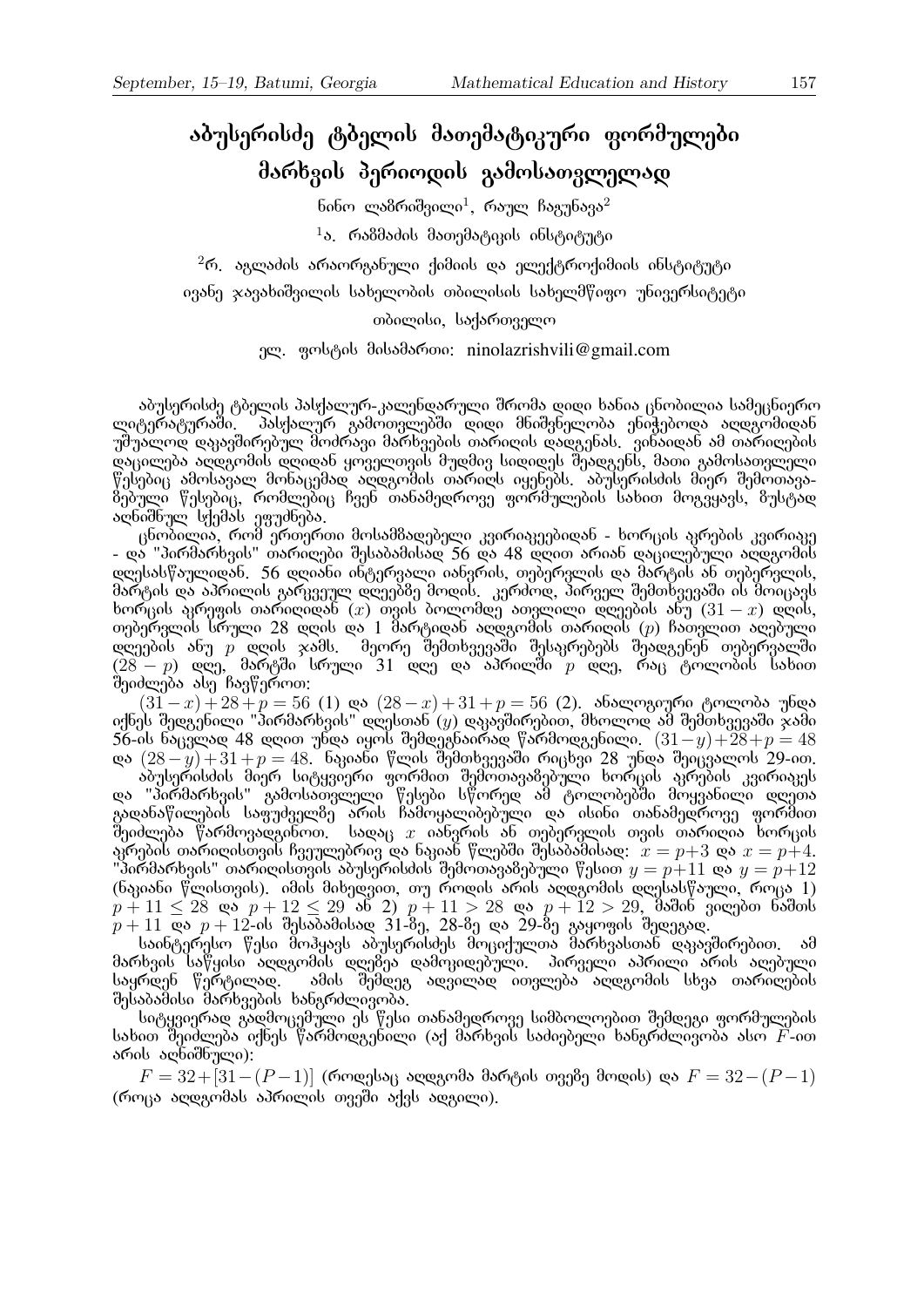## ীათემატიკის სწავლების საკითხები ბათუმის პირველ  $\beta$ პრთულ სასწავლებლებში

 $\beta$ იცინო სარაჯიშვილი შოთა რუსთაველის სახელმწიფო უნივერსიტეტი კომპიუტერულ მეცნიერებათა დეპარტამენტი ბათუმი, საქართველო age. groughou dolsdsmoo: tsis55@vahoo.com

მოხსენების მი8ანს შეადგენს მსმენელი კიდევ ერთხელ დააბრუნოს იმ ისტორიულ გარემოში, როდესაც ოსმალთა იმპერიიდან დედა-საქართველოს შემოერთებული საქართველოს უმნიშვნელოვანესი ნაწილის, აჭარის მოსახლეობის წინაშე დადგა მშობლიურ ენა**მ**ე  $\alpha$ განათლების მიღების საკითხი

სამი საუკუნის განმავლობაში ოსმალთა ბატონობის ქვეშ ყოფნამ ბუნებრივია, დაღი <u>დაასვა ამ კუთხის მცხოვრებთა ყოფა-ცხოვრებისა და განათლების საკითხს. ერის მოჭირნა-</u> ხულენი თავიანთ მიმნად და გადაუდებელ ამოცანად ამ კუთხეში ქართული წიგნის,  $A$ ό το τρατούδε το δέπρει το δίνα της διαδευάλειας διαδευέα το δεν διαδευται διαδευγή λοι განათლებას ისახავდნენ ახალგახსნილ ქართულ სასწავლებლებში ერთ-ერთ ძირითად საგნად მათემატიკა ისწავლებოდა. მოხსენებაში მოყვანილია მათემატიკის სწავლებასთან დაკავშირებული საკითხები, თუნდაც ის ფაქტი, რომ მათემატიკის სწავლება ქართულ ენამე მიმდინარეობდა, იმ დროისათვის მნიშვნელოვანი მონაპოვარი იყო.

## რესურსების ოპტიმალური განაწილების ამოცანა

 $(b\mathcal{F}$ ბვლების მეთოდიკა და ანალიში)  $\beta$ <sub>130</sub> $\beta$ 660 Ushoxodaemo შოთა რუსთაველის სახელმწიფო უნივერსიტეტი კომპიუტერულ მეცნიერებათა დეპარტამენტი domalo, badamongnom am. geologol dolsdsmoo: tsis55@yahoo.com

მათემატიკური მოღელირების საკითხების სწავლების ღროს სტუღენტების დაინტერესების <u>თვალსაშრისით მნიშვნელოვანია განსახილავი თემა მიეწოდოს ისეთნაირად, რომ სტუდენტმა</u> გააცნობიეროს შესასწავლი საკითხის გამოყენებითი ხასიათი. სხვა მოღელთა შორის ერთjრთი მნიშვნელოვანია დინამიური მოდელი.

განვიხილავ დინამიური პროგრამირების მეთოდით გამოყენებითი ხასიათის ამოცანების  $\delta$ პრხსნის თავისებურებებს. ამოცანათა ნიმუშებს, რომელთა ამოხსნისათვისაც გამოიყენება დინამიური ოპტიმიზაციის მეთოღები. კერძოდ, რესურსების ოპტიმალური განაწილების  $\delta$ ოგად ამოცანას, როდესაც რაღაც k რაოდენობის რესურსები ისეთნაირად უნდა გადანაწილ- $\alpha$ ეს n სხვადასხვა საწარმოს შორის, რომ ეფექტურობის ჯამური მაჩვენებელი იყოს მაქსიმალური. გამოყვანილია რეკურენტული თანაფარდობა. სტუდენტთა დაინტერესების <u>თვალსა</u>გრისით განიხილება რეალობიდან აღებული შესაბამისი ამოცანების ამოხსნა. როგორიცაა, საწარმოთა შორის კაპიტალდაბანდებათა განაწილების ამოცანა, მოყვანილია sgbodbygo bajoobydob bhaggood sbsgodo.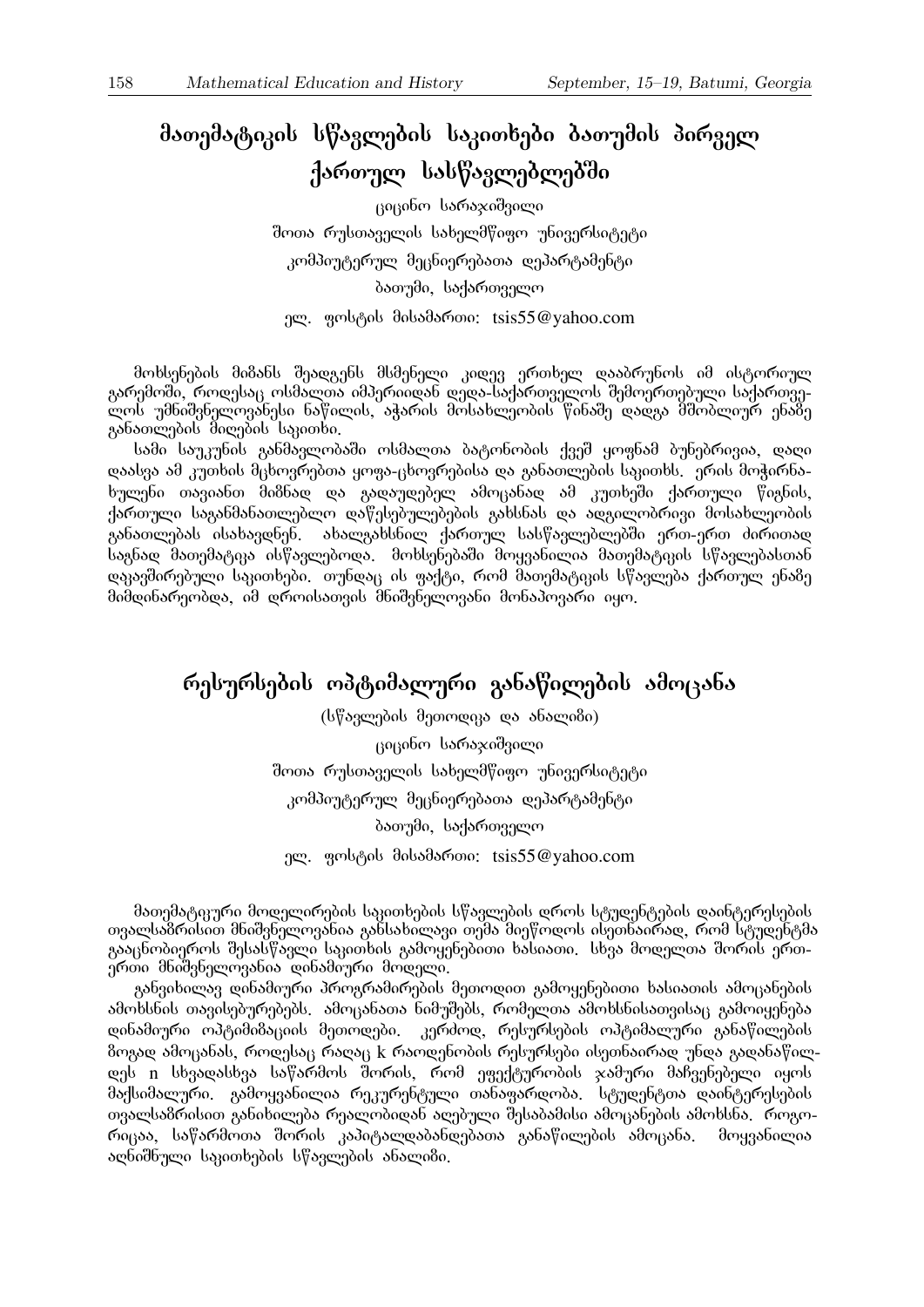### **On Equidecomposability Paradoxes**

TENGIZ TETUNASHVILI

Georgian Technical University

I. Vekua Institute of Applied Mathematics, I. Javakhishvili Tbilisi State University

Tbilisi, Georgia

e-mail: tengiztetunashvili@gmail.com

In 1905, G. Vitali [1] proved the existence of a non-measurable point set (in the Lebesgue sense). With this classical result absolutely new type of researches started in Mathematics, which also reflected in receiving various Equidecomposability Paradoxes in Euclidean space. Namely, the analysis of the proof of Vitali's Theorem has revealed that the existence of a non-measurable set is closely related to uncountable forms of the Axiom of Choice and certain group-theoretical features of the Lebesgue measure (see [2, 3]). As it has become clear later on, this factor has been recognized in a different form in remarkable results obtained by F. Hausdorff, S. Banach, A. Tarski, J. Mycielski and others. Their results may be considered as a continuation of the research initiated by Vitali whose theorem was generalized in various directions along with obtaining many further equidecomposability paradoxes. A special attention deserves a discovery by J. von Neumann that the existence of a free subgroup of the motion group of threedimensional Euclidean space, with two independent generators, plays a very important role for the aforementioned theorems and similar statements (see again [2, 3]).

The purpose of this report is to review the above-mentioned researches and demonstrate an advisability of their inclusion in an appropriate (more or less adapted) form in the modern courses of Higher Mathematics. This is justified by a lot of interesting connections of the topic with other mathematical disciplines.

#### **References**

- [1] G. Vitali, Sul Problema Della Misura dei Gruppi di Punti di una Retta. *Bologna, Tip. Gamberini e Parmeggiani*, 1905, 231–235.
- [2] S. Wagon, The Banach–Tarski paradox. *Cambridge University Press, Cambridge*, 1993.
- [3] A. B. Kharazishvili, Invariant extensions of the Lebesgue measure. (Russian)*Tbilisi State University Press, Tbilisi*, 1983.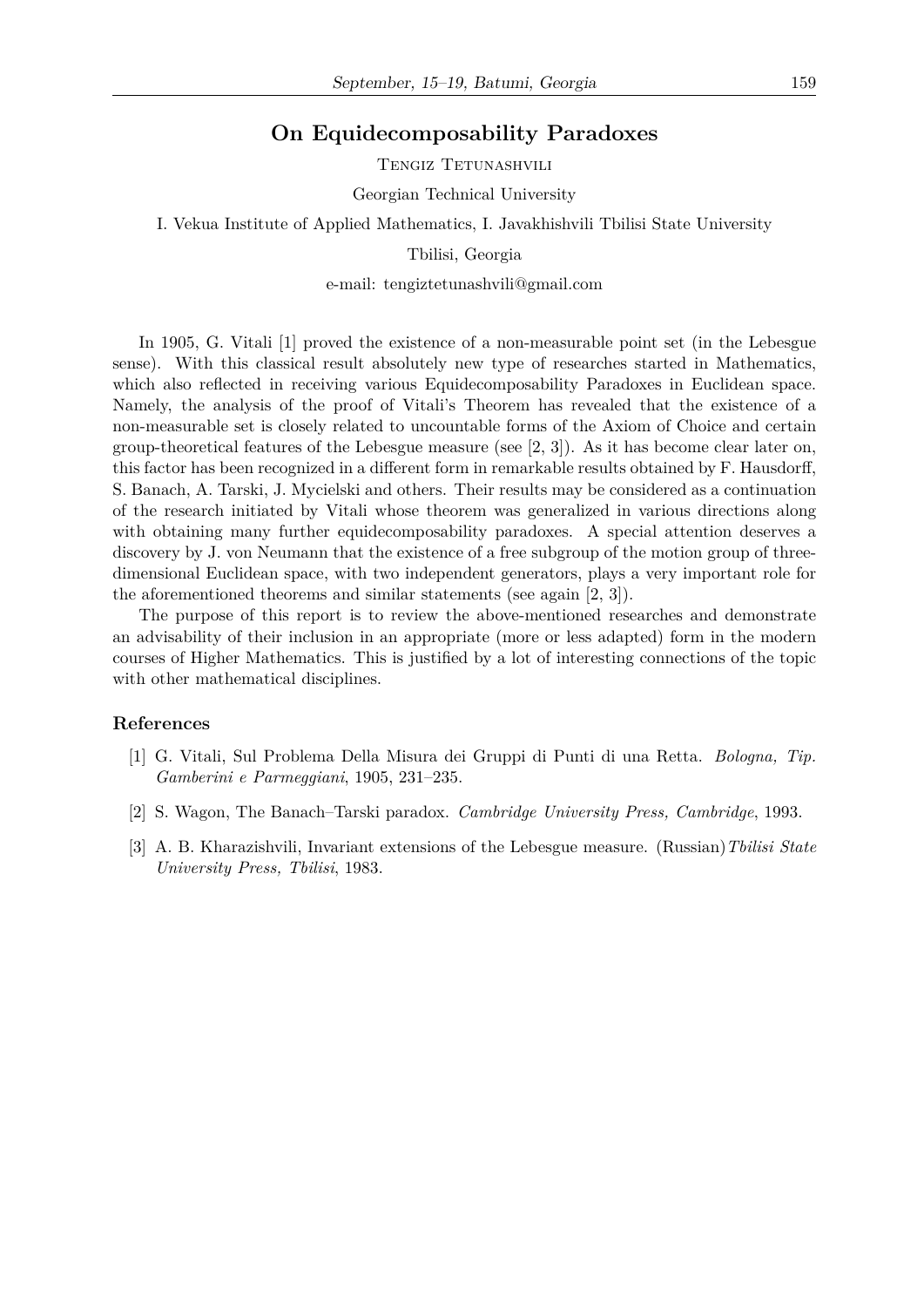# **Index**

Abramidze E., 137 Abzianidze L., 66 Akhalaia G., 54 Akhobadze T., 37, 154 Aliashvili T., 69 Aliev A. B., 90 Aliyev S. A., 106 Antidze J., 64 Archvadze N., 64 Avaliani Z., 80 Avalishvili G., 117 Avalishvili M., 117 Babilua P., 112, 154 Baghaturia G., 91 Bakuridze M., 37 Baladze V., 69 Barsegian G., 23, 54 Bayramov S., 71, 72, 86 Beriashvili M., 154 Beridze A., 73 Berikelashvili G., 128 Bitsadze L., 137, 138 Bogdanov F. G., 91 Bogdanov M. F., 91 Bokelavadze T., 81 Bolqvadze J., 124 Buadze T., 106 Buchukuri T., 138 Caglar M, 54 Castro L., 23 Celik E., 135 Chagelishvili G.D., 150 Chagunava R., 157 Chanishvili R.G., 150 Chechelashvili L., 75 Chikadze G., 128 Chikvinidze M., 66 Chilachava T., 117 Chinchaladze N., 118 Chkadua G., 92 Chkadua O., 92 Chkhikvadze K., 124 Chlaidze N., 124

Chobanyan S., 107 Chokoraia D., 141 Cialdea A., 24 Davitadze Z., 65 Davitashvili T., 119–121, 132 Demetrashvili D., 119 Deniz E., 55 Devadze D., 65 Diasamidze Ya., 81 Dikhaminjia N., 120 Dochviri B., 108 Duduchava E., 93 Duduchava R., 94, 138 Dzadzamia M., 73 Dzagnidze O., 55 Ehsani A., 83 Erdem A., 121 Farkov Yu., 38 Farmanayan A. J., 139 Filonov N., 29 Gachechiladze A., 140 Gachechiladze R., 140 Gadjiev T. S., 95 Gaiko V., 96 Galileev S. M., 96 Gegelia J., 24 Geladze G., 122 Giorgadze G., 56, 97 Giorgashvili L., 140, 141 Givradze O., 84 Glasner E., 74 Glonti O., 109 Goginava U., 38 Gogishvili G., 84, 155 Gogoladze L., 39 Gordeziani D., 119 Gubelidze G., 121 Gulua B., 141 Gunduz(Aras) C., 71, 72, 86 Gvaradze M., 57

Harutyunyan A., 57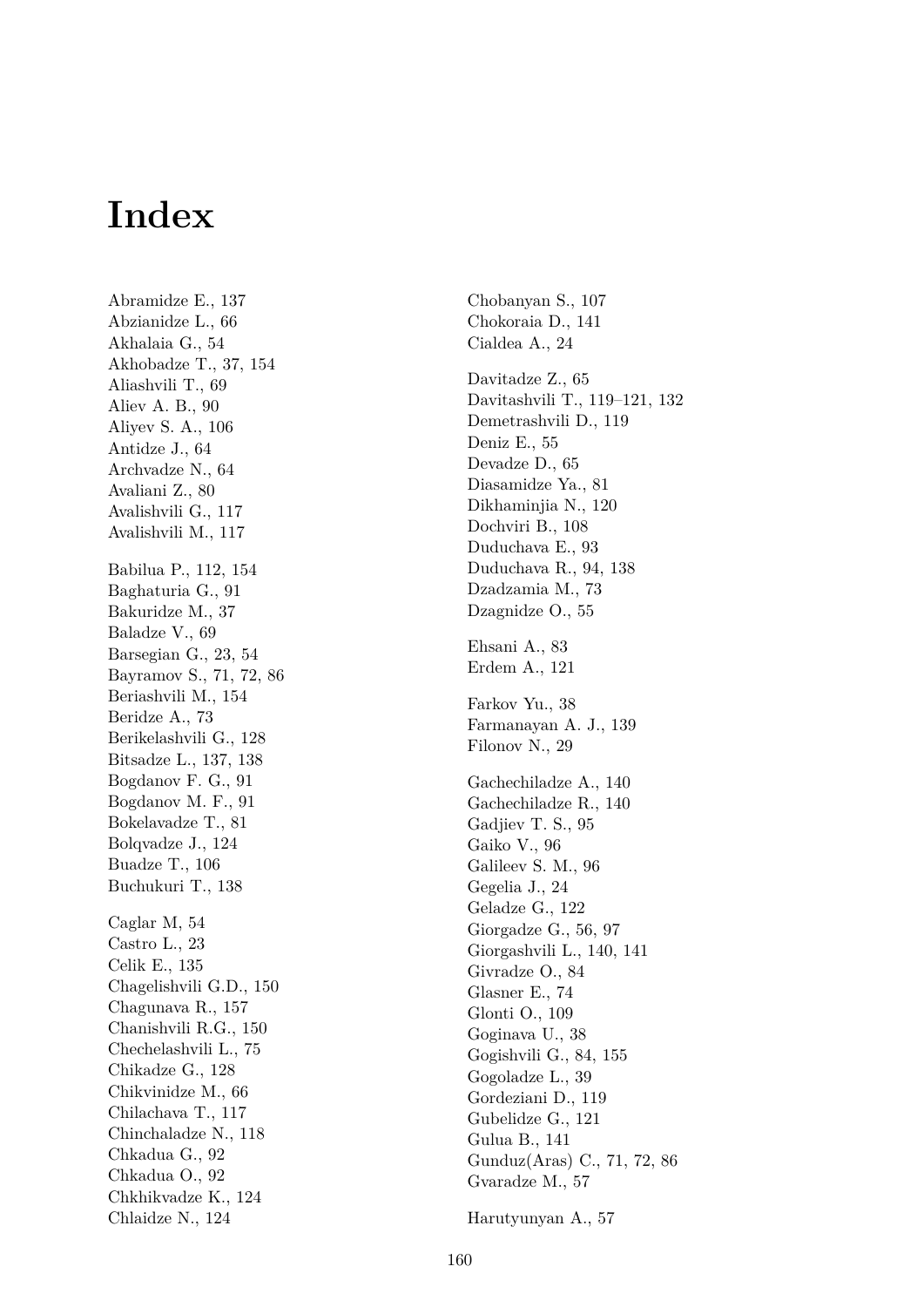Inagaki T., 25 Ivanidze D., 142 Ivanidze M., 142 Jagmaidze A., 140 Jangveladze T., 129 Janjgava R., 143 Jaoshvili V., 113 Jikia V., 56, 58, 150 Jikidze L., 144 Kadeishvili T., 25 Kapanadze D., 26 Kapanadze J., 98 Kapanadze T., 123 Kaplunov J., 26 Karabacak M., 135 Kardava I., 64 Karseladze G., 141 Kartvelishvili V., 151 Kasrashvili T., 156 Kazimov A. A., 90 Kekelia G., 123 Kemoklidze T., 84 Kereselidze N., 117 Khaburdzania B., 39 Khachatryan S., 129 Kharashvili M., 146 Kharibegashvili S., 98 Khatiashvili N., 124 Khechinashvili Z., 112 Kheladze Sh., 40 Khmiadashvili M., 134 Khocholava V., 41 Khomasuridze N., 143 Kiguradze Z., 130 Kipiani A., 85 Kipiani D., 123 Kipiani G., 123 Kirtadze A., 41 Kobiashvili P., 123 Kokobinadze T., 110 Kopaliani T., 38 Kordzadze E., 27 Kovalev V., 99 Kublashvili M., 126 Kurdadze M., 91 Kutkhashvili K., 131 Kvaratskhelia V., 115 Kverghelidze N., 94 Kveselava D., 48 Kvinikadze G., 100 Kvinikhidze A., 151

Lanzara F., 131 Lazrishvili N., 157 Levental Sh., 107 Lomidze I., 58, 150 Lominadze J.G., 150 Macharashvili N., 42 Makatsaria G., 59 Makharadze D., 43 Makharadze Sh., 81 Mamedova K. N., 95 Mamporia B., 111 Manjavidze N., 54 Maskharashvili A., 66 Maz'ya V., 131 Mdzinarishvili L., 74, 75 Megrelishvili M., 74 Mehdiyev M. A., 143 Meladze H., 132 Menteshashvili M., 91 Michlin Y. H., 111 Midodashvili B., 98 Mikhailov S., 92 Mikhailov S. E., 27 Montes-Rodríguez A., 59 Mrevlishvili ., 144 Muskhelishvili N., 10, 16 Mustafa N., 55 Nadaraya E., 108, 112 Nadibaidze G., 44 Natroshvili D., 92, 101 Nishnianidze D., 152 Odisharia V., 132 Oniani G., 44, 59 Orhan H., 54, 55 Ozturk T. Y., 86 Pantsulaia G., 60 Papukashvili A., 121, 124 Partenadze G., 65, 81 Peradze J., 133 Pkhakadze K., 66 Pkhakadze N., 66 Podio-Guidugli P., 28 Purtukhia O., 108, 113 Qajaia L., 124 Qaralashvili L., 128, 134 Radayev Yu., 99 Raducanu D., 54 Reinfelds A., 102